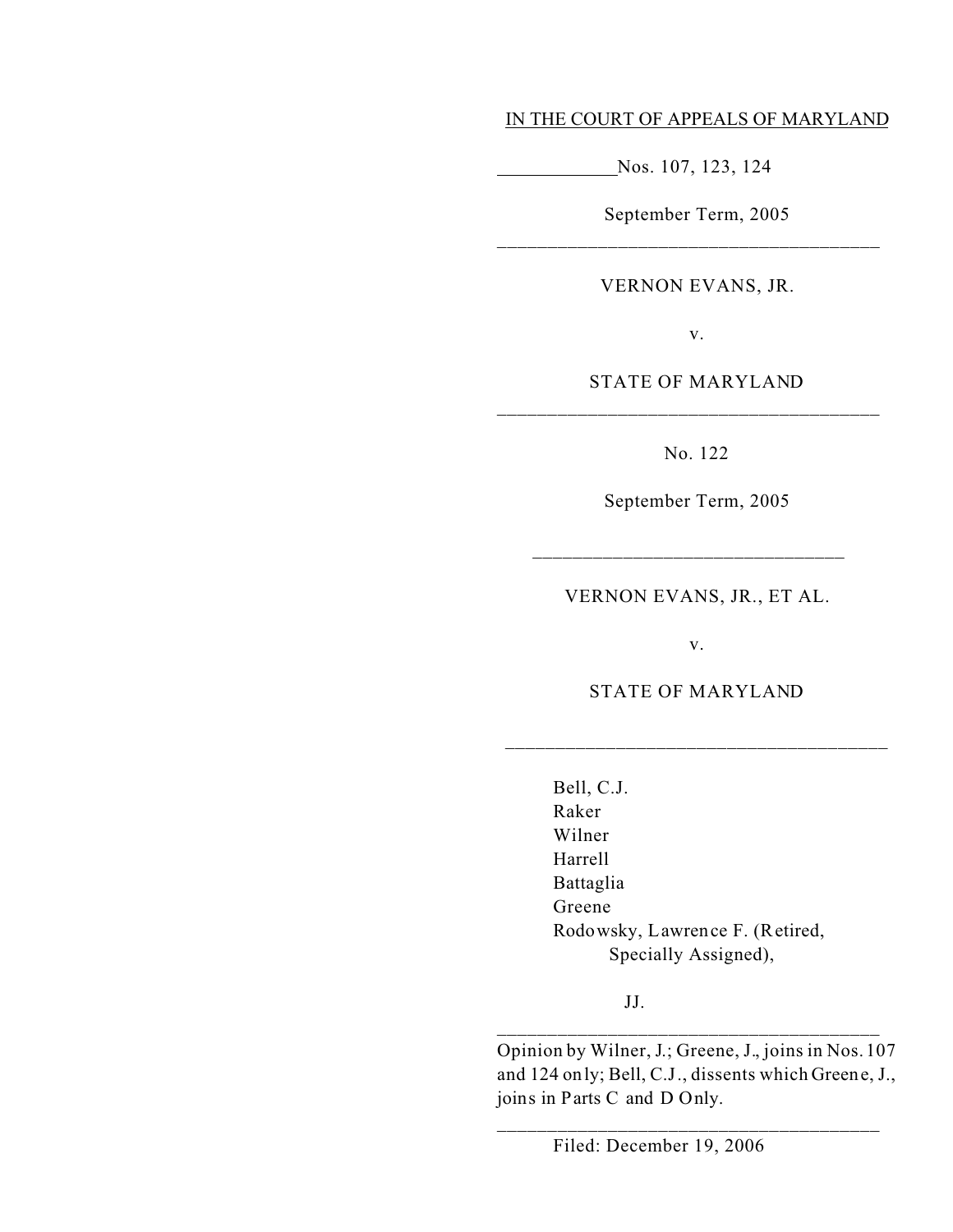On April 28, 1983, Vernon Evans, for a fee of \$9,000 paid by or on behalf of his friend, Anthony Grandison, walked into the Warren House Motel in Baltimore County and murdered David Piechowicz and Susan Kennedy by shooting nineteen bullets at them. The murder of Ms. Kennedy was a mistake; Evans thought she was Piechowicz's wife, Cheryl. Evans was hired to kill the Piechowiczes in order to prevent them from testifying against Grandison in a pending Federal criminal case that was scheduled for trial a week later.

In May, 1984, a jury in the Circuit Court for Worcester County, to which the case had been removed, convicted Evans of two counts of first degree murder and sentenced him to death. The judgment was affirmed on appeal, but in 1991, in a post conviction proceeding filed in 1990, Evans was awarded a new sentencing hearing. At his request, the case was removed from Worcester County and, with his concurrence, returned to Baltimore County, where, in November, 1992, a new jury again sentenced him to death. The full procedural history of the case is described in the Appendix attached to this Opinion.

We have before us now four appeals – Nos. 107, 122, 123, and 124 – which we have consolidated. In Nos. 107 and 124, two substantive issues are raised:

(1) Whether Evans is entitled to a new sentencing hearing becaus e his attorneys at the 1992 re-sentencing hearing failed to investigate and present mitigating evidence relating to his background, thereby rendering their service, under principles enunciated in *Wiggins v. Smith*, 539 U.S. 510, 123 S. Ct. 2527, 156 L. Ed.2d 471 (2003) and *Rompilla v. Beard*, 545 U.S. 374, 125 S. Ct. 2456, 162 L. Ed.2d 360 (2005), Constitutionally deficient and prejudicial; and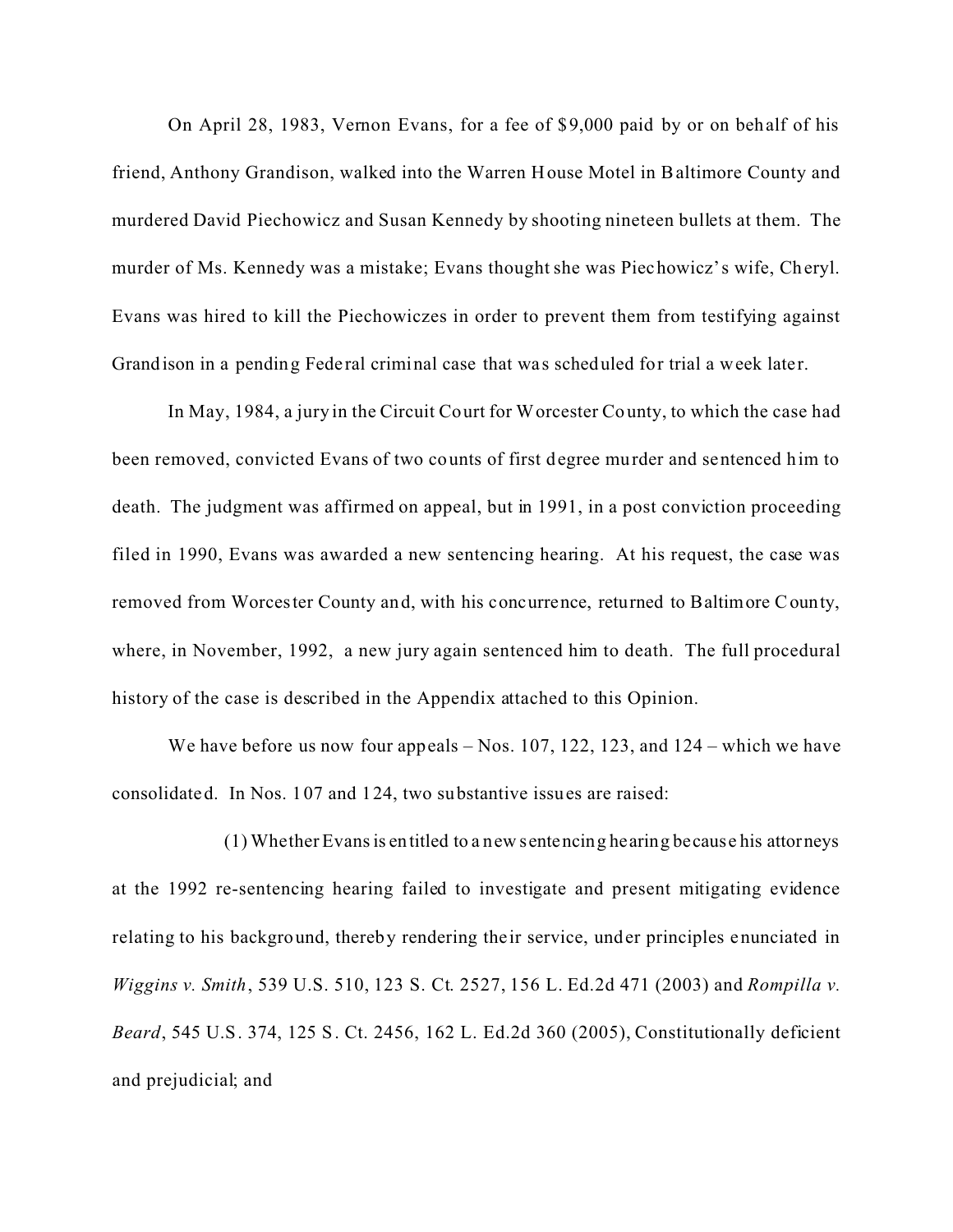(2) Whether, under *Miller-El v. Dretke*, 545 U.S. 231, 125 S. Ct. 2317, 162 L.

Ed.2d 196 (2005), he is entitled to a new trial as to guilt or innocenc e because the State, in selecting a jury at the 1984 trial, exercised peremptory strikes in a racially discriminatory manner.

In No. 107, those issues were presented in a motion to correct an illegal sentence, and the procedural question exists of whether they may properly be raised in such a motion. In No. 124, the two issues were presented in Evans's fourth motion to reopen a 1995 post conviction proceeding. The question there is whether the post conviction court abused its discretion in denying that motion.

The issue in No. 123 is whether the Circuit Court for Baltimore County abused its discretion in denying, without affording discovery, Evans's third motion to reopen the 1995 post conviction proceeding in order to present the complaint that "selective prosecution by the Baltimore County State's Attorney's Office and systemic statewide ra cial and geographic discrimination rendered his sentence unconstitutional."

No. 122 arises from an action for injunctive relief filed in the Circuit Court for Baltimore City. Maryland Code, § 3-905 of the Correctional Services Article requires that the manner of executing a sentence of death be by lethal injection. Complementing that statute, the Division of Correction (DOC) has adopted a comprehensive set of execution protocols, including a detailed description of the manner in which the lethal drugs are to be administered. Joined by three co-plaintiffs – the National Association for the Advancement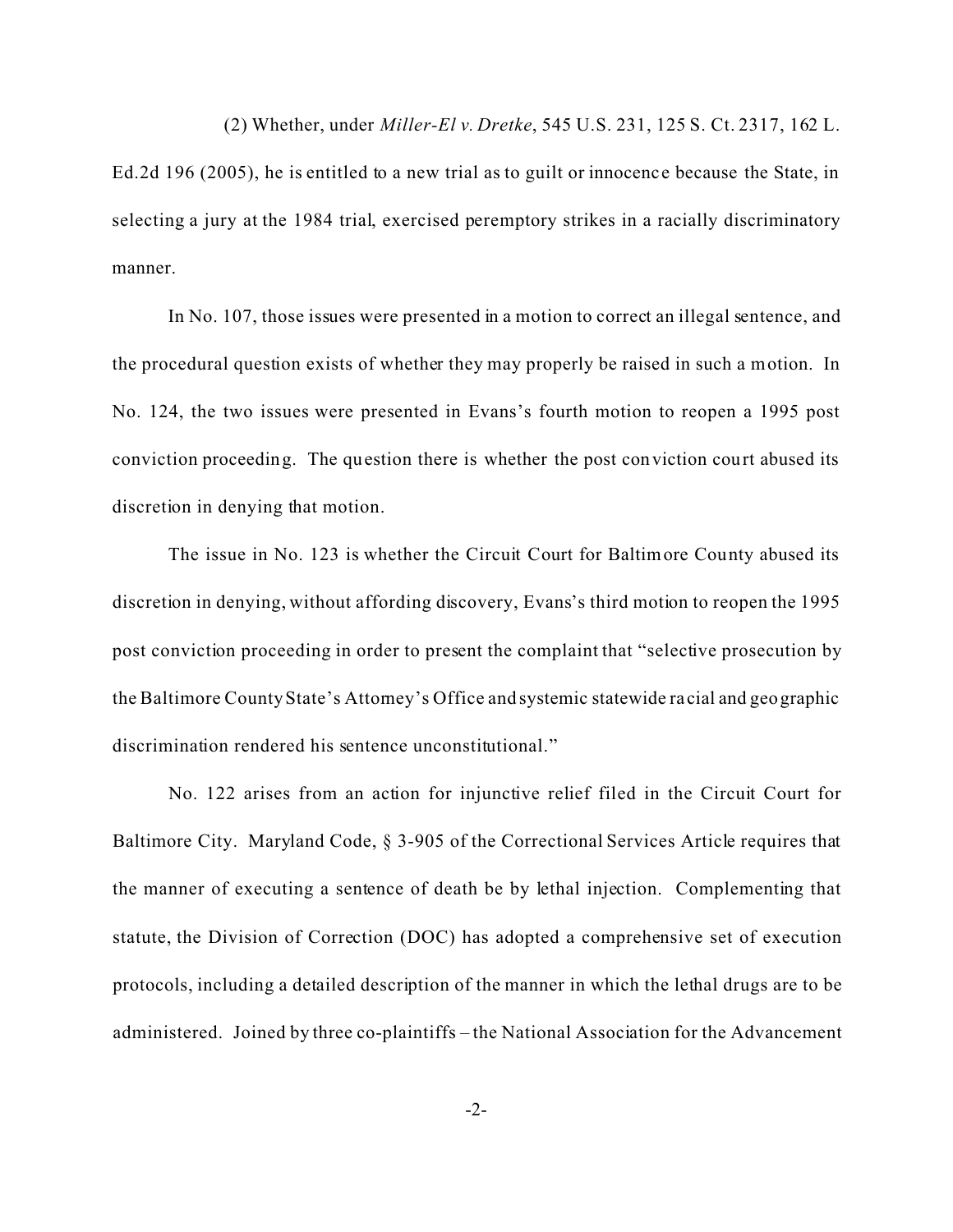of Colored People (NAACP), the American Civil Liberties Union Foundation of Maryland (ACLU), and Maryland Citizens Against State Executions (CASE) – Evans contended that those aspects of the execution protocol were (1) inconsistent with the statutory requirements, and (2) in the nature of a regulation that was promulgated without compliance with the State Administrative Procedure Act. The appeal is from the Circuit Court's denial of a temporary injunction that would have restrained DOC from using its protocol.

We shall find merit in the second aspect of Evans's complaint in No. 122, but no merit in any of his other complaints. Evans is not entitled to a new sentencing proceeding or to a new trial, but that part of the DOC protocol that directs the manner of administering the lethal injection is ineffective until either (1) it is adopted as a regulation in accordance with the Administrative Procedure Act, or (2) the Legislature exempts it from the requirements of that Act.

### I. NO. 107

Maryland Rule 4-345(a) permits a court to "correct an illegal sentence" at any time. If the sentence is not "illegal," the court's revisory power over it, with exceptions not pertinent here, is limited to a showing of fraud, mistake, or irregularity in the sentence. There has been no contention by Evans, and there is no basis in the record for such a contention, that the 1992 death sentence imposed on him was the product of fraud, mistake, or irregularity. In order to be entitled to relief under Rule 4-345(a), therefore, Evans must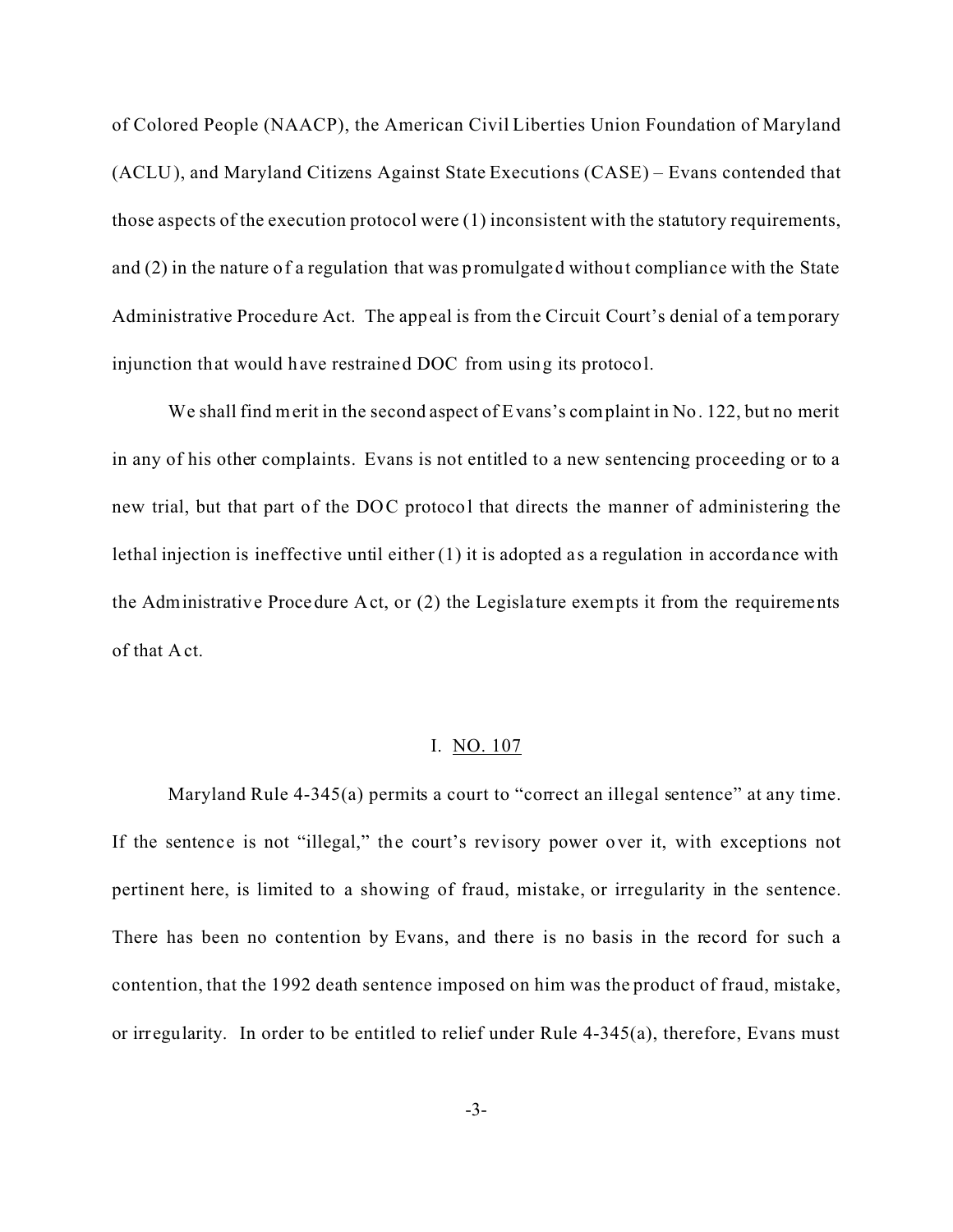show that the death sentence he is challenging is "illegal."

In two of Evans's prior appeals – *Evans v. State*, 382 Md. 248, 855 A.2d 291 (2004) and *Evans v. State*, 389 Md. 456, 886 A.2d 562 (2005) – we confirmed ea rlier rulings and made clear that "[a] motion to correct an illegal sentence ordinarily can be granted only where there is some illegality in the sentence itself or where no sentence should have been imposed." *Evans v. State, supra*, 382 Md. at 278-79, 855 A.2d at 309; *Evans v. State, supra*, 389 Md. at 463, 886 A.2d at 565. In the more recent of those cases, we flatly held that "there was nothing intrinsically illegal in Evans's sentence; he was properly found to be a principal in the first degree in two first degree murders for which the death penalty could lawfully be imposed, and the court properly found that the aggravating factors proved outweighed any mitigating factors and that death was the appropriate sentence." *Evans v. State, supra*, 389 Md. at 463, 886 A.2d at 565-66, confirming *Evans v. State*, 333 Md. 660, 637 A.2d 117 (1994), *cert. denied*, 513 U.S. 833, 115 S. Ct. 109, 130 L. Ed.2d 56 (1994). Nothing has been presented in these appeals that would cause us to reconsider, much less overrule, that holding.

In Evans's 2004 appe al, *Evans v. State, supra*, 382 Md. at 279, 855 A.2d at 309, we observed that, in *Oken v. State*, 378 Md. 179, 835 A.2d 1105 (2003), *cert. denied*, 541 U.S. 1017, 124 S. Ct. 2084, 158 L. Ed.2d 632 (2004), we "appeared to recognize" an exception to that requirement "where, in a capital sentencing proceeding, an alleged error of constitutional dimension may have contributed to the death sentence, at least where the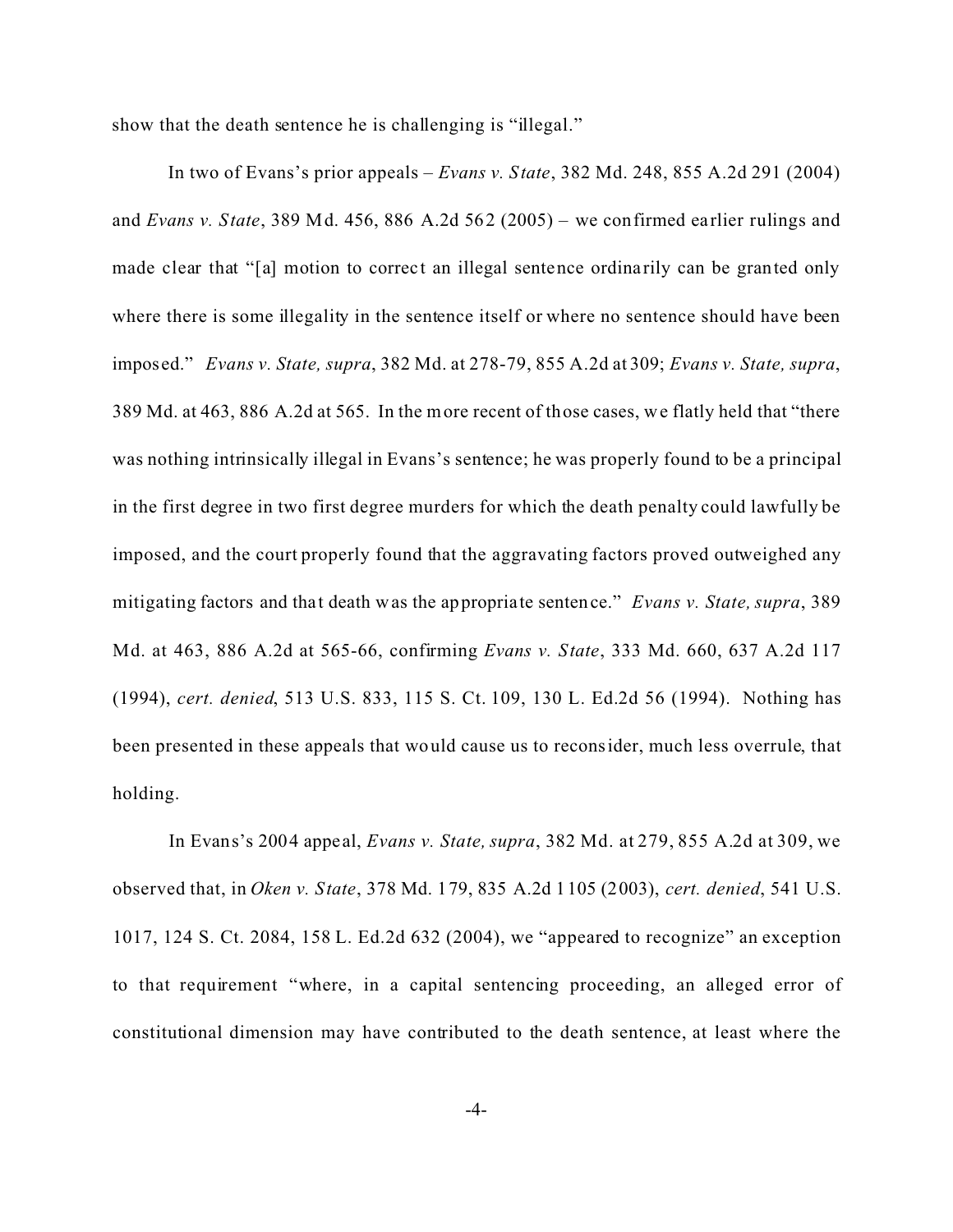allegation of error is partly based upon a decision of the United States Supreme Court or of this Court rendered after the defendant's capital sentencing proceeding." To the extent that there is such an exception, it is a very narrow one.<sup>1</sup> The subsequent decision relied upon must constitute "a new judicial interpretation of a constitutional provision." *Baker v. State*, 389 Md. 127, 134, 883 A.2d 916, 920 (2005).

In an effort to squeeze within that limited exception, Evans relies, as to his complaint about the performance of counsel at the re-sentencing hearing, on *Wiggins v. Smith, supra*, and *Rompilla v. Beard, supra*, which he contends constitute new judicial interpretations of a constitutional provision, rendered after he was re-sentenced, and which set new (and retroactive) requirements for counsel in death penalty sentencing proceedings that were not in place in 1992. He makes the same argument with respect to his *Batson* challenge, contending that *Miller-El v. Dretke, supra*, constitutes a new judicial interpretation of the Constitutional prohibition against the use of peremptory challenges in a racially discriminatory manner. We do not agree.

With respect to the Constitutional adequacy of counsel's performance, the seminal case – the "new judicial interpretation of a constitutional provision" – was *Strickland v.*

<sup>&</sup>lt;sup>1</sup> We did not, in fact, announce any such exception in *Oken*, but, whether deliberately or inadvertently, we did address a complaint raised in a motion to correct an illegal sentence (which we found substantively to be without merit) that *Ring v. Arizona*, 536 U.S. 584, 122 S. Ct. 2428, 153 L. Ed.2d 556 (2002), decided long after Oken's sentencing, made the standard for weighing aggravating against mitigating factors set forth in the Maryland Code unconstitutional.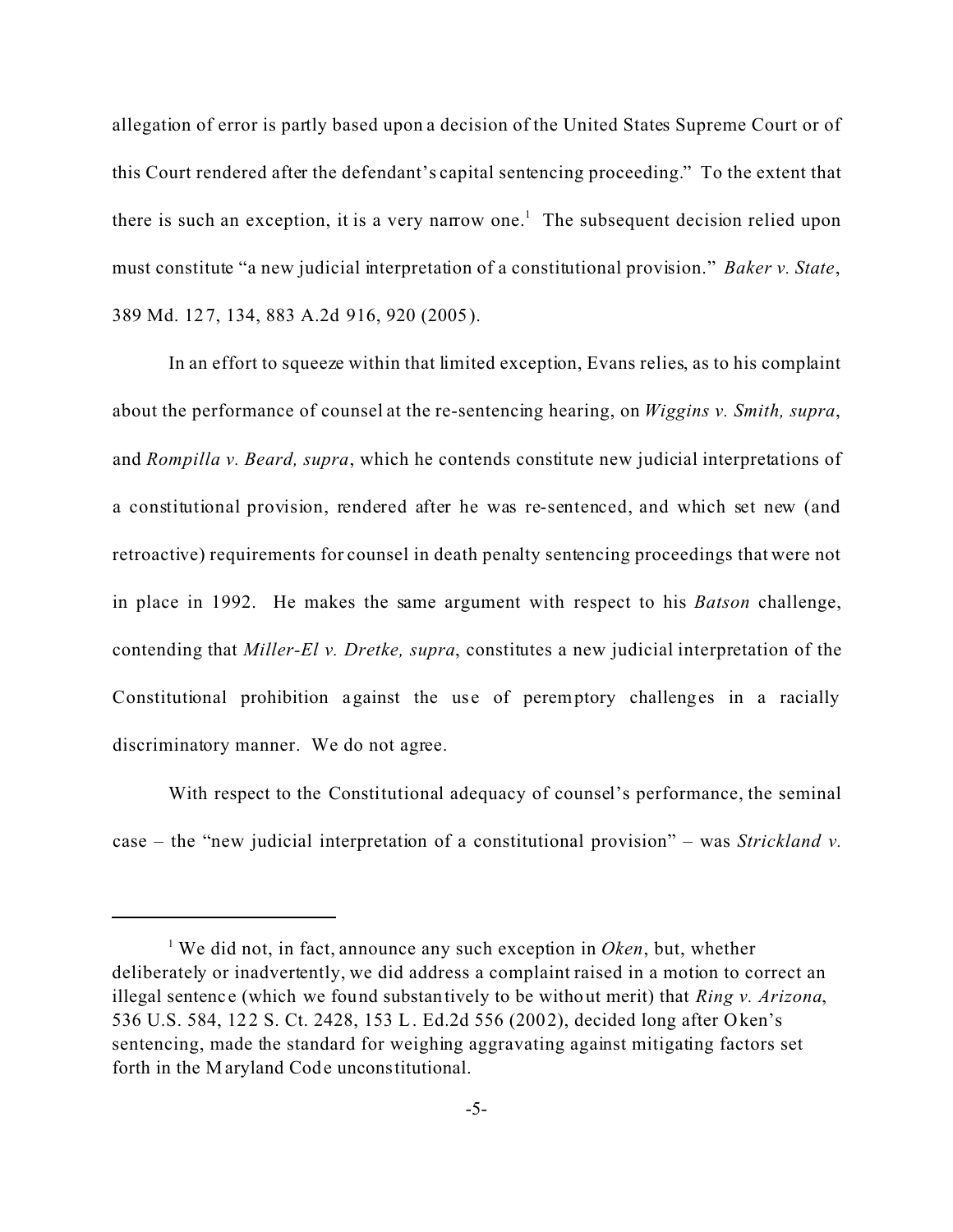*Washington*, 466 U.S. 668, 104 S. Ct. 2052, 80 L. Ed.2d 674 (1984). It was *there* that the Supreme Court considered and announced "the proper standards for judging a criminal defendant's contention that the Constitution requires a conviction or death sentence to be set aside because counsel's assistance at the trial or sentencing was ineffective." *Id*. at 671, 104 S. Ct. at 2056, 80 L. Ed.2d at 683.

The *Strickland* Court began its analysis by confirming that "the right to counsel is the right to the effective assistance of counsel." *Id*. at 686, 104 S. Ct. at 2063, 80 L. Ed.2d at 692, quoting from *McMann v. Richardson*, 397 U.S. 759, 771, n.14, 90 S. Ct. 1441, n.14, 25 L. Ed.2d 763, 773, n.14 (1970). It proceeded then to announce that "[t]he benchmark for judging any claim of ineffectiveness must be whether counsel's conduct so undermined the proper functioning of the adversarial process that the trial cannot be relied upon as having produced a just result." *Strickland v. Washington, supra*, 466 U.S. at 686, 104 S. Ct. at 2064, 80 L. Ed.2d at 692-93. The heart of the Court's ruling – the announced holding that has remained unchanged since *Strickland* – is in the introductory paragraph to Part III of the Court's Opinion:

> "A convicted defendant's claim that counsel's assistance was so defective as to require reversal of a conviction or death sentence has two components. First, the defendant must show that counsel's performance was deficient. This requires showing that counsel made errors so serious that counsel was not functioning as the 'counsel' guaranteed the defendant by the Sixth Amendment. Second, the defendant must show that the deficient performance prejudiced the defense. This requires showing that counsel's errors were so serious as to deprive the defendant of a fair trial, a trial whose re sult is reliable. Unless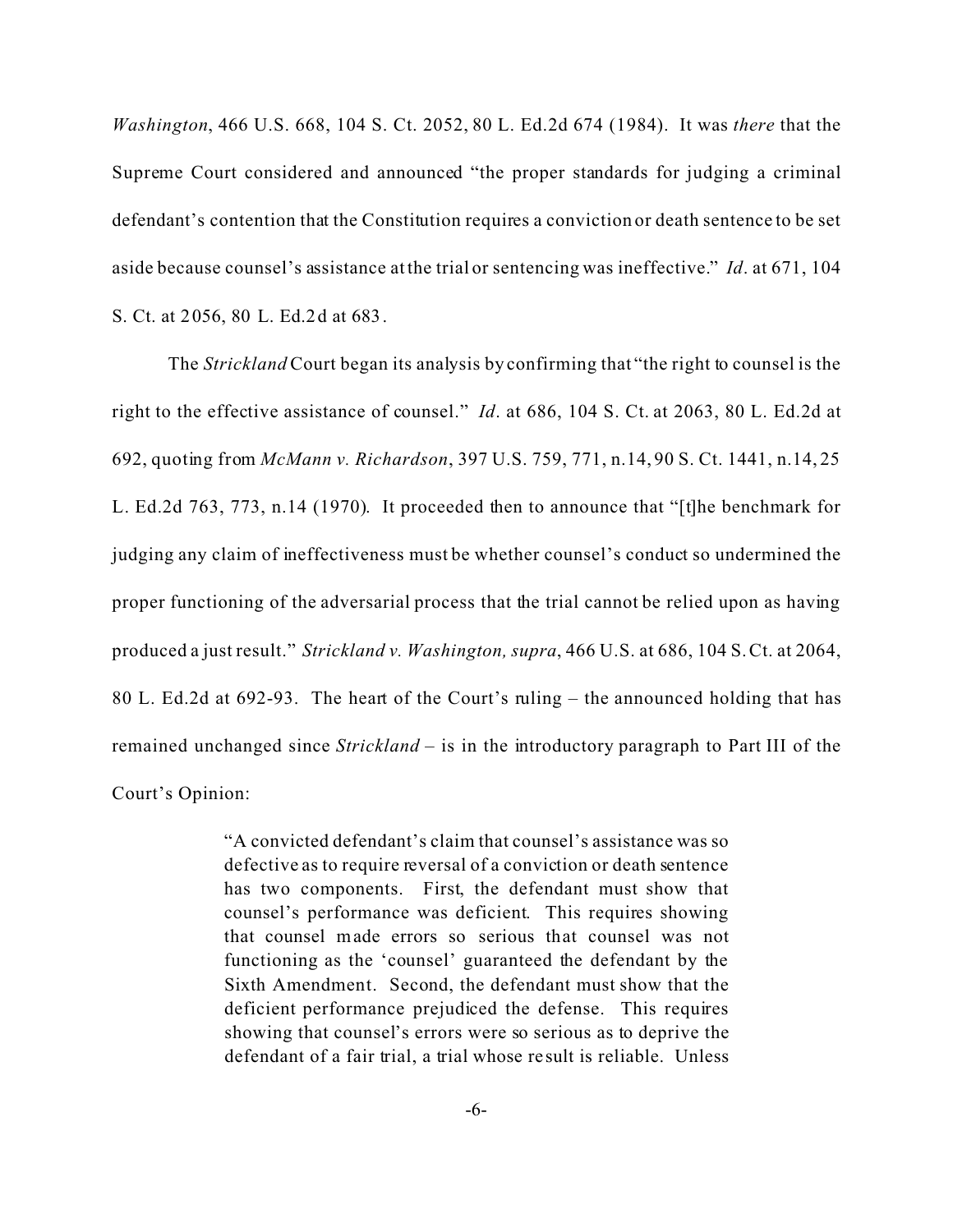a defendant makes both showings, it cannot be said that the conviction or death sentence resulted from a breakdown in the adversary proce ss that renders the result unreliable."

*Id*. at 687, 104 S. Ct. at 2064, 80 L. Ed.2d at 693.

As to the first prong of the analysis – whether the performance was deficient – the Court adopted an objective standard: "the defendant must show that counsel's representation fell below an objective standard of reasonableness." *Id*. at 688, 104 S. Ct. at 264, 80 L. Ed.2d at 693. In that regard, it made clear that " $[n]$  particular set of detailed rules for counsel's conduct can satisfactorily take account of the variety of circumstances faced by defense counsel or the range of legitimate decisions regarding how best to represent a criminal defendant." *Id*. at 688-89, 104 S. Ct. at 2065, 80 L. Ed.2d at 694. The Court directed, however, that judicial scrutiny of counse l's performance be "highly deferential" in order to avoid the *post hoc* second-guessing of decisions simply because they proved unsuccessful, and required that "a court must indulge a strong presumption that counsel's conduct falls within the wide range of reasonable professional assistance." *Id.* at 689, 104 S. Ct. at 2065, 80 L. Ed.2d at 694. Thus, the Court concluded, a court deciding an ineffective assistance claim "must judge the reasonableness of counsel's challenged conduct on the facts of the particular case, viewed as of the time of counsel's conduct." *Id*. at 690, 104 S. Ct. at 2066, 80 L. Ed.2d at 695.

In examining the prejudice prong, the Court rejected the notion that all a defendant had to show was that counsel's errors "had some conceivable effect on the outcome of the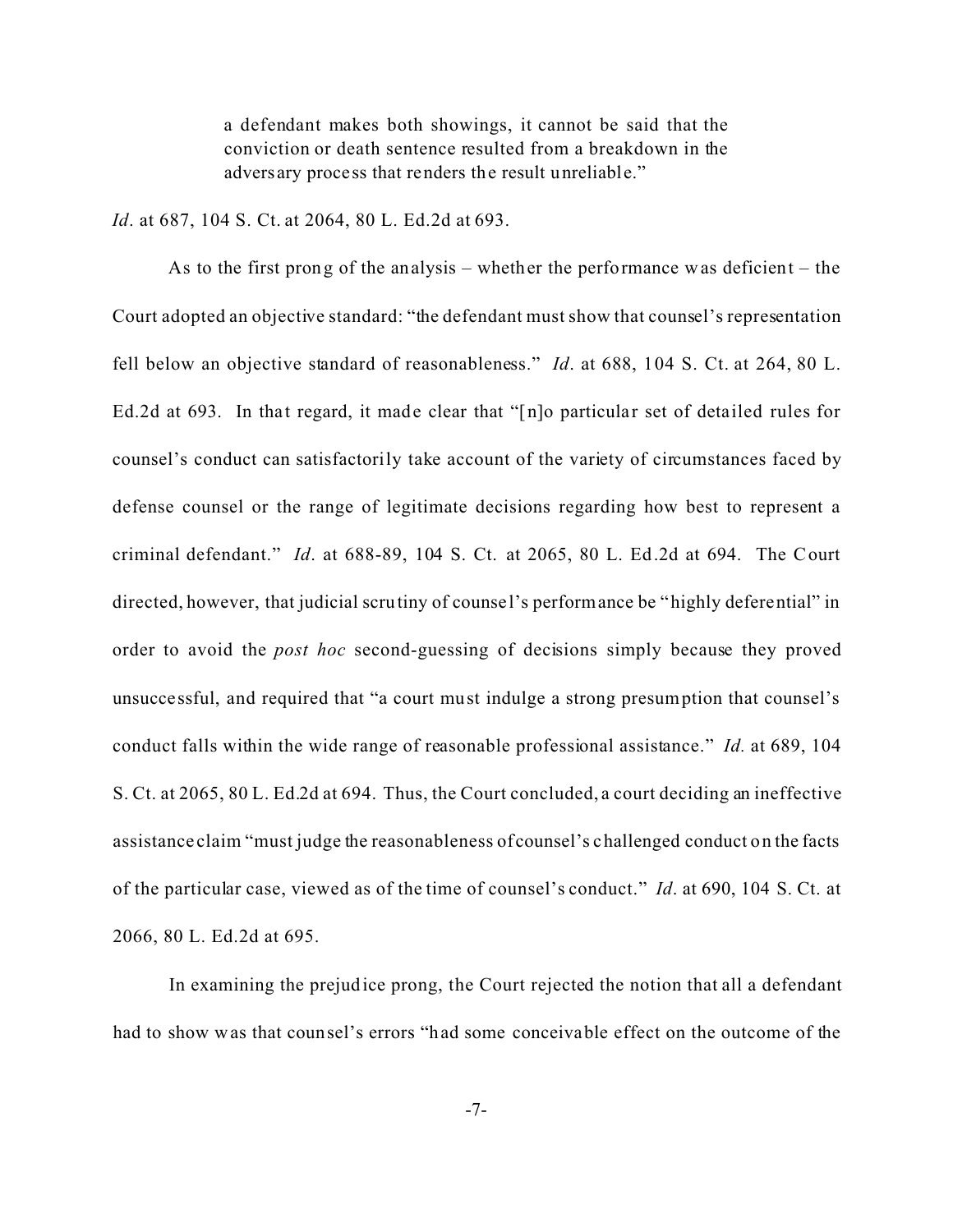proceeding" and required instead that the defendant show "that there is a re asonable probability that, but for counsel's professional errors, the result of the proceeding *would have been different*." *Id*. at 693-94, 104 S. Ct. at 2068, 80 L. Ed.2d at 697-98. (Emphasis added). A "reasonable probability," the Court added, is "a probability sufficient to undermine confidence in the outcome." *Id.*

Nothing in *Wiggins* or *Rompilla* changed, in any way, those standards adopted in *Strickland*. The *Wiggins* Court expressly relied on and applied the *Strickland* standards and simply concluded, based on its view of the factual record in that case, that, given the information they had regarding Wiggins's childhood, counsel's failure to broaden the scope of their investigation into possible mitigating factors in a death penalty case was both deficient and prejudicial under the *Strickland* standards. Indeed, the Court began its discussion of the ineffective assistance cla im by expressly noting that "[w]e established the legal principles that govern claims of ineffective assistance of counsel in *Strickland v. Washington* . . . ." *Wiggins v. Smith, supra*, 539 U.S. at 521, 123 S. Ct. at 2535, 156 L. Ed.2d at 484.

We are aware of no reported decision, and none has been cited to us by Evans, holding that *Wiggins* established a new interpretation of a Constitutional principle. The decisions are to the contrary. *See Grossman v. Crosby*, 359 F. Supp.2d 1233, 1281 (M.D. Fla. 2005) ("*Wiggins* merely applied *Strickland* to the facts of that case, it did not change the standard by which a claim of ineffective assistance of counsel is to be judged."); *Hodges v. State*, 885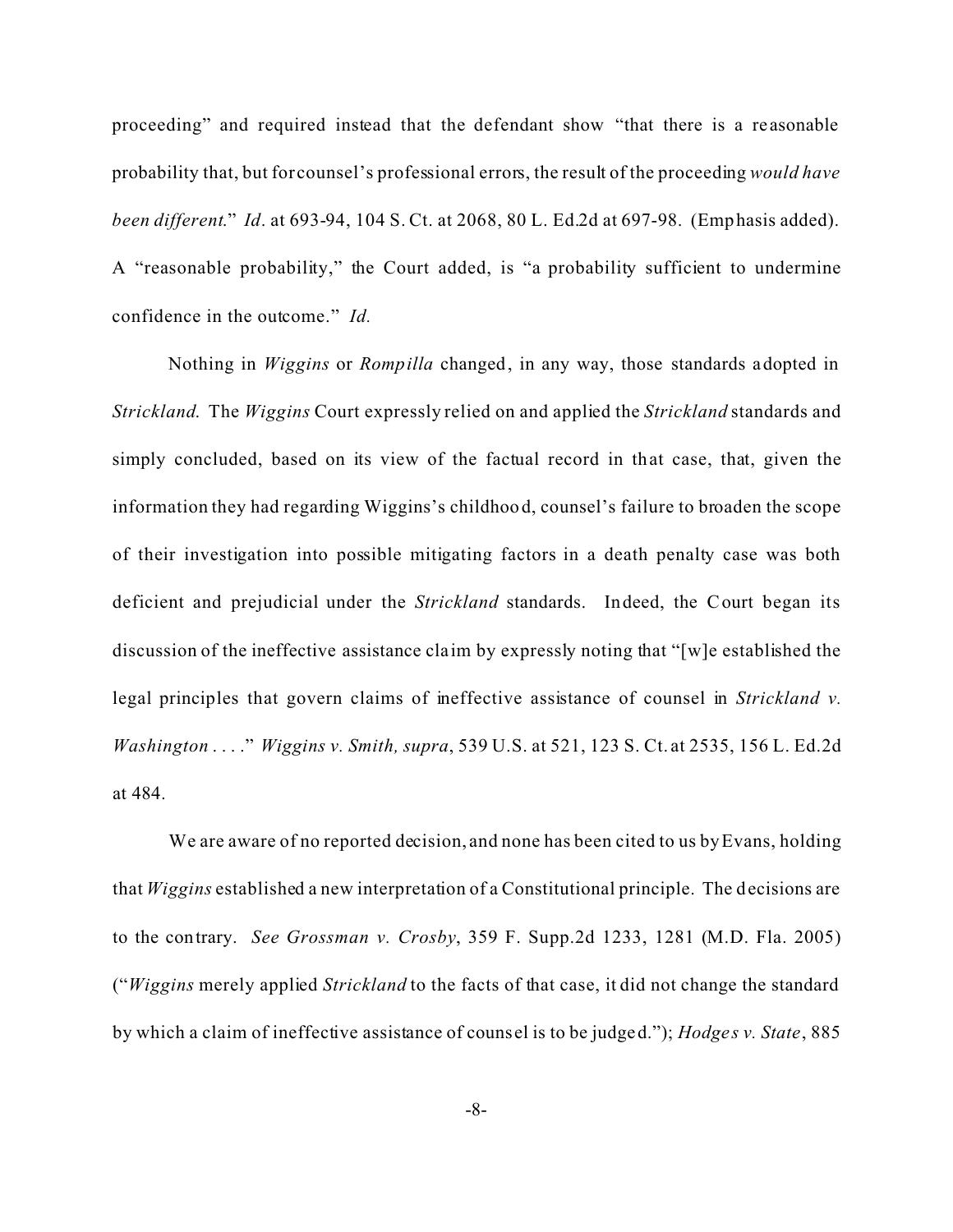So.2d 338, 346 (Fla. 2004) (*Wiggins* is a reiteration and application of *Strickland*); *Grant v. State*, 95 P.3d 178, 179 (Okla. 2004), *cert. denied*, 543 U.S. 964, 125 S. Ct. 418, 160 L. Ed.2d 332 (2004) (*Wiggins* applied well-established standards of *Strickland*).

That analysis applies equally to *Rompilla v. Beard, supra*, 545 U.S. 374, 125 S. Ct. 2456, 162 L. Ed.2d 360 and *Miller-El v. Dretke, supra*, 545 U.S. 231, 125 S. Ct. 2317, 162 L. Ed.2d 196. Like in *Wiggins*, the *Rompilla* Court expressly applied the standards enunciated in *Strickland* to find deficient and prejudicial performance by counsel. No new or different interpretation of *Strickland* was announced. Indeed, Justice O'Connor, the author of the Opinion in *Strickland*, noted in *Rompilla* that the decision "simply applies our longstanding case-by-case approach to determining whether an attorney's performance was unconstitutionally deficient under *Strickland v. Washington*. . . ." *Rompilla v. Beard, supra*, 545 U.S. at 393-94, 125 S. Ct. at 2469, 162 L. Ed.2d at 379. (O'Connor, J., Concurring).

Similarly, *Miller-El* was merely an application of *Batson v. Kentucky*. Throughout its Opinion, the Court characterized Miller-El's complaint as a *Batson* challenge, and it examined the record in light of the three-step ana lysis set forth in *Batson*. It did not, in any way, modify that analysis.

It is clear that the complaints made by Evans in No. 107 are not cognizable in a motion under Rule 4-345(a) to correct an illegal sentence. The judgment of the Circuit Court for Baltimore County entered in that case will be affirmed.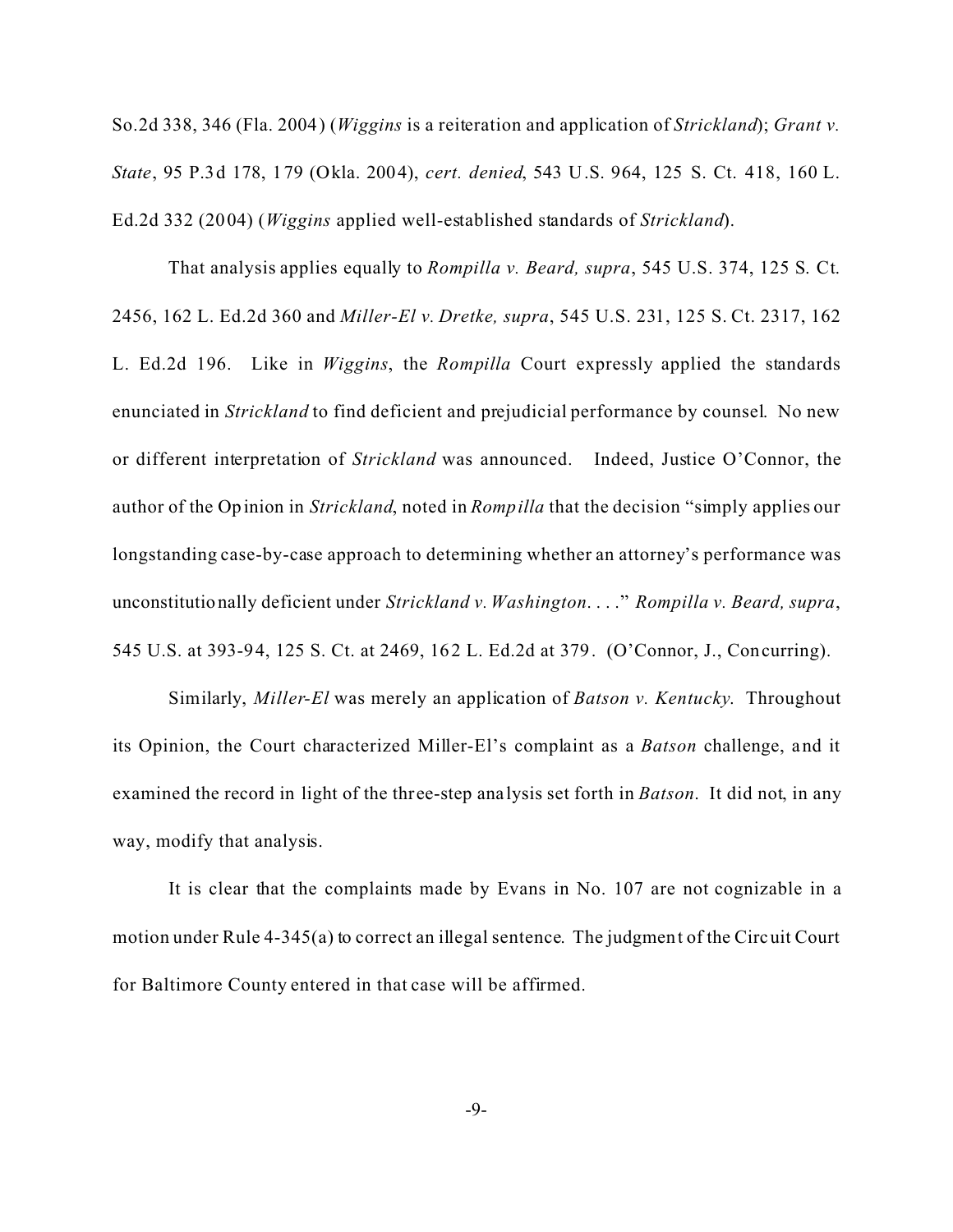#### II. NO. 124

The two issues raised in No. 107 – the *Wiggins* and *Batson* claims – are also presented in No. 124, which is an appeal from the denial of Evans's fourth motion to reopen the 1995 post conviction case.

Maryland Code,  $\S$  7-102 of the Criminal Procedure Article (CP) – the heart of the State Post Conviction Proc edure Act – permits a convicted person to se ek relief in the Circuit Court in which the conviction occurred upon an allegation that  $(1)$  the sentence or judgment was imposed in violation of the U.S. or Maryland Constitution or laws of this State, (2) the court lacked jurisdiction to impose the sentence, (3) the sentence exceeds the maximum allowed by law, or (4) the sentence is subject to collateral attack on a ground that would otherwise be available under a writ of habeas corpus, coram nobis, or other common law or statutory remedy.

There are two important conditions to that right, however, that are relevant here. The first, expressed in CP  $\S$  7-102(b)(2) and circumscribed to some extent in  $\S$  7-106, is that the alleged error "has not been previously and finally litigated or waived in the proceeding resulting in the conviction or in any other proceeding that the person has taken to secure relief from the person's conviction." The second appears in CP §§ 7-103(a) and 7-104. Section 7-103(a) provides that, for each trial or sentence, "a person may file only one petition for relief under this title." Section 7-104, however, permits a court to "reopen a post conviction proceeding that was previously concluded if the court determines that the action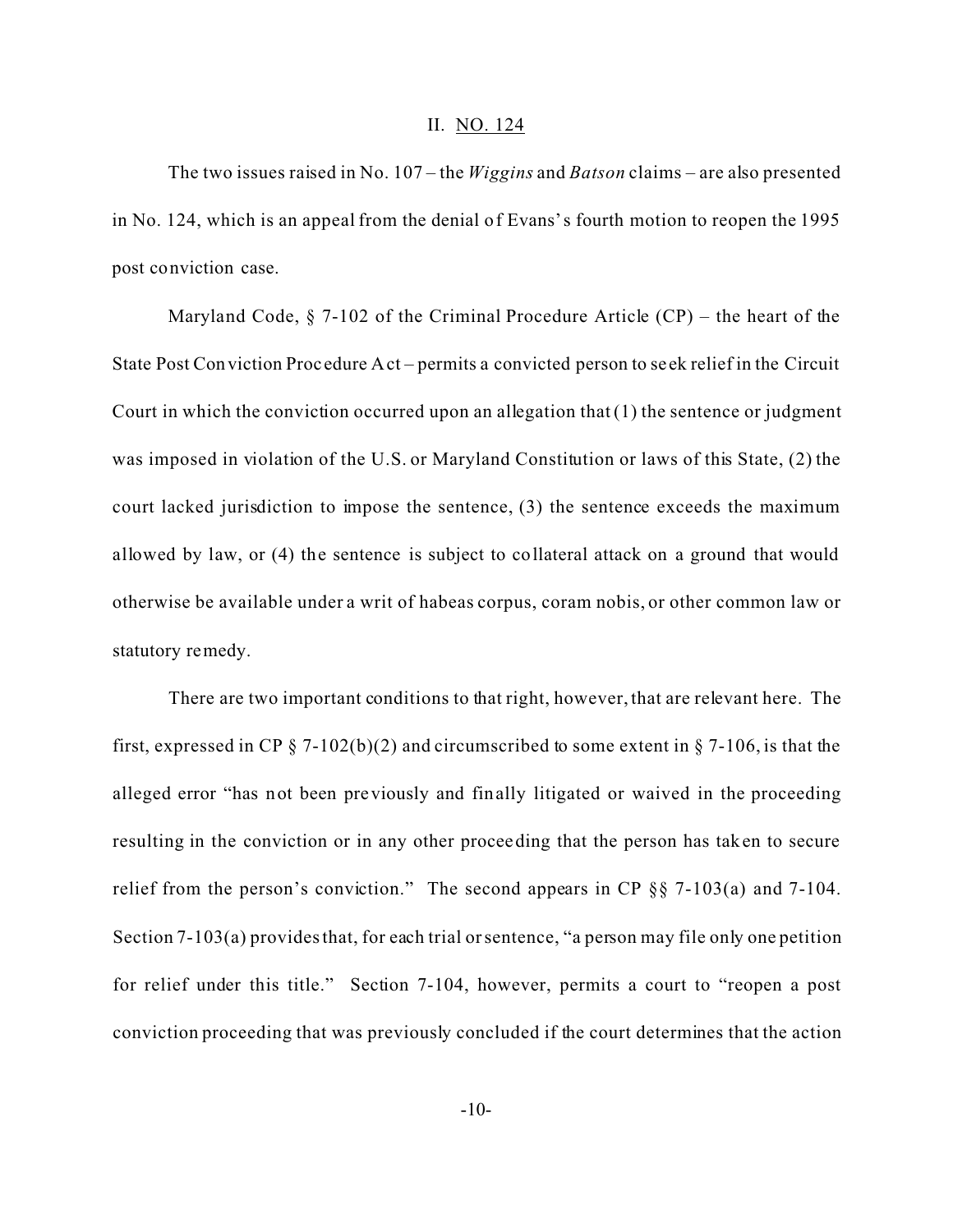is in the interests of justice."

In *Gray v. State*, 388 Md. 366, 879 A.2d 1064 (2005), we made clear that a petition to reopen a concluded post conviction proceeding was not the functional equivalent of the former right to file a second (or before 1986, subsequent) petition, that the decision to reopen is a discretionary one with the court in which the petition to reopen is filed, and that "[w]e will only reverse a trial court's discretionary act if we find that the court has abused its discretion." *Id*. at 383, 879 A.2d at 1073. In that regard, we pointed out that "'a ruling reviewed under an abuse of discretion standard will not be reversed simply because the appellate court would not have made the same ruling. The decision under consideration has to be well removed from any center mark imagined by the reviewing court and beyond the fringe of what that court deems minimally acceptable.'" *Id.*, quoting from *Dehn v. Edgecomb*, 384 Md. 606, 628, 865 A.2d 603, 616 (2005), and ultimately from *North v. North*, 102 Md. App. 1, 13-14, 648 A. 2d 1025, 1031-32 (1994).

That is the standard to be applied in reviewing the Circuit Court's denial of Evans's fourth motion to reopen the 1995 post conviction proceeding – a proceeding in which he had raised 41 other issues, that had been concluded nine years earlier, and that he had sought to reopen on three prior occasions. That was *not* the standard applied in *Wiggins, Rompilla,* or *Miller-El*. All three of those cases reached the Supreme Court in the context of an initial Federal habeas corpus ac tion, an action of right. In *Wiggins* and *Rompilla*, the District Court granted relief, the U.S. Court of Appeals reversed, and the Supreme Court granted *certiorari*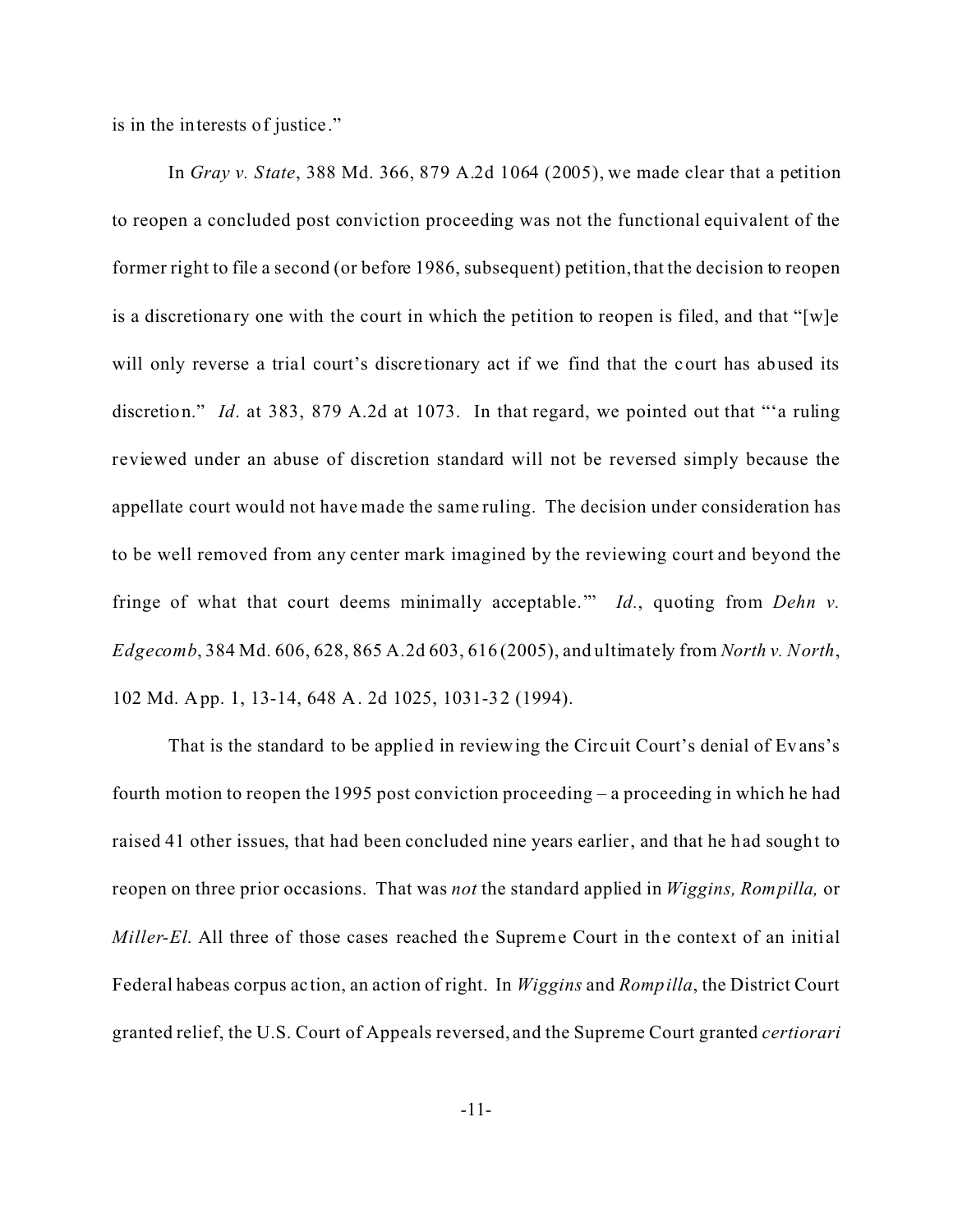to review the legal correctness – the merits – of the lower courts' decisions. *Miller-El* also was an initial Federal habeas corpus action. In that case, the District Court denied relief, and the U.S. Court of Appeals for the Fifth Circuit affirmed. The rulings reviewed by the Supreme Court in those cases were not discre tionary ones; those cases were brought as of right, they were tried, and judgments were entered on the merits of the petitions.

### **A. The** *Batson/Miller-El* **Claim**

Evans was tried in 1984, before *Batson* was dec ided by the Supreme Court. During jury selection, the State's use of its peremptory strikes to exclude African Americans was commented upon three times. The court (Judge Cathell) first raised the issue on its own initiative. After twelve jurors were tentatively seated, the parties proceeded to select two alternates. During that proce ss, when the State excused a black prospective juror, Judge Cathell called counsel to the bench and directed them to make their strikes in alternating order. He wanted a clear record of who was striking whom, he said, "so that later on I can make an indic ation whether they were excused as to race." Noting that the lead prosecutor was "on loan from the United States Attorney's Office," Judge Cathell warned that there was a line of Maryland cases disapproving racial strikes and wanted to make sure that the Federal prosecutor was aware of those cases: "[t]here has been some extremely strong language in dicta about using peremptory challenges for racial purposes. And I think you ought to think about that." The prosecutor responded that he was aware of those cases and stated "I am not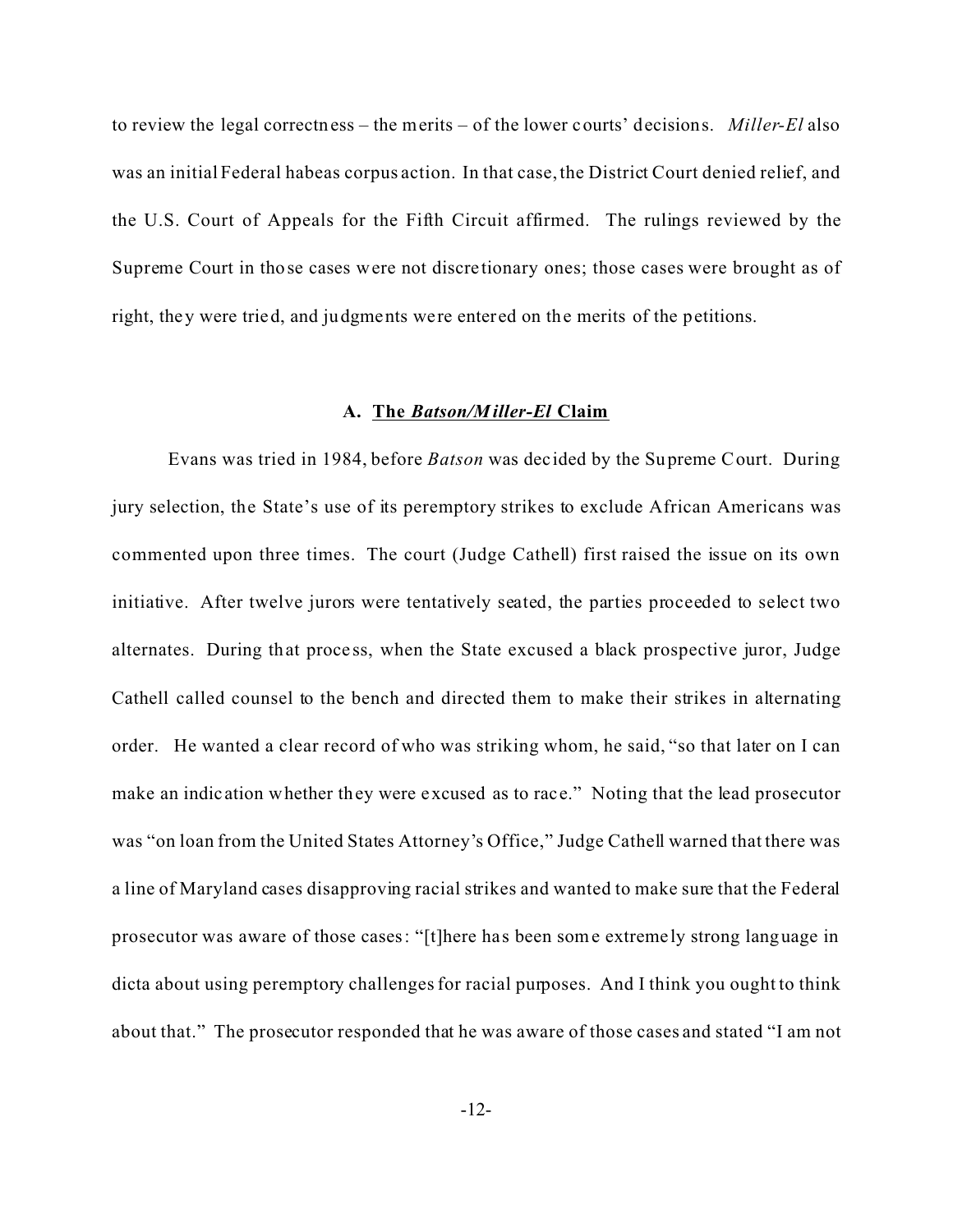striking anybody based on race."

The process continued until twelve jurors and two alternates had been selected, at which point the court asked if counsel were satisfied with the jury. Defense counsel informed the court that the panel was not acceptable because the State had used its peremptory challenges "to purposely limit blacks from representation on the panel." Counsel noted that the State had used eight of its ten peremptory challenges to strike black jurors and two to strike white jurors, leaving two African Americans on the jury and one as an alternate. The court invited a response from the State, whereupon the prosecutor advised that he did not keep track of whether he had struck black or white jurors and that "[w]e struck on background, age, occupation, what was learned during the voir dire at the bench and in open court. We did not strike on racial grounds." There was no challenge to that explanation and no request for further elucidation, and the court a ccepted it.

The next day, while the court was considering Evans's complaint that the venire itse lf did not reflect a fair cross-section of the community, the prosecutor noted that 22% of the county population was African American and three of the jurors – two regular jurors and one alternate – were black, which constituted 21.4% of the panel. His point was that there was no significant racial disparity in the actual make-up of the jury. Defense counsel responded that his objection the day before was not to a cross-se ction but rather that the State's peremptory challenges were racially motivated, to which the court noted that the prosecutor had given his reasons for the strikes and that the objection had been ruled upon.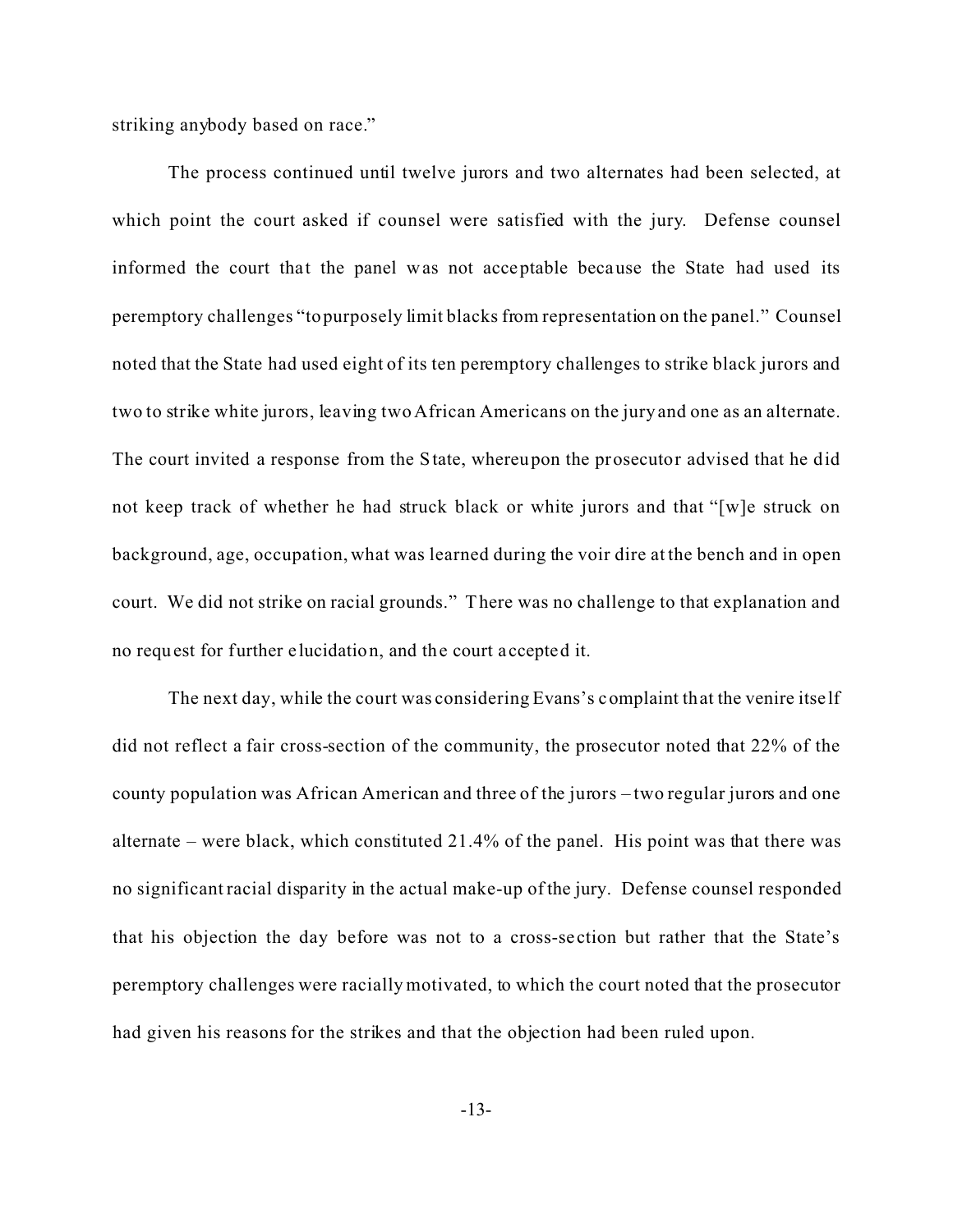In Evans's appeal from the conviction and sentence, he raised the issue of whether the State's peremptory strikes had been improperly used to exclude African Americans. *Batson* had still not been decided. After reviewing the existing state of the law, which was already trending beyond *Swain v. Alabama*, 380 U.S. 202, 85 S. Ct. 824, 13 L. Ed.2d 759 (1965), we assumed that the use of eight peremptory strikes to exclude African Americans "was sufficient to establish a prima facie violation of the defendant's rights," but concluded that "the explanation offered by the prosecutor, and apparently accepted by the court, was sufficient under the circumstances to support the decision of the trial judge in overruling the defendant's objection." *Evans v. State*, 304 Md. 487, 528, 499 A.2d 1261, 1282 (1985), *cert. denied*, 478 U.S. 1010, 106 S. Ct. 3310, 92 L. Ed.2d 722 (1986). We observed:

> "It is also significant that neither the judge nor defense counsel questioned the explanation of the prosecutor or requested further particulars. This may well have represented a tactical decision by the defendant's counsel, to require the court's decision to be made upon the weighing of the defendant's prima facie showing against the rather general response of the prosecutor, as opposed to seeking specific information from the prosecutor as to each excused venireman and running the risk of further strengthening the prosecutor's explanation. For whatever reason, the explanation of the prosecutor stood uncontroverted and unimpeached."

*Id.*

*Batson* was decided by the Supreme Court on April 30, 1986. At the time, Evans's petition for *certiorari* seeking review of this Court's decision was also pending in that Court. That petition was denied without comment on June 30, 1986; this Court was not directed to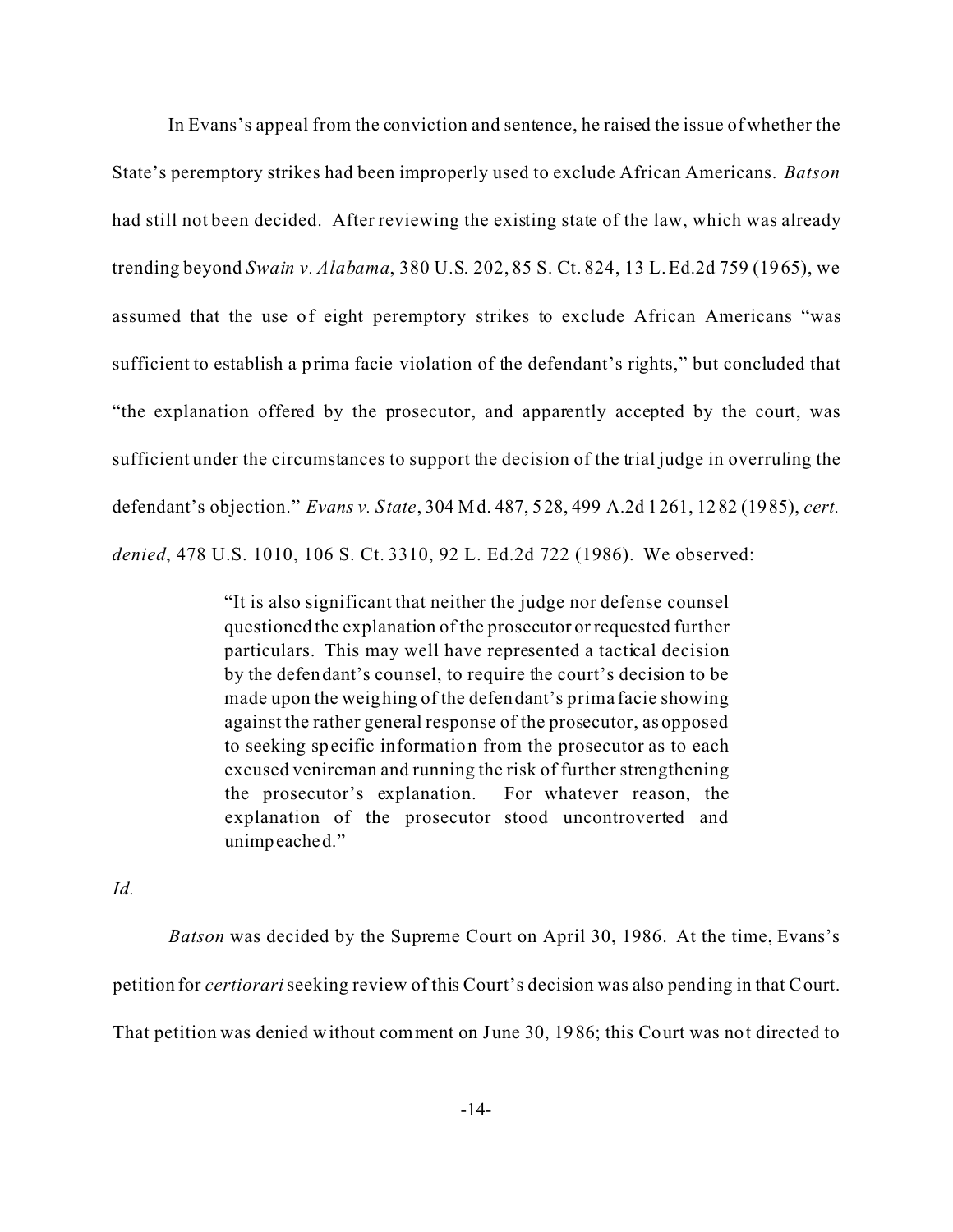reconsider its decision in light of *Batson*.

In his first petition for post conviction relief, filed in 1990, Evans argued that the State's use of peremptory strikes to exclude African Americans constituted a violation of *Batson*. The court had before it the transcript of the jury selection phase of the trial and noted that, even though *Batson* had not then been decided, Judge Cathell had required the prosecutor to explain his peremptory strikes. The reasons given, the court concluded, were race-neutral and did not appear to be pretextua l. Moreover, the matter had been raised and decided in Evans's direct appeal and was therefore finally litigated. Evans complained about that aspect of the post conviction court's ruling in an application for leave to appeal, which we denied. *State v. Evans*, Misc. No. 8, Sept. Term 1991 (Order filed June 4, 1991).

As a result of the first post conviction proceeding, Evans received a new sentencing hearing, at which a jury in Baltimore County again sentenced him to death. He raised a *Batson* issue at that proceeding as well. It appears that the only African American jurors who were excused by the State were alternate jurors, however, and no alternate jurors were called upon to deliberate. The trial judge (Judge Kahl) found no merit to the complaint.

In August, 1995, Evans filed his second petition for post conviction relief. Among the 41 issues presented in that petition were seven relating to the State's peremptory challenges – three complaints dealing with the re-sentencing and four emanating from the initial trial. As no complaint is made in this appeal about jury selection at the re-sentencing proceeding, we need to consider only the four dealing with the initial trial.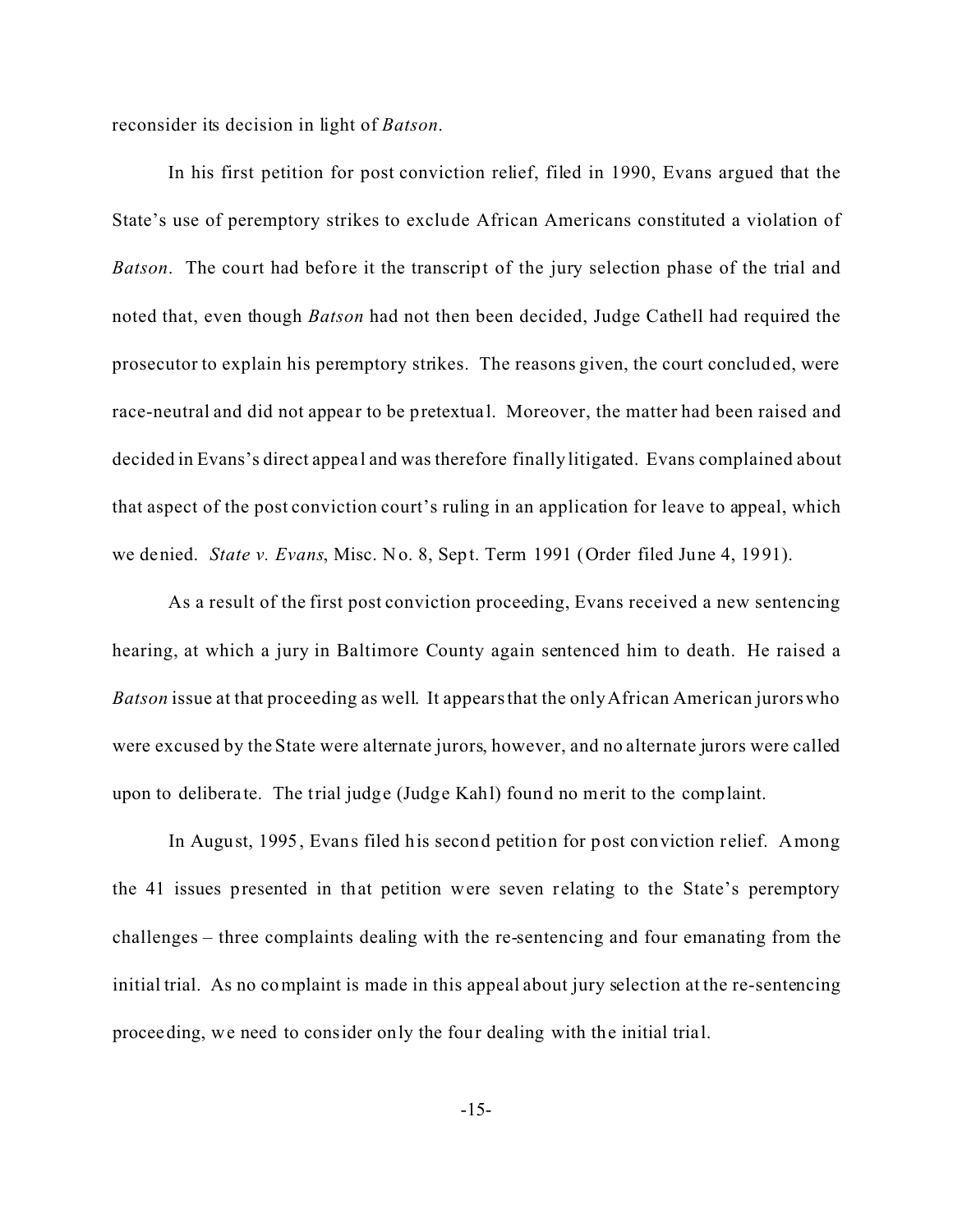Evans's only direct challenge did not invoke *Batson*, but was instead grounded on *Swain v. Alabama, supra*, 380 U.S. 202, 85 S. Ct. 824, 13 L. Ed.2d 759. He complained that "he was denied his rights under the Fifth, Sixth, Eighth and Fourteenth Amendments to the Constitution because the Baltimore County State's Attorney's Office engaged in a pattern of using peremptory challenges to strike jurors on the basis of race in violation of Swain v. Alabama." The post conviction court (Judge Smith), noting that that issue had been raised and decided in the appeal from the initial conviction and sentence, *Evans v. State, supra*, 304 Md. 487, 522-28, 499 A.2d 1261, 1280-82, concluded that it had been finally litigated and that there was no merit to it in any event. A second, related argument was that trial counsel was deficient by failing to investigate and present evidence of the State's pattern of exercising peremptory challenges in a racially discriminatory manner. That, too, invoking *Swain* rather than *Batson*, was found to be without merit.

Two challenges grounded specifically on *Batson* were presented, but only in the context of deficient performance by counsel in the first post conviction proceeding. Evans complained that post conviction counsel was deficient in (1) failing to pursue grounds for establishing a *Batson* violation based on the State's racially discriminatory use of peremptory challenges, (2) not pursuing claims that the prosecutors in this case demonstrated a pattern of using peremptory strikes in a racially discriminatory manner in violation of *Batson*, (3) making only "a perfunctory presentation" to this Court relating to the State's discriminatory use of peremptory challenges, and (4) failing to raise and preserve on appeal meritorious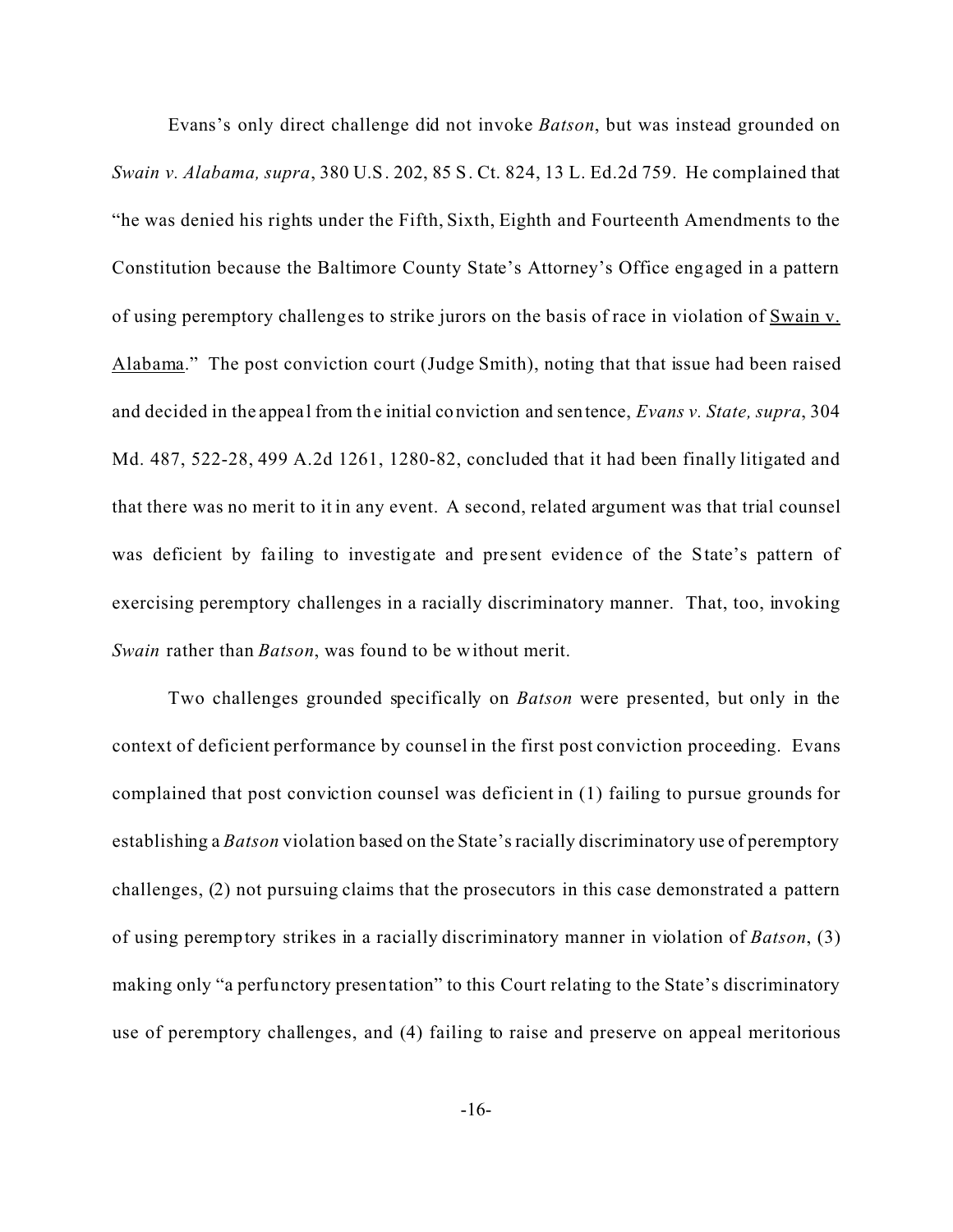claims that the prosecutors in this case had demonstrated a pattern of using peremptory strikes on the basis of race. Judge Smith found that the validity of the State's use of peremptory challenges at the initial trial had be en fully and finally litigated. He observed that trial counsel had challenged the State's use of peremptory challenges at the trial, that the issue was raised and decided in the appeal from the initial judgment, and that it had been raised and decided in the first post conviction proceeding.

The second argument, as viewed by the post conviction court, was almost a repetition of the one just noted. Evans complained that post conviction counsel was deficient "in that he made only a perfunctory presentation to the Court of Appeals relating to the State's discriminatory use of peremptory challenges." He added:

> "Petitioner alleges that (1) he was denied equal protection of the law by the prosecution's purposefully striking African Americans from the jury in violation of Batson v. Kentucky and (2) he was denied equal protection of the law because he was prosecuted by attorneys who had demonstrated a pattern of using peremptory strikes in a racia lly discriminatory manner in violation of Batson v. Kentucky."

The court rejected that claim, noting that the peremptory challenge issue had been finally litigated in the direct appeal, before post conviction counsel was involved in the case.

Those claims were presented to this Court in Evans's amended application for leave to appeal from the denial of relief by the post conviction court. We considered the application and obviously found no merit to it, for on May 7, 1997, we denied it. *Evans v. State*, 345 Md. 524, 693 A.2d 780 (1997). The Supreme Court denied *certiorari*. *Evans v.*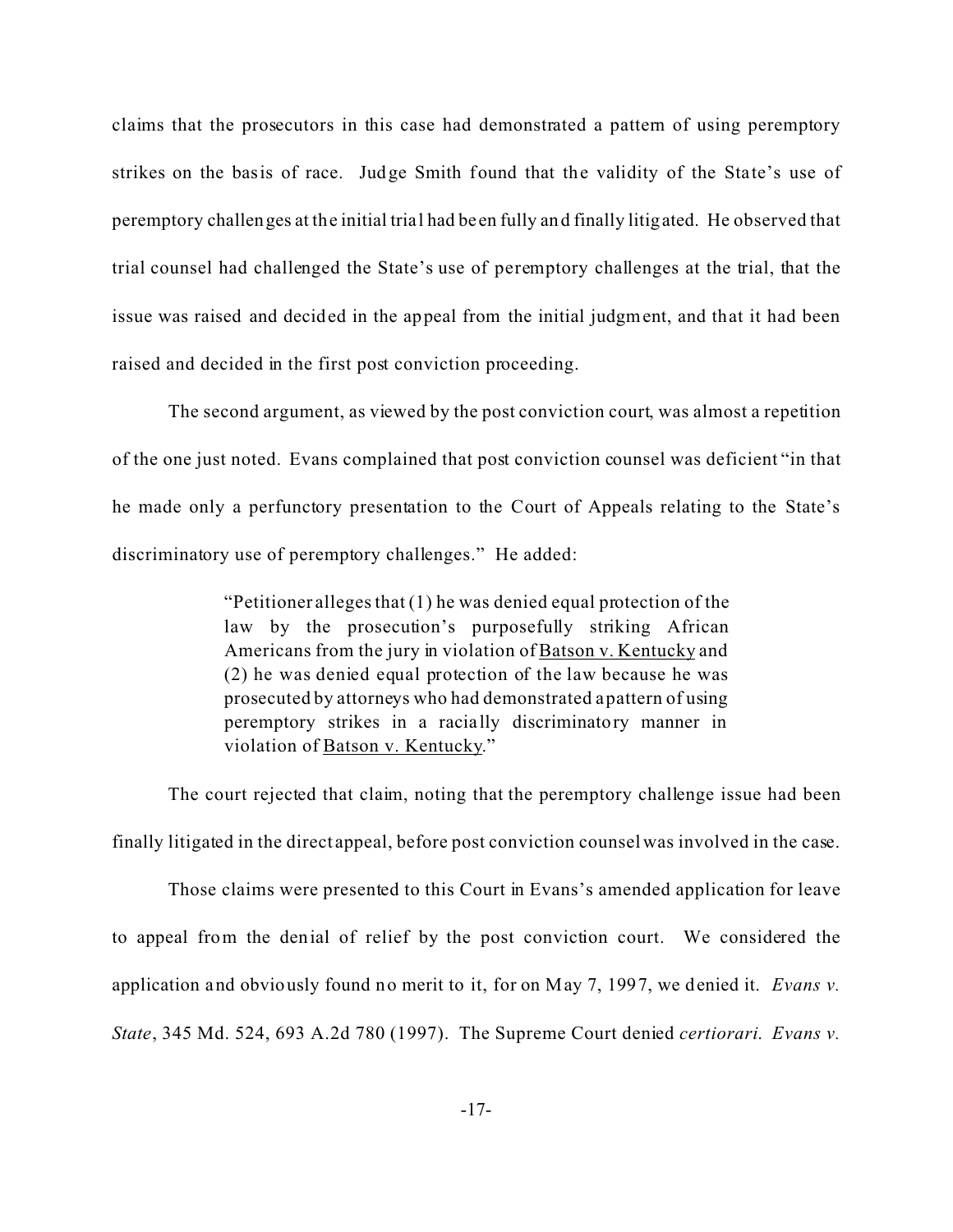*Maryland*, 522 U.S. 966, 118 S. Ct. 411, 139 L. Ed.2d 314 (1997).

In November, 1997, Evans filed a petition for habeas corpus in the U.S. District Court. Among the 24 issues raised in that petition was a four-part complaint about the State's peremptory strikes at the initial trial: "i) because his trial and direct appeal concluded before the Supreme Court announced *Batson*, the federal courts should give no deferenc e to the state proceedings described above; ii) *Batson* requires, '[the] prosecution to articulate a raceneutral reason for *each* strike' once a prima facie case has been established . . . iii) the raceneutral reasons given by prosecutor . . . were clearly pretextual; and iv) his appellate counsel rendered ineffective assistance by failing to demonstrate this pretext by comparing the ages, occupations, etc. of the potential jurors Irwin struck against those he did not strike." *Evans v. Smith*, 54 F. Supp.2d 503, 514 (D. Md. 1999).

The District Court (Judge Legg) reviewed the trial transcript and this Court's ruling on appeal and concluded that none of those complaints had merit. It found, first, that "anticipating the shifting burdens eventually adopted by the Supreme Court in *Batson,*" this Court, in Evans's appeal, "applied a reasonable and correct legal standard," and that, in the first post conviction proceeding, Judge Eschenburg "measured Evans's claim against *Batson*, which had by then been published." *Id*. Accordingly, the court held that both decisions were entitled to deference under 28 U.S.C. § 2254(d) and (e). Second, the court held that *Batson* did not require an individual explanation for each strike but only a clear and reasonably specific justification for the prosecutor's use of strikes relating to the particular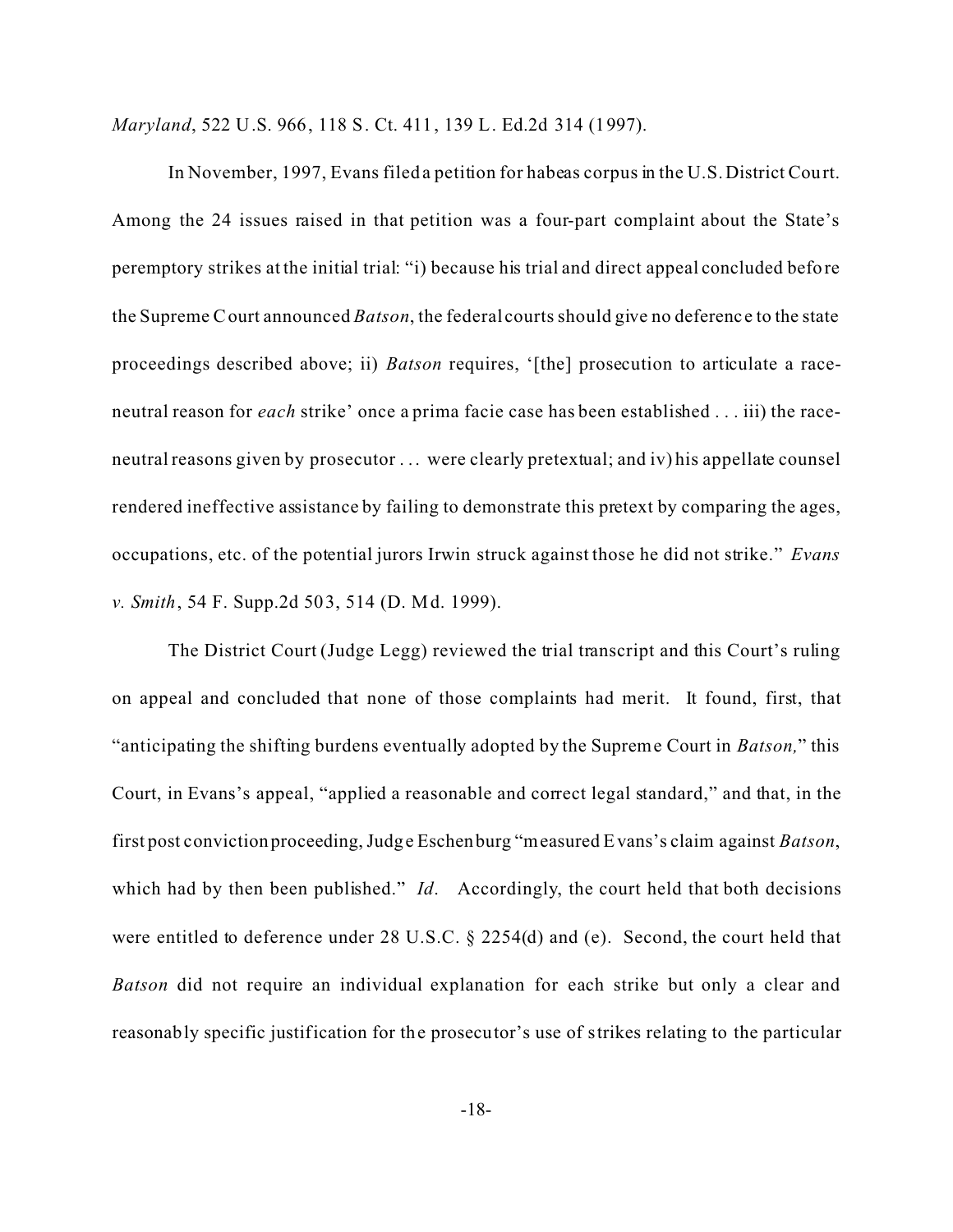case to be tried. Third, the court held that Evans's analysis of the ages, occupations, etc. of the jurors stricken and accepted "does not clearly demonstrate the pretextuality of [the prosecutor's] explanation." *Id*. at 515. In that regard, the court found Evans's analysis of the juror data "unpersuasive" in that it "fails to take into consideration the many impressions that a potential juror makes on voir dire." *Id*. at 515, n.20. Finally, the court concluded that Evans's appellate counsel were "not constitutionally remiss in failing to develop this." *Id*. at 515. Rather, it found "the proposed evidence unpersuasive as it does not clearly demonstrate that the factual determinations of Judge Cathell and the Court of Appeals were incorrect." *Id.*

The District Court denied the petition and a motion for rehearing. The U.S. Court of Appeals for the Fourth Circuit affirmed, *Evans v. Smith*, 220 F.3d 306 (4<sup>th</sup> Cir. 2000), and the U.S. Supreme Court denied *certiorari, Evans v. Smith*, 532 U.S. 925, 121 S. Ct. 1367, 149 L. Ed.2d 294 (2001).

It is abundantly clear from this history that Evans's *Batson* claim has been fully and finally litigated, in both the State and Federal courts. It has been presented to and rejected by this Court on at least two occasions, it was presented to and rejected by the U.S. District Court and the U.S. Court of Appeals for the Fourth Circuit, and the Supreme Court has denied review of it at least three times. The Circuit Court did not abuse its discretion in refusing to reopen the 1995 post conviction proceeding to examine it again.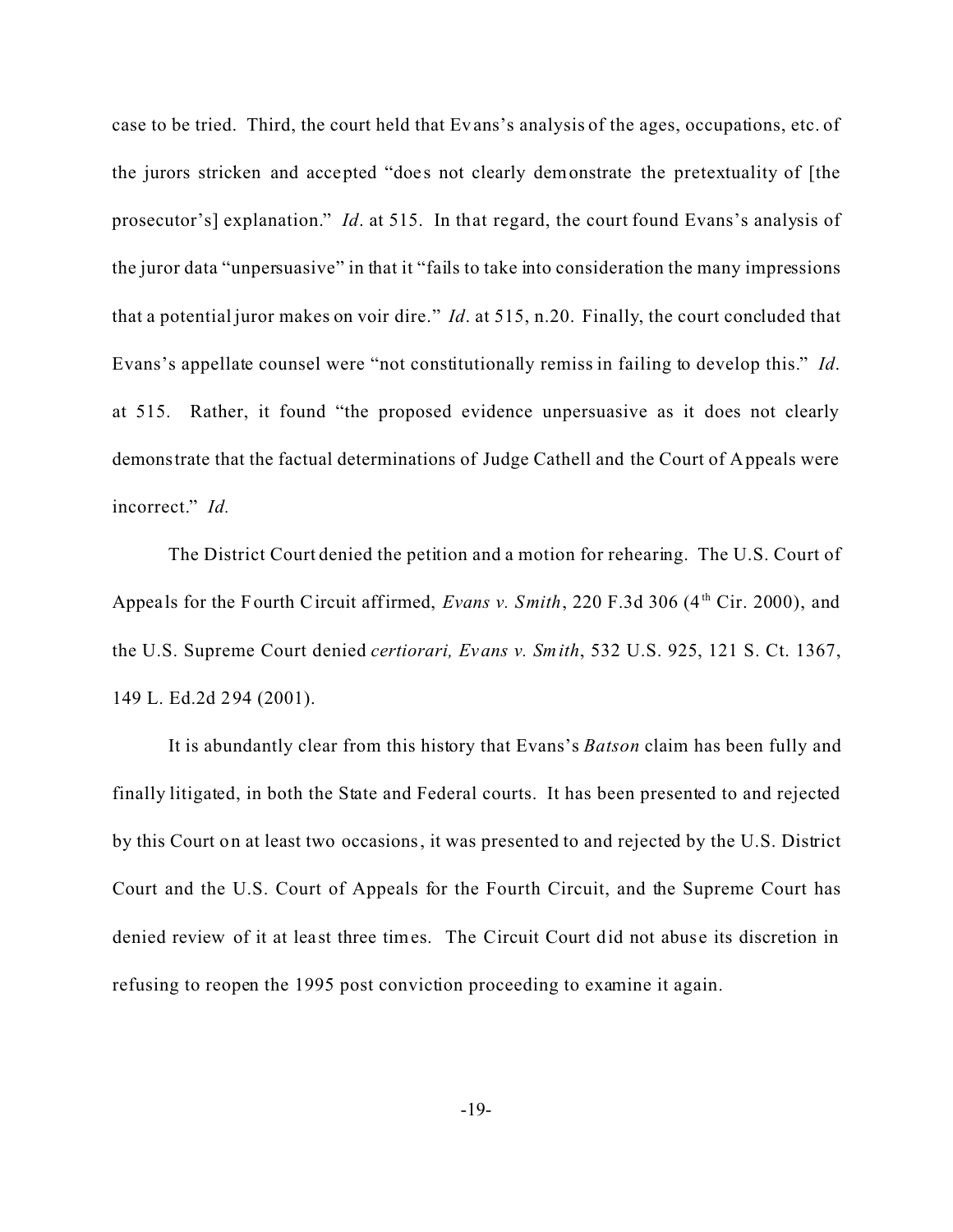### **B.** *Wiggins/Rompilla* **Claim**

The *Wiggins/Rompilla* claim made by Evans is that his attorneys in the 1992 resentencing proceeding failed to investigate his social and psychological history and that there is a reasonable probability that, but for that omission, the result of that re-sentencing proceeding would have been different. In support of his fourth motion to reopen the 1995 post conviction proceeding, counsel produced a 51-page *Psychosocial Evaluation of Mitigating Circumstances In Life Of Vernon Lee Evans, Jr.*, prepared by a licensed social worker, Pamela Taylor, and an 18-page *Investigation Of Psychological Mitigating Factors in Life Of Vernon Lee Evans* prepared by a psychologist, Janice Stevenson. Both reports were based predominantly on interviews with Evans and members of his family plus various documents. In her report, Ms. Taylor concluded, in pertinent part:

(1) There was a "Multi-Generational Family Legacy of Emotional Dysfunction." Evans's parents, she said, came from emotionally troubled backgrounds, and various members of his extended family – uncles, aunts, cousins – suffered from major mental disorders, gambling addiction, or may have be en alcoholics. His father's uncle and cousin committed suic ide. His grandmother "was known to faint when she got upset." One of his father's cousins "is reported to have had a chronic addiction to gambling." Although Evans's sisters "are accomplished in their various careers and present a positive public image," the oldest ones had experienced "significant instability" and "personal difficulties and inner turmoil" in their lives. One, who holds a doctorate in divinity, teaches bible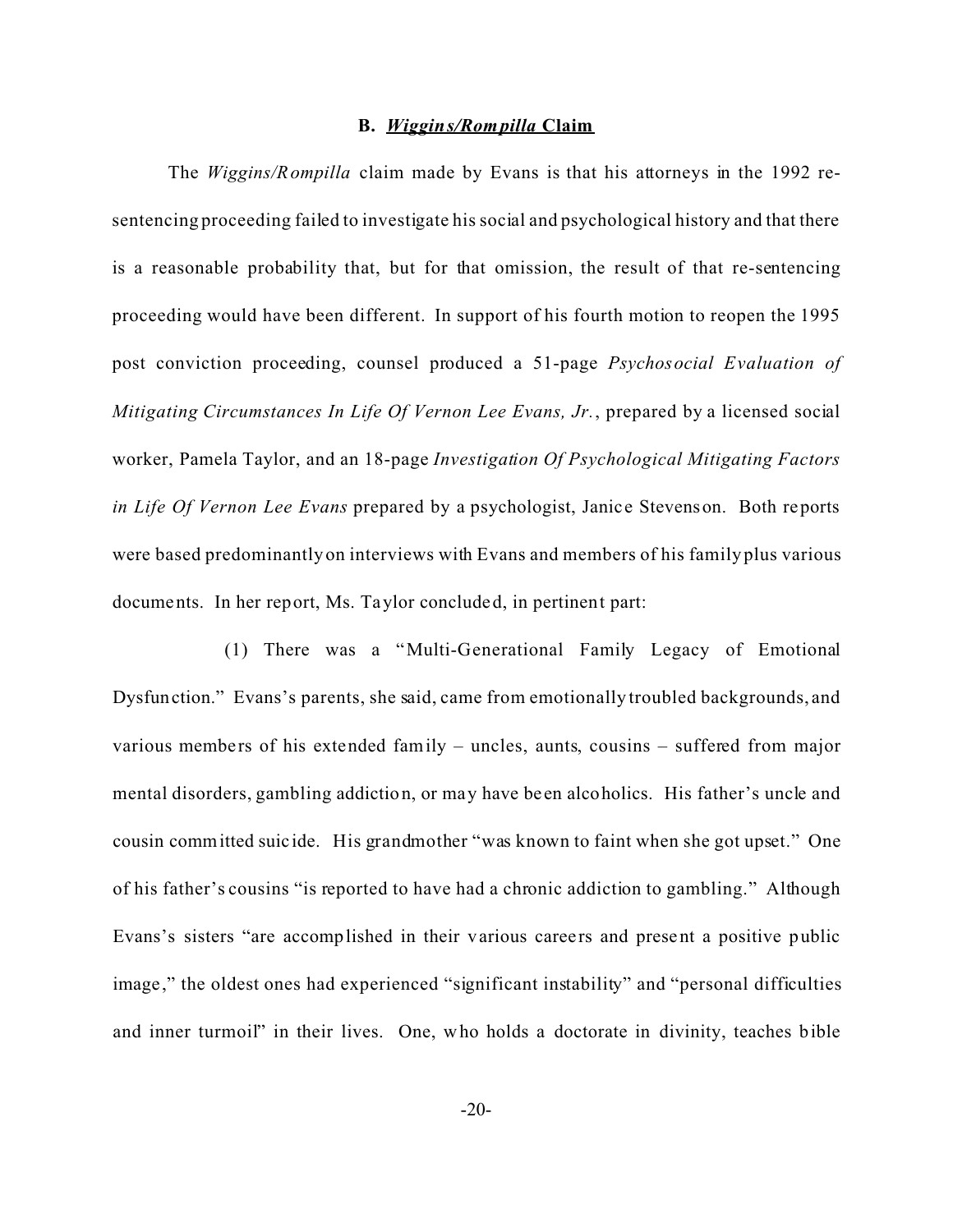studies, and is gainfully employed, was sexually promiscuous as a teenager, is separated from her second husband, and has a "strained relationship" with her 37-year-old daughter. Another, who holds a college degree and was pursuing a masters in business administration while employed as a financial aid counselor at Morgan State University, felt unloved as a child, once attempted suicide, and thirty years e arlier had a "psychotic breakdown."

(2) Evans's parents did not know how to express loving feelings toward their children, to have empathy for their individual needs, to address conflict appropriately, or demonstrate constructive problem-solving skills. They unwittingly set up an environment of "chronic fearfulness, suppression of normal emotional reactions, and boundary violations" which forced the children "to live in an environment which was toxic and traumatizing." Ms. Taylor asserted that Evans's father was physically abusive toward Evans and his sisters. All of this, she said, a fforded Evans "neither the safety, security, nor nurturing for a healthy self to deve lop."

(3) There was an "anxious and insecure home environment" during Evans's formative years. The household was characterized as "fe arful and full of tension between family members," and it was difficult for Evans "to navigate these emotional rapids within the family." Much of this seemed to emanate from marital discord between the parents.

(4) There were episodes of abandonment and extreme neglect by the parents. On one oc casion, the mother left home for ten days. The children were not actually abandoned, however, as the father remained in the home to care for them. On another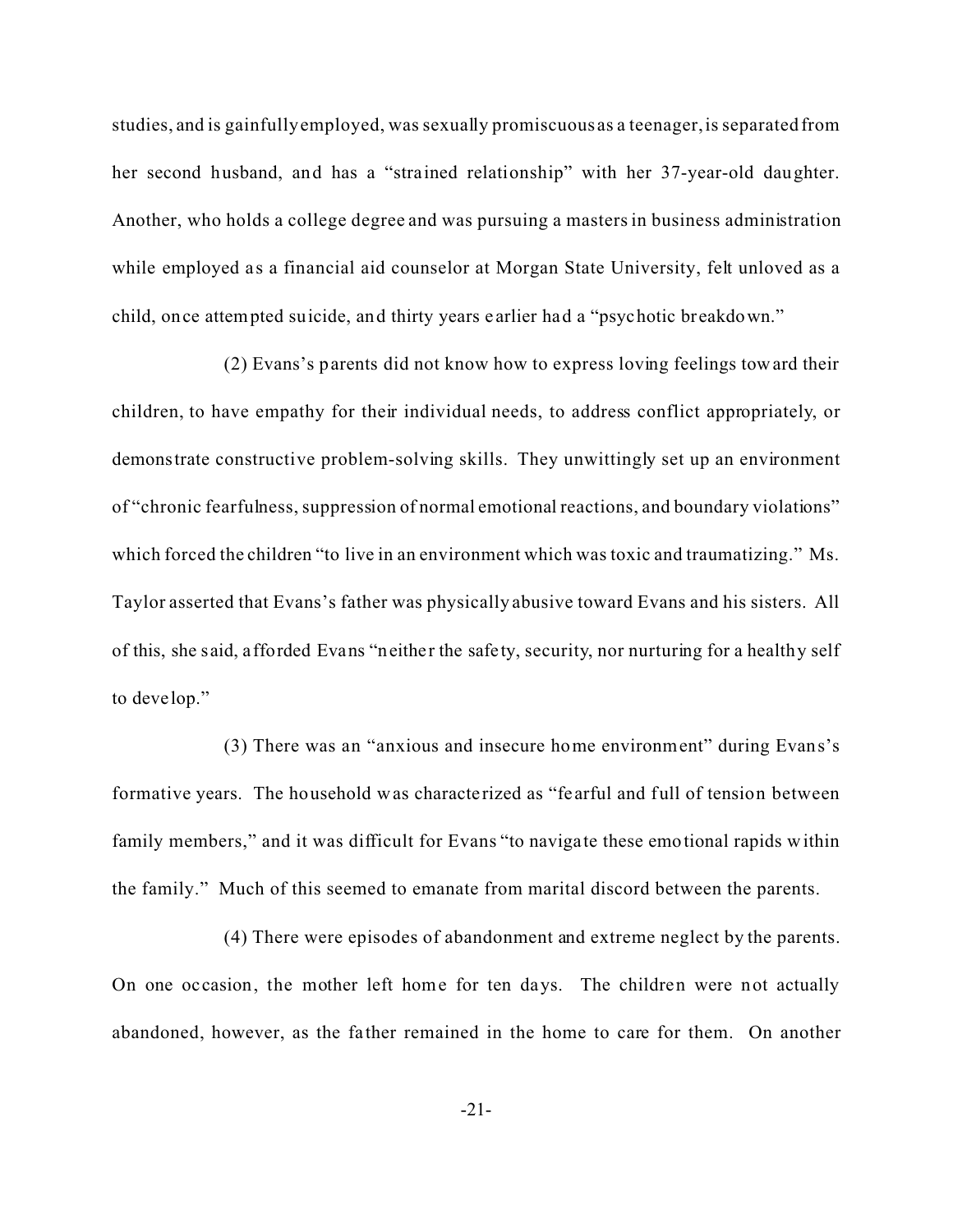occasion, when Evans and his father went to the beach together, the father left him for a time and Evans became frightened. Evans "has nearly no memories of his father spending quality time with him."

(5) Evans experienced persistent taunting from his peers, apparently because he was small. This, according to Ms. Taylor, "exacerbated his feelings of inferiority, personal shame, alienation, fearfulness, humiliation, and powerlessness."

(6) On one occasion, when Evans was eleven, a man on a delivery truck exposed himself and asked Evans to kiss his penis. Evans escaped without having to perform.

(7) Although Evans's mother described him as a normal and happy child, a childhood friend interviewed by Ms. Taylor described him as sad. When Evans was 10, he took a bottle of Darvon from his mother's medicine cabinet and overdosed on the pills. He was taken to the hospital and recovered from the incident. An aunt recalled Evans looking "depressed." By the time he was in high school, he was on drugs.

(8) Evans sustained several head injuries that, according to Ms. Taylor, created "Risk for Organic Compromise." The first of these events occurred when, at the time of his birth, a doctor accidently dropped a scalpel on his head, giving the infant a gash. When he was nine, he fell down the steps and got "a big bump." He also was struck by a car and spent one night in the hospital. Ms. Taylor did not indicate how any of those events created a "Risk for Organic Compromise."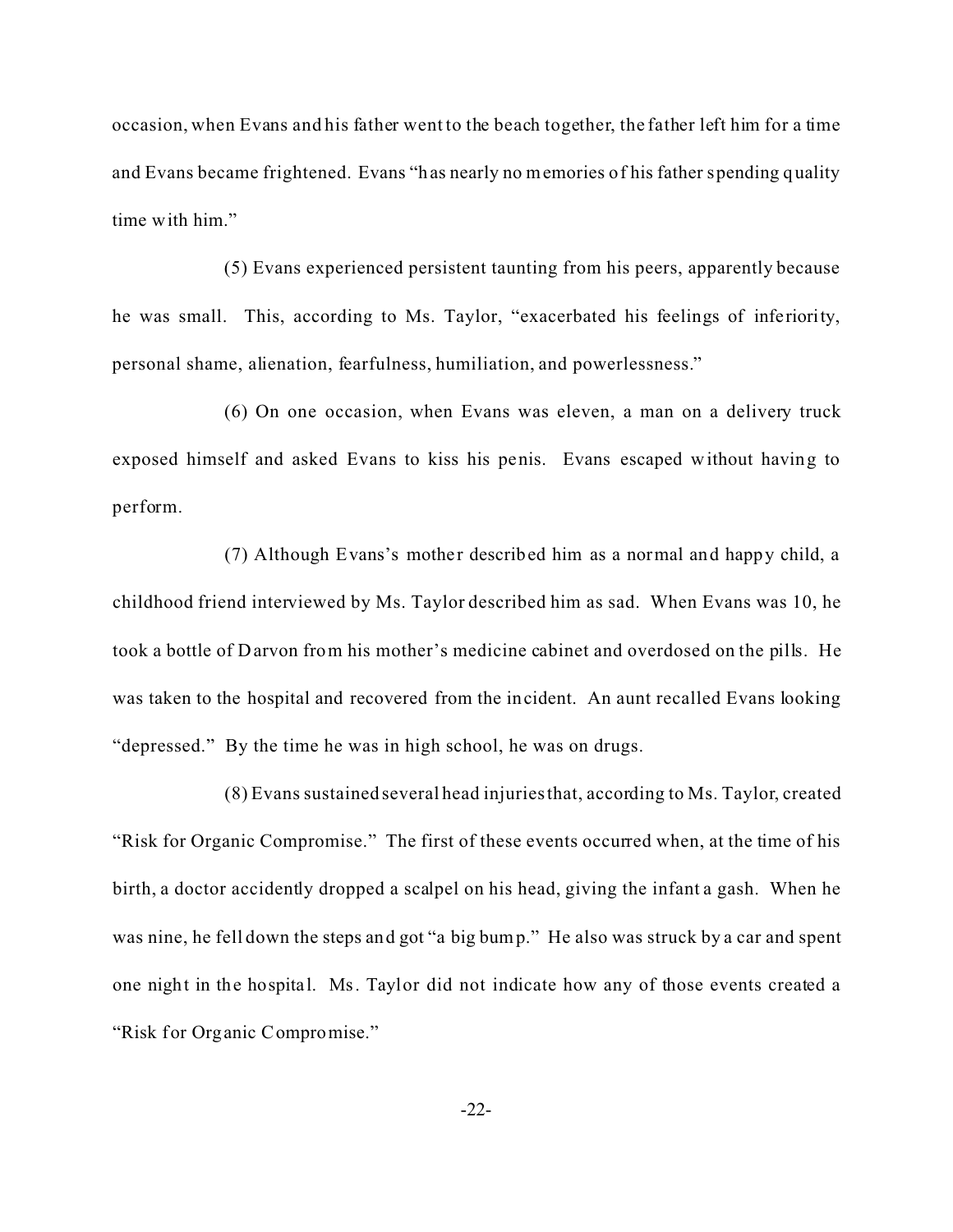(9) On a number of occ asions, Evans witnessed his father "with other women,"

which Ms. Taylor characterized as "Traumatic Witnessing of Painful Betrayal by Father." There is no indication that Evans ever saw his father engaged in any sexual a ctivity; the only incidents of this kind that he witnessed were seeing his father on one occasion "in the arms of another woman" and on another oc casion going into a house with another woman. Ms. Taylor reported several episodes when Evans's mother followed or chased his father in a car and complained about his rela tionships with other women.

(10) In part because of his father's philande ring, Evans had "Unresolved Anger towards Father."

(11) Evans grew up in an impoverished, tough neighborhood. Ms. Taylor refers to that as "Coping through Displaced Rage, Fear and Sadness into a Tough Street Demeanor."

(12) According to Ms. Taylor, Evans was "predisposed both biologically and socially, for developing problems with substance abuse," and by 13 or 14 was using drugs.

(13) Symptoms that Ms. Taylor regarded as "resounding cries for help" by Evans went unnoticed and unattended bec ause his parents were self-absorbed with their own problems.

On the positive side, Ms. Taylor listed as strengths Evans's "Capacity for Compassion and Empathy for Loved Ones" – an "underlying concern and sensitivity to his family's needs and welfare," "Repaired Close Family Relationships with Strong Advocacy for his Children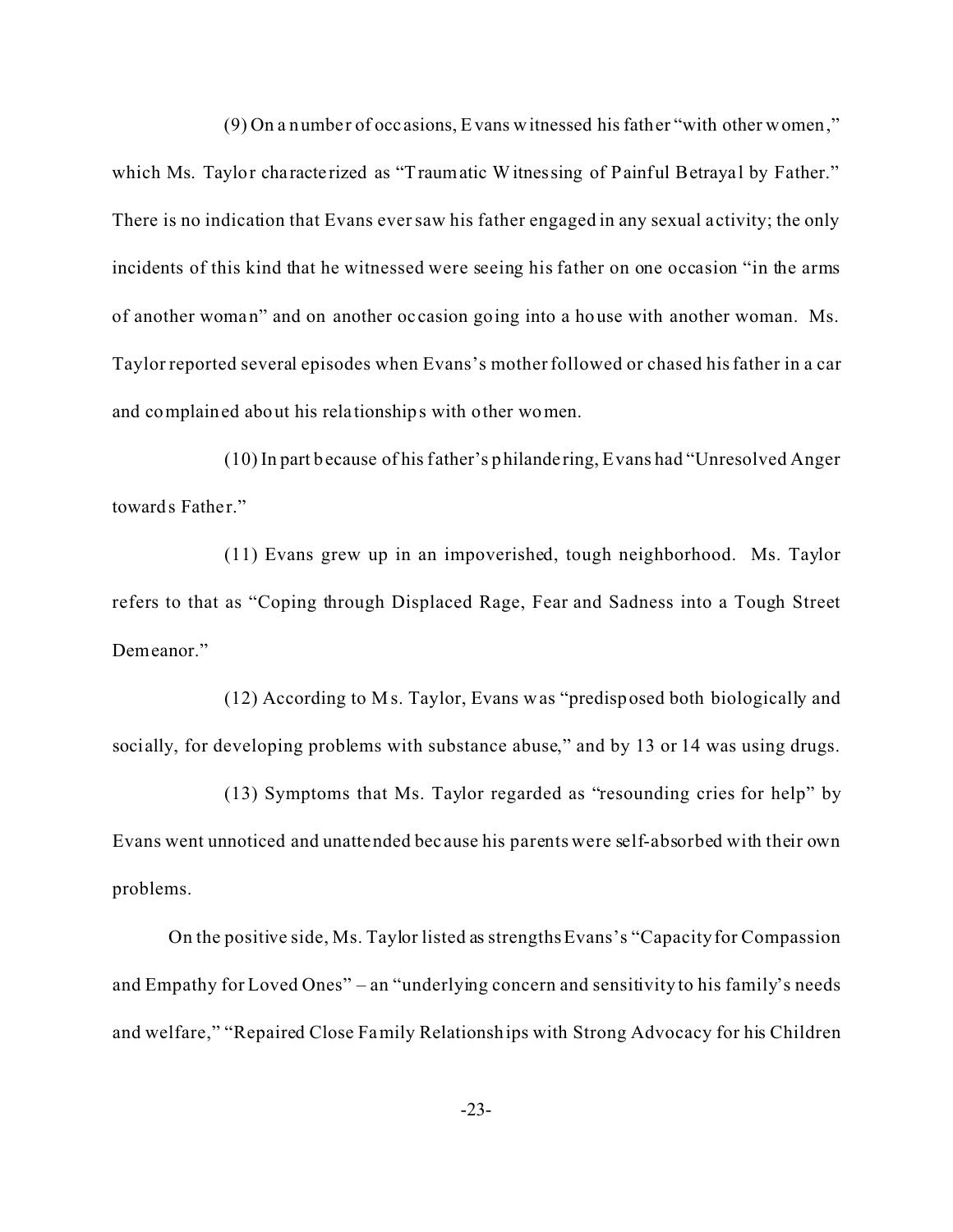and Grandchildren," and a "Newfound Spiritual Grounding and Therapeutic Strides towards More Healthy Self-Awareness." The greatest part of Ms. Taylor's findings regarding Evans's childhood came from her conversations with Evans, his parents, and his siblings, who testified at his re-sentencing hearing and simply gave a different account of Evans's childhood. Much of the information regarding Evans's parents, grandparents, uncles, aunts, and cousins came from interviews with various uncles, aunts, and first and second degree cousins.

From some of the same history developed by Ms. Taylor, Dr. Stevenson concluded that "[s]ince he was nine years old, Vernon has continuously met the criteria for Post Trauma tic Stress Disorder, Chronic and Severe, Depressive Disorder, and Generalized Anxie ty Disorder. He currently meets the criteria for Paranoid Personality Disorder."

Evans claims that the dysfunctional childhood he suffered, as documented in these reports, was far worse than that suffered by Wiggins or Rompilla and that, had this information been developed and presented to the jury at the 1992 re-sentencing hearing, the outcome probably would have been different. The post conviction court was, of course, aware of what had transpired at the re-sentencing hearing. The transcript of that hearing was before the court and various witnesses testified a s to what occurred. In considering whether the court abused its discretion in refusing to reopen the 1995 proceeding to allow this attack to proceed, it is important to examine at least the facial validity of Evans's argument.

In *Wiggins*, counsel was aware, from evidence they had, that Wiggins's mother was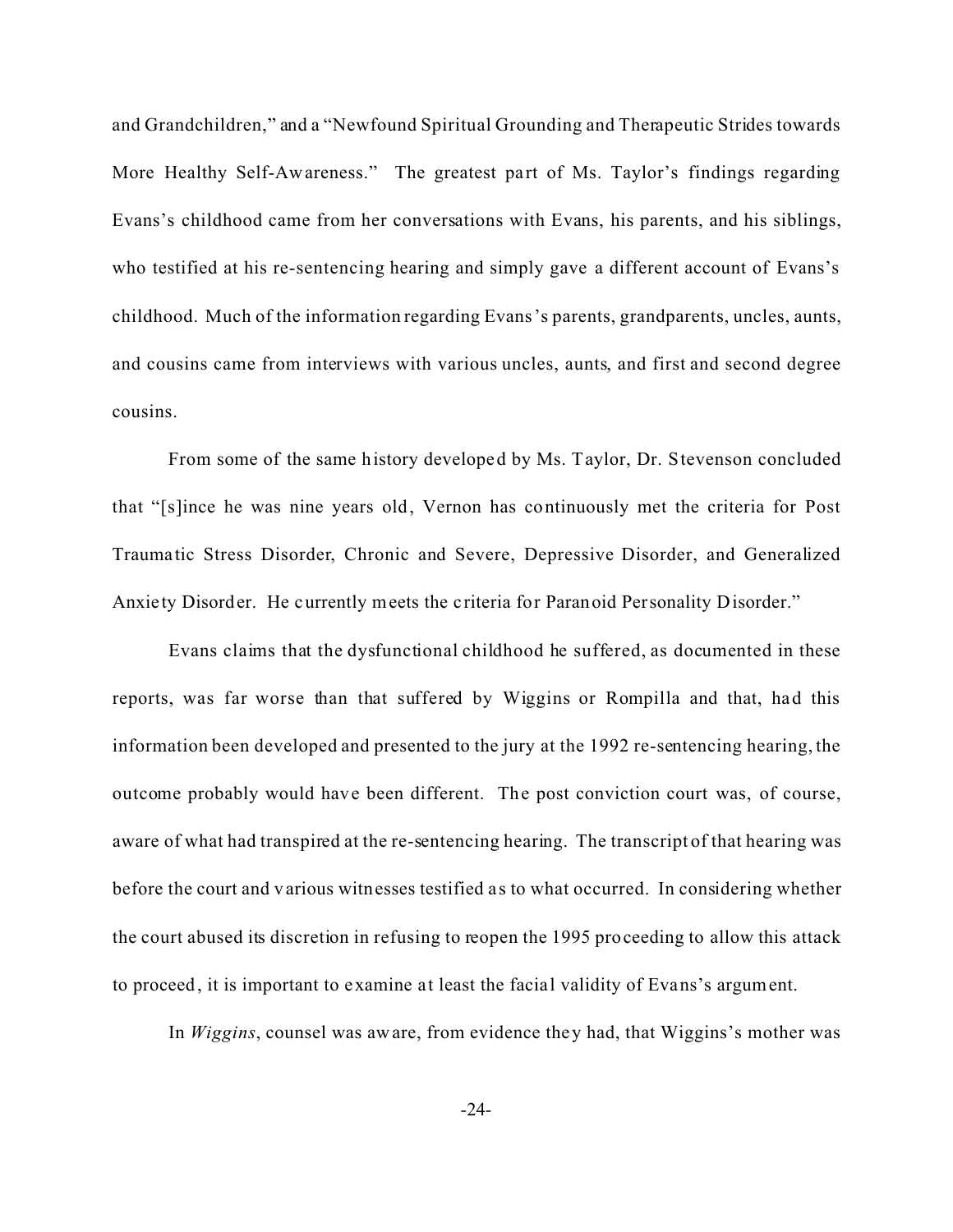a chronic alcoholic, that she had left him home alone on occasion, and that, as a child, he had been shuttled among various foster homes. When they lost a motion to bifurcate the sentencing proceeding, to deal first with whether Wiggins was a principal in the first degree and then with mitigation, counsel chose to concentrate on principalship and not present a significant mitigation de fense. That was a strategic decision. As a result, they made no further investigation beyond the rather meager evidence they had of Wiggins's childhood. They thus never learned that the mother frequently left him and his siblings home alone, forcing him to beg for food and eat paint chips and garbage, that she was physically abusive, that she had sex with men while the children slept in the same bed, that she once forced Wiggins's hand against a hot stove burner that led to his hospitalization, that from the age of six he had been shuttled from one foster home to another, that the father in the second foster home repeatedly molested and raped him, that at age 16, he began living on the streets, that, on one occasion, he was gang-raped by a foster mother's sons, and that he was sexually abused as well by a supervisor in a Job Corps program.

The Supreme Court found to be deficient counsel's failure to follow up on the information they had and to make any further investigation into Wiggins's social and emotional history. The Court made clear that *Strickland* does not "require counsel to investigate every conce ivable line of mitigating evidence" or "to present mitigating evidence at sentencing in every case," *Wiggins v. Smith, supra*, 539 U.S. at 533, 123 S. Ct. at 2541, 156 L. Ed.2d at 492, but concluded that the supposedly strategic decision by counsel to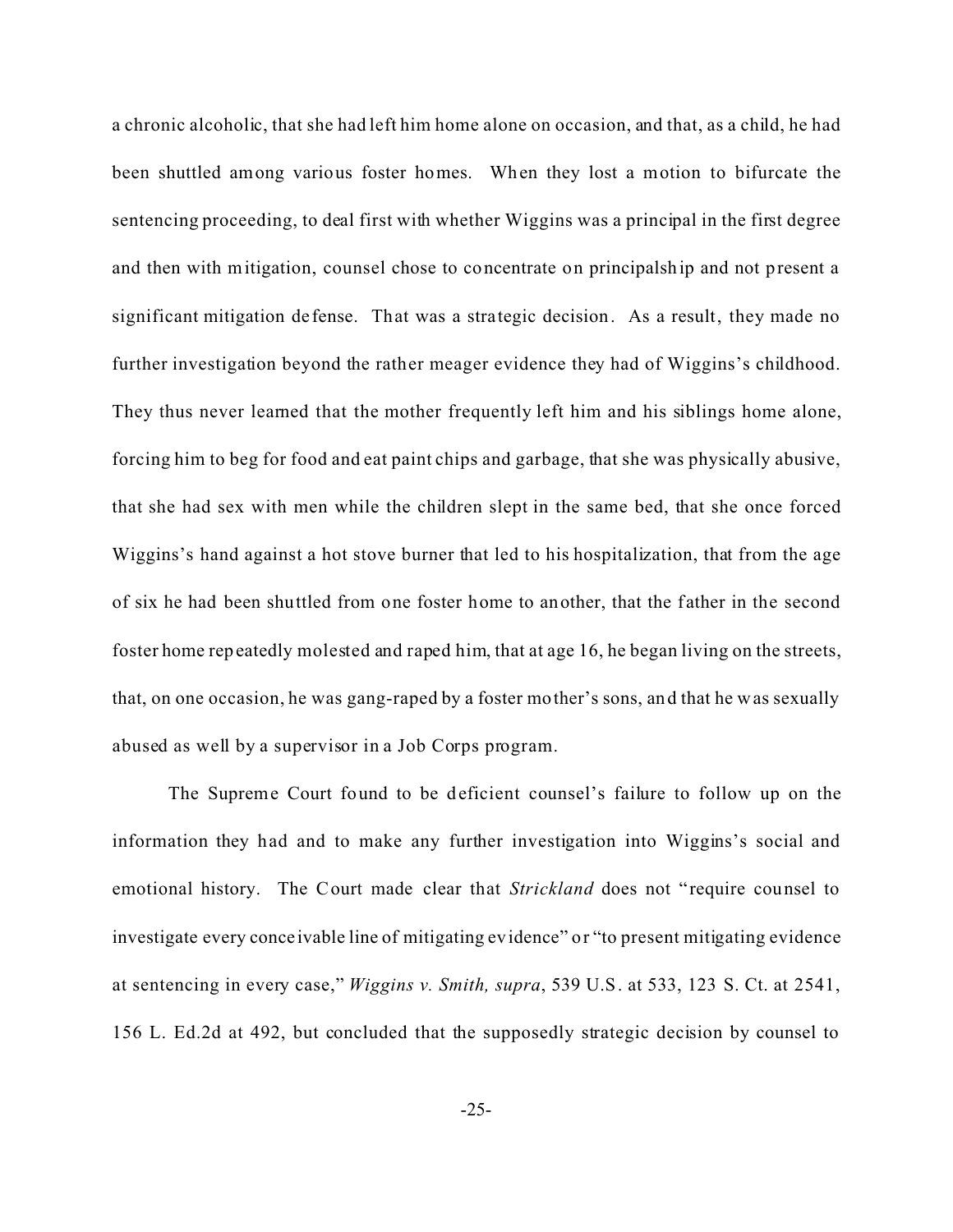forego that kind of defense was made without a proper investigation of facts necessary to support that decision and was, for that reason, unreasonable. In that regard, the Court noted that counsel did, in fact, mention to the jury that Wiggins had an unfortunate childhood; the problem was that, because they had failed to make a proper investigation, the defense was a lame one.

With respect to the prejudice prong, the Court found that the mitigating evidence that counsel failed to discover was "powerful." It noted that the " severe privation and abuse in the first six years of his life while in the custody of his alcoholic, absentee mother" coupled with the "physical torment, sexual molestation, and repeated rape during his subsequent years in foster care" showed "the kind of troubled history we have declared relevant to assessing a defendant's moral culpability." *Id*. at 535, 123 S. Ct. at 2542, 156 L. Ed.2d at 493. The Court found a reasonable probability that a competent attorney, aware of the nature and extent of that abuse, would have not only have offered evidence of it but would have made the mitigation defense a priority.

In *Rompilla*, it was clear that the State intended to offer at sentencing Rompilla's extensive history of felony convictions, as evidence of a propensity to use violence, which was an aggravating factor. Defense counsel, though she had ample opportunity to do so, never looked at the files in those cases, especially the transcript of a prior rape case, and was therefore wholly unprepared to counter or attempt to ameliorate that evidence. The file in the rape case would have revealed evidence of Rompilla's dysfunctional childhood, filled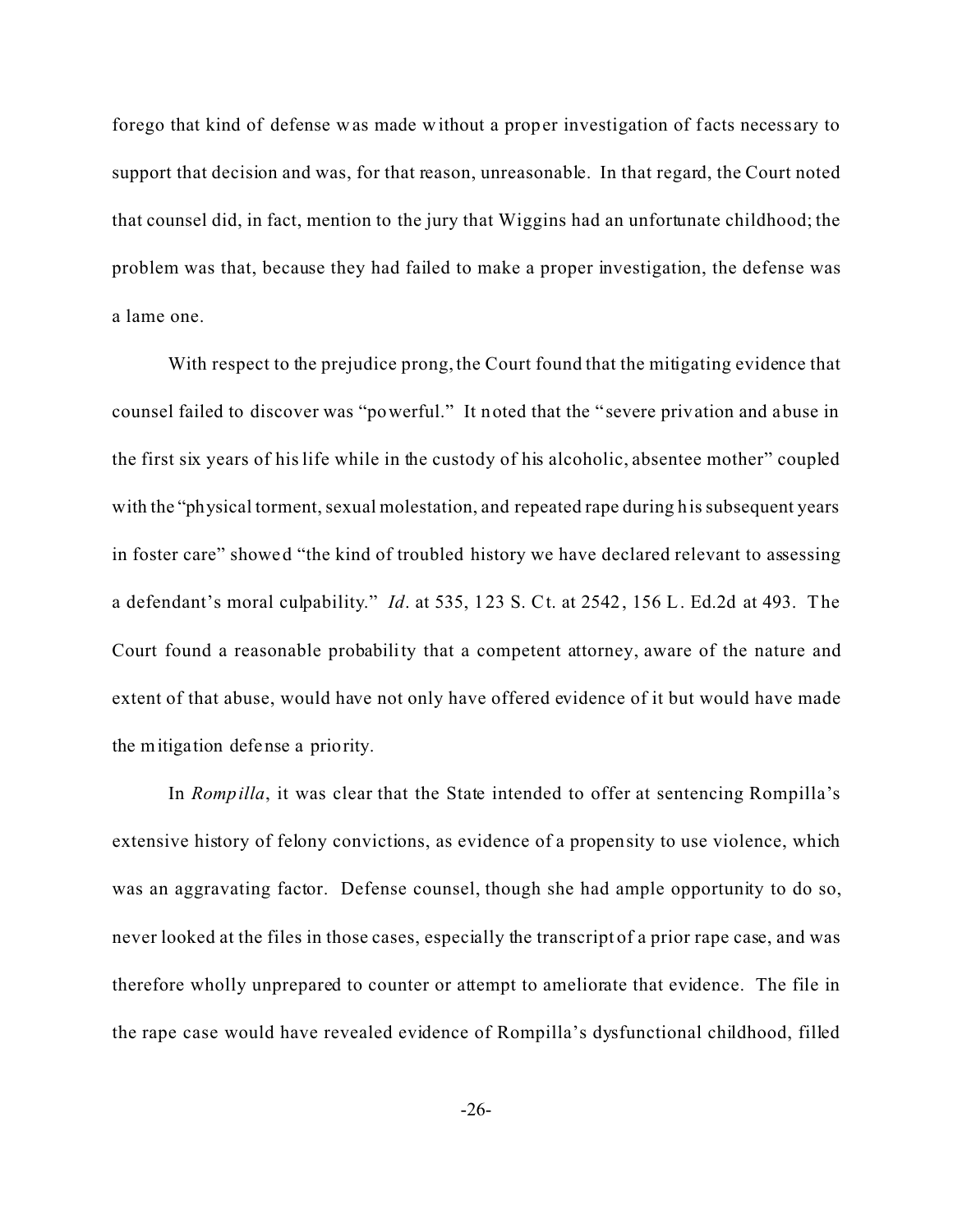with pervasive domestic violence. Had school and mental health records been obtained, they would have revealed evidence of possible schizophrenia and mental retardation, all of which could have been used in support of a mitigation defense that "bears no relation to the few naked pleas for mercy actually put before the jury." *Rompilla v. Beard, supra*, 545 U.S. at 393, 125 S. Ct. at 2469, 162 L. Ed.2d at 379. None of that evidence was presented to the jury.

In this case, evidence presented during the 1995 post conviction proceeding indicated that Evans wanted counsel at the re-sentencing proceeding to concentrate on showing that he was not the shooter. If that defense proved successful, there could be no death penalty and therefore no need for mitigation evidence. The problem was that Evans had already been convicted twice of the two homicides – first in Federal court, then in Worcester County – and, given the evidence, counsel had little hope of succeeding on that issue. Ms. Chester, lead counsel at the re-sentencing hearing, stated that, as a result, they intended to present a strong mitigation case and, unless the State's case on principalship fell apart, not contest that issue too strongly. In a way, it was an opposite approach to that taken in *Wiggins*.

That, indeed, was their focus; they *did* present a mitigation defense. In opening statement, counsel described mitigation not as a justification for the killings, but as a reason not to impose the death penalty. The mitigation, she indicated, would center on two things: first, that, if given life imprisonment, it was unlikely that Evans, even though rehabilitated and then free of drug addiction, would ever be released and therefore would never be a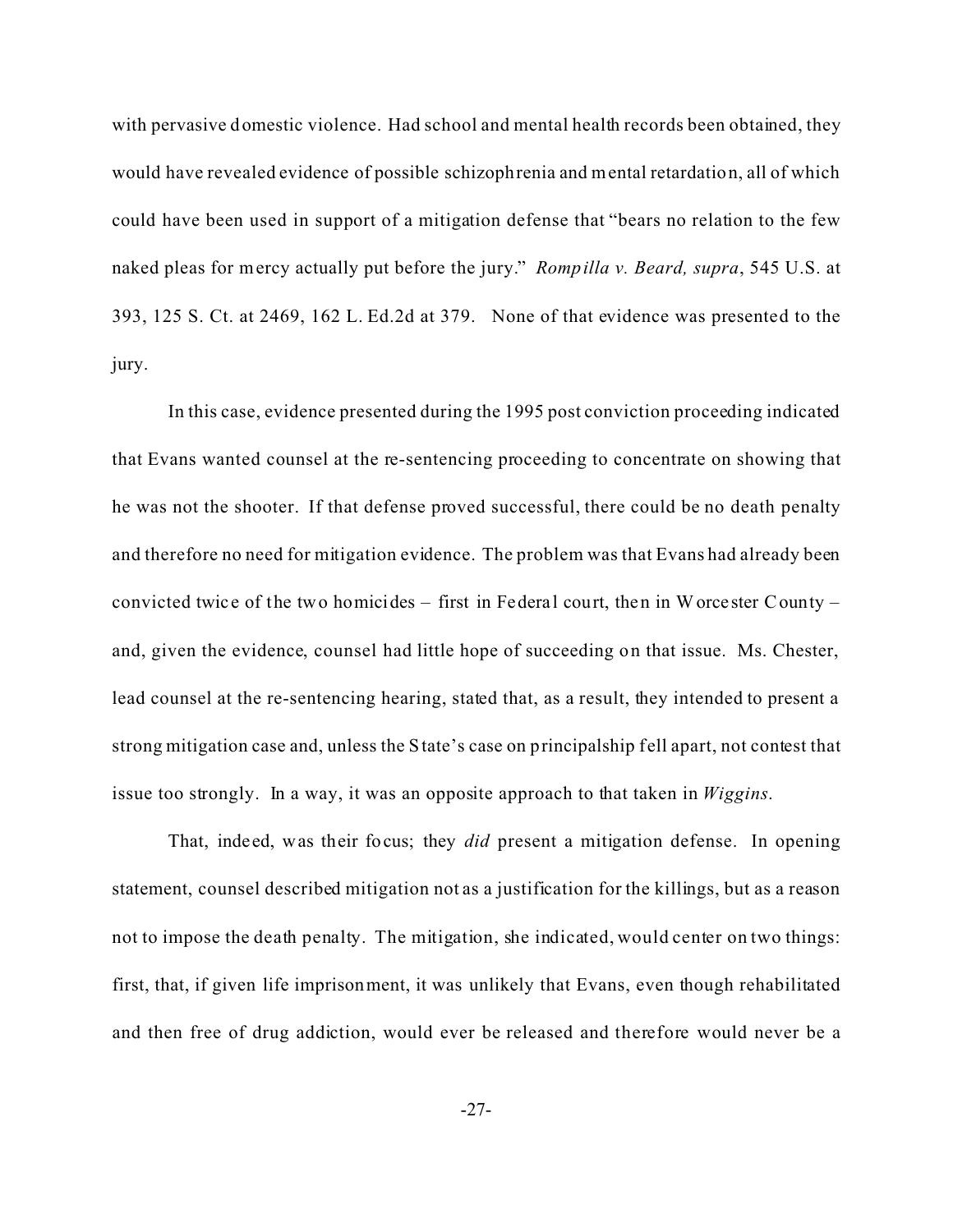further danger to society; and second, that he grew up in a caring, loving family, but that, in his early teens, he drifted into and became consumed by drugs, turned away from his family, and got into the clutches of Grandison. It was *that*, from which he had since recovered, that led to the tragic murders. That argument was based on what Evans himself said and was corroborated by the testimony of his parents and his siblings, both at the initial sentencing in 1984 and at the re-sentencing in 1992.

At the 1984 proceeding, Evans's father said that the relationship in the home "was normally as any boy would be, up until [Evans] reached maybe seventeen," when the father discovered that Evans had a drug problem. The father said that he tried to talk with and counsel his son, and when that did not work, he spoke to a judge, who recommended a treatment program. The father got Evans into the program and felt that it had "done him some good." The father said that "we were always able to talk, talk over problems. He would always tell me about his problems." At some point, he discovered that Evans was seeking support from a friend of the father who worked in a drug program. The father acknowledged *current* tension in the family but attributed it to what Evans had done:

> "My family. Well, my youngest child, *up until this happened*, she was doing fine. She is married and is living with her husband, but *now she has a problem because of this*. All times of the night she calls me and I have to go and counsel with her, try to solve some problems for her. My ex-wife is the same. We seek help through her minister. My other daughters, I have to counsel with them, trying to explain the best I can. We still don't know why."

(Emphasis added).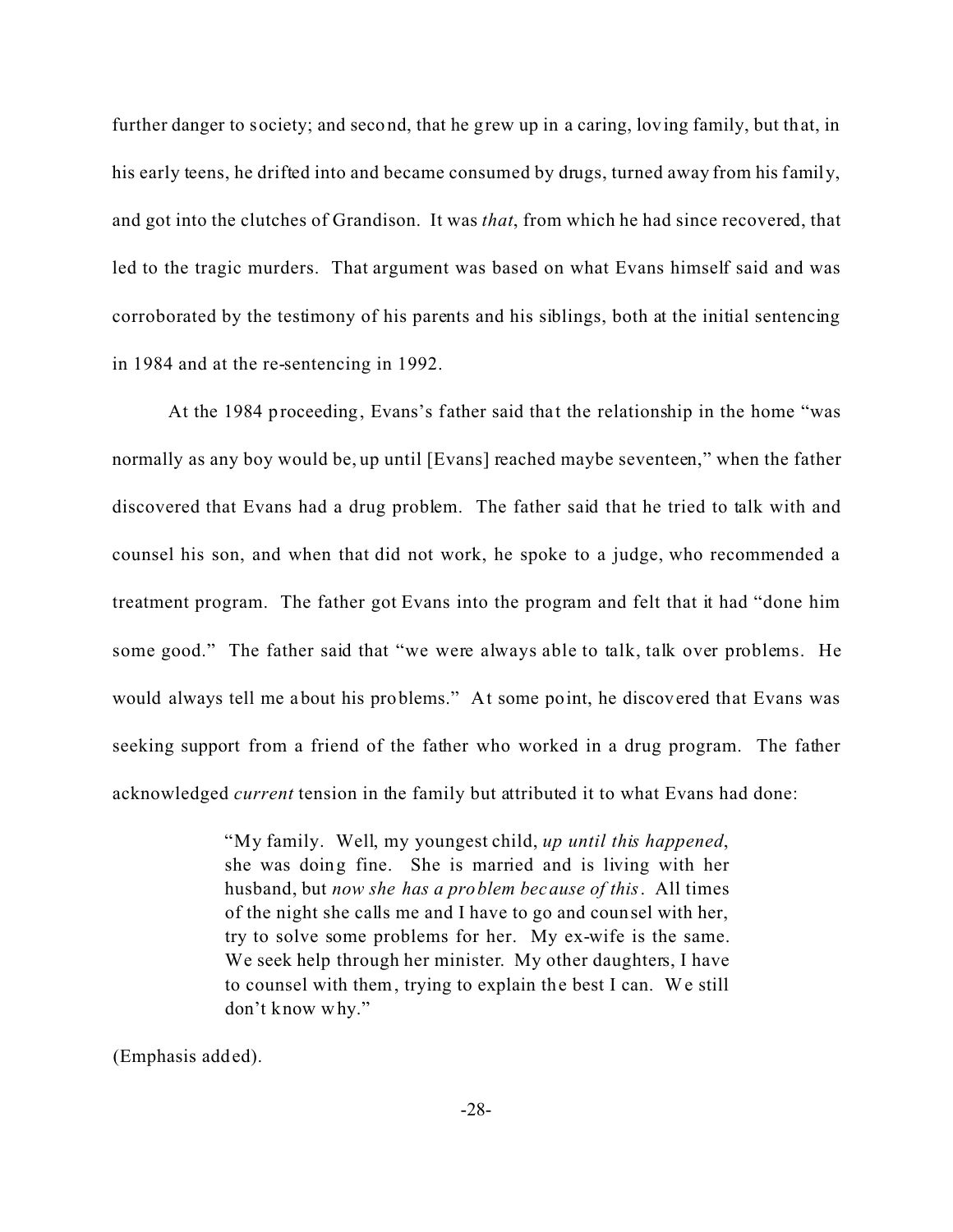The father added that the family is a close one – that Evans had a very good relationship with his own children. He said that he loved his son but felt that "somewhere along the line he 's let [us] down."

Evans's mother gave very similar testimony. She said that Evans had a very close relationship with his sisters and with her and that imposition of the death sentence would have a devastating effect on her, on Evans's father, and on his sisters.

Gwendolyn Spence, Evans's sister, a high school graduate with one year of college at the time, was employed as an administrative assistant at a health center. When asked about her relationship with Evans while growing up, she responded that "he was just like any typical brother" – that "a lot of times we just looked up to him for the right thing to do" and that "[h]e was always there for us to ask." She said that they had a very close relationship, that Evans was "a lot of comfort to me, and he still is." Spence said that she learned of her brother's drug problem around 1978-79 and tried to help him get into a program. Crystal Wilson and Linda Trusty, also younger sisters who were successful in life, corroborated Ms. Spence's testimony. They too said that they had a very good relationship with Evans, both growing up and currently.

Gwendolyn Geter, a childhood friend who mothered three of Evans's seven children, testified that Evans "was the type of person that he always wanted to be a father, and he always wanted to have fatherly love and understanding with kids" and that he had a wonderful relationship with his children. Felicia Bell, who mothered another child of Evans,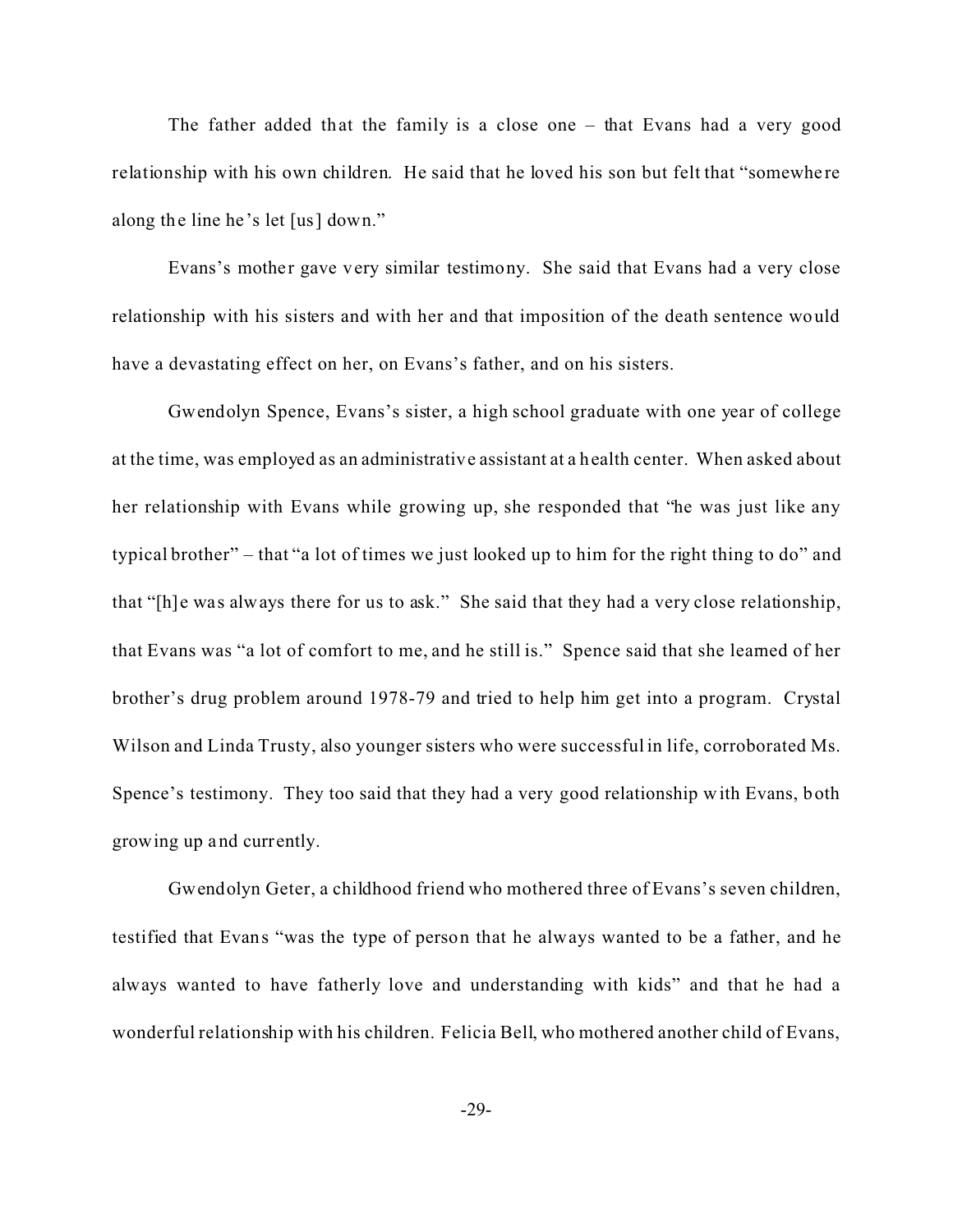gave similar testimony, about the c lose relationship he had with that child.

None of these witne sses – parents, siblings, girlfriends – alluded to any serious discord in the family; none of them spoke of any physical or psychological abuse by the father or the mother, none of them said anything about the father's supposed philandering. Evans did not testify, but he did allocute. He made no claim of family turmoil. Indeed, he said that he had been protecting his family all his life, and "I love my mother, my father, my children very much." He acknowledged that, by age 14 or 15 he began abusing drugs, although his parents did not find out until a few years later.

Evans's parents and sisters gave much the same testimony at the 1992 re-sentencing. There, too, the emphasis was on mitigation, in the form that Evans's problems stemmed from his significant drug abuse , commencing when he was thirteen or fourteen, and that, since the murders, he had conquered that devil and was a different person. When the father testified, the rest of the family was in court listening. He said that "[f]rom day one until I would say about age thirteen, fourteen, he was my dreams of a son and he fell in line with all of the other of my kids. . . . We were very close." Things began to change when Evans was about thirteen, when Evans began using drugs and detached himself from the family. Evans's mother described an almost idyllic early family life, showing photographs of the family together. She described trips they took, how proud they were at Evans's early academic achievements, the college plans they had for him, how things began to change and how her husband was "trying to really get him on the right track." She stated that, by the time they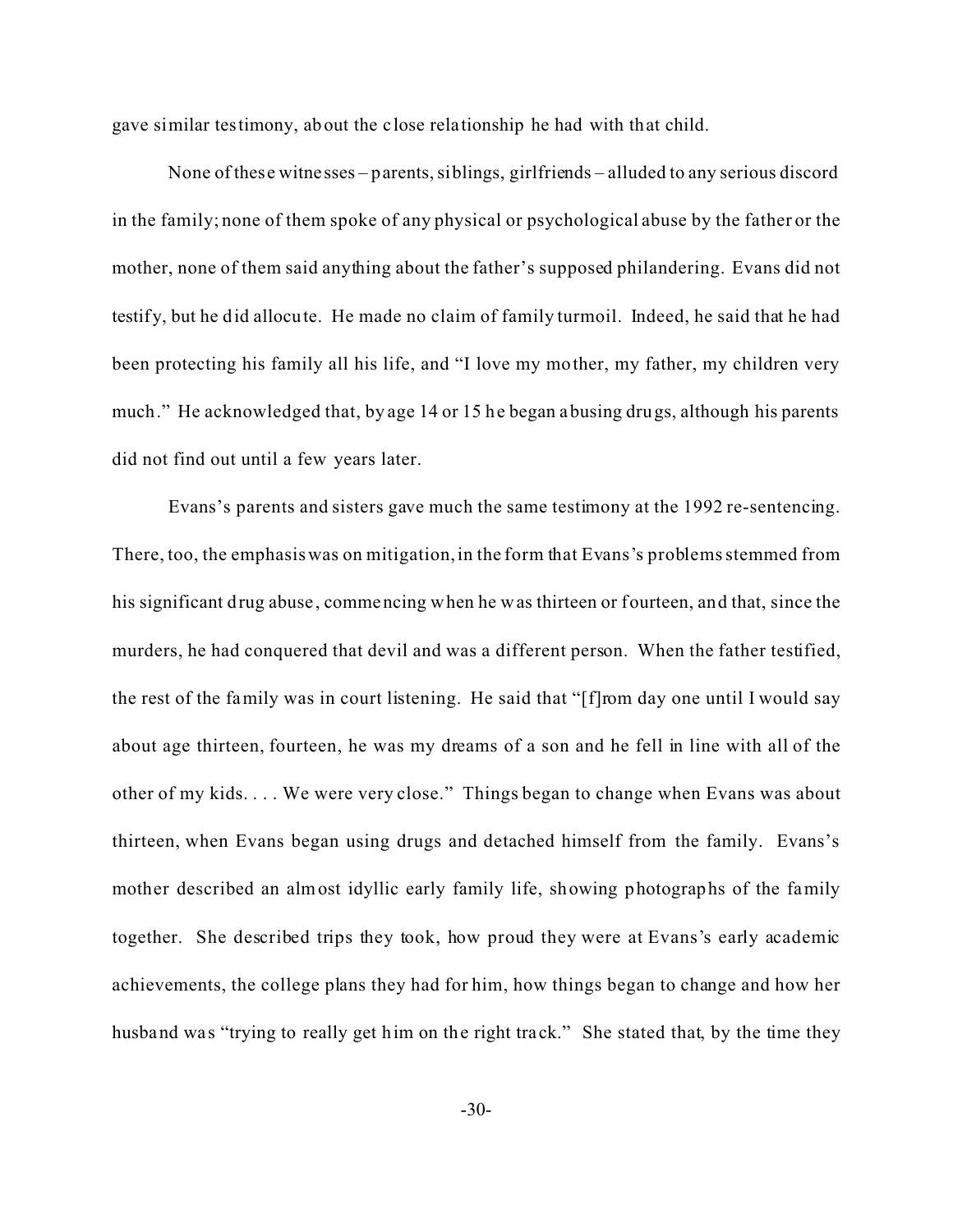became aware that Evans was missing school "it was too late for us to do anything about it." Evans's three sisters also testified, much as they did in 1984, only in some more deta il. Again, none of them alluded to any family turmoil, any abuse, any philandering by the father.

As in 1984, Evans chose to allocute. He began by acknowledging:

"It has been nine years since I have been involved in this hideous crime. *My family was not to blame, for Lord knows, I have shamed them. I know this because of the tears I have seen them shed*."

(Emphasis added).

In his allocution, Evans blamed everything on his descent into drug abuse, and he averred that he was now rid of that curse: "I didn't just continue the lifestyle of drugs and associate myself with individuals that didn't want to excel. I rid myself of the one thing that allowed others to use me. I became drug-free. I began to profit as a human being."

Ms. Taylor's and Dr. Stevenson's recitation of all of the supposed discord and dysfunction in Evans's nuclear family came primarily from the very people who, on two occasions, testified under oath (or allocuted) to precisely the opposite – Evans himself and his parents and sisters. Twenty-one years after testifying in the first proceeding and thirteen years after testifying in the second, they have now presented to a social worker employed by new counsel an entirely different, and contradictory, version of their family life. The notion that, if asked, they would have explained all of this to defense counsel in 1984 or 1992, is belied by the testimony and allocution they actually gave at those times.

This is not pre-existing, reliable, undiscovered evidence that would have supported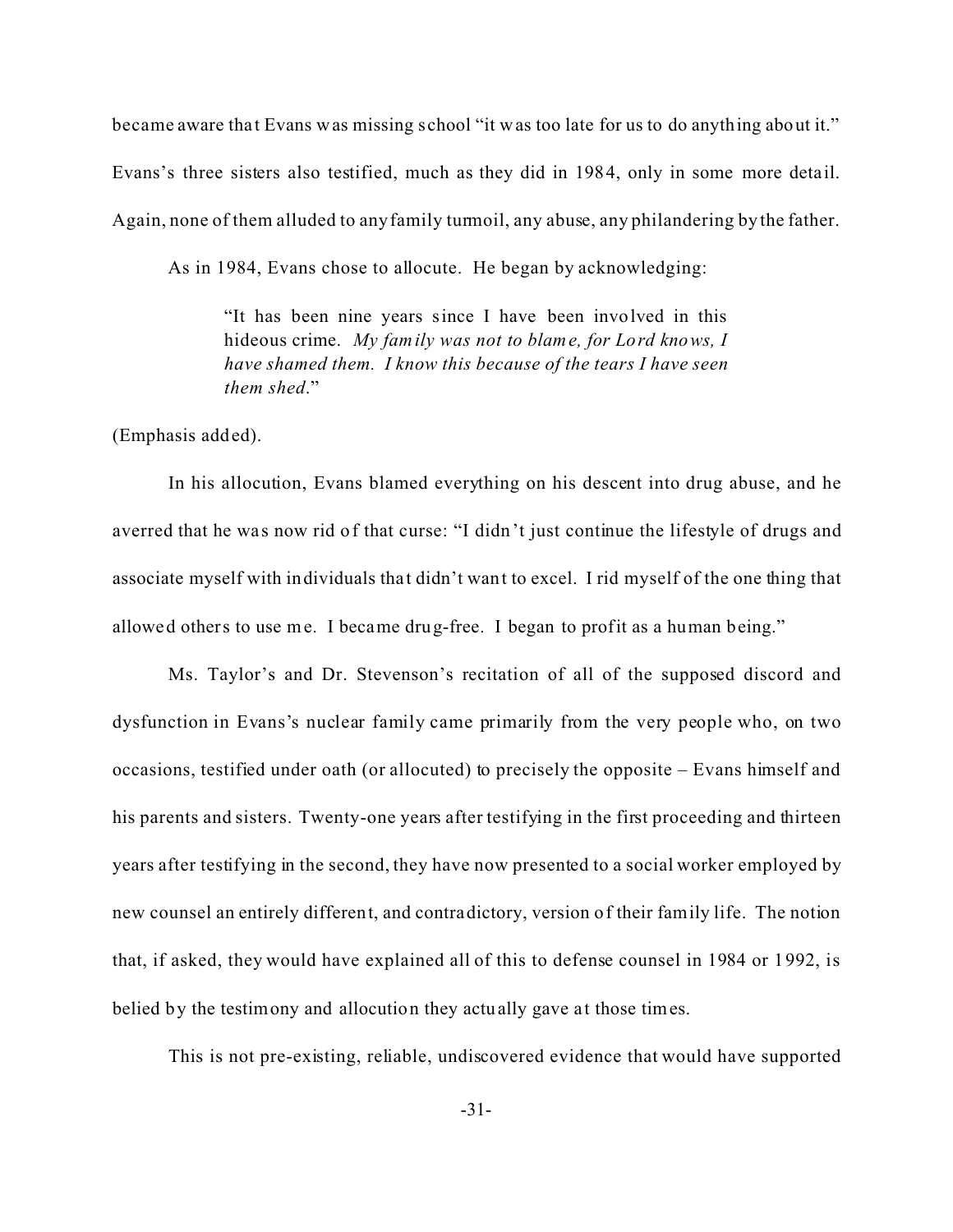a credible mitigation defense, as was the case in *Wiggins* and *Rompilla*. It is a dramatica lly different story told, for the most part, by the very witnesses presented by counsel at the two sentencing proceedings, including Evans himself. If this new story were to be repeated by the parents and sisters to a new jury, the cross-examination would be nothing short of devastating. We find no abuse of discretion in the court's refusal to reopen the 1995 post convic tion proceeding.

## III. NO. 123

The question presented by Evans in No. 123 is whether the Circuit Court erred – *i.e.,* abused its discretion – in denying his third motion to reopen the 1995 post conviction proceeding, to consider his claim "that racial and geographic bias in the Maryland death penalty system,including race-based selective prosecution in Baltimore County, coupled with specific evidence of race discrimination in Evans's own case, makes his sentence unconstitutional." Evans makes two arguments: (1) that studies conducted by Raymond Paternoster, a professor in the Department of Criminology and Criminal Justice at the University of Maryland, demonstrate an unconstitutional scheme of selective prosecution on the part of the State's Attorney for Baltimore County; and (2) that it shows as well that the death penalty is implemented throughout the State in a racially and geographically biased and arbitrary manner, in violation of Federal and State Constitutional guarantees of equal protection of the law and against arbitrary enforcement.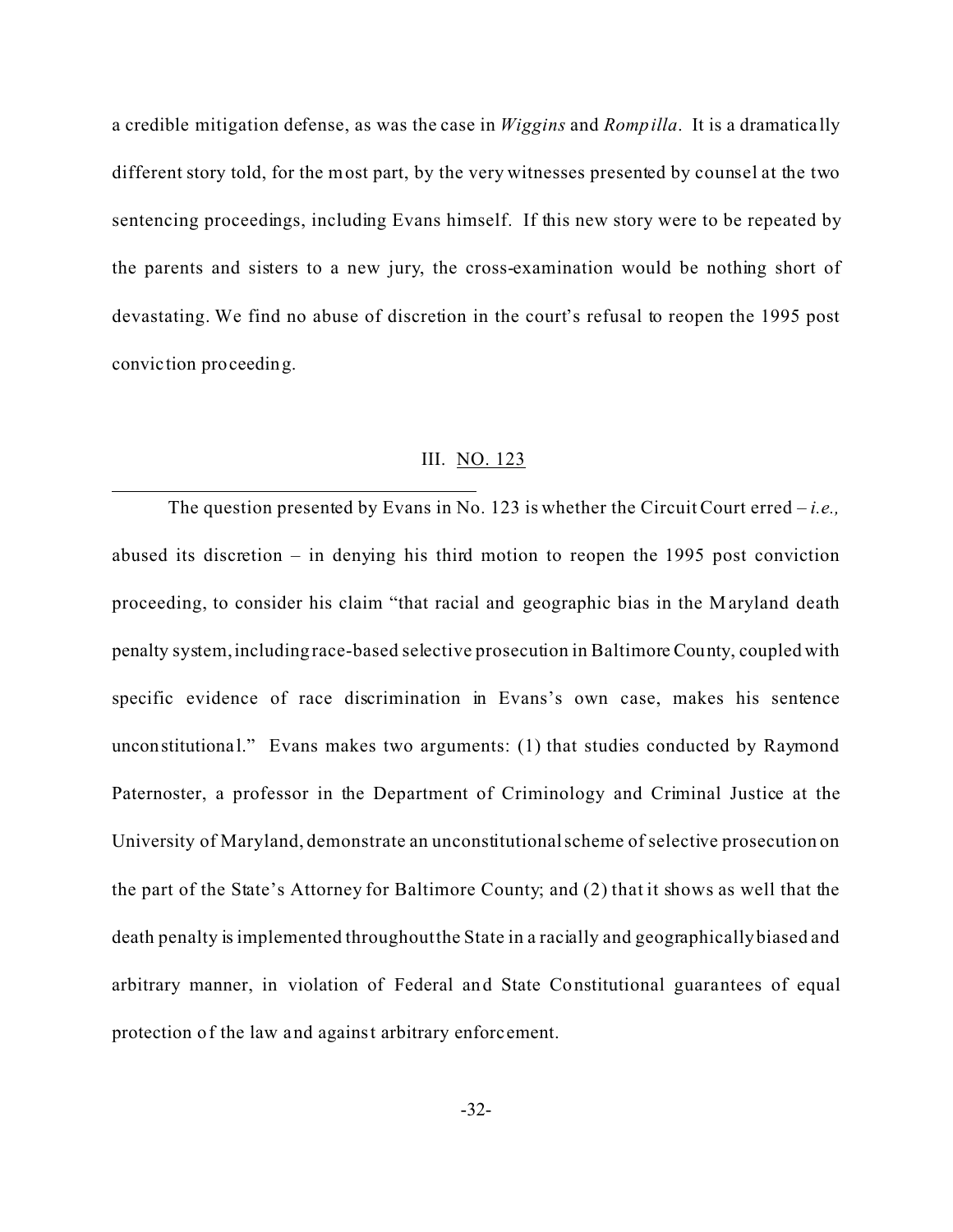In addressing the issue, we first must detach from it the wholly unfounded averment that there is any "specific evidence of race discrimination in Evans's own c ase," for there is no such evidence. In Evans's last appeal, *Evans v. State, supra*, 389 Md. 456, 464-65, 886 A.2d 562, 566, he presented essentially the same argument he presents here, based on the first (2003) version of a statistical study conducted by Dr. Paternoster. That study, Statewide in scope, established, according to Evans, a pattern of racial and geographic discrimination in the implementation of the death penalty in Maryland. After noting that Dr. Paternoster, at a public legislative hearing, had disavowed any suggestion that his Study established racial discrimination in any particular case, we observed:

> "Apart from what Evans chose to draw from the statistics compiled by Professor Paternoster, there is *nothing* in the record of this case to indicate that (1) the State's Attorney, in seeking and pursuing the death penalty against Evans, was in any way influenced by the fact that Evans is an African-American or that his victims were white, (2) any ruling by any judge presiding at any proceeding in the case was in any way influenced by those factors, or (3) any juror who sat in the case and voted to impose the death penalty was in any way influenced by those factors. Thus, not only has Dr. Paternoster disavowed any suggestion that his Study establishes racial discrimination on the part of anyone in any particular case, but, after 21 years of opportunity to investigate with respect to the first proce eding and 13 years of opportunity to investigate with respect to the second, Evans has been unable to show that any such discrimination was at work in *this* case."

(Emphasis in original).

In this appeal, Evans claims there *was* some evidence of discrimination. He points

to four things  $- (1)$  his own affidavit dated December 1, 2005, (2) a similarly dated affidavit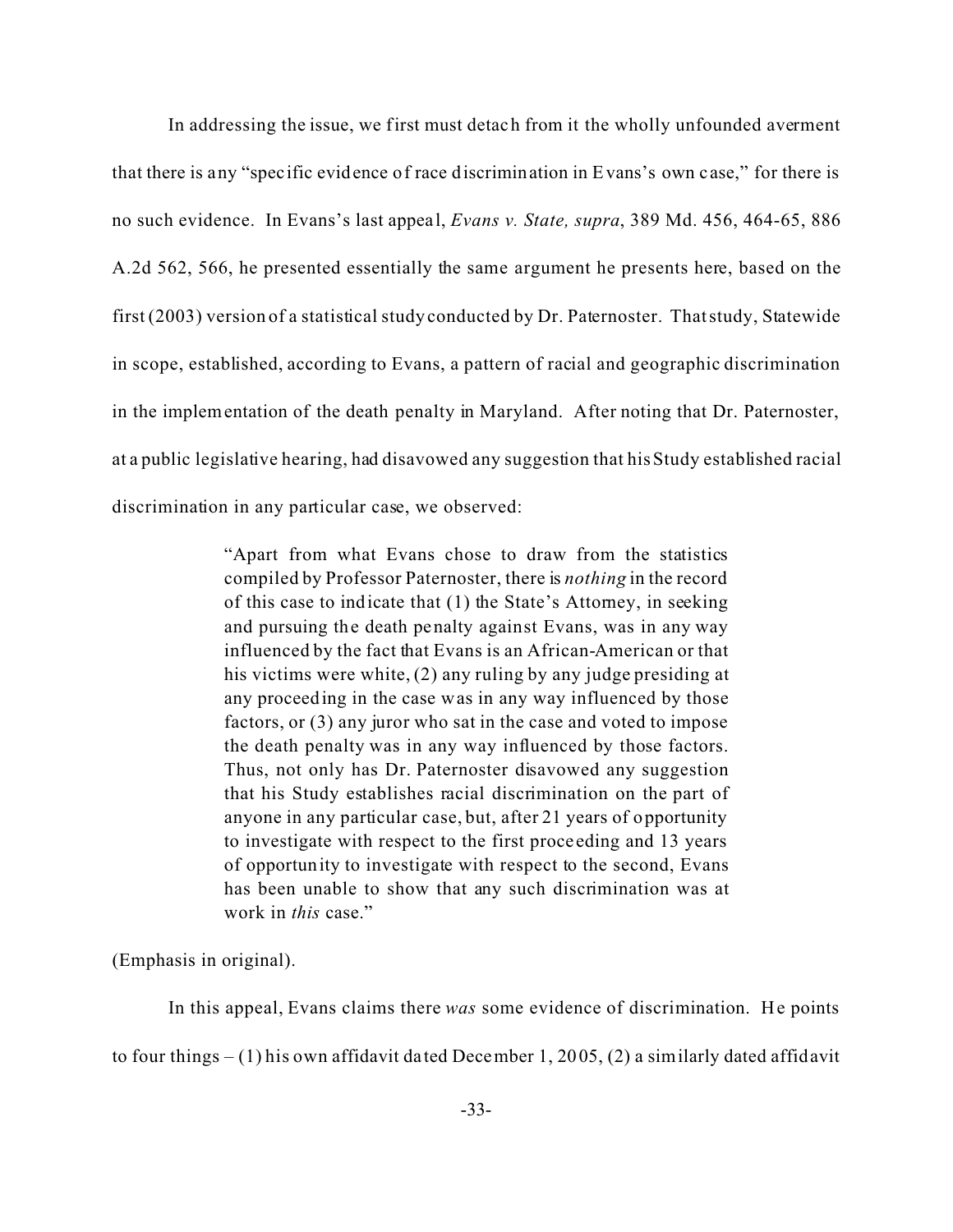from a co-inmate, (3) an affidavit dated November 30, 2005 from a minister who visited Evans in prison, and (4) Evans's conclusion that the prosecutor exercised peremptory challenges in a racially discriminatory manner – the *Batson* claim. As we have held, the *Batson* claim has been presented at least twice to this Court and once to the U.S. District Court and the U.S. Court of Appeals for the Fourth Circuit and properly found by all three courts to be without any merit. It does *not* establish any racial discrimination on the State's part in this case.

The three affidavits are not even relevant, much less persuasive. In his own affidavit, Evans claims, for the first time in 22 years, that, upon his arrest, he was taken to an F.B.I. office where an unknown officer, identified only by the fact that he was wearing a black training suit, said to him, "it's alright for you to kill each other but when you start killing whites in this country you are going to burn." Evans does not indicate whether this officer was an F.B.I. agent or a State or local police officer, and he fails even to suggest, much less establish, that any State prosecutor who made or participated in the decision to seek the de ath penalty against Evans, either in 1983 or in 1992, ever heard or became aware of the statement (prior to the filing of his affidavit) or was influenced in any way by what this unknown officer said in the confines of an F.B.I. office . His affidavit states that there we re "four or five law enforcement officers in the room with me." He does not indicate that any prosecutor was present.

The other two affidavits are no better. Edward Withers stated that he knew Evans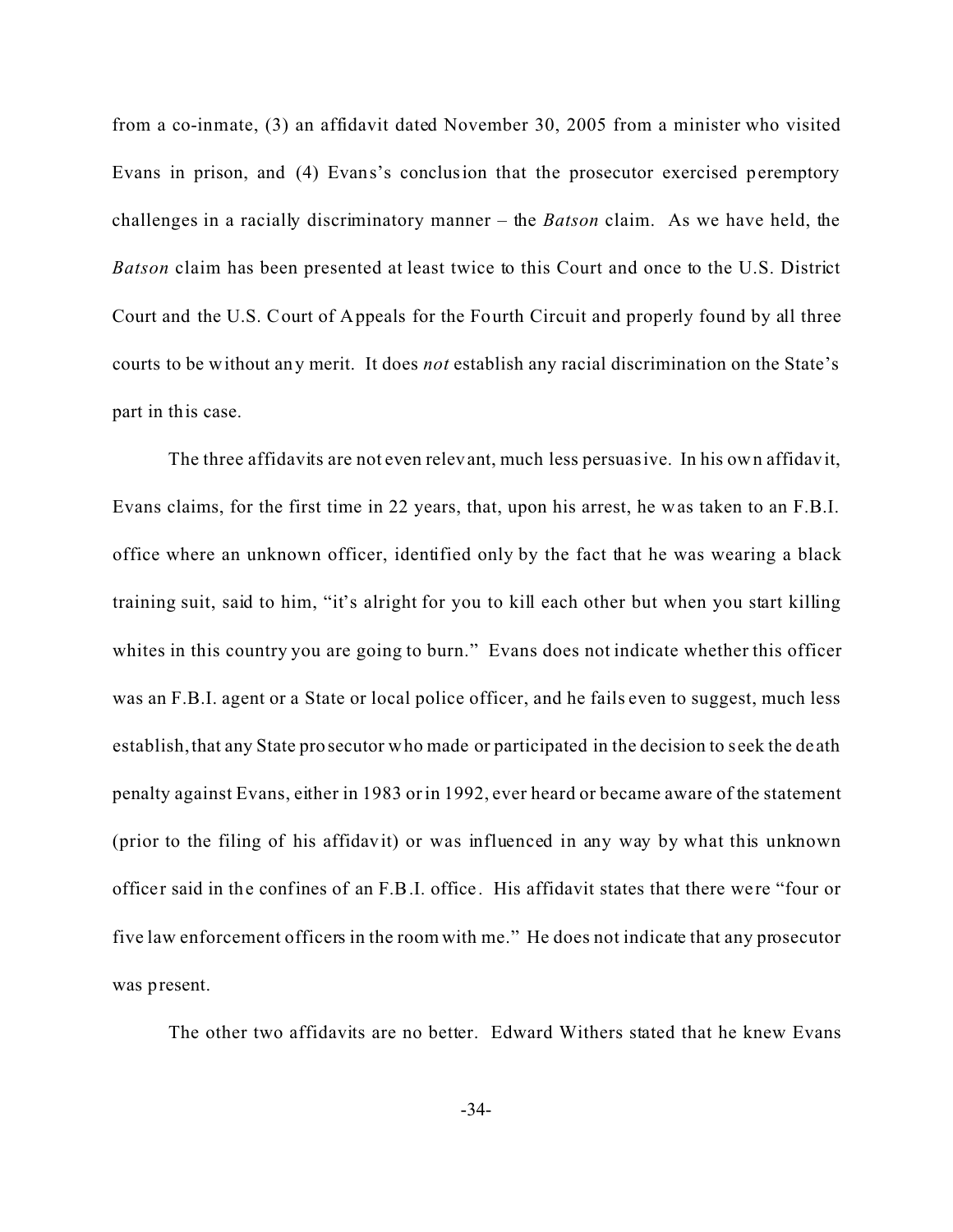from serving time at the Maryland Penitentiary in 1984-85. During that time, Evans related to Withers the comment supposedly made by the unknown officer at the time of Evans's arrest. Withers adds that, while he and Evans were sitting on some bleachers, "a correctional officer made a racist comment to Mr. Evans." How that may have affected the prosecutor's decision to seek the death penalty against Evans is not explained. The affidavit of Rev. James McEa chim asserts that, in 2002, while visiting Evans in prison, Evans recited to him the comment supposedly made by the unknown officer at the time of Evans's arrest. Evans told him as well, McEa chim adds, that the officer had used the word "nigger," something that Evans, in his own affidavit, fails to mention.

This assertedly new evidence, which, if it happened, Evans knew about in 1983, is grossly insufficient to show any racial discrimination affe cting the prosecutor's de cision to seek the death penalty. The record remains precisely as we characterized it last year: "Evans has been unable to show that any such discrimination was at work in *this* case."

The question then is whether the 2003 Paternoster Study, enhanced by a 2004 special Baltimore County supplement, suffices on its own to have required the Circuit Court, as a matter of law, to reopen the 1995 post conviction proceeding in order to permit discovery on this issue . The answer is "no."

Some historical perspective is helpful. The death penalty law that had long been in existence in Maryland was invalidated in 1972 by *Furman v. Georgia*, 408 U.S. 238, 92 S. Ct. 2726, 33 L. Ed.2d 346 (1972) and *Bartholomey v. State*, 267 Md. 175, 297 A.2d 696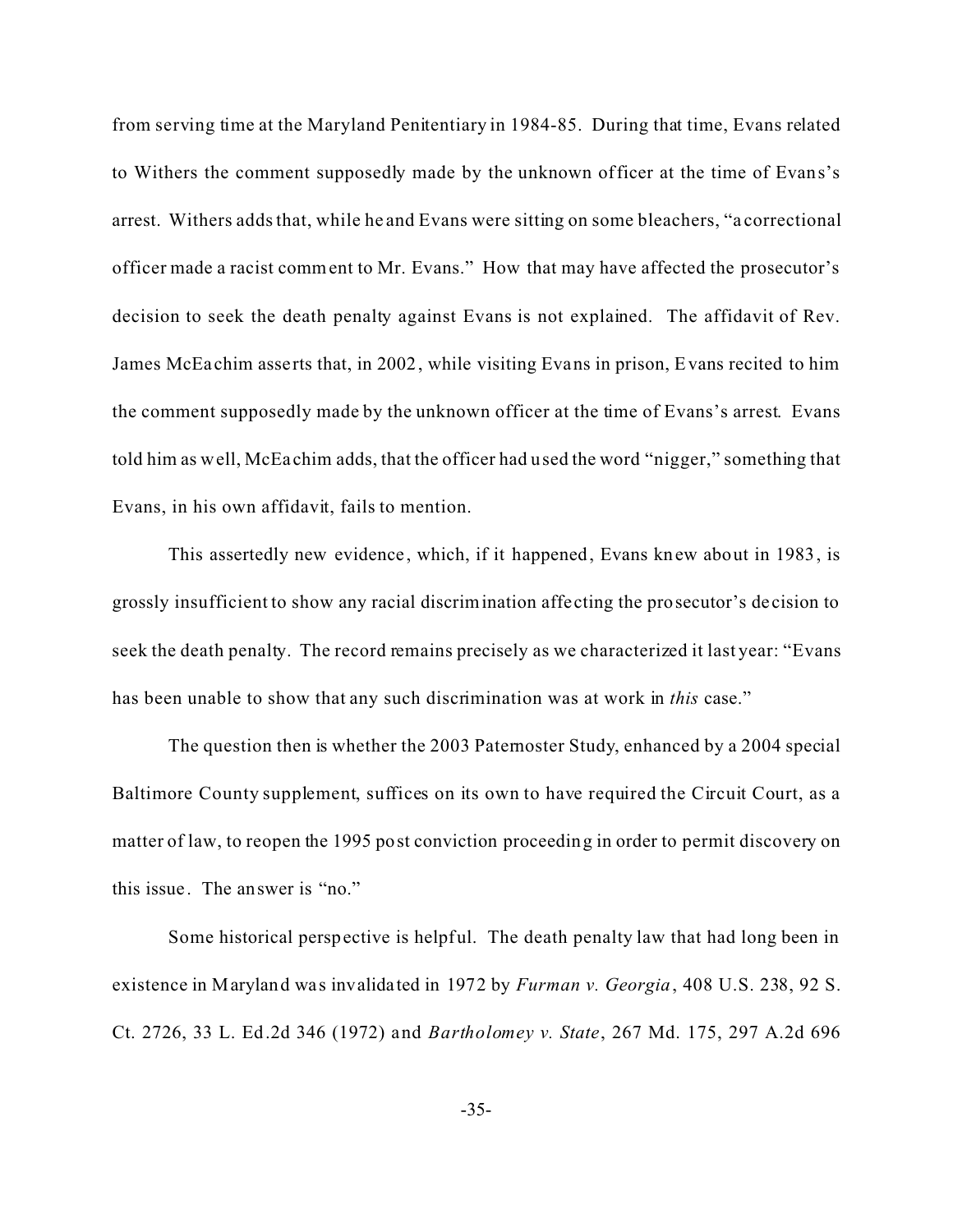(1972). The law under which, with occasional amendments, we now operate was enacted in 1978. That law, in accordance with requirements mandated in *Gregg v. Georgia*, 428 U.S. 153, 96 S. Ct. 2909, 49 L. Ed.2d 859 (1976), *Proffitt v. Florida*, 428 U.S. 242, 96 S. Ct. 2960, 49 L. Ed.2d 913 (1976), and *Jurek v. Texas*, 428 U.S. 262, 96 S. Ct. 2950, 49 L. Ed.2d 929 (1976), applies a "guided discretion" approach.

As pertinent here, a person is not eligible at all for the death penalty unless he or she (1) committed a first degree murder, (2) was a principal in the first degree in that murder  $$ the actual killer or the person who paid the actual killer to commit the murder, (3) was eighteen or over when the murder was committed, and (4) at the time of the murder was not mentally retarded, as defined in the statute. Even if those criteria apply, the defendant may not receive the death penalty unless the State (1) is able to prove, beyond a re asonable doubt, the existence of one or more of ten aggravating factors set forth in CL  $\S$  2-303(g), (2) has given timely written notice to the defendant of (i) its intention to seek the death penalty and (ii) each aggravating factor upon which it intends to re ly, and (3) is able to prove, by a preponderance of the evidence, that the aggravating factor(s) it proves beyond a reasonable doubt outweigh any mitigating factors that any juror (or the judge, if, at the defendant's option, sentencing is imposed by a judge) may find by a preponderance of the evidenc e to exist.

Subject to those legal conditions and, of course, to any Constitutional ones that may apply, the State's Attorneys retain the broad disc retion they have historically enjoyed in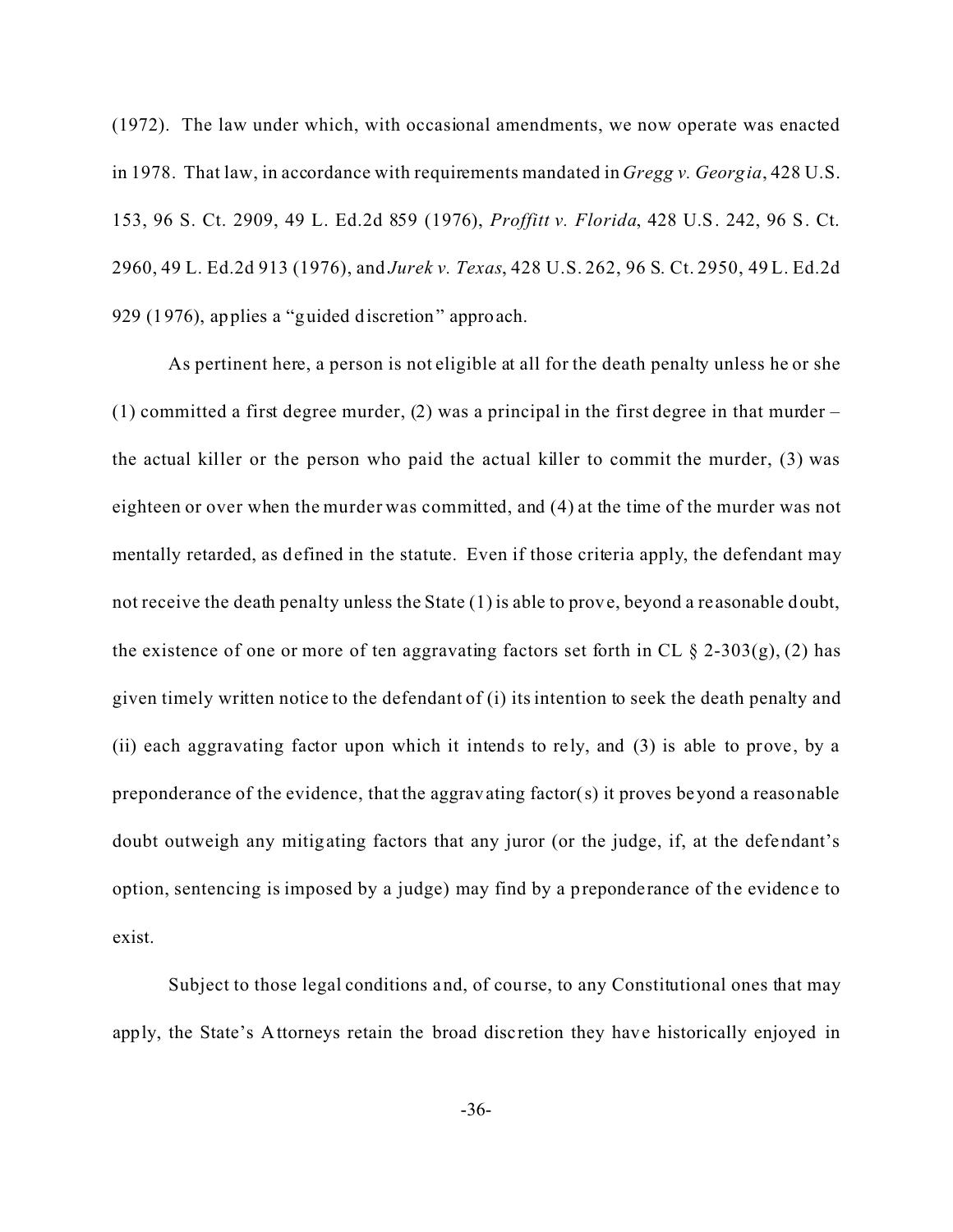determining which cases to prosecute, which offenses to charge, and how to prosecute the cases they bring. *See Brac k v. Wells*, 184 Md. 86, 40 A.2d 319 (1944); *Murphy v. Yates*, 276 Md. 475, 348 A.2d 837 (1975); *Evans v. State, supra*, 304 Md. at 503, n.4, 499 A.2d at 1269, n.4. In any case that is legally eligible for the death penalty, they are generally free to seek, or not seek, that penalty, and to pursue or abandon their quest for the death penalty as the case proceeds.

The first formal study of the implementation of Maryland's death penalty involved the pre-*Furman* law and was conducted in 1962 by a committee of the Legislative Council. *See Report on Capital Punishment*, Legislative Council Committee on Capital Punishment (October 3, 1962). The committee examined the 122 death sentences that had been imposed between 1936 and 1961. At the time, the death penalty was available for both murder and rape.

During the 25-year study period, 122 persons had been sentenced to death, 71 for murder and 51 for rape. Twenty were still on death row when the study ended. Of the 102 others, 57 had been executed, 36 for murder and 21 for rape; the remaining 45 had either been given new trials, had their sentences commuted or, in two cases, committed suicide. The committee noted then both a racial and geographic disparity in the imposition of death sentences. Baltimore City, which during the 1930's and 1940's contained about ha lf the State's population, was responsible for 59 of the 122 death sentences and 24 of the 57 executions. Anne Arundel County was second with 12 death sentences and four executions,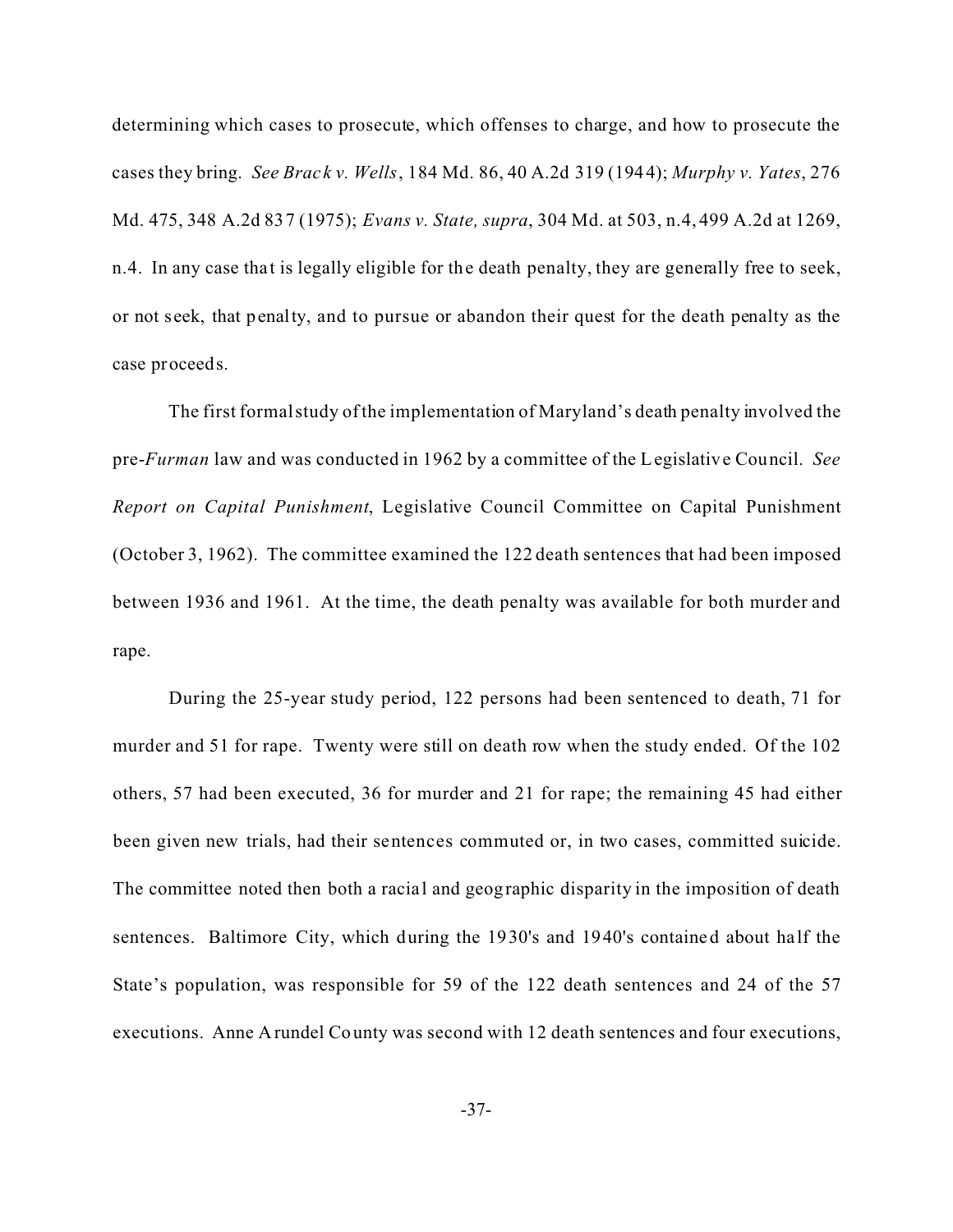followed by Dorchester and Montgomery Counties, with eight death sentences each, and Baltimore County, with seven death sentences.

Three other pertinent findings were made by the Legislative Council Committee. First, in the great majority of the 122 de ath sentences, the defendant and victim were strangers (60% of the murder cases and all but three of the 51 rape cases), indicating that "strangerhood" was an important factor in the decision to seek the death penalty. Second, there was a disproportionate number of African Americans who received the death sentence and were executed. Eighty percent of the 122 defendants were black, and 50% of the black defendants sentenced to death were executed, whereas 40% of the white defendants sentenced to death were executed. Finally, the greatest proportion of persons sentenced to death and executed were laborers, farm hands, truck drivers, and cannery workers; none of the defendants occupied positions of wealth or influence in society.

The issue of geographic proportionality under the 1978 law came before this Court in *Calhoun v. State*, 297 Md. 563, 488 A.2d 45 (1983), *cert. denied*, 466 U.S. 993, 104 S. Ct. 2374, 80 L. Ed.2d 846 (1983). At the time, the Court was required to determine, in any appeal involving a death sentence, whether the sentence was "excessive or disproportionate" to the penalty imposed in similar cases . . . ." *See* former Md. Code (1987 Repl. Vol.), Art.  $27, \, \S$  414(e)(4). Calhoun, who was tried, convicted, and given the death sentence in Montgomery County, complained that the death penalty statute was unconstitutional because of the "unbridled exercise of discretion" by prosecutors. The record in that case, summarized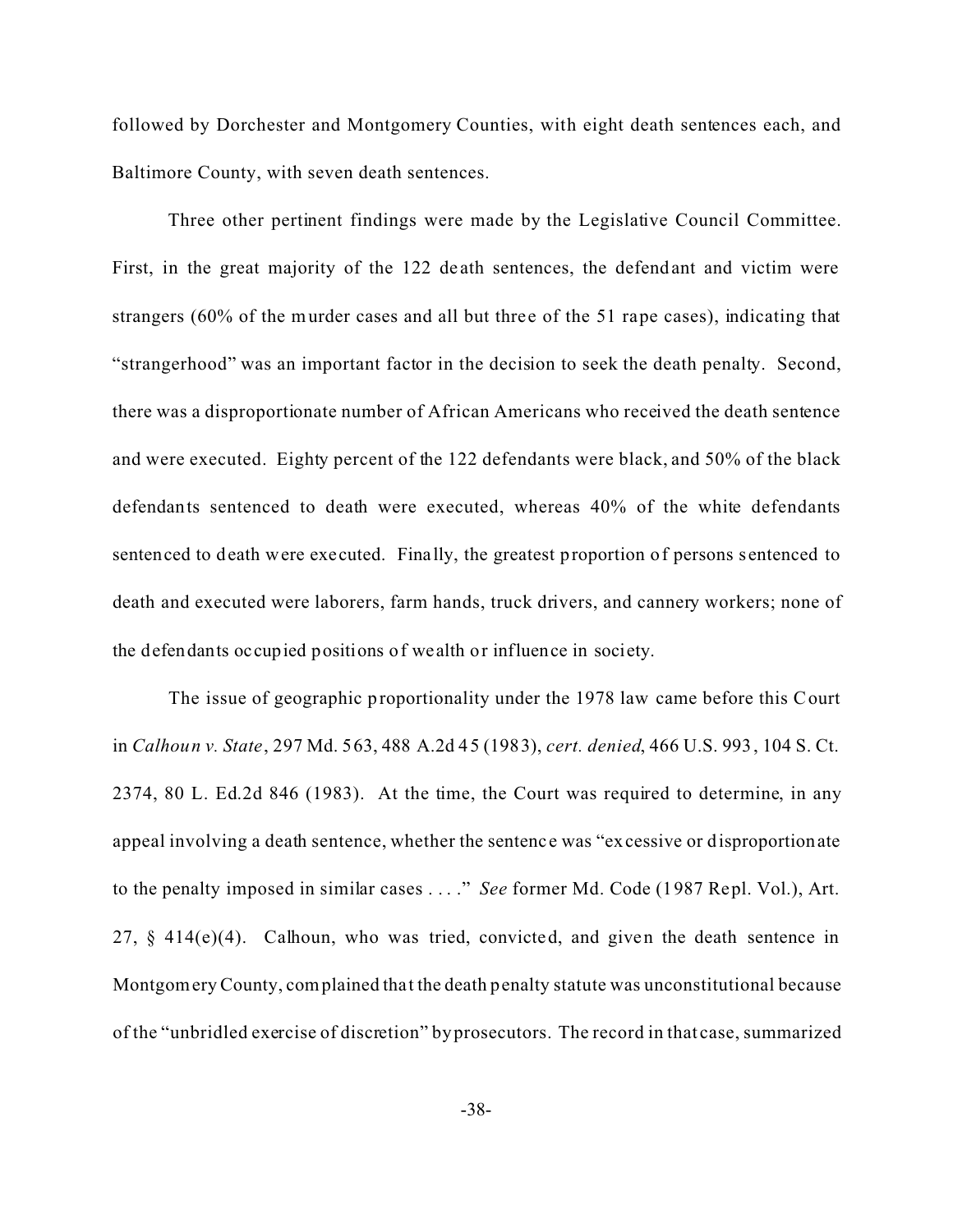in a dissent filed by Judge Davidson in *Tichnell v. State*, 297 Md. 432, 496-97, 468 A.2d 1, 33-34 (1983), showed both a "substantial variation, ranging from 1.8% to 100%, in the percentage of cases in which the death penalty is sought, depending upon the identity of the prosecutor making the determination" and "in the standards employed by prose cutors in deciding in which cases to seek the death penalty." *Id*. As examples, in six counties, prosecutors sought the death penalty "whenever a single aggravating circumstance is present and mitigating circumstance s are not taken into account," whe reas in Baltimore City and six other countie s, prosecutors considered mitigating circumstances in making that de cision. *Id*. In five counties, prosecutors took into account the relationship between the accused and the victim, whereas in three they did not.

In response to Calhoun's complaint about how prosecutorial discretion was exercised, we held that " [a]bsent any *specific evidence* of indiscretion by prosecutors resulting in irrational, inconsistent, or discriminatory application of the death penalty statute, Calhoun's claim cannot stand." *Calhoun v. State, supra*, 297 Md. at 605, 488 A.2d at 64. (Emphasis added). We have never abandoned that standard.

In 1987, the Public Defender's Office, which handled, and continues to handle, the great majority of death penalty cases under the 1978 law, examined the 1,461 homicide cases that, by then, had arisen since 1978. Applying the statutory criteria, the Public Defender found 415 of those cases to qualify for the death penalty. Formal notices of intent to seek the death penalty had been filed in 190, of which 90 had actually proceeded to the pena lty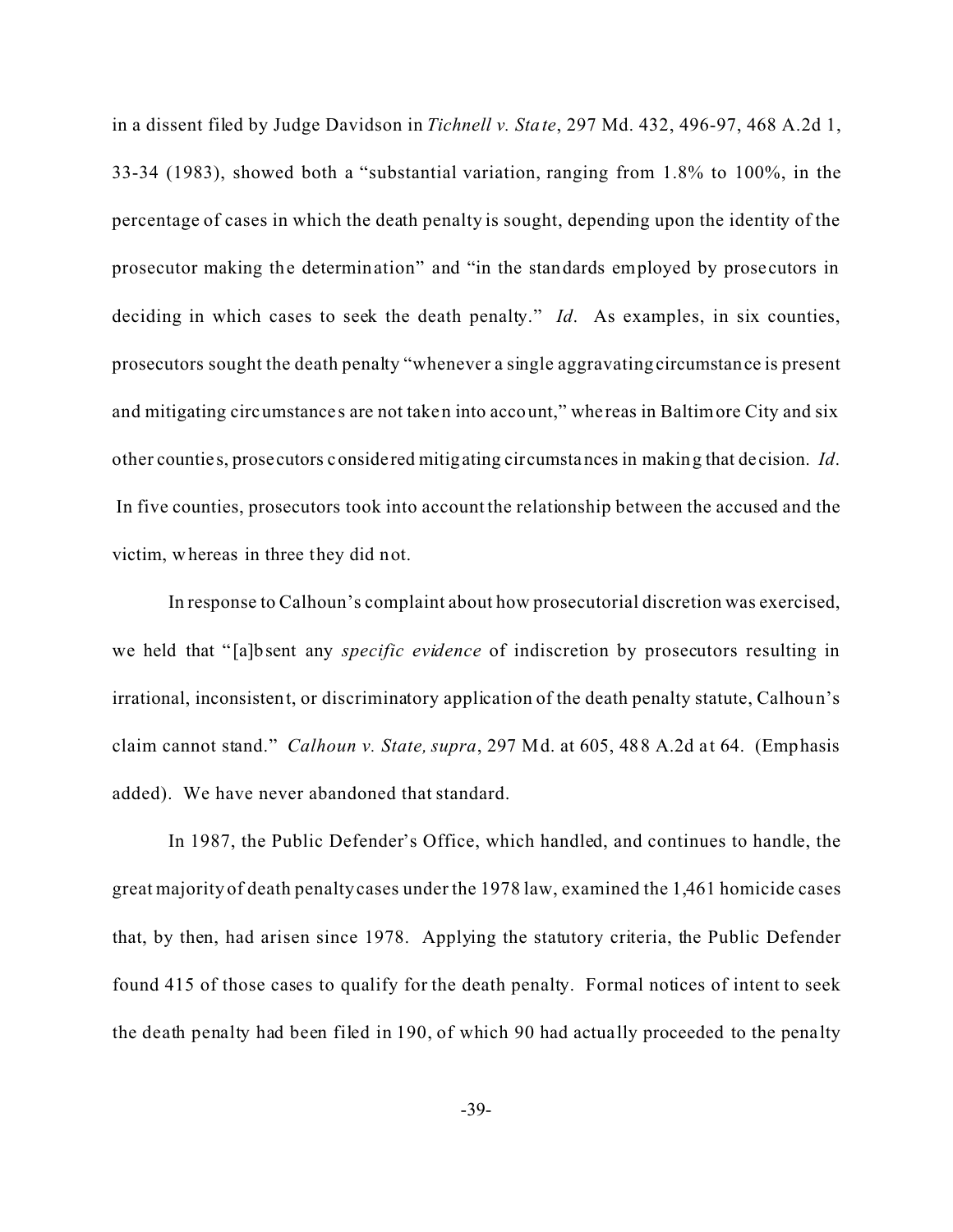phase (14 of the 90 were re-sentencing proce edings following a reversal by this Court). A total of 40 death sentences were actually imposed. Because of re-sentencings ordered on appeal, seven defendants accounted for 17 of those sentences; seven others who had been sentenced to death had their sentences either commuted or stricken on appeal.

The first and most critical finding by the Public Defender was the predominant influence of plea bargaining. Sixty-one defendants entered guilty pleas in return for withdrawal of the notice, and another 42 pled guilty in return for a commitment not to file the notice in the first instance. Of the 17 persons then on death row, twelve were African American and five were white. Eleven of the seventeen committed their crimes in Ba ltimore County. Neither Baltimore City nor any other county had more than one inmate on death row. *See Capital Punishment in Maryland 1978-87: A Report by the Maryland Public Defender on the Administration of Capital Punishment*, 21-23 (1987).

The geographic disparity trumpeted in the Paternoster study was reported as well by the Public Defender, at a time more relevant to Evans's case. It was noted that Baltimore City filed death penalty notices in 10% of qualified cases, whereas Baltimore County filed such notices in 56.5% of qualified cases, and that, notwithstanding that the City accounted for nearly four times as many death penalty-eligible murders as the county, in absolute terms, the county conducted more than twice as many penalty phases as the City. Even then, Baltimore County "where fewer than one in nine dea th eligible murders are committed, has sentenced more people to de ath than all other jurisdictions combined." *Id*. at 26. Prince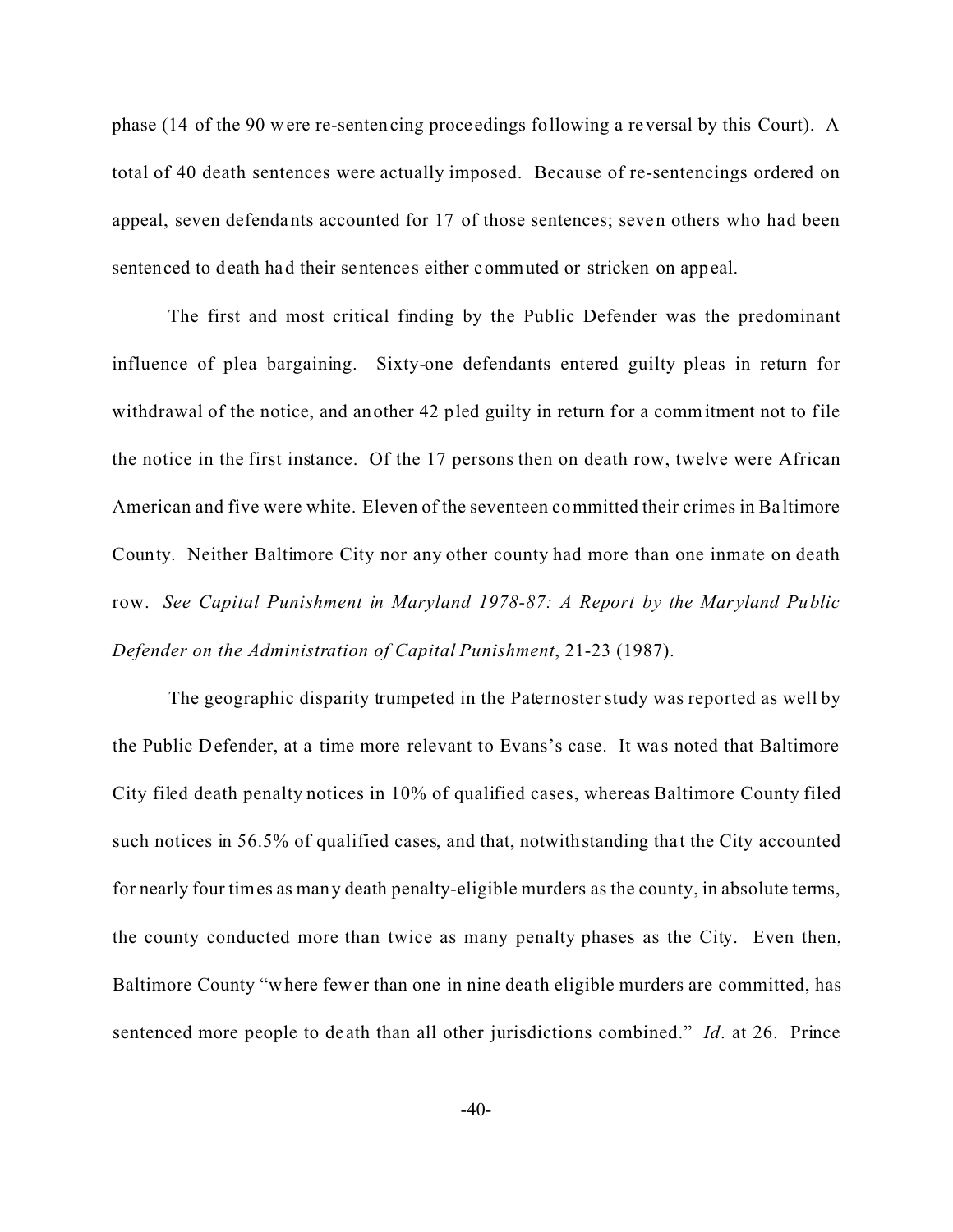George's County, in which 18% of death penalty-eligible murders occurred, filed far more death penalty notices than Baltimore County (49 vs. 26), but it withdrew 34 of them and was apparently unsuccessful in obtaining or defending death sentences in the other 15 cases.

The Public Defender also commented on racial proportionality. He acknowledged that the concern about racial discrimination had "focused less upon the race of the offender than upon the race of the victim" and that statistical studies conducted in some of the southern States that allegedly confirmed such discrimination had been found by the Supreme Court in *McClesky v. Kemp*, 481 U.S. 279, 107 S. Ct. 1756, 95 L. Ed.2d 262 (1987) to be insufficient to establish unconstitutional discrimination.

Like Dr. Paternoster, the Public Defender identified the various steps at which decisions can be made regarding the death penalty – the decision to seek it by sending a formal notice, the decision not to withdraw it (either unilaterally or in connection with a plea agreement), and the sentencing.<sup>2</sup> He reported that, although murders involving white victims represented 42.6% of all cases eligible for the death penalty Statewide, those cases accounted for 65.2% of the death penalty notices, and that, as a result, "it is 2.18 times more likely that a death penalty notice will be filed in a case involving the murder of a white person than in a case involving the murder of a black person." *Capital Punishment in Maryland 1978-87,*

<sup>&</sup>lt;sup>2</sup> Dr. Paternoster split the third decision-making point into two – the decision by the prosecutor to proceed with the penalty phase and the decision by the jury or judge whether to impose the death sentence. If the issue is selective prosecution, the prosecutor's decision to proceed would seem to be the more relevant.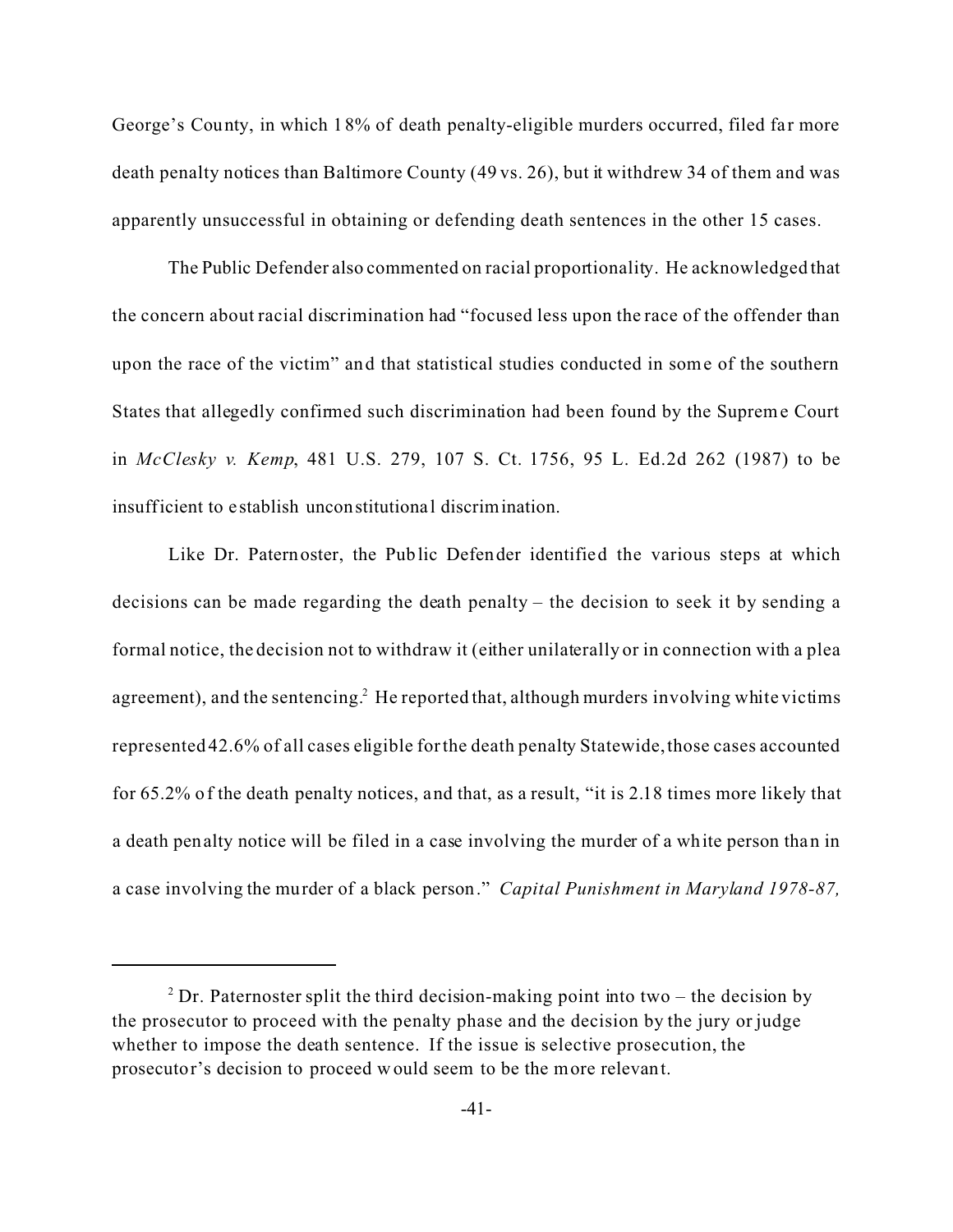*supra*, at 30. A similar disparity was observed at the second stage: 40.2% of the notices were withdrawn in cases involving a white victim, but in cases involving a black victim, 72.2% of the notices were withdrawn. Thus, "it [was] 2.15 times more likely that a filed death penalty notice will be withdrawn where the murder victim was black than where the murder victim was white." *Id*. at 30.

From these statistics, the Public Defender concluded:

"In all, prosecutors seek the death penalty . . . in 31.7% (64 of 202) of all cases involving white victims and in 6.8% (15 of 221) of all cases involving black vic tims. There is, therefore, a 4.7 times greater numerical probability that the prosecutor will seek the death penalty in a case involving a white victim than in a case involving a black victim."

*Id.* at 31.

A similar disparity was evident as well with respect to the actual sentencing. The death penalty was imposed in 35.9% of all cases involving a white victim and in 20.0% of cases involving a black victim. Thus, "[t]here is a 1.80 times greater numerical probability that a capital sentencer will impose the death penalty in a case involving a white victim than in a case involving a black victim." Although the Public Defender acknowledged that he had not subjected the data to the "sophisticated statistical analysis" that was the subject of the *McCleskey* case, he asserted that, from the raw data alone, "no factor or group of factors remotely bears so strong a numerical correlation with capital sentencing results as does the race of the victim." *Id*. at 32.

In December, 1992, Governor Schaefer created a special Commission to conduct a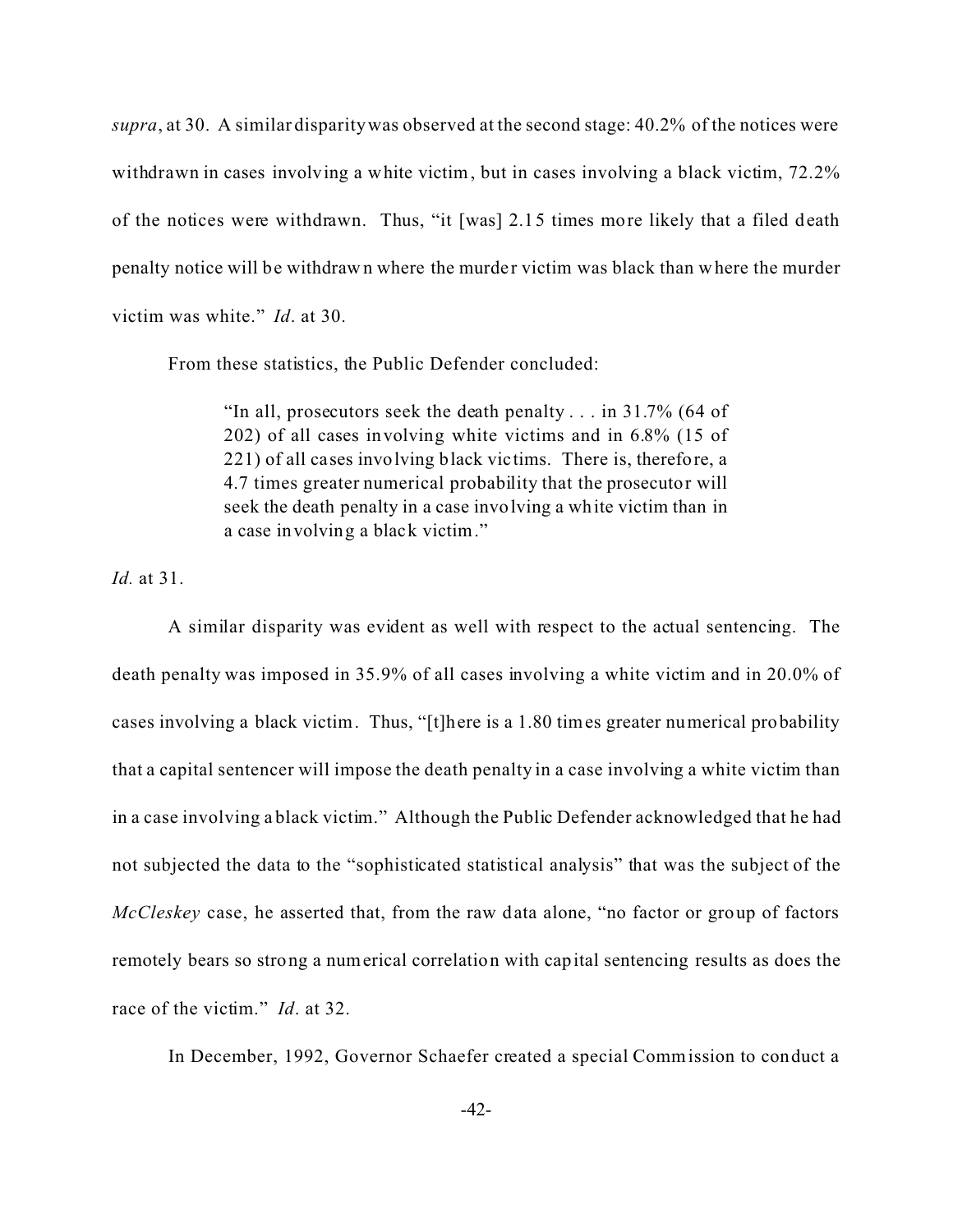comprehensive review of the administration of the death penalty in Maryland. The focus of the Commission was not just on racial or geographical disparity, but it did comment on those matters. Finding No. 9 was that "[c]apital prosecutions under M aryland's 1978 death penalty statute are distributed among the State's twenty-four cha rging jurisdictions in a numerically uneven fashion." *The Report of the Governor's Commission on the Death Penalty*, at xix and 198 (November, 1993). From 1978 to 1993, fifty-seven death sentences had been imposed (41 initial impositions and 16 at re-sentencing), of which 22 came from Baltimore County, five each from Baltimore City and Prince George's County, and two from Harford County. No other county had more than one. *Id.* at 91. As the record revealed in *Calhoun v. State, supra*, the standards for determining when to pursue the death penalty in a case eligible for that penalty varied significantly from county to county. Some prosecutors considered possible mitigating circumstances, others did not; some looked at the likelihood of success, others did not; some weighed the frustration emanating from the proc ess, most did not.

Finding No. 10 was that "[t]here is no evidence of intentional discrimination in the implementation of the death penalty in Maryland, but racial disparities in its implementation remain a matter of legitimate concern." *Id*. at xix-xx and 201. In its Commentary to that finding, the Commission, though noting that the data had not been subjected to the type of statistical analysis necessary to determine whethe r numerica l discrepanc ies were statistically significant, concluded that the data it had neither established nor disproved discrimination against African American defendants or in favor of white victims.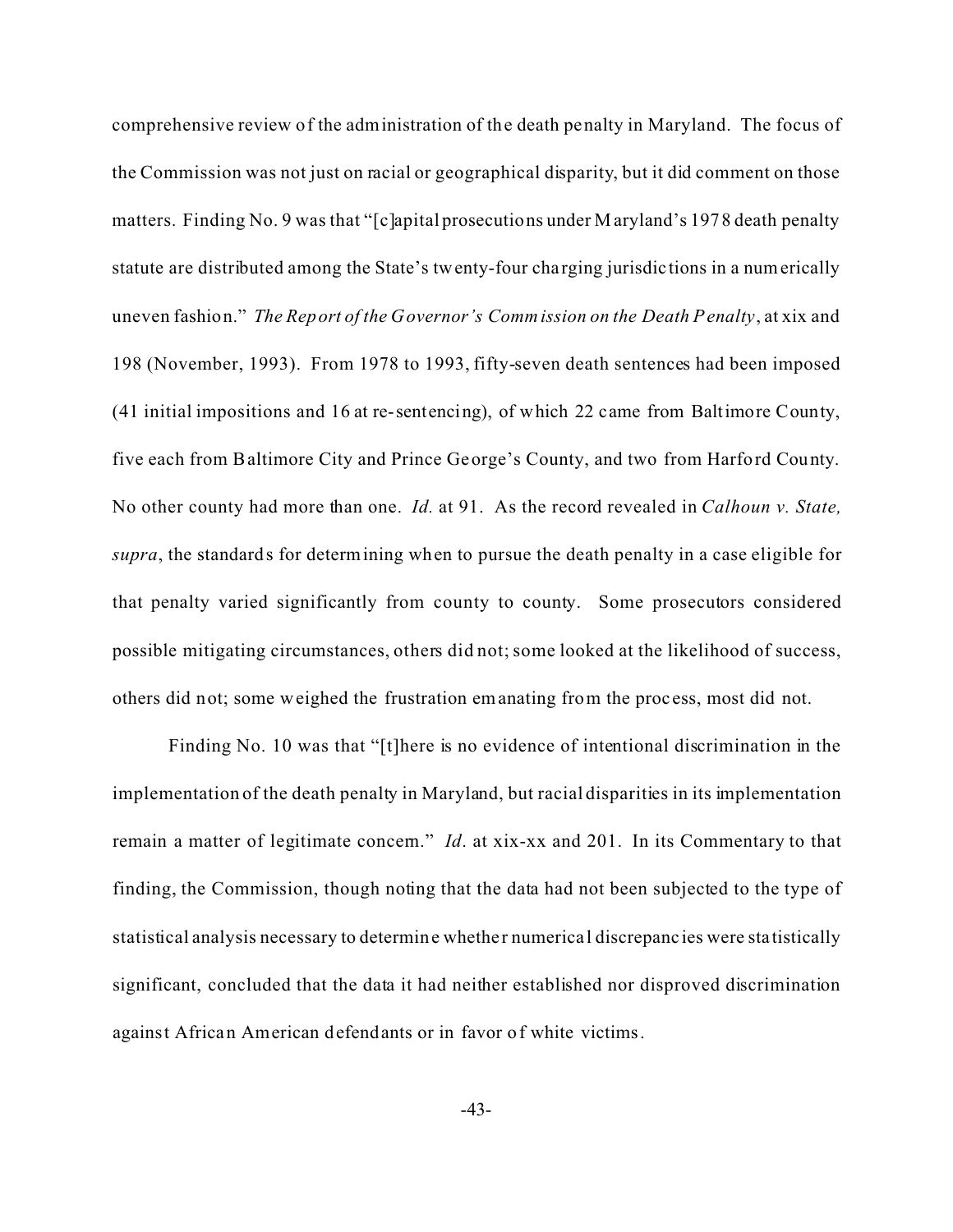In light of the concern expressed over racial disparity, Governor Glendening created another Task Force in 1996 to "determine the causes of racial disparity in the administration of the death penalty in Maryland." *Report of Task Force on the Fair Imposition of Capital Punishment* (Executive Summary) (December, 1996). The Task Force gathered statistics on the racial breakdown of persons on de ath row and surveyed national literature dealing with racial disparity in capital sentencing. It concluded that "the high percentage of African-American prisoners under sentence of death and [] the low percentage of prisoners under sentence of death whose victims were African-American remains a cause for concern." *Id*. at 39. The potential for prejudice existed, the Task Force opined, because minorities were often under-represented in those positions whose incumbents make decisions regarding the capital punishment process. *Id*. at 41.

There was no finding by the Task Force that any death penalty-eligible defendant in particular had been the subject of racial discrimination, either directly or by reason of the race of his victim.

In 2001, yet another study was made, this one by Professors David Baldus and George Woodworth, of the University of Iowa. Dr. Baldus had made similar studies in several southern States, and, indeed, it was his study of the Georgia death penalty that was at issue in *McClesky v. Kemp, supra*. Baldus and Woodworth examined 346 Maryland first degree murder cases in which the State had served notice of intention to seek the death penalty and found that, even when considering the number of statutory aggravating factors charged,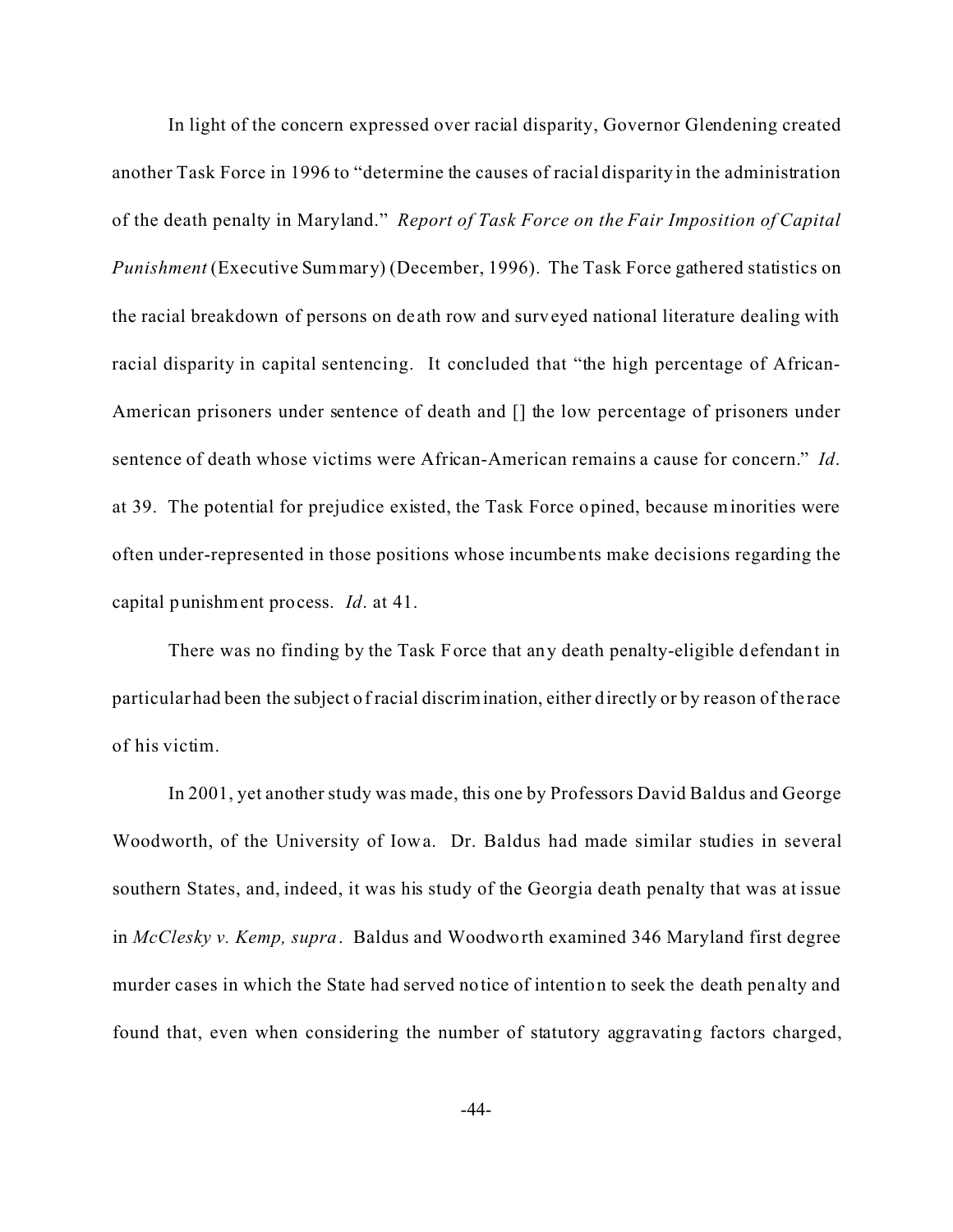defendants who killed white persons were more likely to advance to the penalty phase and receive the death sentence than those whose victim was African American. David Baldus and George Woodworth, *Race of Victim and Race of Defendant Disparities in the Administration of Maryland's Capital Charging and Sentencing System (1979-1996): Preliminary Finding* (2001).

Even before the Baldus study was completed, Governor Glendening placed in the FY 2000 budget \$225,000 for a further study – the fifth in 13 years – of racial disparity in the administration of the death penalty. 2000 Md. Laws, ch. 204, at 1166. Professor Raymond Paternoster, who had participated in the 1996 Task Force evaluation, was appointed by the Governor to conduct the new study. The report of that study, *An Empirical Analysis of Maryland's Death Sentencing System with Respect to the Influence of Race and Legal Jurisdiction*, is itself undated but, according to a press release issued by the University of Maryland, was completed in January, 2003.

Following the approach of the other studies, Dr. Paternoster identified four key decision points in the death penalty sentencing system: the decision to issue a notice of intention; the decision not to retract that notice as the case proceeded; whether the case actually reached the penalty phase; and whether the death sentence was imposed. His statistical analysis began with approximately 6,000 first and second degree murders committed in Maryland from August, 1978 to September, 1999, of which he concluded 1,311 were death-penalty eligible, either because the State's Attorney, by filing a formal notice of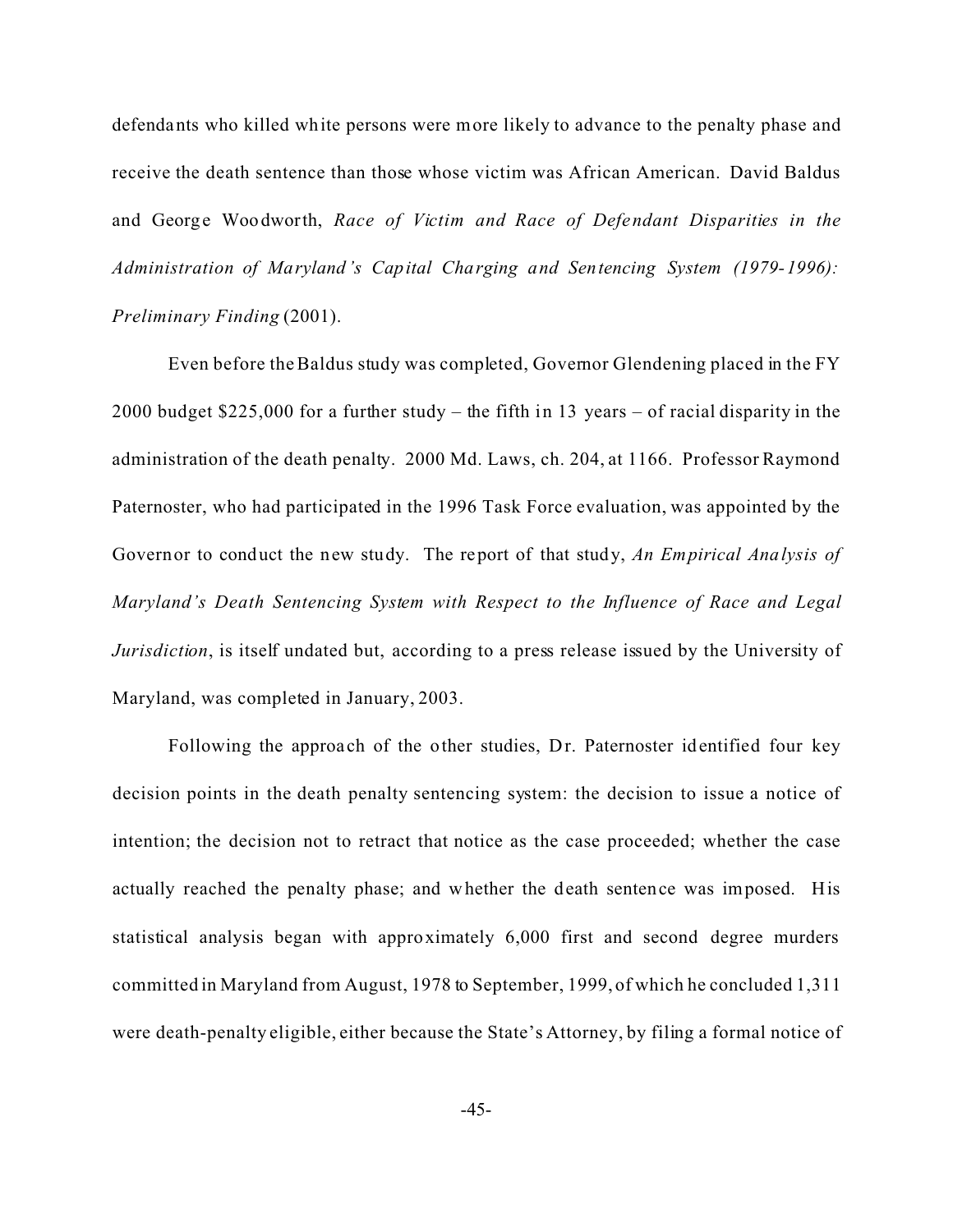intent to seek the death penalty, determined that they were death eligible, or because, in the view of the researchers or, in close cases, the view of a panel of prosecutors and defense attorneys, the case met the legal criteria for seeking the death penalty.<sup>3</sup> Prosecutors filed notices in 353 (27%) of those cases, but in 140 of them subsequently withdrew the notice, usually in connection with a plea agreement. Of the 213 remaining cases, 180 actually proceeded to a penalty phase, but only 76 resulted in a death sentence. Paternoster gives a number of reasons for a case not proceeding to the penalty phase – the prosecutor concludes that a death sentence is unlikely or, during the guilt phase, no aggravators were found or the defendant was found not to be a principal in the first degree. *Id*. at 17. The conditional probability of a death sentence in a death eligible case was only 5.8% for all defendants.

The data showed that white offenders comprised 24% of the pool of death eligible cases; black offenders comprised 74% of that pool and offenders of other races 2%. Of the notices of intention filed by prosecutors,  $34\%$  were filed against white offenders,  $65\%$ against black offenders. Thus, the report concludes, "[t]he probability that a death

<sup>&</sup>lt;sup>3</sup> The actual composition of these panels, which reviewed about 300 cases, is not entirely clear. The Report speaks of "a panel of a ttorneys who had some experience in death penalty cases" that was put together by "the senior researcher" after consultation with one prosecutor and one public defender, and states that it consisted of a roughly equal number of State's Attorneys, public defenders, and private lawyers who had previously handled death pena lty cases. *Id*. at 16. It appears that the actual cases to be reviewed were submitted to sub-panels of from five to ten attorneys, but the composition of those sub-panels is not indicated. A case for which no notice had been filed was included as death penalty eligible if a majority of the sub-panel (possibly three out of five) rated the case as such and were "at least moderately confident in making that assessment." *Id*. at 17.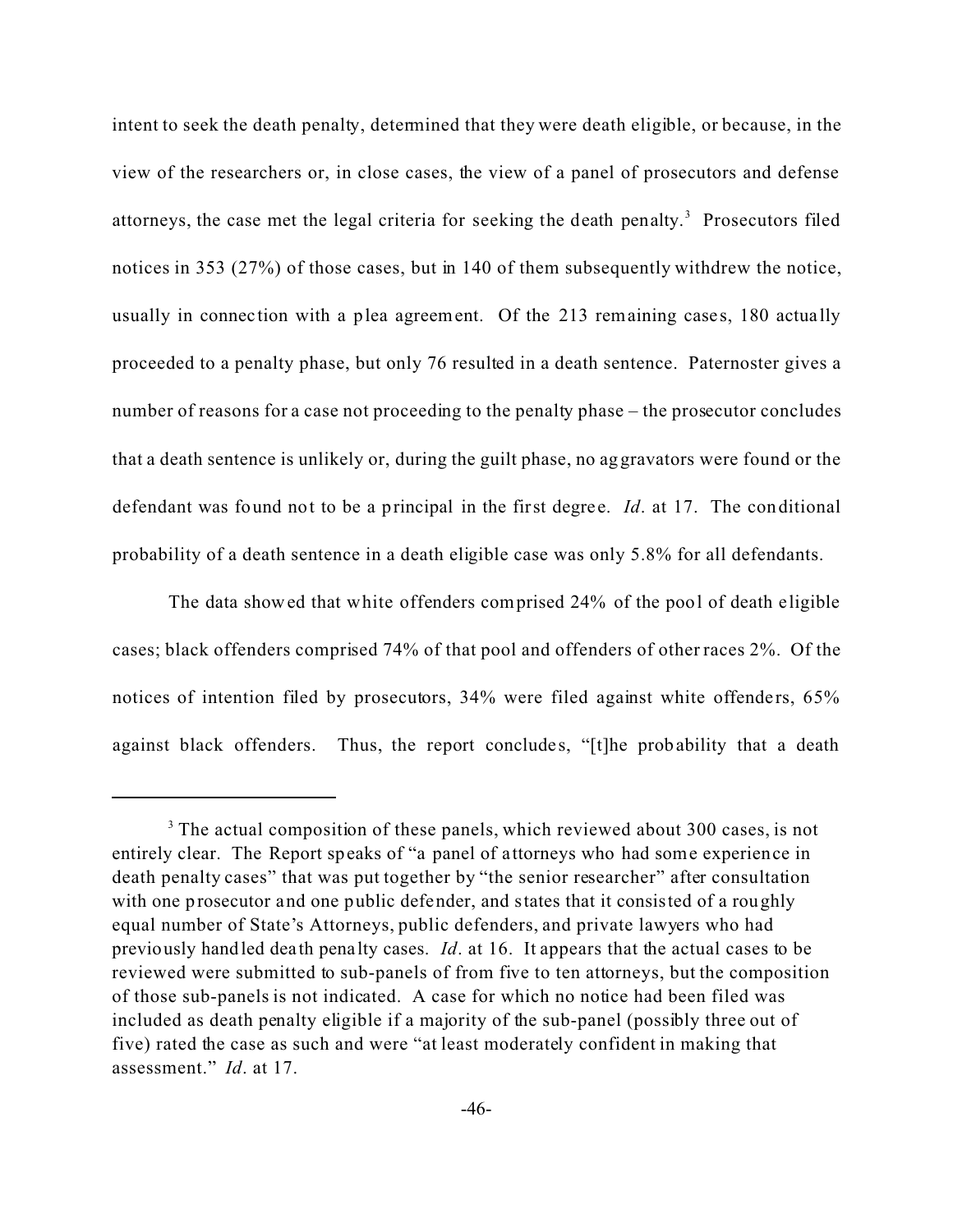notification will be filed given a death eligible case is .24 for black offenders, and .37 for non-black offenders (over 90% of whom are white)." *Id*. at 21. It adds that, "[a]t each subsequent stage of the process there are no significant differences in the handling of black offenders and non-black offender cases." *Id*. 4 Even after the data was adjusted to take account of 123 factors that he concluded might be relevant in a prosecutor's decision to seek and pursue the death penalty, Dr. Paternoster made the definitive finding that "[l]ooking across the different decision points, *there is no evidence that the race of the defendant matters at any stage once case characteristics are controlled for*." *Id.* at 31. (Emphasis in original).

With this finding, which supports the conclusion that the decision to seek and pursue the death penalty against Evans was *not* based on *his* race, the only possible relevance of the Study lies in its examination of whether the race of the *victim(s)* influenced those decisions. In that regard, Dr. Paternoster concluded that white victims comprised 45% of all death eligible cases,<sup>5</sup> 65% of death eligible cases in which an intention to seek the death penalty was filed, 74% of the cases in which that notice was not withdrawn, 77% of the cases that

<sup>&</sup>lt;sup>4</sup> Curiously, in the preceding sentence, Paternoster states, inconsistently, that "[a]t this first decision point, then, *non-white* offenders are significantly more likely to have a death notice filed against them than *black* offenders." (Emphasis added). We assume that this sentence is a mistake, one of several apparent on the face of the Report.

 $<sup>5</sup>$  There is another obvious error in the articulation of that statistic. The Report</sup> actually states that "[w]hite *offenders* comprise approximately 45% of all death eligible cases." *Id.* at 22. (Emphasis added). The source for that statement – Figure  $3$  – deals with *victims*, not offenders, and that is the focus of the discussion in the paragraph.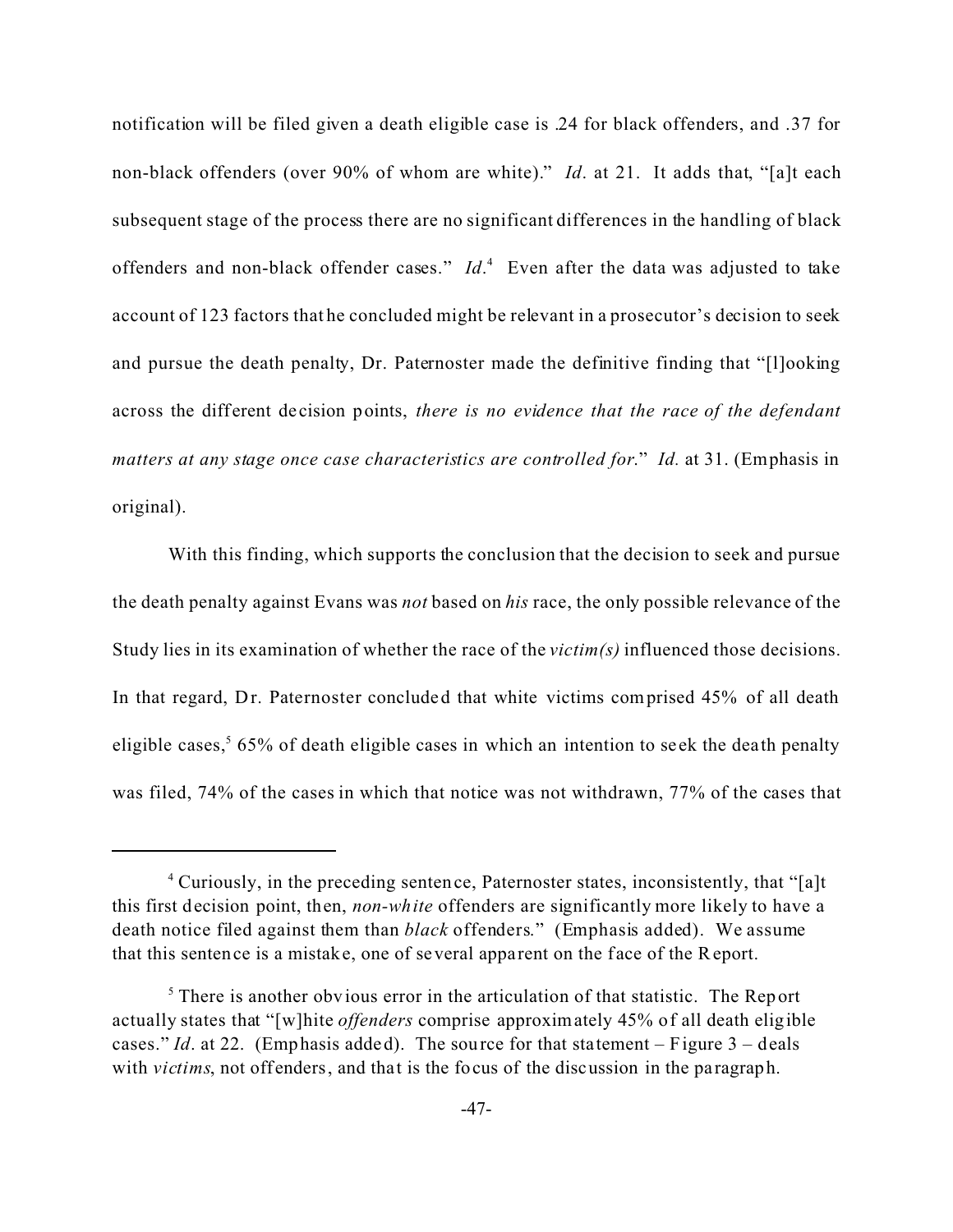advanced to the penalty phase, and 80% of the death sentences actually imposed. Based on the raw, unadjusted data, he concluded that the probability that a prosecutor will file a notice in a death eligible case was 43% when there is at least one white victim but only 19% when there are no white victims, that there was a 70% probability that the notice will not be withdrawn in white victim cases but only 46% in non-white victim cases, and there was an 88% probability of a white vic tim case advancing to the penalty phase and a 75% probability in a non-white victim case. Those disparities he found to be statistically significant.  $6$  Dr. Paternoster posits that this data "suggest[s] that the race of the victim appears to matter at least in the early stages of the capital punishment system." *Id*. at 22. His conclusions, from the unadjusted analysis are:

(1) White offenders are more likely to be death notified than non-white offenders;

(2) Offenders who kill at least one white victim are more likely to be death-notified, more likely to have that notice "stick," and more likely to proceed to a penalty phase than cases without a white victim;

(3) White offenders who kill whites are more likely to be death-notified than others;

(4) Black offenders who kill blacks are less likely to be death-notified and have that

<sup>&</sup>lt;sup>6</sup> In categorizing cases based on race of victim, Paternoster includes in the "white" column every case in which there was a white victim, even if there were also in that case one or more black victims. *Id*. at Table 3A. He gives no reason why a case in which there were both white and black victims should be rega rded exclusively as a white victim case, does not indicate how many such cases there were, if any, and does not indicate whether or how any conclusions drawn from the data might be affected if a different categorization had been used.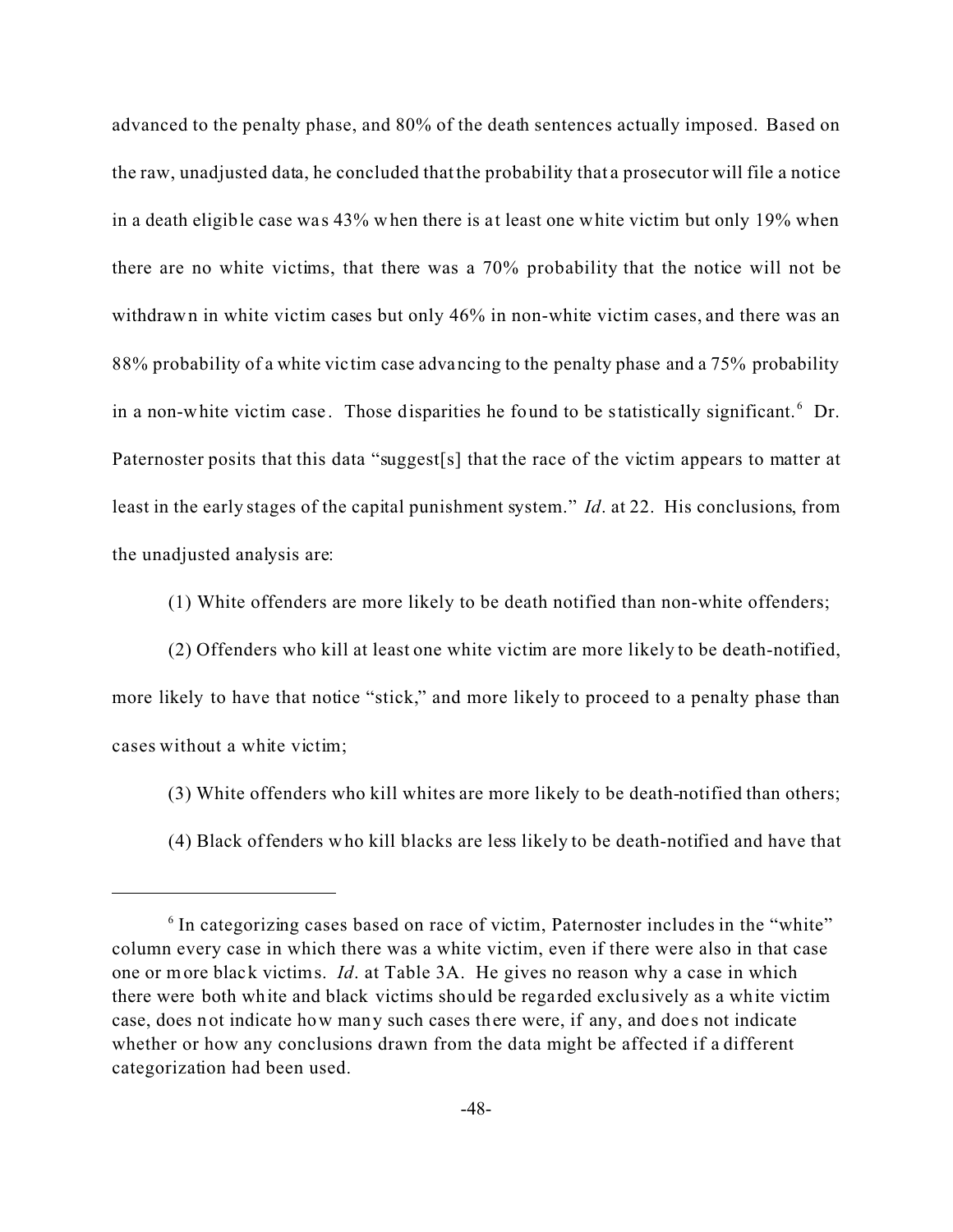notice "stick" than others;

(5) Black offenders who kill whites are more likely to be death-notified and have that notice "stick"; and

(6) There is substantial and signific ant variation in the way State 's Attorneys in Maryland make the decision to file a notice of intent to seek the death penalty and whether that notice is withdrawn.

Following the lead of Dr. Baldus, Dr. Paternoster recognized that there were many factors other than race that influenced the decision to seek, pursue, and obtain the death penalty. Baldus had identified over 200 such "covariates." Paternoster whittled them down to 123, inc luding the ten statutory aggravators. *Id.* at Table 9. Some of those covariates seem, at least facially, to be duplicative.<sup>7</sup> It is also of interest that there is no covariate for the circumstance in which a defendant had been sentenced to death and, like Evans and many others, had been awarded a new sentencing hearing on appeal or by reason of a successful collateral attack. Those cases seem to be part of the general mix, with no consideration given to whether the prosecutor seeks reimposition of the death penalty principally because the

 $7$  Factor No. 5 is that defendant has a history of alcohol abuse. Factor No. 6 is that defendant has a history of drug abuse. Factor No. 26 is that defendant has history of drug or alcohol use/abuse. Factor No. 7 is that defendant has history of mental illness/emotional problems. Factor No. 25 is that defendant has history of mental illness/emotional problems. Factor 15 is that defendant was physically abused as a child. Factor 20 is that defendant has history of physical abuse as a child. Factor 16 is that defendant was sexually abused as a child. Factor 21 is that defendant has history of sexual abuse as a child. Different "Mean/Proportion" numbers are given for each of these seemingly duplicative factors.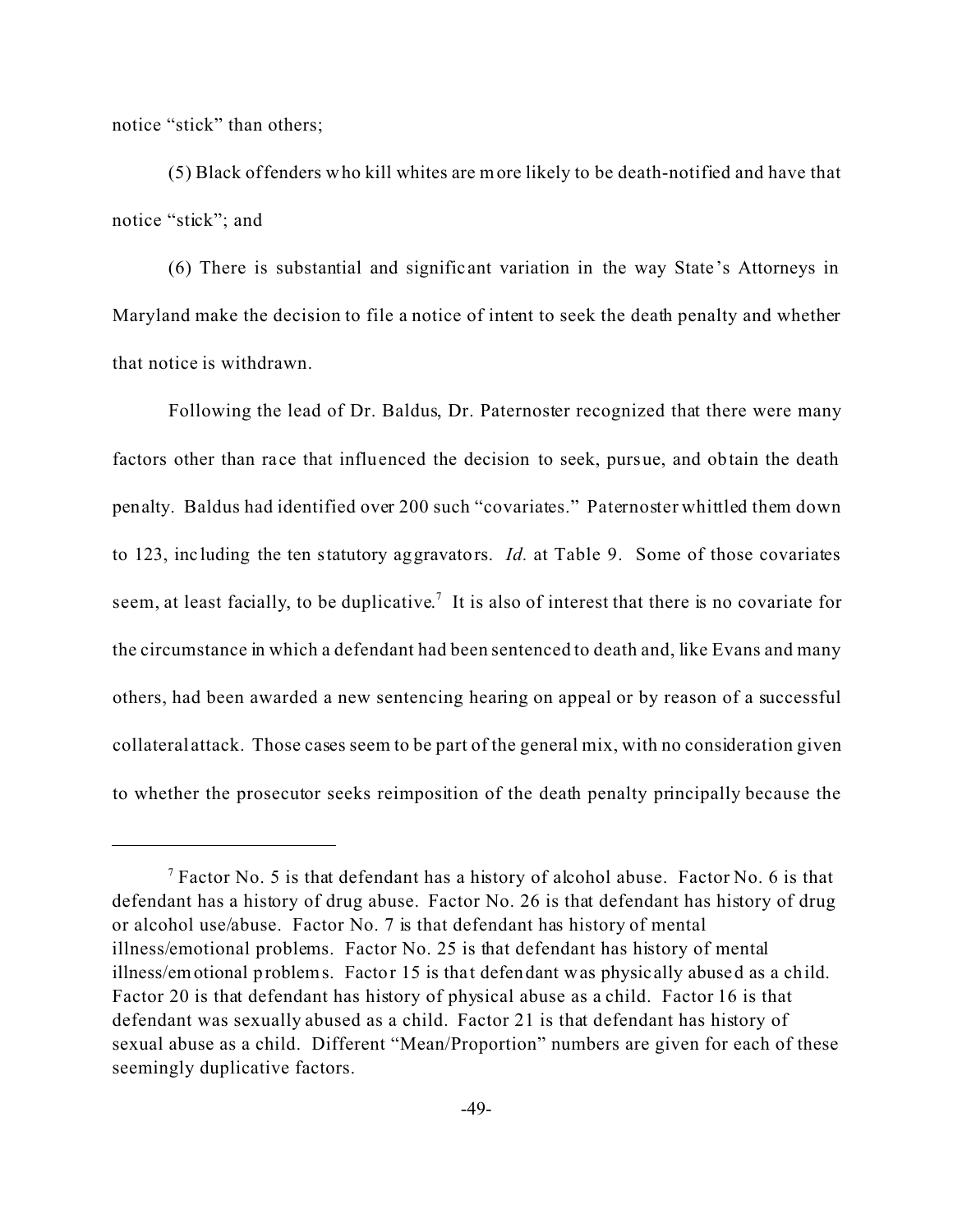State was successful in getting it the first time and the case has been remanded specifically to give the State another opportunity – whether, in other words, race of the victim or the offender plays any role at all in those decisions. There may be an explanation for the omission of that circumstance, which has aff ected many, if not most, of the defendants given the death sentence since 1978, including Evans, but the Report does not contain one.

Because of a lack of information on some of the covariates in some cases, Dr. Paternoster excluded those cases, which reduced the pool from 1,311 to 1,202. He did not regard that 8% exclusion as statistically significant. He reduced the pool further to 1,061, however, to eliminate cases in which information was missing either as to the race of the defendant or the victim, and he *did* regard *that* reduction as "an important but unavoidable weakness of this study," adding that "[r]eaders of this report must bear in mind that analyses involving victim race and the intersection of victim and offender race have disproportionately eliminated death eligible cases that were not death noticed." *Id*. at 28.

After applying in some fashion the 123 "covariates" to the 1,061 cases, Dr. Paternoster concluded that there were both geographic and racial disparities in the decision to seek and pursue the death penalty which, in his view, could not be explained by the various covaria tes. In terms of geography, the probability of the death penalty being sought and pursued was much greater in Baltimore County than in any of the other 23 jurisdictions. *Id.* at 29-31. As to race of victim, Dr. Paternoster concluded that the adjusted data confirmed the unadjusted data, that "killers of white victims we re significantly more likely to be death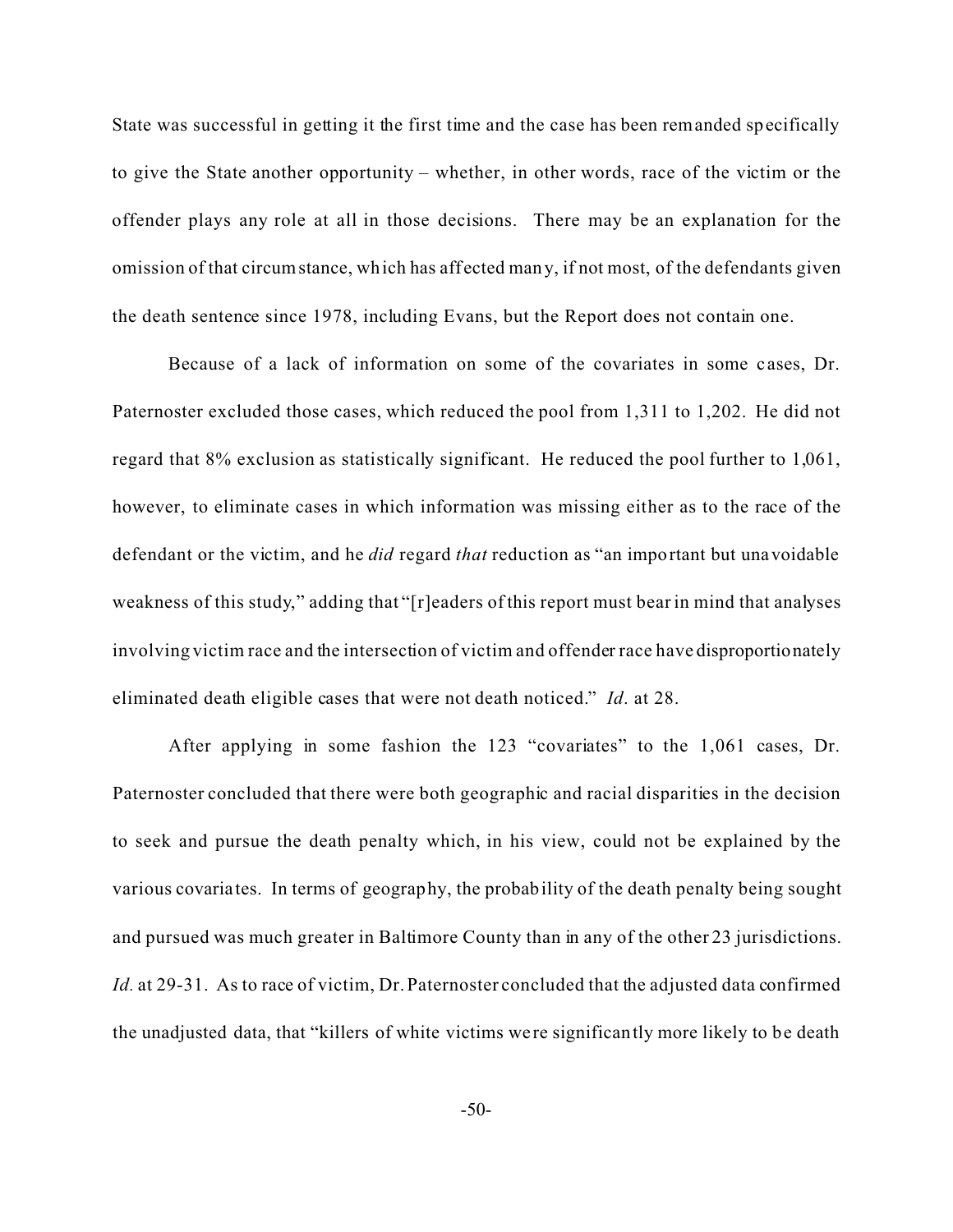noticed, [and] to have that death notification 'stick,'" but, for some reason, "does not hold up . . . at the decision of the state's attorney to advance a cas e to a penalty trial." *Id*. at 32-33. That conclusion, Paternoster opined, remained constant when the race of the offender was considered. Thus, he found that black offenders who kill white victims were at greater risk even after case characteristics and the jurisdiction were considered. *Id.* at 36.

In the concluding part of his Report, Dr. Paternoster made clear that the geographic and racial disparities he found exerted their greatest influence at the death notice and notice retraction points and were not exacerbated when the case actually proceeded to the penalty phase. He acknowledged three limitations or weaknesse s in the Report. The first, already noted, arose from the fact that "there were significant quantities of missing data on the race of some victims," that those cases "were disproportionately lost at the notice decision," and that "some of the most important effects estimated in the study revolved around the death notice decision." *Id.* at 40. A second weakness, he said, was "the inability to hold statutory aggravating factors constant at the notice decision," as prosecutors were not required to identify aggravating factors unless they issued a notice of intention to se ek the dea th penalty. *Id.* Finally, he emphasized that he had not addressed whether "the statewide results estimated here hold equally for all counties." *Id.*

Within a week after this Report was issued, Dr. Paternoster appeared before the Senate Judicial Proceedings Committee, where he was questioned about some of his methodology and conclusions. He summarized his conclusions thusly: "[S]o, the lesson that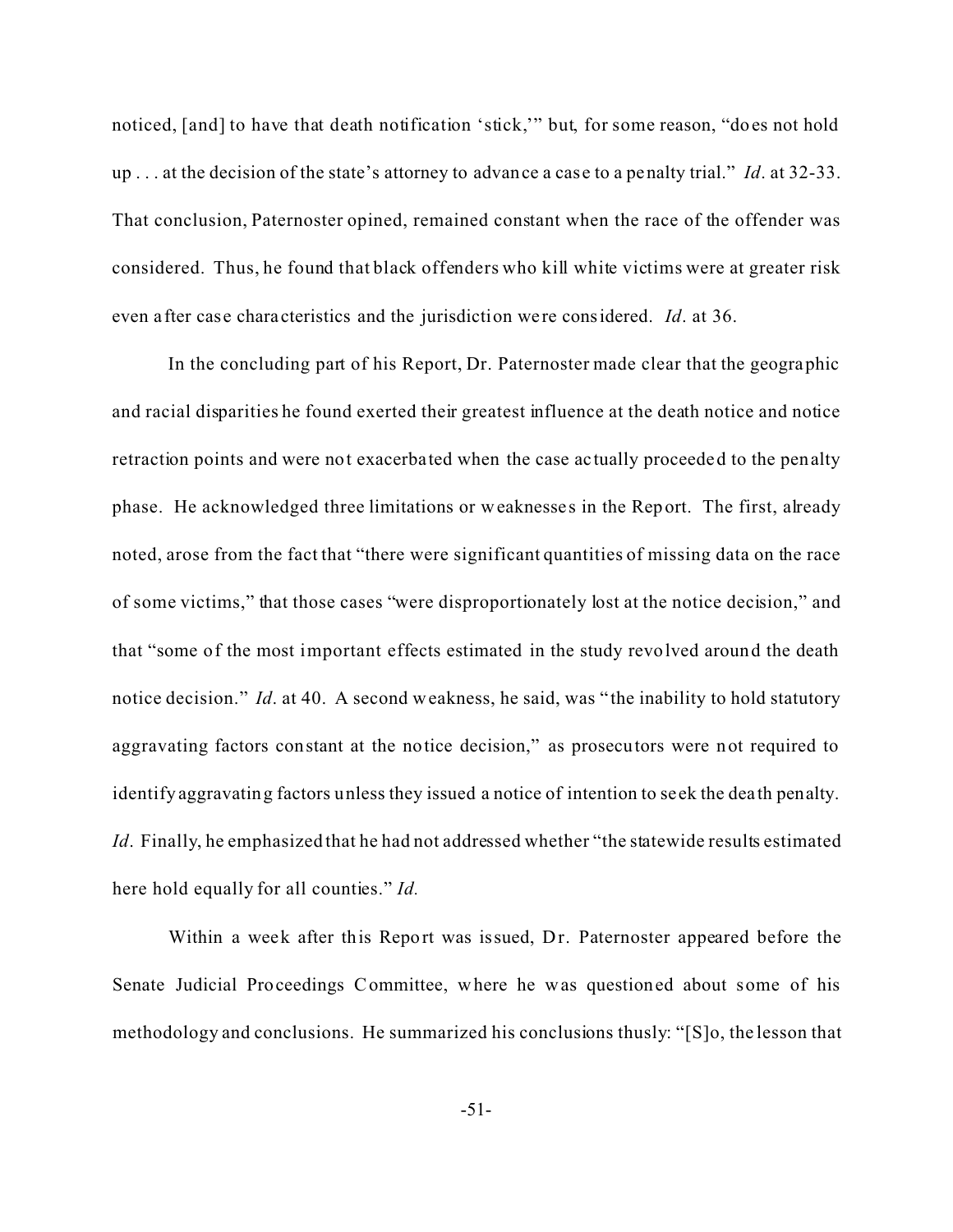we took away from this was that the race of the offender did not matter; the race of the victim mattered pretty substantially; and the county or jurisdiction where the crime occurred probably mattered most of all."

When asked whether he had an opinion as to why there was a greater risk of a death penalty in cases with white victims, he acknowledged that the results of the study did not mean that prosecutors were acting in a prejudicial fashion but suggested that the phenomenon could result from the fact that, nationally and presumably in Ma ryland, white people support the death penalty more than non-whites, that the families of white victims might push prosecutors to seek the death penalty more frequently than the families of non-white victims, and that, if prosecutors were responding to pressure from the families, "that could produce the effects we're observing right now without any reference to racial prejudice or racial animus." He added "*I would like to make it especially clear that these results do not mean that anyone is behaving in a racially discriminatory manner because I think there are other explanations for that*." (Emphasis added).

In February, 2004, Dr. Paternoster released a supplement to his 2003 Report dealing specifically with Baltimore County. *See The Administration of the Death Penalty in Baltimore County, Maryland 1978-1999*. Unlike the 2003 Report, which was written in a fairly understandable narrative, the description of the logistic regression analysis from which the ultimate conclusions are derived in the 2004 Report is highly technical. Dr. Paternoster identified 152 death-eligible cases in Baltimore County during the study period. The county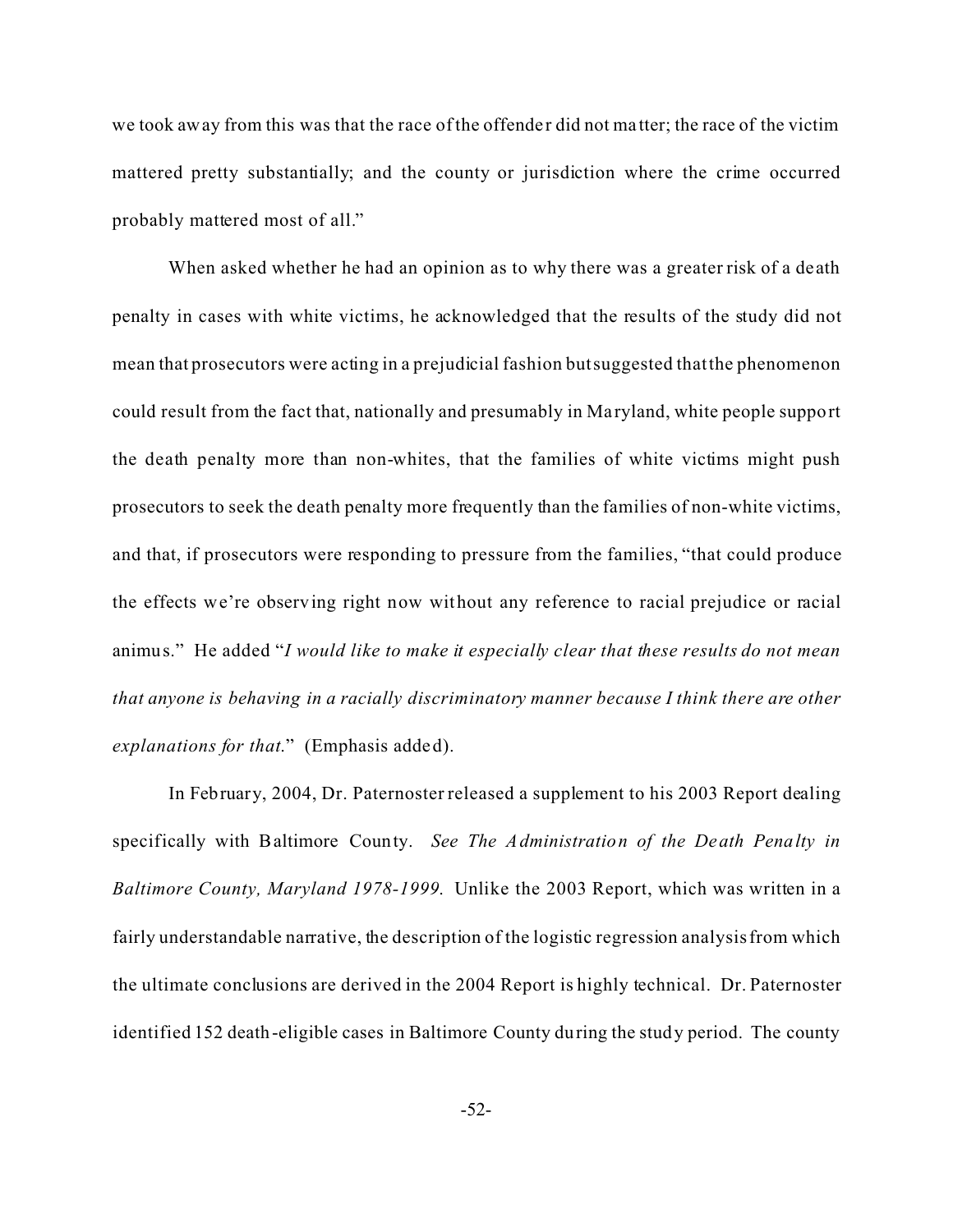prosecutor sought the death penalty in 99 of those cases (65%), which was the highest ra te in the State. Of the 99 cases, 75 (49% of death eligible cases) proceeded to a penalty phase, and a death pena lty was imposed in 34 (23%).

The raw data showed that non-white offenders comprised 55% of the 152 deatheligible killings (83 non-white/69 white), 59% of the 99 cases in which the prosecutor sought the death penalty (58 non-white/41 white), 60% of the 75 cases that proceeded to a penalty phase (45 non-white/30 white), and 71% of the 34 cases in which a death penalty was imposed (24 non-white /10 white).<sup>8</sup> Based on those numbers, Dr. Paternoster indicated that black offenders were "slightly over represented in the Baltimore County capital punishment system when compared with their representation in the universe of death eligible cases." *Id*. at 4. The data regarding race of the victim showed that there was at least one white victim in 79% of the 152 death eligible cases (120 white/32 non-white), 81% of the 99 ca ses in which an intention to seek the death penalty was filed (80 white/19 non-white), 83% of the 75 cases that proceeded to a penalty phase (62 white/13 non-white), and 88% of the 34 death sentences imposed (30 white/4 non-white). Notwithstanding that 55% of the dea th eligible cases involved non-white offenders and 79% involved a white victim, the Study reports that blacks who killed whites accounted for only 37% of all death eligible cases, 42% of death notices, 44% of cases advancing to the penalty stage, and 41% of actual death sentences. *Id*.

<sup>&</sup>lt;sup>8</sup> The Report does not give actual numbers, only percentages. The numbers are estimated from the percentages.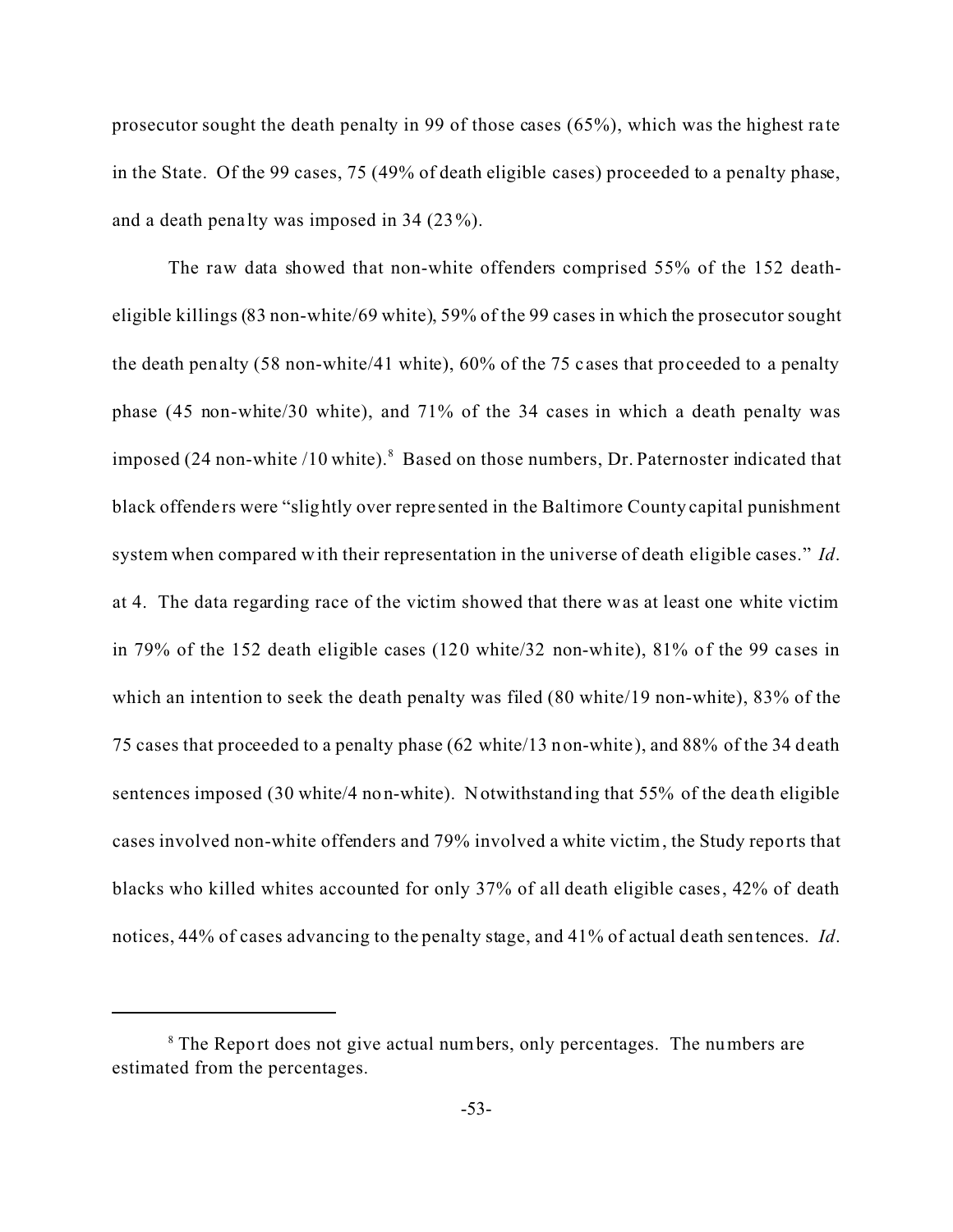at 5, 6. Similar to the conclusions drawn as to race of offender alone, Dr. Paternoster estimated from this data that cases involving blacks killing whites "are *slightly over represented* at each decision making point in the capital punishment process." *Id.* at 5. (Emphasis added).

Noting that the county prose cutor did frequently exercise her discretion in deciding whether to issue a death penalty notice, Dr. Paternoster reported that there was "preliminary evidence" that her discretion "might be influenced by the race of the offender and victim in the case," although he does not indicate what that evidence might be. *Id*. at 6. He added that "[i]t is possible that any observed racial effect is not due to race at all but to legitimate case characteristics that are merely correlated with race." *Id.* at 6, 7. The report then launches into a highly technical "bivariate logistic regression analysis" involving a "logistic regression coefficient" and an "odds multiplier."<sup>9</sup> The results of this analysis appear in 21 tables, each

"The sign of the logistic regression coefficient for the race of the offender is negative. Since the race of the offender is coded '0' for black offenders and '1' for white offenders, this negative sign of the logistic regression coefficient (b) indicates that white offenders are less likely to have the Baltimore County state's attorney file a notification to seek a death sentence than are black offenders. The magnitude of the logistic regression coefficient tells us that the log of the odds that a white offender will have a death notification filed against them is -.449 less than for black offenders. A coefficient of 0 would tell us that there is no relationship between the race of the offender and the decision of the

(continued...)

<sup>&</sup>lt;sup>9</sup> Dr. Paternoster explains the analysis, as it relates to the decision to file a death penalty notice, this way: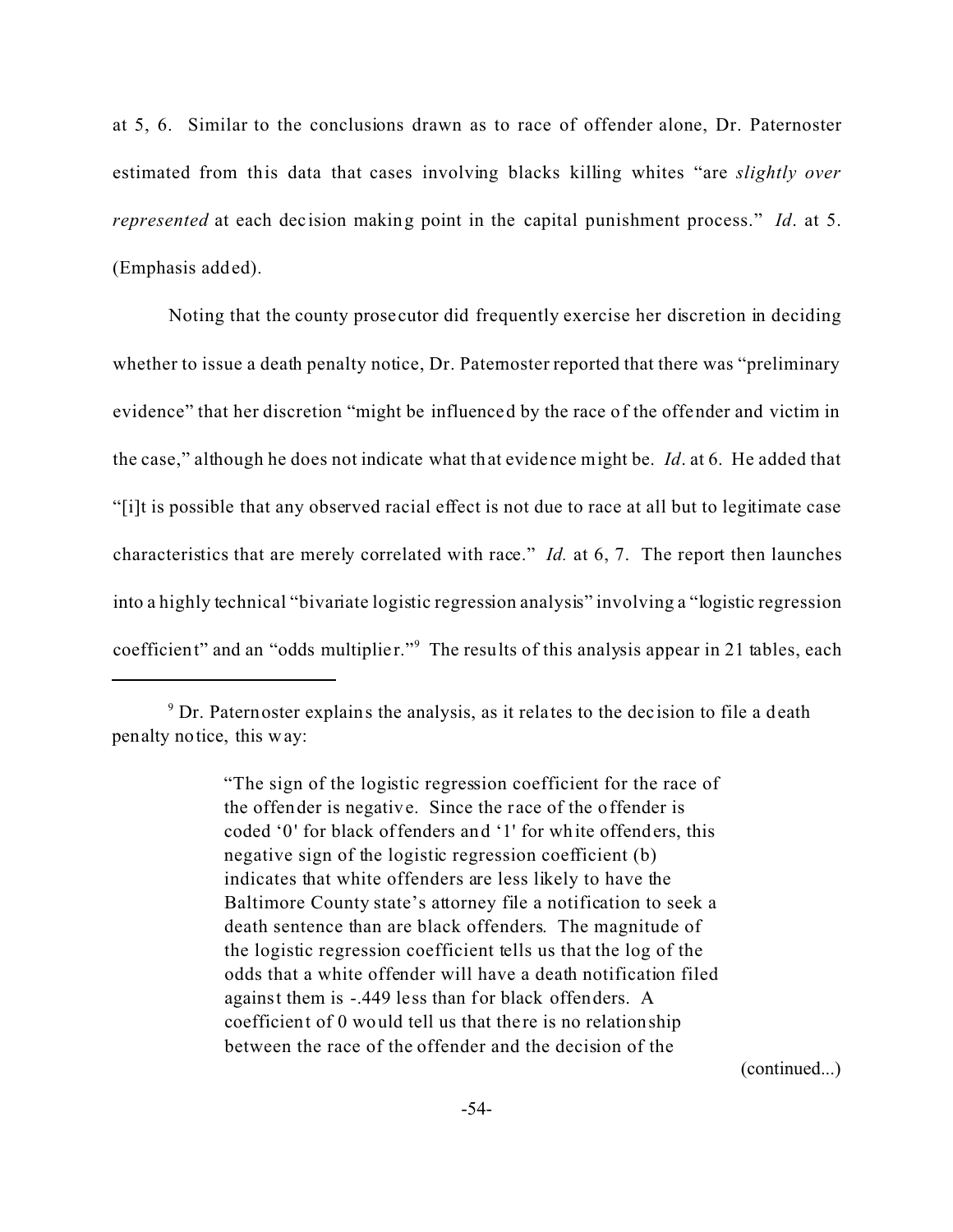containing a logistic regression coefficient, an odds multiplier, a constant, and a "-2 Log Likelihood," the derivation of which are unexplained. Presumably, the relevant factor is the -2 Log Likelihood, which is reported for race of offender, race of victim, and race of offender and victim models. Table 1 is illustrative:

Table 1: Logistic Regression Results for Bivariate Race of Offender Model on the Decision to File a Notification to Seek a Death Sentence

| Variable                     |          | Odds Multiplier |
|------------------------------|----------|-----------------|
| Race of Offender             | $-0.449$ | -639            |
| Constant                     | .842     |                 |
| $-2$ Log Likelihood 191.916. |          |                 |

Converting this data through what he described as a "very simple formula," Dr. Paternoster determined that "the probability that the Baltimore County state's attorney will file a notification to seek death in a white offender case is .70 while the probability for a black offender case is .60," and that "[t]his shows quite clearly that there is a greater tendency for the Baltimore County state's attorney to file a notification to seek a dea th sentence in a black offender case rather than one involving a white offender." *Id*. at 9. The

9 (...continued)

Baltimore County state's attorney to file a notification to seek death. Our observed coefficient of -.449 is zero, indicating that there is some relationship between the race of the offender and the decision to seek a death sentence. The odds multiplier tells us that the odds of a death notification is reduced by a factor of .639 if a white rather than a black offender is involved. Since no relationship between race of offender and death notification is indicated by a factor of 1.0, the odds multiplier of .639 further suggests that the decision of the Ba ltimore County state's attorney to file a death notifica tion is modestly affected by the race of the offender."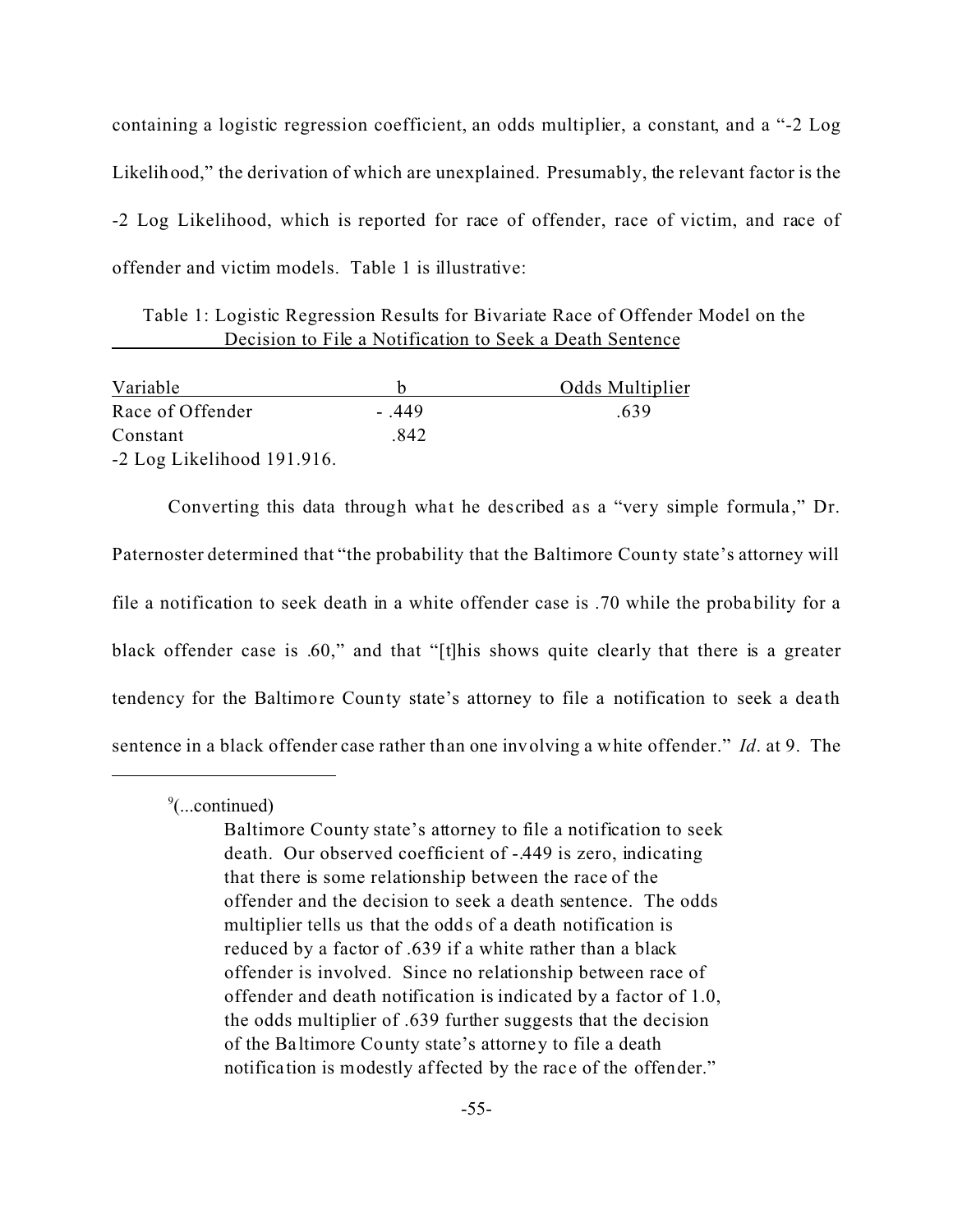"simple formula" is as follows:

$$
p = \frac{e^{\beta_{0+}\beta_1x_1}}{1+e^{\beta_{0+}\beta_1x_1}}
$$

Dr. Paternoster defines the terms as follows: " $\beta_0$  is the estimated value of the constant,  $\beta_1$  is the estimated logistic regression coefficient for the explanatory variable, and  $x_1$  is a given value of the independent variable."

Evans argues that this supplemental analysis shows that "even after controlling for case characteristics, the Baltimore County State's Attorney's Office has, over the past 21 years, engaged in racial discrimination in selecting cases for capital prosecution." It does no such thing and has never been asserted by Dr. Paternoster to present or document such an accusation. The only conclusion drawn by Dr. Paternoster is that, based solely on his statistical analysis, black offenders who slay white victims in Baltimore County are:

- "1. more likely to have the state's attorney file a notification to seek a death sentence
- 2. less likely to have an initial death notification withdrawn
- 3. more likely to have their case advance to a penalty trial
- 4. more likely to be sentenced to death than death eligible crimes involving all other racial combinations."

## *Id*. at 30.

There have been numerous studies of post-*Furman* death penalty cases that purport to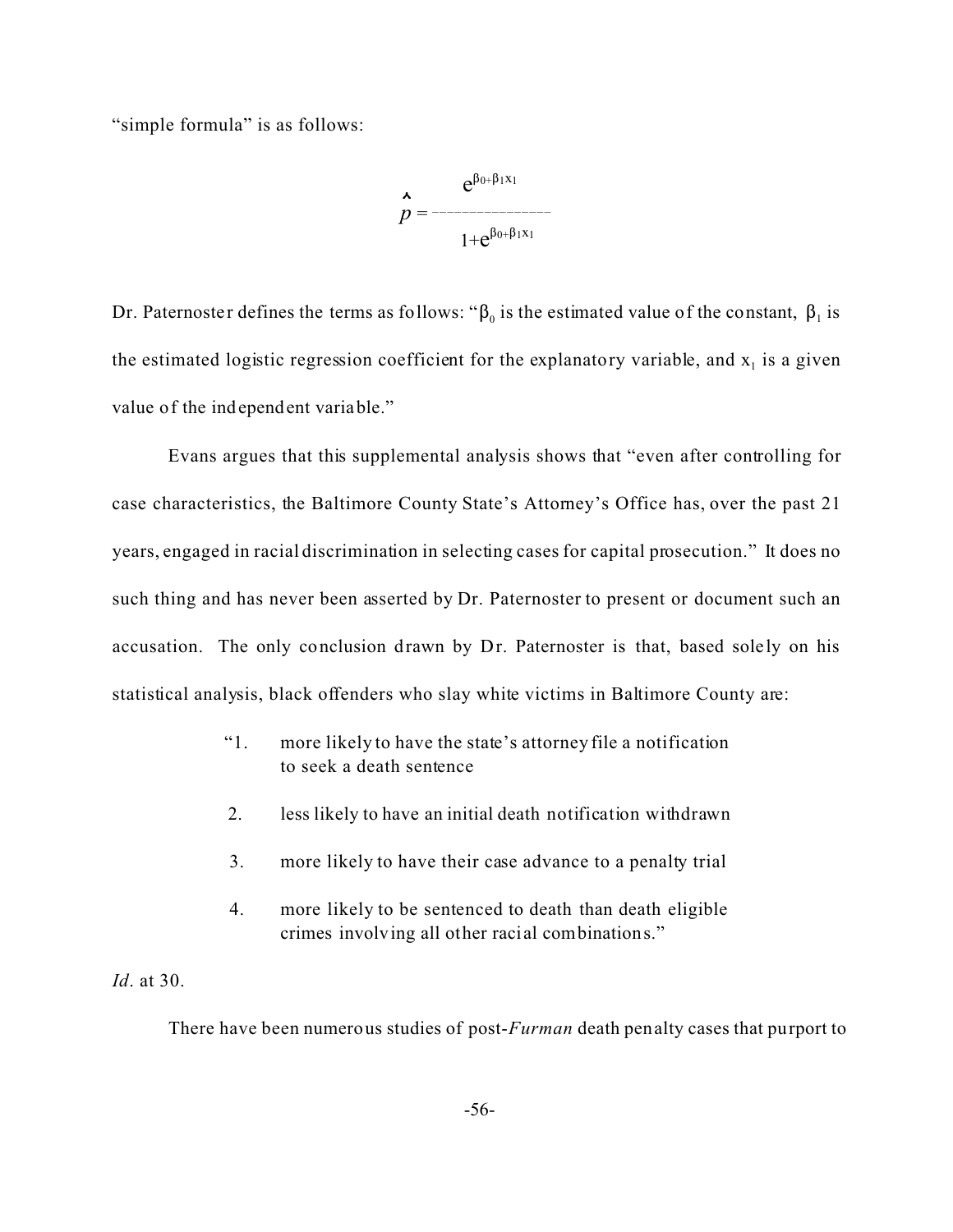examine and demonstrate the effect of race on the imposition of the death penalty, beginning as early as 1976. In 1990, the U.S. General Accounting Office (GAO) examined many of those studies. *See* UNITED STATES GENERAL ACCOUNTING OFFICE, DEATH PENALTY SENTENCING, Report to Senate and House Committees on the Judiciary (1990). After excluding studies based on pre-*Furman* data and those that were either duplicative or that did not contain empirical data, GAO looked at 28 studies and rated about half as low quality and half as of either medium or high quality. *Id.* at 2, 3. After noting three methodological limitations affecting some of the studies – the threat of sample selection bias, omitted variables, and small sample sizes – GAO reported that 82% of the studies indicated that defendants who murdered whites were more likely to be sentenced to death than those who murdered blacks. That conclusion, drawn from several varieties of statistical analysis, was confirmed in 15 studies conducted in the 1990's and at least 15 more published since 2000. *See* Jon Sorensen, *et al.*, *Empirical Studies on Race and Death Penalty Sentencing: A Decade After the GAO Report*, 37 CRIM. L. BULL. 395 (2001); David Baldus and George Woodworth, *Race Discrimination in the Administration of the Death Penalty: An Overview of the Empirical Evidence with Special Emphasis on the Post-1990 Research*, 41 CRIM. L. BULL. 6 (April 2005).

These studies have used a number of statistical methods, ranging from simplistic ones that made no attempt to evaluate the severity of the crime, to those that attempted to classify severity of the crime by considering whether the defendant was a deliberate killer, the status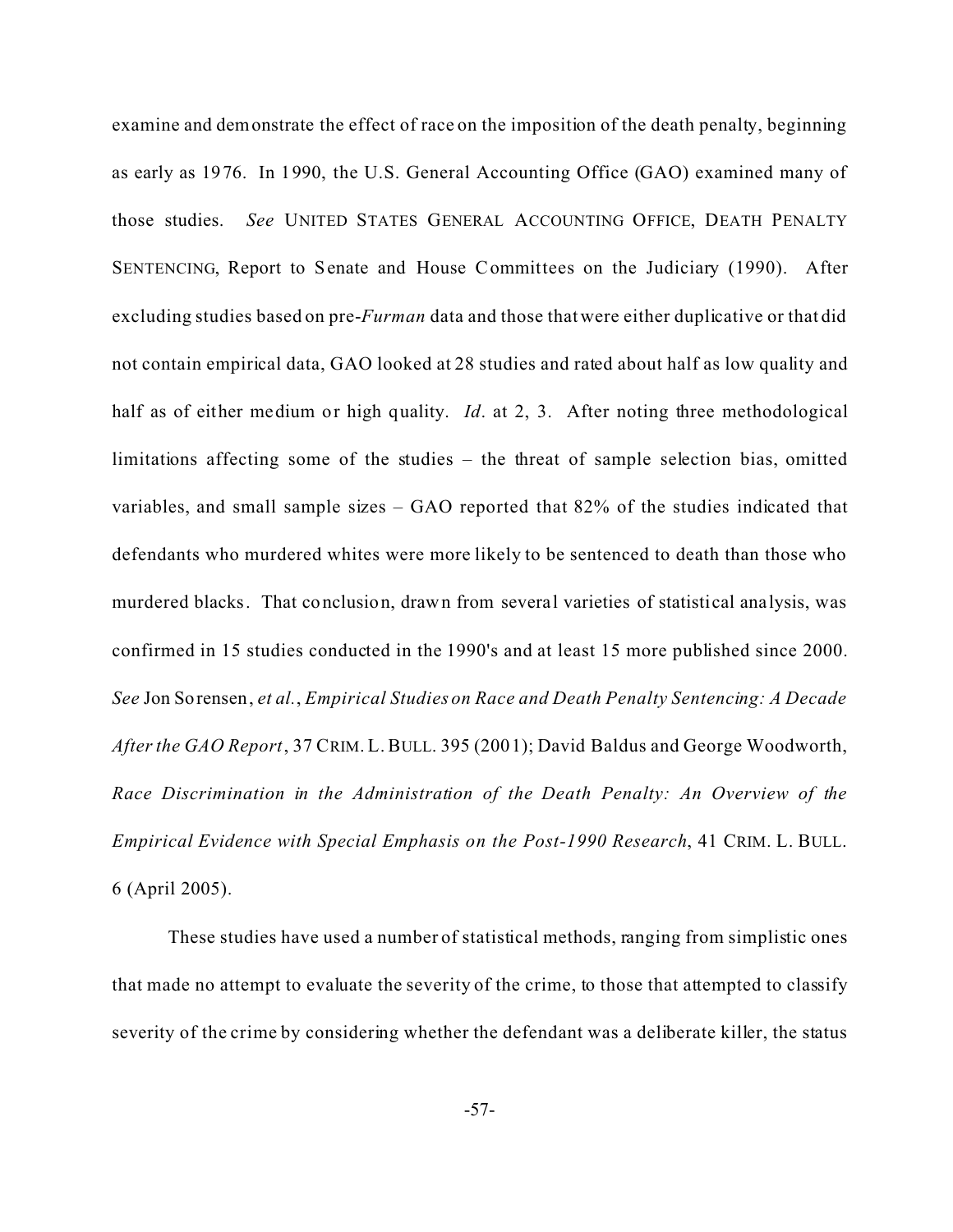of the victim, and the heinousness of the killing, to the logistical regression techniques developed by Baldus and used by Paternoster. *See Bryan Edelman*, RACIAL PREJUDICE, JUROR EMPATHY, AND SENTENCING IN DEATH PENALTY CASES, 22-25 (LBF Scholarly Publishing LLC, 2006); Baldus, *et al.*, *Monitoring and Evaluating Contemporary Death Sentencing Systems: Lessons from Georgia*, 18 U.C. DAVIS L. REV. 1375, 1381-82 (1985).

In 1987, the relevance and impact of this kind of statistical analysis came before the Supreme Court in *McCleskey v. Kemp, supra*, 481 U.S. 279, 107 S. Ct. 1756, 95 L. Ed.2d 262. McCleskey, a black man, was convicted in a Georgia court of murdering a white police officer during the commission of a robbery and was sentenced to death. In a Federal habeas corpus action, he claimed, based solely on a logistical regression analysis by Dr. Baldus of the implementation of the death penalty in Georgia and not on any specific evidence in his own case, that he was discriminated against by reason of his race and that of the victim.

The District Court conducted an evidentiary hearing, exhaustively examined the Baldus study, and rejected it as unpersuasive because of numerous faults, including the subjective nature of the coding for the presence of variables, the treatment of certain unknown variables, the potentially faulty assumption that all of the information available to the coders was available to the prosecutors or sentencing bodies at the time their respective decisions were made, and the potential that unaccounted for variables could explain the outcome. The court found that the data base used by Baldus had substantial flaws and had not been shown to be trustworthy, that none of the models used by him were sufficiently predictive to support an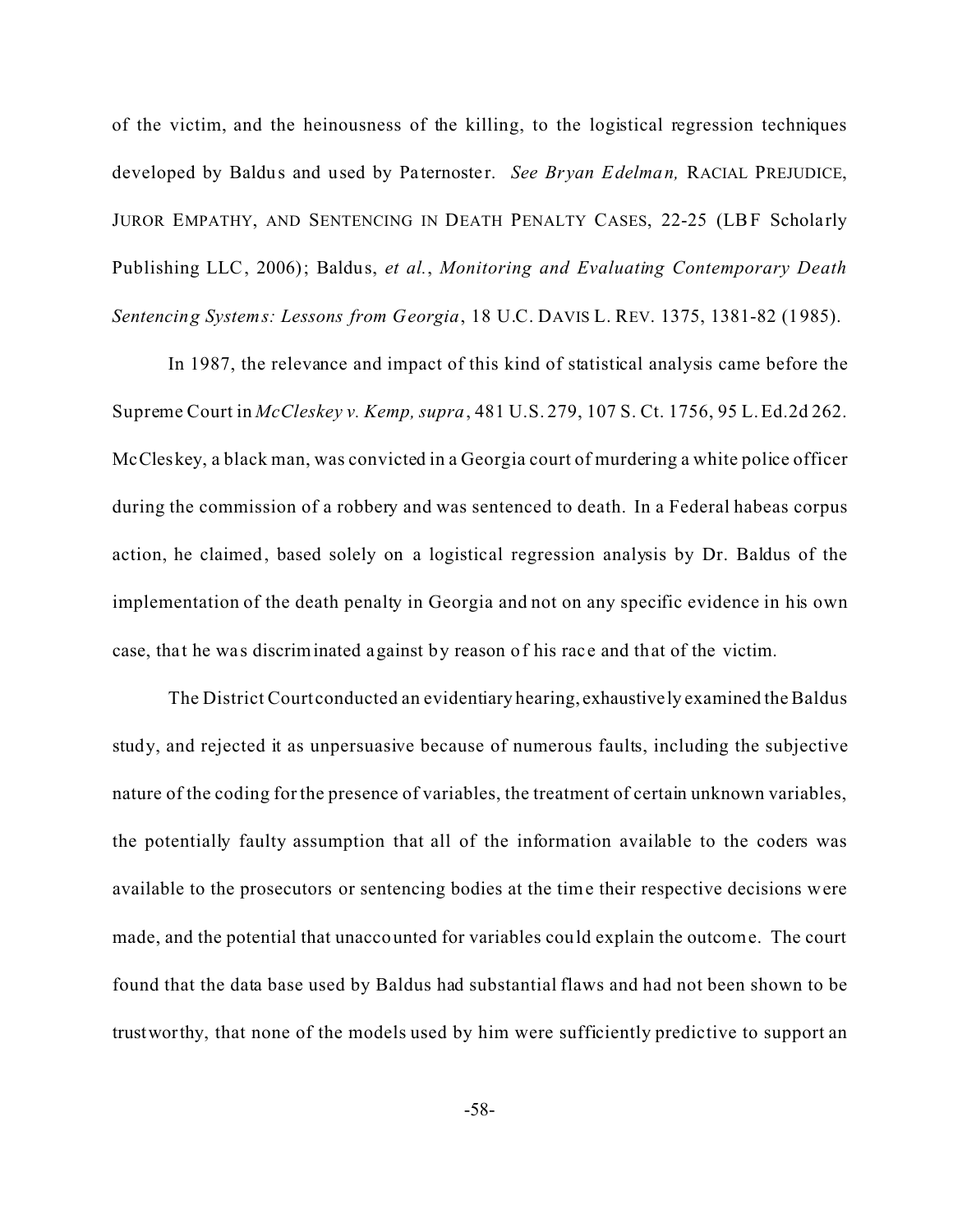inference of discrimination, and that the presence of multi-colinea rity – positive coefficients for race of victim and race of defendant – substantially diminished the weight to be accorded to the circumstantial statistical evidence of racial disparity. *See McCleskey v. Zant*, 580 F. Supp. 338, 356-64 (N.D. Ga. 1984). On appeal, the U.S. Court of Appeals for the Eleventh Circuit, sitting *en banc*, affirmed the District Court's ruling, on the ground that, even assuming the validity of the research (which the District Court found wanting), it still did not support a decision that Georgia law was being unconstitutionally applied. *McCleskey v. Kemp*, 753 F.2d 877, 886-87 (11<sup>th</sup> Cir. 1985).

In affirming, the Supreme Court used essentially the same approach as that used by the Court of Appeals – that the Baldus study, even if statistically valid, was insufficient to establish unlawful racial discrimination. Dealing first with McCleskey's equal protection argument, the Court noted that, although it had accepted statistics as proof of intent to discriminate in "certain limited contexts," the nature of the capital sentencing decision and the relationship of statistics to that decision are different from those contexts. *McCleskey v. Kemp, supra*, 481 U.S. at 294, 107 S. Ct. at 1768, 95 L. Ed 2d at 279.As to the sentencing decision itself, it is made by a jury selected from a properly constituted venire, each jury is unique, and the jury's decision rests on innumerable factors that vary. Another distinction noted by the Court is that, unlike venire selection and Title VII cases, the State has no practical opportunity to explain the statistical disparity and should not be required to do so:

> "Similarly, the policy considerations behind a prosecutor's traditionally 'wide discretion' suggest the impropriety of our

> > -59-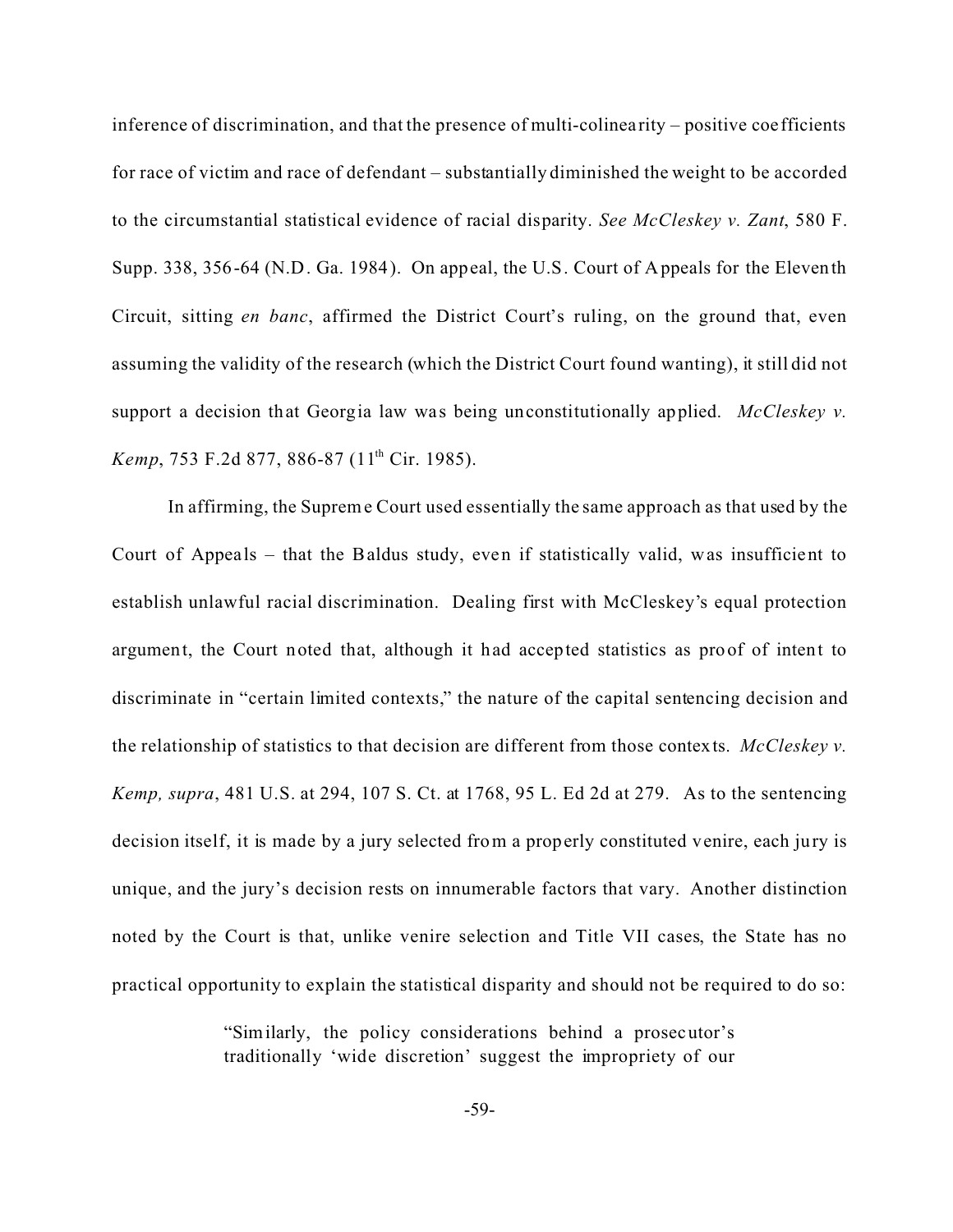requiring prosecutors to defend their decisions to seek death penalties, 'often years after they were made.' [citation omitted]. Moreover, absent far stronger proof, it is unnecessary to seek such a rebuttal, because a legitimate and unchallenged explanation for the decision is apparent from the record: McCleskey committed an act for which the United States Constitution and Georgia laws permit imposition of the death penalty."

*Id*. at 296-97, 107 S. Ct. at 1769, 95 L. Ed.2d at 281.

The Court also observed that McCleskey's statistical proffer had to be viewed in the

context of the challenge – an attack on decisions at the heart of the criminal justice system,

the implementation of which "necessarily requires discretionary judgments." *Id*. at 297, 107

S. Ct. at 1770, 95 L. Ed.2d at 281. The Court continued:

"Because discretion is essential to the criminal justice process, we would demand exceptionally clear proof before we would infer that the discretion has been abused. The unique nature of the decisions at issue in this case also counsels against adopting such an inference from the disparities indicated by the Baldus study. Accordingly, we hold that the Baldus study is clearly insufficient to support an inference that any of the decisionmakers in McCleskey's case acted with discriminatory purpose."

 $Id.$ <sup>10</sup>

<sup>&</sup>lt;sup>10</sup> The *McCleskey* Court noted that the Baldus study divided cases into eight different ranges according to the e stimated aggravation level of the offense and that, in his testimony in the District Court, Dr. Ba ldus observed that the effects of racial bias were most striking in the midrange cases. His actual testimony, quoted by the Supreme Court, was: "[W]hen the cases become tremendously aggravated so that everybody would agree that if we're going to have a death sentence, these are the case s that should get it, *the race effects go away*. It's only in the mid-range of cases where the decision-makers have a real choice as to what to do." *Id*. at 287, n.5, 107 S. Ct. at 1764, n.5, 95 L. Ed.2d 275, n.5 (continued...)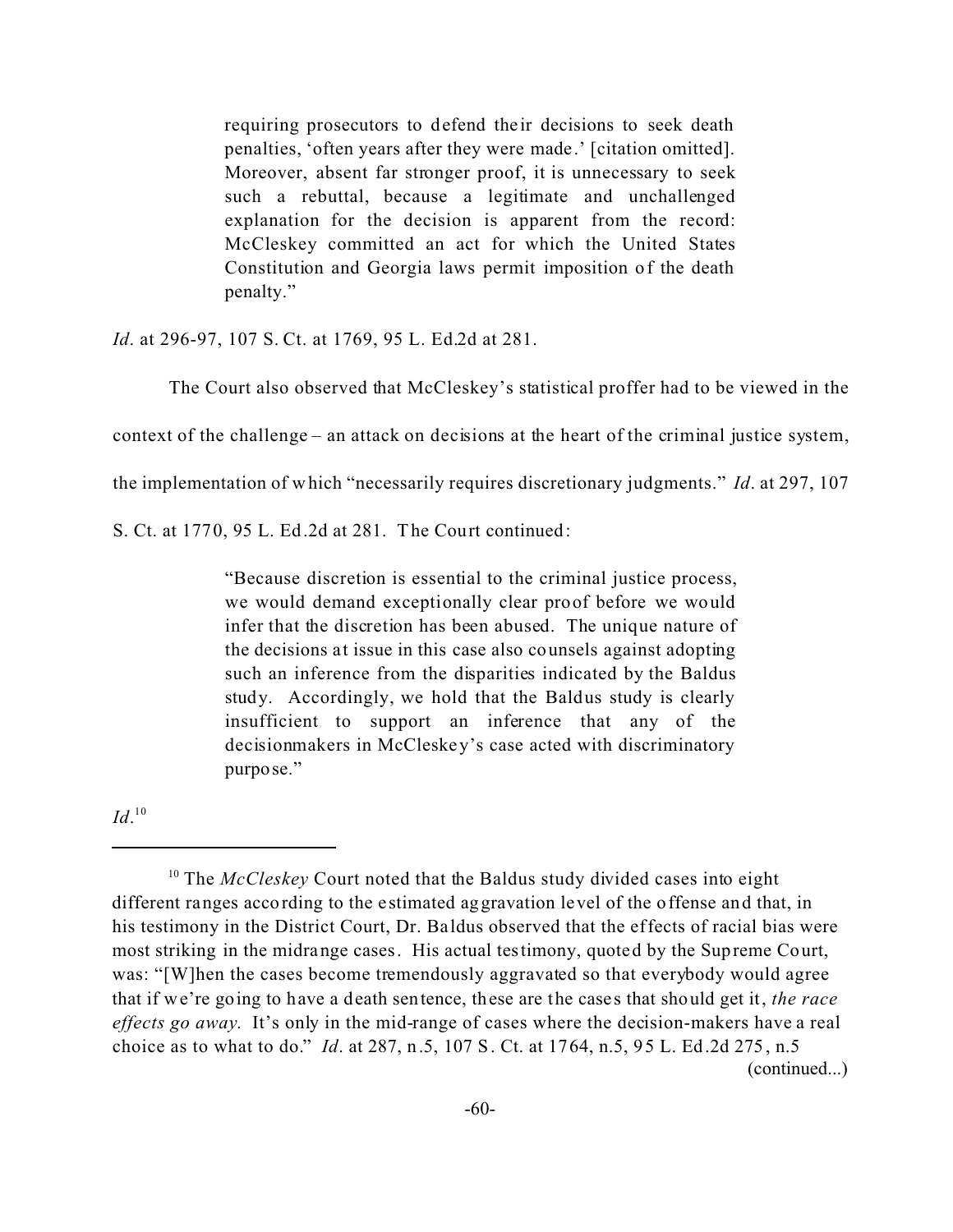Essentially the same reasoning was used to reject McCleskey's argument that the racial disparities revealed by the Baldus Study caused the death penalty to be arbitrary in its application and to viola te the Eighth Amendment for that reason. The Court observed, as we have with respect to Dr. Paternoster, that even Dr. Baldus did not contend that his statistics proved that race was a factor in McCleskey's, or any other particular, case. Apparent discrepancies in sentencing, the Court noted, "are an inevitable part of our criminal justice system," and that the discrepancy indicated by the Baldus study was "a far cry" from the systemic defects identified in *Furman*. *McCleskey v. Kemp, supra*, 481 U.S. at 312-13, 107

S. Ct. at 1778, 95 L. Ed.2d at 291-92. It continued:

"Where the discretion that is fundamental to our criminal process is involved, we decline to assume that what is unexplained is invidious. In light of the safeguards designed to minimize racial bias in the process, the fundamental value of jury trial in our criminal justice system, and the benefits that discretion provides to criminal defendants, we hold that the Baldus study does not demonstrate a constitutionally significant risk of racial bias affecting the Georgia c apital sentencing proce ss."

*Id.* at 313, 107 S. Ct. at 1778, 95 L. Ed.2d at 292.<sup>11</sup>

<sup>11</sup> Although that is the critical holding, the  $McCleskey$  Court pointed out two other considerations that "inform[ed]" its decision. The first was the slippery slope of McCleskey's argument – that if the Court accepted the claim that racial bias had impermissibly tainted the capital sentencing decision, it would not only be faced with (continued...)

 $10$ (...continued)

<sup>(</sup>Emphasis added). Dr. Baldus has continued to acknowledge that fact. *See* David Baldus and George Woodworth, *Race Discrimination in the Administration of the Death Penalty: An Overview of the Empirical Evidence with Special Emphasis on the Post-1990 Research*, *supra*, 41 CRIM. L. BULL. 6.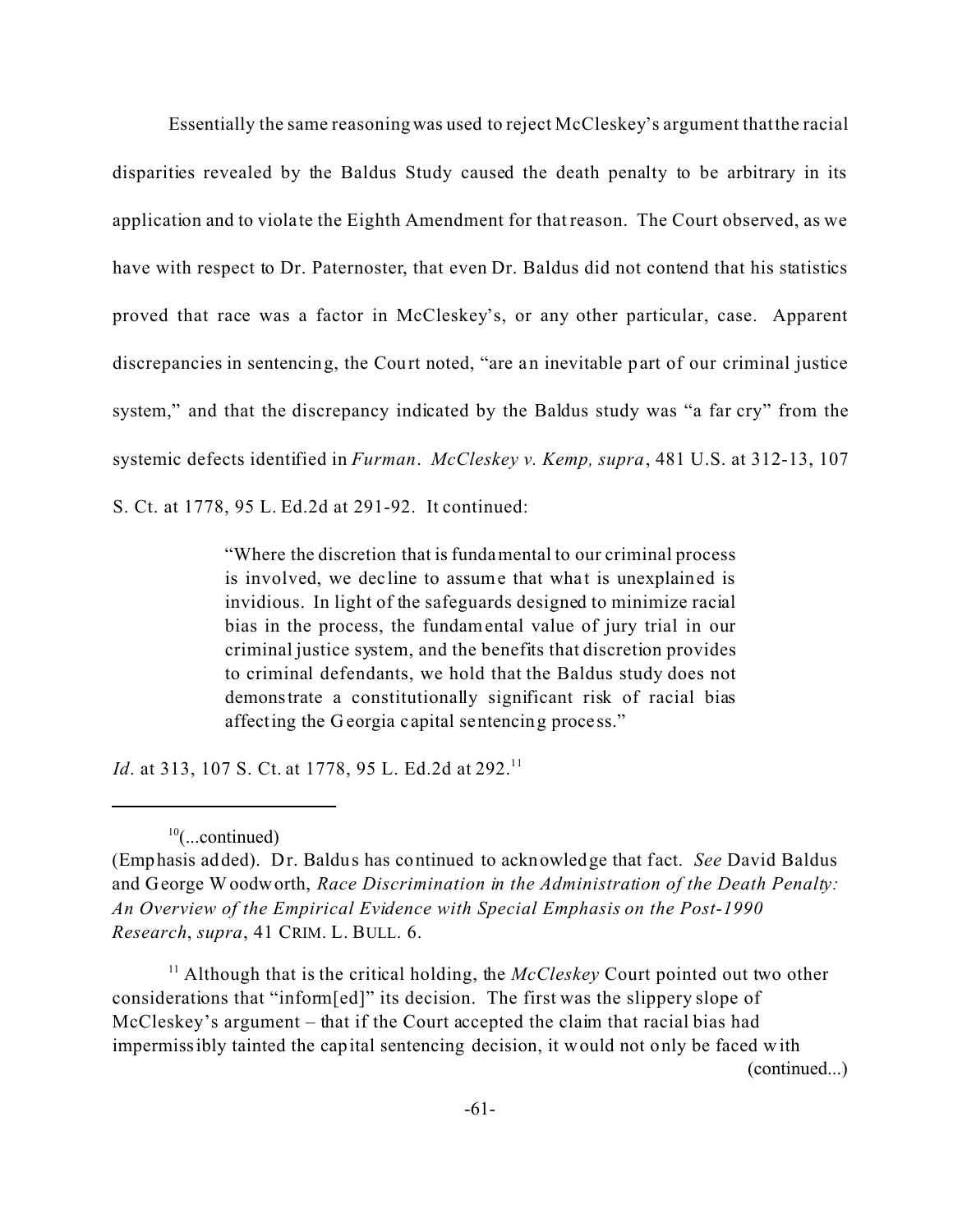Apparently realizing that *McCleskey* is of little help with respect to the main Paternoster Study, Evans, seizing on a comment included in a footnote in *McCleskey*, urges that the Baltimore County supplement would pass muster under that case. In distinguishing venire selection and Title VII cases from selective prosecution claims, the *McCleskey* Court observed that in the former cases, the statistics referred to fewer entities and that fewer variables were relevant. In a footnote, the Court acknowledged that an unexplained statistical discrepancy can be said to indicate a consistent policy of one decision-maker, but that it was much more difficult to deduce a consistent policy by studying the decisions of many unique entities. *Id*. at 295, n.15, 107 S. Ct. at 1768, n.15, 95 L. Ed.2d at 280, n.15. As decisions whether to prosecute and what to charge "necessarily are individualized and involve infinite factual variations," coordination among prosecutors across a State would be meaningless, thereby making inferences from Statewide statistics "of doubtful relevance." *Id*.

The Baltimore County supplement, Evans urges, overcomes that concern and demonstrates consistent racial discrimination on the part of one prosecutor. At the very least,

 $11$ (...continued)

similar claims as to other types of penalty but with respect to unexplained disparities relating to other minority groups, other actors in the criminal justice process, or other arbitrary variables, such as attractiveness of the def endant or victim. The Court concluded: "there is no limiting principle to the type of challenge brought by McCleskey. The Constitution does not require that a State eliminate any demonstrable disparity that correlates with a potentially irrelevant factor in order to operate a criminal justice system that includes capital punishment." *Id*. at 318-19, 107 S. Ct. at 1781, 95 L. Ed.2d at 295. Second, the Court noted that McCleskey's arguments "are best presented to the legislative bodies" as "[i]t is not the responsibility – or indeed even the right – of this Court to determine the appropriate punishment for particular crimes." *Id*. at 319, 107 S. Ct. at 1781, 95 L. Ed.2d at 296.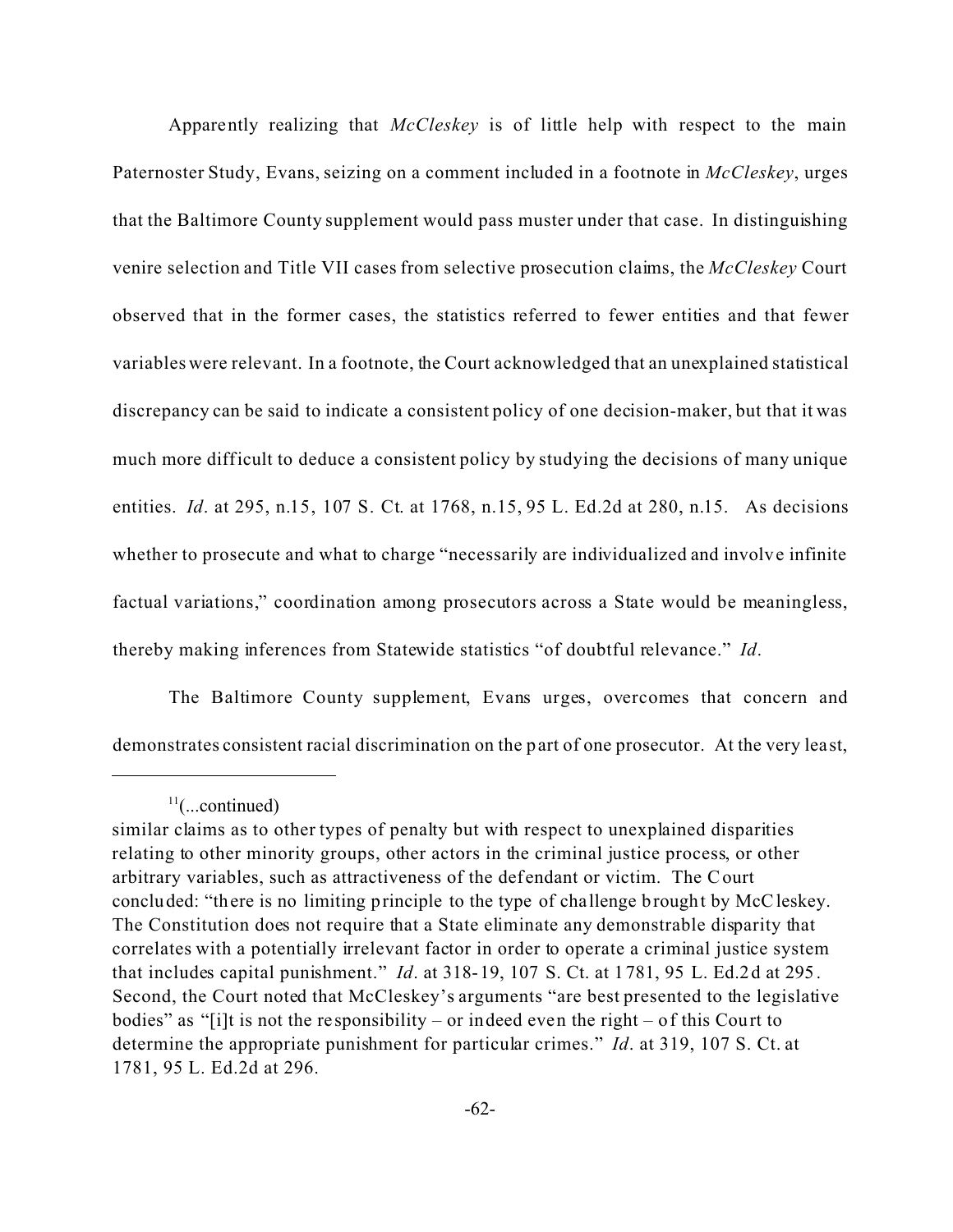he claims, *United States v. Armstrong*, 517 U.S. 456, 116 S. Ct. 1480, 134 L. Ed.2d 687 (1996) mandates his entitlement to discovery on his selective prosecution claim. *Armstrong* provides no such mandate.

In *Armstrong*, the defendants, all African American, were indicted in Federal court for conspiracy to possess with intent to distribute more than 50 grams of crack cocaine and conspiracy to distribute that substance. They moved for discovery or to dismiss the indictment on the ground that they were selectively chosen for Federal prosecution because they were black. In support of their motion, they offered an affidavit from a "Paralegal Specialist" employed by the Public Defender, who asserted, with documentation, that, in every one of the 24 cases involving those charges closed by the Public Defender's Office in 1991, the defendant(s) were black. Over the Government's objection, the District Court granted the discovery motion and ordered the Government to produce certain information regarding all cases in the past three years in which it had charged both cocaine and firearm offenses, including its criteria for de ciding to prosecute those cases.

When the Government refused to comply with that order, the court dismissed the indictment and the Ninth Circuit Court of Appeals affirmed. The Supreme Court reversed. The Supreme Court de alt first with whether the defendants were entitled to the discovery under Fed. Rule Crim. Proc.  $16(a)(1)(C)$ . It concluded that they were not, and that ruling does not concern us here. With respect to the broader attack, based on equal protection under the Fifth Amendment, the Court observed that its cases delineating the necessary elements to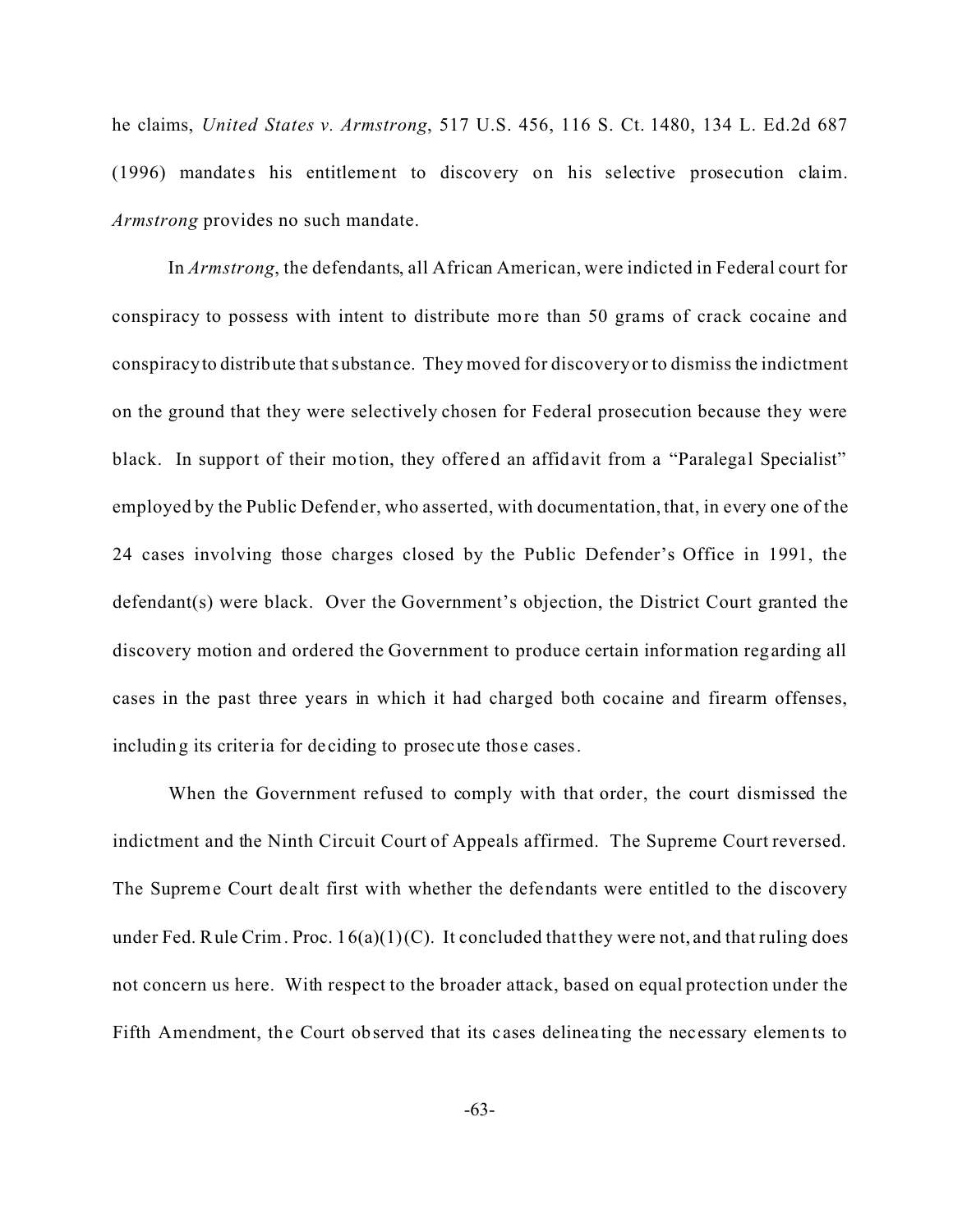prove a claim of selective prosecution "have taken great pains to explain that the standard is a demanding one" and that "the showing necessary to obtain discovery should itself be a significant barrier to the litigation of insubstantial claims." *Id*. at 463-64, 116 S. Ct. at 1486, 134 L. Ed.2d at 698. The Court emphasized the broad discretion that prose cutors have in deciding which cases to prosecute and what charges to bring, that there is a presumption of "regularity" in how they exercise that discretion, and that, "[i]n order to dispel the presumption that a prosecutor has not violated equal protection, a criminal defendant must present 'clear evidence to the contrary.'" *Id*. at 465, 116 S. Ct. at 1486, 134 L. Ed.2d at 698, quoting in part from *United States v. Chemical Foundation, Inc.*, 272 U.S. 1, 14-15, 47 S. Ct. 1, 6, 71 L. Ed. 131, 143 (1926).

To establish a selective prosecution claim, the Court held, the claimant must demonstrate that the prosecutorial policy "'had a discriminatory effect and that it was motivated by a discriminatory purpose,'" *id*. at 465, 116 S. Ct. at 1487, 134 L. Ed.2d at 699, quoting from *Wayte v. United States*, 470 U.S. 598, 608, 105 S. Ct. 1524, 1531, 84 L. Ed.2d 547, 556 (1985), and to establish a discriminatory effect in a ra ce case , "*the claimant must show that similarly situated individuals of a different race were not prosecuted*." *United States v. Armstrong*, *supra*, 517 U.S. at 465, 116 S. Ct. at 1487, 134 L. Ed.2d at 699. (Empha sis added). In that regard, the Court emphasized a contrast in two of its earlier cases – *Ah Sin v. Wittman*, 198 U.S. 500, 25 S. Ct. 756, 49 L. Ed. 1142 (1905), and *Yick Wo v. Hopkins*, 118 U.S. 356, 6 S. Ct. 1064, 30 L. Ed. 220 (1886). In *Ah Sin*, the Court had rejected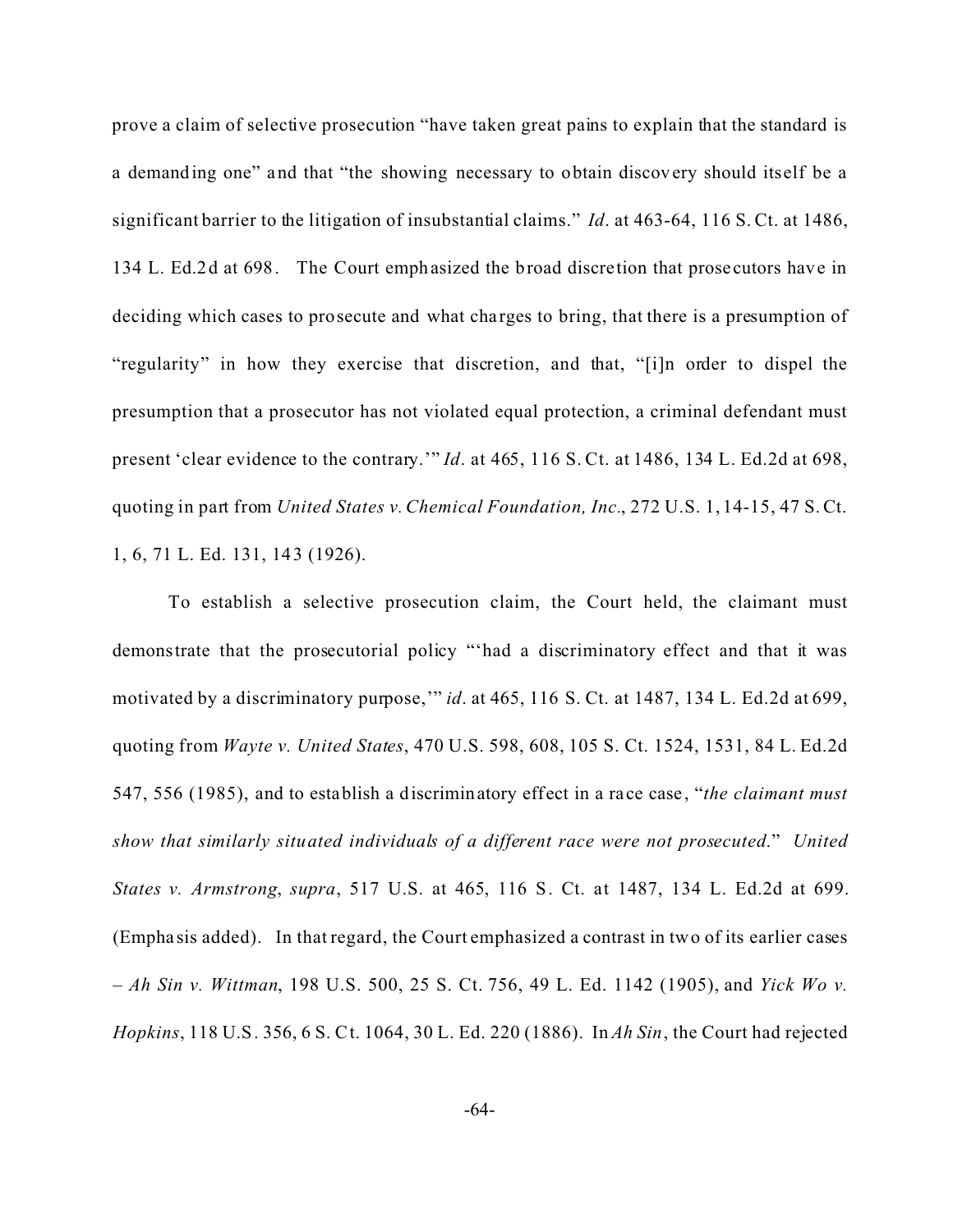the claim by a Chinese defendant that the law under which he was prosecuted was enforced solely against Chinese people because it did not allege that there were non-Chinese people against whom it could have been but was not enforced. In *Yick Wo*, the Court granted relief on a claim that an ordinance prohibiting the operation of a laundry in a wooden building had been enforced against 200 Chinese individuals whose applications for permits had been denied but that 80 non-Chinese applicants had been granted permits.

The Court expressly rejected Armstrong's argument that cases such as *Batson, supra*, and *Hunter v. Underwood*, 471 U.S. 222, 105 S. Ct. 1916, 85 L. Ed.2d 222 (1985) cut against "any absolute requirement that there be a showing of failure to prosecute similarly situated individuals." *United States v. Armstrong*, *supra*, 517 U.S. at 467, 116 S. Ct. at 1487, 134 L. Ed.2d at 700. The Court noted that, in *Hunter*, where it had invalidated a law disenfranchising persons who had been convicted of crimes involving moral turpitude, there was direct evidence that the law had been enacted for the purpose of disenfranchising blacks and "indisputable evidence" that it had the desired effect.

Because of the significant costs to the Government to provide the kind of discovery likely to be required – assembling documents from its files that might support or rebut the defendant's claim, diverting resources, disclosing prosecutorial strategy – the Court held that the justifications for a rigorous standard for the elements of a selective prose cution claim "require a correspondingly rigorous standard for discovery in aid of such a claim." *United States v. Armstrong*, *supra*, 517 U.S. at 468, 116 S. Ct. at 1488, 134 L. Ed.2d at 701. That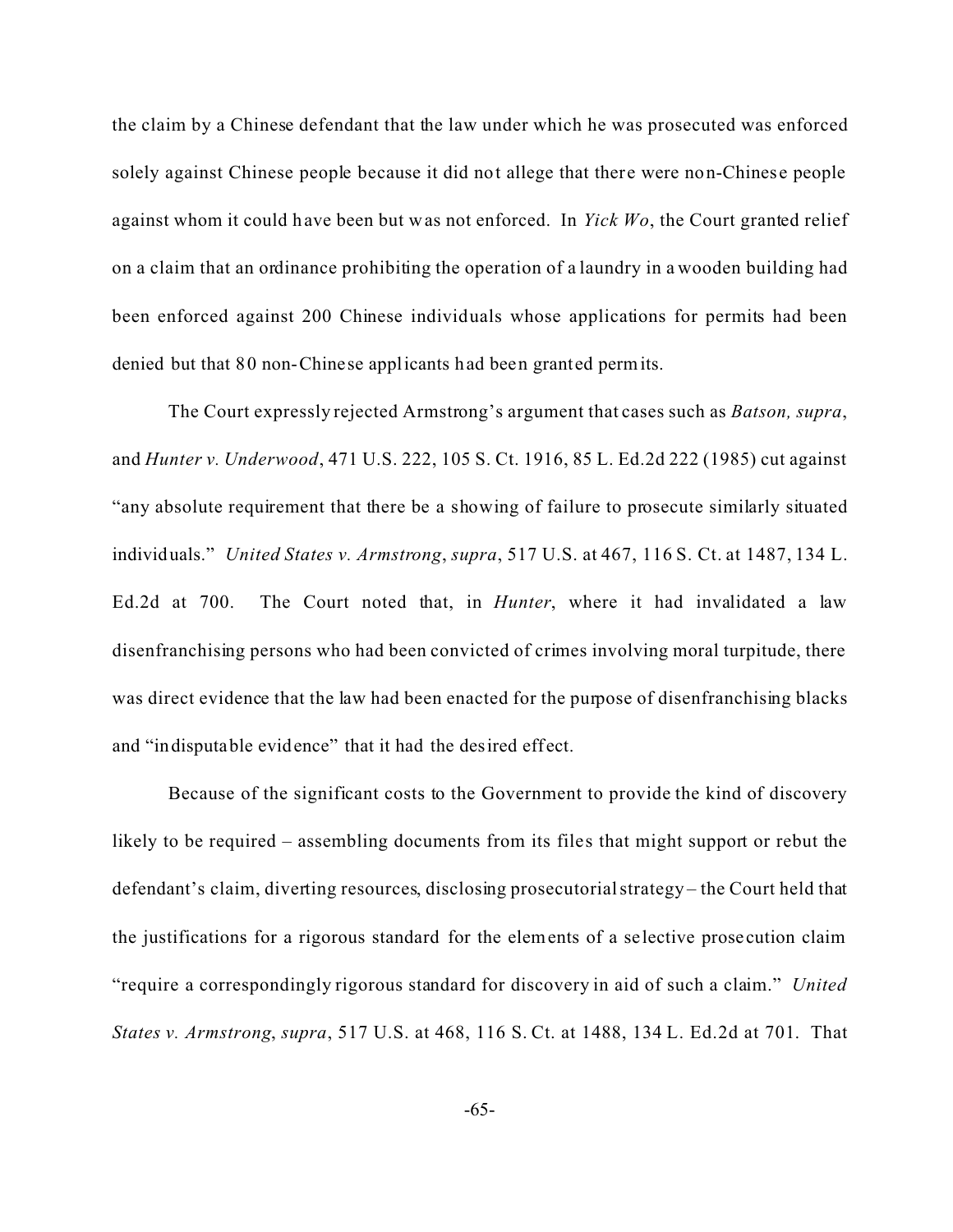requires "some evidence of differential treatment of similarly situated members of other races or protected classes." *Id*. at 470, 116 S. Ct. at 1489, 134 L. Ed.2d at 702. The study offered by Armstrong did not constitute evidence suffic ient to show the essential elements of a selective prosecution claim, in that it "failed to identify individuals who were not black and could have been prosecuted for the offenses for which respondents were cha rged, but were not prosecuted." *Id*.

*Armstrong* was not a death penalty case, did not involve a statistical analysis approaching that done by Dr. Paternoster, and did not permit discovery on the issue. We fail to see how it mandates the relief Evans seeks. A case more on point, and more pointedly dooming Evans's claim, is *Belmontes v. Brown*, 414 F.3d 1094 (9<sup>th</sup> Cir. 2005), *rev'd on other grounds sub nom. Ayers v . Belmontes,* \_\_\_\_ U.S. \_\_\_, 127 S. Ct. 469, \_\_\_ L. Ed.2d \_\_\_ (2006), which Evans has failed even to mention, much less attempt to distinguish.

*Belmontes* was a Federal habeas corpus action arising from a conviction and death sentence imposed in State court. Among other complaints, Belmontes contended, as does Evans, that the decision to pursue the death penalty was infected by racial discrimination against defendants who killed white victims, and in support of that charge, he produced a statistical study of death eligible homicides in the county where he was prosecuted. The study was similar in methodology and conclusions to the Baltimore County supplement prepared by Dr. Paternoster. Citing *Armstrong*, the Ninth Circuit Court held that, to succeed in a selective prosecution claim, Belmontes needed to show both a discriminatory effect and that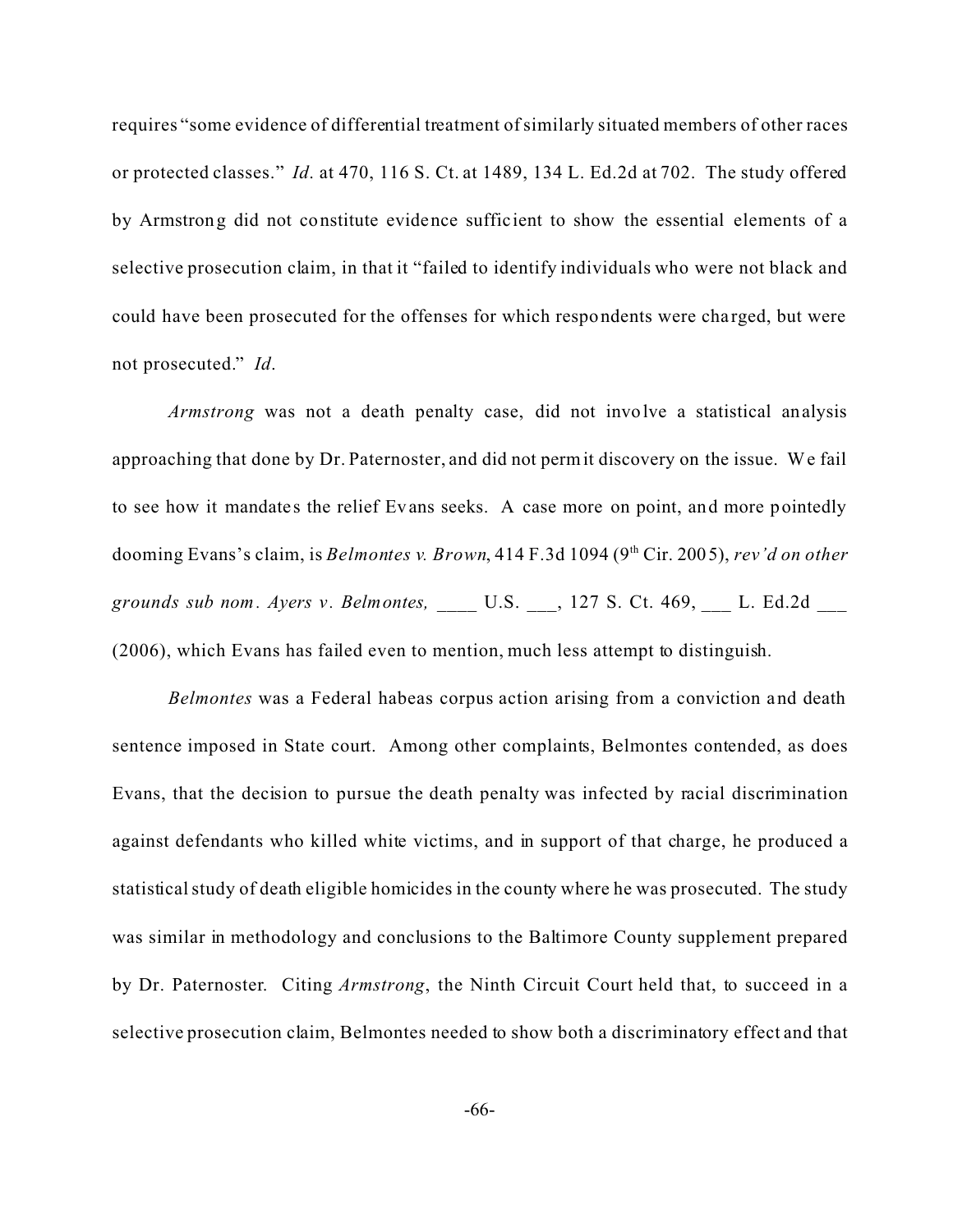the decision-makers in his case acted with a discriminatory purpose – that the prosecutor in his case pursued a death sentence because of the race of his victim.

Belmontes offered no direct evidence on that issue but relied entirely on the statistical study. The court found it unnecessary to determine whether a statistical analysis alone could suffice because, in response to the motion, the prosecutor stated that, when he decided to pursue a death sentence against Belmontes, he had reason to believe that Belmontes had committed another murder as well and that there was evidence in the record to provide a good faith basis for that belief. Thus, the court held, "there appears to be a legitimate race-neutral reason for a prosecutor to seek a death sentence in this particular case, and therefore sufficient evidence to rebut the inference of discrimination raised by Belmontes' statistical study." *Id*. at 1129. The racial discrimination claim was denied.

In considering the force of *Armstrong* and, indeed, Evans's entire argument grounded on the Paternoster studies, we must recall from our discussion of the *Wiggins* issue the context in which the issue arises. *Armstrong* was a direct appeal from the dismissal of a criminal indictment, and at issue was the validity of that dismissal; *Belmontes* was a Federal habeas corpus action, an action of right. That is certainly not the case here. The issue is not whether a lower court erred as a matter of law in rejecting the statistical evidence offered by Evans, but only whether it abused its discretion in denying his third motion to reopen the 1995 post conviction case to allow this new claim to be presented, in the hope that, if allowed to rummage through the prosecutors files in more than 150 other cases, he might find some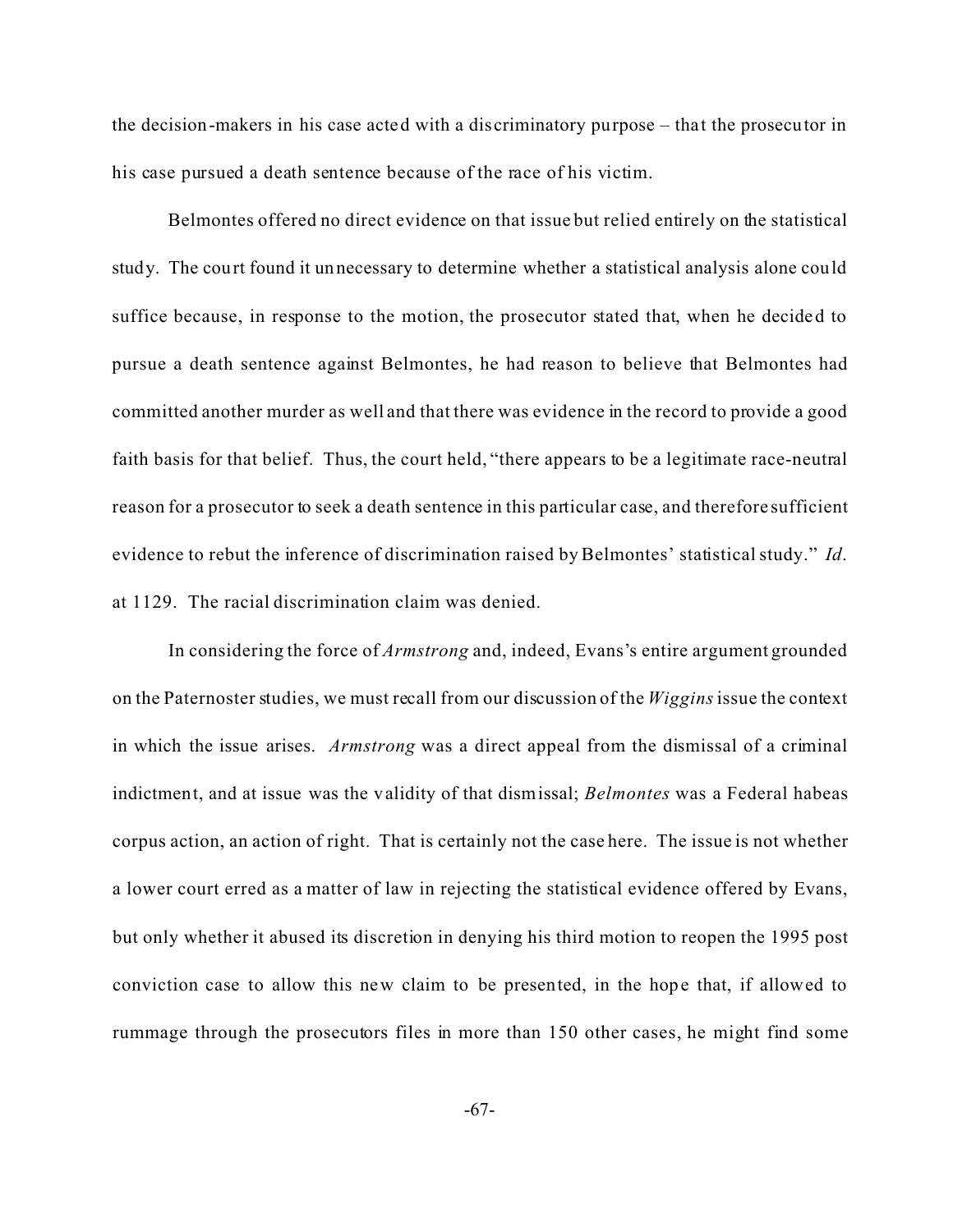evidence of racial discrimination.

In resolving that issue, notwithstanding what appear to be some significant weaknesses and omissions in both the 2003 study and the 2004 Baltimore County supplement, some admitted by Dr. Paternoster, others that are seemingly apparent and unexplained, we shall accept, for purposes of this appeal, that they show a greater likelihood that, in a de ath penalty eligible case arising in Baltimore County, the death penalty is *statistically* more likely to be pursued against a black person who murders a white victim than against a defendant in any other racial combination. For the reasons a lready stated, we note that the statistical studies are the *only* evidence of racial discrimination on the part of the Baltimore County prosecutor offered by Evans – that there is *no* other evidence that the race of the offender or of the victim(s) played any role whatever in the prosecutor's decision to pursue the dea th penalty against Evans, either in 1983 or in 1992.

The disparities supposedly demonstrated by the Paternoster Study and the Baltimore County supplement have been in the public domain for nearly twenty years. They are not new. The statistical methodology has been refined over time, but the conclusions drawn from it have remained fairly constant, at least since the Public Def ender's study in 1987. This issue could have been raised by Evans in his first post conviction case in 1990, at his re-sentencing in 1992, in his second post conviction case in 1995, in his first Federal habeas corpus action in 1997, in his second petition for Federal habeas corpus in 2000, in his first motion to reopen the 1995 post conviction case in 1999, and in his second motion to reopen that case in 2001.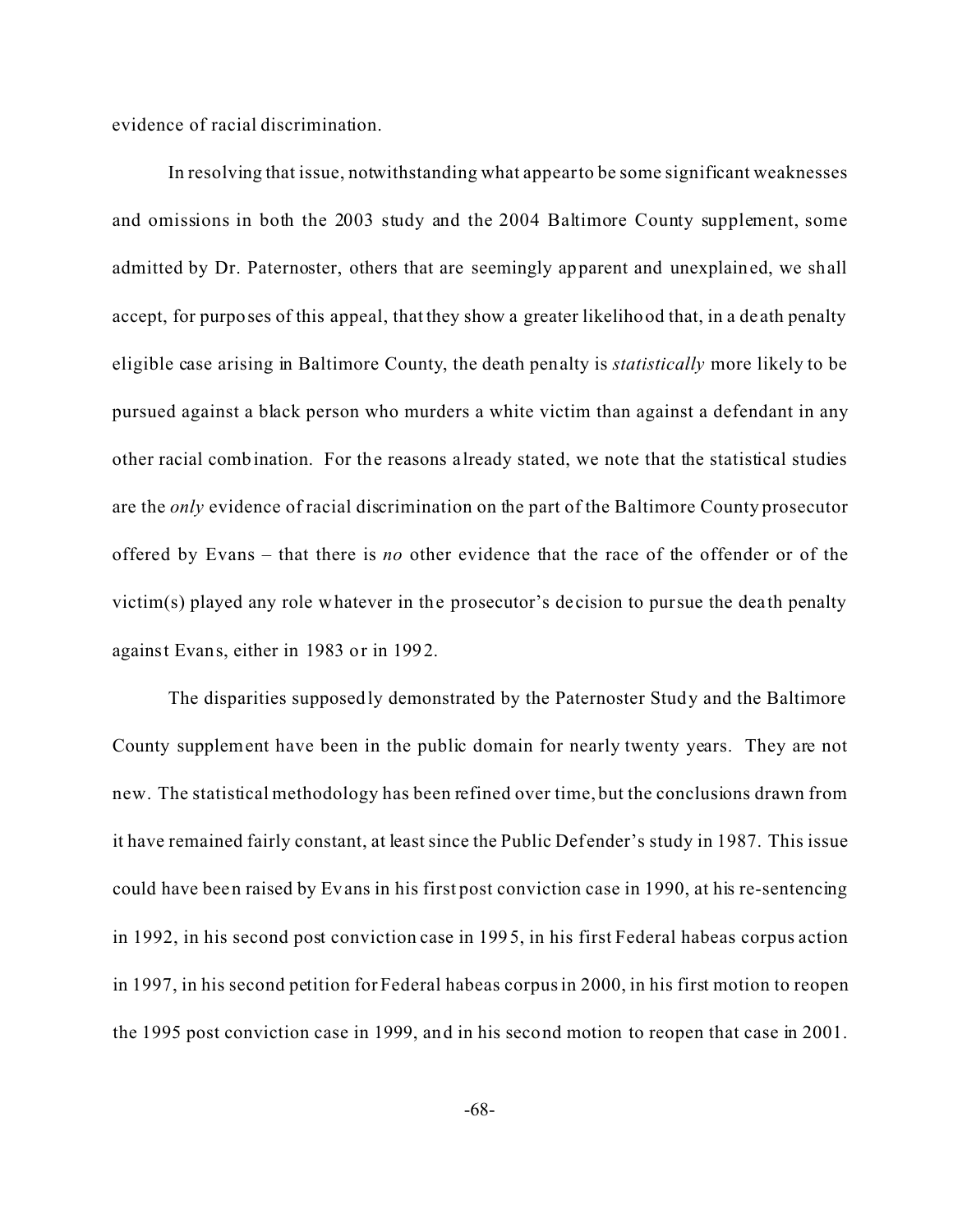Instead, he has chosen to wait 22 years from his first sentencing and 14 years from his second until the eleventh hour, as the date and time for executing the sentence were imminent, to raise this issue and demand the right to search through all of the 152 death eligible cases arising in Baltimore County since 1978 to see if he could find some clue as to why the State's Attorney chose to seek or not seek the death penalty in each of those cases and, if he found what he regarded as a suspicious fact, to examine or cross-examine the prosecutor with respect to her decision in any or all of those cases.

Apart from this deliberate withholding of a claim tha t could we ll have been presented on several earlier occasions, he has failed to show, from any of the statistical evidence, that there was any other person similarly situated to himself against whom the death penalty was not sought be cause the victim was black – who, in Baltimore County, had, for hire, murdered two people in order to prevent them from testifying in a pending criminal case. We have already taken judicial notice, on at least three occasions, that "[t]he murders giving rise to this prosecution were as heinous as those in any case to come before us under the present capital punishment statute. No killings could have been more premeditated and deliberate than those here." *Evans v. State, supra*, 304 Md. 487, 539, 499 A.2d 1261, 1288; *Evans v. State, supra*, 389 Md. 456, 461-62, 886 A.2d 562, 565; *Grandison v. State*, 305 Md. 685, 750, 506 A.2d 580, 613 (1986), *cert. denied*, 479 U.S. 873, 107 S. Ct. 38, 93 L. Ed.2d 174 (1986). It would seem rather fruitless to require, as a matter of law, that a post conviction case that was concluded nine years ago be reopened so that the prosecutor could confirm the obvious, that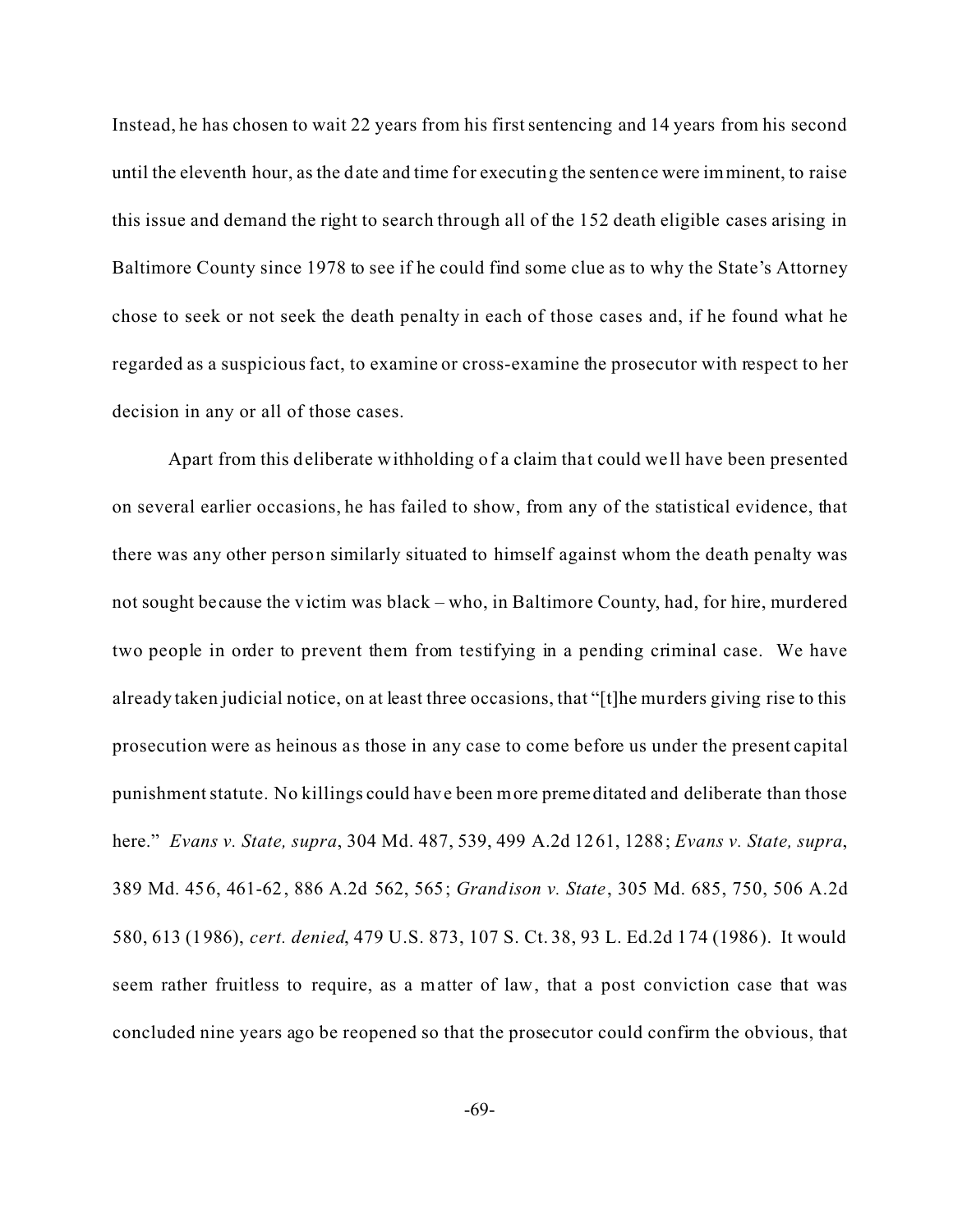if there was ever a case for the death penalty, it was Evans's  $-$  the cold commercial aspect, the brutality, firing nineteen bullets close range at two people, and the fact that it struck at the very heart of our criminal justice system, murdering witnesses to prevent them from testifying in a pending criminal case . *See Belmontes v. Brown, supra*. We recall the point made in the Baldus study and commented on in *McCleskey* – that, in the extreme case, where "everybody would agree that if we're going to have a death sentence, these are the cases that should get it, the race factors go away."

As noted, apart from his selective prosecution complaint, Evans argues that the 2003 Paternosterstudy showsthat the imposition of the death penalty throughout Maryland operates in a racially and geographically biased manner. This type of attack is directly addressed by *McCleskey*, and Evans offers no support for a rejection of the re asoning employed there.

 Since *McCleskey*, no court has allowed a claim of this kind. The courts accept the reasoning in *McCleskey* concerning the failure of general statistics to establish a statewide Equal Protection or Cruel and Unusual Punishment violation and instead require a defendant to assert some specific disc riminatory intent in their case. *Lee v. State*, 942 S.W.2d 231, 237 (Ark. 1997); *Cochran v. State*, 547 So. 2d 928, 930 (Fla. 1989); *Jones v. State*, 440 S.E.2d 161, 163 (Ga. 1994), *cert. denied*, 513 U.S. 853, 115 S. Ct. 154, 130 L. Ed.2d 93 (1994); *People v. Britz*, 528 N.E.2d 703, 718-19 (Ill. 1988), *cert. denied*, 489 U.S. 1044, 109 S. Ct. 1100, 103 L. Ed.2d 242 (1989); *Underwood v. State*, 708 So. 2d 18, 37-38 (Miss. 1998); *State v. Taylor*, 929 S.W.2d 209, 221 (Mo. 1996) (en banc), *cert. denied*, 519 U.S. 1152, 117 S. Ct.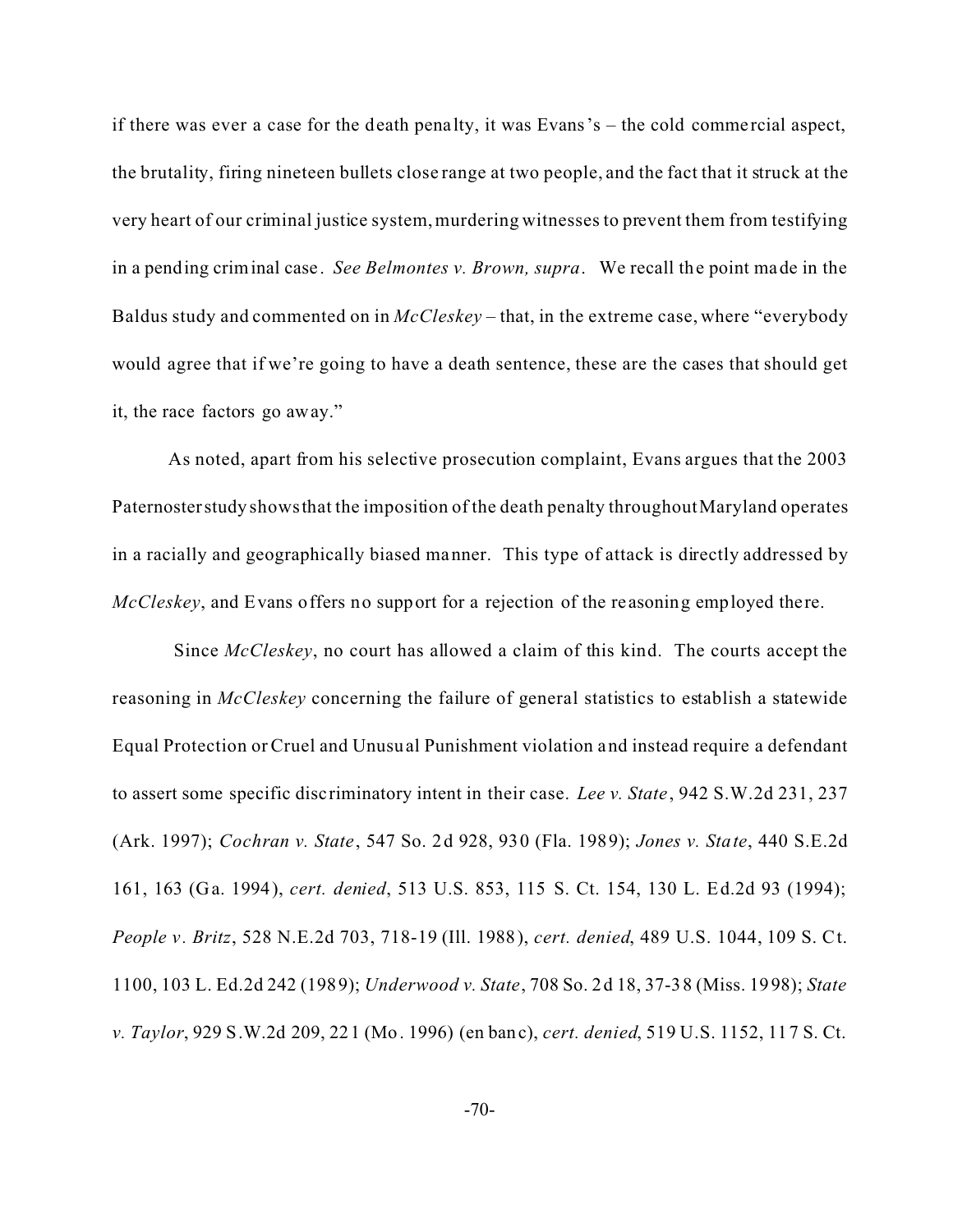1088, 137 L. Ed.2d 222 (1997); *State v. Reeves*, 604 N.W.2d 151, 160-61 (Neb. 2000); *Lane v. State*, 881 P.2d 1358, 1363 (Nev. 1994), *vacated on other grounds*, 956 P.2d 88 (Nev. 1998); *People v. Hale*, 661 N.Y.S.2d 457, 467 (N.Y. Sup. Ct. 1997); *State v. Byrd*, 512 N.E.2d 611, 619 (Ohio 1987), *cert. denied*, 484 U.S. 1037, 108 S. Ct. 763, 98 L. Ed.2d 780 (1988); *Commonwealth v. Marshall*, 810 A.2d 1211, 1228 (Pa. 2002) (rejecting argument based on statistics because "Appellant has failed to provide any link between the findings of this statistical abstract and his particular case"), *cert. denied*, 540 U.S. 833, 124 S. Ct. 81, 157 L. Ed.2d 61 (2003); *State v. Evans*, 838 S.W.2d 185, 196 (Tenn. 1992), *cert. denied*, 510 U.S. 1064, 114 S. Ct. 740, 126 L. Ed.2d 702 (1994); *Bell v. State*, 938 S.W.2d 35, 51-52 (Tex. Cr. App. 1996) (rejecting Equal Protection argument based on statistics "[b]ecause appellant fa ils to direct us to any proof of purposeful prosecutorial or jury discrimination in his particular case" and rejecting Cruel and Unusual Punishment challenge), *cert. denied*, 522 U.S. 827, 118 S. Ct. 90, 139 L. Ed.2d 46 (1997); *Turner v. Commonwealth*, 364 S.E.2d 483, 490 (Va. 1988), *cert. denied*, 486 U.S. 1017, 108 S. Ct. 1756, 100 L. Ed.2d 218 (1988); *In re Davis*, 101 P.3d 1, 58 (Wash. 2004) (general statistics insufficient to render death penalty unconstitutional). This reasoning holds true for asserted geographic disparities as well. *See State v. Hairston*, 988 P.2d 1170, 1192 (Idaho 1999) (rejecting claim based solely on statistical study demonstrating that state's death penalty is applied significantly more often in urban counties), *cert. denied*, 529 U.S. 1134, 120 S. Ct. 2014, 146 L. Ed.2d 963 (2000).<sup>12</sup>

 $12$ Only one state has even come close to allowing a general statistical study (continued...)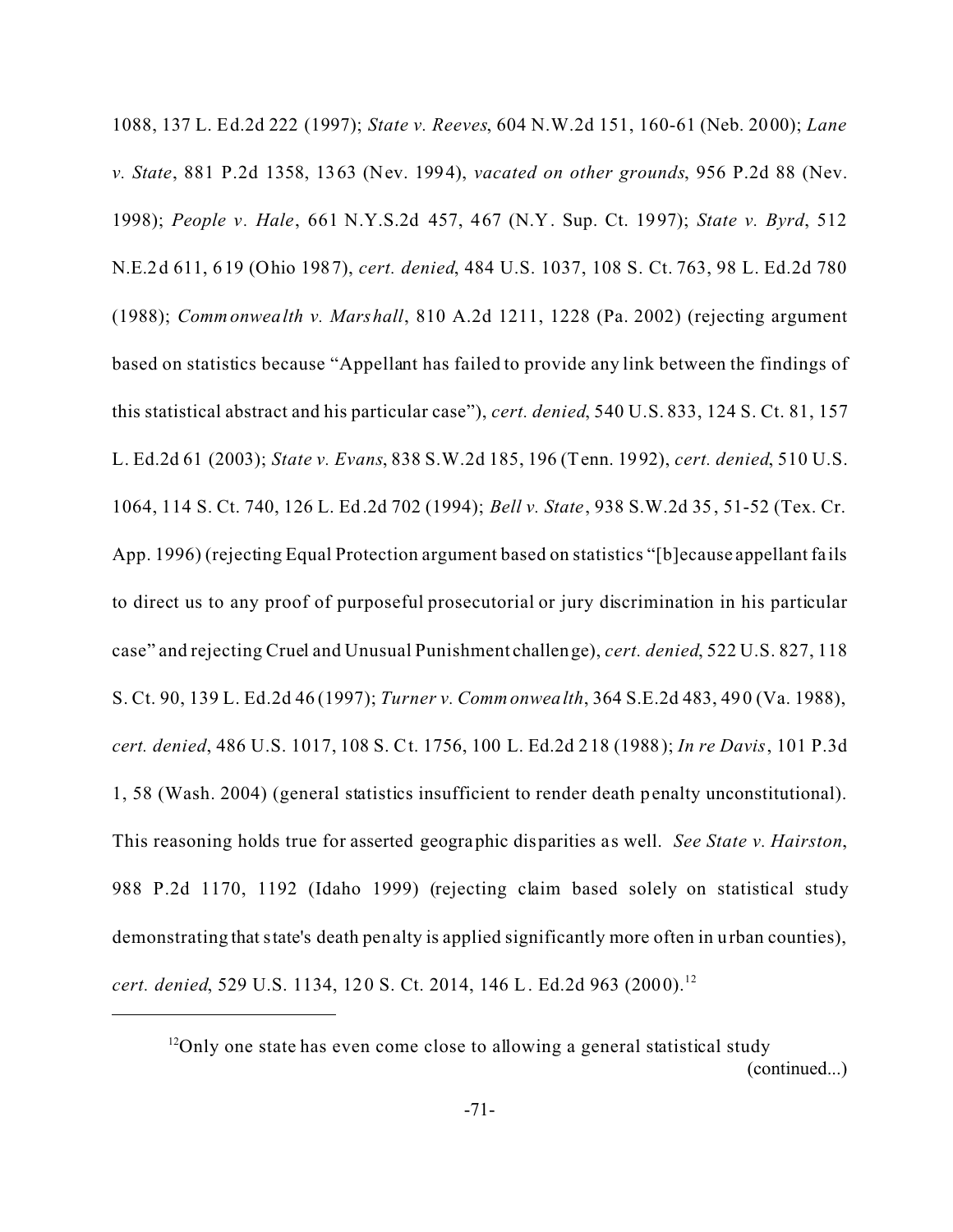The result in Maryland should be no different than the consensus around the country.

In *Calhoun v. State, supra,* 297 Md. 563, 468 A.2d 45, we re jected Calhoun's arguments that the Maryland Death Penalty Statute violated the Eighth and Fourteenth Amendments of the U.S. Constitution and Articles 16 and 25 of the Maryland Dec laration of Rights by its lack of standards governing the prose cutor's exercise of discretion in whether to seek the death

penalty. The Court held:

"Absent any specific evidence of indiscretion by prosecutors resulting in an irrational, inconsistent, or discriminatory application of the death penalty statute, Calhoun's claim cannot stand. To the extent that there is a difference in the practice of the various State's attorneys around the State, our proportionality review would be intended to assure that the death penalty is not imposed in a disproportionate manner."

*Id.* at 605, 468 A.2d at 64. *See also Tichnell v. State*, 287 Md. 695, 415 A.2d 830 (1980)

(upholding constitutionality of the Maryland Death Pena lty Statute on its face).

 $12$ (...continued)

showing disparate racial impact in the administration of the death penalty to establish a general constitutional violation. In *State v. Marshall*, 613 A.2d 1059, 1110 (N.J. 1992), *cert. denied*, 507 U.S. 929, 113 S. Ct. 1306, 122 L. Ed.2d 694 (1993), the Court expressed a willingne ss to contradict *McCleskey* based on the New Jersey Constitution, saying that "were we to believe that the race of the victim and race of the defendant played a significant part in capital-sentencing decisions in New Jersey, we would seek corrective measures, and if that fa iled we could not, consistent with our State's policy, tolera te discrimination that threatened the foundation of our system of law." However, New Jersey has yet to encounter proof of such systematic discrimination. In *State v. Loftin*, 724 A.2d 129 (N.J. 1999), the court reaffirmed its general statement from *Marshall* but rejected statistics similar to those involved in this case for various reasons pointed out by their Special Master, finding that the defendant "has not 'relentlessly document[ed] the risk' of racial disparity in the imposition of the death penalty" as would be required to invalida te the penalty under the state constitution. *Id.* at 160, quoting *State v. Marshall*, *supra*, 613 A.2d at 1111-12.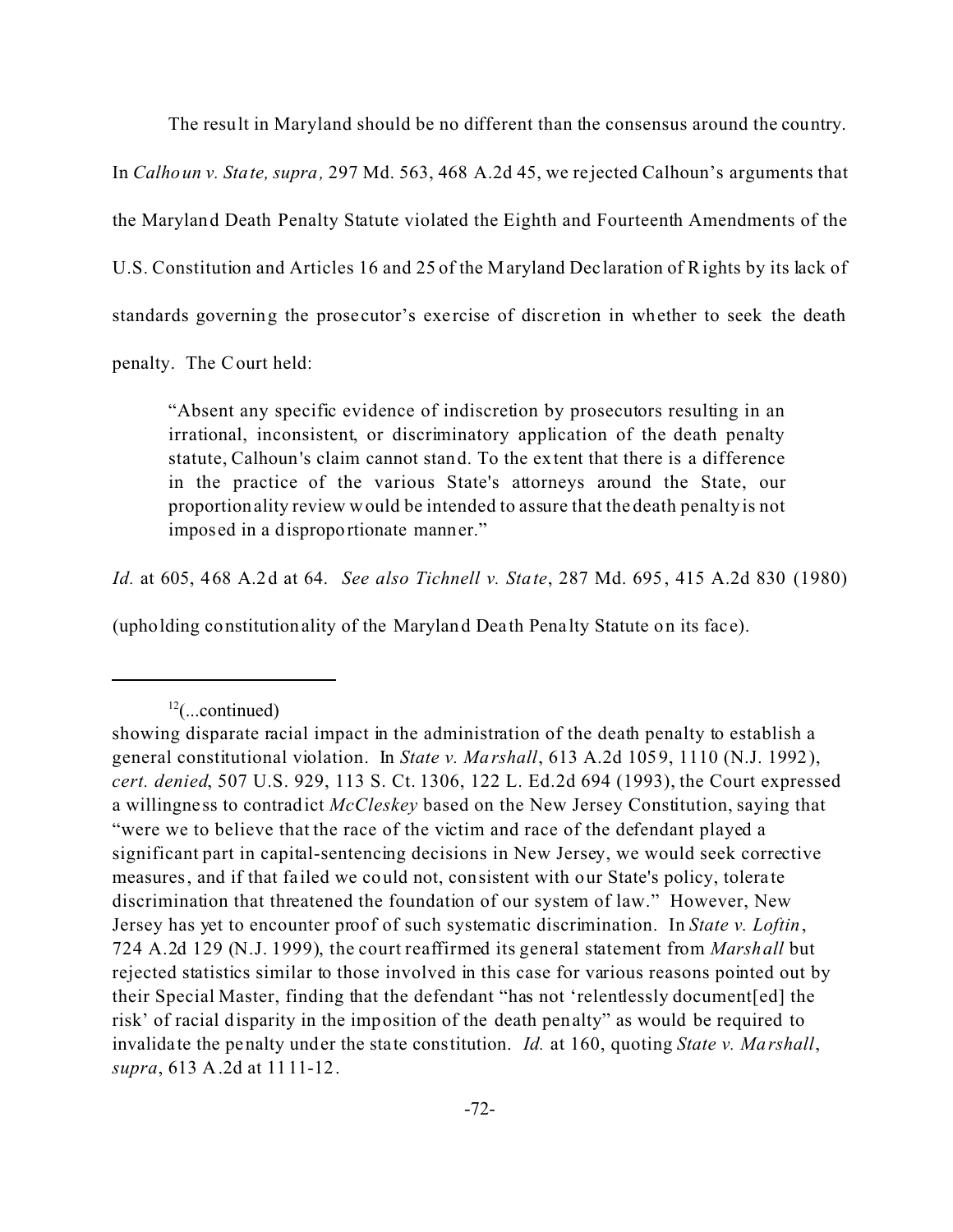Fina lly, Evans contends in this regard that, even if his complaint does not pass muster under the Eighth and Fourteenth Amendments to the Federal Constitution, it does under Articles 16, 24, and 25 of the M aryland Dec laration of Rights. We have consistently construed those provisions as being *in pari materia* with their Federal counterparts and are not convinced that they should be read more broadly (or narrowly) in this context. We hold that the Circuit Court did not abuse its discretion in denying Evans's third motion to reopen the 1995 post conviction case and the judgment in No. 123 will be affirmed.

## IV. NO. 122

Unlike the claims previously addressed, No. 122 arises from an independent action in the Circuit Court for Baltimore City filed by Evans and three other plaintiffs, in which they sought to enjoin the Division of Correction (DOC) from carrying out lethal injections under its existing protocols. The appeal is from the denial of their request for a temporary restraining order. Because a temporary restraining order is in the nature of an injunction, such an appeal, though from an interlocutory order, is permitted under Maryland Code, § 12- 303(3)(iii) of the Cts. & Jud. Proc. Article (CJP). Two complaints are made about the DOC protocols: first, that they are inconsistent with Maryland Code, § 3-905(a) of the Correctional Services Article (CS), which prescribes the method of execution by lethal injection; and second, that they constitute a regulation that was not adopted in conformance with procedural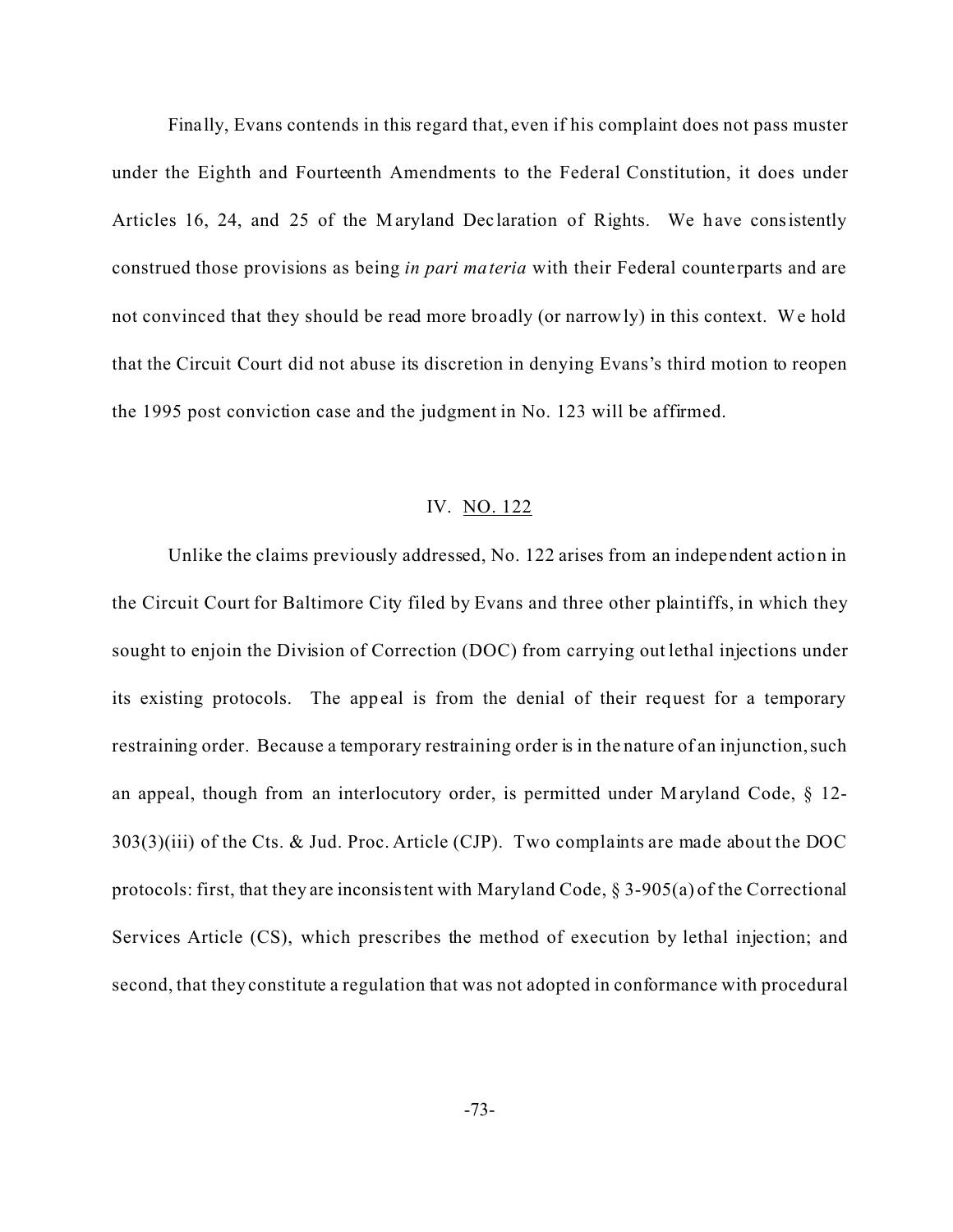requirements of the State Administrative Procedure Act (APA).<sup>13</sup>

#### **A. Standing**

The State's first response to these complaints is that we should not address them because (1) the co-plaintiff organizations have no standing to raise them, and (2) Evans failed to exhaust available administrative remedies and, under both the Prisoner Litigation Act (Maryland Code, CJP §§ 5-1001 through 5-1007) and traditional administrative law, he is precluded from challenging the execution protocols through a direct judicial action for declaratory and injunctive relief. We agree with the State that the three organizations have no standing on their own to pursue the litigation, but we shall consider the challenge made by Evans.

We have long held to the view that, under Maryland common law principles, "for an organization to have standing to bring a judicial action, it must ordinarily have a 'property interest of its own – separate and distinct from that of its individual members'" and that "an individual or an organization 'has no standing in court unless he has also suffered some kind of special damage from such wrong differing in character and kind from that suffered by the

<sup>&</sup>lt;sup>13</sup> Although in his brief, Evans captions his argument as being that the execution protocol violates the APA and the statute "and creates a grave risk that an inmate will be inadequately sedated and suffer an excruciating death," his counsel conceded at oral argument that he was *not* making an argument that the execution protocol constituted a cruel and unusual punishment, under either the State or Federal Constitution. Counsel stated that such an argument had been made in a pending action in Federal court. We shall therefore regard any cruel and unusual punishment cla im as having been knowingly and voluntarily waived with respect to this appeal.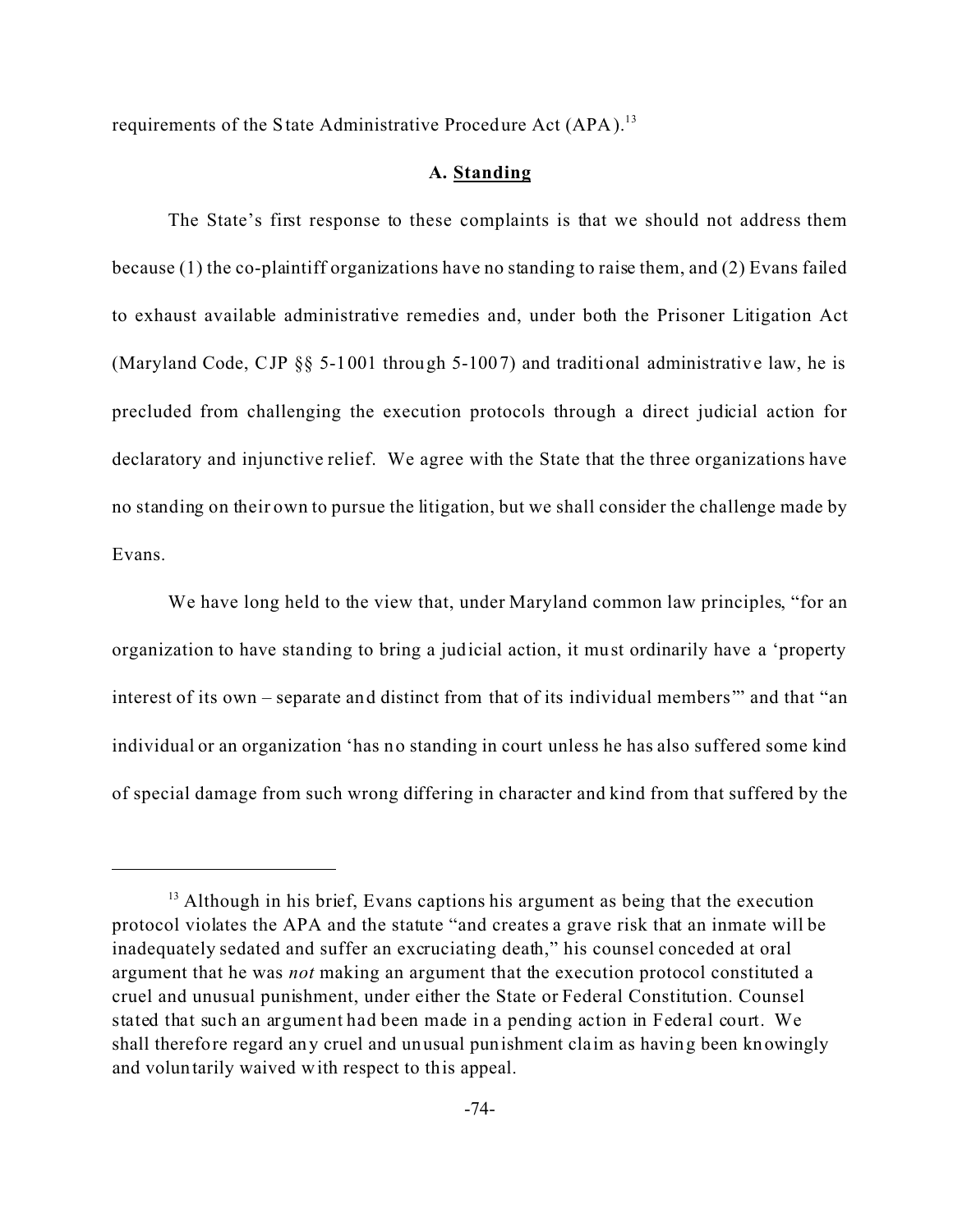general public.'" *Medical Waste v. Maryland Waste*, 327 Md. 596, 612-13, 612 A.2d 241, 249 (1992), quoting in part from *Citizens P. & H. Ass'n v. County Exec.*, 273 Md. 333, 345, 329 A.2d 681, 687 (1974) and *Rogers v. Md.-Nat'l Cap. P. & P. Comm'n*, 253 Md. 687, 691, 253 A.2d 713, 715 (1969). *See*, more recently, *Duckworth v. Deane*, 393 Md. 524, 903 A.2d 883 (2006), and compare *Teachers Union v. Board of Education*, 379 Md. 192, 199, 840 A.2d 728, 732 (2004), confirming that principle but finding that the organization in question *did* suffer that special damage necessary to provide standing.

In this case, the only asserted basis for standing on the part of the three organizations is that they all oppose capital punishment and desire to see that the death penalty is not carried out – at all, but e specially in violation of law. In the complaint, the NAACP asserted that it works to eliminate racial prejudice and has long opposed the death penalty and, in particular, the disproportionate impact of the death penalty on African-American criminal defendants. The ACLU averred that it works to ensure that all people in the State of Maryland are free to think and speak as they choose and that it continues to oppose c apital punishment on moral, practical, and constitutional grounds. The third organization, CASE, posited that it is a coalition of groups and individuals united to end the death penalty in Maryland. All three organizations claimed that they had an interest in seeing that State officials operate within the boundaries of the law and ensuring that executions are not carried out in violation of the Constitution and Maryland law.

The mere fact that an individual or group is opposed to a particular public policy does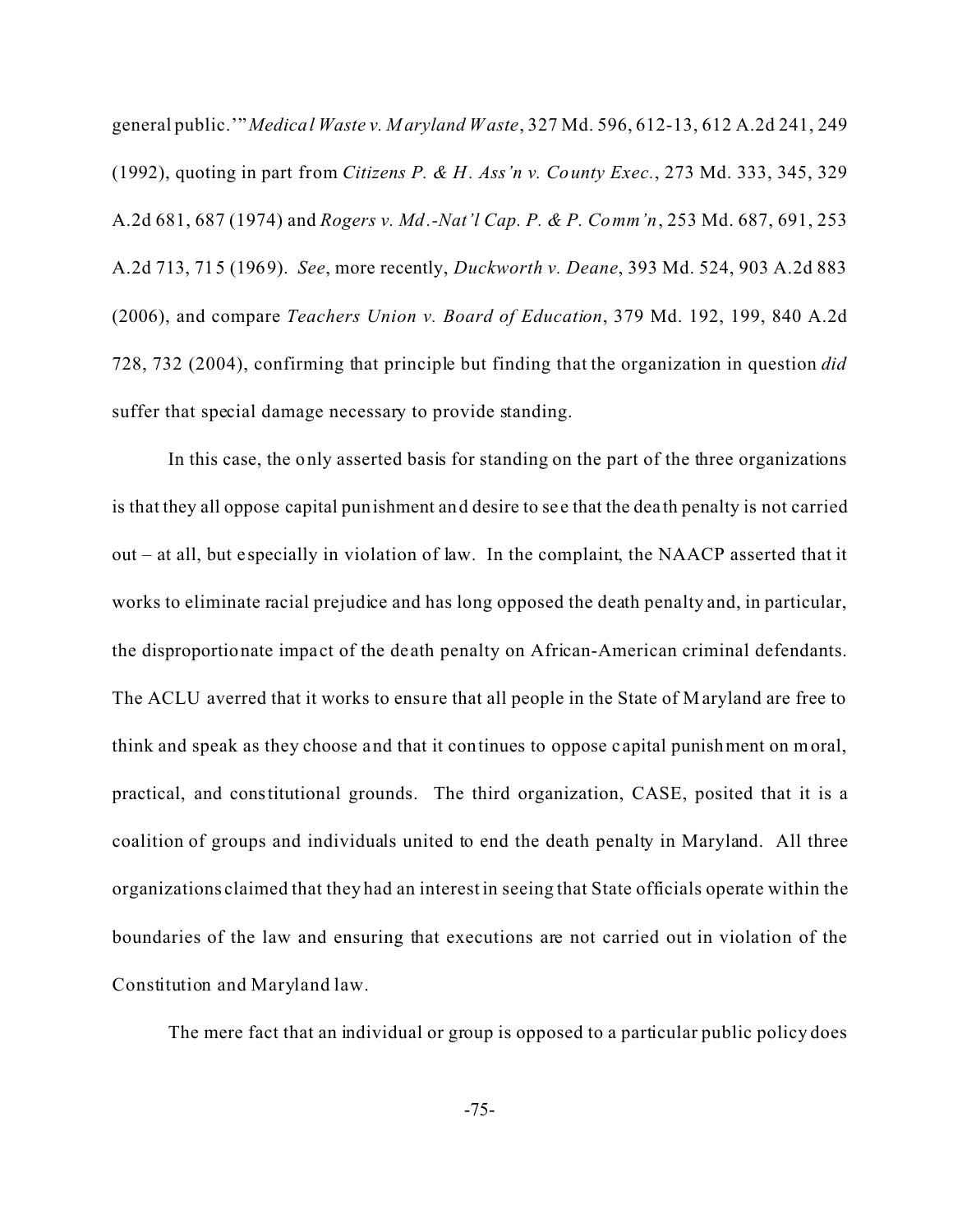not confer standing to challenge that policy in court. If it were otherwise – if any person or group disenchanted with some public policy but not adversely affected by it in some special way were free to seek a judicial declaration that the policy is invalid – the courts, rather than the legislative branch, would end up setting public policy, and that is *not* the proper role of the Judiciary. The interest asserted by the organizations – ensuring that State officials operate legally and that executions are not carried out unlawfully – is no different than the interest of all Maryland citizens. The three organizations have not alleged, and presumably cannot legitimately allege, that they will suffer any special damage or injury if the current execution protocols adopted by the DOC are implemented, and, consequently, they have no standing on their own to challenge those protocols.

The situation with Evans is different and requires some contextual explanation. We are dealing here with three agencies – the Department of Public Safety and Correctional Services (DPSCS), which is a principal department of the Executive Branch of the State Government, the DOC, which is a unit within DPSCS vested with responsibility over the State correctional facilities, and the Inmate Grievance Office (IGO), a unit that is also within DPSCS and that was created to address certain complaints and grievances on the part of individuals confined in a DOC facility.

In 1997, the General Assembly enac ted the Prisoner Litigation Act (PLA) in order to complement the Federal Prison Litigation Reform Act (42 U.S.C. § 1997e), enacted by Congress a year earlier. CJP  $\S$  5-1003(a) provides that "[a] prisoner may not maintain a civil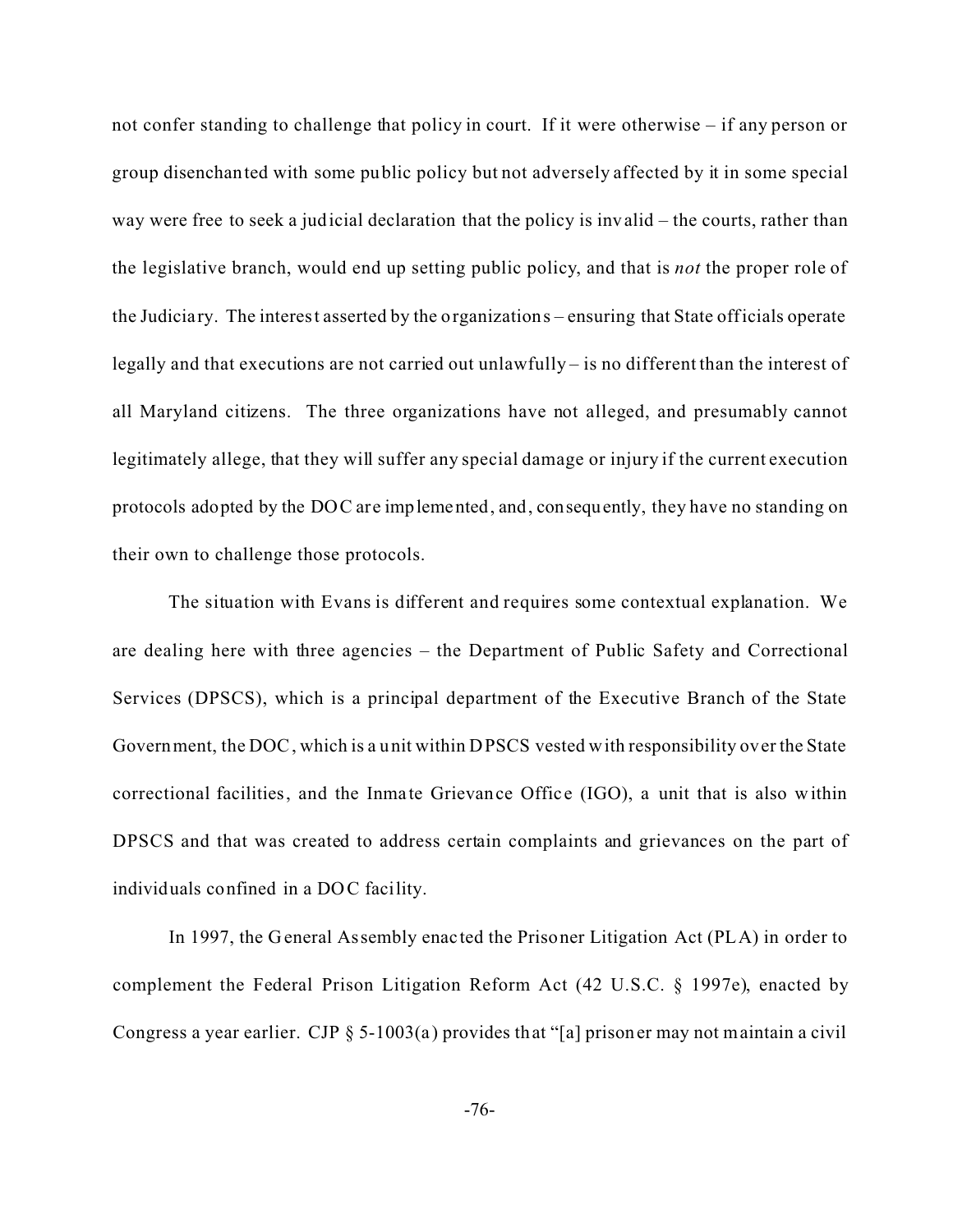action until the prisoner has fully exhausted all administrative remedies for resolving the complaint or grievance." Section 5-1003(b) requires the prisoner to attach to the initial complaint "proof that administrative remedies have been exhausted," including proof that the prisoner filed a complaint or grievance with the appropriate agency, proof of the administrative disposition of the complaint or grievance, and proof that the prisoner appealed the administrative disposition to the appropriate authority, including proof of judicial review. Evans is undisputedly a "prisoner," as that term is defined in CJP  $\S$  5-1001(g) – "a person who is in the custody of the  $[DPSCS] \ldots$ ." It is also undisputed that he failed to attach to his complaint in No. 122 any proof that he had exhausted any administrative remedy.

Maryland Code, CS §§ 10-201 through 10-210, create the IGO and permit an individual confined in a DOC correctional facility who has a grievance against an official or employee of the DOC to submit a complaint to the IGO within the time and in the manner required by regulations adopted by the IGO. Section 10-206(b) provides, however, that, if the DOC has a grievance procedure applicable to the particular grievance and the IGO considers that procedure to be reasonable and fair, IGO, by regulation, may require that the DOC procedure be exhausted before submission of a complaint to the IGO. The IGO has, indeed, adopted regulations governing those matters. COMAR 12.07.01.03D provides that, to the extent that a DOC administrative remedy procedure applies to a particular grievance, the inmate must exhaust that procedure before submitting the grievance to the IGO. COMAR 12.07.01.06A. and B. require that a grievance be filed with the IGO "within 30 days from the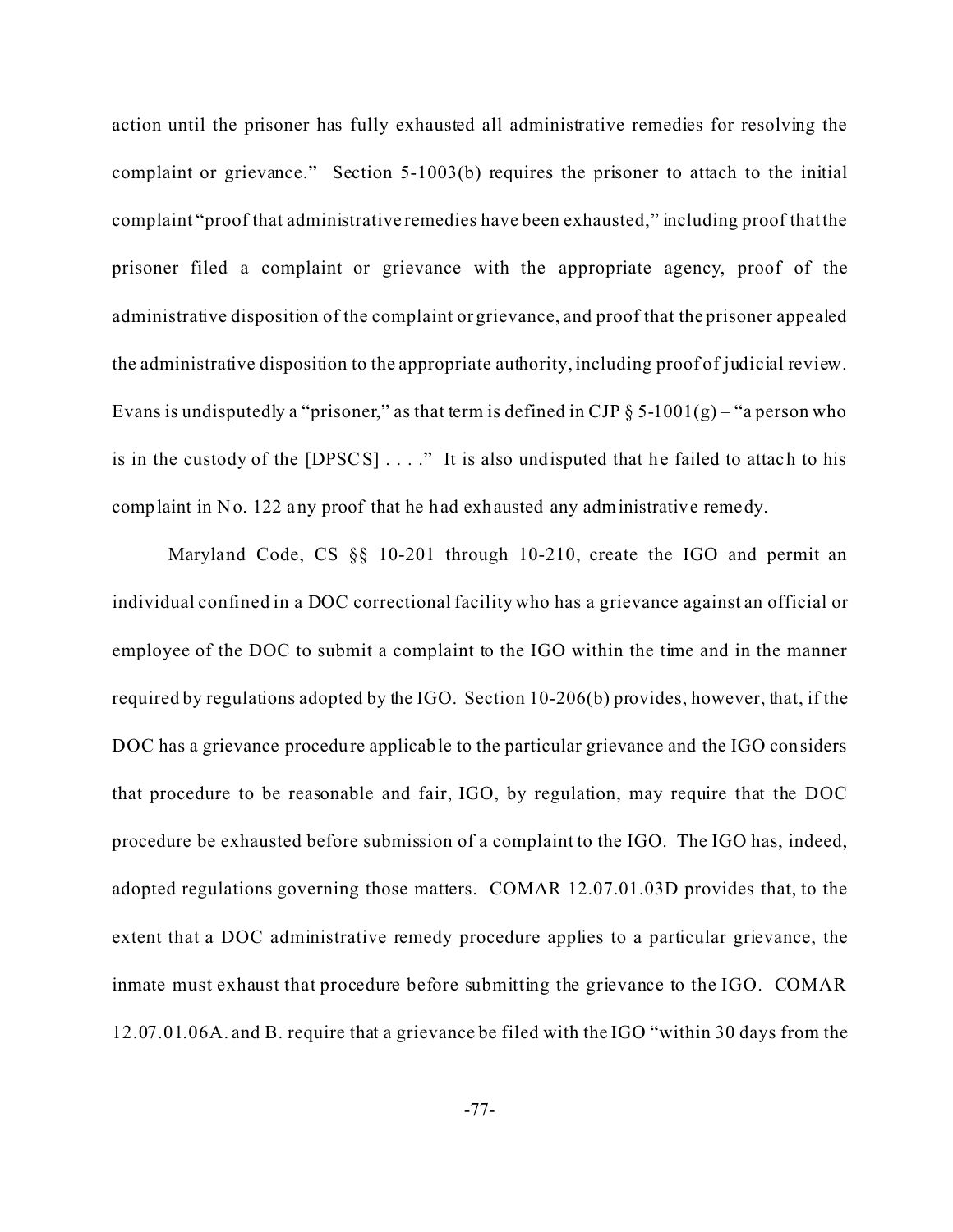date of the occurrence being grieved, or within 30 days after the grievant knew or should have known of the occurrence" and that an appeal from the DOC administrative remedy procedure be filed within 30 days from the grievant's receipt of a response from the Commissioner of Correc tion or within 30 days of the date the Commissioner's response was due.

DOC has adopted an administrative remedy procedure for the adjustment of certain inmate grievances. At the times relevant to this case, it was set forth in DOC Directives 185- 101 through 185-700. The procedure was declared to be applicable to grievanc es related to "institutional policies and procedures." Directive 185-101 (effective February 1, 2001) required a prisoner to submit a Request for Administrative Remedy to the warden within 15 days from the date "the incident or complaint occurred" or from the date the inmate first gained knowledge "of the incident." Under the ensuing Directives in the 185 series, the warden was required to respond to the request within 30 days, and the prisoner was then required to appeal an unfavorable response from the warden to the Commissioner of Corrections within 10 days after receipt of the response. The Commissioner, whose decision was final for purposes of the DOC procedure, had 30 days to respond. The next step was a complaint to the IGO.

On November 21, 2005, this Court decided *Massey v. Dept. of Corrections, supra*, 389 Md. 496, 886 A.2d 585, where we reviewed various Directives adopted either by the Secretary of DPSCS pursuant to CS § 2-109 or the Commissioner of Correction pursuant to CS § 3-205. The prisoner, Massey, had sought administrative review, pursuant to DOC Directive 185-100,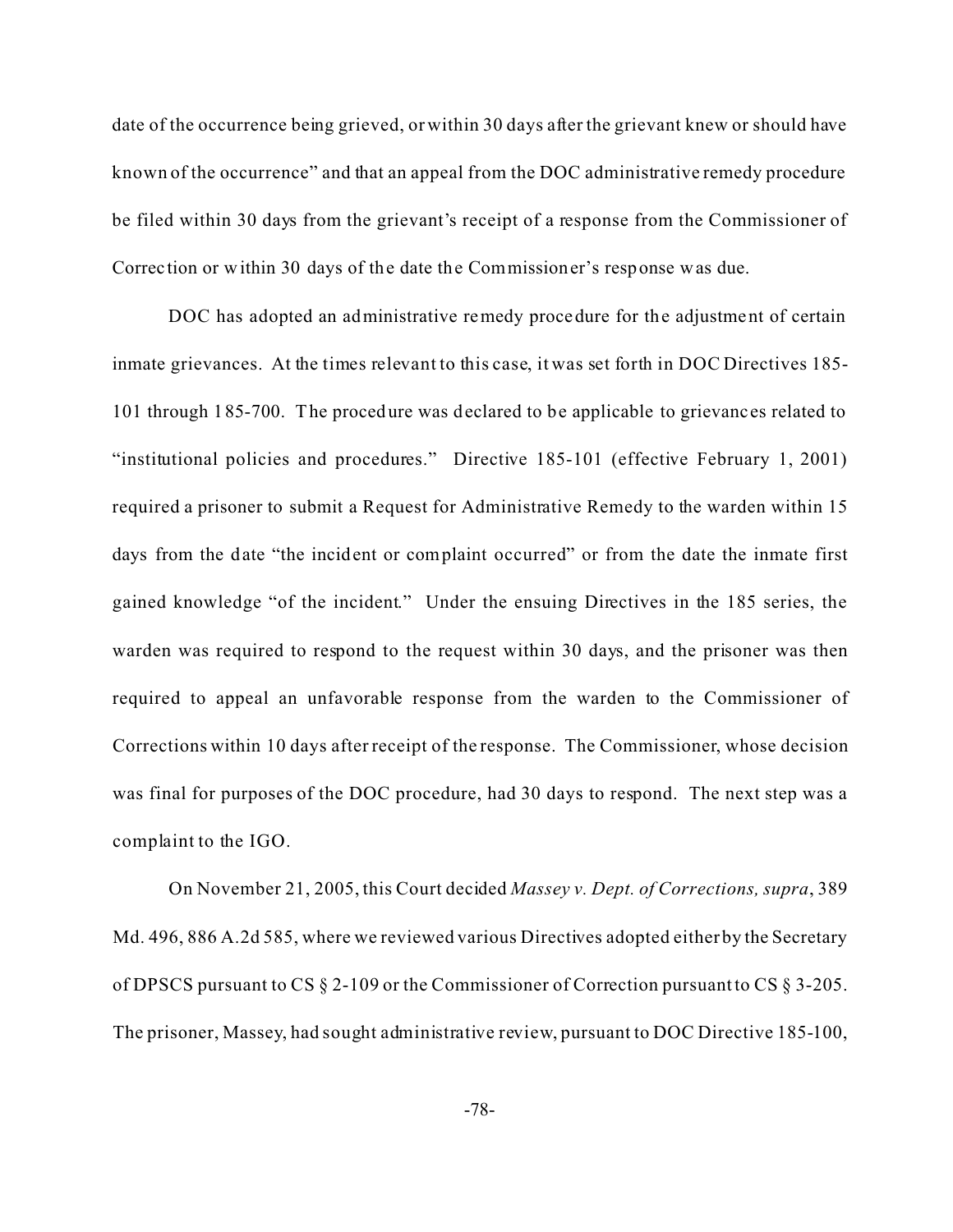of discipline meted out pursuant to DPSCS Directives 105-4 and 105-5 adopted by the Secretary of DPSCS, claiming that the Secretary's Directives were not valid because they constituted regulations under the APA that had not been adopted in conformance with the requirements of that Act. We agreed with Massey that the Secretary's Directives constituted regulations under the APA, that they had not been adopted in conformance with the statutory requirements, and that they were therefore ineffective. We delayed the issuance of our mandate in that case for 120 days in order to give the Secretary an opportunity to pursue the statutory requirements.

Although the DOC Directive 185 series was implicated in *Massey*, our ruling did not deal with those Directives, but only with the Secretary's Directives. On December 9, 2005, Evans filed a request for administrative remedy with the appropriate warden, contending that the DOC execution protocols were unlawful for a variety of reasons, including that they constituted regulations that had not been validly adopted. He thus made the same argument as to the DOC protocols that Massey had made with respect to the Secretary's Directives. The warden denied the request on January 3, 2006, and on January 9, Evans filed an appeal to the Commissioner. Without waiting for the Commissioner's response, he and the three organizations, on January 20, 2006, filed this action for declaratory and injunctive relief, raising the same issues presented in the administrative proceeding. On February 1, 2006, the court denied Evans's request for a temporary restraining order and preliminary injunction, from which this appeal was taken. No final judgment has been entered in the matter; the case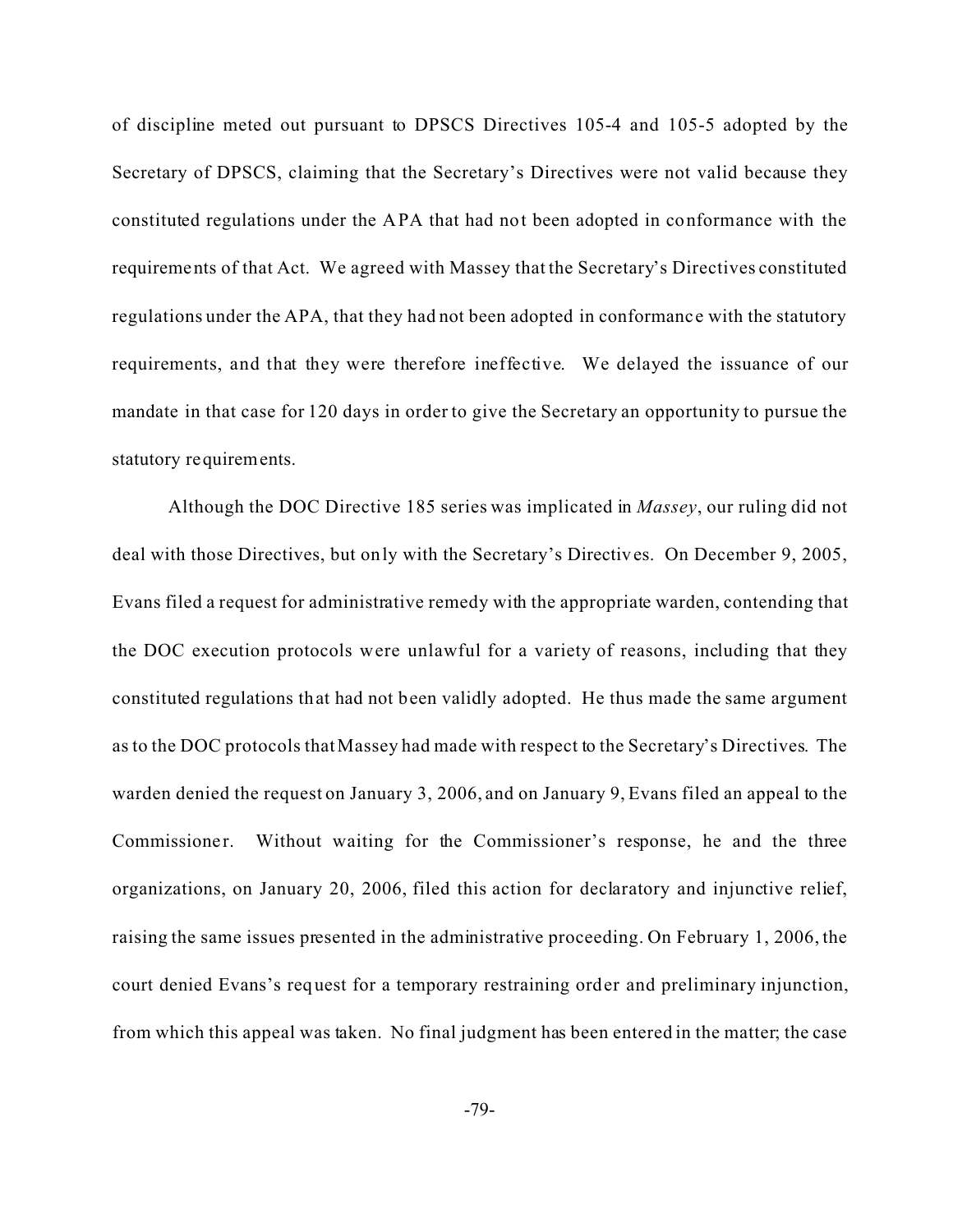remains pending in the Circuit Court.

On February 27, 2006 – after the Circuit Court entered its order denying temporary injunctive relief – the Commissioner rejected Evans's administrative appeal, whereupon, on March 13, 2006, Evans appealed to the IGO. On June 2, 2006, an Administrative Law Judge, acting for the IGO, concluded that the execution protocols were not inconsistent with CS § 3-905 but that portions of them were ineffective bec ause they had not been adopted in conformance with the APA. On June 27, the Secretary of DPSCS rejected the latter determination and concluded that the Execution Operations Manual (EOM) that specifies the lethal mixture and the manner of its injection – the procedures challenged by Evans – "is not a regulation requiring adoption pursuant to the APA rule-making provisions." That determination, embodied in the Secretary's Order, constitutes the final administrative ruling in the matter. On July 26, 2006, Evans filed a petition for judicial review of the adverse rulings in the Circuit Court for Baltimore City.

As noted, the PLA was enacted in response to the Federal Prison Litigation Reform Act. That Act – 42 U.S.C. § 1997e(a) – provides that no action may be brought "with respect" to prison conditions" under 42 U.S.C. § 1983 or any other Federal law by a prisoner confined in any correctional facility "until such administrative remedies as are available are exhausted." Although § 1997e does not define the term "prison conditions," some Federal courts have looked to 18 U.S.C. § 3626, which deals with the kinds of remedies available in civil actions with respect to prison conditions. Section  $3626(g)(2)$  defines "civil action with respect to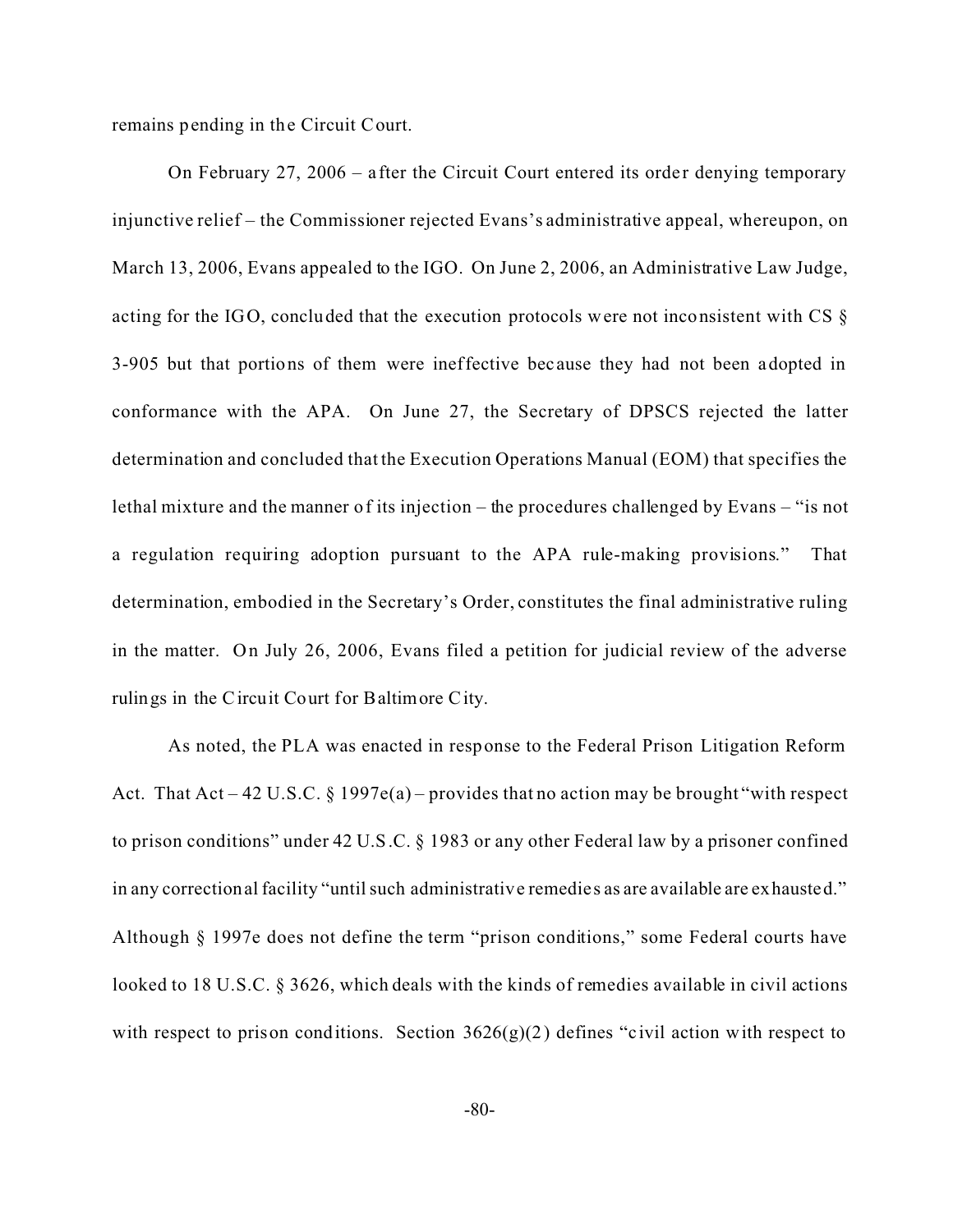prison conditions" as meaning "any civil proceeding arising under Federal law with respect to the conditions of confinement or the effects of actions of government officials on the lives of persons confined in prison," other than habeas corpus proceedings challenging the fact or duration of confinement in prison. *See Freeman v. Francis*, 196 F.3d 641 ( $6<sup>th</sup> Cir.$  1999); *Treesh v. Taft*, 122 F. Supp.2d 887 (S.D. Ohio 2000).

In the limited time that the Federal Act has been in effect, the Federal courts have construed the term "with respect to prison conditions" very broadly, to include claims of excessive force, harassment, failure to provide qualified interpreters at disciplinary hearings, indifference to medical needs, failure to protect a prisoner from other prisoners, failure to comply with the Americans With Disabilities Act, and denial of First Amendment rights. *See*, for example, *Larkin v. Galloway*, 266 F.3d 718 (7th Cir. 2001), *cert. denied*, 535 U.S. 992, 122 S. Ct. 1551, 152 L. Ed.2d 475 (2002) (excessive force), *Johnson v. Litscher*, 260 F.3d 826 (7<sup>th</sup>) Cir. 2001) (harassment), *Castano v. Nebraska Dept. of Corrections*, 201 F.3d 1023 (8<sup>th</sup> Cir. 2000), *cert. denied*, 531 U.S. 913, 121 S. Ct. 266, 148 L. Ed.2d 193 (2000) (failure to provide interpreter); *Witzke v. Femal*, 376 F.3d 744 (7<sup>th</sup> Cir. 2004) (medical conditions); *Brady v. Attygala*, 196 F. Supp.2d 1016 (C.D.Cal. 2002) (failure to protect), *Carrasquillo v. City of New York*, 324 F. Supp.2d 428 (S.D.N.Y. 2004) (ADA violation), *Treesh v. Taft, supra*, 122 F. Supp.2d 887 (denial of condemned inmate's right to make last sta tement prior to execution). We are aware of no case, however, and none has been cited to us, in which the term has been held to include an attack on the manner of executing the death penalty.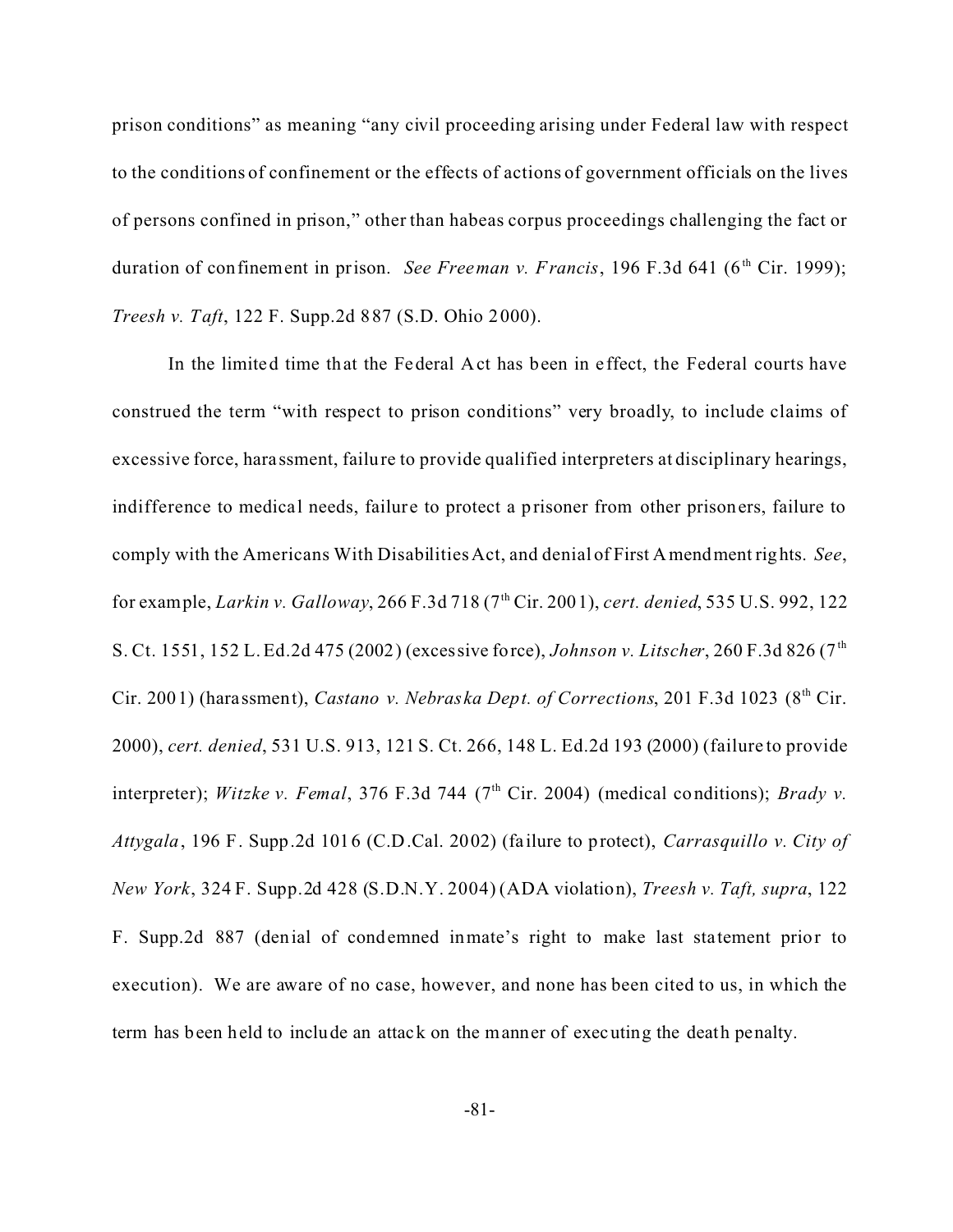Although § 1997e(a) declares that "no action" shall be brought by a prisoner confined in any correctional institution, the Act has been interpreted as prec luding only actions in Federal court, and, indeed, it was that limitation that prompted the concern leading to the enactment of PLA – that it would lead prisoners to file actions under 42 U.S.C. § 1983 and other Federal statutes enforceable in State court in the State courts and thus overwhelm the State courts with often frivolous litigation. *See Adamson v. Correctional Medical*, 359 Md. 238, 261-65, 753 A.2d 501, 513-15 (2000).

The Maryland statute, though perhaps modeled on the Federal, is constructed somewhat differently. Unlike the Federal approach of stating that "no action . . .with respect to prison conditions" may be brought absent exhaustion of available administrative remedies, the PLA, CJP  $\S$  5-1003(a)(1), tracks more the verbiage of 18 U.S.C.  $\S$  3626. It precludes a "civil action" and defines that term in  $\S$  5-1001(c) as a "legal action ... that relates to or involves a prisoner's *conditions of confinement*." (Emphasis added). Unlike 42 U.S.C. § 1997e, which applies to actions respecting "prison conditions" but does not define that term, the PLA applies to actions involving "conditions of confinement" and defines that term as meaning "any circumstance, situation or event that involves a prisoner's *custody, transportation, incarceration, or supervision*." (Emphasis added).

There can be little doubt that the execution protocols challenged by Evans affect in a significant way aspects of his custody, incarceration, or supervision. *See Treesh v. Taft, supra*, 122 F. Supp.2d 887. Nor, in light of the legislative history of the PLA, can there be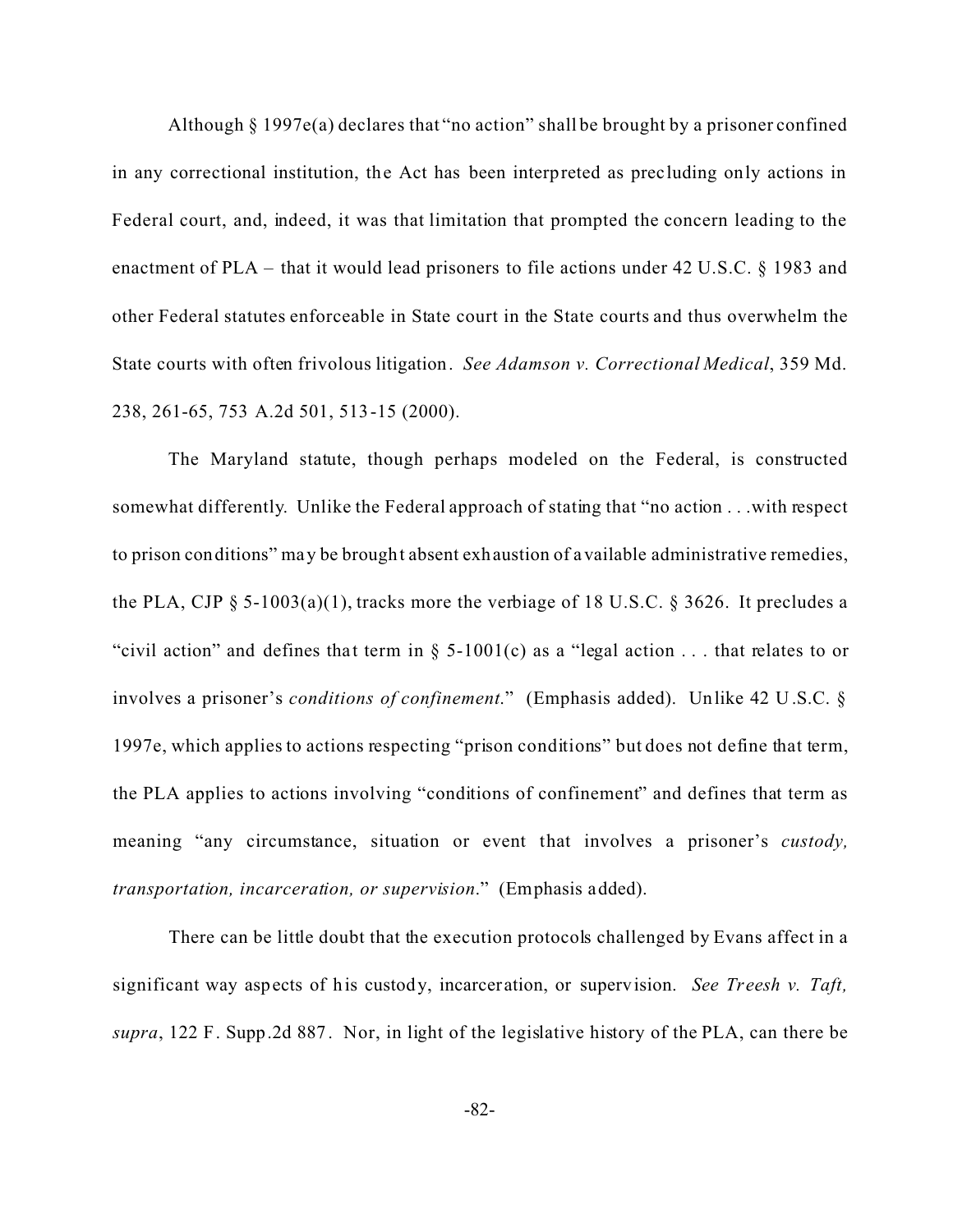much doubt that the General Assembly intended for that statute to have a broad reach and to require prisoners to exhaust all available administrative remedies before filing judicial actions relating to prison conditions. The very fact that Evans filed an administrative complaint and ultimately pursued it to a conclusion demonstrates that an administrative procedure *did* exist.

The Federal Act imposes no pleading requirement on prisoners to allege exhaustion of administrative remedies. Failure to exhaust is an affirmative defense to the action that must be pled and shown by the defendant. *See Mitchell v. Horn*, 318 F.3d 523 (3<sup>rd</sup> Cir. 2003); *Abney v. McGinnis*, 380 F.3d 663 ( $2<sup>nd</sup> Cir. 2004$ ). The Maryland statute is more onerous. As noted, CJP § 5-1003(b) requires the prisoner to attach to the initial complaint "proof that administrative remedies have been exhausted," including proof (1) that the prisoner filed a complaint or grievance with the appropriate agency, (2) of the administrative disposition, and (3) that the prisoner has "appealed" the administrative disposition to the appropriate authority, including proof of judicial review. If the prisoner has, in fact, exhausted his or her administrative remedies but has simply failed to attach proof of that fact,  $§5-1003(b)(3)$ requires the court to "dismiss the case without prejudice and grant the prisoner leave to amend the complaint and to provide the proof necessary to demonstrate that the prisoner has fully exhausted the administrative remedies." If the prisoner has *not* actually exhausted available administrative remedies,  $\S$ 5-1003(c) requires the court to dismiss the action without leave to amend ("A court shall dismiss a civil action if the prisoner filing the action has not completely exhausted the administrative remedies.").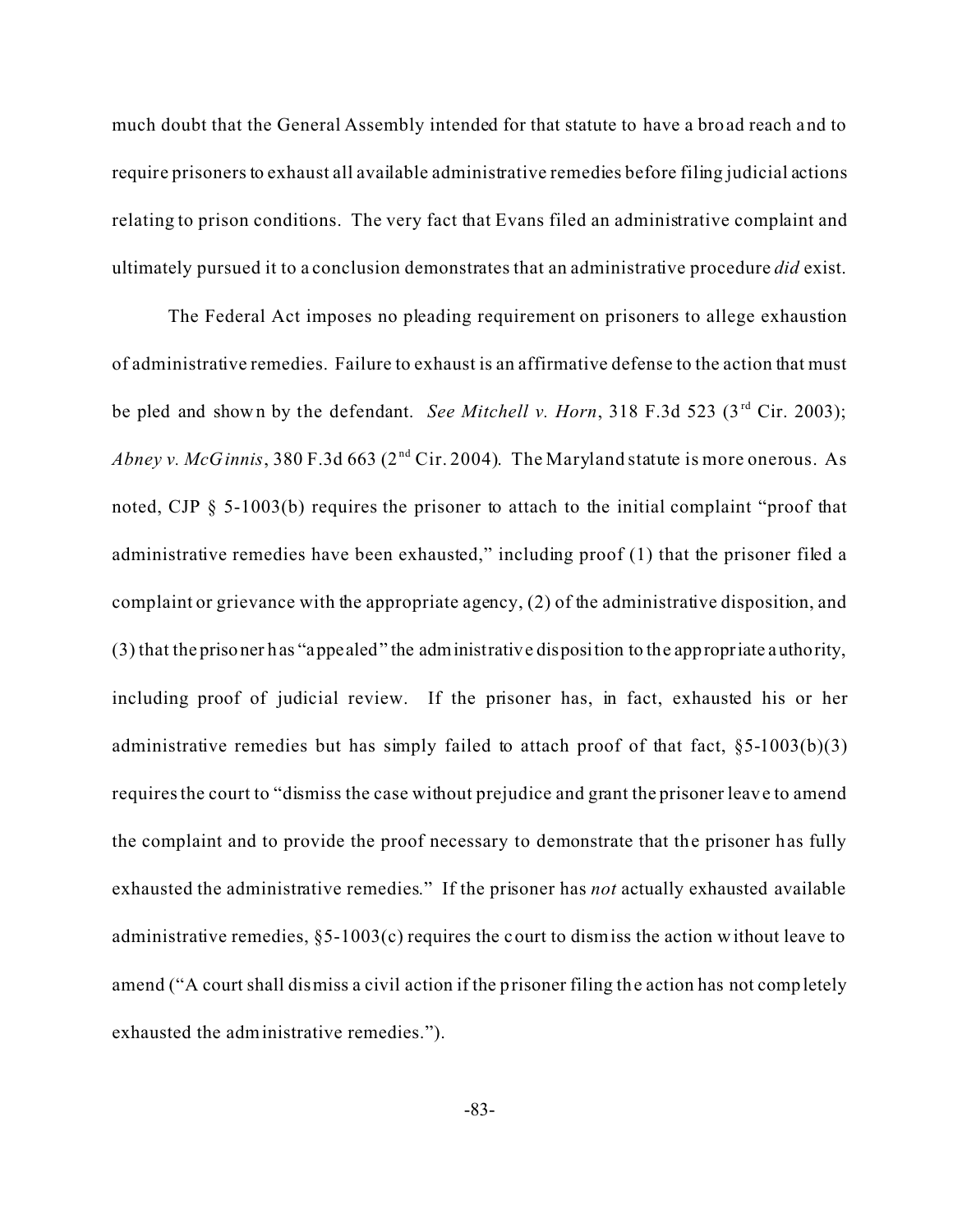In light of these requirements (and the lack of standing on the part of the three coplaintiffs), the Circuit Court should have dismissed the complaint under  $\S$  5-1003(c). Had that been done, Evans could have completed the administrative process and proceeded through the judicial review action to litigate his challenge.

If the administrative proceeding had never been completed, we would be required to vacate the Circuit Court order and remand the case for that court to dismiss the action. It is clear, however, that the administrative process has now been completed. The Secretary of DPSCS has made a final administrative determination that the execution protocols (1) do not violate CS § 3-905, and (2) do not constitute regulations. Those issues, which have been fully briefed and argued in this Court, are purely legal ones that require no further evidentiary development. For us to direct the dismissal of the complaint filed in January, 2006, so that the Circuit Court could consider anew essentially the same issue in the context of the pending judicial review action, from which a new appeal would necessarily arise, would be a useless waste of judicial resources. The purposes of the PLA, and, indeed, of the common law exhaustion requirement, have been met.<sup>14</sup>

### **B. Consistency with the Statute**

 $14$  We caution that this is an unusual case, and our decision to proceed with this aspect of the appeal should not be taken as a license for prisoners to file court proceedings subject to the PLA without having fully exhausted their administrative remedies. The law is clear. If the complaint does not contain proof that the administrative process has been exhausted, it must be dismissed.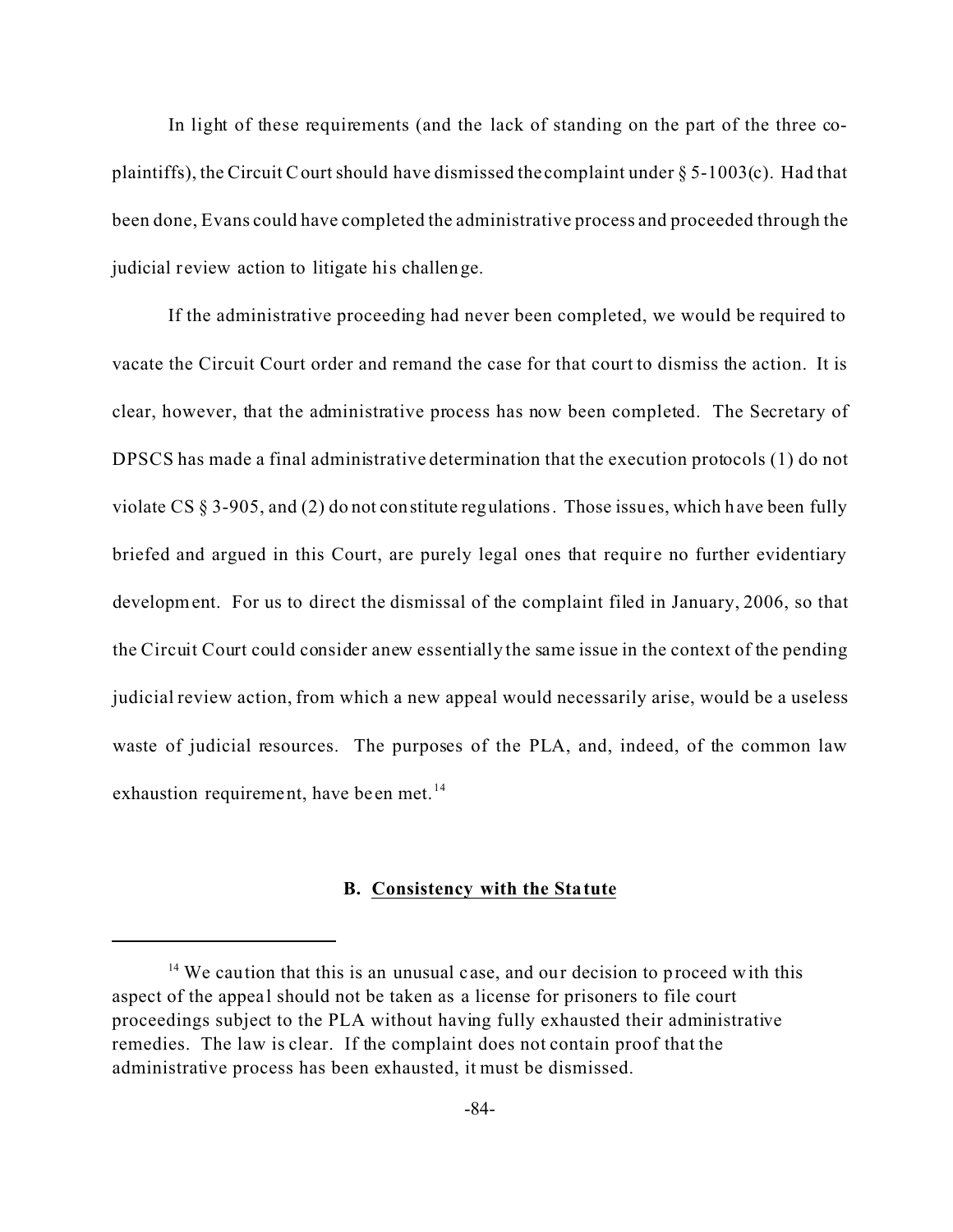Title 3, subtitle 9 of the Correctional Services Article sets forth the procedures for executing a sentence of death. CS §3-905(a) states:

> "The manner of inflicting the punishment of death shall be the continuous intravenous administration of a lethal quantity of an ultrashort-acting barbiturate or other similar drug in combination with a chemical paralytic agent until a licensed physician pronounces death according to accepted standards of medical practice ."

That provision is supplemented by CS § 3-906, which directs the Commissioner of Correction to provide a suitable and efficient place, enclosed from public view, in which to carry out an execution, to provide all of the materials necessary to perform the execution, and to select trained individuals to administer the lethal injection. Section 3-906(c) provides that an individual who "administers the paralytic agent and lethal injection" need not be a health care practitioner. Those provisions were enacted by the General Assembly in 1994. *See* 1994 Md. Laws, ch. 5.

After enactment of Ch. 5, DOC adopted an Execution Operations Manual (EOM) to govern virtually all aspects of implementing the death sentence by lethal inje ction. The EOM specifies the logistics, the responsibilities of various DOC officials and personnel, preexecution procedures commencing upon receipt of a warrant of execution, post execution procedures, the responsibilities of a special unit to provide security for inmates awaiting execution, and the responsibilities of a command center. None of those procedures are challenged by Evans.

The EOM defines the term "Lethal Injection" as "[t]he administration of a lethal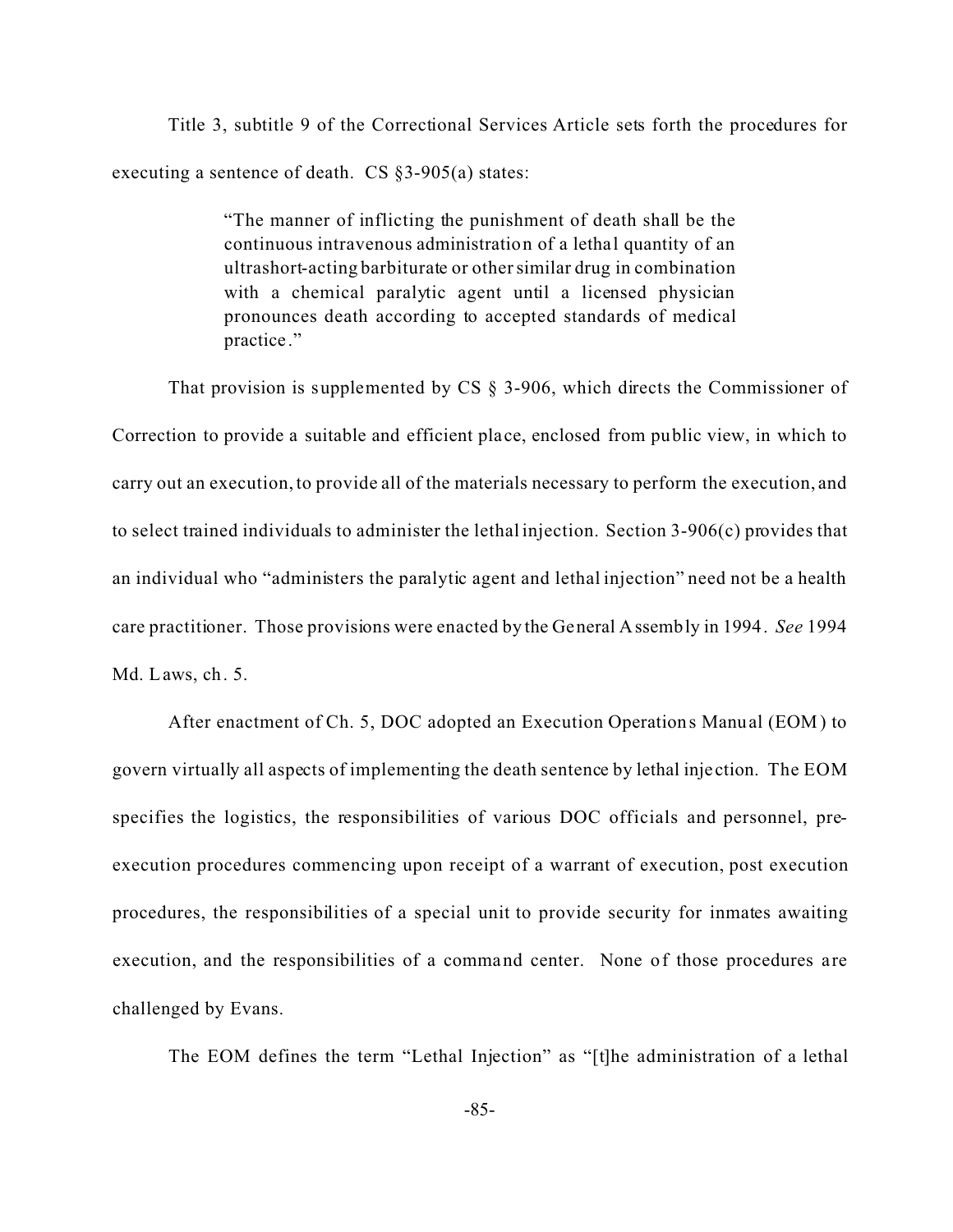quantity of an ultrashort-acting barbiturate or other similar drug in combination with a chemical paralytic agent until a licensed physician pronounces death according to accepted standards of medic al practice." That definition tracks the statutory language except that it omits the word "continuous" preceding "administration." Attached to, and presumably a part of, the EOM is a Lethal Injection Checklist, which prescribes in conside rable detail the actual contents of the lethal concoction and the method of injecting it. That is the subject of Evans's complaint.

The Checklist specifies that the injection is to consist of  $(1)$  120 cc/3 grams of sodium pentothal in two 60 cc syringes, (2) 50 cc/50mEq. of pancuronium bromide (Pavulon) in one 50 cc syringe, and (3) 50 cc/50mEq. of potassium chloride in one 50 cc syringe. Each of those drugs is administered at the rate of 1 to 1.5 ml/second, and each, in the dosage administered, is believed to be lethal on its own. Sodium pentothal is a seda tive; Pavulon stops the breathing; potassium chloride stops the heart.

Apart from preparations, the execution process begins when the inmate is strapped to the execution table, an IV line is inserted into each arm, and a saline solution commences to run through the line into the inmate. The inmate is checked to observe for swelling or discoloration and to assure that the solution is flowing. At the appropriate signal, the first syringe of sodium pentothal is administered. The syringe is then removed and the second syringe of sodium pentothal is administered. That syringe is then removed, and the saline solution is allowed to run for ten seconds. At that point, the Pavulon is administered. The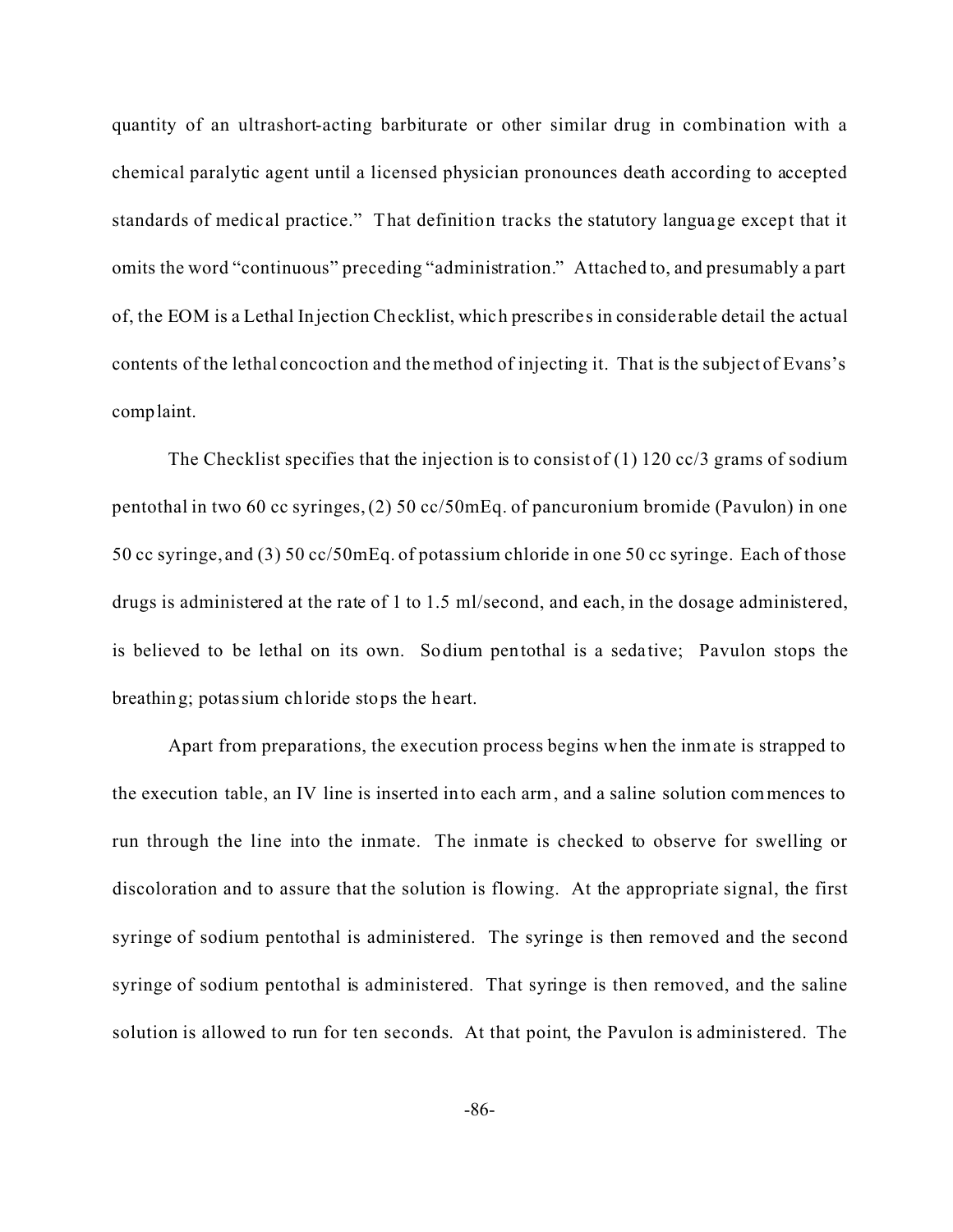Pavulon syringe is then removed and, again, the saline solution is allowed to run for ten seconds. Finally, the potassium chloride is administered. That syringe is removed and the saline solution flows for another ten seconds.<sup>15</sup> When the EKG monitor indicates that no heart activity is occurring, the physician advises the execution team leader and the physician pronounces death. *See* EOM, Lethal Injection Checklist at 4-6.

Evans complains that this procedure deviates from the statute in three ways: first, he claims, the statute calls for the administration of two drugs, but the EOM adds a third, a second paralytic agent; second, the statute requires a continuous intravenous administration of an ultrashort-acting barbiturate, but the EOM calls for two "bursts" of sodium pentothal; and third, whereas CS  $\S$  3-906(c)(1) requires the Commissioner to select execution professionals who are "trained to administer the lethal injection," the EOM requires only the hiring of "trained" persons but does not specify what kind of training is required.

A short answer to this complaint is that the issue of whether the EOM is consistent with CS § 3-905 was presented in *Oken v. State*, 381 Md. 580, 851 A.2d 538 (2004) and rejected by us on the merits. In *Oken*, we held that "the method of execution intended to be implemented by the Division of Correction does not violate the provisions of Maryland Code (1999, 2003 Cum. Supp.) § 3-905 of the Correctional Services Article or constitute a cruel or unusual punishment . . . ." *Id*. at 580-81, 851 A.2d at 538. Evans asks us either to ignore or

 $<sup>15</sup>$  It is not clear from the EOM whether all three lethal drugs are injected through</sup> one IV line and, if so, why a second line is inserted.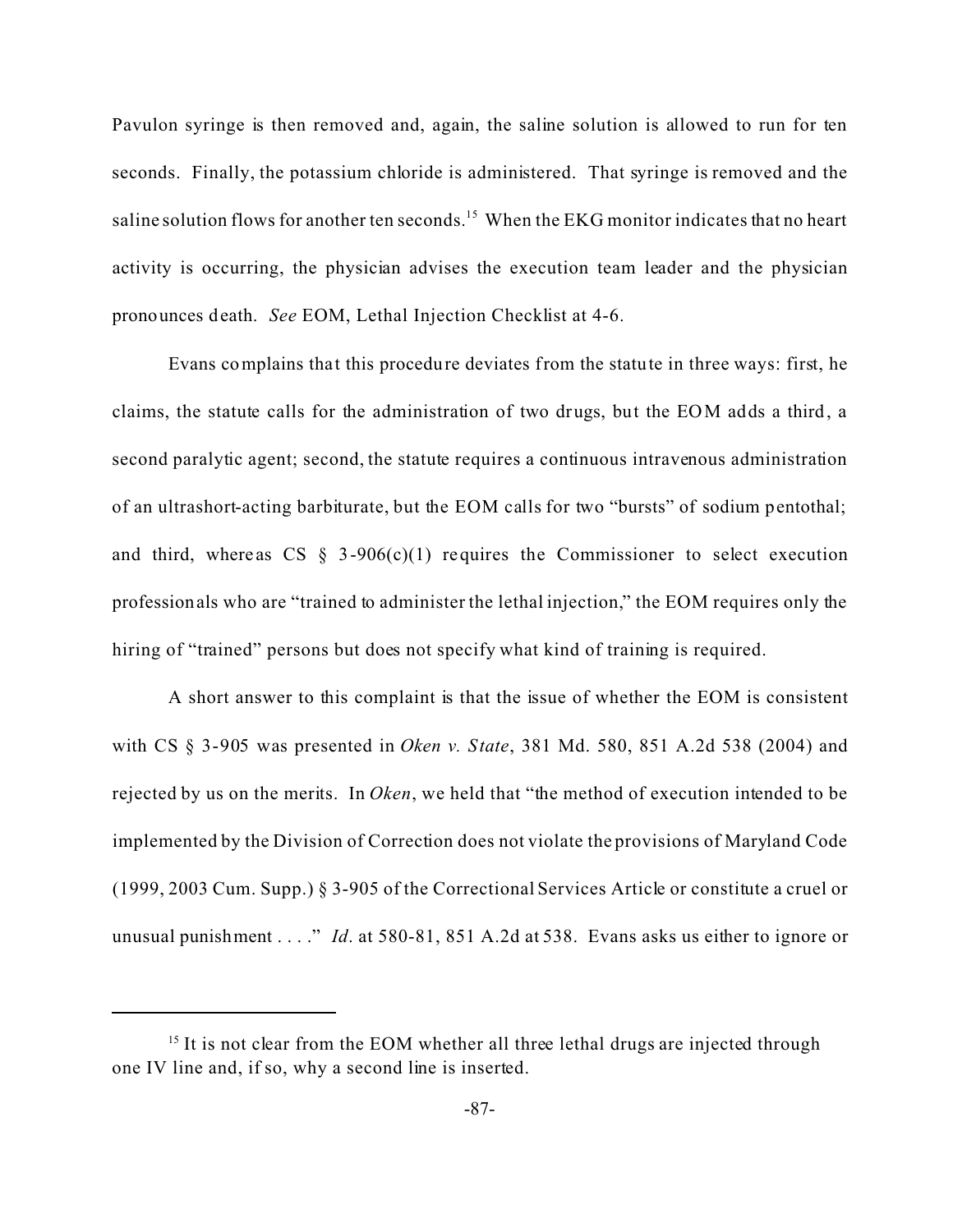overrule that clear, precedential holding because it was expressed in a *per curiam* opinion without any explanatory comment. He points out that the "truncated litigation" in *Oken* led a Federal District Court judge, in *Oken v. Sizer*, 321 F. Supp.2d 658 (D. Md. 2004) to "doubt the quality, extensiveness, or fairness of procedures" in the case and to decline to give *res judicata* effect to our decision. He neglects to mention, however, which counsel has a clear ethical obligation to do, that two days later, the Supreme Court vacated the stay of execution ordered by the District Court judge (*Sizer v. Oken*, 542 U.S. 916, 124 S. Ct. 2868, 159 L. Ed.2d 290 (2004)) and, on remand, the District Court denied the requested stay and allowed execution of the death sentence against Oken to proceed.

Our ruling in *Oken* was in the form of a summary *per curiam* order because, like Evans, Oken waited more than 10 years, until the very eve of his scheduled execution, to present the claim. The Court did give fair consideration to it, however, as evidenced by the dissent filed by Chief Judge Bell. We would never have permitted that death sentence to be executed if we had any reason to believe that Oken had a legitimate claim. Because we have stayed the warrant of execution issued against Evans to consider the other issues raised by him, we shall respond in full to his argument.

The issue ultimate ly is one of statutory construction. Whether the Lethal Injection Checklist violates or is inconsistent with CS § 3-905 depends on how that statute is properly construed. We can quickly dispose of two of Evans's claims. He argues that the EOM method of administering the "ultrashort-acting barbiturate" deviates from the statute in that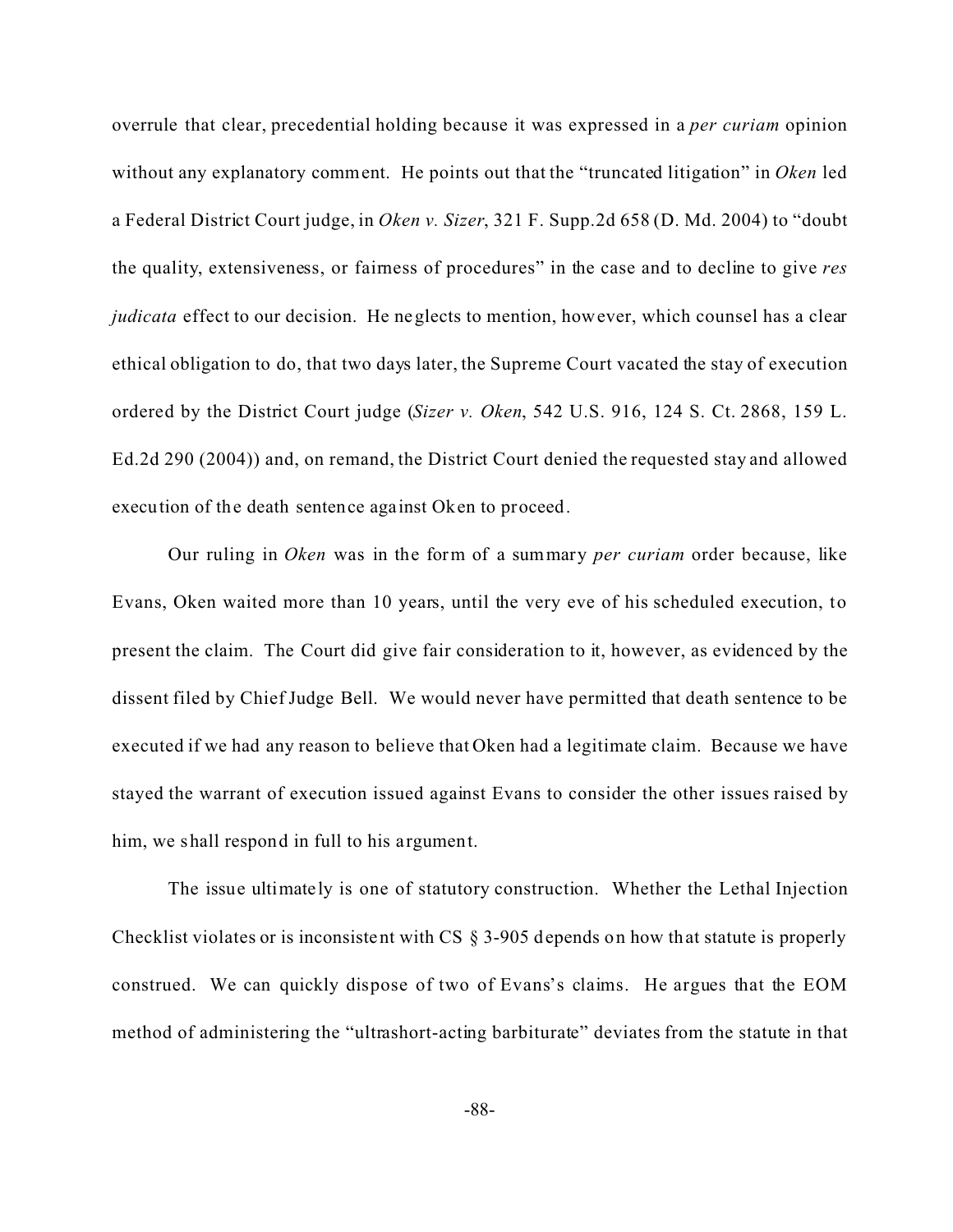it calls for administering the drug "in two separate bursts, where the [statute] calls for its 'continuous intravenous administration' until dea th." There is no such deviation. Under the EOM procedure, the barbiturate *is* administered continuously. It is inserted in advance into two 60 cc syringes, and, as soon as one is administered, that syringe is removed and the drug in the second syringe is injected. There is no flushing of saline solution between the two injections. The mere fact that DOC has chosen to administer the 120 cc of barbitura te in two syringes, the second injected immediately after the first, rather than in one 120 cc syringe, does not make the administra tion non-continuous.

The second argument that may be summarily disposed of is that DOC has not selected persons "trained to administer the lethal injection." Evans has offered utterly no evidence in this case to support that assertion but complains only that the EOM does not specify "what type of training is required." Neither does the statute.

The only argument worthy of more intensive consideration lies in the assertion that the statute specifies the administration of only one chemical paralytic agent, whereas the EOM calls for the administration of two – Pavulon and potassium chloride. The question is whether, when the Legislature directed that there be the administration of "*an* ultrashortacting barbiturate or other similar drug in combination with *a* chemical paralytic agent" (emphasis added), it intended to preclude the use of more than one chemical paralytic agent – whether "a" or "an," as used in that statute, necessarily implies the singular.

As we have held so often, and most recently in *Oakland v. Mountain Lake*, 392 Md.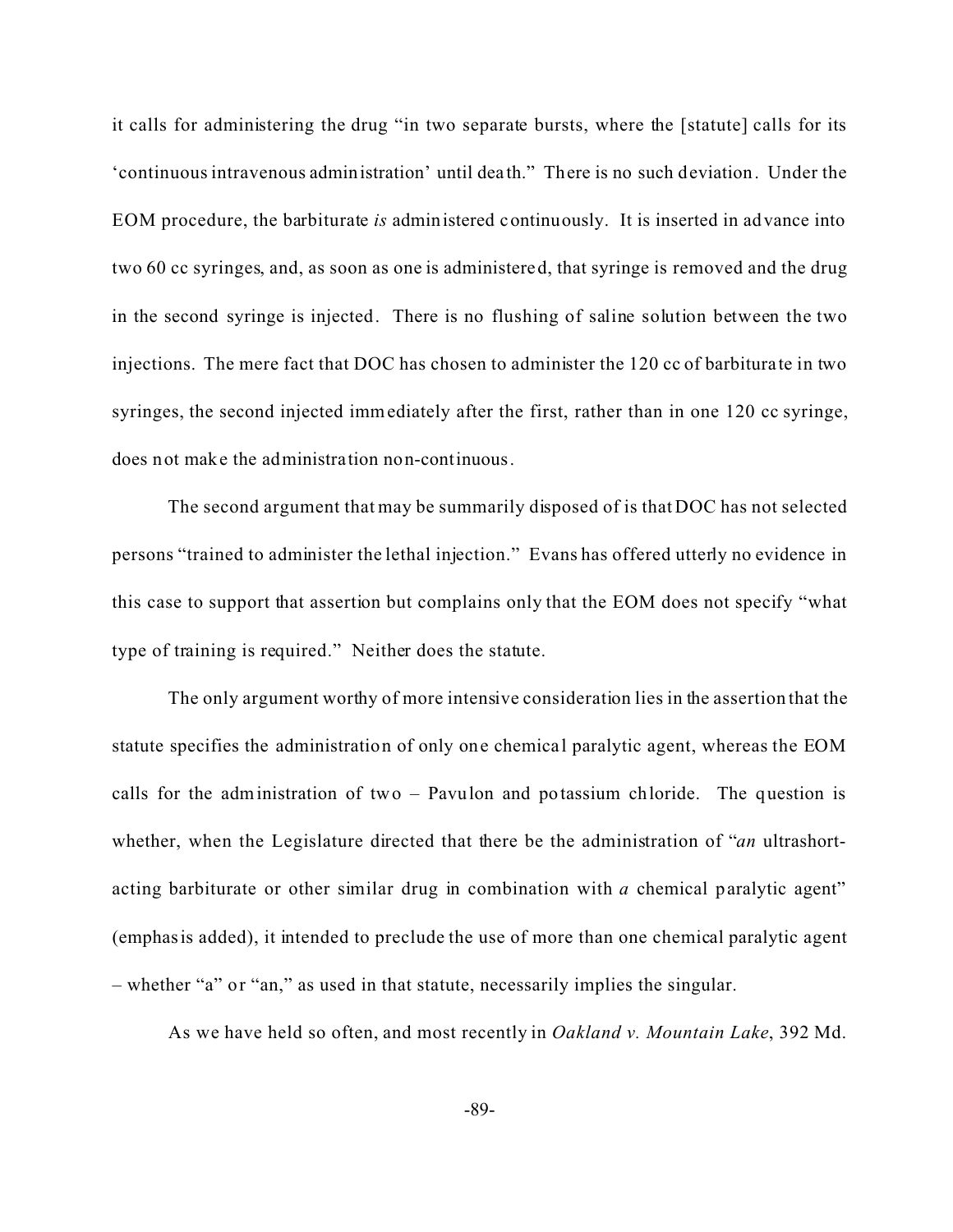301, 316, 896 A.2d 1036, 1045 (2006), and *Frederick v. Pickett*, 392 Md. 411, 427, 897 A.2d 228, 237 (2006), the prime objective in construing statutes is to determine and implement the legislative intent. We look first to the language actually used by the Legislature, and if that language is clear and unambiguous, we need go no further. If the intent, as relevant to the issue at hand, is not so clear from the sta tutory language alone, however, we may consider relevant and reliable external indicators, including the legislative history of the statute.

The articles "a" or "an" are indefinite articles, in contrast to the definite article "the." They do *not*, however, necessarily imply the singular, but generally take their meaning in that regard from the context in which they are used. *See Deutsch v. Mortgage Securities Co.*, 123 S.E. 793, 795 (W. Va. 1924) ("The indefinite article 'a' may sometimes mean one, where only one is intended, or it may mean one of a number, depending upon context."); *National Union Bank v. Copeland*, 4 N.E. 794, 795-96 (Mass. 1886) ("[T]he particle 'a' is not necessarily a singular term. It is often used in the sense of 'any,' and is then applied to more than one individual object."); *Lewis v. Spies*, 350 N.Y.S.2d 14, 17 (A.D. 1973) ("The indefinite a rticle 'a' is not necessarily a singular term. It is often used to mean 'any' rather than 'one.'"). Most courts have construed "a" or "an" as meaning "any" and as not restricted to just one. See *Lindley v. Murphy*, 56 N.E.2d 832, 838 (Ill. 1944) ("The article 'a' is generally not used in a singular sense unless such an intention is clear from the language of the statute."); *Chavira v. State*, 319 S.W.2d 115, 120 (Tex. Cr. App. 1958) ("a" means the same as "any"); *First American Nat. Bank v. Olsen*, 751 S.W.2d 417, 421 (Tenn. 1987) (same); *Application of Hotel*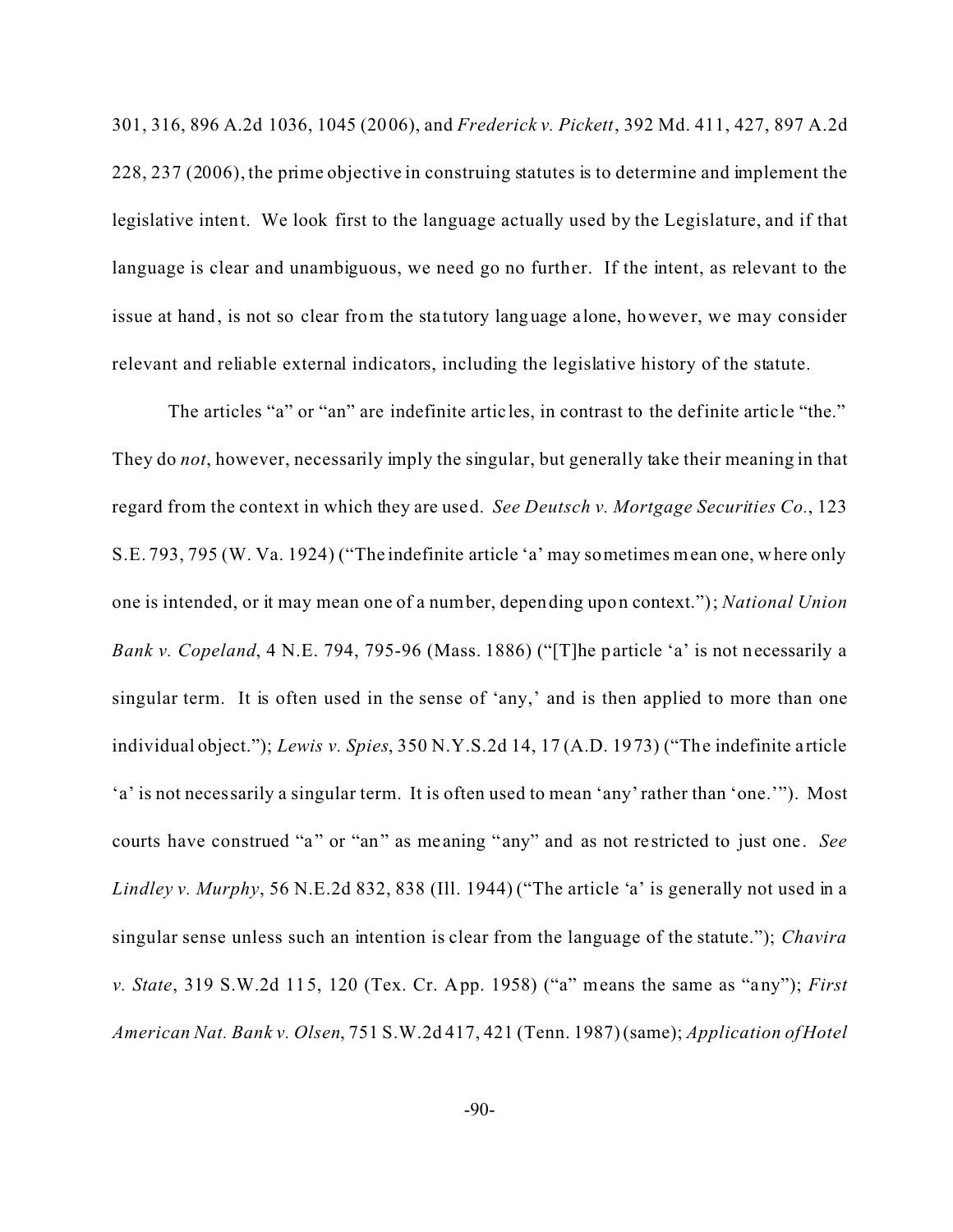*St. George Corporation*, 207 N.Y.S.2d 529 (Kings Co. 1960) (same); *State v. Snyder*, 78 N.E.2d 716, 718 (Ohio 1948); *compare Harward v. Com.*, 330 S.E.2d 89, 91 (Va. 1985).

It is evident, then, that whether the General Assembly intended to preclude the inclusion in the lethal mix of more than one paralytic agent cannot be determined, as a matter of law, from the language of the statute alone. The Legislature did not say "*one* chemical paralytic agent," which, if that is what it intended, it could have done. We need to turn, then, to other indicia of intent, the most relevant and cogent of which, we think, is the legislative history of the statute.

Prior to the 1994 legislation, Maryland used the gas chamber – lethal gas – as the means of executing the death sentence. The switch to lethal injection was recommended by the Governor's Commission on the Death Penalty in its 1993 Report. *See The Report of the Governor's Commission on the Death Penalty, supra*, at xx and 214-18. The Commission noted that the historical method of execution in Maryland was hanging and that in 1955, the Legislature substituted lethal gas because that method was regarded as less painful and more dignified than either hanging or electrocution. The Commission added, however, that the national trend had more recently moved away from lethal gas because it was thought to kill by asphyxiation and that the suffocation or strangula tion accompanying the a sphyxiation could cause extreme pain for as long as twelve minutes. Maryland, it said, was the only State then to mandate that method. *Id*. at 215. The rejection of lethal gas had prompted at least 24 States to substitute lethal injection as the method of execution. The Commission advised that "[t]he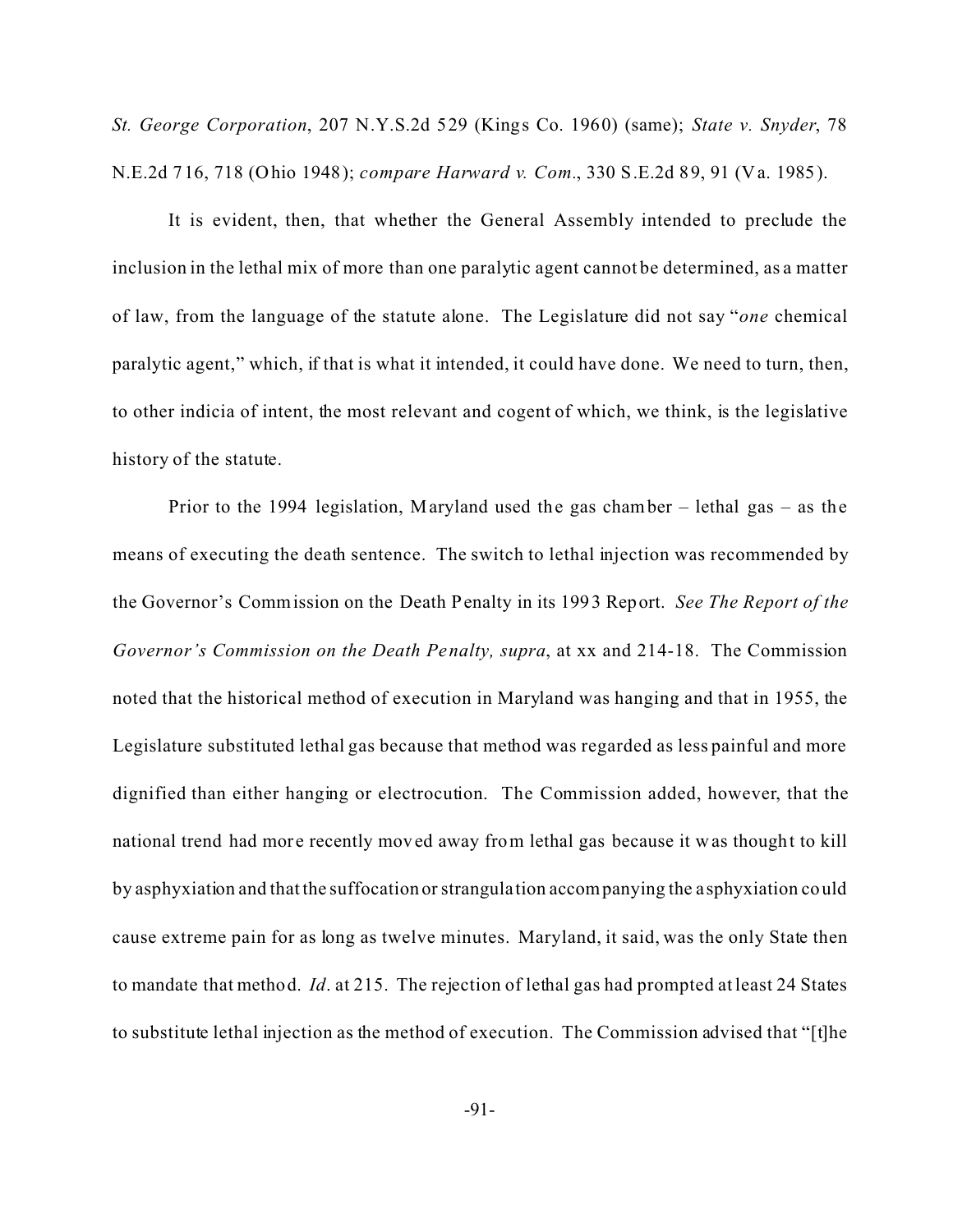injection of a fast-acting barbiturate or other lethal drug appears to c ause death quickly without the pain associated with the slower death caused by lethal gas." *Id*. at 217.

A bill to substitute lethal injection for the gas chamber was introduced into the 1993 session of the General Assembly (Sen. Bill 203), just after the Governor's Commission had been appointed.<sup>16</sup> The bill passed the Senate but died in the House of Delegates. The Commission report, recommending the change, was filed in November, 1993, and two months later, companion bills nearly identical to Sen. Bill 203 were introduced into the 1994 session as Administra tion Bills (House Bill 498 and Sen. Bill 304).

The Legislature was clearly aware from both the Commission report and from evidence presented to it in connection with the 1993 bill (S.B. 203) that more than 21 States (24 by the time the Commission report was released) had mandated lethal injection as the means of executing death sentences. A simple comparison shows that the M aryland statute is nearly identical to those that had been adopted earlier in nine other States. *See* ARK. CODE ANN. § 5-4-617(a); 725 ILL. COMP. STAT. ANN. 5/119-5(a )(1); MISS. CODE ANN. § 99-19-51; MONT. CODE ANN. § 46-19-103(3); N.M.STAT. ANN. § 31-14-11; N.C. GEN. STAT. § 15-187; OKLA. STAT. ANN. tit. 22, § 1014(A); S.D.CODIFIED LAWS § 23A-27A-32; WYO. STAT. ANN. § 7-13- 904(a). We are informed, without contradiction by Evans, that in at least 24 of the States

<sup>&</sup>lt;sup>16</sup> As noted, the Governor's Commission was not created to focus just on the method of execution. Most of the data used by the Commission in support of its recommendation to switch to lethal injection was already published and, indeed, was mentioned in the legislative documents accompanying Sen. Bill 203.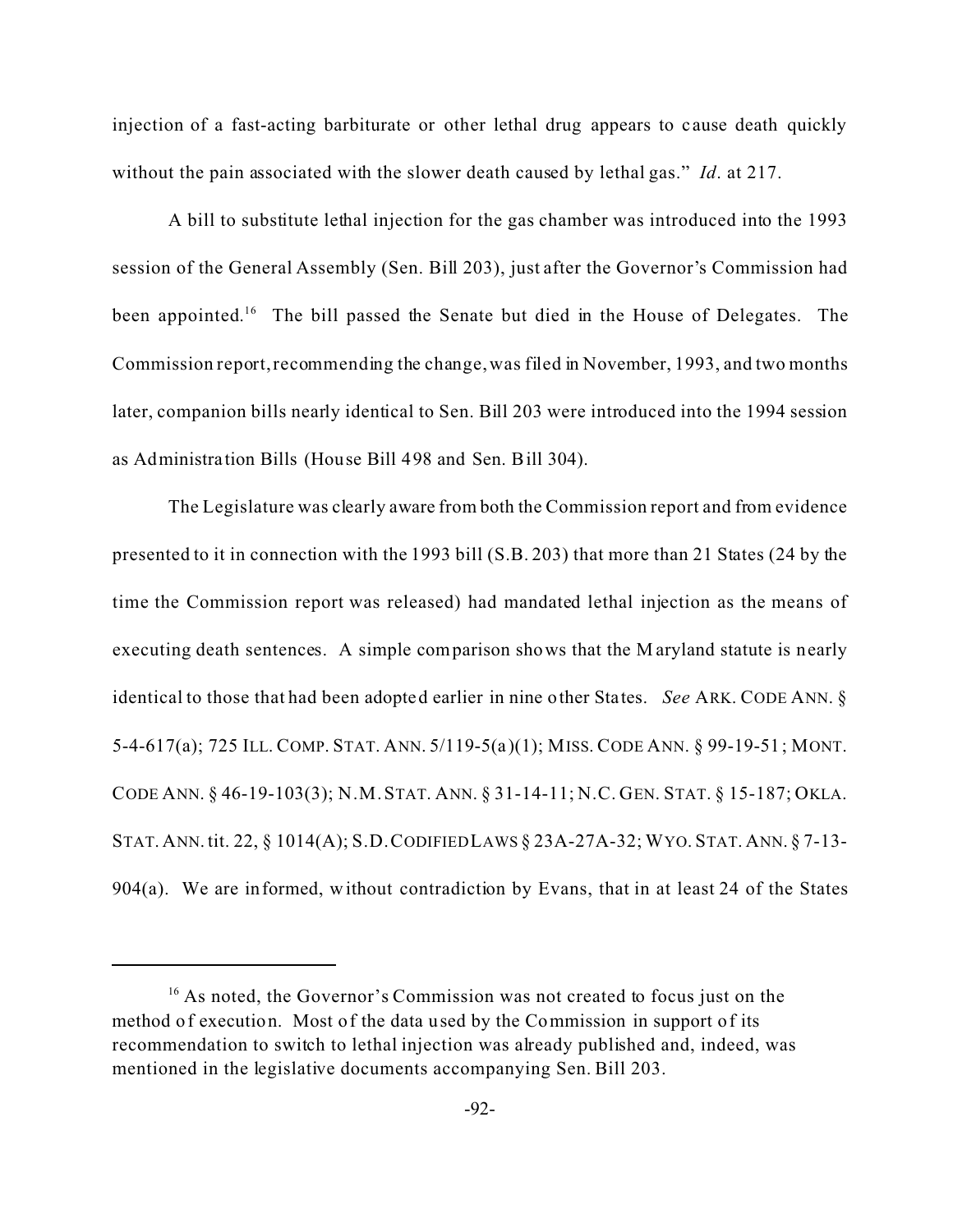using lethal injection, the same three drugs called for in the EOM were prescribed, although not all of those States have statutes that specify the kinds of drugs to be used.<sup>17</sup> We are not aware of any case, and none has been cited to us by Evans, in which a court in any Sta te with a statute similar to CS § 3-905 has held that the three-drug protocol is inconsistent with the governing statute.

More significant, at the hearing conducted by the House JudiciaryCommittee on House Bill 498, on March 3, 1994, the Committee asked the Commissioner of Correction to provide a description of the lethal injection process. Given that the *raison d'etre* for the change was that lethal injection was a much more humane approach, an explanation of the process was surely a matter of interest to the Legislature. The Commissioner responded on March 8, and advised the Committee that the process would be just what is called for in the EOM – that the inmate would be strapped to a fixed gurney, that catheters would be placed in both arms and a saline solution administered until the command is given to commence the execution, that a quantity of sodium pentothal would then be administered, that the line would then be flushed

 $17$  It appears that the use of an ultrashort-acting barbiturate and "neuromuscular blocking drugs" was first recommended in a letter by Dr. Samuel Deutsch, a professor of anesthesiology at the University of Oklahoma Health Sciences Cente r, to Oklahoma State Senator Dawson. *See* Deborah W. Denno, *When Legislatures Delegate Death: The Troubling Paradox Behind State Uses of Electrocution and Lethal Injec tion and What it Says About Us*, 63 OHIO ST. L. J. 63, 95-96 (2002). Professor Denno observes that "Oklahoma's lethal injection statute, which is representative of other state statutes, repeats nea rly verbatim the te rminology tha t Deutsch used in his letter to describe to Dawson the two main types of drugs that Deutsch recommended." *Id*. at 97. She notes that the typical lethal injection consists of the three chemicals, but is uncertain how the third drug – potassium chloride – got into the mix.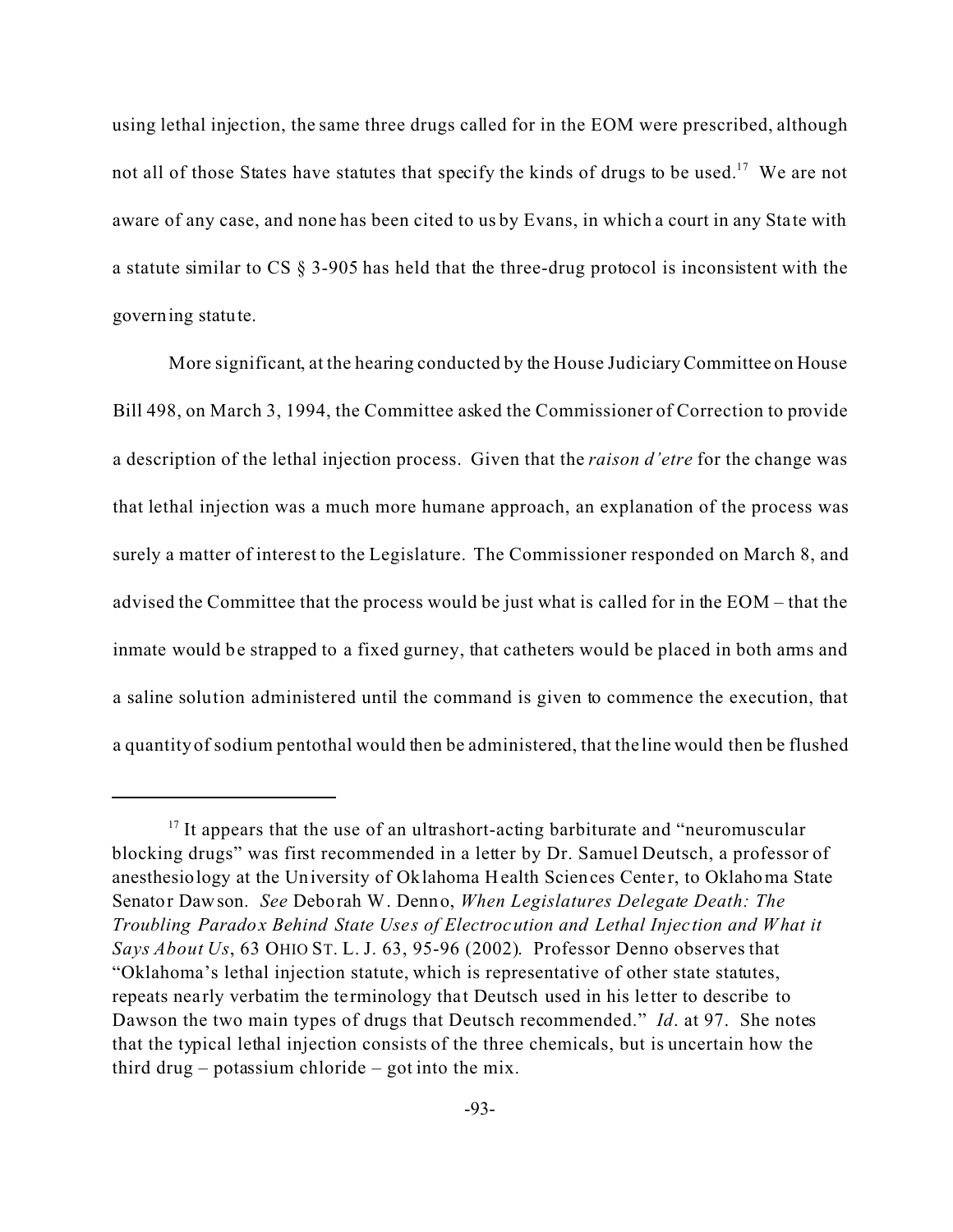with normal saline solution, that a quantity of Pavulon would then be administered followed by another flushing with saline solution, and that a quantity of potassium chloride would then be injected. The entire process, he said, would take 10 to 15 minutes. The Commissioner added that "[a] trained execution team would conduct all activities associated with the execution process" and that "[a] medical doctor would be available to confirm that death has occurred."

It is thus evident that the Legislature was well aware that, if it enacted the statute authorizing lethal injection, the statute would be implemented by the three-drug mixture. Following the receipt of that advice, the statute was enacted. There is no evidence that any member of the Legislature questioned whether the approach described by the Commissioner would be consistent with the statute. On this record, we conclude, as we did in *Oken*, that the EOM protocol is not inconsistent with the statute.

#### **C. Enforceability of EOM as a Regulation**

Title 10, subtitle 1 of the State Government Article (SG), which is part of the Administrative Procedure Act, sets forth certain requirements for the adoption of regulations by Executive agencies subject to the statute. The Department of Public Safety and Correctional Services and DOC are subje ct to the statute. *Massey v. Dept. of Corrections, supra*, 389 Md. at 499, 886 A.2d at 587.

SG §§ 10-110 and 10-111 require that a unit desiring to adopt a regulation, other than

-94-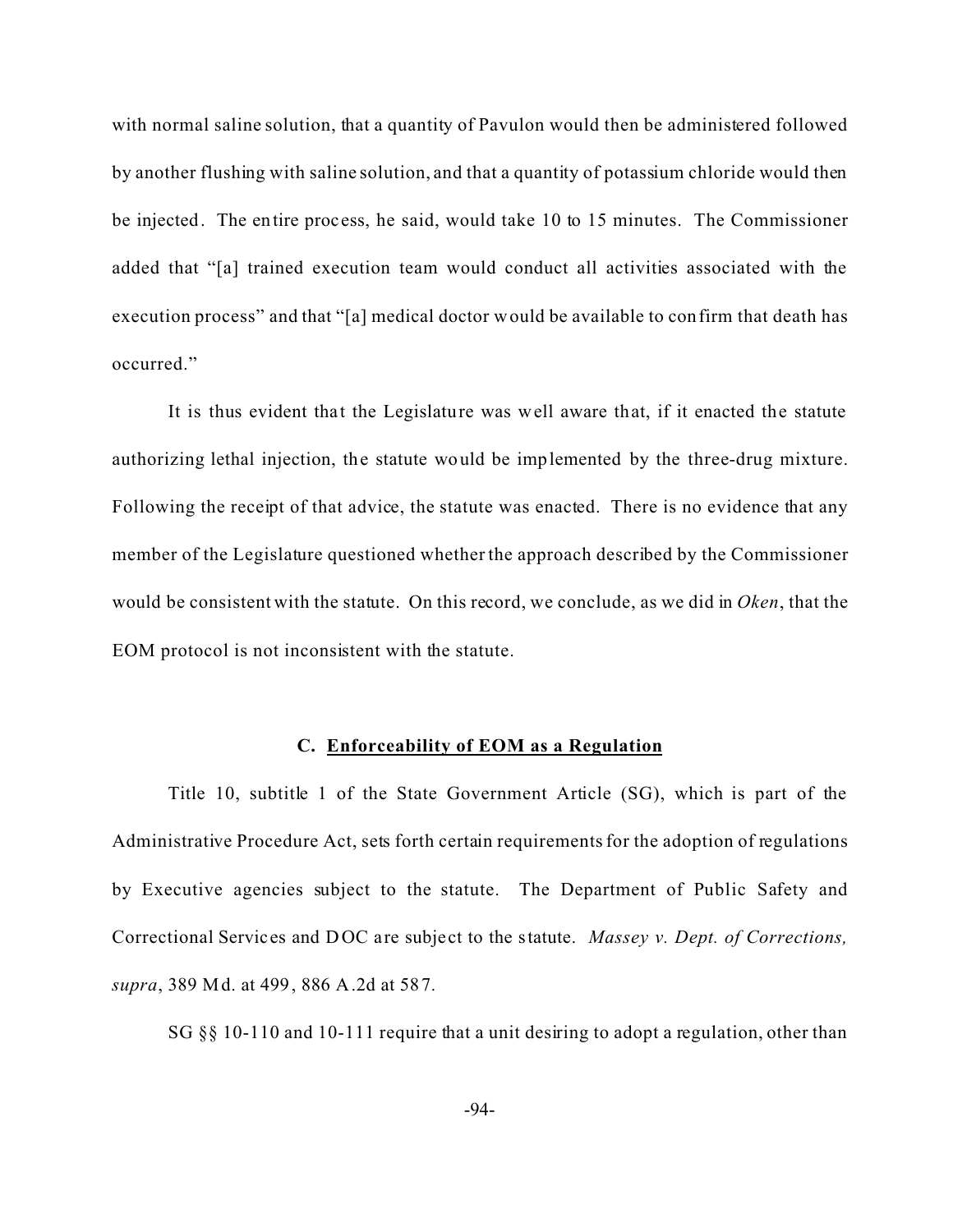as an emergency measure, publish the proposed regulation in the Maryland Register and send a copy of it to the Joint Legislative Committee on Administrative, Executive, and Legislative Review (AELR Committee) for that Committee's review. Sec tion 10-111(a) provides that a unit "may not adopt a proposed regulation" until that is done. Section 10-112 specifies that, in order to have a proposed regulation published in the Register, it must be accompanied by a notice that (1) states the economic impact of the proposed regulation on State and local government revenues and expenditures and on groups that may be affected by it, and (2) sets a date, time, and place for public hearing. A unit may not change the text of any regulation "unless it is proposed anew and adopted in accordance with the requirements of §§ 10-111 and 10-112 . . . ." SG § 10-113.

Section 10-114 requires that, if the regulation is adopted, the unit must submit a notice of adoption for publica tion in the Maryland Register. SG § 10-117 provides that the effective date of a non-emergency regulation is the tenth calendar day after notice of adoption is published in the Maryland Register (unless a later effective date is specified). Thus, a unit may not adopt a regulation until there has been compliance with §§ 10-110 and 10-111, and a non-emergency regulation duly adopted does not become effective until ten days after notice of its adoption is published in the Register.

None of the procedures mandated by those statutes were followed by DOC prior to adopting or, from time to time, amending the EOM. None of the proposals were submitted to the AELR Committee, published in the Ma ryland Registe r, or subjected to public hearing.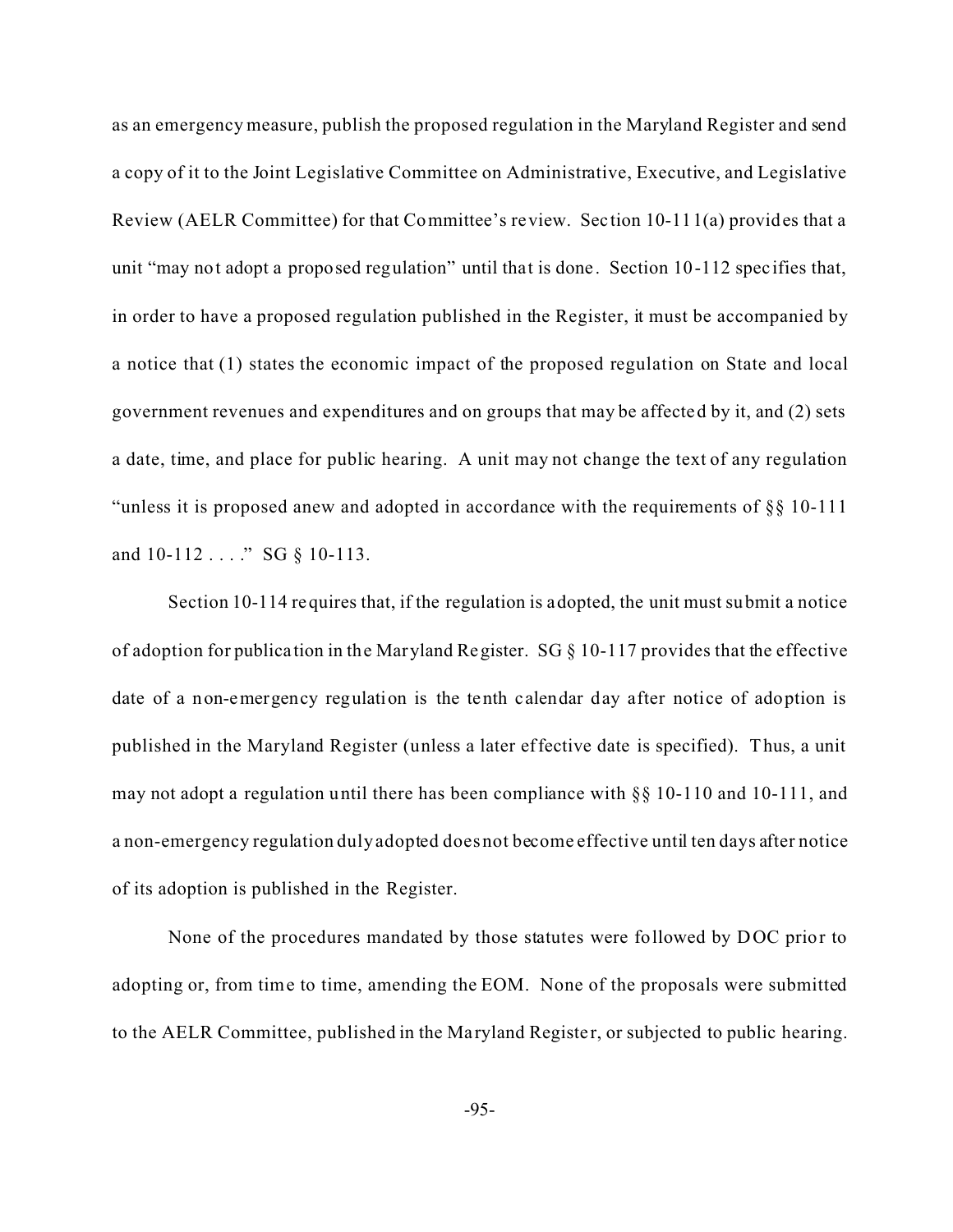No notice of final adoption was ever submitted to or published in the Maryland Register. Thus, if the execution protocols challenged by Evans fall within the definition of, and thus constitute, a regulation as defined in SG  $\S$  10-101(g), they are ineffective.

Section  $10-101(g)(1)$  defines a regulation as including, in pertinent part, a statement that has general application and future effect, is adopted to "de tail or carry out a law that the unit administers" or "govern the procedure of the unit," and is in any form, including a standard, statement of interpretation, or statement of policy. Section  $10-101(g)(2)$  exempts from that definition a statement which otherwise would be included within it but which "concerns only internal management of the unit," or "does not affect directly the rights of the public or the procedures available to the public."

Evans contends that the actual execution protocols set forth in the EOM – those included in the Lethal Injection Checklist – constitute a regulation, as defined in SG  $\S$  10- $101(g)$ . The State responds that the EOM is not a regulation because it (1) does not have general application, (2) concerns only the internal management of DOC, and (3) does not directly affect the rights of the public. Those were the bases upon which the Secretary of DPSCS rejected Evans's administrative challenge. Largely for the reasons set forth in *Massey, supra*, we disagree with the State's response.

The State's argument to the contra ry notwithstanding, there can be no legitimate doubt that the portions of the EOM that govern the method of and procedure for administering the lethal injection have general application and future effect, we re adopted to detail or carry out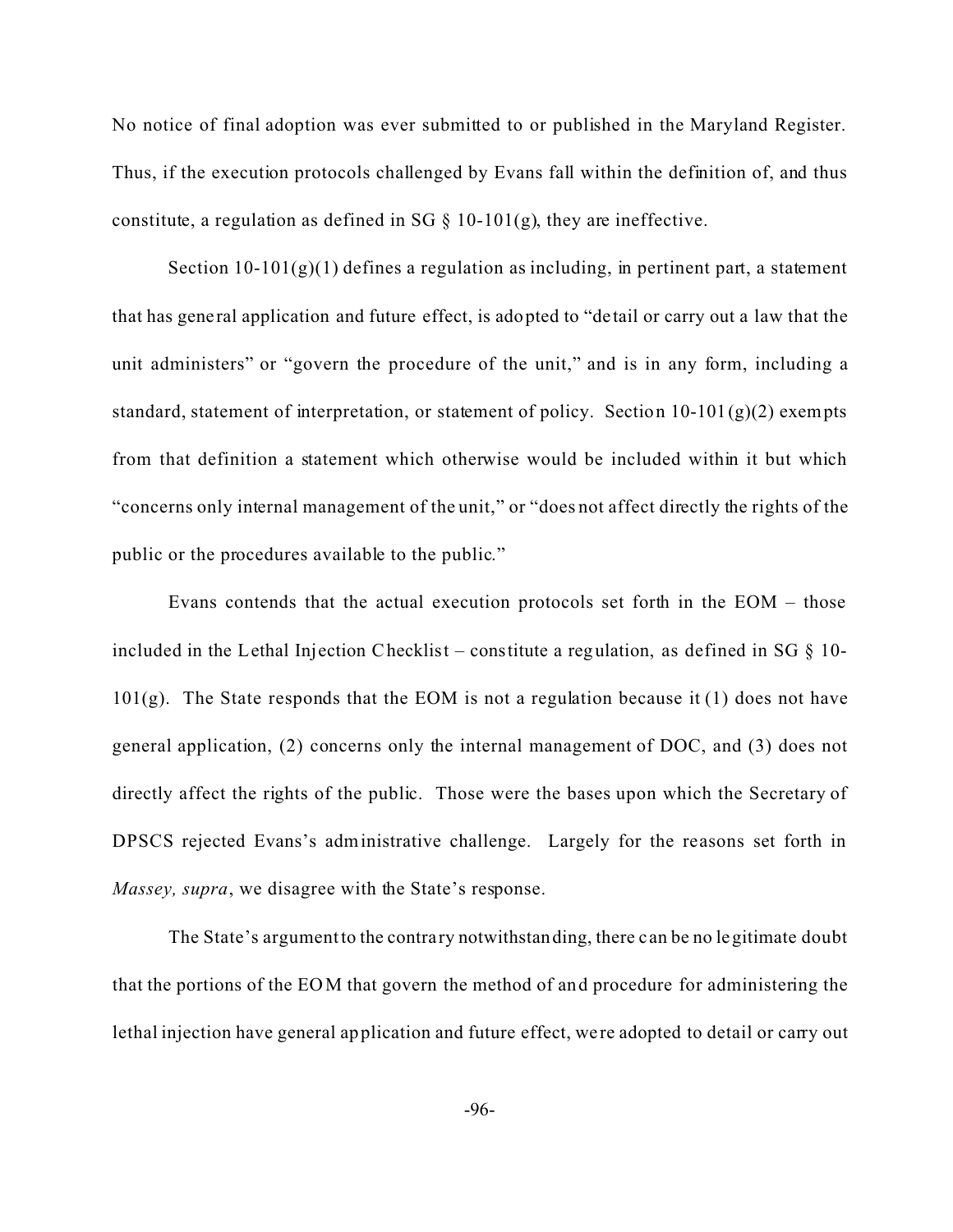a law that DOC administers, and govern the procedure of DOC. They have general application and future effect be cause they comprehensively govern the manner in which every death sentence is implemented. Unquestionably, they were adopted, and, indeed, it is their sole purpose and function, to carry out the mandates of CS §§ 3-905 and 3-906 and add deta ils to the procedure that are unaddressed by the statute. They clearly are within the ambit of SG  $§ 10-101(g)(1).$ 

The question is whether the execution protocols fall within the exemptions set forth in § 10-101(g)(2). That was the issue in *Massey* as well – whether DPSCS directives that established the basis for administering inmate discipline fell within the subsection  $(g)(2)$ exemptions. We observed there that, although an exemption from some of the procedural requirements for adopting regulations that pertain only to the internal management of an agency had been part of the Model Administrative Procedure Act for about 50 years and was common in the various State laws, there was surprisingly little comment on the general meaning and scope of that exemption.

The available cases and commentary indica ted that it was a "pragmatic and balanced" exemption. *Massey v. Dept. of Corrections, supra*, 389 Md. at 519, 886 A.2d at 598. On the one hand, applying the procedural requirements "too far into the internal workings of the agency would completely stifle agency activities if it were enforced," *id.* at 519, 886 A.2d at 598-99, quoting from Gary M. Haman and Robert P. Tunnicliff, *Idaho Administrative Agencies and the New Idaho Administrative Procedure Act*, 3 IDAHO L. REV. 61, 79 (1966),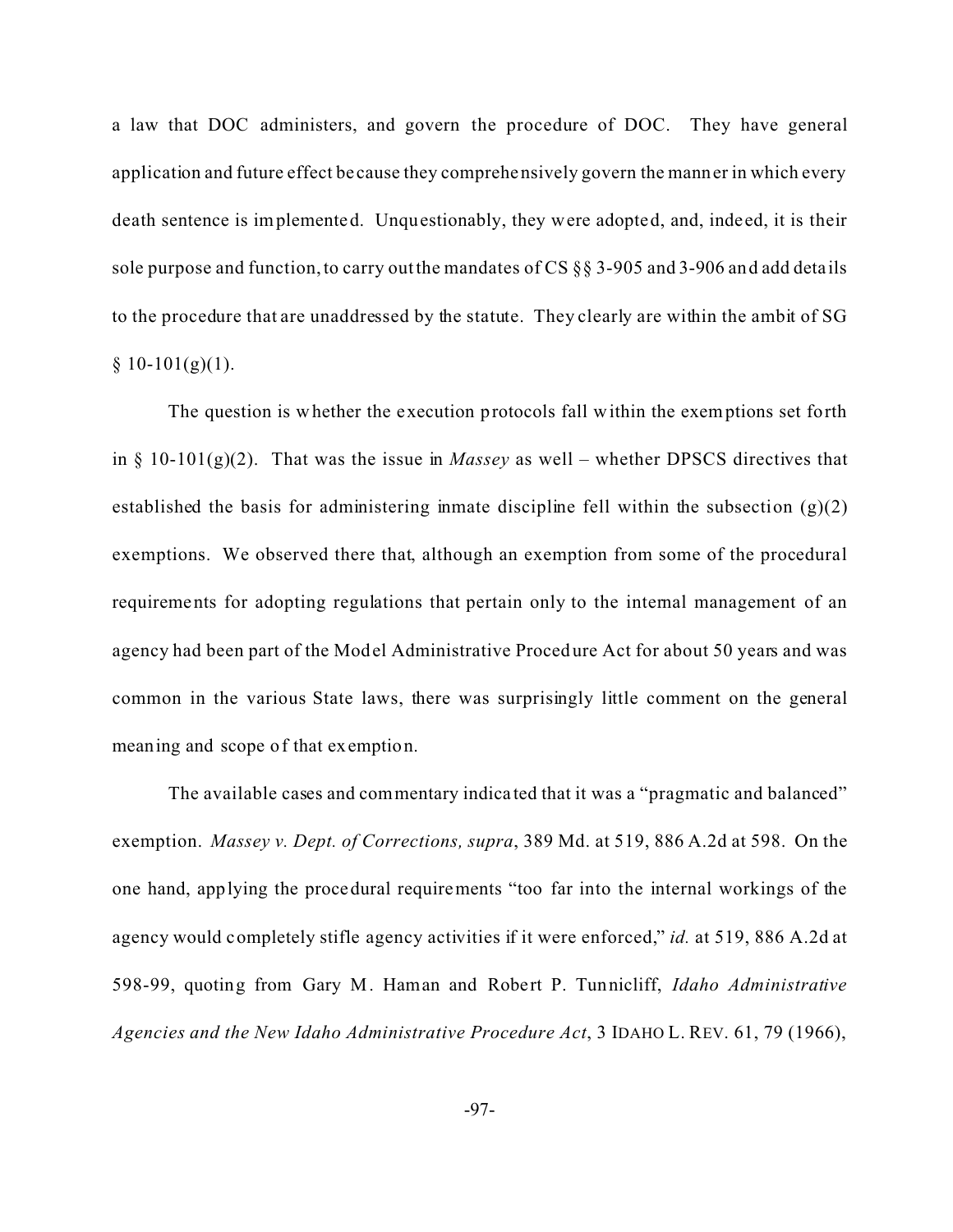but on the other, "agencies could too easily subvert public rulemaking requirements if they could avoid those procedures for *anything* they called an internal directive to staff." *Massey v. Dept. of Corrections, supra*, 389 Md. at 519, 886 A.2d at 599, quoting from Arthur E. Bonfield, *The Iowa Administrative Procedure Act*, 60 IOWA L. REV. 731, 833 (1975). (Emphasis in original).

Bonfield, who seemed to be the most prolific commentator on this subject, viewed the internal management exemption as a "very narrowly drawn provision with several important qualifications" meant "to assure that matters of internal agency management that are purely of concern to the agency and its staff are effectively excluded from normal rule-making and rule-effectiveness requirements." *Massey v. Dept. of Corrections, supra*, 389 Md. at 520, 886 A.2d at 599, quoting from Arthur E. Bonfield, STATE ADMINISTRATIVE RULE MAKING § 6.17.2, at 402. The kinds of directives falling within the exemption, he concluded in his aforecited law review article, "face inwards" and do not "substantially affect any legal rights of the public *or any segment of the public*." He gave as examples "purely internal personnel practices and directions." *Massey v. Dept. of Corrections, supra*, 389 Md. at 520, 886 A.2d at 599, quoting from 60 IDAHO L. REV. at 834. (Emphasis added). The rather meager case law fairly supported and applied those principles.

The real test of whether a DOC Directive (or other policy statement) is exempt from the APA requirements because it concerns only the internal management of the agency and does not affect public rights is whether, given the nature and impact of the Directive, the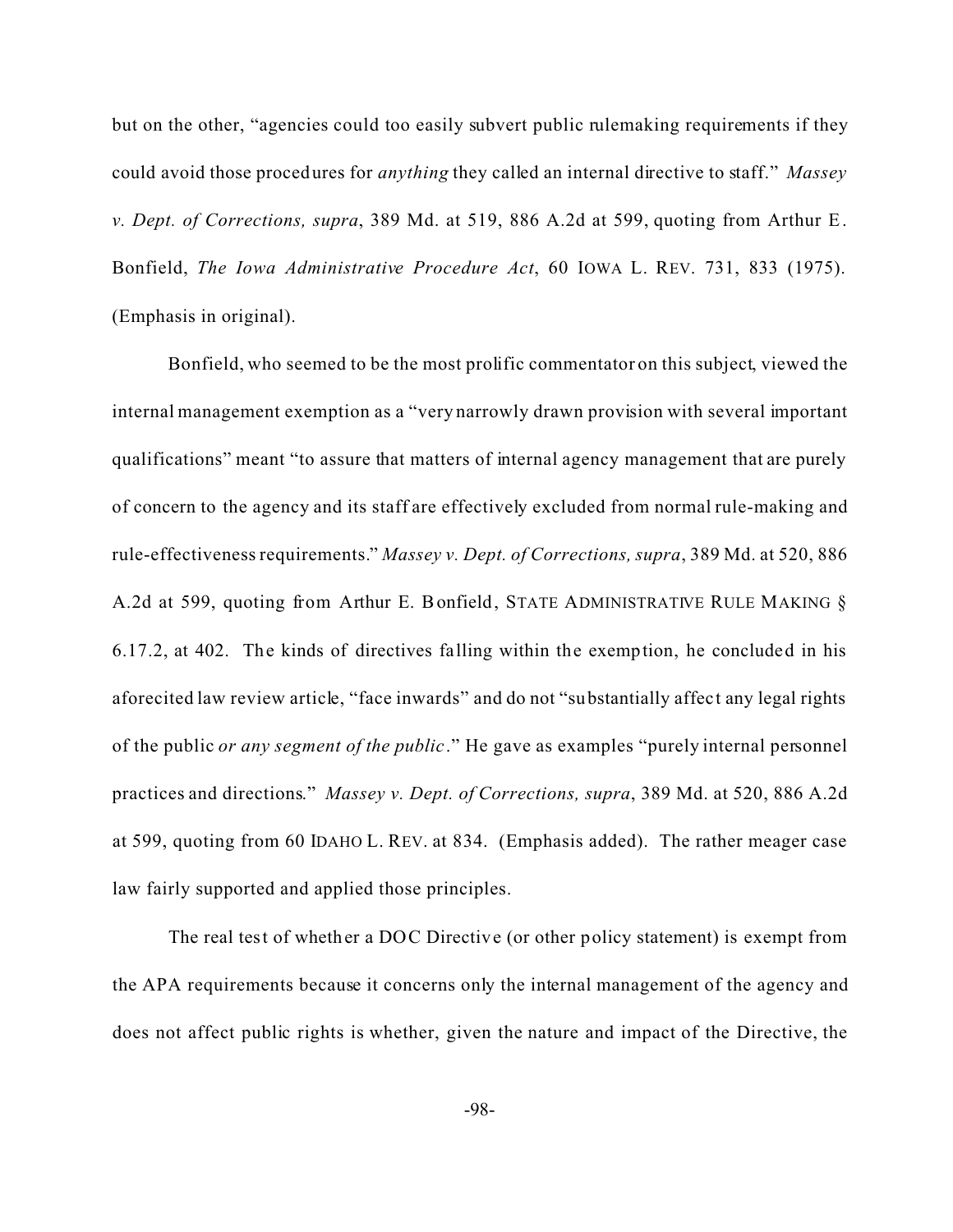Legislature intended that the agency be free to adopt, change, or abrogate the Directive at will, without any public input or legislative review. As noted, the APA requires that proposed regulations be submitted to the AELR Committee for its review. Although the Committee may not veto a proposed regulation, it may hold hearings, get public input, and object to the proposal. SG § 10-111.1(b) directs the Committee, in deciding whether to oppose a proposed regulation, to consider whether the regulation is in conformity with the statutory authority of the agency and whether it "complies with the legislative intent of the statute under which the regulation was promulgated."

The ability of the Committee to oppose the regulation is important, because if it *does* object, the unit has but three options: it may withdraw the proposed regulation, it may amend the regulation, which essentially requires starting the process anew, or it may submit the proposal to the Governor with a statement explaining why it refuses to withdraw or amend the proposal. *See Delmarva Power v. PSC*, 370 Md. 1, 27, 803 A.2d 460, 475 (2002). The Governor may consult with the Committee and the unit in an effort to resolve the conflict and, after notice to the presiding officers of the Senate and House of Delegates, may instruct the unit to withdraw or amend the regulation or may approve the regulation. A proposed regulation opposed by the Committee may not be adopted and is not effective unless approved by the Governor.

The importance of that measure of legislative oversight is highly relevant in considering whether an agency policy directive is of the kind intended by the Legislature to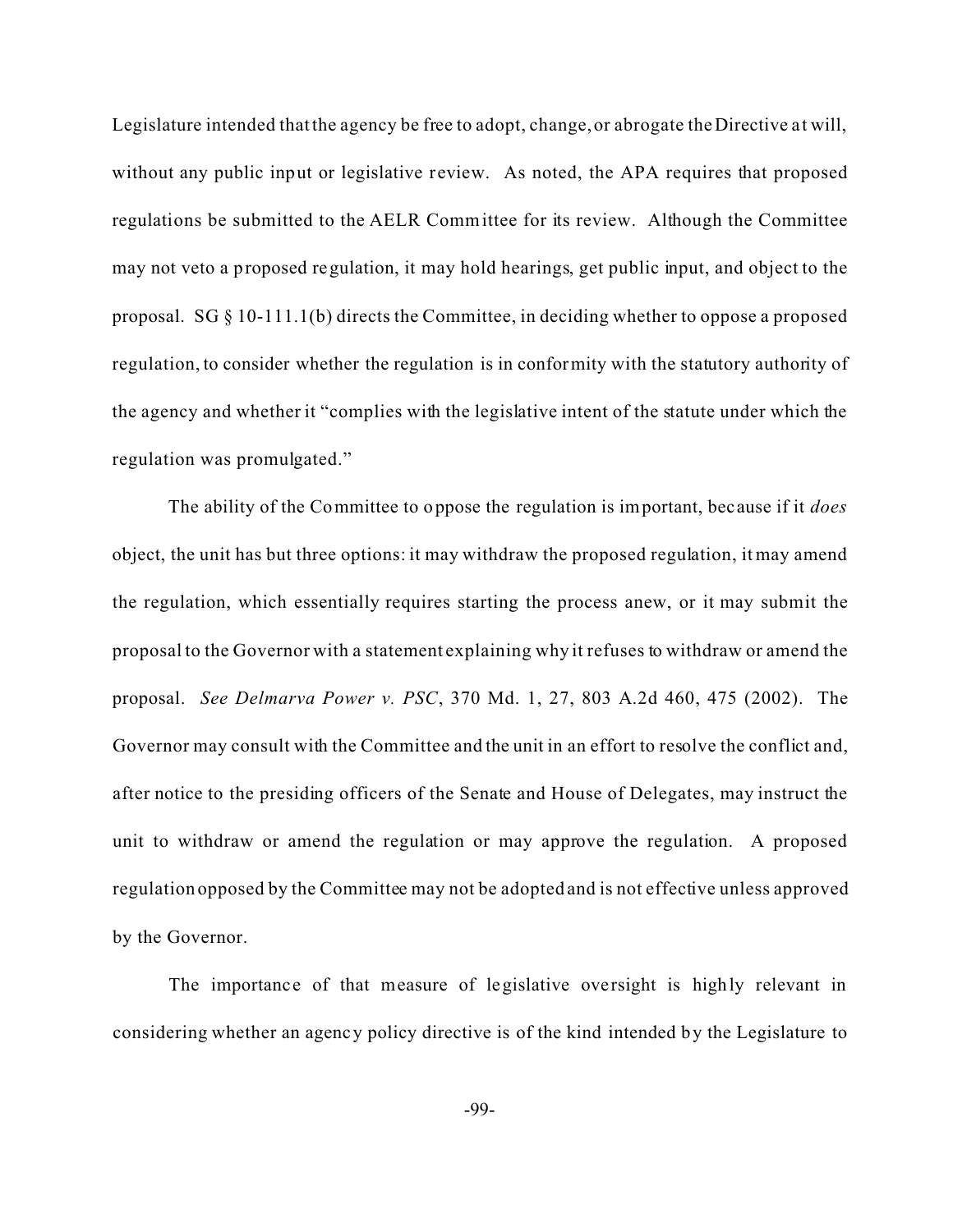be exempt from that oversight as a matter of purely internal management. We may fairly take judicial notice that the whole issue of the death penalty, and particularly the method of its implementation, is of great interest to the Legislature. It has enacted detailed statutes governing capital punishment and governing, in particular, the method and manner of executing death sentences, and it considers bills dealing with aspects of the death penalty at nearly every session.

Notwithstanding that it was advised in 1994 of how DOC intended to implement the lethal injection law if that law were enacted, we are unwilling to assume that the Legislature intended to leave to DOC, on its own and without any formal notice to the AELR Committee, without any opportunity for the Committee to object, without any oversight, unbridled authority to determine and then change at will, as a matter of internal management, how that statute is to be implemented.

In this case, DOC has decided to use two chemical paralytic agents. Using the canons of statutory construc tion applied by courts, *we* have concluded, as a matter of statutory construction, that the current protocol is consistent with the statute. Applying different standards allowable in a legislative context, the AELR Committee may have a different view, but even if that Committee agrees that the protocol is consistent, it may wish to object to it and direct DOC to consider some other one. Although the three-drug protocol is standard in States using lethal injections, it has been challenged in a number of cases and some believe that it is not as humane as it was purported to be. *See* Denno, *supra*, 63 OHIO ST. L. J. 63. Indeed,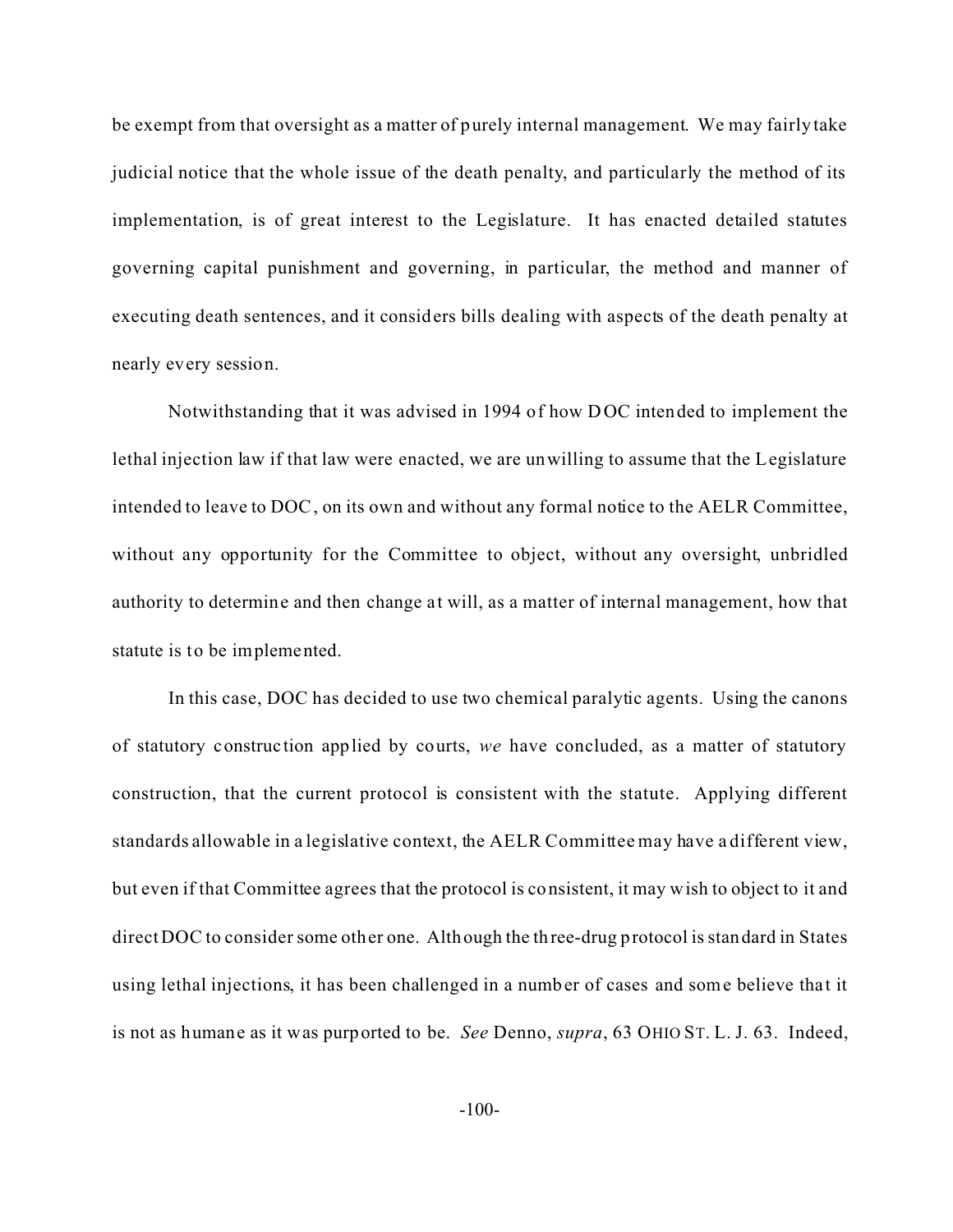that issue appears to be currently pending in a proceeding instituted by Evans in the U.S. District Court. *See Evans v. Saar*, Civil No. 06-149 (U.S. Dist. Ct. D. Md.). Suppose DOC decides in the future to use three rather than two paralytic agents, or drop potassium chloride or Pavulon and use only the other agent, or use 80 cc or 150 cc of barbiturate rather than 120 cc, or 100 cc of Pavulon rather than 50 cc, or use one or more entirely different drugs? Those kinds of decisions do not constitute routine internal management, any more than the decision to adopt the current mix; they affe ct not only the inmates and the correctiona l personne l, but the witnesses allowed to observe the execution and the public generally, through its perception of the process.

Accordingly, we hold that those aspects of the EOM that direct the manner of executing the death sentence – the Lethal Injection Checklist – constitute regulations under SG  $\S$  10-101(g) and, because they were not adopted in conformance with the requirements of the APA, are ineffective and may not be used until such time as they are properly adopted. To that extent, we shall reverse the ruling of the Circuit Court for Baltimore City. Although the question actually before us in No. 122 is whether the Circuit Court erred in denying a temporary restraining order, our resolution of the predominant legal issue presented by that question mandates, as a matter of law, that a final injunction issue, and we shall remand the case for that purpose.

# **IN NOS. 107, 123, AND 124, JUDGMENT OF CIRCUIT COURT FOR BALTIMORE COUNTY AFFIRMED, WITH**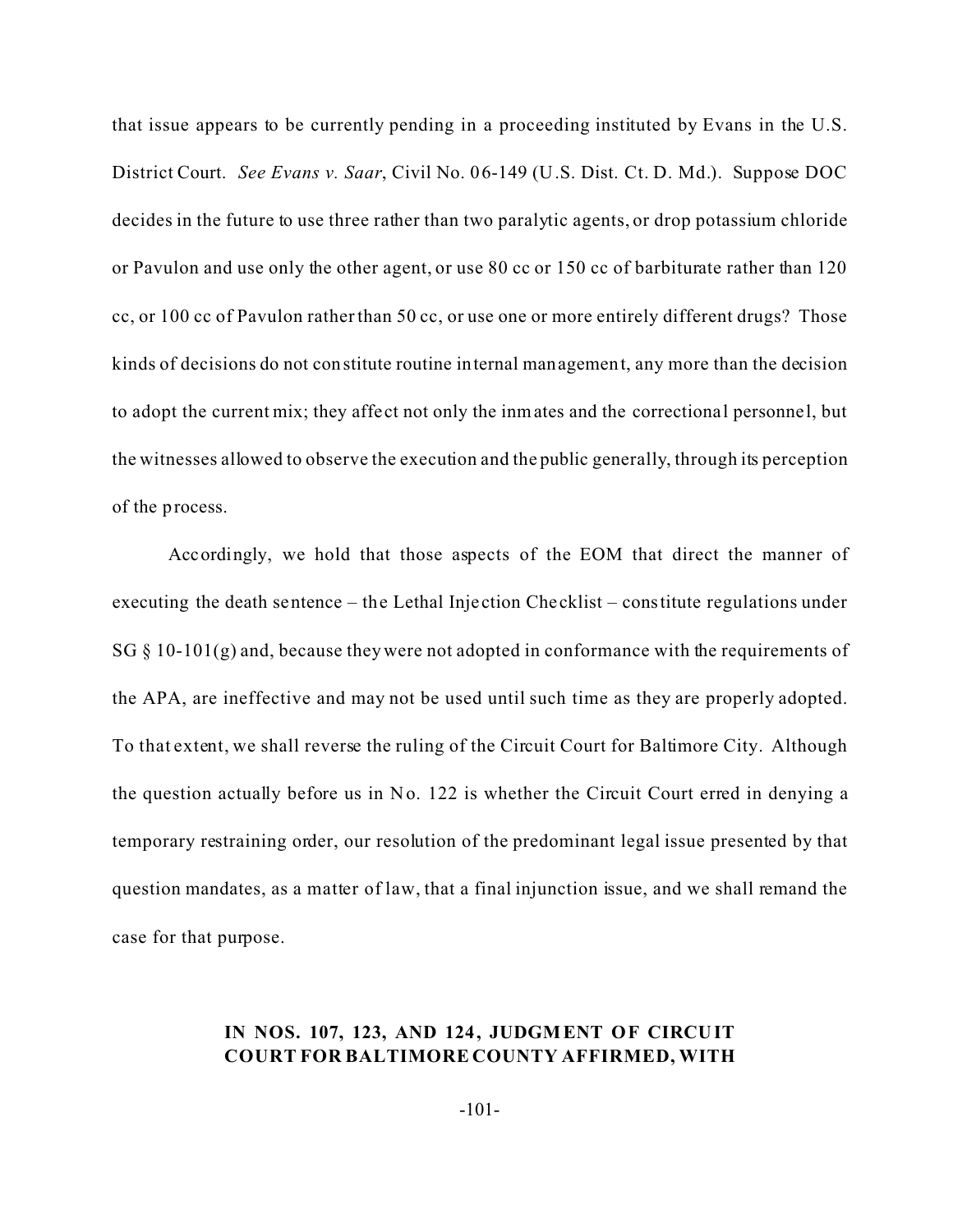**COSTS; IN NO. 122, ORDER OF CIRCUIT COURT FOR BALTIMORE CITY DENYING TEMPORARY RESTRAINING ORDER VACATED; CASE REMANDED TO THAT COURT WITH INSTRUCTIONS TO ENJOIN ENFORCEMENT OF LETHAL INJECTION CHECKLIST INCLUDED AS PART OF DIVISION OF CORRECTION EXECUTION OPERATIONS MANUAL UNTIL SUCH TIME AS THE CONTENTS OF THAT CHECKLIST, IN THEIR CURRENT OR ANY AMENDED FORM, ARE ADOPTED AS REGULATIONS IN ACCORDANCE WITH THE REQUIREMENTS OF THE ADMINISTRATIVE PROCEDURE ACT OR THE GENERAL ASSEMBLY EXEMPTS THE CHECKLIST FROM THE REQUIREMENTS OF THAT ACT; COSTS IN NO. 122 TO BE PAID BY APPELLEE**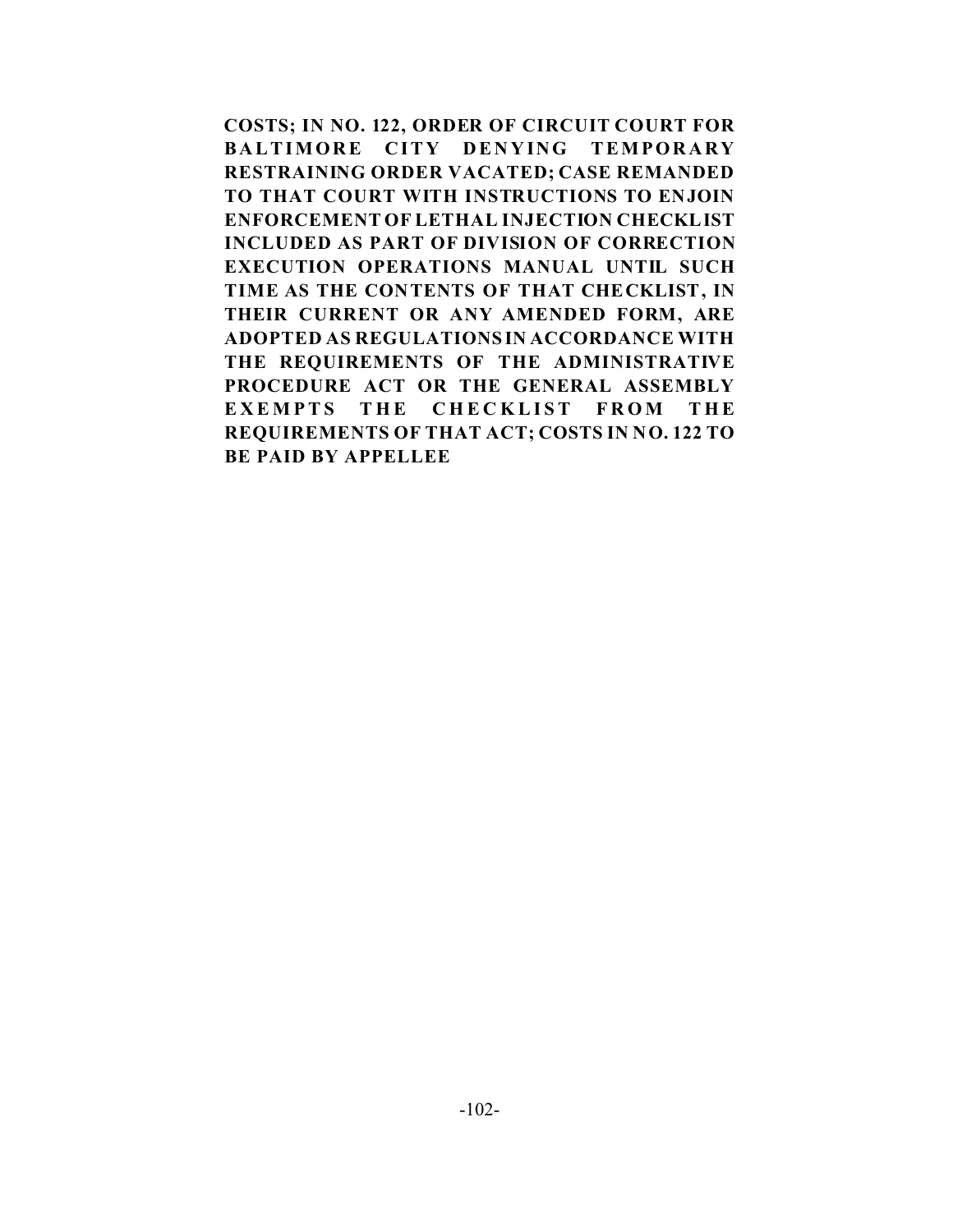## APPENDIX PROCEDURAL HISTORY OF *STATE v. EVANS*

It is rare that we attach an Appendix to an Opinion. In most instances when we do so, it is for convenience – to display a plat, diagram, or other pictorial document as a complement to the verbal description of it in the Opinion. We attach this Appendix, which describes, as succinctly as possible, the long, tortured history of this case, for two reasons. The first is to give a more complete context to some of the issues ra ised in these appeals. The second is to demonstrate the extraordinary lengths to which the State and Federal courts have gone, and continue to go, to protect the rights of Vernon Evans and to dispel any notion that he has not received the full measure of process and consideration that is due to any person accused of crime and, most particularly, to one who face s the death penalty.

Two separate juries – one in Worcester County and one more than a hundred miles away in Baltimore County – unanimously determined, eight years apart, that Evans should be put to death for the brutal murders he committed. Excluding the four pending appeals, Evans has had eleven appeals to this Court and has presented seven petitions to the United States Supreme Court. Depending on how one isolates or clusters his arguments, he has presented approximately one hundred complaints to the Circuit Courts in three counties and to us, many of them several times. He has had more than two dozen complaints considered and rejected by the U.S. District Court and the U.S. Court of Appeals for the Fourth Circuit and has several more now pending in the District Court. Throughout, he has been represented by able, experienc ed, competent counsel.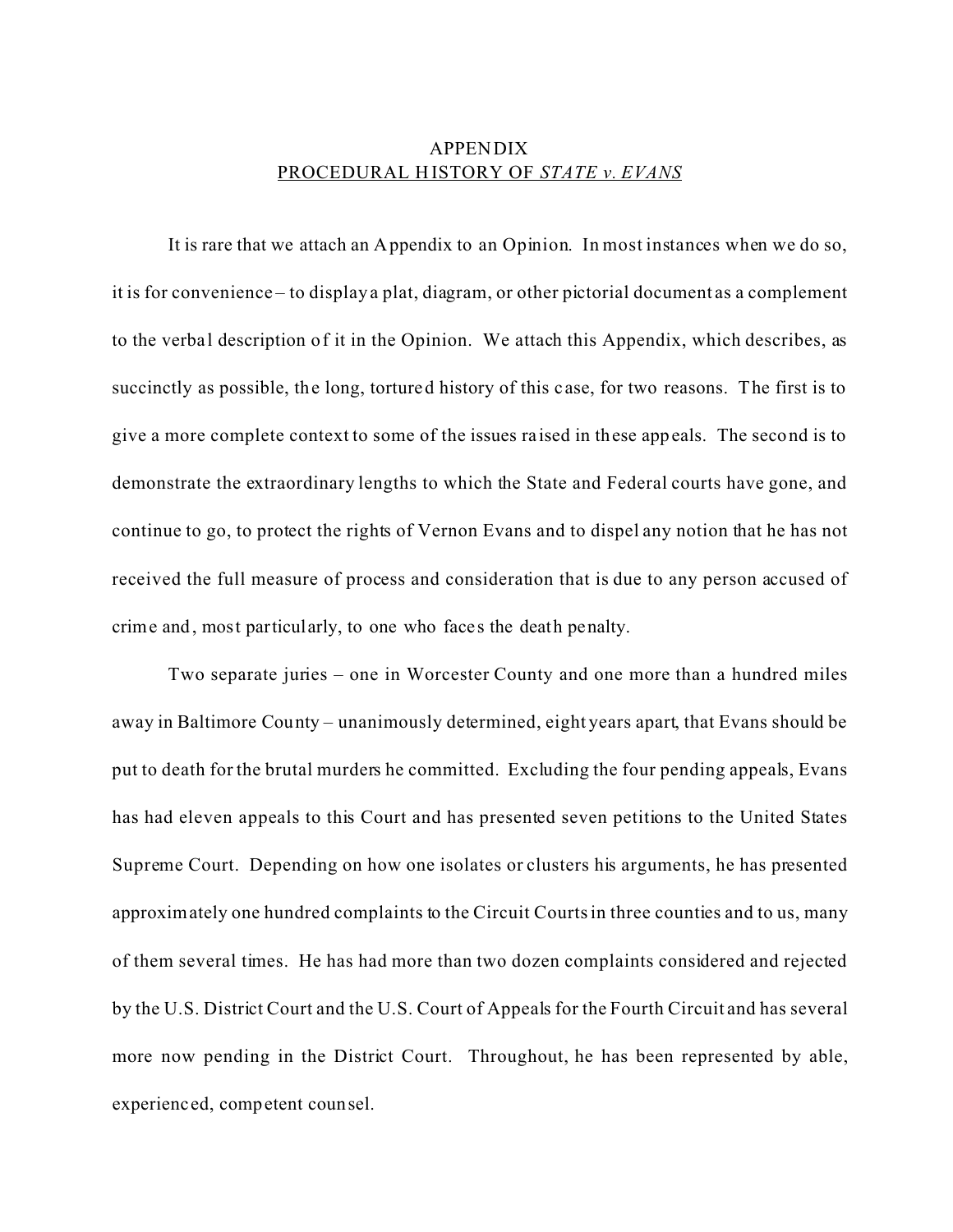These appeals and the various proceedings described in this Appendix all arose from a double murder committed by Evans on April 28, 1983, more than 23 years ago. Evans was paid \$9,000 by or on behalf of Anthony Grandison, who was then in jail awaiting trial on Federal narcotics charges, to kill David Piechowicz and his wife, Cheryl. Mr. and Ms. Piechowicz were slated to testify against Grandison in Federal court a week later. Evans went to the Warren House Motel in Baltimore County and, in cold blood, murdered Mr. Piechowicz and the woman he thought was Cheryl but who, in fact, was Cheryl's sister, Susan Kennedy.

Two prosecutions ensued – one Federal and one State. The Federal prosecution came first in time. In M ay, 1983, the Government cha rged Evans, Grandison, and two others with conspiracy to violate the civil rights of David and Cheryl Piechowicz (18 U.S.C. § 241) and with witness tampering (18 U.S.C. § 1512). In November, 1983, Evans and Grandison were convicted by a Federal jury on both counts and sentenced to life imprisonment. On appeal, Evans raised eight issues, all of which were found by the U. S. Court of Appeals for the Fourth Circuit to be without merit. *United States v. Grandison*, 780 F.2d 425 (4<sup>th</sup> Cir. 1985).

One of the issues presented by both Evans and Grandison was that the Government used its peremptory challenges in a manner that was racially biased against African American jurors. While the case was pending on appeal, the Supreme Court granted *certiorari* in *Batson v. Kentucky*, 471 U.S. 1052, 105 S. Ct. 2111, 85 L. Ed.2d 476 (1985), but that case had not been decided by the time the Fourth Circuit court acted on the Grandison/Evans appeal, and the peremptory challenge issue was resolved against Evans under the rule established in *Swain*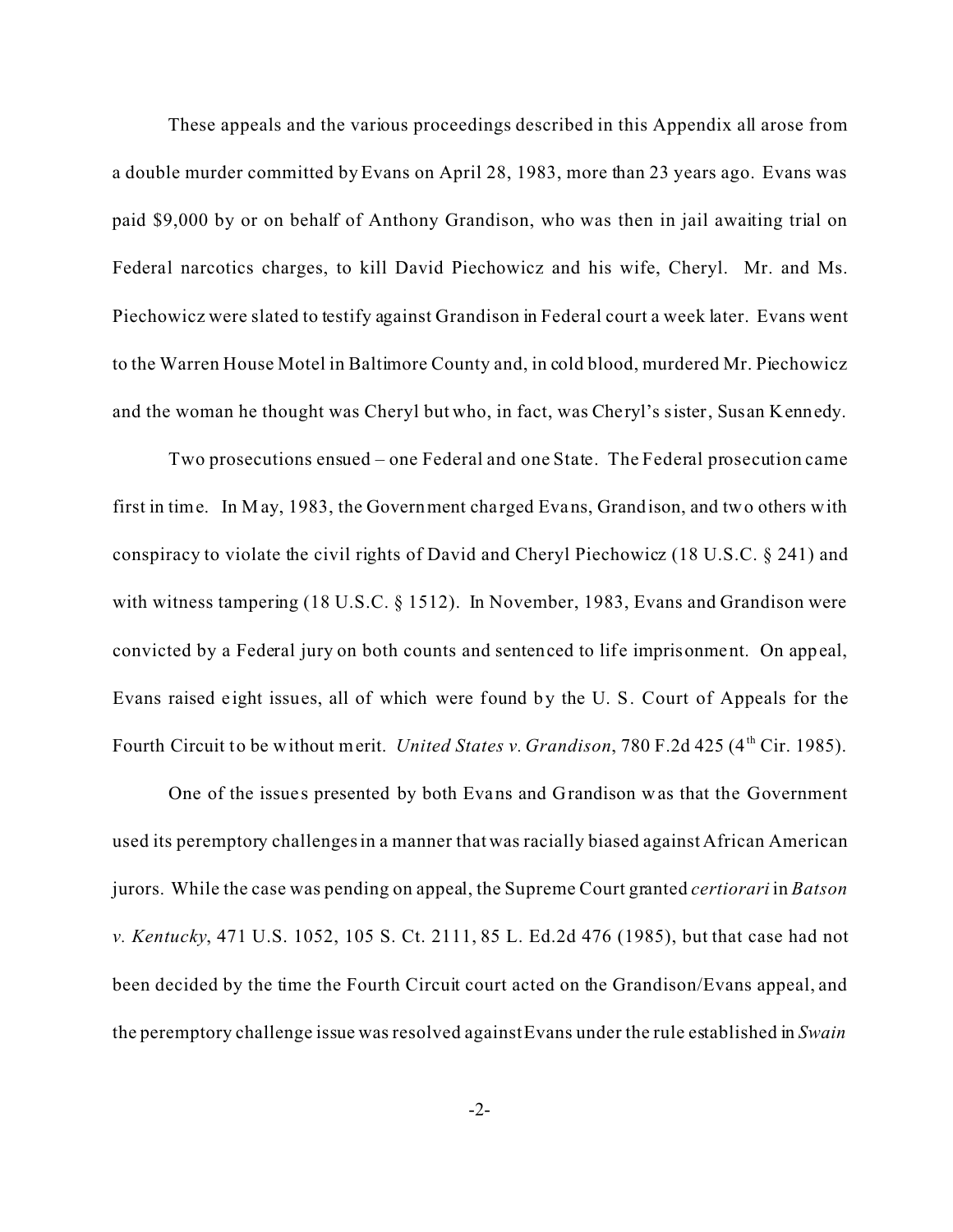*v. Alabama*, 380 U.S. 202, 85 S. Ct. 824, 13 L. Ed.2d 759 (1965).

*Batson* was decided by the Supreme Court shortly thereafter – *see Batson v. Kentucky*, 476 U.S. 79, 106 S. Ct. 1712, 90 L. Ed.2d 69 (1986) – and, in *Griffith v. Kentucky*, 479 U.S. 314, 107 S. Ct. 708, 93 L. Ed.2d 649 (1987), *Batson* was dec lared to apply retroactively to cases still in litigation. In February, 1987, the Supreme Court vacated the Federal convictions in light of *Griffith* and remanded the cases for the District Court to consider the effect of *Batson*. In May, 1988, after an evidentiary hearing, the District Court found no purposeful discrimination in the Government's exercise of its peremptory challenges, denied Evans's and Grandison's motion for new trial, and reinstated the judgments, and in September, 1989, the U.S. Court of Appeals for the Fourth Circuit a ffirmed. *United States v. Grandison*, 885 F.2d 143 (4<sup>th</sup> Cir. 1989). The appellate court denied motions for rehearing, and, in May, 1990, the Supreme Court denied *certiorari*. *Grandison v. United States*, 495 U.S. 934, 110 S. Ct. 2178, 109 L. Ed.2d 507 (1990). That ended the Federal prosecution.

On June 30, 1983, the State prosecution commenced in Baltimore County with an indictment charging Evans and Grandison with two counts of first degree murder, one count of conspiracy to commit murder, and one count of using a handgun in the commission of a felony. Prior to trial, the cases against Evans and Grandison were severed. On September 7, 1983, Evans was served with a notice of the State's intention to seek the death penalty that listed two aggravating circumstances upon which the State intended to rely – that the murder was committed pursuant to an agreement or contract for remuneration or the promise of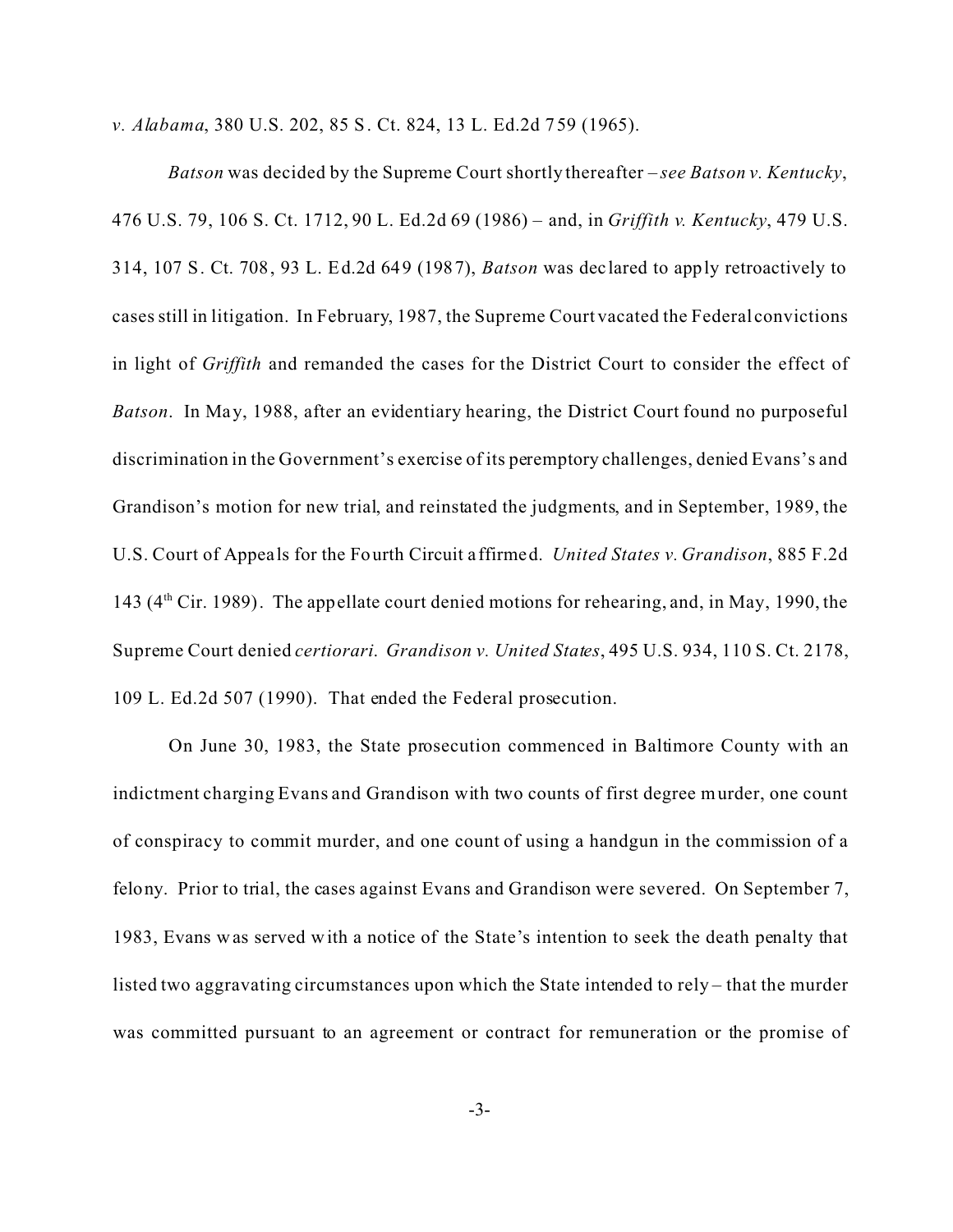remuneration (current Maryland Code,  $\S$  2-303(g)(1)(vi) of the Criminal Law Article (CL); former Ann. Code, 1957, Art. 27,  $\S$  413(d)(6)) and that the defendant committed more than one first degree murder arising out of the same incident (CL  $\S$  2-303(g)(1)(ix); former Ann. Code, 1957, Art. 27, § 413(d)(9)).

At Evans's request, his case was removed from Baltimore County to Worcester County, where it was assigned to Judge Cathe ll, then a judge of the Circuit Court. Prior to trial, but after his conviction on the Federal charges, Evans moved to dismiss the State indictment on the ground that his Federal convictions prec luded a subsequent State prosecution under both Federal and State double jeopardy prohibitions. His principal argument was that the dual sovereignty principle, long and well established in both the State and Federal courts, was not applicable. The motion was denied and, in an interlocutory appeal, this Court affirmed that ruling. *Evans v. State*, 301 Md. 45, 481 A.2d 1135 (1984). **(CA-1)**. <sup>18</sup> Evans's petition for *certiorari* was denied by the Supreme Court. *Grandison v. Maryland*, 470 U.S. 1034, 105 S. Ct. 1411, 84 L. Ed.2d 795 (1985). **(SC-1)**.

With that resolved, the case proceeded before a jury, which convicted Evans of the two murders and related offenses and sentenced him to death. He appealed, raising 17 issues. The

 $18$  In order to keep account of, and distinguish, the various proceedings in which Evans's complaints have been reviewed by a court, we shall label them by the court in which they were brought: CA (Maryland Court of Appeals); SC (United States Supreme Court); PC (State Circuit Court considering post conviction petition, motion to correct illegal sentence, or other collateral attack); DC (U.S. District Court considering habeas corpus petition); C4 (U.S. Court of Appeals considering appeal from denial of habeas corpus by U.S. District Court).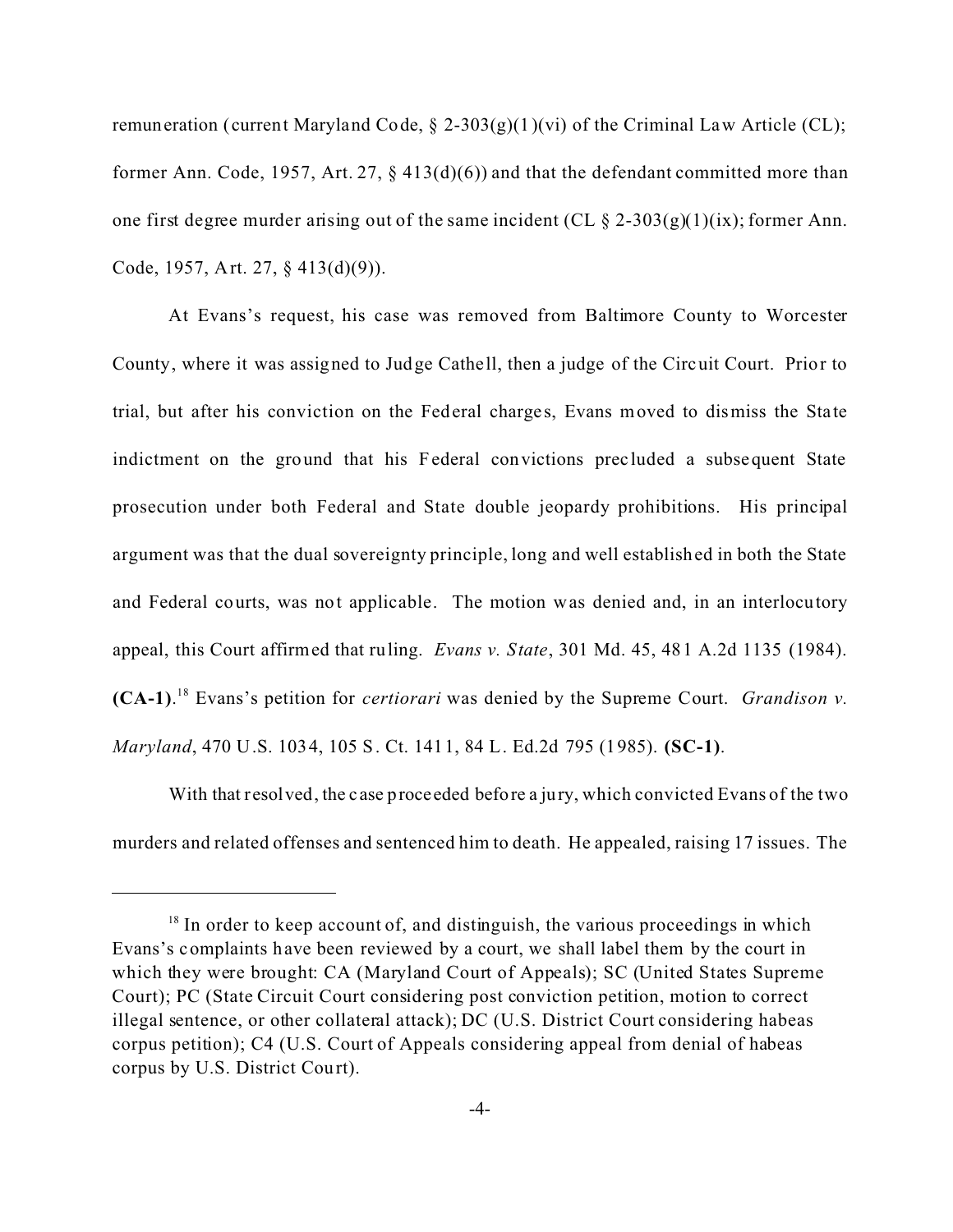first ten dealt with the trial as to guilt or innocence and the remaining seven pertained to the sentencing proceeding:

(1) An in-court identification by Calvin Harper should have been suppressed because it was tainted by a suggestive and unreliable pre-trial identification;

(2) He was entitled to a mistrial bec ause of the State's failure to notify him of a photographic identification;

(3) Two State's witnesses – Calvin Harper and Charlene Sparrow – were incompetent witnesses because they had previously committed perjury;

 $(4)$  The trial court erred in denying his motion to compel a psychiatric examination of Charlene Sparrow, quashing a subpoena for her attendance at trial, and refusing to exclude her testimony at trial;

(5) The trial court erred in denying his motions for further removal from Worcester County and for a continuance in order to individually voir dire prospective jurors;

(6) The trial court erred in admitting certain documents as business records;

(7) The trial court erred in admitting a MAC-11 machine pistol as representative

of the unrecovered weapon used in the murders;

(8) The trial court erred in excluding from the jury venire persons who stated that they would never vote to impose capital punishment;

(9) The State's use of peremptory challenges to exclude African-Americanswas improper;

-5-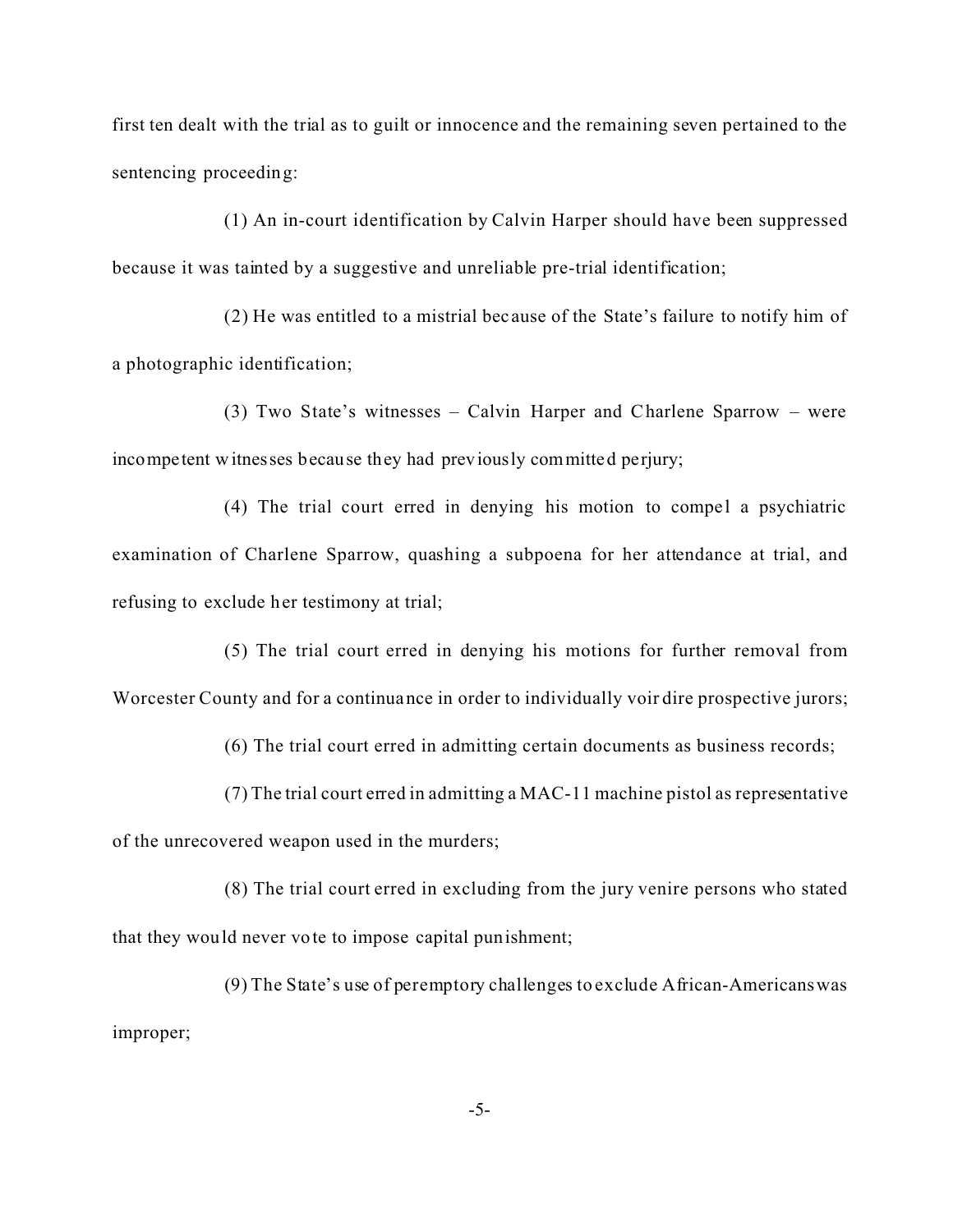(10) A renewal of the double jeopardy argument he made in his earlier interlocutory appeal;

(11) The trial court erred in excluding evidence of a minimum parole release  $date:$ <sup>19</sup>

(12) The trial court erred in refusing to instruct the jury that, if it found that the murders were contract murders, it must find as a mitigating factor that Evans was not the sole cause of the victims' deaths;

(13) The trial court erred in refusing to instruct the jury that any non-statutory mitigating factors it found to exist could be given as much weight as statutory mitigating factors;

(14) The death penalty law was unconstitutional in that it shifted the burden to defendants to prove the existence of mitigating factors;

(15) The trial court's instructions regarding reasonable doubt were deficient because they omitted to inform the jury that the State's proof must be "to a moral certainty;"

(16) Given that there were two murders and only one death penalty can be imposed, it was error to allow the jury, as to each murder, to rely on the aggravating factor that the defendant committed more than one offense of first degree murder arising out of the

 $19$  At the time, State law did not afford the option of life without parole. Evans unsuccessfully sought to introduce evidence that, if convicted of all the offenses charged and given consecutive sentences, he would not have been eligible for parole until he had served 39 years in prison.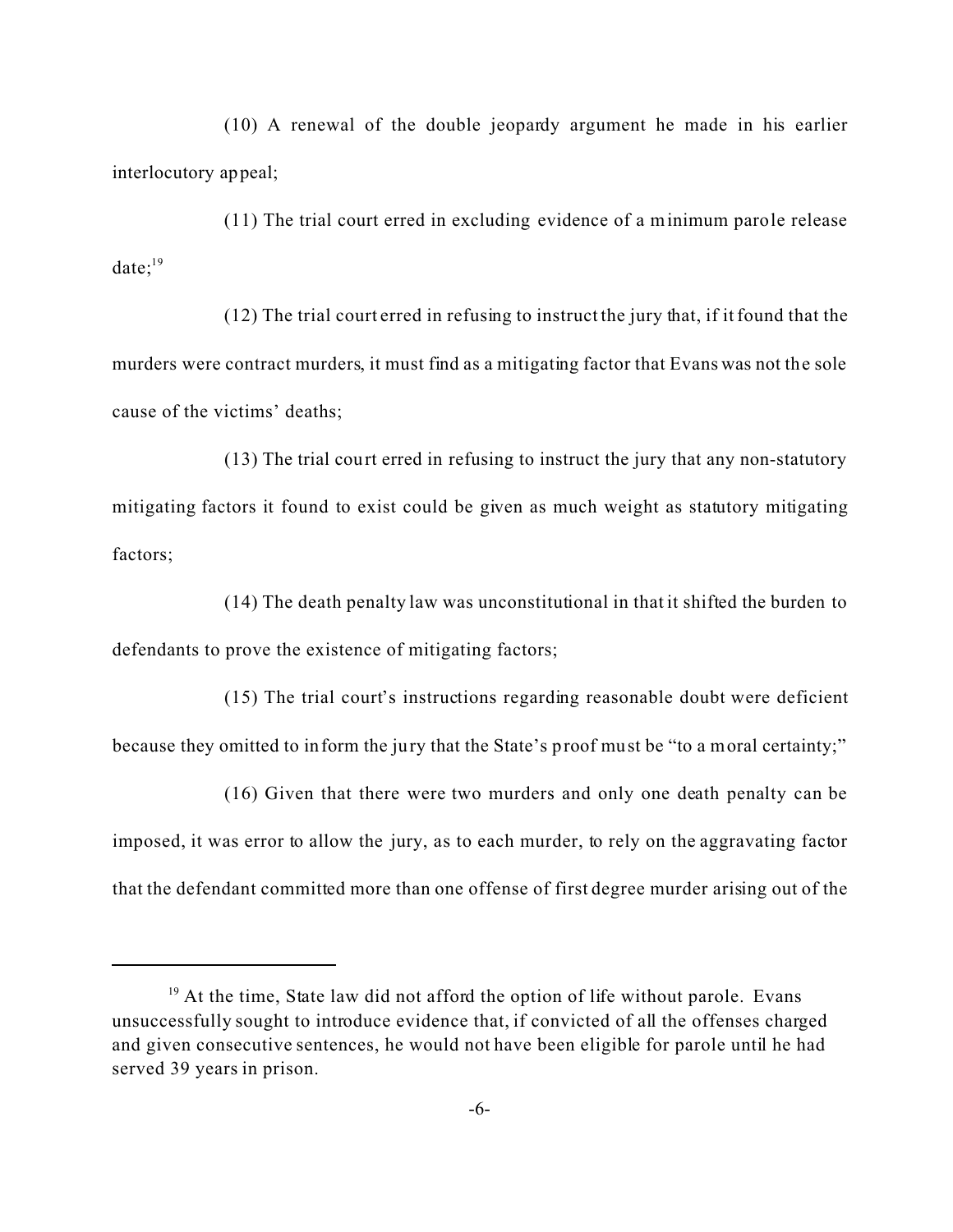same incident; and

(17) Imposition of the death penalty in the case was disproportionate to sentences imposed in similar cases.

In a 42-page opinion examining each of those issues, this Court found no merit to them and affirmed. *Evans v. State*, 304 Md. 487, 499 A.2d 1261 (1985). **(CA-2)**. It was in response to the last complaint, about disproportionality, that we observed that "[t]he murders giving rise to this prosecution were as heinous as those in any case to come before us under the present capital punishment statute." *Id*. at 539, 499 A.2d at 1288. Evans's motion for reconsideration, in which he presented six issues, was denied, *Foster, Evans and Huffington v. State*, 305 Md. 306, 503 A.2d 1326 (1986) **(CA-3)**, and the Supreme Court denied *certiorari*. *Evans v. Maryland*, 478 U.S. 1010, 106 S. Ct. 3310, 92 L. Ed.2d 722 (1986). **(SC-2)**.

In March, 1990, Evans filed his first petition under the Post Conviction Act in the Circuit Court for Worcester County. He raised 22 issues in the petition and added six more on the day of the hearing. Many of them had been, or could have been, raised in his direct appeal. In summary, they were that he was denied equal protection of the law or due process by or because:

(1) The State's racially discriminatory use of peremptory challenges;

(2) The selec tion process for veniremen in Worcester County was unlawful in that the county had a 22% black population and the jury venire was only 19.85% black;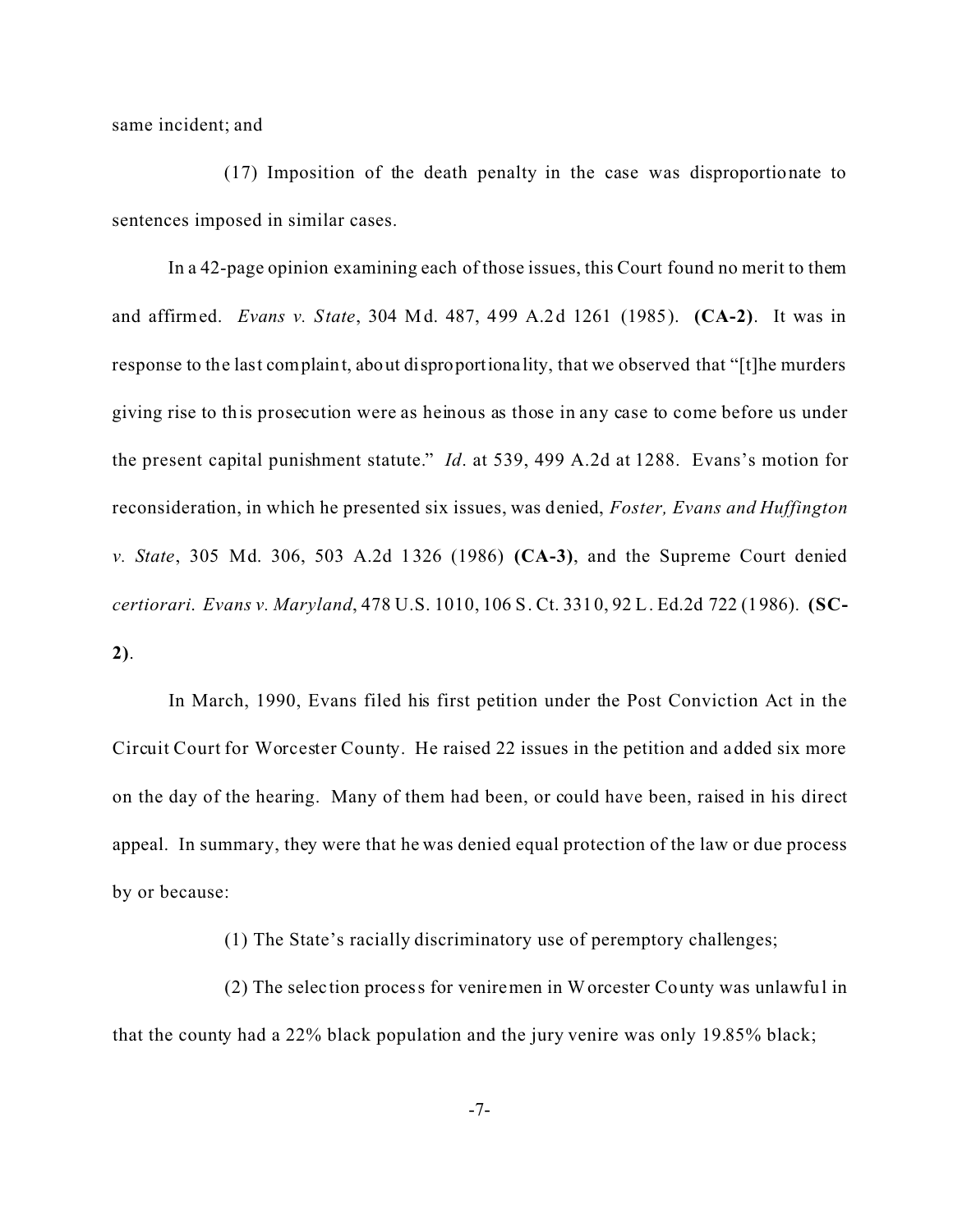(3) There was an under-representation of minority and young persons on jury panels and as forepersons of jury panels;

(4) The excusing for cause of jurors who had reservations about the death penalty;

(5) The trial court's failure to sequester the jury and grant a postponement;

(6) The trial court's refusa l to allow individual *voir dire*;

(7) The jury was "uninformed" because some members had never heard of him or Grandison;

(8) The jury was shown an orientation film (about which no specific complaint was made);

(9) He was not present at certain bench conferences that constituted critical stages of the trial;

(10) The court's refusal to question prospective jurors on drug usage as a mitigating factor;

(11) The fact that an Assistant U.S. Attorney, specially designated as an assistant State's Attorney, was part of the prosecution team;

(12) He was not advised of his right to a court trial at the guilt/innocence stage;

(13) He was not allowed to subject the State's witness, Charlene Sparrow, to a psychiatric examination;

(14) The State used perjured testimony of Sparrow and Calvin Harper;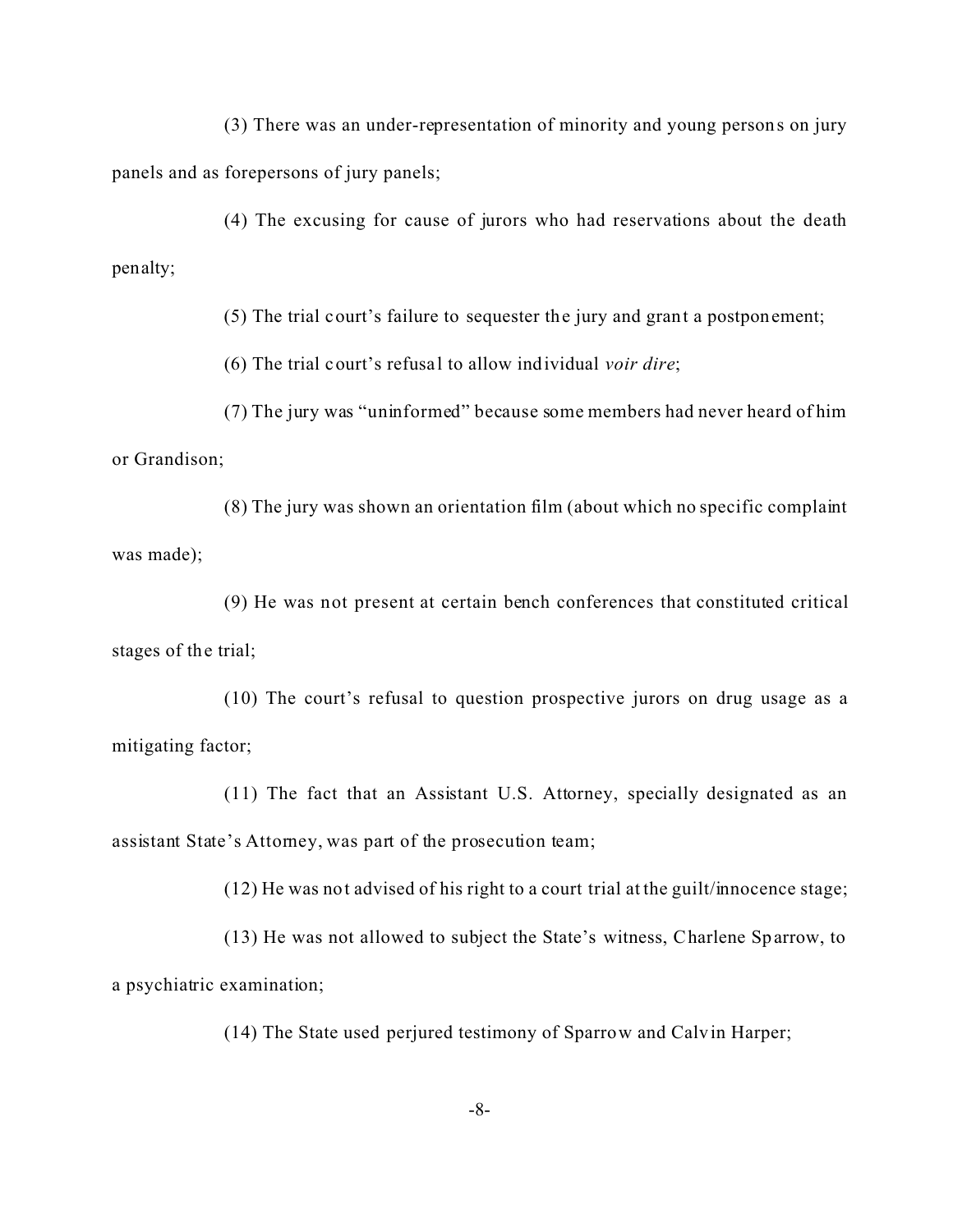(15) The State failed to disclose exculpatory grand jury testimony;

(16) The admission of a MAC-11 machine pistol;

(17) He was subjected to a suggestive lineup;

(18) He received ineffective assistance of counsel at both trial and sentencing;

(19) Because of his Federal convictions, the State prosecution violated his right against double jeopardy;

(20) Because of the Federal prosecutions, the State prosecution constituted cruel and unusual punishment in violation of the Eighth Amendment;

(21) He re ceived ineffective assistance of counsel in his appeal;

(22) The trial court's instructions at sentencing and the sentencing form given to the jury unconstitutionally suggested that unanimity was required in order to find a mitigating factor, in contravention of *Mills v. Maryland*, 486 U.S. 367, 108 S. Ct. 1860, 100 L. Ed.2d 384 (1988);

(23) The State lost jurisdiction over Evans when he was transf erred, for a time, to the U.S. Bureau of Prisons to serve his Federal sentences;

(24) Government agents who investigated the murders suppressed favorable evidence (that complaint was withdrawn but renewed in subsequent proce edings);

 $(25)$  The prosecutors made unfair and prejudicial comments regarding his failure to present alibi evidence;

(26) One juror was not a resident of Worce ster County;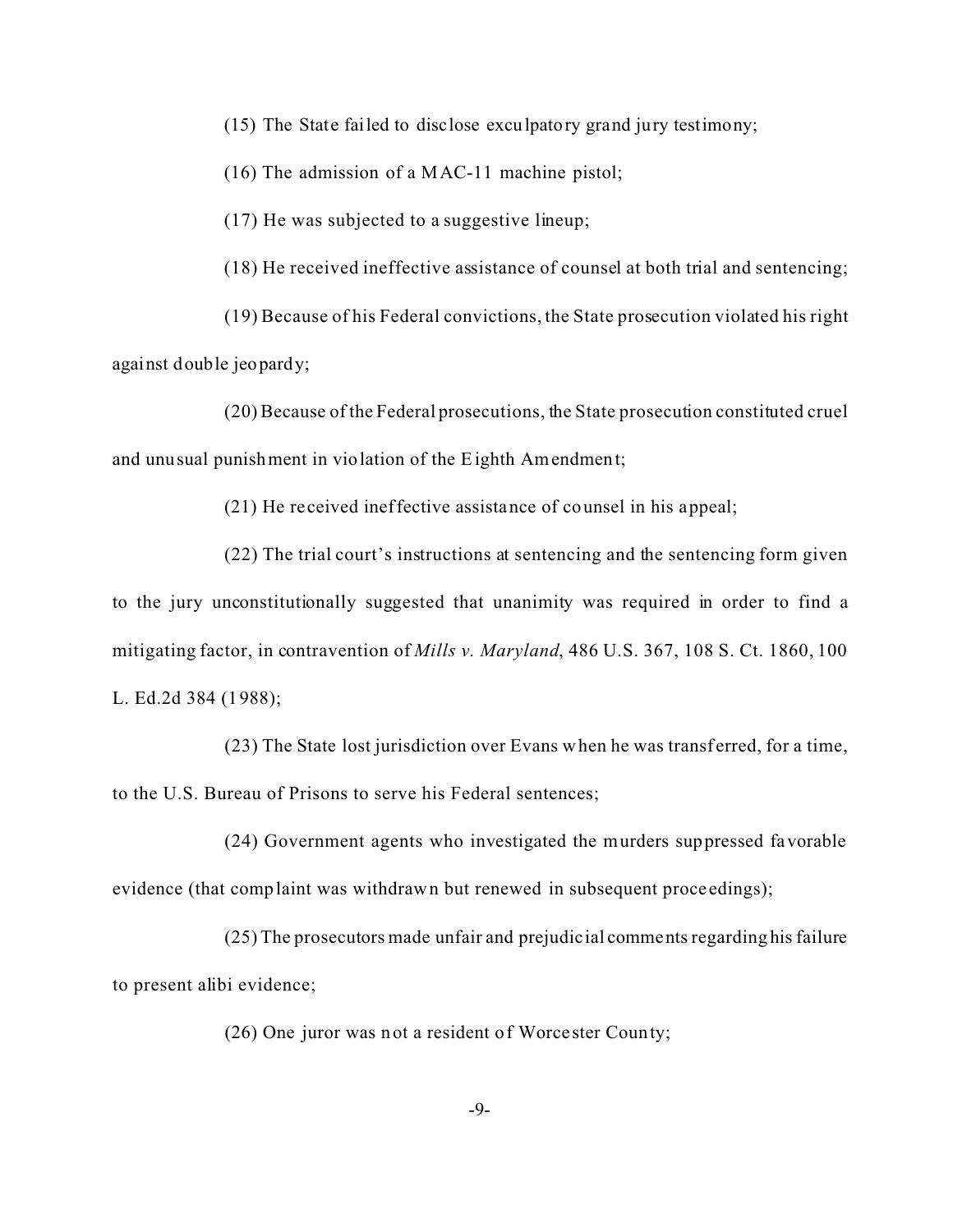(27) He was not personally served with the State's notice of its intention to seek the death penalty; and

(28) During closing argument, the prosecutor made improper remarks concerning the effect of the murders on the victims' families.

On March 28, 1991, the post conviction court (Judge Eschenburg), in a 38-page memorandum opinion, addressed each of those issues and found merit in only one – No. 22. The court held that the sentencing form did, indeed, violate *Mills* and that the error was not ameliorated by the court's instructions to the jury. As that error affected only the sentencing, the court ordered a new sentencing hearing but denied the request for a new trial as to guilt or innocence. **(PC-1)**.

Both Evans and the State filed an application for leave to appeal that decision. The State complained about the post conviction court's analysis and application of *Mills.* Evans complained about 19 of the other rulings not in his favor.In June, 1991, this Court denied both applica tions. *State v. Evans*, Misc. No. 8, Sept. Term 1991 (Order filed June 4, 1991). **(CA-4)**. It does not appear that either side sought further review in the Supreme Court.

Prior to the new sentencing hearing, pursuant to Evans's request, the case was removed back to the Circuit Court for Baltimore County (Judge Kahl). On November 5, 1992, a jury in that court again sentenced Evans to death, and Evans appealed, raising twelve issues:

(1) Whether there was insufficient questioning of prospective jurors regarding their predisposition toward the death penalty;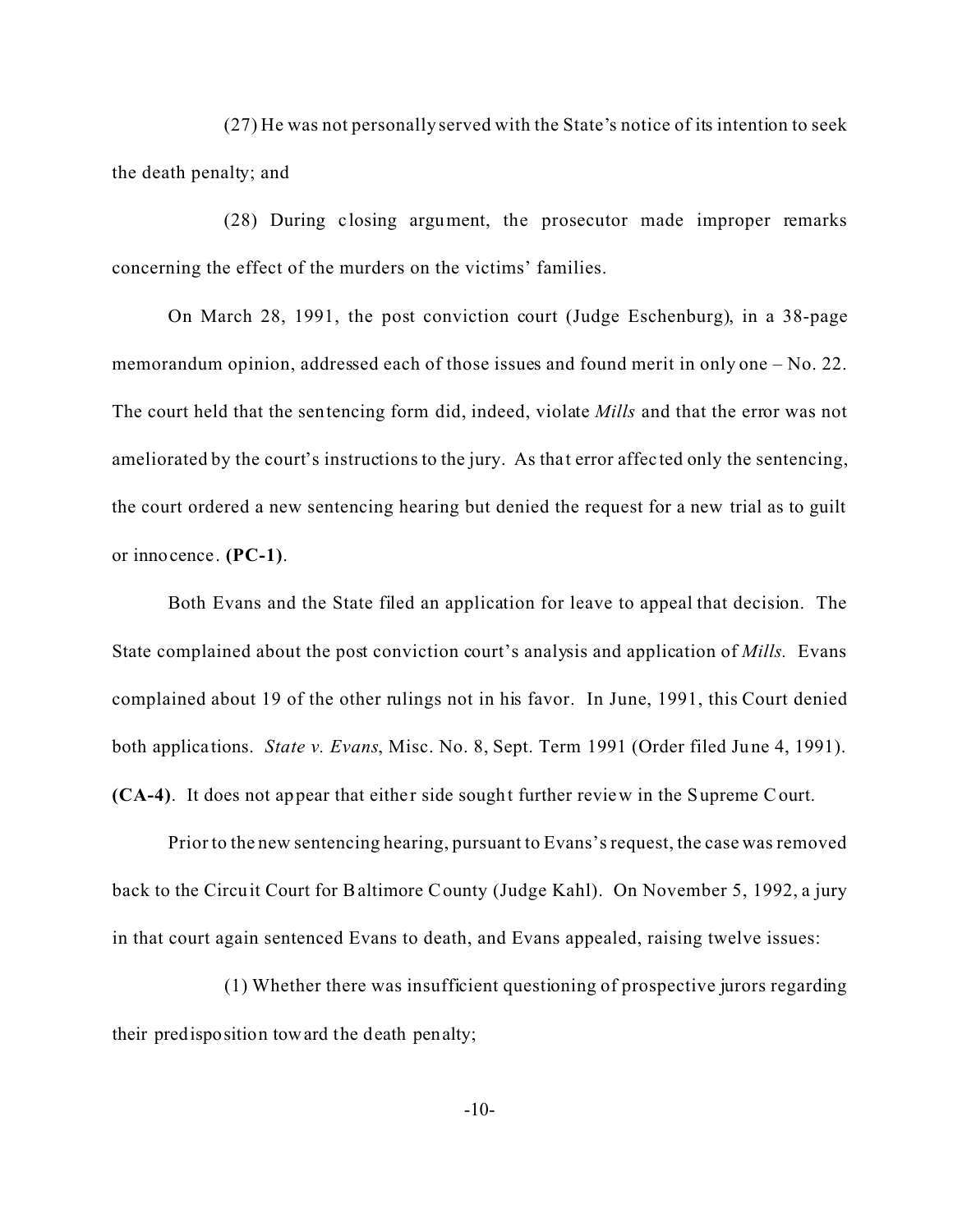(2) Whether the court erred in failing to ask a *voir dire* question relating to such predisposition exactly in the form he requested;

(3) The prosecutor impermissibly suggested to the jury that Evans would likely escape from prison and be a danger to society;

(4) The court erred in submitting a presentence investiga tion report to the jury without redacting Evans's initial refusal to speak to the investigator, in violation of his Fifth Amendment right against self-incrimination;

(5) The court erred in permitting victim impact evidence of any kind to be considered by the jury;

(6) The court erred in admitting Cheryl Piechowicz's victim impact statement because it was prejudicia l;

(7) The court erred in refusing to instruct the jury that victim impact evidence is not an appropriate consideration in imposing sentence;

(8) The court erred in admitting certain autopsy photographs of the victims;

(9) The court erred in allowing the jury to see a docket entry from which it might infer that the jury at the guilt/innocence trial deliberated for less than two hours;

(10) The court erred in refusing two requested instructions on mitigating circumstances;

(11) The court erred in admitting a MAC-11 machine pistol at the sentencing hearing; and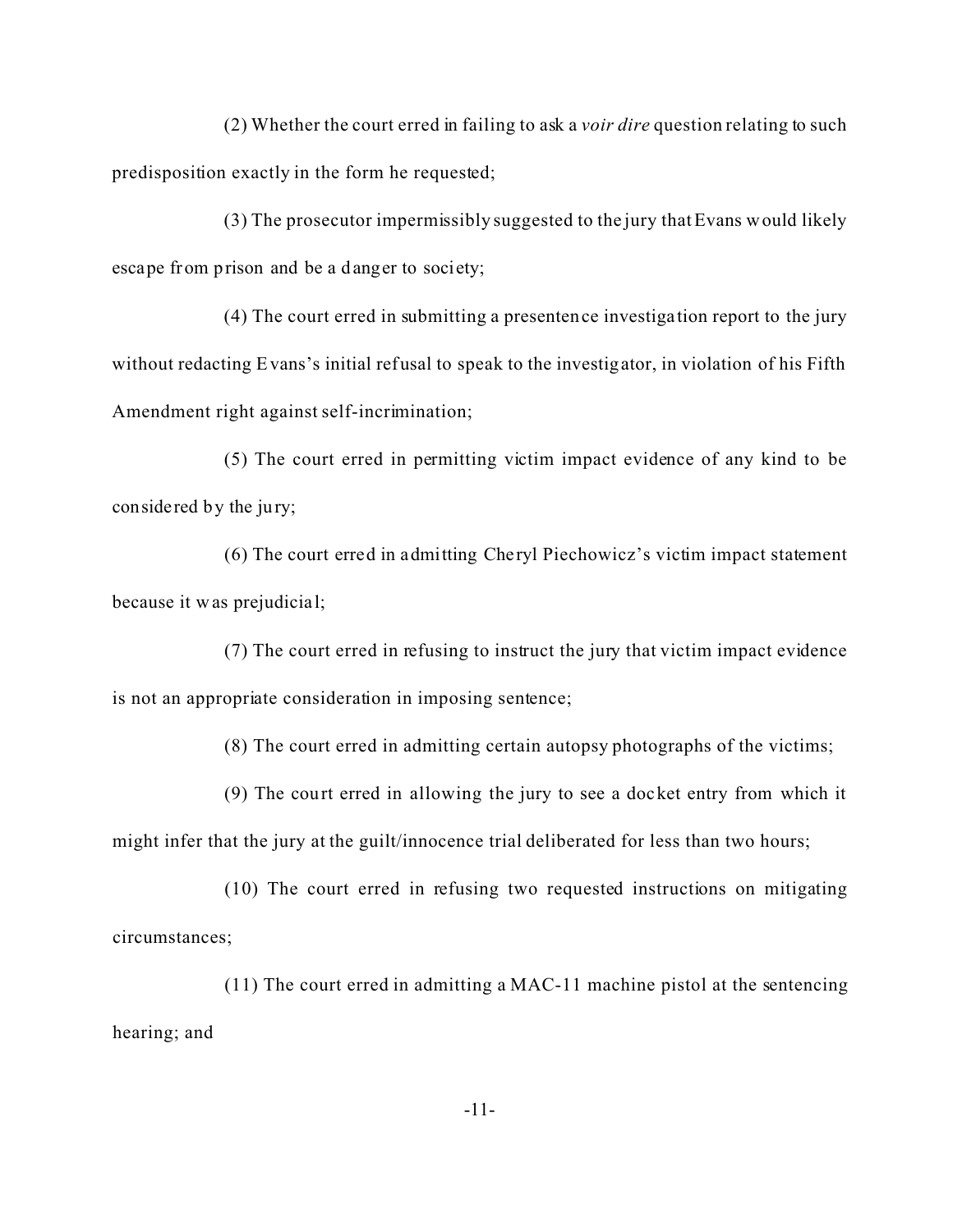(12) The evidence was insufficient to show that the aggravating factors relied on by the State outweighed mitigating factors and that the sentence was not imposed under the influence of passion, prejudice, or any other arbitrary factor.

In February, 1994, in a 34-page opinion, the Court found no merit in any of these complaints and affirmed the judgments. *Evans v. State*, 333 Md. 660, 637 A.2d 117 (1994). **(CA-5)**. Evans sought *certiorari* in the Supreme Court, which was denied. *Evans v. Maryland*, 513 U.S. 833, 115 S. Ct. 109, 130 L. Ed.2d 56 (1994). **(SC-3)**.

On August 29, 1995, Evans filed a second petition for post conviction relief, in the Circuit Court for Baltimore County. The petition raised 41 issues, many of which were clustered and presented in two or more different contexts, and most of which had been previously litigated:

(1) The State prosecution wa s precluded by double jeopardy;

(2) The State relinquished its authority over Evans when it moved him back to the Federal Bureau of Prisons to resume service of his Federal sentences;

(3) He received ineffective assistance of trial counsel in the re-sentencing proceeding. Trial counsel, he said, was ineffective in:

(a) Failing to call Roberta Weinstein and Darece Pinkney as witnesses to contest the State's evidence that he was a principal in the first degree in the murders;

(b) Submitting certain supplemental *voir dire* questions belatedly;

(c) Failing to challenge the State's alleged systematic exclusion of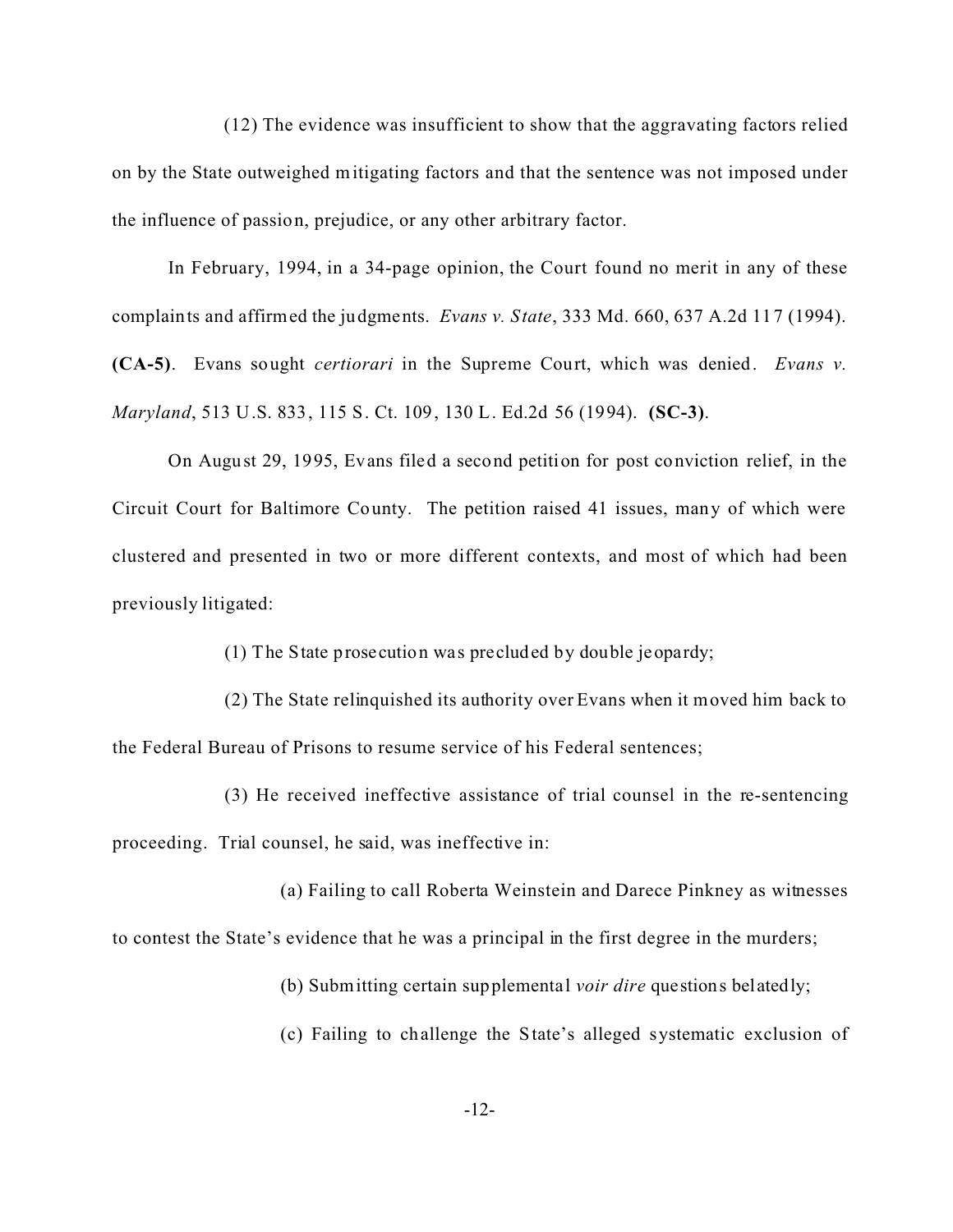African-American jurors;

(d) Failing to ask specific,individualquestions on *voir dire* going to juror predisposition toward the death penalty;

(e) Failing to request that the judge ask *voir dire* questions re lating to racial bias;

(f) Belatedly making a *Batson* argument;

(g) Incompetently cross-examining Charlene Sparrow;

(h) Failing to interview and present witnesses from the Federal prison

in Marion, Illinois to offer testimony regarding how Evans positively affected their lives;

(i) Failing to properly investigate Evans's parole eligibility and projected

release date if he received life sentences;

(j) Failing to ask the sentencing judge to formulate a proper response to

two questions from the jury relating to the effect of life sentences;

(k) Failing to object to the court's instruction concerning the jury's consideration of Evans's allocution; and

(l) Agreeing to removal of the re-sentencing from Worcester County to Baltimore County;

(4) He received ineffective assistance of appellate counsel in the re-sentencing proceeding, in that appe llate counse l:

(a) Failed to ra ise the issue of ineffective assistance of trial counse l;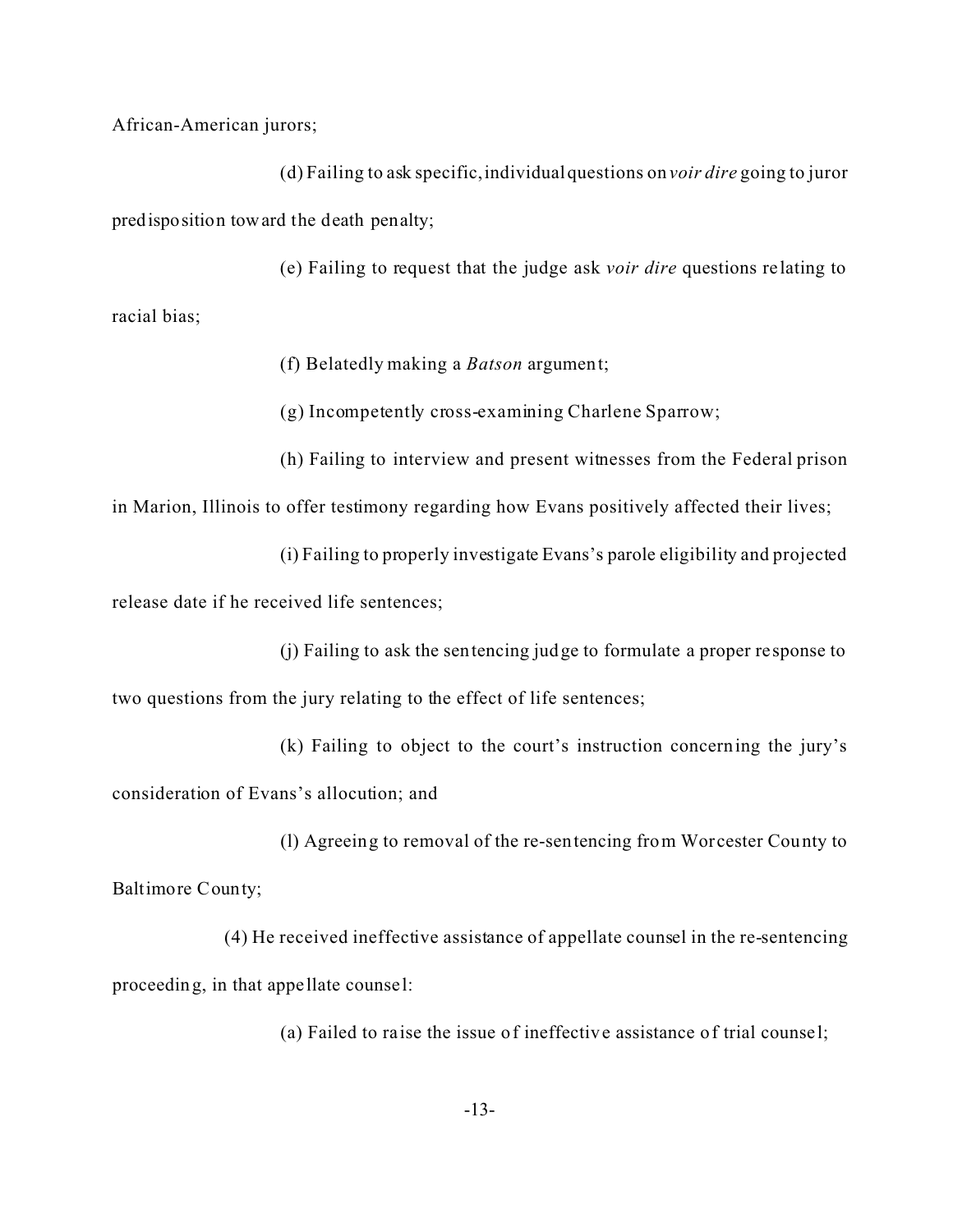(b) Failed to complain that the re-sentencing jury did not represent a fair cross-section of the community;

(c) Failed to complain about the trial judge's attempt to "rehabilitate" jurors who showed a bias in favor of the death penalty;

(d) Failed to illustrate the deficient *voir dire* by omitting to point out that certain jurors were not asked certain questions;

(e) Failed to complain about the court's striking of jurors for cause after denying follow-up questions sought by defense counsel;

(f) Failed to complain about the trial court's failure to conduct individual *voir dire* as to racial attitudes;

(g) Failed to complain about the trial court's re fusal to bifurcate the resentencing proceeding;

(h) Failed to raise a *Batson* issue relating to the State's peremptory strikes of African-American jurors; and

(i) Failed to complain that the death penalty is unconstitutional because it is imposed disproportionately on African-Americans in cases involving white victims;

 (5) The sentencing jury did not represent a fair cross-section of the community because of systematic exclusion of racial minorities from jury panels;

(6) The re-sentencing court erred in conducting *voir dire* generally;

(7) It erred specifically in failing to conduct adequate *voir dire* into racial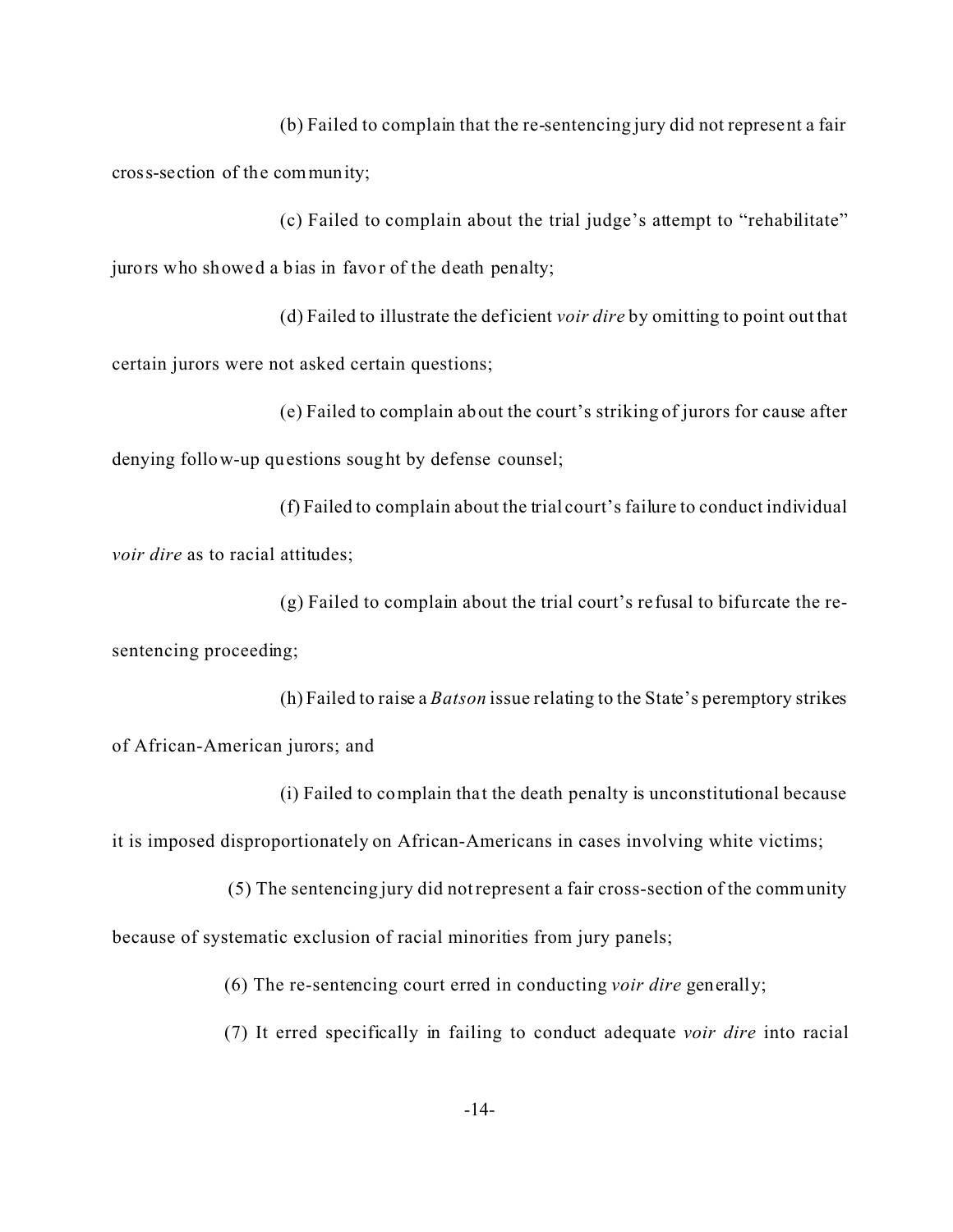attitudes;

(8) The court erred in relying on jury instructions to compensate for inadequacies in *voir dire*;

(9) The court erred in allowing concerns of judicial economy to outweigh a constitutiona lly sufficient *voir dire*;

(10) The court erred in failing to bifurcate the sentencing proceeding;

(11) The court erred in denying Evans's *Batson* challenge;

(12) The court failed to correct prosecutorial misconduct during closing and rebuttal argument;

(13) The court failed to redact a portion of the presentence investiga tion report;

(14) The death penalty constitutes exc essive punishment;

(15) The dea th penalty is unconstitutional because it is imposed disproportionately on African-Americansinvolving white victims (this was repeated in several different contexts);

(16) Evans was denied effective assistance of counsel at his first post conviction proceeding;

(17) He was denied equal protection of the law because post conviction counsel was ineffective in presenting a *Batson* complaint;

(18) The dea th penalty is unconstitutional because it is imposed disproportionately on males;

-15-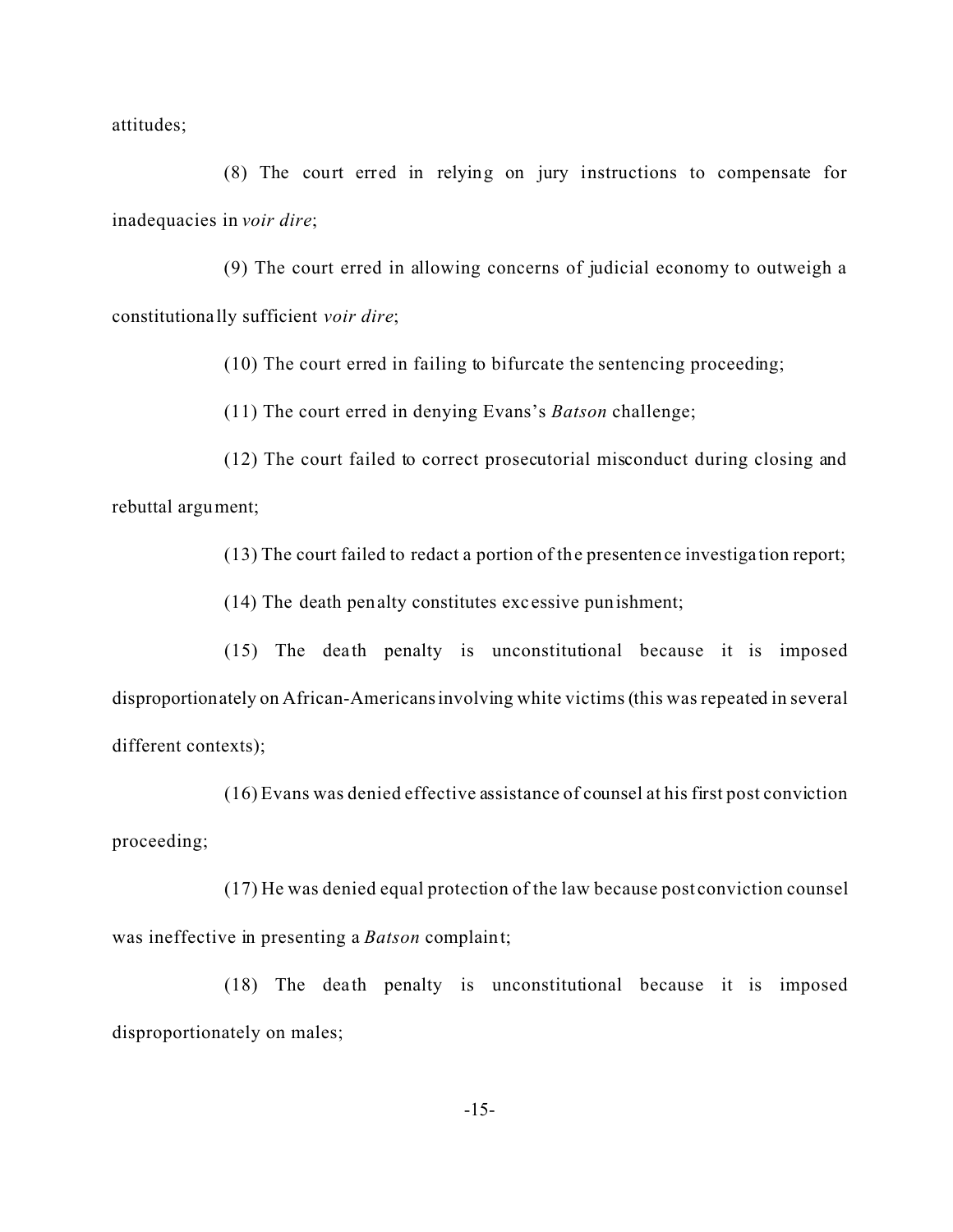(19) The trial court erred in refusing to allow Charlene Sparrow to undergo a psychiatric examination to determine her competence to testify;

(20) The pros ecutor engaged in a pattern of using peremptory challenges to strike jurors on the basis of race; and

(21) Trial counsel was deficient in failing to present evidence of that pattern.

On January 24, 1997, in a 26-page memorandum opinion, the Circuit Court (Judge Smith) discussed each of those complaints, found that most of them had previously been litigated and that none had merit, and denied the petition. **(PC-2)**. Evans filed an application, and then a 37-page amended application, for leave to appeal, which this Court considered and denied. *See Evans v. State*, 345 Md. 524, 693 A.2d 780 (1997). (**CA-6)**. He then sought review by the Supreme Court, which, in November, 1997, also was denied. *See Evans v. Maryland*, 522 U.S. 966, 118 S. Ct. 411, 139 L. Ed.2d 314 (1997). **(SC-4)**.

On November 3, 1997, Evans filed a petition for habeas corpus in the U.S. District Court, raising 24 issues, several of which had sub-parts – essentially the issues previously raised in the State courts:

(1) The prosecutor's use of peremptory challenge s at the guilt phase trial in 1984 – the *Batson* claim;

(2) Ineffec tive assistance of couns el at resentencing because of:

(a) Failure to call witnesses Weinstein and Pinkney to testify; and (b) Failure to ca ll an expert on Federal parole to testify tha t Evans would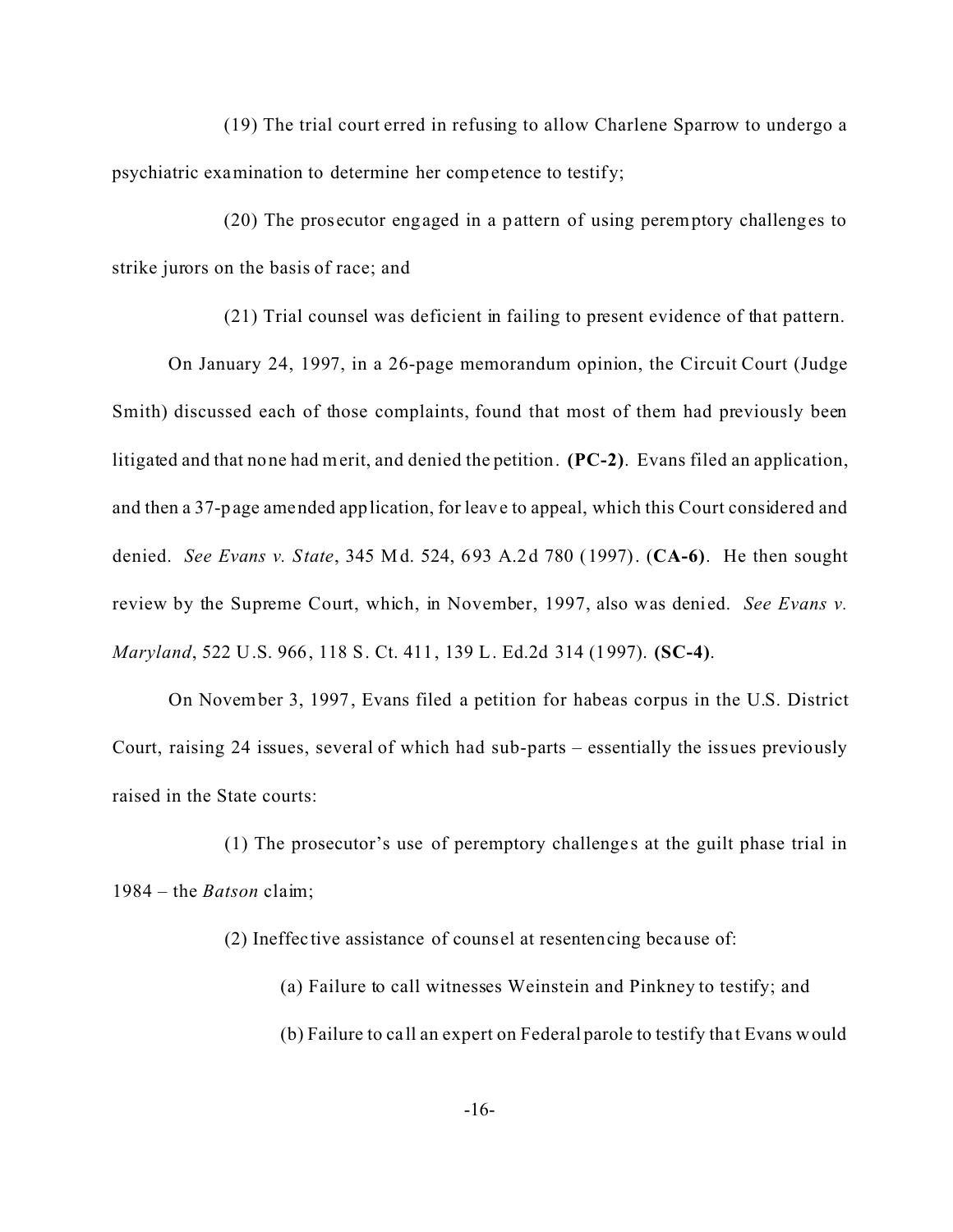not begin serving his State sentences for at least 30 years;

(3) The prosecutor's use of peremptory challenges at the guilt phase trial in violation of *Swain v. Alabama, supra*, 380 U.S. 202, 85 S. Ct. 824, 13 L. Ed. 2d 759;

(4) The venire in Worcester County in 1984 did not reflect a fair cross-section of the community, with respec t to the petit jury;

(5) The venire in Baltimore County in 1983 did not reflect a fair cross-section of the community with respec t to the grand jury;

(6) The trial court in the guilt phase erred in not permitting individual *voir dire*;

(7) The trial court erred in not removing the case from Worcester County because of adverse publicity;

(8) A pretrial identification of Evans by Calvin Harper was unduly suggestive and tainted his in-court identification;

(9) The trial court erred in refusing to order a psychiatric examination of Charlene Sparrow;

(10) The re-sentencing jury in Baltimore County did not reflect a fair crosssection of the community;

(11) *Voir dire* with respect to the re-sentencing jury was inadequate and the court erred in refusing to strike certain jurors for cause;

(12) Appellate counsel in Evans's direct appeal was ineffective in failing to contest Judge Kahl's failure to strike those jurors for cause;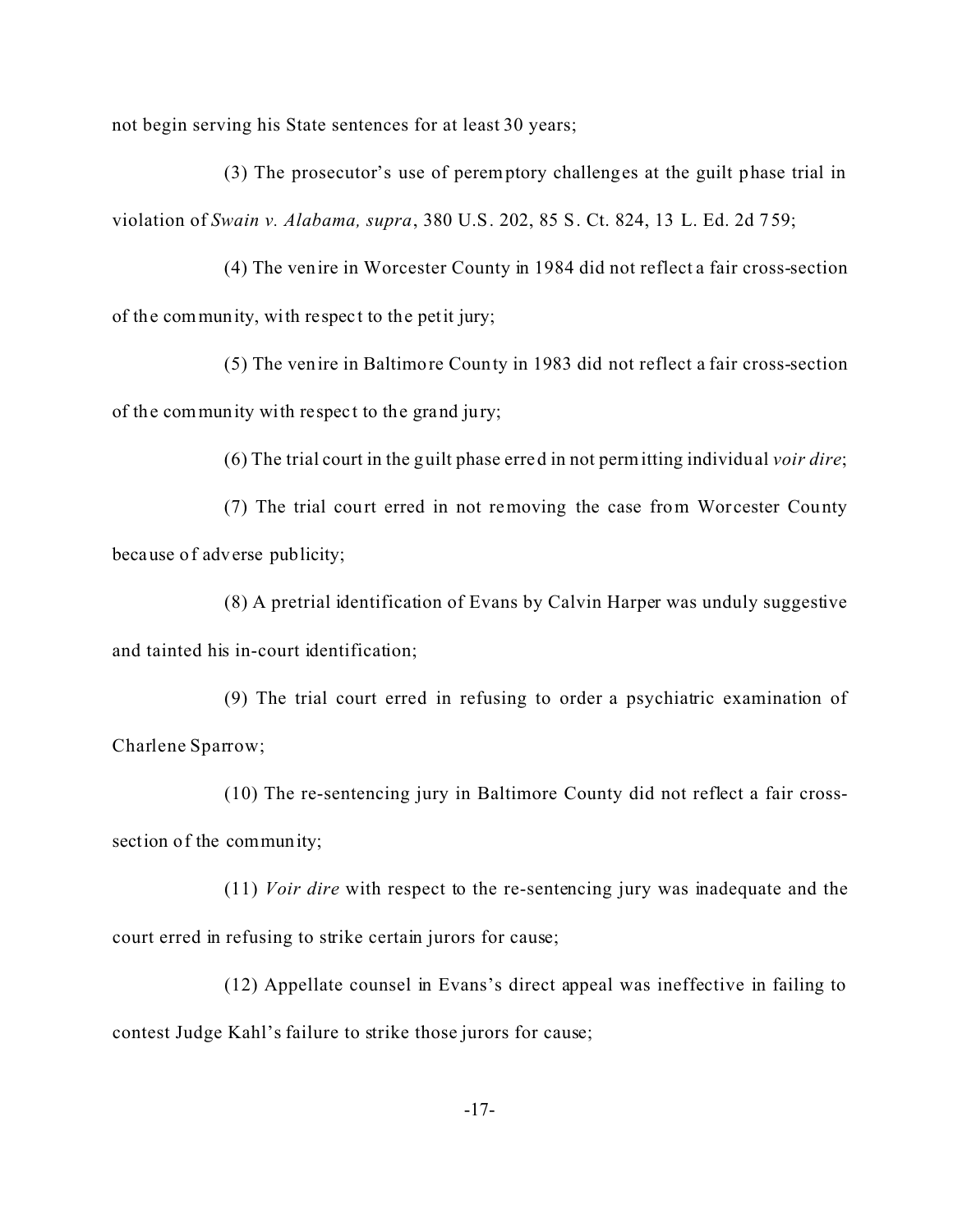(13) The re-sentencing court failed to provide adequate *voir dire* with respect to the racial attitudes of prospective jurors;

(14) The re-sentencing court erred in refusing to bifurcate the re-sentencing proceeding, to deal first with principalship and then with aggravating and mitigating factors;

(15) The re-sentencing court failed to give an adequate response to a jury note regarding the nature and length of other sentences imposed on Evans;

(16) Counsel at the re-sentencing were ineffective by failing to produce evidence of Evans's good behavior in prison;

 $(17)$  Counsel was also ineffective in eliciting a damaging response from Charlene Sparrow on cross-examination;

(18) The re-sentencing court erred in allowing allocution too close to the time it instructed the jury regarding Evans's right not to testify;

(19) Re-sentencing counsel was ineffective in failing to object to the timing of the allocution;

(20) The re-sentencing court erred in failing to redact a statement in the presentence investigation report that Evans had initially refused to speak with the investigator;

 $(21)$  There was improper argument from the prosecutor;

(22) In light of his Federal convictions, the State prosecution was barred by double jeopardy principles;

(23) Maryland relinquished authority over Evans by returning him to Federal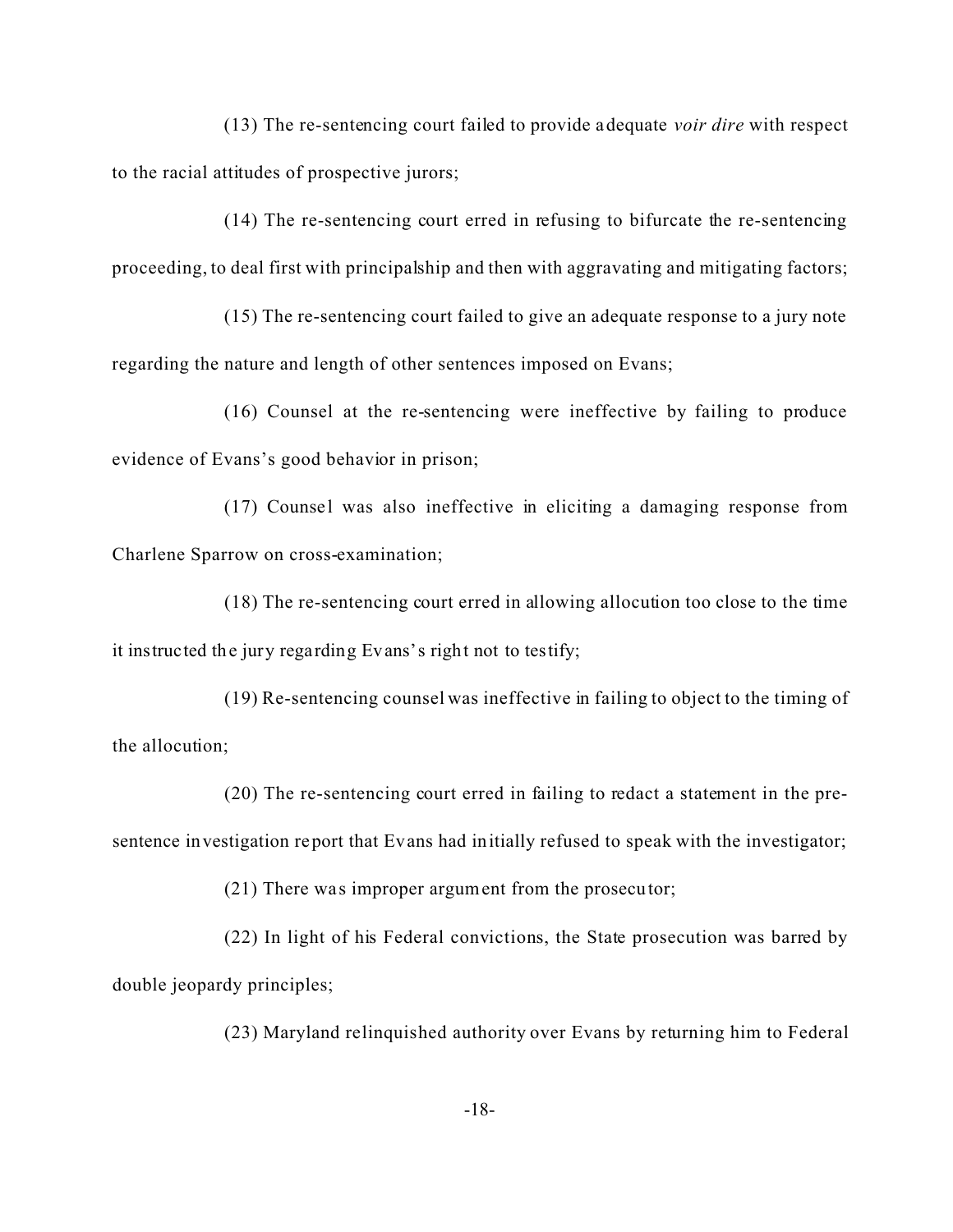custody; and

(24) The death penalty is unconstitutional because it constitutes excessive punishment and is disproportionately imposed on African-Americans who murder white victims.

In a 36-page opinion, the District Court (Judge Legg) considered each of those complaints, found that many had previously been litigated, concluded that there was no merit to any of them, and denied the pe tition. *See Evans v. Smith*, 54 F. Supp.2d 503 (D. Md. 1999). **(DC-1)**. After the court denied a motion for rehearing, Evans appealed to the U.S. Court of Appeals for the Fourth Circuit.

While the appeal to the Fourth Circuit court was pending, Evans filed a motion in the Circuit Court for Baltimore County to reopen his 1995 post conviction proceeding to add a claim that the State withheld an FBI report recounting an agent's interview with one Janet Bannister. Regarding that report as exculpatory evidence, Evans claimed a violation of *Brady v. Maryland*, 373 U.S. 83, 83 S. Ct. 1194, 10 L. Ed.2d 215 (1963). The court (Judge Smith) denied the motion on the grounds that Evans's affidavit and petition were insufficient to show that the State had failed to provide the exculpatory material, that, even if it had, Evans failed to show that he was prevented from raising that claim in his first post conviction proceeding, and that Bannister's statement was insufficient in any event to support a rea sonable probability that the outcome of the re-sentencing proceeding would have been any different. *See Evans v. State*, No. 83-CR-2339 (Circ. Ct. for Baltimore County, October 20, 1999).

-19-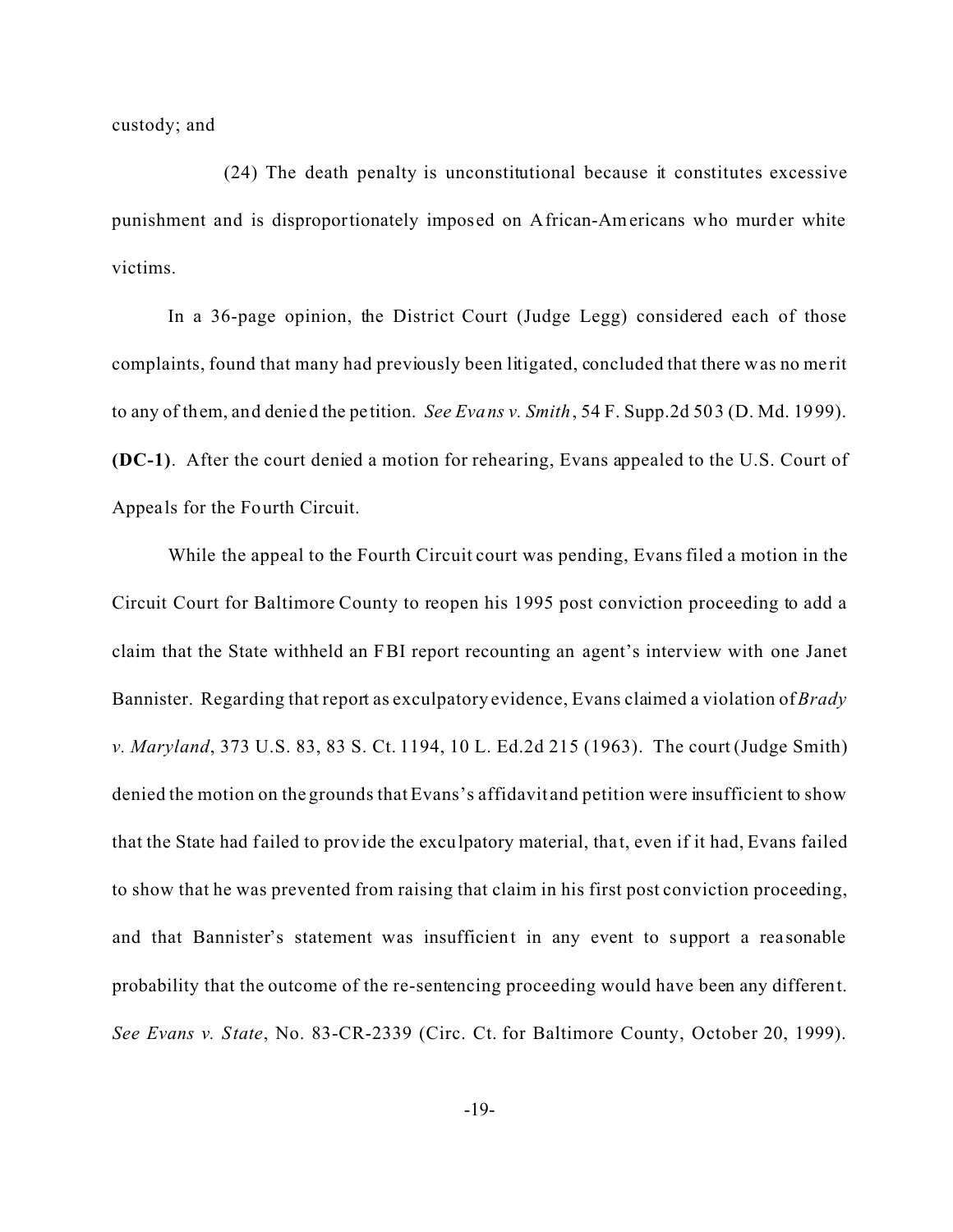**(PC-3)**. Evans filed an application for leave to appeal that decision, which this Court denied. *See Evans v. State*, Misc. No. 18, Sept. Term 1999. **(CA-7)**.

In February, 2000, Evans filed a second petition for habeas corpus in the U.S. District Court, raising only the *Brady* claim. He sought leave from the Fourth Circuit court to file that petition as a successive petition and asked that the District Court treat it as a motion to reopen his original habeas corpus petition. **(DC-2)**. The Fourth Circuit court dealt with that issue in the appeal from the District Court judgment which, in July, 2000, it affirmed, finding no merit in any of Evans's claims. *See Evans v. Smith*, 220 F.3d 306 (4th Cir. 2000). **(C4-1)**.Evans sought review in the Supreme Court, which was denied. *Evans v. Smith*, 532 U.S. 925, 121 S. Ct. 1367, 149 L. Ed.2d 294 (2001). **(SC-5)**.

In May, 2000, while the Federal appeal was still pending, Evans filed in the Circuit Court for Baltimore County a Motion to Correct Illegal Sentence and a Motion for New Trial. The first motion was based on an amendment to the death penalty law that took effect very shortly after the murders were committed. The amendment removed intoxication as a specific statutory mitigating factor and permitted a jury to find it as a mitigator under the catchall provision for mitigating factors. Evans claimed that constituted an unlawful *ex post facto* law. The motion for new trial was based on supposedly newly discovered evidence in the form of FBI interview reports that would allegedly impeach the testimony of two State's witnesses that he was the person who actually shot the victims. Those motions were initially denied, but, while an appeal to the Court of Special Appeals from that ruling was pending, the court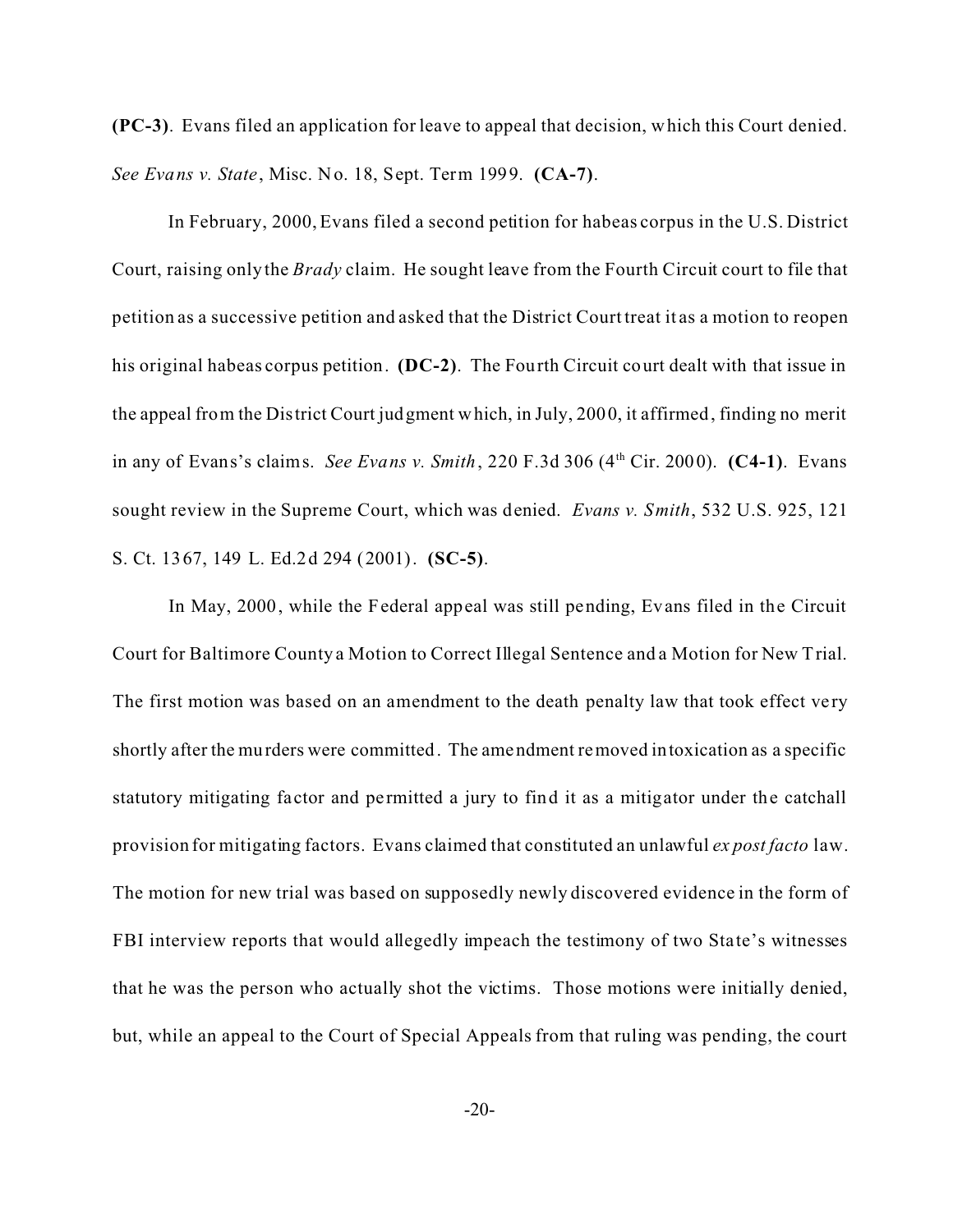rescinded its order and scheduled a hearing. The appeal was subsequently dismissed.

In April, 2001, Evans filed a second motion in the Circuit Court to reopen the 1995 post conviction proceeding, claiming that, under *Apprendi v. New Jersey*, 530 U.S. 466, 120 S. Ct. 2348, 147 L. Ed.2d 435 (2000), the 1983 indictment that triggered the State prosecution was Constitutionally deficient because it did not allege either principalship or the aggravating factors upon which the State intended to rely. The motion also asked that execution of the death sentence be stayed pending completion of a legislatively commissioned study of the implementation of the dea th penalty (the Paternoster Study). A month later, before any ruling on that motion, Evans filed a second Motion to Correct Illegal Sentence and/or Motion for New Sentencing Based on Mistake and Irregularity. That motion was also based on*Apprendi*. On October 12, 2001, the court denied the motion to reopen the post conviction proceeding (Judge Turnbull) **(PC-4)**, and, on December 14, 2001, this Court denied Evans's application for leave to appeal that ruling. **(CA-8)**.

On July 18, 2003, following an evidentiary hearing and consideration of supplemental briefs, Judge Kahl entered two orders denying the Motion for New Trial and the Motion to Correct Illegal Sentence. **(PC-5)**. Evans appealed, and, in a 37-page opinion, we affirmed, holding that (1) the shift of intoxication to a catchall mitigator did not constitute an *ex post facto* law, and (2) the FBI reports, even if newly discovered, failed to create a substantial possibility that a jury would find tha t Evans was not the shooter. *See Evans v. State*, 382 Md. 248, 855 A.2d 291 (2004). **(CA-9)**.Evans moved for reconsideration, which was denied.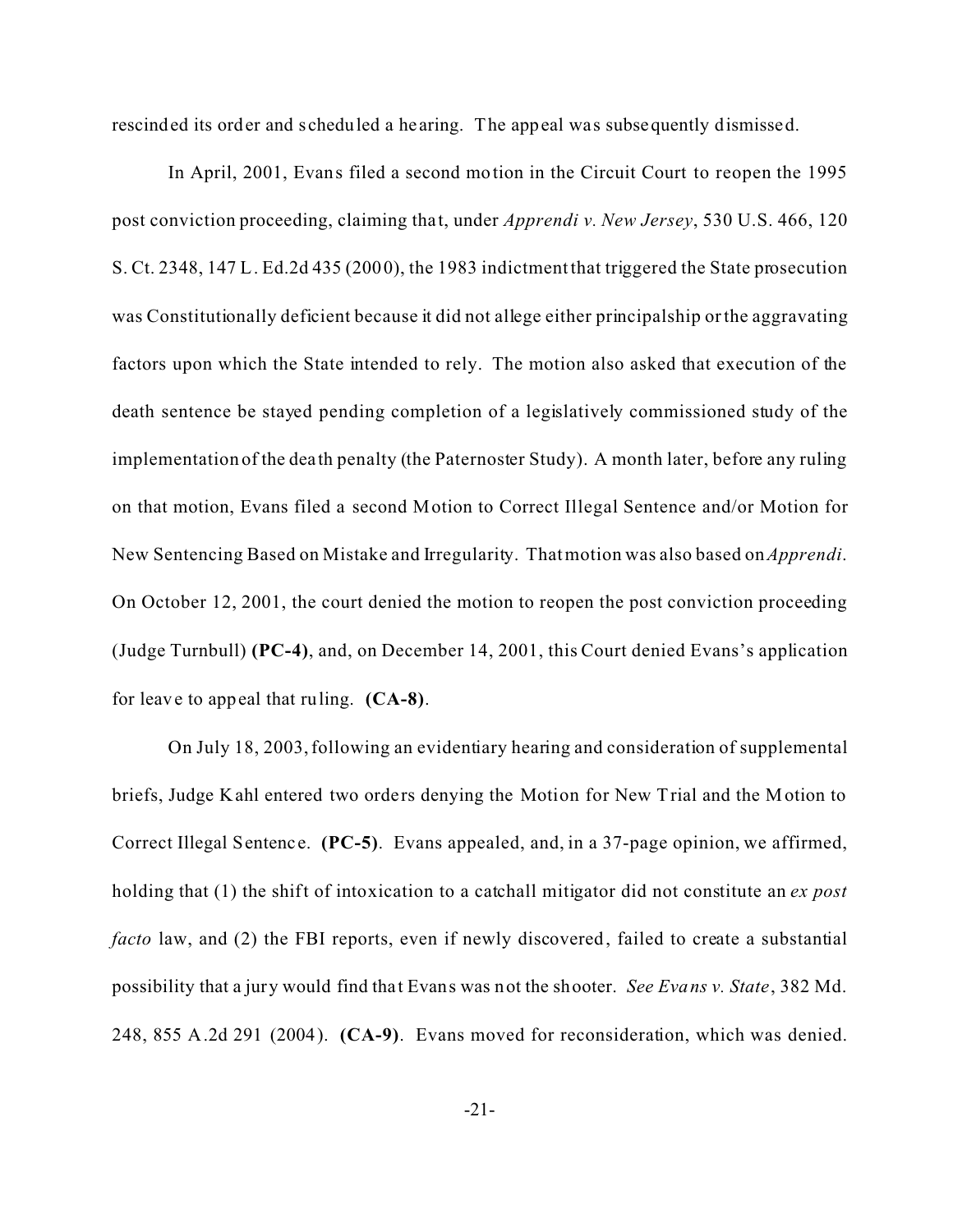**(CA-10)**.As usual, he then sought review by the Supreme Court and that too was denied. *Evans v. Maryland*, 543 U.S. 1150, 125 S. Ct. 1325, 161 L. Ed.2d 113 (2005). **(SC-6)**.

Upon the denial of *certiorari* by the Supreme Court, the Circuit Court for Baltimore County issued a warrant of execution. That prompted a new round of proceedings. On February 28, 2005, Evans filed a Motion to Stay Warrant of Execution and a Motion to Correct Illegal Sentence, arguing that (1) his sentence was illegal because it emanated from a pattern of ra cial and geographic discrimination in the implementation of the death sentence in Maryland, and (2) the indictment that triggered the prosecution was Constitutionally defective under *Apprendi v. New Jersey, supra*, and *Ring v. Arizona*, 536 U.S. 584, 122 S. Ct. 2428, 153 L. Ed.2d 556 (2002). In March, Evans filed a separate motion to correct illegal sentence and supplemented the pending one, complaining that use of a preponderance of the evidence standard in the balancing of aggravating and mitigating factors violated various provisions of the Maryland Constitution.

A week later, the court entered an order denying all motions **(PC-6)**, and Evans appealed. We affirmed, holding, first, that a motion to correct illegal sentence was not the appropriate vehicle to raise a selective prosecution claim based on the by-then-completed Paternoster Study, and second, that none of his *Apprendi/Ring* arguments had merit. *Evans v. State*, 389 Md. 456, 886 A.2d 562 (2005). **(CA-11)**. His motion for reconsideration was also denied. **(CA-12)**. For the seventh time, Evans sought *certiorari* in the Supreme Court, which was denied. *Evans v. Maryland*, \_\_\_ U.S. \_\_\_, 126 S. Ct. 1442, 164 L. Ed.2d 141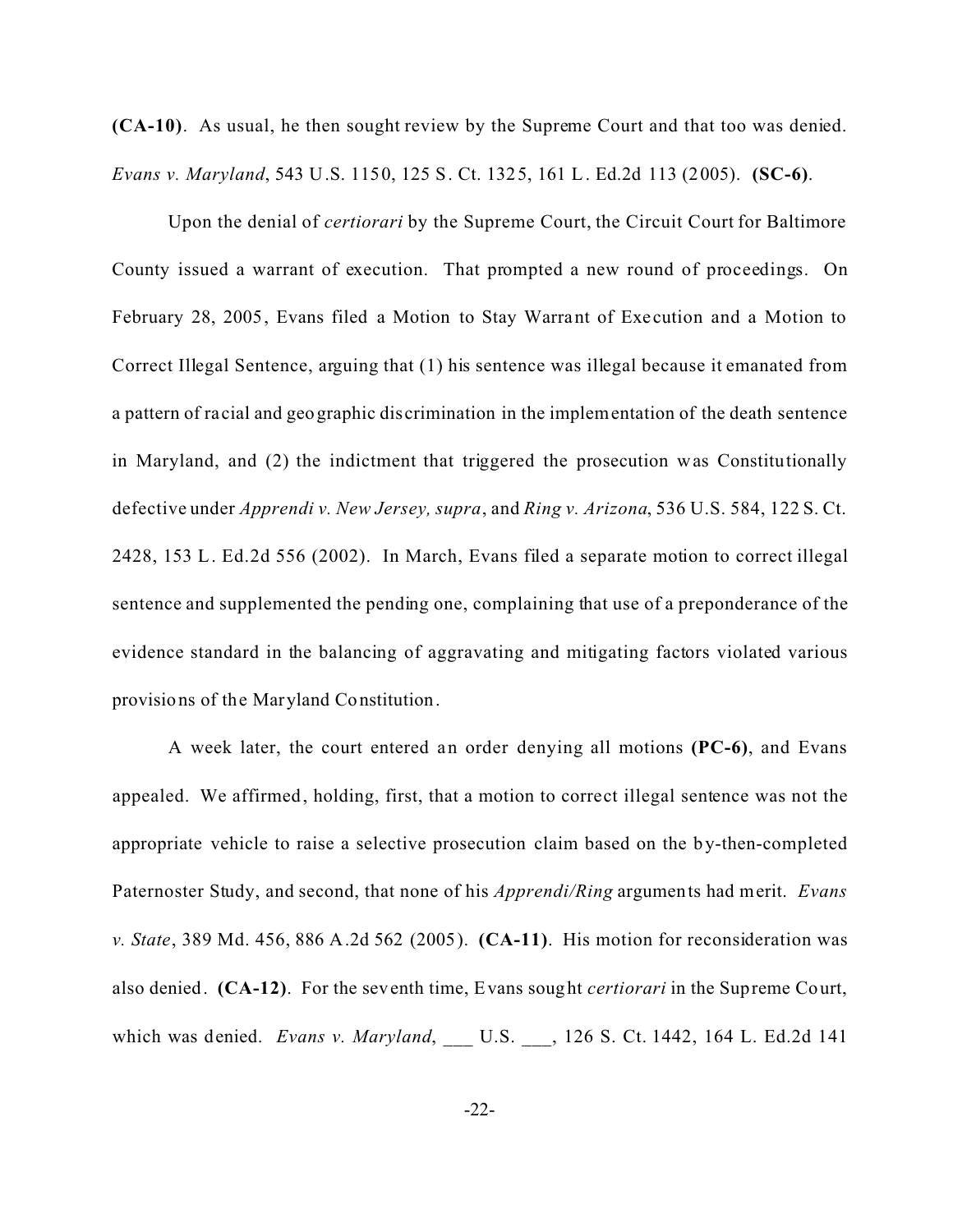(2006). **(SC-7)**.

In August, 2005, Evans filed another Motion to Correct Illegal Sentence in the Circuit Court for Baltimore County, raising two issues: (1) that his attorneys at his 1992 re-sentencing hearing were Constitutionally ineffective because of their failure to investigate substantial mitigating evidence relating to his background; and (2) his death sentence was imposed by a jury selected in violation of the equal protection clause. The first complaint was based on *Wiggins v. Smith*, 539 U.S. 510, 123 S. Ct. 2527, 156 L. Ed.2d 471 (2003) and *Rompilla v. Beard*, 545 U.S. 374, 125 S. Ct. 2456, 162 L. Ed.2d 360 (2005). The second – essentially a *Batson* challenge – is based as well on *Miller-El v. Dretke*, 545 U.S. 231, 125 S. Ct. 2317, 162 L. Ed.2d 196 (2005). On December 15, 2005, Judge Kahl entered an order denying the motion, concluding that, under controlling dec isions of this Court, those compla ints, even if valid, did not make the sentence illegal. **(PC-7)**.On December 29, 2005, Evans appealed. That appeal is now before us as No. 107.

On December 20, 2005, Evans filed a third motion to reopen the 1995 post conviction proceeding. That motion was based entirely on the Paternoster Study which, according to Evans, showed that the Baltimore County State's Attorney's Office engaged in unconstitutional race-based selective prosecution. On January 19, 2006, that motion was denied (Judge Turnbull). **(PC-8)**. Evans filed an application for leave to appeal, which we granted and is now before us as No. 123.

On January 23, 2006, Evans filed a fourth motion to reopen the 1995 post conviction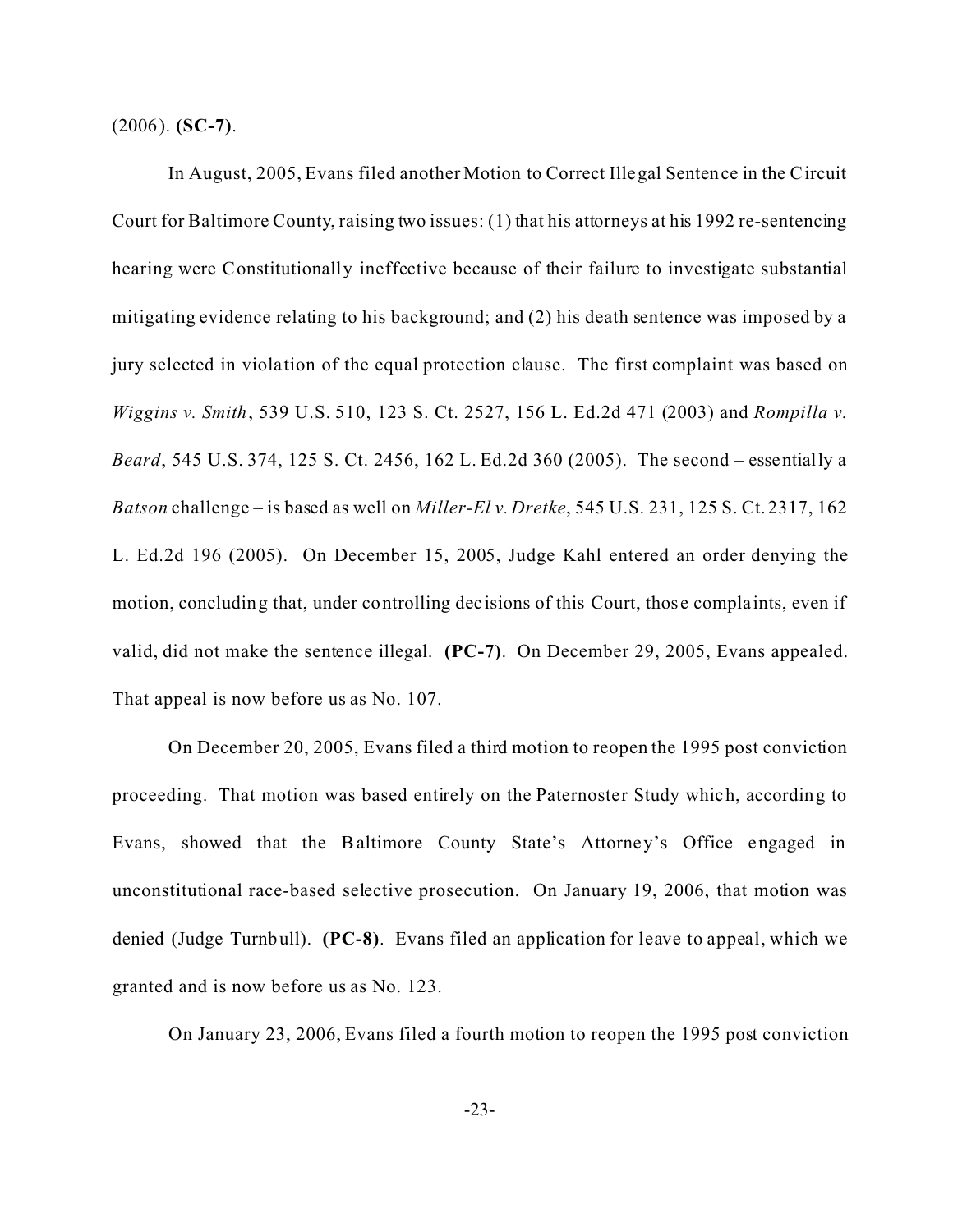proceeding in order to present the *Wiggins* and *Miller-El* issues presented in the motion to correct illegal sentence. On February 2, 2006, the Circuit Court denied that motion (Judge Turnbull) **(PC-9)** and Evans filed an application for leave to appeal, which we granted. That is No. 124.

On January 20, 2006, Evans, along with the National Association for the Advancement of Colored People, the American Civil Liberties Union Foundation of Maryland, and Maryland Citizens Against State Executions, filed a separate action in the Circuit Court for Baltimore City seeking to enjoin the Division of Correction from using lethal injections to inflict the death penalty under its current execution protocol on the grounds that (1) the execution protocol materially conflicts with the State's death penalty statute; (2) the protocol was not adopted in conformance with the Administrative Procedure Act; and (3) several of the regulations conflict with the specific directives of the Warrant of Execution filed in this case by Judge Turnbull. On January 31, 2006, the Circuit Court denied preliminary injunctive relief **(PC-10)**, and Evans and the other plaintiffs appealed to the Court of Special Appeals. We granted *certiorari* on our own initiative (No. 122), stayed the warrant of execution that had be en issued, and consolidated the four appeals. **(CA-13, 14, 15, and 16)**.

Contemporaneously, on January 19, 2006, Evans filed an action in the U.S. District Court, complaining that the execution protocols of the Division of Correction create a risk that he will be conscious during the execution process and accordingly will suffer unnecessary pain. *See Evans v. Saar*, Civil No. 06-149 (U.S. Dist. Ct. D. Md.). He asked for a declaratory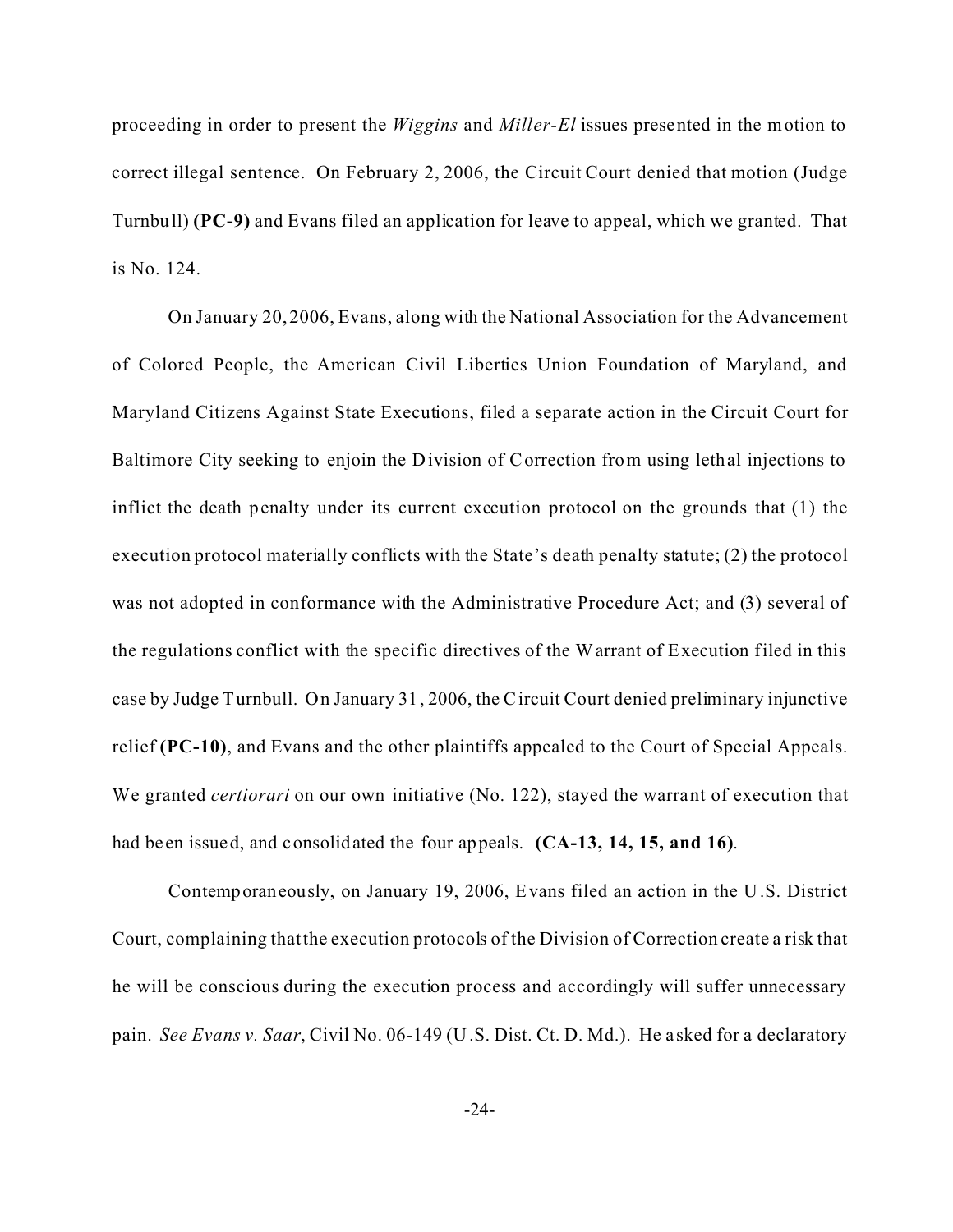judgment that the Division's protocols violate the Eighth and Fourteenth Amendments and a permanent injunction barring the Division from using those protocols to carry out an execution against him. On February 1, 2006, the court denied Evans's motions for temporary restraining order and preliminary injunction. Evans appealed to the Court of Appe als for the Fourth Circuit, but when this Court stayed the outstanding wa rrant of execution pending resolution of the appeals now before us, he dismissed that appeal, and the case has been tried but remains open in the District Court. **(DC-3)**.

In December, 2005, Evans commenced an administrative challenge to the execution protocols by filing a request for administrative remedy with the warden of the Maryland Penitentiary. When the warden denied that request, Evans appealed to the Commissioner of Corrections. The Commissioner rejected the appeal on February 27, 2006, and Evans filed a complaint with the Inmate Grievance Office (IGO). On June 2, 2006, an administrative law judge, acting for the IGO, concluded that (1) the execution protocols are not inconsistent with § 3-905 of the Correctional Services Article, (2) portions of them do constitute a regulation under the Administrative Procedure Act and are ineffective because they were not adopted in conformance with that Act, and  $(3)$  there was a material dispute of fact as to whether the condition of Evans's veins will render the execution protocols, as to him, violative of the Eighth Amendment prohibition against cruel and unusual punishment. The Secretary of Public Safety and Correctional Services rejected the second determination on June 27, and on July 26, 2006, Evans filed a petition for judicial review in the Circuit Court for Baltimore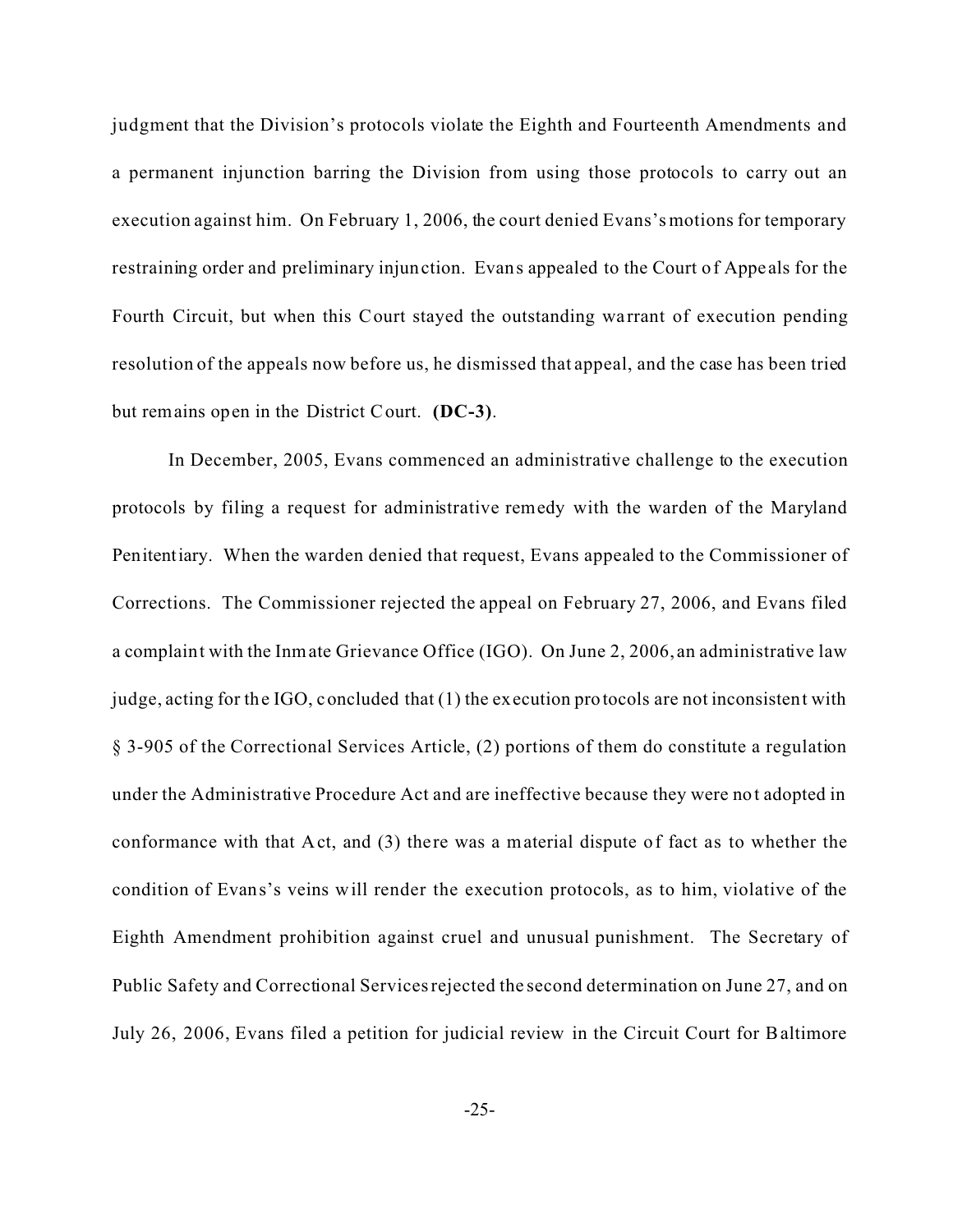City. **(PC 11)**.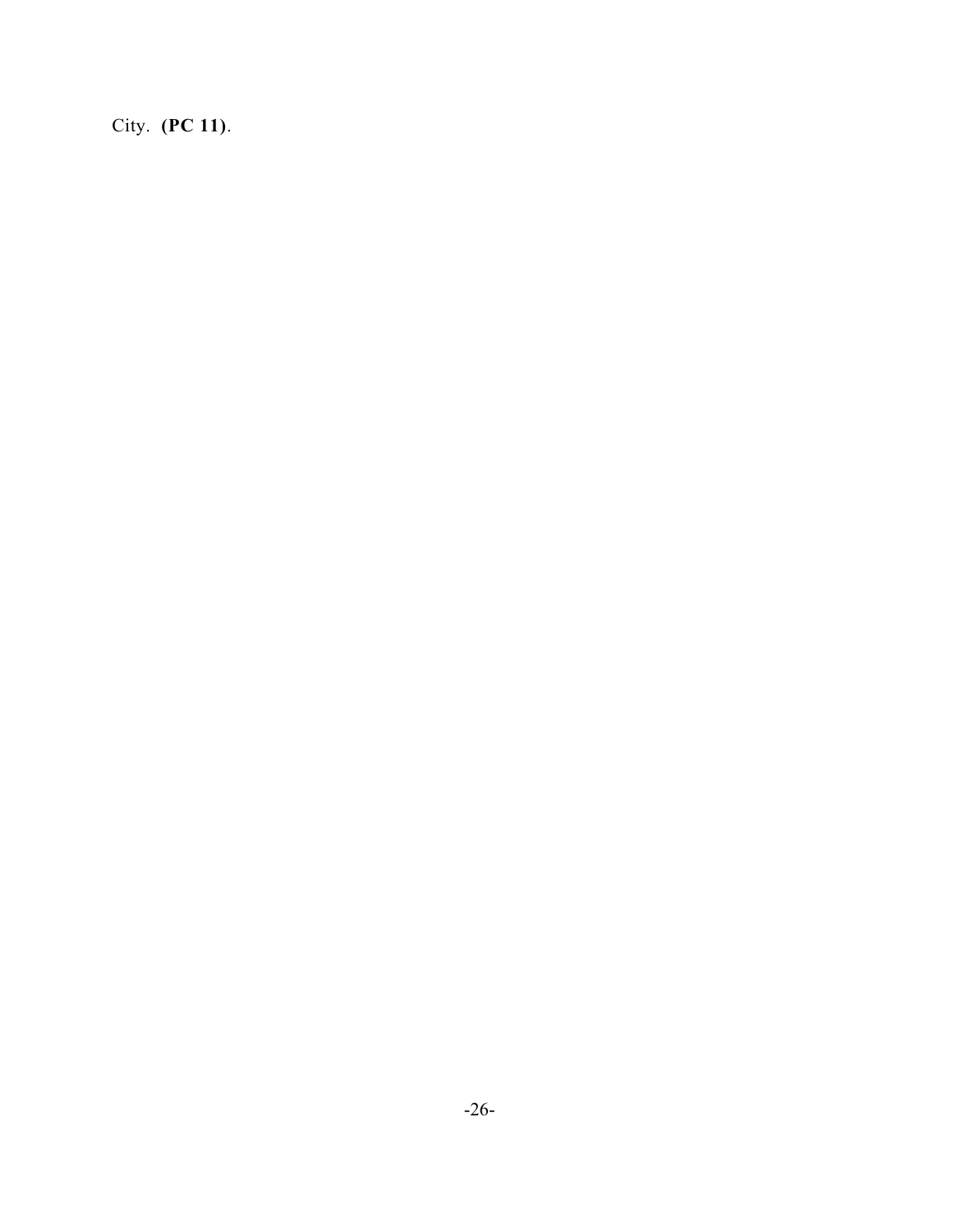## IN THE COURT OF APPEALS OF MARYLAND

Nos. 107, 123, 124

September Term, 2005

VERNON EVANS, JR.

v.

STATE OF MARYLAND \_\_\_\_\_\_\_\_\_\_\_\_\_\_\_\_\_\_\_\_\_\_\_\_\_\_\_\_\_\_\_\_\_\_\_\_\_\_

No. 122

September Term, 2005

\_\_\_\_\_\_\_\_\_\_\_\_\_\_\_\_\_\_\_\_\_\_\_\_\_\_\_\_\_\_\_\_\_\_\_\_\_

VERNON EVANS, JR., ET AL.

v.

STATE OF MARYLAND \_\_\_\_\_\_\_\_\_\_\_\_\_\_\_\_\_\_\_\_\_\_\_\_\_\_\_\_\_\_\_\_\_\_\_\_\_\_

> Bell, C.J. Raker Wilner Harrell Battaglia Greene Rodowsky, Lawrence F. (Retired, Specially Assigned),

> > JJ.

Dissenting Opinion by Bell, C.J., which Greene, J., joins in parts C and D Only.

\_\_\_\_\_\_\_\_\_\_\_\_\_\_\_\_\_\_\_\_\_\_\_\_\_\_\_\_\_\_\_\_\_\_\_\_\_\_

\_\_\_\_\_\_\_\_\_\_\_\_\_\_\_\_\_\_\_\_\_\_\_\_\_\_\_\_\_\_\_\_\_\_\_\_\_\_

Filed: December 19, 2006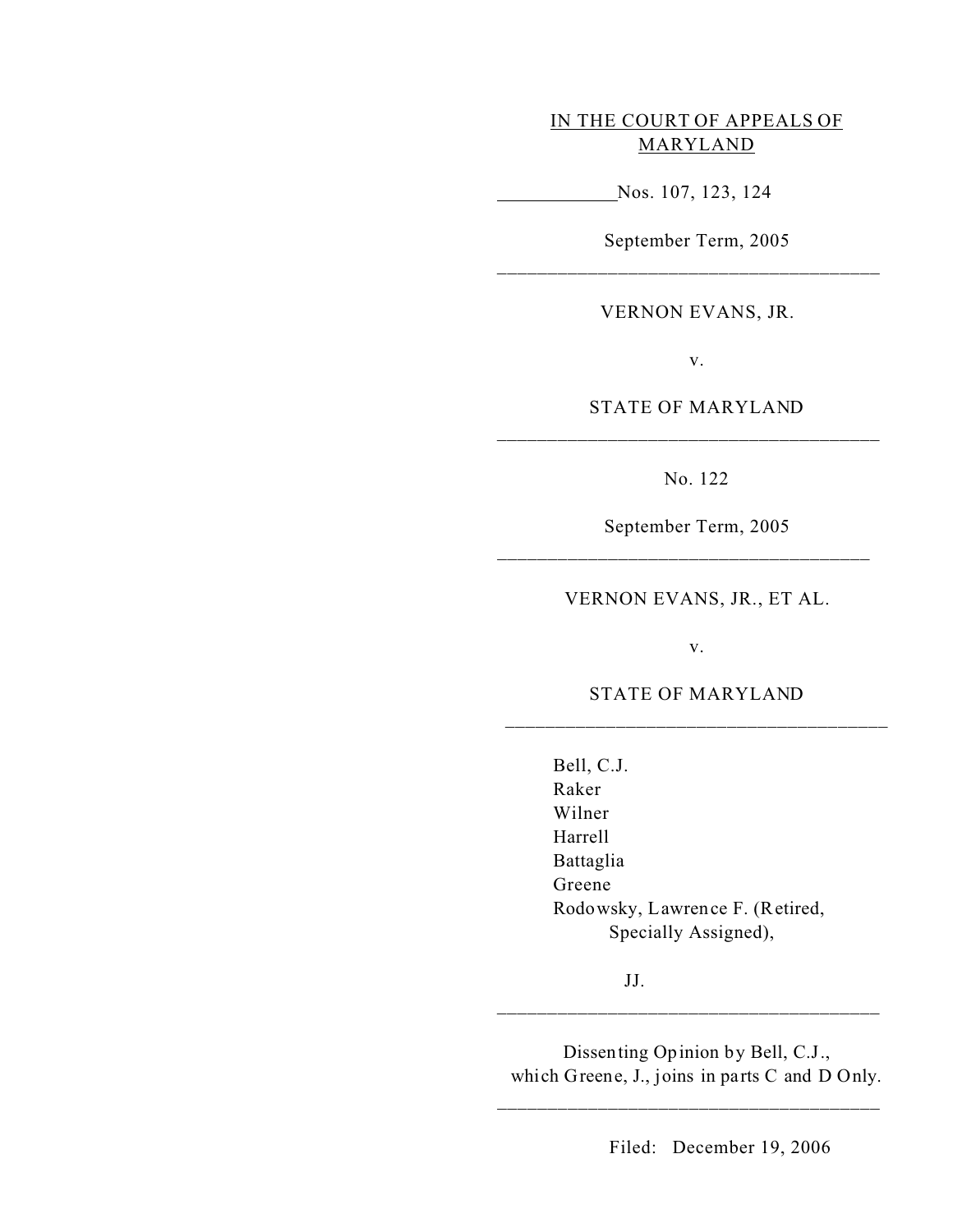Vernon Evans, Jr. challenges the judgments of the Circuit Court for Baltimore County denying: his motion, filed, pursuant to Maryland Rule 4-435 (a) and premised on the holdings in Wiggins v. Smith, 539 U.S. 510, 123 S. Ct. 2527, 156 L. Ed. 2d 471 (2003), Rompilla v. Beard, 545 U.S. 374, 125 S. Ct. 2456, 162 L. Ed. 2d 360 (2005), and Miller-El v. Dretke, 545 U.S. 231, 125 S. Ct. 2317, 162 L. Ed. 2d 196 (2005) ("Miller-El II"), to correct an illegal sentence (Appeal # 107) and his Motion to Reopen Post-Conviction Proceeding, premised on these decisions (Appeal # 123) and on the findings of a study of the Maryland capital punishment system by University of Maryland Professor Raymond Paternoster, and request, in connection therewith, for discovery (Appeal # 124), and the challenge by Evans and others<sup>1</sup> to the judgment of the Circuit Court for Baltimore City denying their motion for preliminary injunctive relie f, to enjoin his execution, and all other executions, by lethal injection under the current protocol, which they alleged was improperly promulgated and was materially in conflict with Maryland Code (1999, 2006 Cum. Supp.) § 3-905 of the Correctional Services Artic le (Appeal # 122). The ma jority finds merit only in the argument that the execution protocol was not properly promulgated. \_ Md. \_, \_, \_, \_ A.2d \_, \_ (2006) [slip op. at 3]. As to this aspect of Appeal No. 122, it reverses the judgment of the Circuit Court for Baltimore City and remands the case to that court for issuanc e of a "final" injunction,  $\underline{\text{id}}$  at \_, \_ A.2d at \_ [slip op. at 91,] enjoining its use "until either (1) it is adopted as a regulation in accordance with the Administrative Procedure Act, or (2) the

<sup>&</sup>lt;sup>1</sup>The other parties involved are The National Association for the Advancement of Colored People, The American Civil Liberties Union, and Maryland Citizens Against State Executions.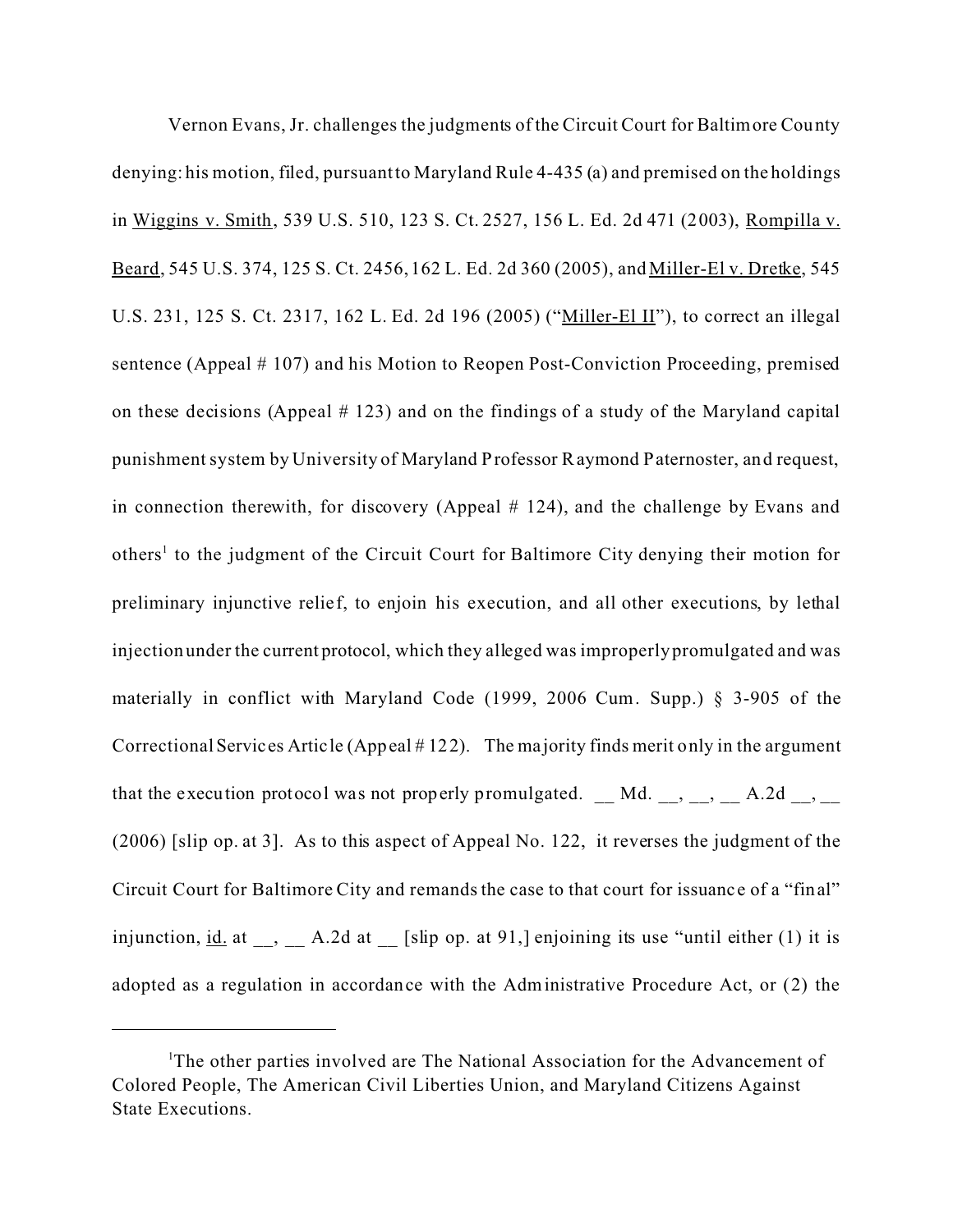Legislature exempts it from the requirements of that Act."  $\underline{Id}$ . at \_\_, \_\_ A.2d at \_\_ [Slip op. at 3].

I do not disagree with the majority's resolution of the "regulation" issue. On the other hand, I cannot agree with its other holdings and, indeed, take strong exception to them. Accordingly, as to each of them, I dissent.

## A.

Maryland Rule 4-345, SENTENCING--REVISORY POWER OF COURT, provides, as relevant, "[t]he court may correct an illegal sentence at any time." To be sure,

" as a general rule, a Rule  $4-345(a)$  motion to correct an illegal sentence is not appropriate where the alleged illegality 'did not inhere in [the defendant's] sentence.' State v. Kanaras, [357 Md. 170, 185, 742 A.2d 508, 517 (1999)]. A motion to correct an illegal sentence ordinarily can be granted only where there is some illegality in the sentence itself or where no sentence should have been imposed. See, e.g., Ridgeway v. State*,* 369 Md. 165, 171, 797 A.2d 1287, 1290 (2002); Holmes v. State*,* 362 Md. 190, 763 A.2d 737 (2000); Moosavi v. State*,* 355 Md. 651, 662-663, 736 A.2d 285, 291 (1999). On the other hand, a trial court error during the sentenc ing proceeding is not ordinarily cognizable under Rule 4-345(a) where the resulting sentence or sanction is itself lawful. Randall Book Corp. v. State*,* 316 Md. 315, 323, 558 A.2d 715, 719 (1989) ('[W]hile improper motivation may justify vacation of the

-2-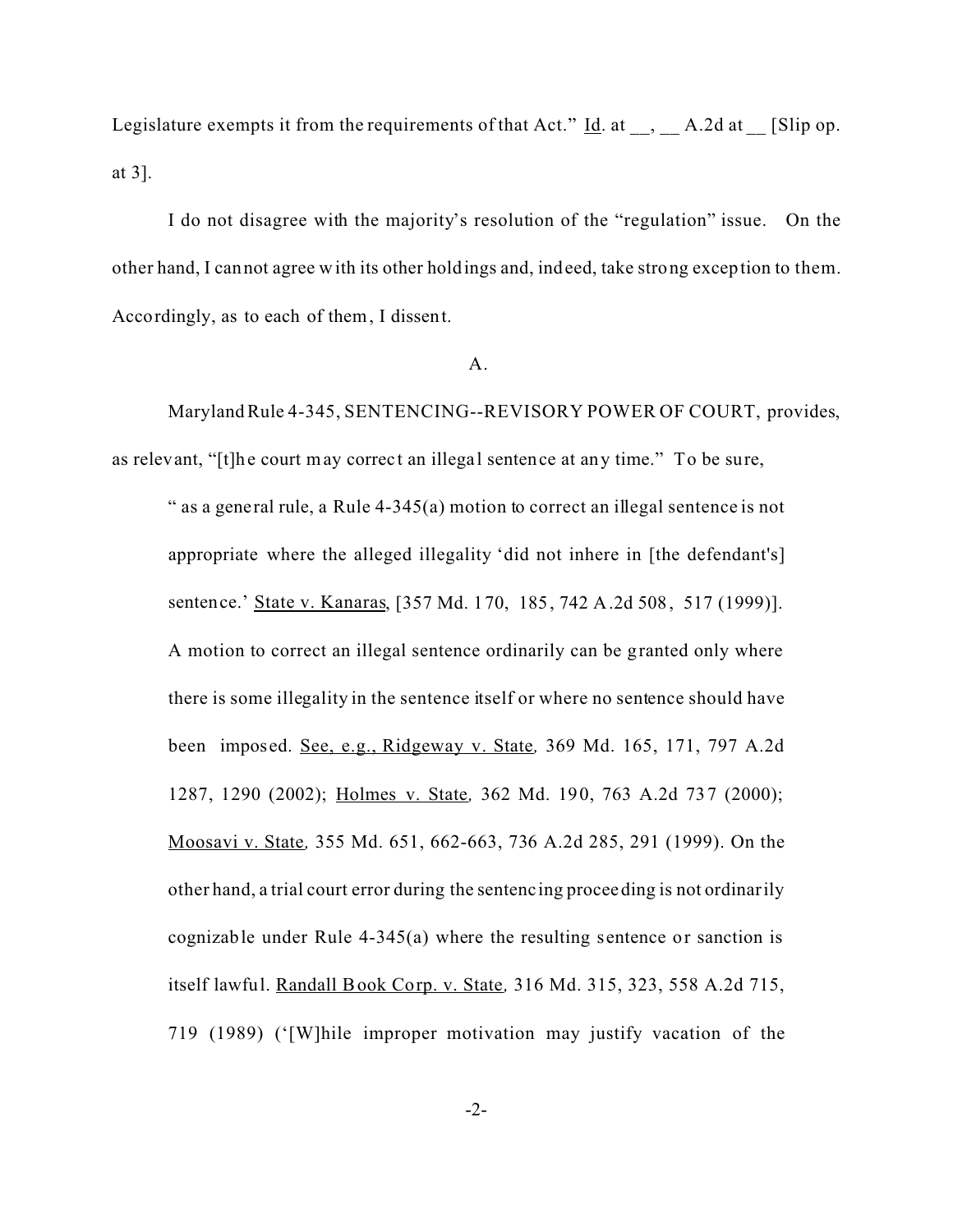sentence, it does not render the sentence illegal within the meaning of Rule 4- 345. Appellant did not raise this contention on direct appeal and may not do so here'). See also Hill v. United States*,* 368 U.S. 424, 430, 82 S. Ct. 468, 472, 7 L. Ed. 2d 417, 422 (1962)."

Evans v. State, 382 Md. 248, 278-79, 855 A.2d 291, 309 (2004). There is, however, as the Evans Court itself acknowledged, "an exception to the above-summarized principles," "where, in a capital sentencing proceeding, an alleged error of constitutional dimension may have contributed to the death sentence, at least where the allegation of error is partly based upon a decision of the United States Supreme Court or of this Court rendered after the defendant's capital sentencing proceeding." Id. It cited as an example of the exception, Oken v. State*,* 378 Md. 179, 835 A.2d 1105 (2003), cert. denied*,* 541 U.S. 1017, 124 S. Ct. 2084, 158 L. Ed.2d 632 (2004), which it summarized:

"[Oken] was a Rule 4-345 proceeding to correct an illegal or irregular sentence. The defendant Oken argued, relying on recent Supreme Court cases,<sup>[2]</sup> that a constitutional error in the capital sentencing proceeding

<sup>&</sup>lt;sup>2</sup>Apprendi v. New Jersey, 530 U.S. 466, 120 S. Ct. 2348, 147 L. Ed. 2d 435 (2000) (in which the Supreme Court ruled that any fact that increased the penalty for a crime above the statutory maximum must be submitted to a jury and proved beyond a reasonable doubt), and Ring v. Arizona, 536 U.S. 584, 122 S. Ct. 2428, 153 L. Ed. 2d 556 (2002) (in which the Supreme Court held that an Arizona statute pursuant to which, following a jury adjudication of a defendant's guilt of first-degree murder, the trial judge, sitting alone, determines the presence or absence of the aggravating factors required by Arizona law for imposition of the death penalty, violates the Sixth Amendment right to a jury trial in capital prosecutions).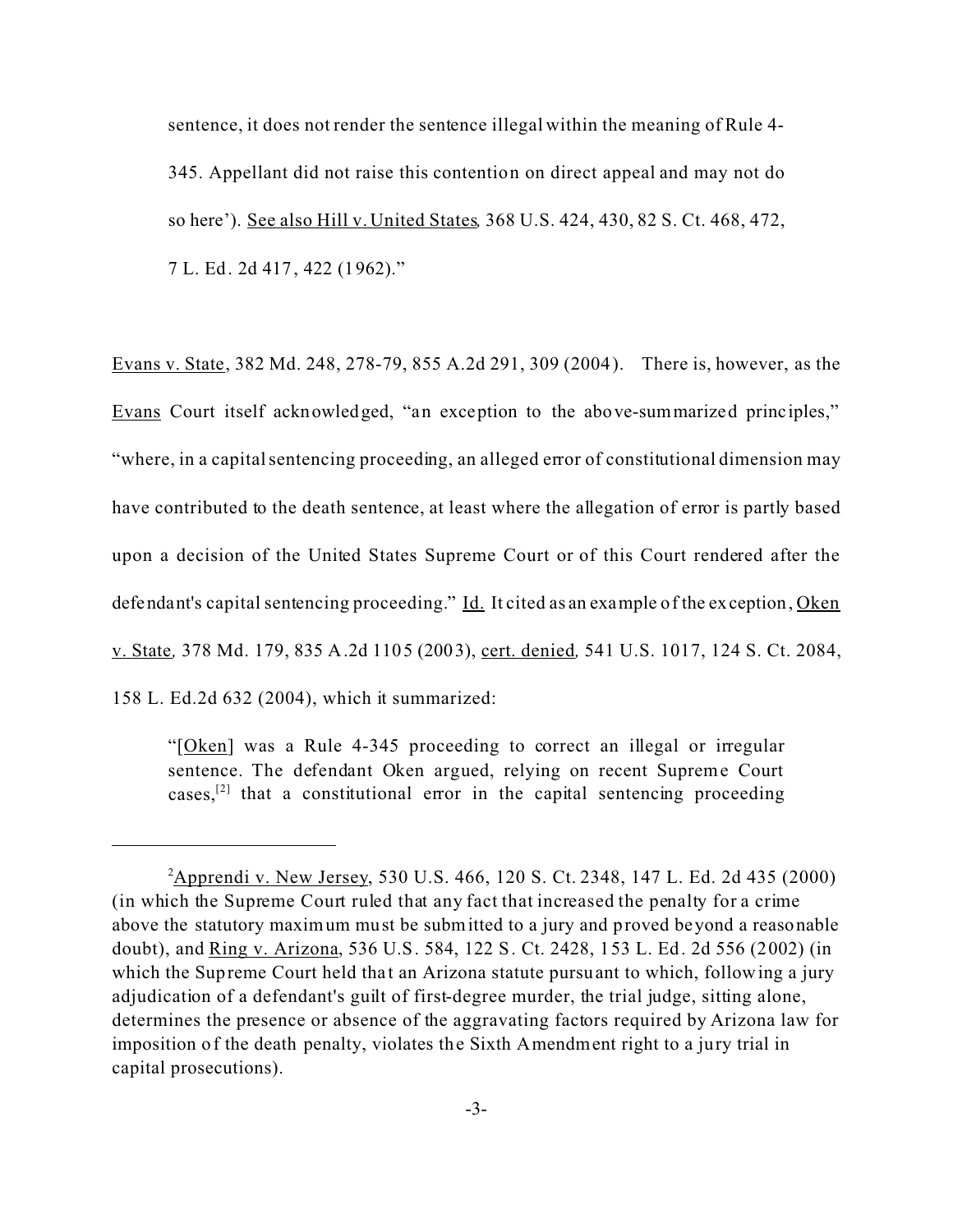contributed to the death sentence. Section 2-303(i) of the Maryland death penalty statute provides that the trier of facts 'shall determine by a preponderance of the evidence whether the aggravating circumstances under subsection (g) of this section outweigh the mitigating circumstances.' (Empha sis added). In Oken*,* the case was presented to the sentencing jury under this 'preponderance of the evidence' standard. The defendant Oken had raised no objection to this in the sentencing proceeding or in a prior post conviction proceeding. In the Rule 4-345 proceeding, however, Oken argued that the preponderance of the evidence standard violated due process and that a 'beyond a reasonable doubt' standard was constitutionally required. This Court, in the Rule 4-345 proceeding, resolved the merits of the constitutional issue, with the majority holding that application of the 'preponderance of the evidence' standard was constitutional. See also Oken v. State*,* 367 Md. 191, 195, 786 A.2d 691, 693 (2001), cert. denied*,* 535 U.S. 1074, 122 S. Ct. 1953, 152 L. Ed.2d 855 (2002), where the Court decided the merits of a similar challenge by the defendant Oken.

Id. at 279-280, 855 A.2d at 309.

Concluding that the case presented by Evans was in the same posture - he claimed, relying chiefly on Carmell v. Texas, 529 U.S. 513, 120 S. Ct. 1620, 146 L. Ed. 2d 577 (2000), a United States Supreme Court opinion filed after his 1992 capital sentencing proceeding, that a provision of the Maryland death penalty statute was unconstitutionally applied to him at his capital sentencing proceeding and that this alleged error may have resulted in the de ath sentence - we decided the merits of that claim. Id. at 280, 855 A. 2d at 309-310.

More recently, this Court, in Baker v. State, 389 Md. 127, 883 A.2d 916 (2005), applied the historic approach to illegal sentence review. There, the defendant, under sentence of death, which had been affirmed on direct appeal, filed, pursuant to Rule 4-345(a), a Motion to Correct an Illegal Sentence, as well as a Motion to Reopen the Post-Conviction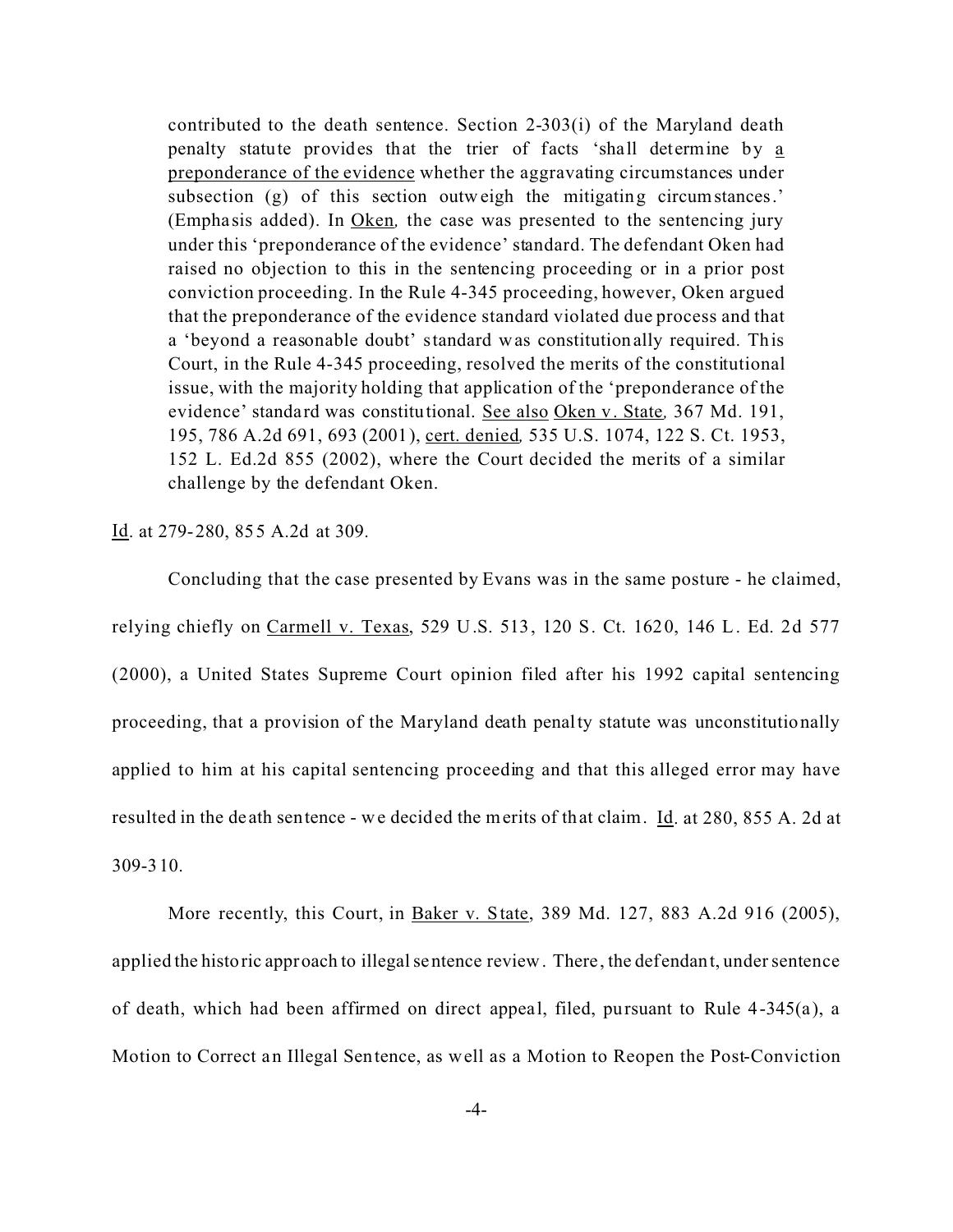Proceeding, and a Petition for Post-Conviction Relief. 389 Md. at 131, 883 A.2d at 918. The defendant principally relied on a University of Maryland study of the Maryland Capital punishment system conducted by Professor Raymond Paternoster of the University of Maryland, 389 Md. at 131, 883 A.2d at 918, the same study relied upon which Evans relies in the instant case, albeit for a different legal purpose. Contending that study's statistical findings establish that Maryland's death penalty was sought more frequently depending on the racial combinations of the accused and the victim and depending on the geographic location of the prosecuted charge, the defendant argued that the death penalty statute was applied to him unconstitutionally. 389 Md. at 132, 883 A.2d at 918-919.

Relying on the constitutionality of Maryland's death penalty statute under the Eighth and Fourteenth Amendments, citing Gregg v. Georgia, 428 U.S. 153, 168-69, 96 S. Ct. 2909, 2922-23, 49 L. Ed. 2d 859, 871-72 (1976) and Baker v. State, (Baker II), 367 Md. 648, 676, 790 A.2d 629, 646 (2002) and the lack of direct and specific evidence in the record to "suggest that Baker's death sentence was surrounded by impropriety of any kind," citing Baker v. State, (Baker I), 332 Md. 542, 571, 632 A.2d 783, 797 (1993), the Court pronounced Baker's death sentence to be itself lawful, validly imposed, and, thus " not illegal under the pre-Oken general analytical principles governing motions brought under Rule 4-345(a)." Baker v. State (Baker III), 389 Md. 127, 137-38, 883 A.2d 916, 922 (2005). Acknowledging Oken and Evans, and the exception they represent, but noting the distinction between them and the case under review, the Court concluded that the historic approach, and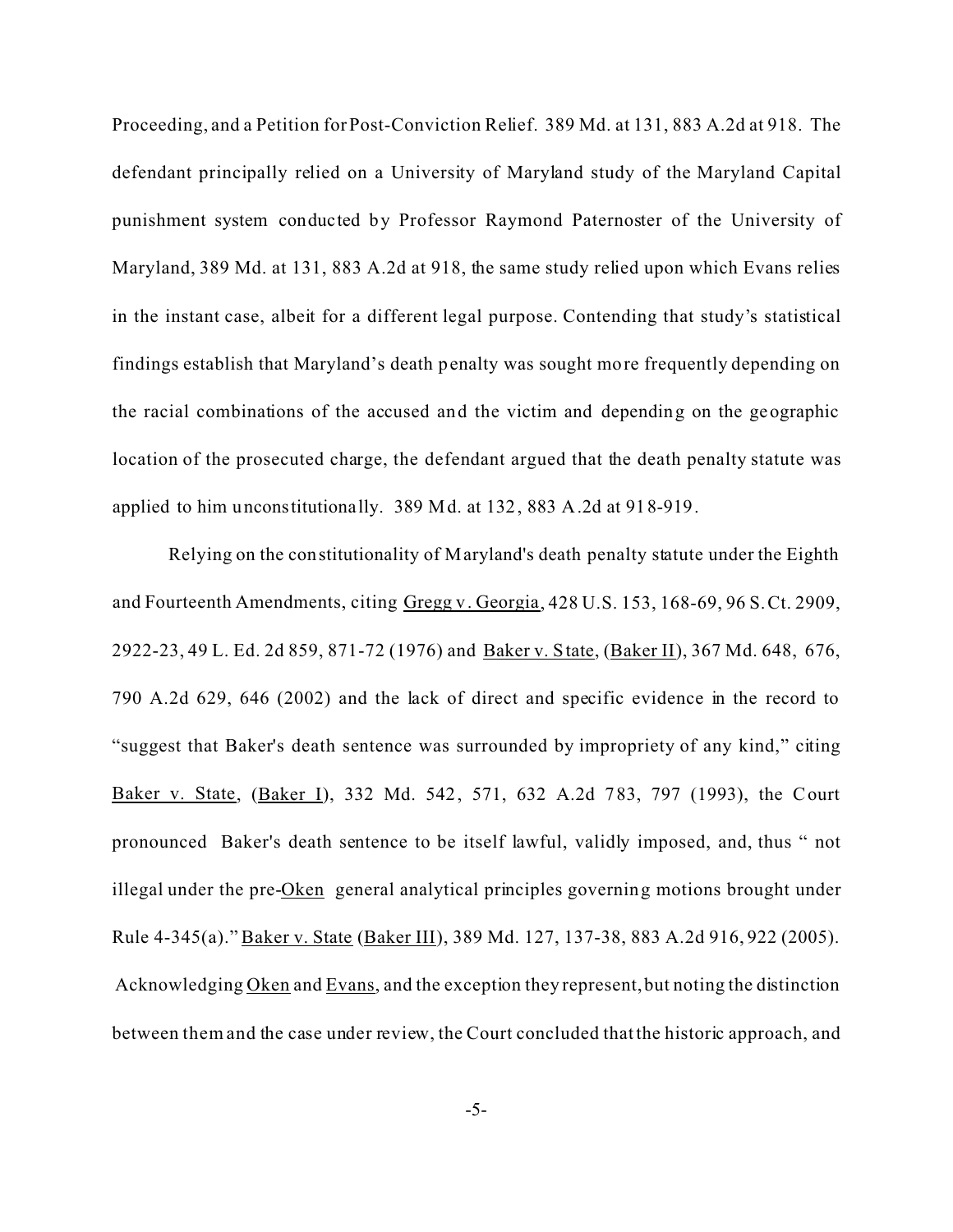not the exception, applied to Baker's case. With regard to the exception, the Court observed:

"In a capital sentencing context, a motion to correct an illegal sentence enables the court to re-evaluate the initial sentence to ensure that it is not illegal, as that term has been defined in our cases considering Maryland Rule 4-345(a), its predecessors, and the common law. It is not an opportunity for the parties to litigate or re-litigate factual issues, but rather a vehicle to demonstrate, particularly in the case of the constitutional decision exception, that newly declared common law causes a penalty that was legal when administered now to be illegal as a matter of constitutional law."

Id. at 140, 883 A.2d at 924 (footnote omitted). Thus, the Court reasoned: "because Baker relies almost exclusively upon the Pate rnoster Study, rather than a 'new' judicial decision bearing on relevant constitutional law, to establish the argued illegality in his sentence, his arguments do not fall within the exception recognized in Oken and Evans." Id. at 138, 883 A.2d at 922-23.

Subsequently, in Evans v. State, 389 Md. 456, 462-63, 886 A.2d 562, 565 (2005), the Court confirmed its Baker decision, holding that "a statistical analysis conducted by Raymond Paternoster, a Professor of Criminology and Criminal Justice at the University of Maryland, which Evans claims establishes a pattern of racial and geographic discrimination in the implementation of the death penalty in Maryland," is not " an appropriate vehicle to raise this issue." Like Baker, however, it recognized, and did not disavow, the exception to the "historic" approach this Court has recognized:

"We acknowledged in Baker that, in Oken v. State*,* 378 Md. 179, 184-86, 835 A.2d 1105, 1108, 1157-58 (2003), cert. denied*,* 541 U.S. 1017, 124 S. Ct. 2084, 158 L. Ed.2d 632 (2004), and in Evans v. State*,* supra*,* 382 Md. at 279, 855 A.2d at 309, we had recognized a limited exception to that general principle and had entertained a motion under Rule 4-345(a) where 'in a capital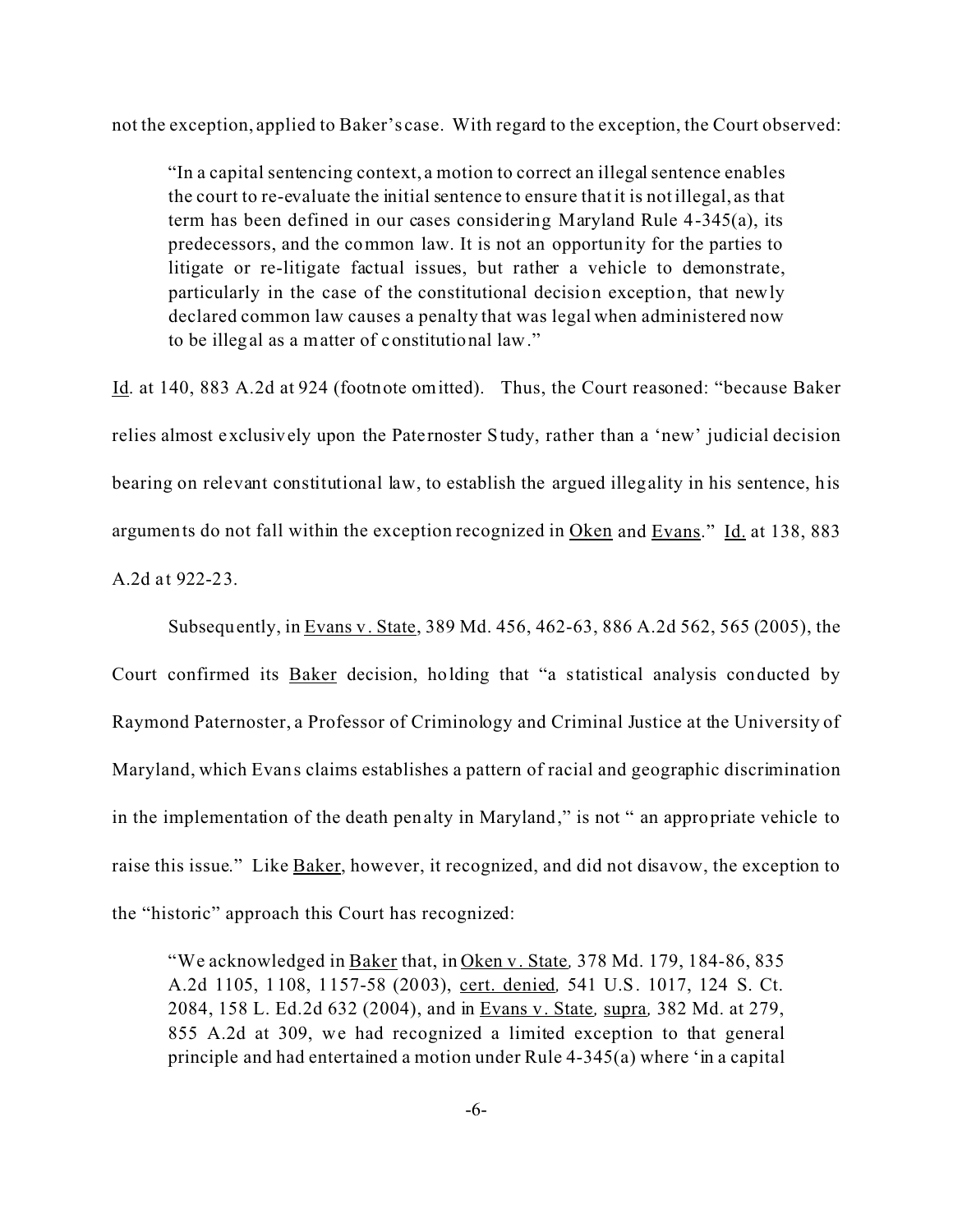sentencing proceeding, an alleged error of constitutional dimension may have contributed to the death sentence, at least where the allegation of error is pa rtly based upon a decision of the United States Supreme Court or of this Court rendered after the defendant's capital sentencing proce eding.'"

Id. at 463-64, 886 A.2d at 566, quoting Baker, supra, 389 Md. at 136, 883 A.2d at 921, in turn quoting Evans, supra, 382 Md. at 279, 855 A.2d at 309.

 It is Evans' contention that the decisions in Wiggins v. Smith, 539 U.S. 510, 123 S. Ct. 2527, 156 L. Ed. 2d 471 (2003), Rompilla v. Beard, 545 U.S. 374, 125 S. Ct. 2456, 162 L. Ed. 2d 360 (2005), and Miller-El v. Dretke, 545 U.S. 231, 125 S. Ct. 2317, 162 L. Ed. 2d 196 (2005) are new "interpretations" of relevant constitutional precedents, Wiggins and Rompilla of Strickland v. Washington, 466 U.S. 668, 104 S. Ct. 2052, 80 L. Ed. 2d 674 (1984) and Miller-El of Batson v. Kentucky, 476 U.S. 79, 106 S. Ct. 1712, 90 L. Ed. 2d 69 (1986), supporting his argument that an error may have contributed to the imposition of his sentence of death, and, therefore, require correction of that illegal sentence. In other words, Evans contends that the death sentence he received, although legal when imposed, is, in light of these decisions now illegal. Accordingly, a Rule 4-345 (a) motion is appropria te. I agree.

1.

At his 1992 resentencing, Evans' counsel presented a mitigation case. It consisted only of the testimony of six family members, the essence of which was that Evans grew up in a stable and supportive family. No professionals were called to provide mitigating evidence or an expert opinion with respect to Evans' background or pre-criminal justice system involvement. Aside from testifying that they loved him and hoped that his life would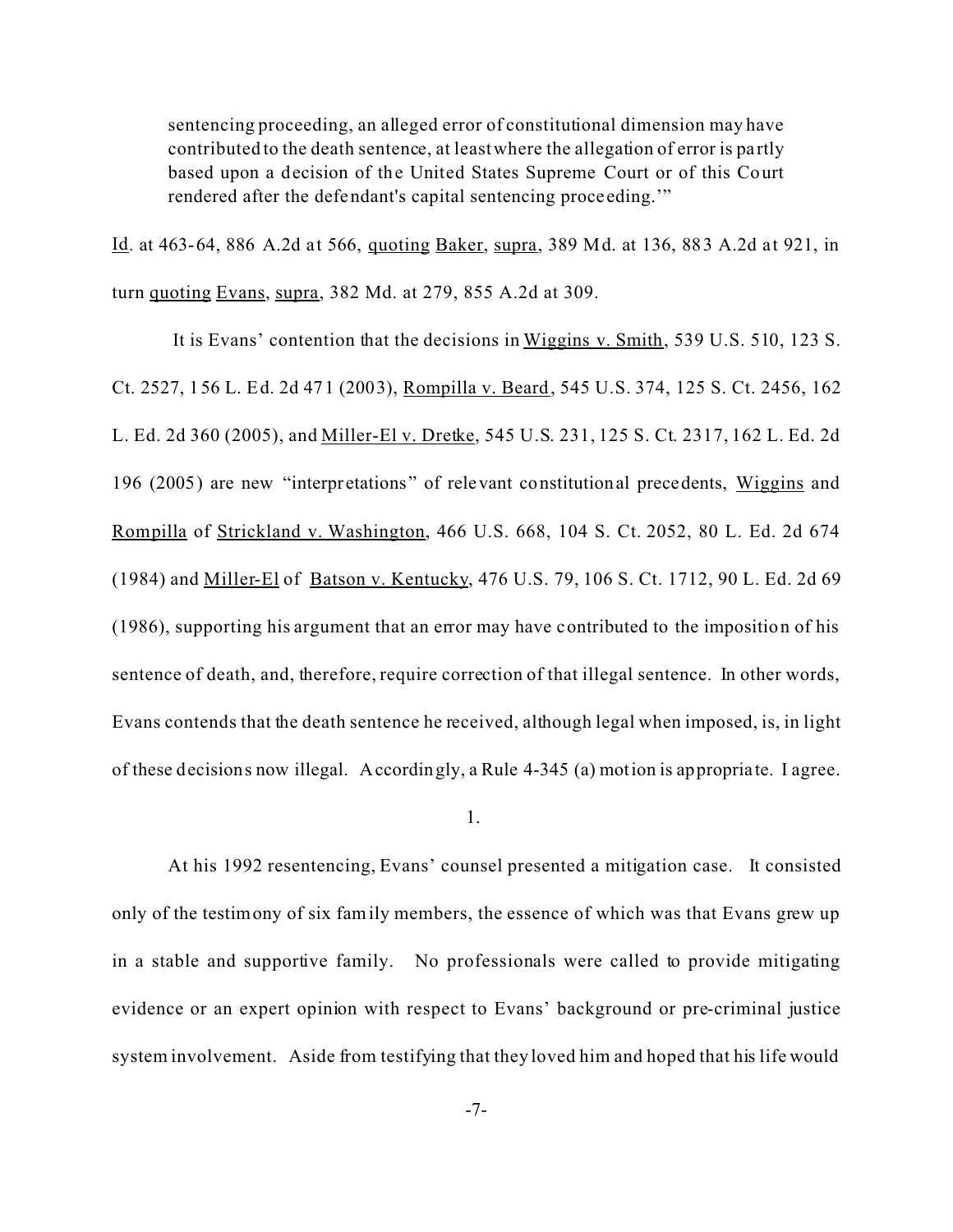be spared, they painted a picture of a home-life and environment that was happy and stable and of a family that was supportive of him. The testimony described family outings and family dinners, playful children and nurturing and concerned parents, who guided them through their young years. The testimony also reflected these relatives' disbelief and astonishment that Evans had not accepted this lifestyle and, inste ad, had rejec ted it and his upbringing, favoring a life of drugs and violence.

In preparing the mitigation case they would present, counsel did not commission a social history report to be prepared and, thus, none was prepared. Although they retained a mitigation specialist, she was not made a part of the defense team and was not a sked to conduct an investigation of Evans' background or family history. As a result, the mitigation specialist conducted almost no investigation, she never met Evans and spoke to just a few of his family members. No one on the defense team, or on its behalf, reviewed, critically, the pertinent social services records pertaining to Evans and, so, the picture painted by the mitigation testimony was neither questioned nor critically analyzed.

This is to be contrasted with the investigation and preparation undertaken by new counsel, after the Wiggins and Rompilla cases, discussed infra, were decided by the United States Supreme Court. Counsel retained a mitigation specialist and charged her with conducting an investigation of Evans' family and psychosocial history. Having received her report, the findings of which were different from the picture painted by the mitigation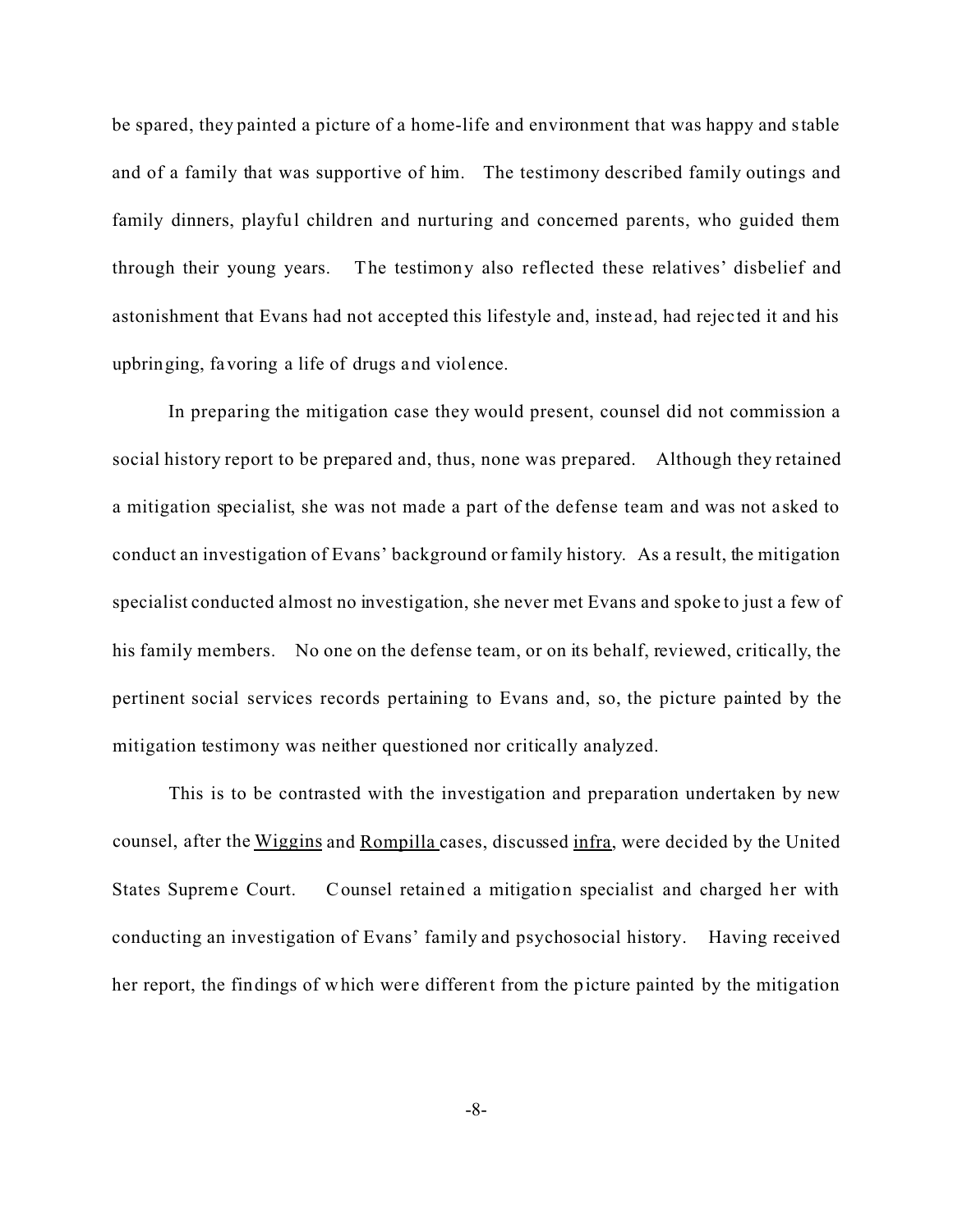case presented at resentencing and, indeed, was in direct conflict with it, $3$  counsel retained the services of a psychologist to evaluate Evans. She concluded, after reviewing the social history report prepared by the mitigation specialist, interviewing Evans and reviewing records, that Evans met, and had done so since age 9, the criteria for Post Traumatic Stress Disorder, Chronic and Severe Depressive Disorder, and Generalized Anxiety Disorder, which, after numerous missed opportunities to intervene, left Evans vulnerable to the criminal forces on the City streets.

In Wiggins, the defendant was convicted of capital murder. Prior to his capital sentencing proceeding, his attorneys unsuccessfully sought to bifurcate those proceedings, intending to prove that Wiggins was not directly responsible for the victim's death and, if that failed, to present a mitigation defense. 539 U.S. at 515, 123 S. Ct. at 2532, 156 L. Ed.

<sup>3</sup>This is not surprising. The mitigation specialist interviewed Evans and twentynine of his family members, as well as a childhood friend and a one-time next door neighbor. She spent some thirty hours interviewing Evans and collected and reviewed a number of D.O.C.uments and records, school, medical and prison, relating to him. As a result the mitigation spec ialist produced a 51 page report, with a nine (9) page summary, in which she concluded that Evans "grew up in a toxic household characterized by chronic conflict, predictable violence, and hopeless despair." Specifically, she reported frequent and severe beating of Evans, during his childhood, by his father, abandonment on two occasions, the absence of expressions of parental love or approval, that he was singled out for harsh treatment, that he attempted suicide at age ten, for which he was never treated and of which the family never spoke, that he was sexually assaulted when he was eleven and verbally and physically harrassed at school and in the neighborhood and that he was exposed to pervasive crime and violence in his ne ighborhood. In addition, the mitigation specialist concluded that Evans and his family were adversely impacted by a significant history of untreated mental-health and substance abuse problems and violenc e.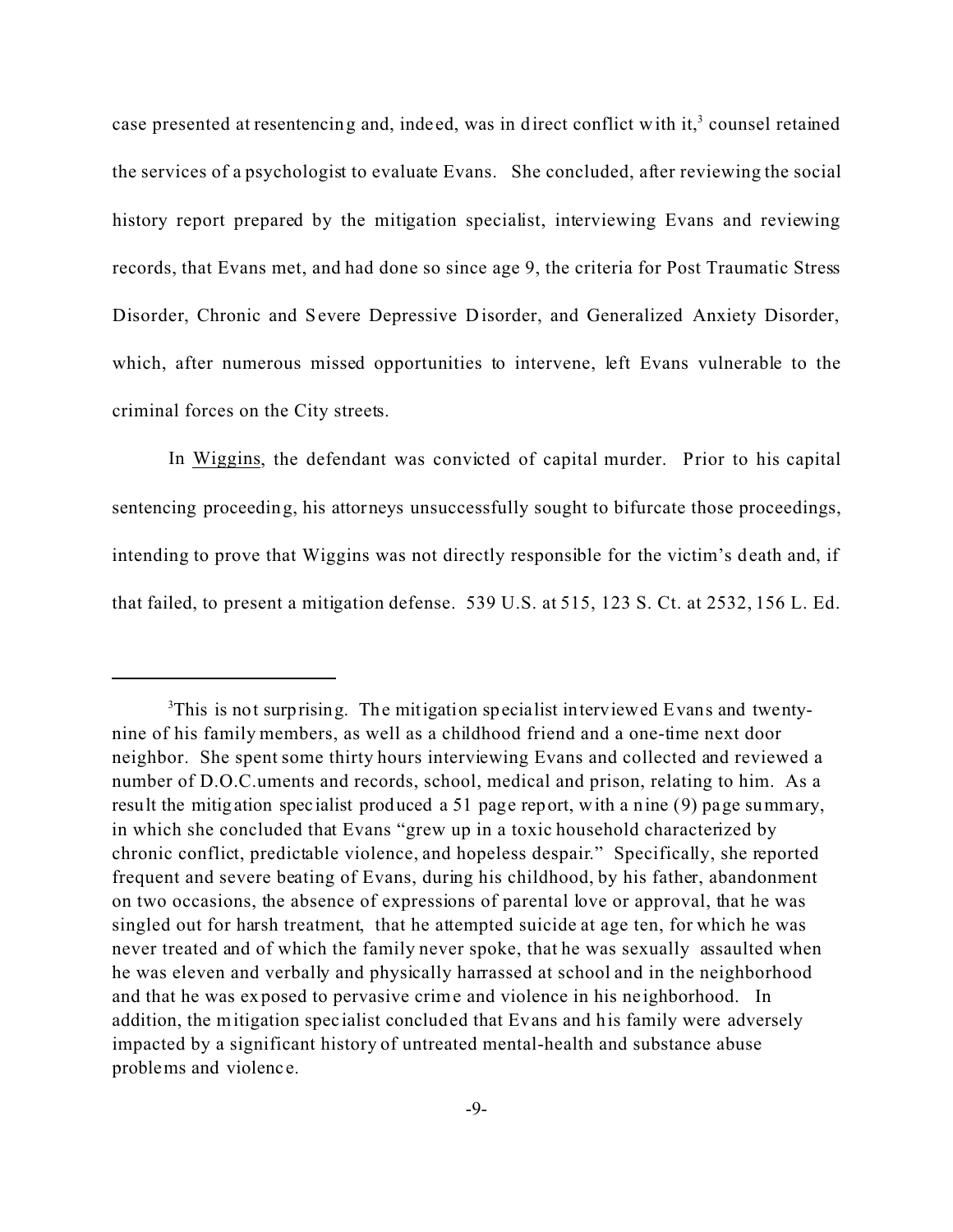2d at 481. The motion to bifurcate was denied and, although counsel informed the jury in opening statement that it would hear about Wiggins' "difficult" life,<sup>4</sup> id. at 515, 123 S. Ct. at 2532, 156 L. Ed. 2d at 481, they did not produce, or attempt to produce, any such evidence. Id. Indeed, despite proffering to the court the mitigation case it would have presented had its bifurcation motion been granted, no evidence or information was offered as to Wiggins' life history or family background.<sup>5</sup> Id. at 515-16, 123 S. Ct. at 2532, 156 L. Ed. 2d at 481.

<sup>5</sup> The Supreme Court was not at all sure that Wiggins's counsel "did ... focus exclusively on Wiggins's direct responsibility for the murder." After referencing counsel's opening statement and noting specially that she did not "follow up" the proffer with details of Wiggins' history, the Court observed:

"At the same time, counsel called a criminologist to testify that inmates serving life sentences tend to adjust well and refrain from further violence in prison - testimony with no bearing on whether petitioner committed the murder by his own hand. ... Far from focusing exclusively on petitioner's direct responsibility, then, counsel put on a half-hearted mitigation case, taking precisely the type of 'shotgun' approach the Maryland Court of Appeals concluded counsel sought to avoid. ... When viewed in this light, the 'strategic decision' the state courts and respondents all invoke to justify counsel's limited pursuit of mitigating evidence resembles more a post hoc rationalization of couns el's conduct than an ac curate desc ription of the ir delibera tions prior to sentencing."

Wiggins v. Smith, 539 U.S. 510, 526-27, 123 S. Ct. 2527, 2538, 156 L. Ed. 2d 471, 488(2003), quoting Wiggins v. State, 352 Md. 580, 609, 724 A. 2d 1, 15 (1999). In the passage to which the Court referred, this Court stated:

"[Counsel] understood that some lawyers use what he regarded as a 'shotgun approach,' attacking everything and hoping that 'something

(continued...)

<sup>&</sup>lt;sup>4</sup>In addition to mentioning that Wiggins had a clean record, counsel told the jury: "You're going to hear that Kevin Wiggins has had a difficult life. It has not been easy for him. But he's worked. He's tried to be a productive citizen, and he's reached the age of 27 with no convictions for prior crimes of violence and no convictions, period . . . . I think that's an important thing for you to consider." Wiggins v. Smith, 539 U.S. 510, 515, 123 S. Ct. 2527, 2532, 156 L. Ed. 2d 471, 481 (2003).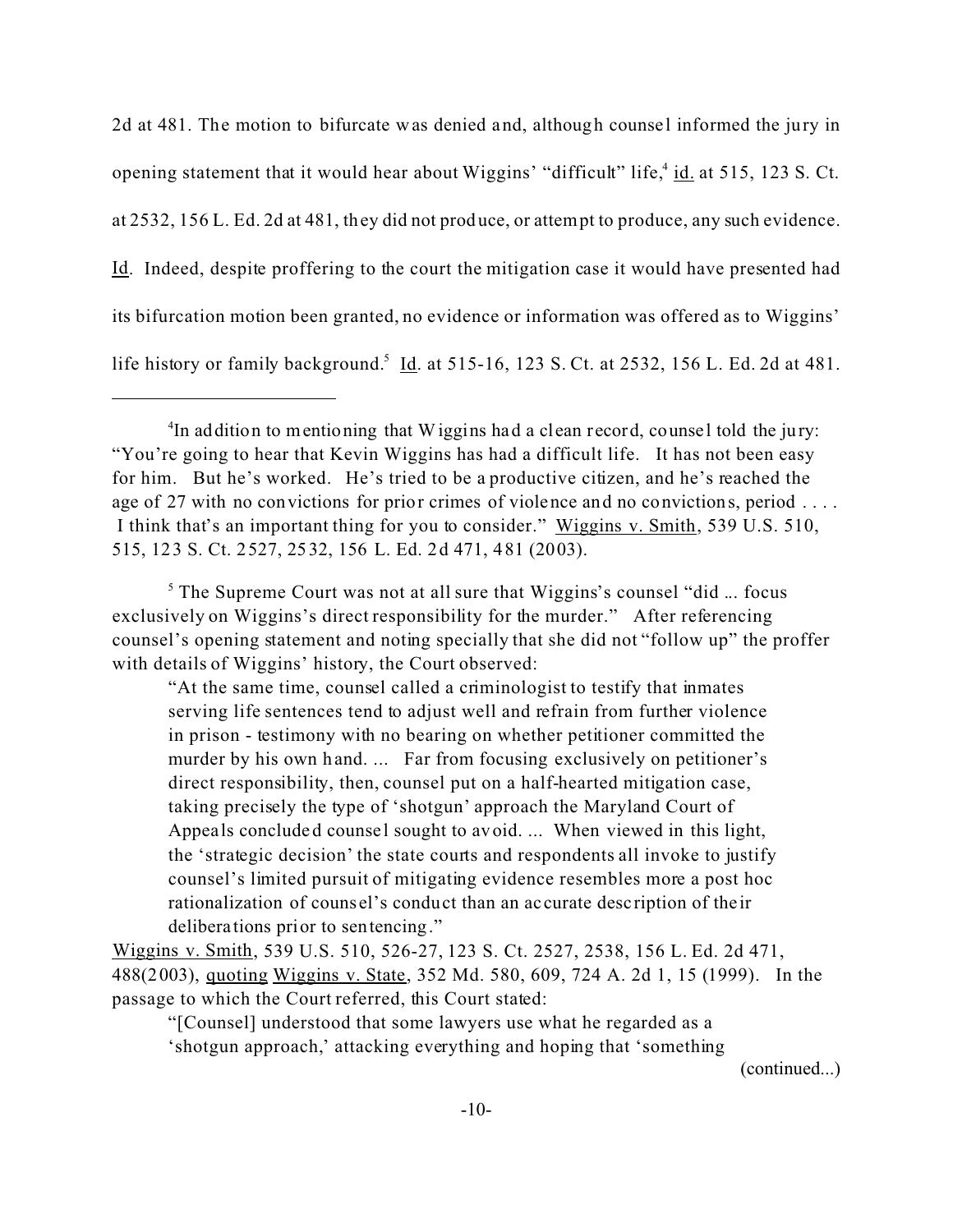The mitigation case proffered did not involve "any evidence of [Wiggins'] life history or family background," id. at 516, 123 S. Ct. at 2532, 156 L. Ed. 2d at 481, although the State made funds available to investigate those matters. **Id.** at 517, 123 S. Ct. at 2533, 156 L. Ed. 2d at 482. The proffer was simply that he had limited intellectual ability, a childlike emotional state, exhibited no aggressive patterns, had a capacity for empathy and desired to function in the world, all of which would be supported by psychological reports and expert testimony. Id. at 516, 123 S. Ct. at 2532, 156 L. Ed. 2d at 481. Wiggins was sentenced to death, and this Court, on direct appeal, affirmed. Wiggins v. State, 324 Md. 551, 597 A.2d 1359 (1991), cert. denied, 503 U.S. 1007, 112 S. Ct. 1765, 118 L. Ed. 2d 427 (1992).

Seeking post-conviction relief, Wiggins argued that his trial counsel's failure to investigate his life history or family background and then present mitigating evidence of his dysfunctional background was ineffective assistance of counsel. He relied primarily on Strickland. Under that case, in order to prove ineffective assistance of counsel, a defendant must show tha t counsel's performance was deficient, that it fell below an objective standard of reasonableness defined by prevailing professional norms, and that this deficiency

 $5$ (...continued)

sticks.' He was not of that view, however, preferring to concentrate his defense. He did not, therefore, have any detailed background reports prepared, although funds may have been available for that purpose. He expressed some concern that that kind of information might prove counte rproductive."

Id. at 609, 724 A.2d at 15-16.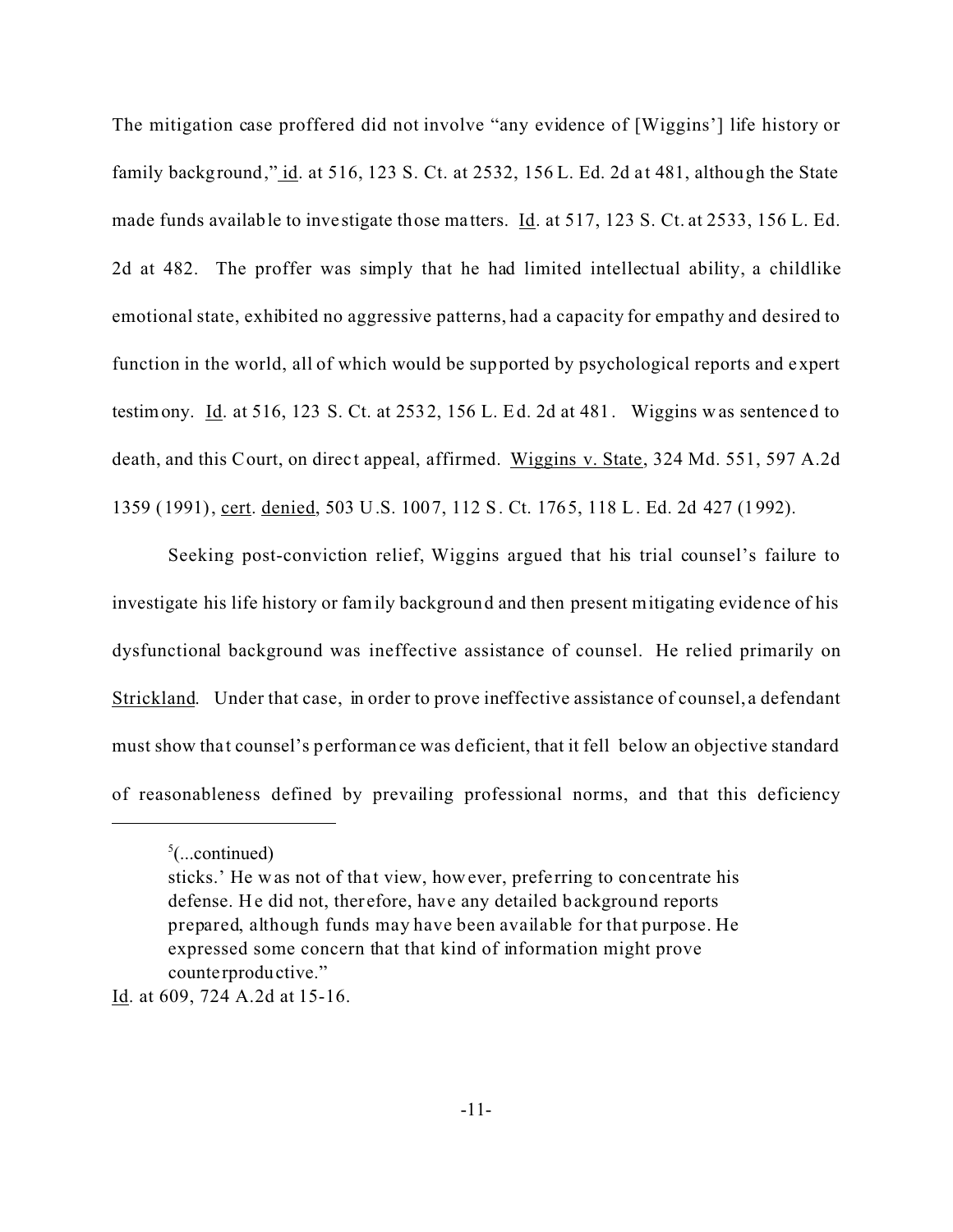prejudiced the defendant. Strickland, 466 U.S. at 687-688, 104 S. Ct. at 2064, 80 L. Ed. 2d at 693.

 In support of his ineffective assistance of counsel argument, Wiggins' post conviction counsel presented expert testimony by a forensic social worker who "chronicled [Wiggins'] bleak life history." 539 U.S. at 516, 123 S. Ct. at 2533, 156 L. Ed. 2d at 482. The testimony was from the social history report, characterized by the Court as "elaborate," 539 U.S. at 516, 123 S. Ct. at 2531, 156 L. Ed. 2d at 481, the social worker prepared from social service, medical, school records and interviews with Wiggins and numerous family members, and it provided "evidence of the severe physical and sexual abuse [Wiggins] suffered at the hands of his mother and while in the care of a series of foster parents." 539 U.S. at 516, 123 S. Ct. at 2533, 156 L. Ed. 2d at 482. Acknowledging the failure to investigate Wiggins' family background or life history, trial counsel defended on the basis that, "well in advance of trial," they had dec ided, upon re-trial, to concentra te on "retrying the factual case," 539 U.S. at 517, 123 S. Ct. at 2533, 156 L. Ed. 2d at 482, and disputing Wiggins' direct re sponsibility for the murder. 539 U.S. at 517, 123 S. Ct. at 2533, 156 L. Ed. 2d at 482. The trial court denied post-conviction relief, concluding, "when the decision not to investigate ... is a matter of trial tactics, there is no ineffective assistance of counsel." 539 U.S. at 517-518, 123 S. Ct. at 2533, 156 L. Ed. 2d at 482.

This Court a ffirmed. Wiggins v. State, 352 Md. 580, 724 A.2d 1 (1999). It agreed with the trial court that counsel's decision to concentrate on principalship was "a deliberate,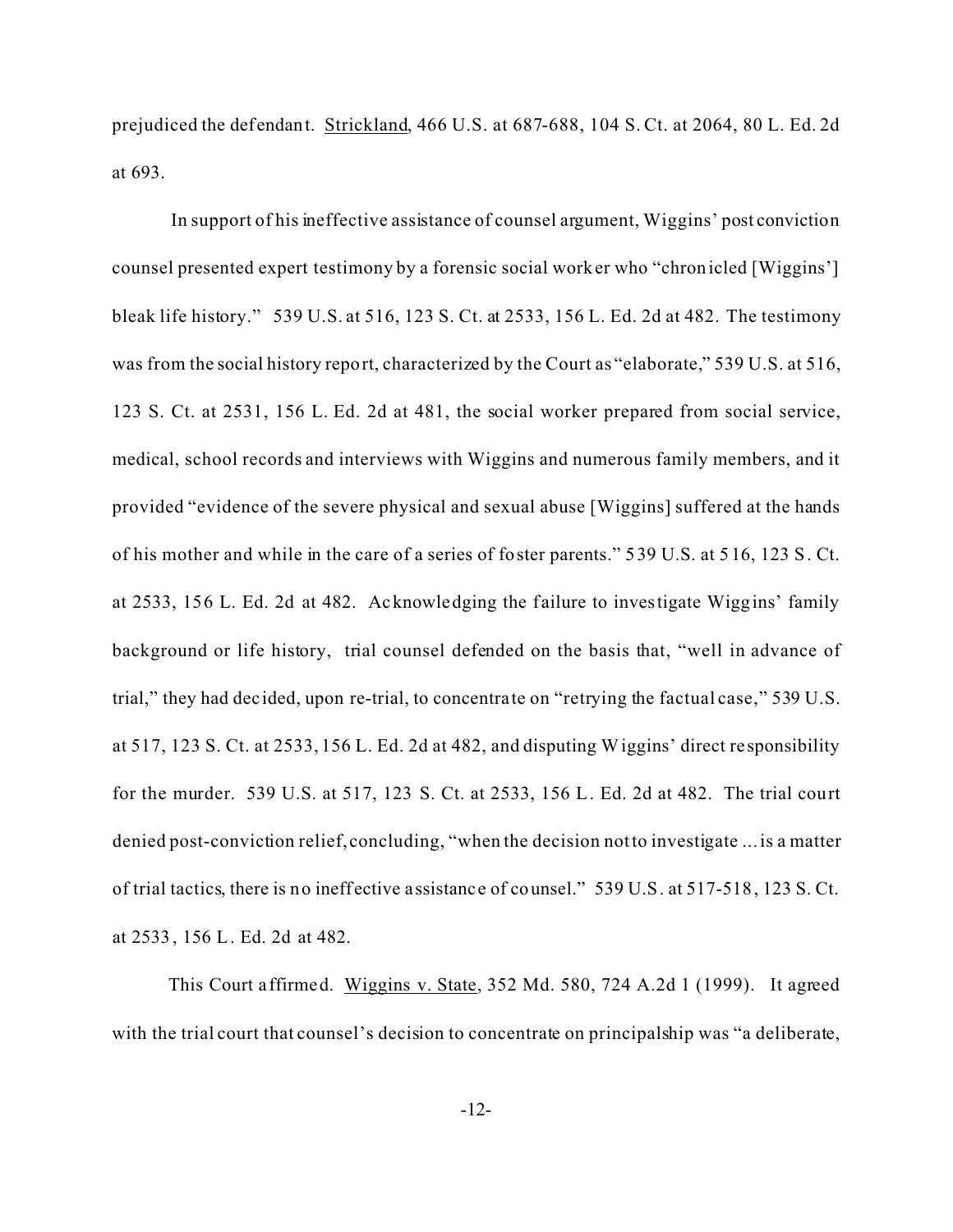tactical decision." 352 Md. at 608, 724 A.2d at 15. Moreover, the Court concluded that Wiggins' trial counsel knew of Wiggins' unfortunate childhood; after all, they had available to them the PSI report prepared by Parole and Proba tion and the social services report that detailed, albeit not as graphically as the petitioner's social worker's social history, instances of physical and sexual abuse, an alcoholic mother, foster care placements and borderline retardation. Thus, the Court stated that "counsel did investigate and were aware of [Wiggins'] background." 352 Md. at 610, 724 A.2d at 16. Therefore, it reasoned, Wiggins' counsel "made a reasoned choice to proceed with what they thought was their best defense." 352 Md. at 610, 724 A.2d at 16.

The United States District Court for the District of Maryland granted relief on Wiggins' federal habeas petition, holding that Maryland's rejection of his ineffective assistance of counsel claim was an unreasonable application of clearly established federal law. Wiggins v. Corcoran, 164 F. Supp. 2d 538, 557 (D. Md. 2001). The Fourth Circuit Court of Appeals reversed, holding that trial counsel's strategic decision to focus on establishing that Wiggins was not directly responsible for the murder was a reasonable one. Wiggins v. Corcoran, 288 F.3d 629, 639-640 (4th Cir. 2002). The United States Supreme Court reversed. It he ld that the actions of Wiggins' counsel at sentencing violated his Sixth Amendment right to effective assistance of counsel. 539 U.S. at 519, 123 S. Ct. at 2534, 156 L. Ed. 2d at 483.

In the Supreme Court, Wiggins complained, as had Strickland, about his counsel's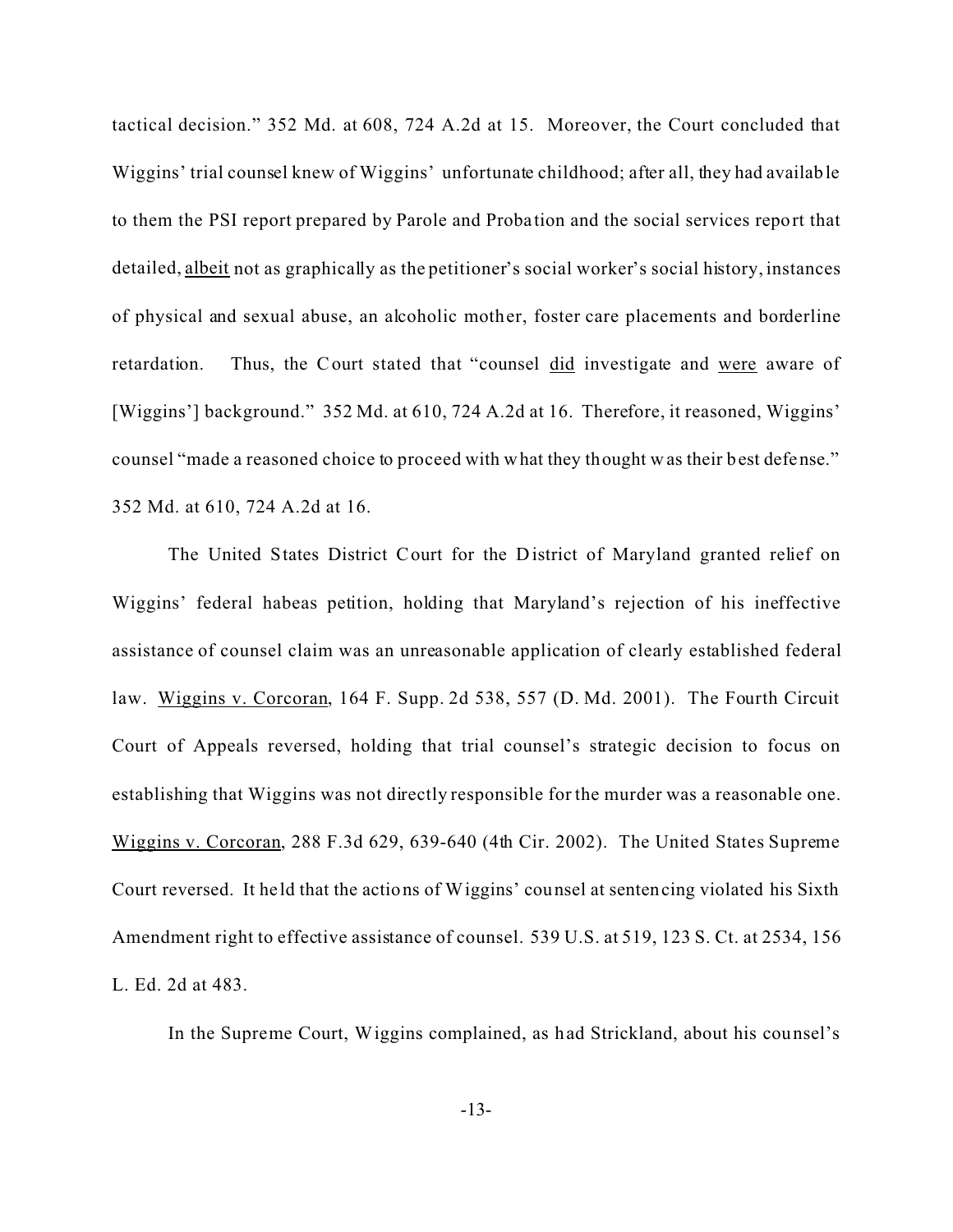decision to limit their investigation of the availability of mitigation evidence. The Supreme Court held that trial counsel's decision not to expand their investigation beyond the PSI and DSS records, records of which they were already aware, "fell short of the professional standards that prevailed in Maryland..." - standard practice, at that time was to prepare a social history report, Wiggins, 539 Md. at 524, 123 S. Ct. at 2536, 156 L. Ed. 2d at 486, and the scope of the investigation they undertook was unreasonable in light of what the DSS records revealed about Wiggins' mother's alcoholism, her treatment of him and his siblings, his foster care placements, emotional difficulties, etc., and the fact that counsel had uncovered no evidence indicating that a mitigation case would be, or could be, unproductive. 539 U.S. at 525, 123 S. Ct. at 2537, 156 L. Ed. 2d at 487. Indeed, the Court was satisfied that the record of the sentencing proceeding, because it demonstrated that counsel never abandoned mitigation as a tactic and, in fact, put one on, albeit a "half hearted" attempt, "underscore[d] the unreasonableness of counsel's conduct by suggesting that their failure to investigate thoroughly resulted from inattention, not reasoned strategic judgment." Id. at 526, 123 S. Ct. at 2537, 156 L. Ed. 2d at 487.

This Court did not escape the Supreme Court's criticism. In fact, we were reminded that the reasonableness of an attorney's inve stigation can not be dete rmined by assessing, alone, what the attorney knows; a reviewing court needs also to consider, and determine, whether the known information would lead a reasonable attorney to investigate further, and that "Strickland does not establish that a cursory investigation automatically justifies a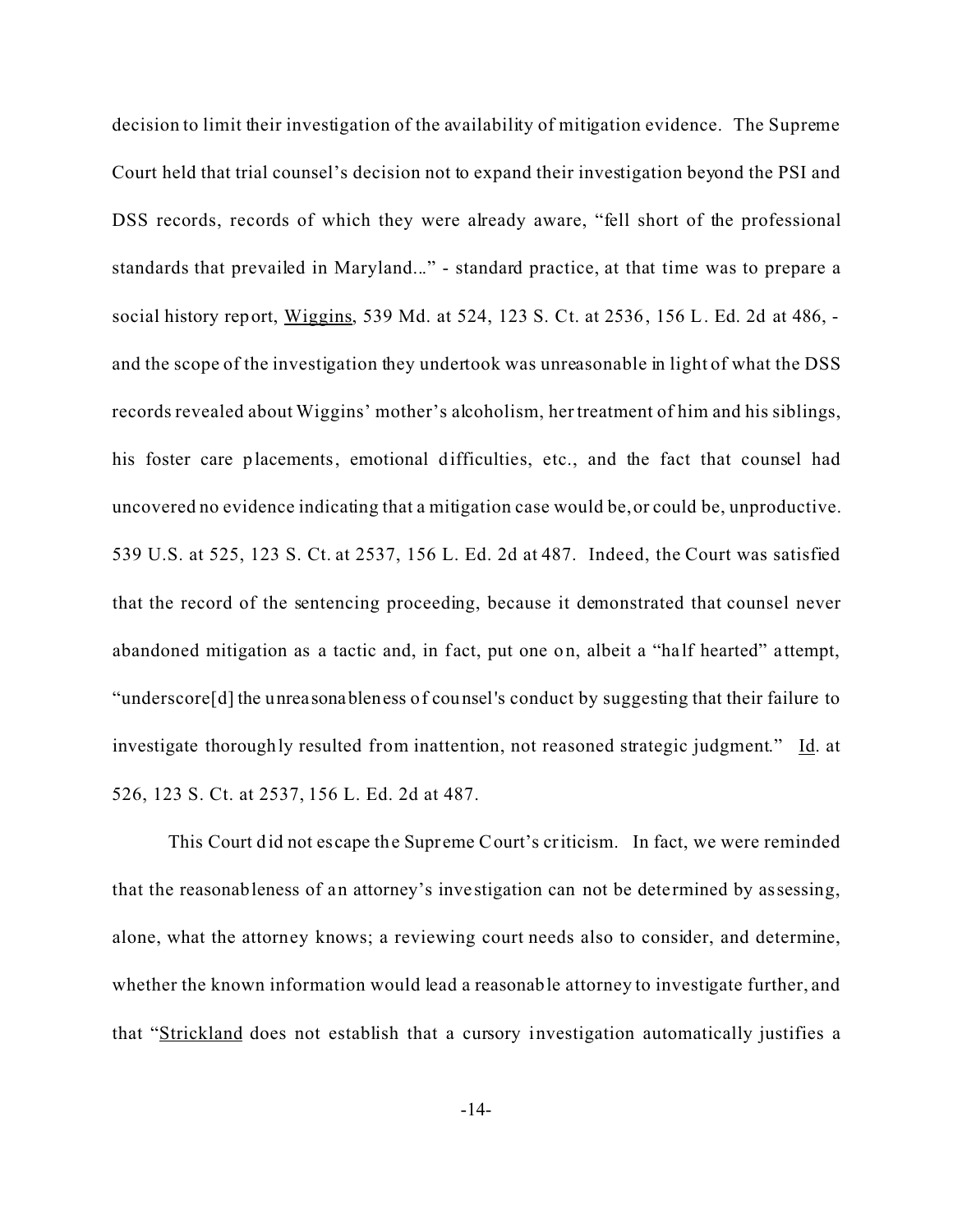tactical decision with respect to sentencing strategy." Id. at 527, 123 S. Ct. at 2538, 156 L.

Ed. 2d at 488. Accordingly, the Court admonished:

"The Maryland Court of Appeals' application of Strickland's governing legal principles was objectively unreasonable. Though the state court acknowledged petitioner's claim that counsel's failure to prepare a social history 'did not meet the minimum standards of the profession,' the court did not conduct an assessment of whether the decision to cease all investigation upon obtaining the PSI and the DSS records actually demonstrated reasonable professional judgment. ... The state court merely assumed that the investigation was adequate. In light of what the PSI and the DSS records actually revealed, however, counsel chose to abandon their investigation at an unreasonable juncture, making a fully informed decision with respect to sentencing strategy impossible. The Court of Appeals' assumption that the investigation was adequate ... thus reflected an unreasonable application of Strickland. 28 U.S.C.  $§$  2254(d)(1). As a result, the court's subsequent deference to counsel's strategic decision not 'to present every conceivable mitigation de fense,' ... despite the fact that counsel based this alleged choice on what we have made clear was an unreasonable investigation, was also objectively unreasonable. As we established in Strickland*,* 'strategic choices made after less than complete investigation are reasonable precisely to the extent that rea sonable professional judgments support the limitations on investigation.'"

Id. at 527-28, 123 S. Ct. at 2538-39, quoting Wiggins, 352 Md. at 609-610, 724 A.2d at 16

and Strickland, 466 U.S. at 690-691, 104 S. Ct. at 2066, 80 L. Ed. 2d at 695.

Further, the Supreme Court determined that this Court had misapplied the standards articulated in **Strickland.** 539 U.S. at 527, 123 S. Ct. at 2538, 156 L. Ed. 2d at 488. While cautioning that its decision did not me an that Strickland required counsel to investigate every conceivable line of mitigating evidence no matter how unlikely the effort would be to assist the defendant at sentencing, and that **Strickland** does not require counsel to present mitigating evidence at sentencing in every case, the Supreme Court re-asserted the principle that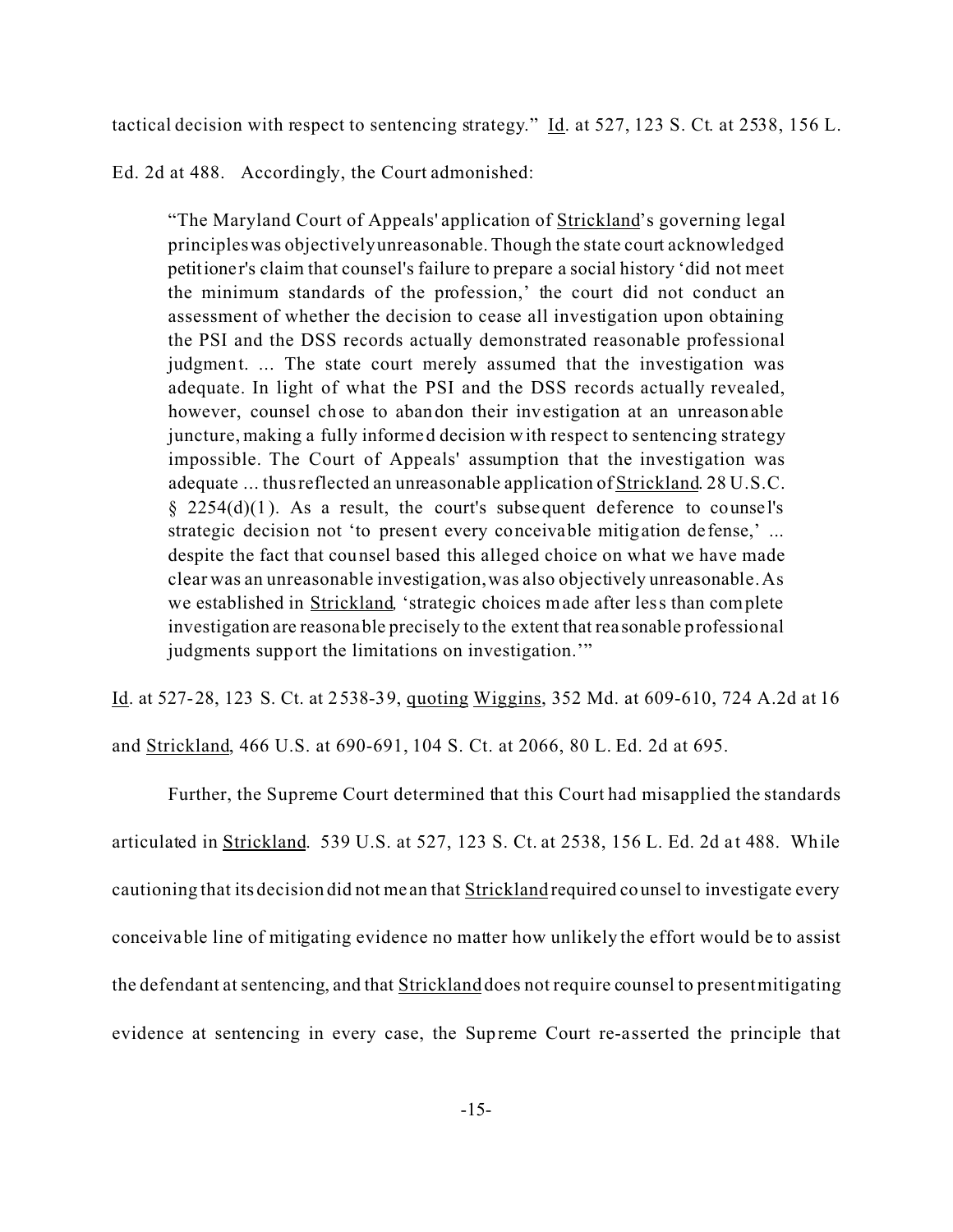strategic choices made after less than complete investigation are reasonable only to the extent that reasonable professional judgments support the limitations on investigation. 539 U.S. at 533, 123 S. Ct. at 2541, 156 L. Ed. 2d at 492. It held, ultimately, that "[i]n deferring to counsels' decision not to pursue a mitigation case despite their unreasonable investigation, the Maryland Court of Appeals unreasonably applied Strickland." 539 U.S. at 534, 123 S. Ct. at 2542, 156 L. Ed. 2d at 492

In addition, the Supreme Court concluded that counsels' failure to investigate and, then, present mitigating evidence prejudiced Wiggins to the extent that a jury, confronted with such evidence, may have returned a different sentence. 539 U.S. at 536, 123 S. Ct. at 2543, 156 L. Ed. 2d at 494.

Rompilla is also pertinent on the question of the specific application to defense counsel of the reasonable competence standard required by the Sixth Amendment, 545 U.S. 374, 377, 125 S. Ct. 2456, 2460, 162 L. Ed. 2d 360, 369, and instructive, as it teaches, inter alia, that more is required of counsel by way of investigating the possibility of mitigating evidence than simply interviewing and relying on the defendant and his family members. 545 U.S. at 381-82, 125 S. Ct. 2456, 2462-63, 162 L. Ed. 2d at 372. There, the Supreme Court held "that even when a capital defendant's family members and the defendant himself have suggested that no mitigating evidence is available, his lawyer is bound to make reasonable efforts to obtain and review material that counsel knows the prosecution will probably rely on as evidence of aggravation at the sentencing phase of trial." Id. at 377, 125 S. Ct. at 2460,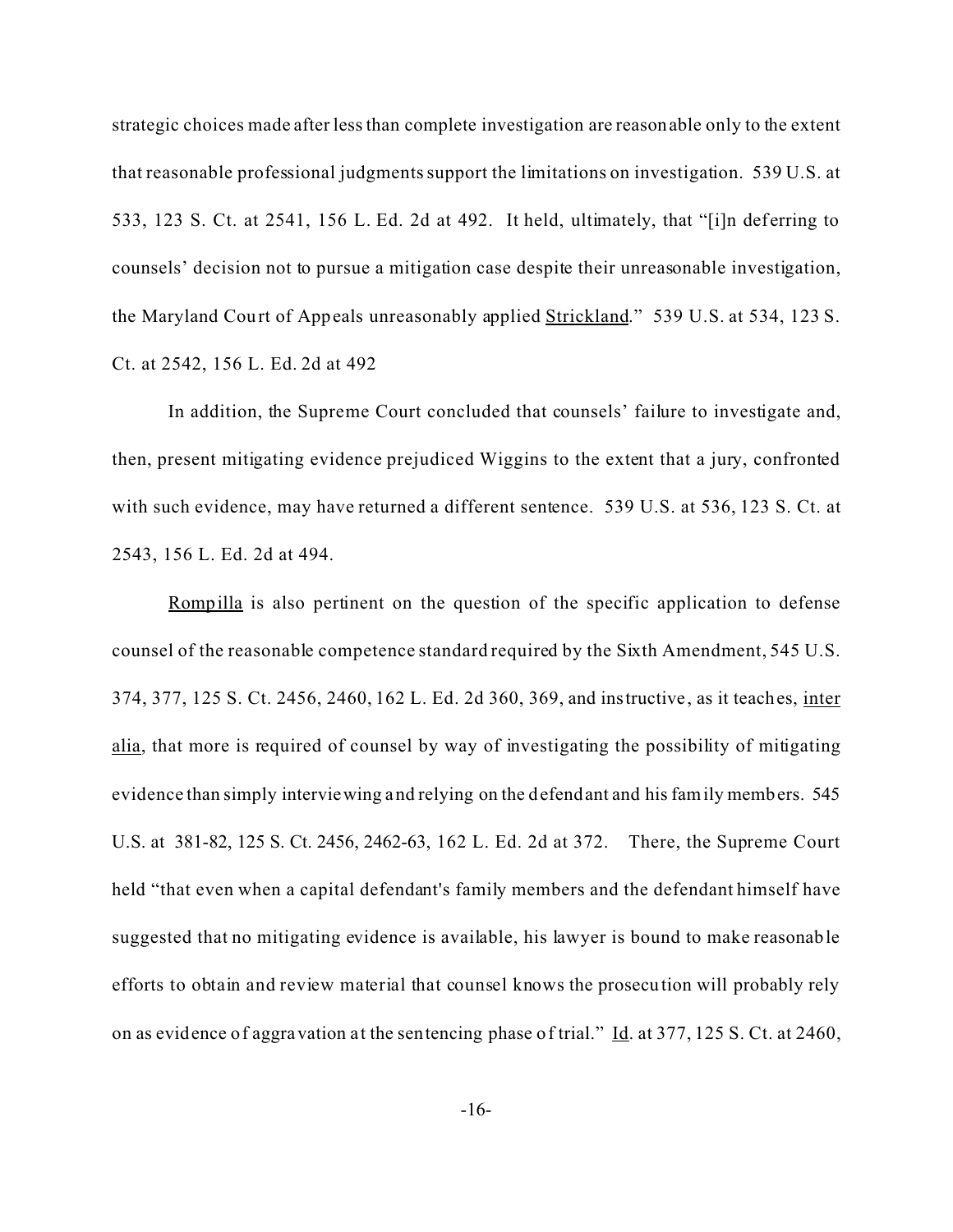162 L. Ed. 2d at 369.

To oppose the evidence presented by the State to justify the death sentence it sought against the defendant - proof of the aggravating factors that the murder was committed in the course of another felony and by torture and that the defendant's significant history of felony convictions indicated the use or threat of violence - counsel for Rompilla offered relatively brief testimony by five of the de fendant's family members. Those witnesses argued, in effect, for reasonable doubt, and begged the jury for mercy, on the basis of their belief that the defendant was innocent and a good man, and, in the case of his 14-year-old son, that he loved his father and would visit him in prison. Although the jury found the latter to be a mitigating factor, along with rehabilitation being possible, it sentenced the de fendant to death. 545 U.S. at 378, 125 S. Ct. at 2460-61, 162 L. Ed. 2d at 370.

In preparing their mitigating case, trial counsel consulted three sources: Rompilla, his family members and three mental health workers. They got little, if anything, of substance from Rompilla regarding his background, who responded to questions concerning his schooling and childhood by saying they were "normal," except for his dropping out of school in the 9th grade and, in some instances, by sending counsel off on false leads. 545 U.S. at 381, 125 S. Ct. at 2462, 162 L. Ed. 2d at 371-372. Similarly, little of substance was developed by the family members. Although counsel developed a rapport with them, counsel did not have the feeling that they knew Rompilla that well, since he spent a great deal of time incarcerated. And, "because the family was 'coming from the position that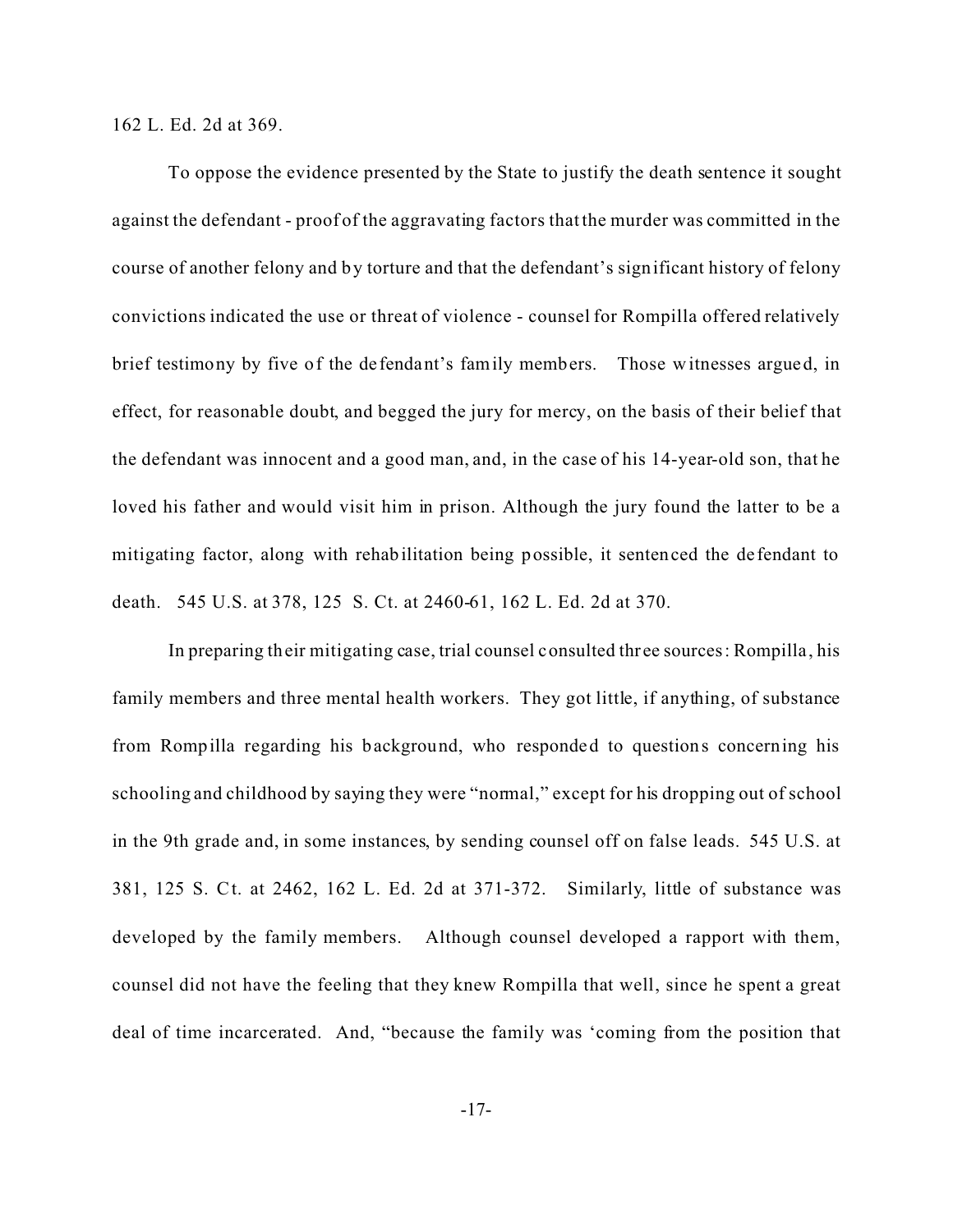[Rompilla] was innocent ... they weren't looking for reasons for why he might have done this.'" 545 U.S. at 382, 125 S. Ct. at 2463, 162 L. Ed. 2d at 372. The three mental health witnesses, likewise, revealed "nothing useful." 545 U.S. at 382, 125 S. Ct. at 2463, 162 L. Ed. 2d at 372. Trial counsel did not consult school records, records of Rompilla's juvenile and adult incarce rations, police reports available during pre-trial discovery, or anything that might have reflected that Rompilla had a dependence on alcohol. 545 U.S. at 382, 125 S. Ct. at 2463, 162 L. Ed. 2d at 372.

The post-conviction court rejected Rompilla's claims that his trial counsel had rendered ineffective assistance by their failure to investigate and then present, at sentencing, mitigation evidence concerning Rompilla's childhood, mental capacity, health, and alcoholism. 545 U.S. at 378, 125 S. Ct. at 2461, 162 L. Ed. 2d at 370. On the contra ry, it held that the trial counsel had done enough to investigate the possibilities of a mitigation case. The Supreme Court of Pennsylvania agreed and a ffirmed. Commonwealth v. Rompilla, 539 Pa. 499, 653 A.2d 626 (1995). The Federal District Court granted habeas relief, finding ine ffective assistance of counsel. Trial counsel, the court determined, in preparing the mitigation case, had f ailed to investigate "pretty obvious signs" that Rompilla had a troubled childhood and suffered from mental illness and alcoholism, and instead had relied unjustifiably on Rompilla's own description of an unexceptional background. 545 U.S. at 379, 125 S. Ct. at 2461, 162 L. Ed. 2d at 370. The Third Circuit Court of Appeals reversed, concluding that there was nothing unreasonable about the State Supreme Court's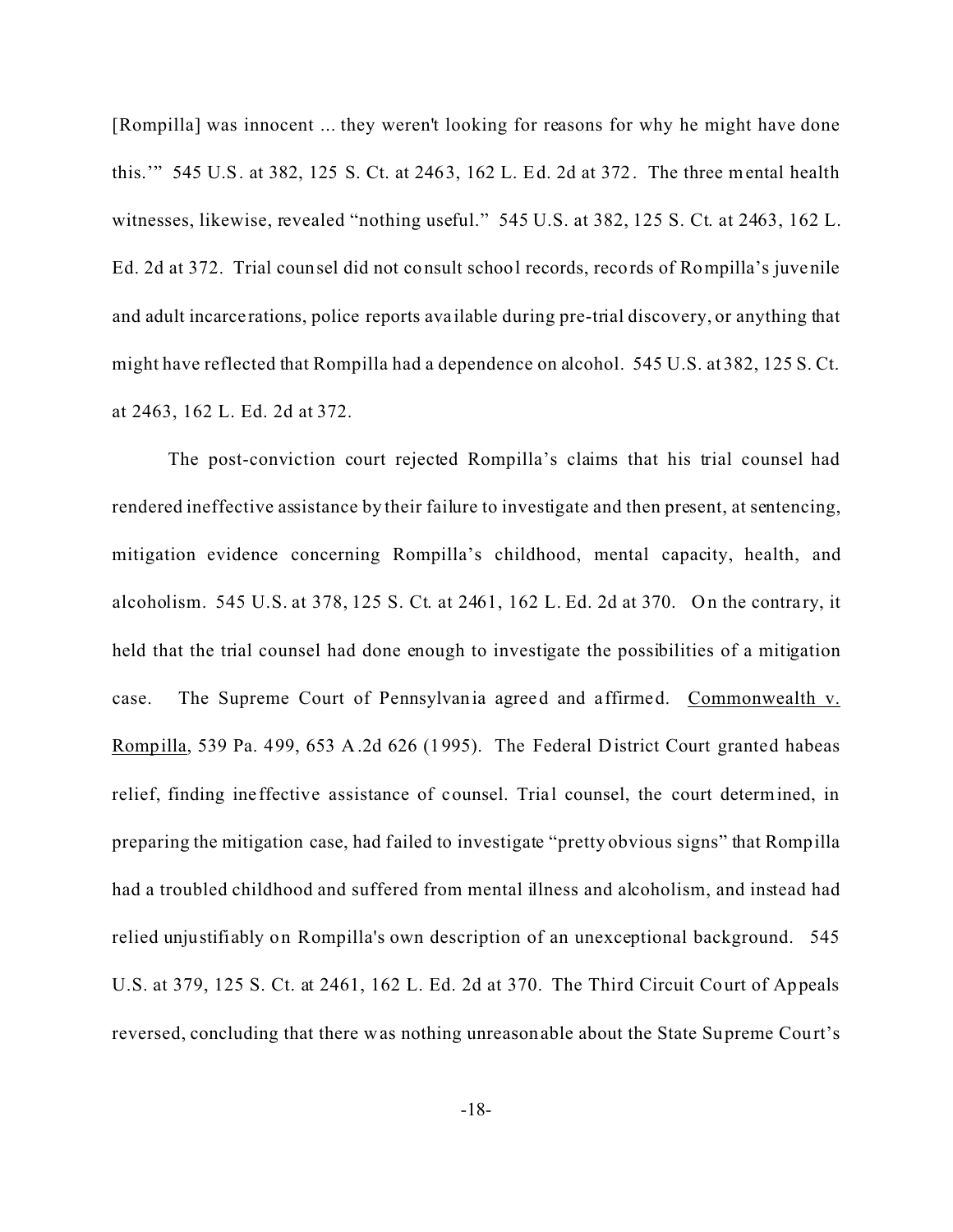application of Strickland, opining that defense counsel, who had attempted to uncover mitigationevidence from Rompilla, certain family members, and three mental health experts, Rompilla v. Horn, 355 F.3d 233 (3rd Cir. 2004), had gone far enough and done enough. 355 F.3d at 252.

The Supreme Court granted certiorari and reversed. It held that, even when a capital defendant and his family members have suggested that no mitigating evidence is available, his lawyer is bound to make reasonable efforts to obtain and review ma terial that counsel knows the prosecution will probably rely on as evidence of aggravation at the trial's sentencing phase. 545 U.S. at 385-386, 125 S. Ct. at 2465, 162 L. Ed. 2d at 374-375. Thus, Rompilla's counsels' failure to examine a court file on Rompilla's prior rape and assault conviction, a crime similar to the one with which he was charged, was deficient. 545 U.S. at 385-386, 125 S. Ct. at 2465-2466, 162 L. Ed. 2d at 375.

Further,

"[n]o reasonable lawyer would forgo examination of the file thinking he could do as well by asking the defendant or family relations whether they recalled anything helpful or damaging in the prior victim's testimony. Nor would a reasonable lawyer compare possible searches for school reports, juvenile records, and evidence of drinking habits to the opportunity to take a look at a file disclosing what the prosecutor knows and even plans to read from in his case. Questioning a few more family members and searching for old records can promise less than looking for a needle in a haystack, when a lawyer truly has reason to doubt there is any needle there."

545 U.S. at 389, 125 S. Ct. at 2467, 162 L. Ed. 2d at 376-377.

The majority asserts that Wiggins and Rompilla are a mere re-applications of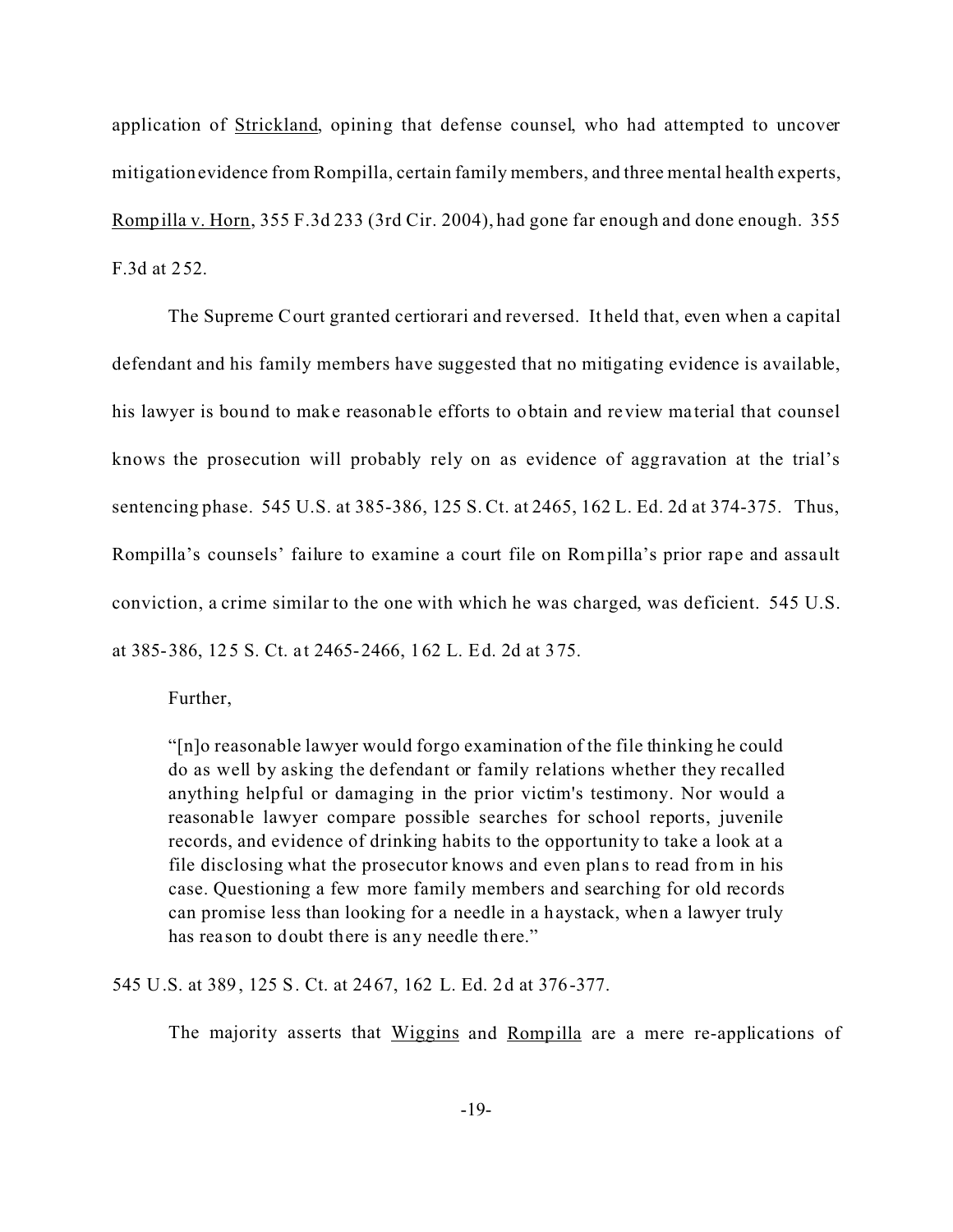Strickland to the facts of those cases, and, as such, are not new interpretations of a Constitutional principle. Md. at  $\,$ ,  $\,$ ,  $\,$  A.2d at  $\,$ ,  $\,$ ,  $\,$  [slip op. at 8, 9]. To the majority, those cases apparently are mere error correction, having absolutely no precedential value and informing not one future review of ineffective assistance of counsel, even when they are directly on point. Matter-of-factly, therefore, the majority dismisses Wiggins and Rompilla, and especially their analysis:

"Nothing in Wiggins or Rompilla changed, in any way, those standards adopted in Strickland. The Wiggins Court expressly relied on and applied the Strickland standards and simply concluded, based on its view of the factual record in that case, that, given the information they had regarding Wiggins's childhood, counsel's failure to broaden the scope of their investigation into possible mitigating factors in a death penalty case was both deficient and prejudicial under the Strickland standards. Indeed, the Court began its discussion of the ineffective assistance claim by expressly noting that '[w]e established the legal principles that govern claims of ineffective assistance of counsel in Strickland v. Washington . ...' Wiggins v. Smith, supra, 539 U.S. at 521, 123 S. Ct. at 2535, 156 L. Ed. 2d at 484.

\* \* \*

"Like in Wiggins, the Rompilla Court expressly applied the standards enunciated in Strickland to find deficient and prejudicial performance by counsel. No new or different interpretation of **Strickland** was announced. Indeed Justice O'Connor, the author of the Opinion in Strickland, noted in Rompilla that the decision 'simply applies our longstanding case-by-case approach to determining whether an attorney's performance was unconstitutionally deficient under Strickland v. Washington....' (O'Connor, J., Concurring)."

<u>Id</u>. at \_\_, \_\_ A.2d at \_\_ ( slip op. at 8-9).<sup>6</sup>

(continued...)

 $\textdegree$ This is the only basis on which the majority rejects the applicability of Rule 4-345 (a) to this case. The majority offers no other analysis, nor does it address, or even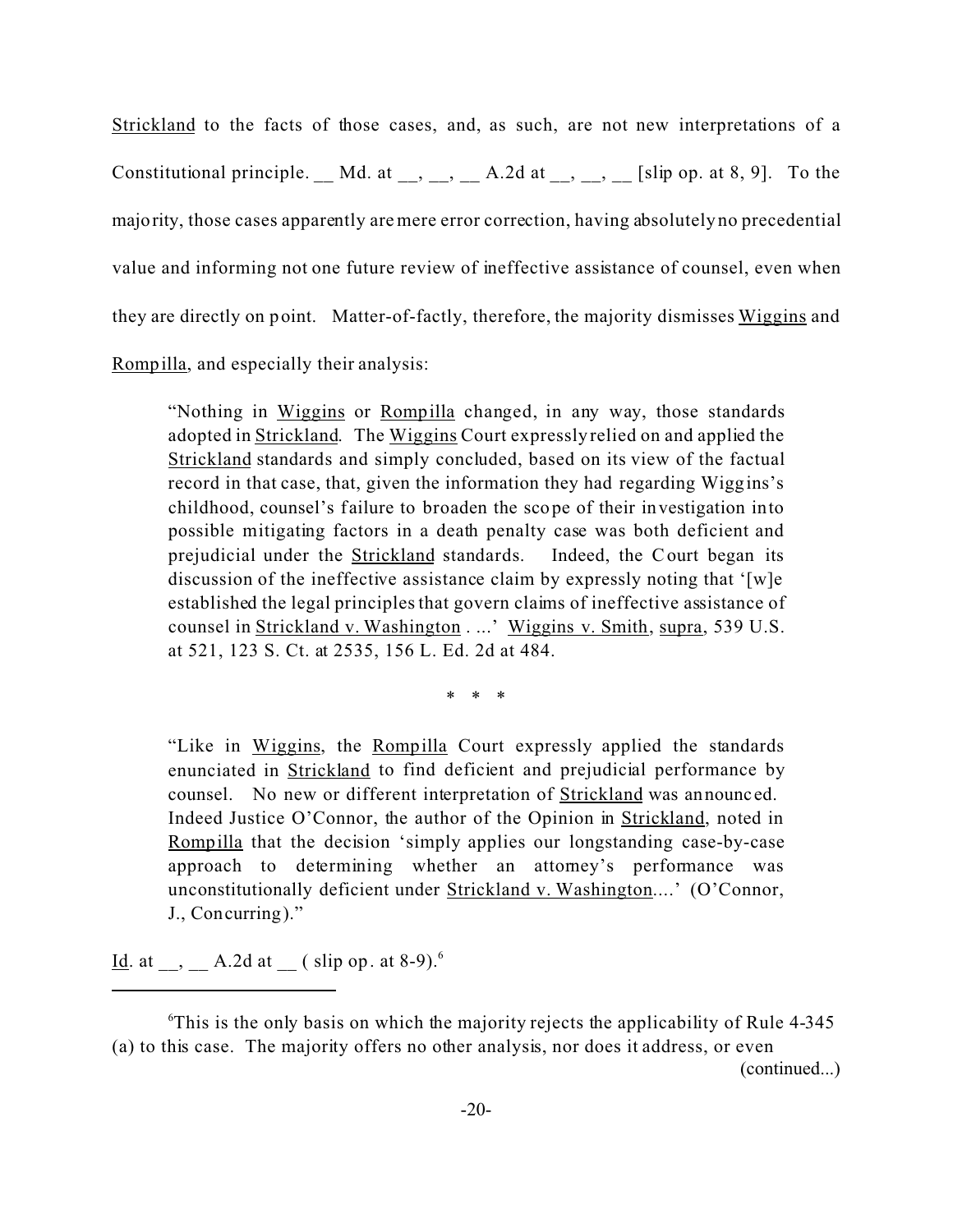To be sure, neither Wiggins nor Rompilla purports to change the established legal principles governing ineffective assistance of counsel claims announced in Strickland. See Wiggins, 539 U. S. at 521, 123 S. Ct. at 2535, 156 L. Ed. 2d at 484; Rompilla, 545 U. S. at 380, 125 S. Ct. at 2462, 162 L. Ed. 2d at 371. They are, indeed, concerned, and seriously so, with not simply the application of the principles well established in Strickland, and sought to be clarified by its progeny, but with the proper and reasonable application of those principles. Thus, these cases are not mere error correction or exercises in futility.<sup>7</sup>

Federal habeas review is permitted, in fact, only when the federal law as to which review is sought is "clearly established" by Supreme Court precedents at the time the state

"In assessing the reasonableness of an attorney's investigation ... a court must consider not only the quantum of evidence already known to counsel, but also whether the known evidence would lead a reasonable attorney to investigate further. Even assuming [counsel] limited the scope of the ir investigation for strategic reasons, Strickland does not establish that a cursory investigation automatically justifies a tactical decision with respect to sentencing strategy. Rather, a reviewing court must consider the reasonableness of the investigation said to support that strategy."

539 Md. at 527, 123 S. Ct. at 2538, 156 L. Ed. 2d at 488, citing Strickland, 466 U.S. at 691, 104 S. Ct. a t 2066, 80 L. Ed. 2d at 695.

<sup>6</sup> (...continued)

acknowledge, whether the Supreme Court's determination that this Court, in Wiggins, and the Pennsylvania Supreme Court, in Rompilla, had "objectively unreasonably" applied Strickland, could impact other cases in which that very issue may have been, or could have been, raised.

<sup>&</sup>lt;sup>7</sup>It is worth reminding ourselves of what the  $Wiggsins$  Court emphasized with regard to the responsibility of the reviewing court when the adequacy of investigation is at issue: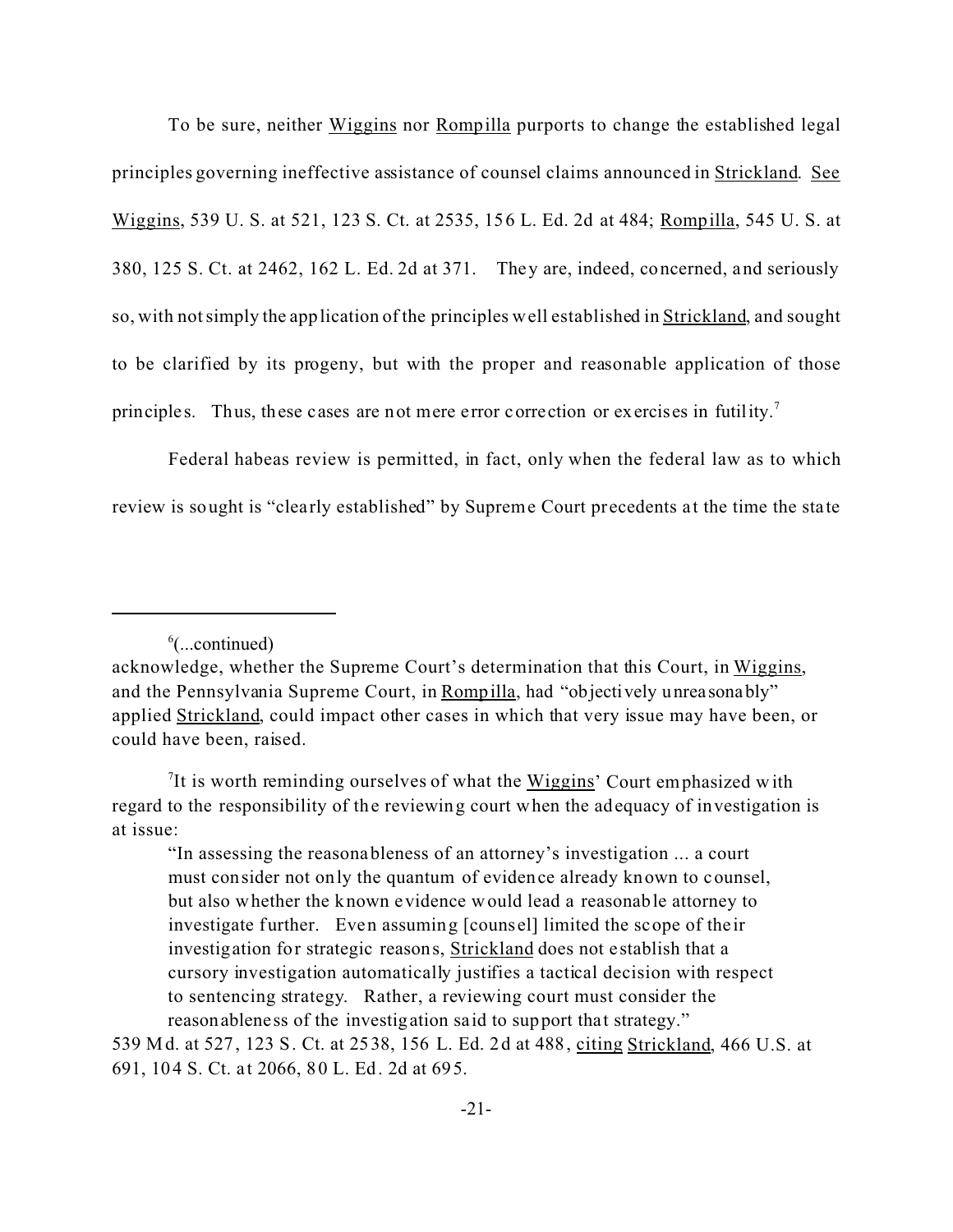court decision is filed. 28 U.S.C.  $\S$  2254,  $\delta$  as amended by the "Antiterrorism and Effective Death Penalty Act of 1996." The Court made clear, in Wiggins, the scope of that provision:

"In order for a federal court to find a state court's application of our precedent 'unreasonable,' the state court's decision must have been more than incorrect or erroneous. ... The state court's application must have been 'objec tively unreasonable."

Wiggins, 539 U. S. at 520-21, 123 S. Ct. at 2535, 156 L. Ed. 2d at 484.

Having granted certiorari to review the application of "clearly established Federal law" as it had determined it, and having decided that the state court had applied the law objectively unreasonably, I would be surprised, and I suspect the Supreme Court would be more so, to learn that a state court found previously to have misapplied the "clearly established Federal law," was not expec ted to consider the decision so conc luding, and apply it in cases, involving the same issue, that arise subsequently, and that neither are the many other state courts that will be called on to apply it. After all, the point of appellate review is to instruct bench and bar as to the law and to provide precedents that they must follow.

<sup>8</sup> 28 U.S.C. § 2254 (d), provides:

<sup>&</sup>quot;(d) An application for a writ of habeas corpus on behalf of a person in custody pursuant to the judgment of a State court shall not be granted with respect to any claim that was adjudicated on the merits in State court proceedings unless the adjudication of the claim-

<sup>&</sup>quot;(1) resulted in a decision that was contrary to, or involved an unreasonable application of, clearly established Federal law, as determined by the Supreme Court of the United States; or

<sup>&</sup>quot;(2) resulted in a decision that was based on an unreasonable determination of the f acts in light of the evidence presented in the State court proceeding."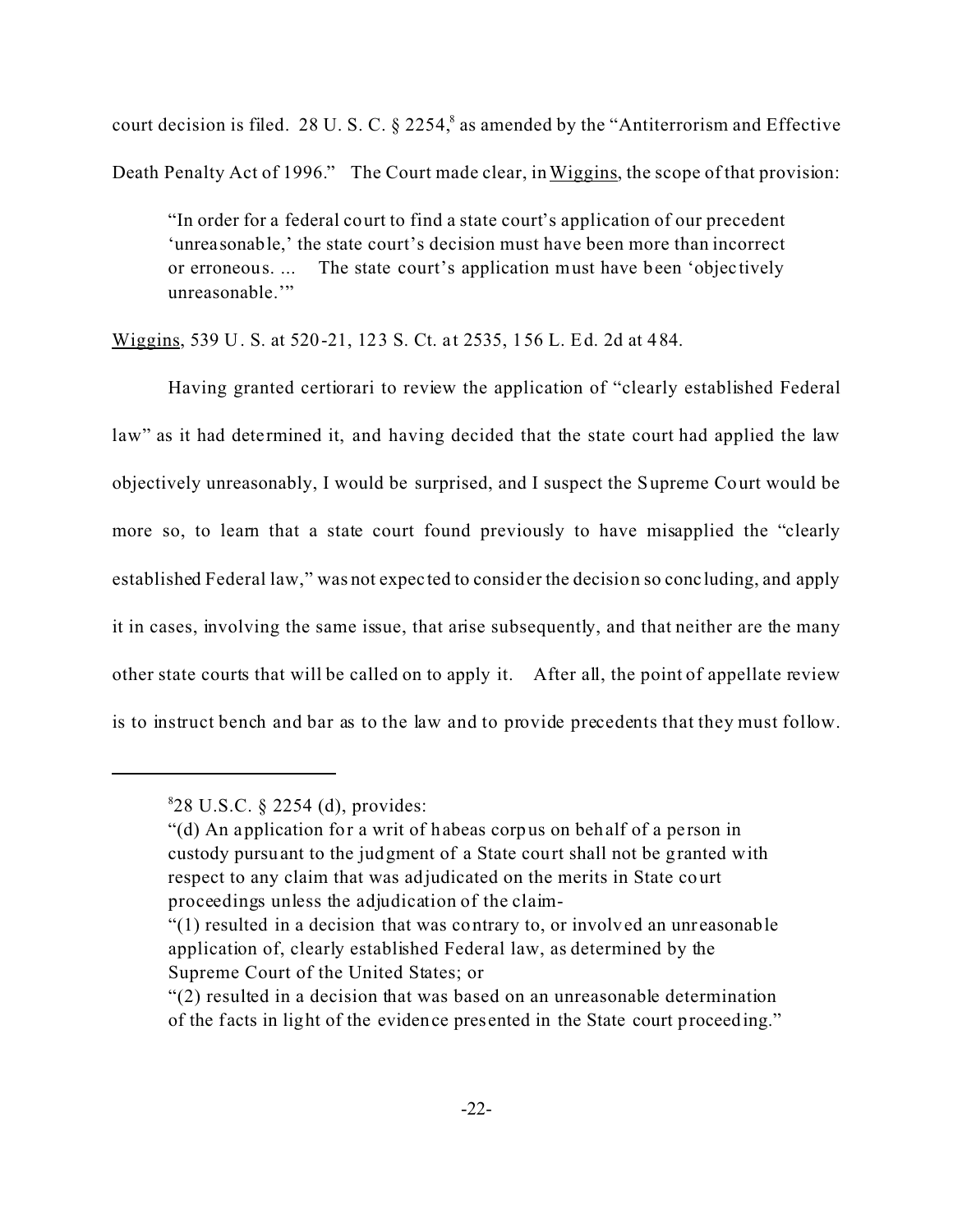It makes no sense, not to mention that it trivializes, I believe, the Supreme Court's review function, to permit a court that has been educ ated as to the proper application of a wellestablished legal precedent of the Supreme Court, one that the Court has determined has been misapplied "objectively unreasonably," to avoid having to apply that precedent on the merits, when the issue to which it relates is raised in the context of a proceeding, sanctioned by that court, in this instance, whether to consider illegal sentences or to provide other discretionary relief, simply because the error, the effect of which is just as prejudicial, is not characterized as a "new interpretation" of that Supreme Court precedent. I am sorry, but to me, pointing out that a particular interpretation, and, therefore, application, of a precedent is "objectively unreasonable," has the same feel and effects the same result, if it does not amount to the same thing.

In Wiggins, where counsel purported to be pursuing a strategy that did not include mitigation, presenting only a "half hearted" case and neglecting to do a social history report, this Court was instructed that deferral to counsel's tactical decision relating to mitigation was objectively unreasonable because available information made it reasonable for counsel to have conducted more of an investigation and the Court was required, before deferring to the counsel's decision, to evaluate the knowledge counsel had with that in mind. In this case, counsel presented a mitigation case, albeit, it was not a particularly strong one . They too did not do a social history report, accepting, in total, the representations and assurances of Evans and his family members as to the a ccuracy of the picture that they "painted" for the jury. If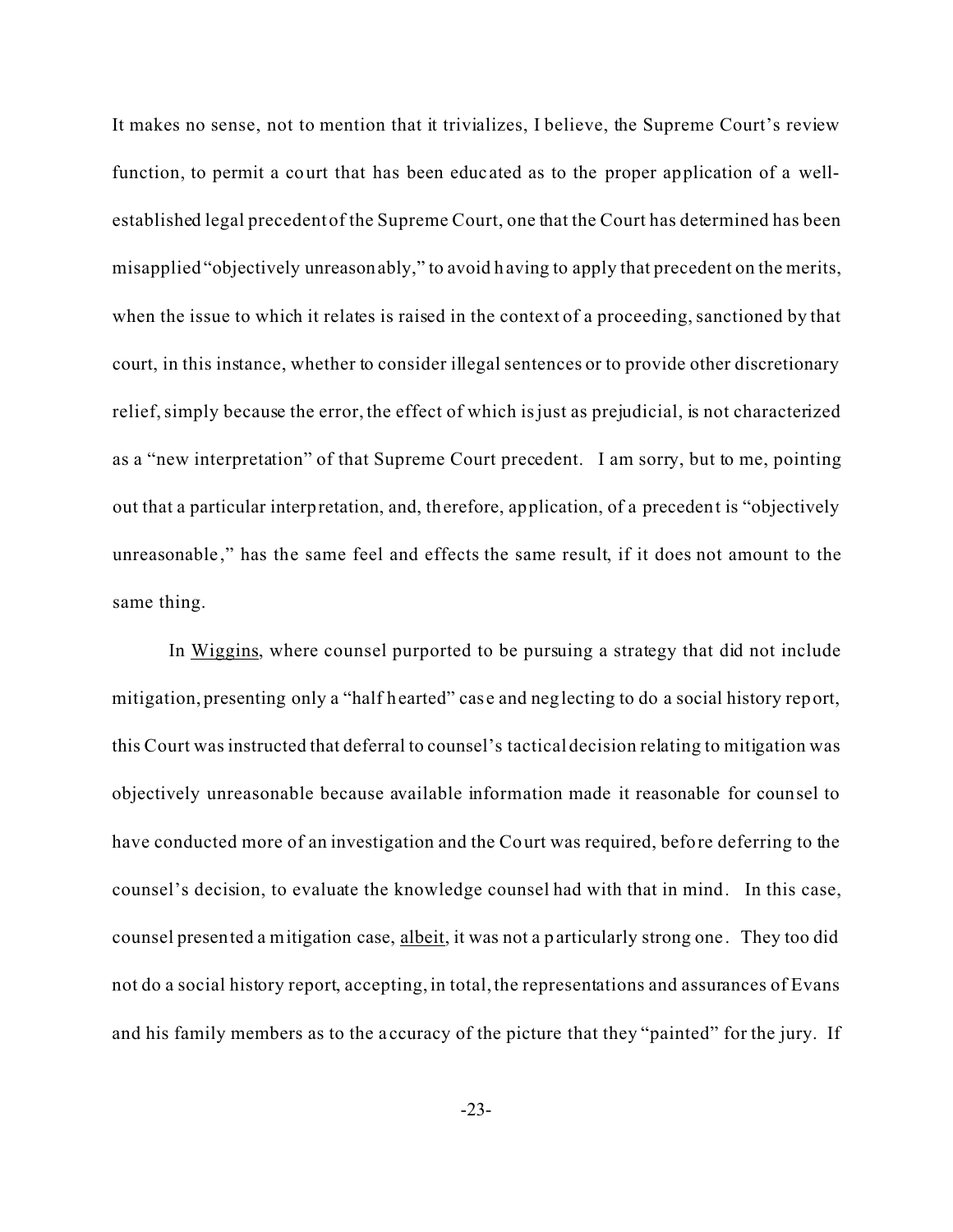there was a deficiency in performance in Wiggins, where the mitigating ca se, if a priority at all, was only secondary, there certainly was a deficiency in this c ase, where the mitigation case, such as it was, was pre sented and it was the defense 's primary focus. This is especially the case in light of Rompilla's recognition, and teaching, that counsel's investigative responsibilities extend beyond, and are not co-extensive with, what he or she learns from the client and his or her family. 545 U.S. at 383, 125 S. Ct. at 2463, 162 L. Ed. 2d at 373.

This latter point is critically important, as this case and Rompilla demonstrate: presenting a mitigation case without an adequate and full investigation, or without considering how what is presented can be used against the defendant and whether it may have the opposite effect, very well may aggravate, rather than mitigate, the defendant's case. As Evans points out, the prosecution all but adopted the picture Evans' mitigation case painted, telling the jury, agreeing with Evans, that his family was "a wonderful group of people ," "an excellent support system," who "brought him up right." Proceeding from that premise, it made the point that, viewed from that perspective, Evans' actions were aggravated, "after all, they were always there, always there. Anytime he walked over and asked for help, he had help."

Wiggins and Rompilla are constitutional decisions that can be, and logically should be, applied in connection with a Rule 4-345 (a) motion to challenge an illegal sentence. Both holdings e stablish the boundaries of reasonable application in which a reviewing court, evaluating Strickland claims, must confine its analysis. They make clear that any sentence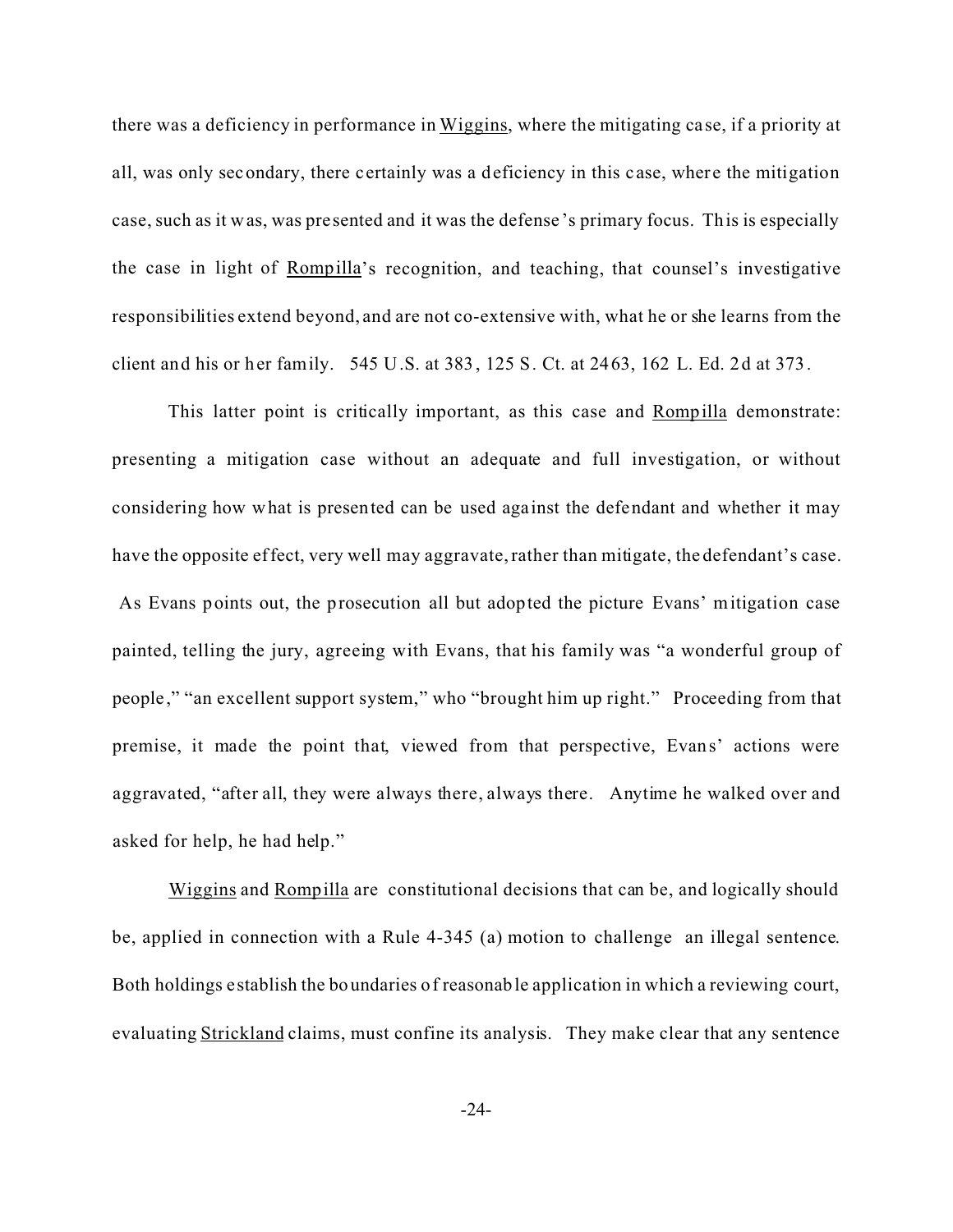that is the result of an "objectively unreasonable" application of the guiding principles, clearly established ones announc ed by the Supreme Court, is illegal and thus reversible.

3.

 A similar analysis applies to Evans' jury impanelment argument. Evans was tried in 1984, prior to the decision in Batson v. Kentucky, 476 U.S. 79, 106 S. Ct. 1712, 90 L. Ed. 2d 69 (1986). His jury consisted of ten whites and two African-Americans, exclusive of alternates, of which there were two, one white and the other African-American. Although only 31% of the jury pool were African-American, the prosecution used 80% of its peremptory strikes to exclude African-Americans from the jury venire. When, at the end of jury selection, the prosecutor's use of his peremptory strikes was challenged, he responded by indicating that he had exercised his strikes on the basis of the venireperson's "background, age, occupation, what was learned during voir dire at the bench and in open court." Although the trial court denied Evans' objection, it subsequently acknowledged, and, in effect, endorsed, that the prosecutor's strikes may have been raced-based, noting "it's logical to presume that perhaps [the prosecutor] wa s trying to get a jury which roughly reflects the composition of a cross-section of the county." This is consistent with what the prosecutor told the trial court with regard to the racial composition of the County, "that 22% of the county population was African American and three of the jurors - two regular jurors and one alternate - were black, which constituted 21.4% of the panel." The trial transcript reflects that the prosecutor only questioned one of the eight African-Americans he struck and that he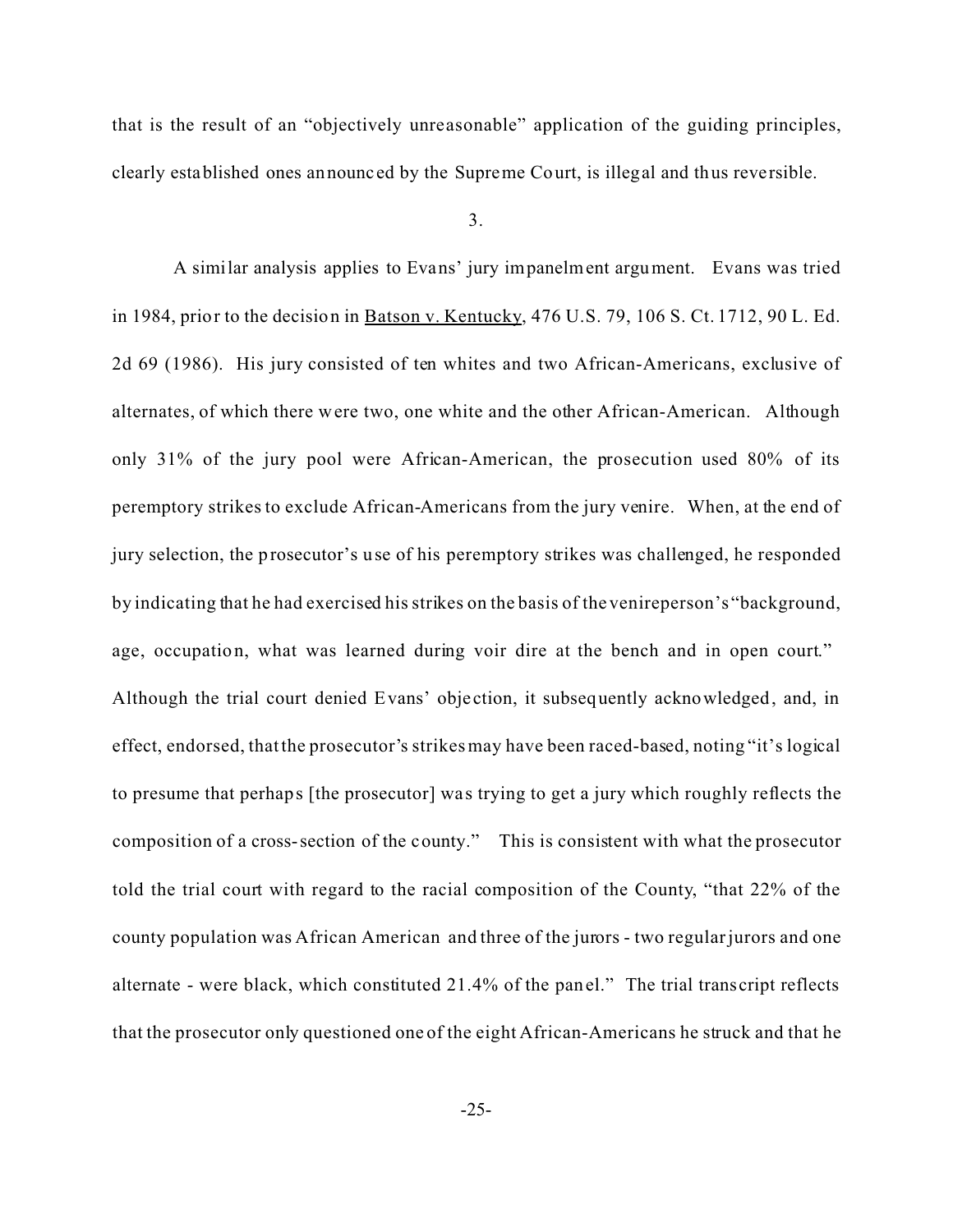did not strike similarly situated white jurors.

A similar pattern was evident in Miller-El II. There, Dallas County prosecutors used 10 of their 14 peremptory strike s to strike black jurors, in the process striking 91 % (10 of 11) of the eligible, qualified black venire members during jury selection for petitioner Miller-El's capital murder trial. 545 U.S. at 241, 125 S. Ct. at 2325, 162 L. Ed. 2d at 214. Miller-El's objection under Swain v. Alabama, 380 U.S. 202, 85 S. Ct. 824, 13 L. Ed. 2d 759 (1965), the predecessor to Batson, was overruled, and he was convicted, the trial court finding no systemic exclusion of blacks. 545 U.S. at 236, 125 S. Ct. at 2322, 162 L. Ed. 2d at 211. After Batson was decided, Miller-El's objection was reviewed in light of that case, but the trial court found that the strikes were race-neutral and that no racially motivated strikes occurred. That decision was affirmed by the Texas Court of Criminal Appeals, the federal district court denied Miller-El habeas relief, Miller-El v. Johnson, Civil No. 3:96- CV-1992-H (N.D. Tex., June 5, 2000), and the Fifth Circuit affirmed that decision. The Supreme Court granted certiorari and reversed. 545 U.S. at 237, 125 S. Ct. at 2323, 162 L. Ed. 2d at 212. Focusing on, as Evans characterizes it, "the strong statistical disparity in the State's use of peremptory strikes against African Americans," the Court noted:

"The numbers describingthe prosecution's use of peremptories are remarkable. Out of 20 black members of the 108-person venire panel for Miller-El's trial, only 1 served. Although 9 were excused for cause or by agreement, 10 were peremptorily struck by the prosecution. Id. [Miller-El v. Cockrell, 537 U.S.] 322, 331, 123 S. Ct. 1029, 1036, 154 L. Ed. 2d 931, 946 (2003)]. 'The prosecutors used their peremptory strikes to exclude 91% of the eligible African-American venire members .... Happenstance is unlikely to produce this disparity.' <u>Id.,</u> at 342, 123 S. Ct. 1029."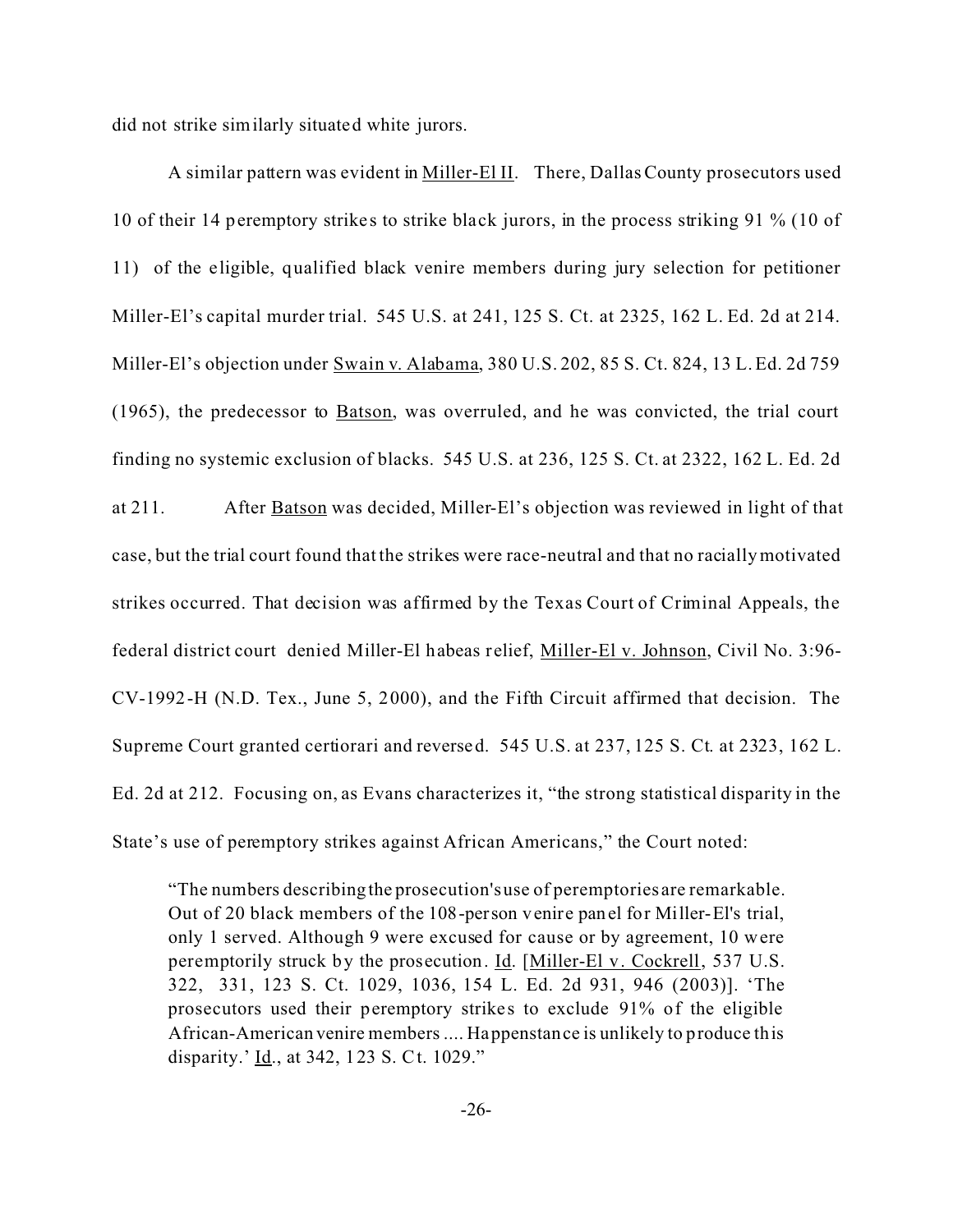545 U.S. at 240-41, 125 S. Ct. at 2325, 162 L. Ed. 2d at 214. The Court also was guided by the circumstances surrounding ea ch strike, including the disparity of treatment of African American and white venire members. The extensive comparative analysis undertaken by the Court, see id. at 545 U.S. at 239-252, 125 S. Ct. at 2325-32, 162 L. Ed. 2d at 213-221, made this fact evident and caused it to note that some of the proffered explanations for striking African Americans applied with equal force to some of the white venire members who were not challenged. The Court concluded: "[i]f a prosecutor's proffered reason for striking a black panelist applies just as well to an otherwise-similar nonblack who is permitted to serve, that is evidence tending to prove purposeful discrimination." Id. at 241, 125 S. Ct. at 2326, 162 L. Ed. 2d at 215. Another circumstance determined to be significant was whether the prosecutor engaged, during voir dire, in meaningful voir dire on the "post hoc" rea son for a strike; if he or she did not, the Court concluded, that was an indicia of implausibility. Id. at 244, 125 S. Ct. at 2328, 162 L. Ed. 2d at 217. Finally, the Court looked to see, and found, evidence of past discrimination by the prosecutor's office. Id. at 253-265, 125 S. Ct. at 2332-2339, 162 L. Ed. 2d at 222-229.

Every aspect of this analysis applies to Evans' case, in spades. Statistically, the numbers are as "remarkable." The applicability of the explanations for striking blacks to some of the non-challenged whites is just as evident. The dearth of the voir dire in relation to the "post hoc" explanations is just as lacking. In this case , however, there is the, at lea st, tacit, finding by the trial court that the strikes were race-based. That it may have seen this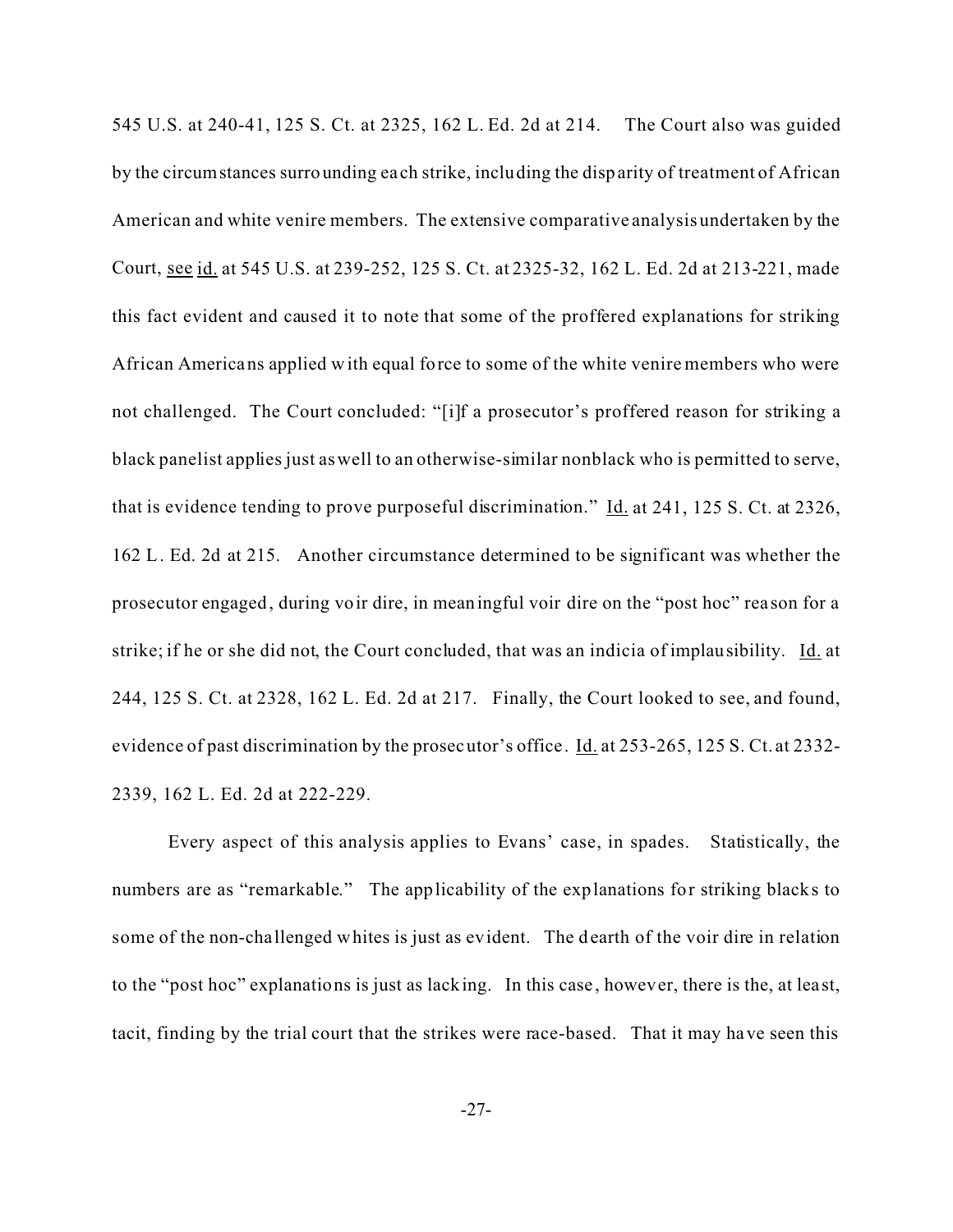finding as benign does not matter; it buttresses the case for error and, thus, illegal sentence review.

The majority responds to Miller-El as it does to Wiggins and Rompilla, that it makes no new pronouncement, it is not a new interpretation, simply an application of **Batson**. This case is an habeas case and, therefore, was decided under 28 U.S.C. § 2254, see supra note 8 at 21. As such, what I said in support of the applicability of Wiggins and Rompilla to a Rule 4-345 (a) review applies equally to this case. I will add what Evans notes as to the significance of habeas cases, a comment that also applies to the Wiggins and Rompilla discussion:

"The import of the Court's decision is underscored by the fact that Miller-El obtained relief on federal habeas review, which is subject to a deferential standard under which 'factual determinations by state courts are presumed correct absent clear and convincing evidence to the contrary,' and factual determinations will not be overturned 'unless obje ctively unreasonable in light of the evidence pre sented in the state-court proceeding.'"

(Quoting Miller-El I, 537 U.S. at 324, 123 S. Ct. at 1041, 154 L. Ed. 2d at 952).

## B.

Maryland Code (2001, 2006 Cum. Supp.) § 7-102 of the Criminal Procedure Article

provides:

"(a) Subject to subsection (b) of this section,  $\S$  7-103<sup>[9]</sup> and 7-104<sup>[10]</sup> of this

<sup>&</sup>lt;sup>9</sup>Maryland Code (2001, 2005 Supp.) § 7-103 of the Criminal Procedure Article provides, as relevant:

<sup>&</sup>quot;§ 7-103. Number and time of filing of petitions

<sup>&</sup>quot;(a) For each trial or sentence, a person may file only one petition for relief under (continued...)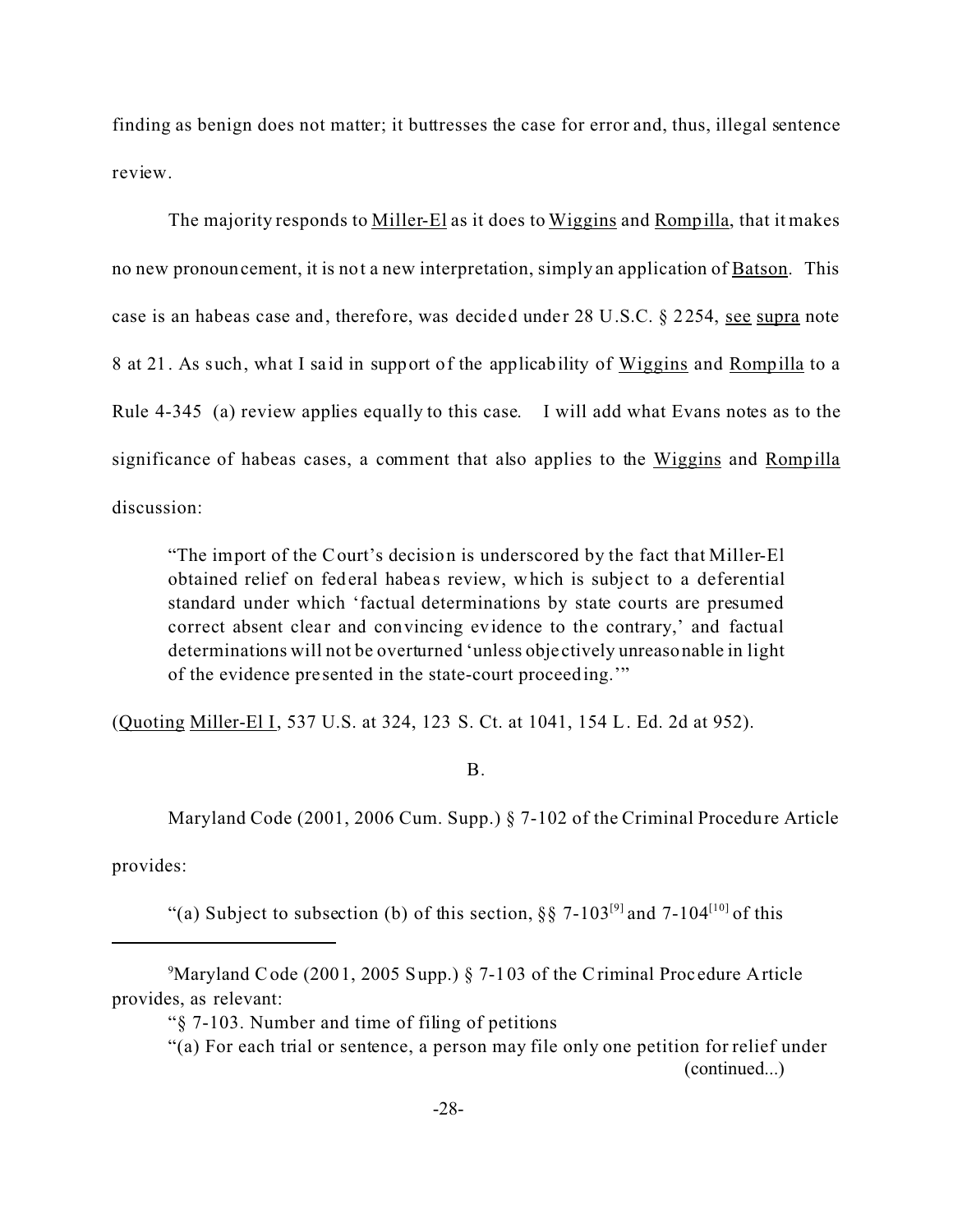subtitle and Subtitle 2 of this title, a convicted person may begin a proceeding under this title in the circuit court for the county in which the conviction took place at any time if the person claims that:

"(1) the sentence or judgment was imposed in violation of the Constitution of the United States or the Constitution or laws of the State;

"(2) the court lacked jurisdiction to impose the sentence;

"(3) the sentence exceeds the maximum allowed by law; or

 $(4)$  the sentence is otherwise subject to collateral attack on a ground of alleged error that would otherwise be available under a writ of habeas corpus, writ of coram nobis, or other common law or statutory remedy.

"(b) A person may begin a proceeding under this title if:

"(1) the person seeks to set aside or correct the judgment or sentence; and

"(2) the alleged error has not been previously and finally litigated or waived in the proce eding resulting in the conviction or in any other proceeding that the person has taken to se cure relief from the person's convic tion."

Our approach to petitions to reopen post conviction proceedings under this provision

was most recently highlighted in Gray v. State, 388 Md. 366, 879 A.2d 1064 (2005). In

Gray, the defendant had been convicted of second-degree murder and use of a handgun in

the commission of a violent crime. 388 Md. at 368, 879 A.2d at 1065. He filed a "Petition

9 (...continued) this title."

"§ 7-104. Reopening postconviction proceeding

<sup>&</sup>lt;sup>10</sup>Maryland Code (2001, 2005 Supp.) § 7-104 of the Criminal Procedure Article provides, as relevant:

<sup>&</sup>quot;The court may reopen a postconviction proceeding that was previously concluded if the court determines that the action is in the interests of justice."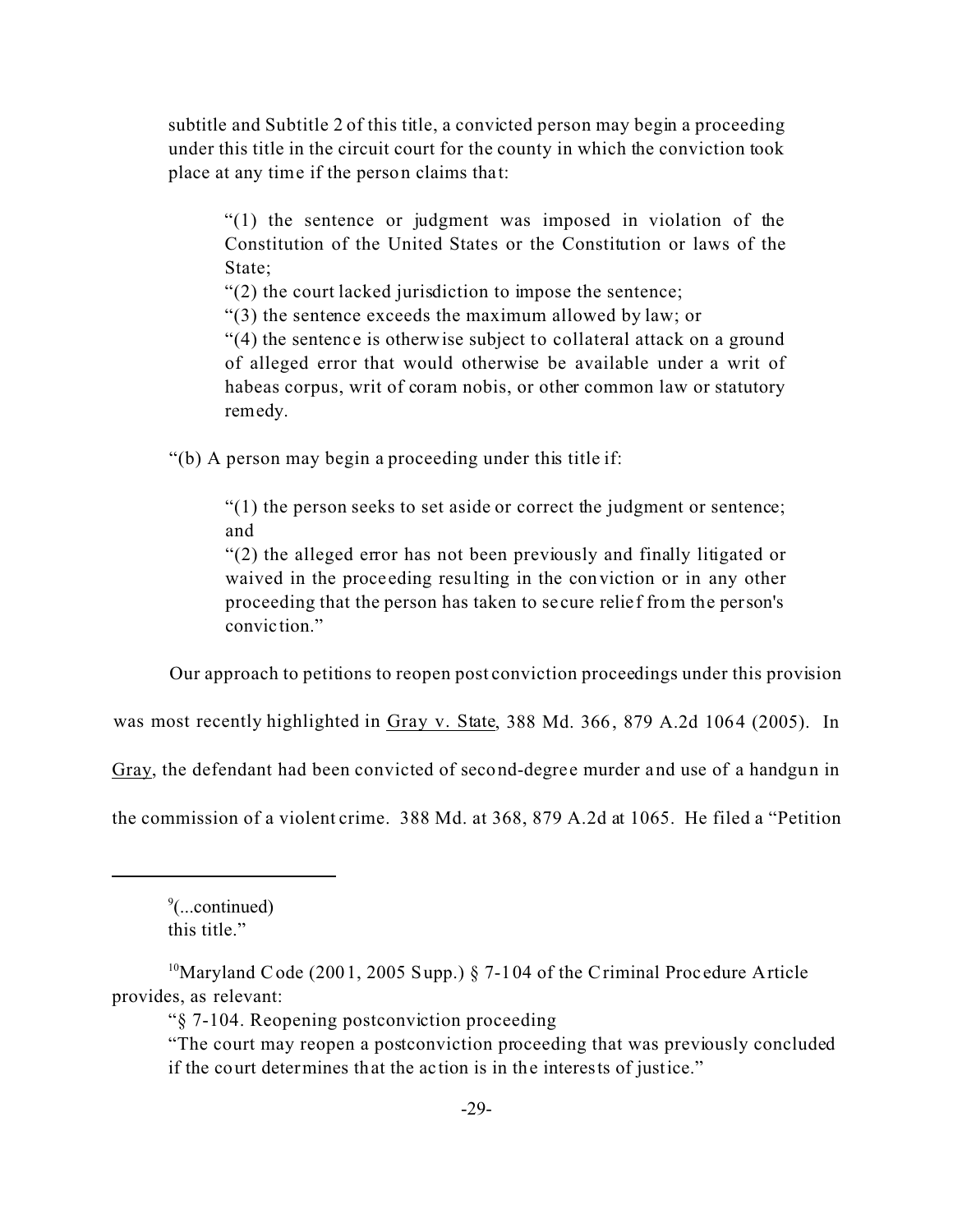to Reopen Post Conviction Proceedings" pursuant to § 7-104 of the Criminal Procedure Article. 388 Md. at 369, 879 A.2d at 1065. The trial court denied the petition, finding it not to be in the interest of justic e to do so. 388 Md. at 369, 879 A.2d at 1065. After the Court of Specia l Appe als affirmed that decision, Gray v. State, 158 Md. App. 635, 857 A.2d 1176 (2004), this Court granted certiorari to determine whether the Circuit Court was required to provide a written statement supporting its denial of relief. 388 Md. at 369, 879 A.2d at 1065.

In holding that no such statement was required by the Circuit Court, we explained that § 7-104 allows a court to reopen a post-conviction proceeding that was previously concluded, ""if the court determines that the action is in the interests of justice."" 388 Md. at 382, 879 A.2d at 1073, citing § 7-104 (emphasis removed). That requires the exercise of discretion. Therefore, in analyzing whether a trial court's denial of a petition to reopen a post conviction proceeding was an abuse of discretion, we explained:

"Abuse of discre tion is one of those very general, amorphous terms that appellate courts use and apply with great frequency but which they have defined in many different ways. . . . [A] ruling reviewed under an abuse of discretion standard will not be reversed simply because the appellate court would not have made the same ruling. The decision under consideration has to be well removed from any center mark imagined by the reviewing court and beyond the fringe of what that court deems minimally acceptable. That kind of distance can arise in a number of ways, among which are that the ruling either does not logically follow from the findings upon which it supposedly rests or has no reasonable relationship to its announced objective. That, we think, is included within the notion of untenable grounds, violative of fact and logic, and against the logic and effect of facts and inferences before the court."

388 Md. at 383-384, 879 A.2d a t 1073-1074, citing Dehn v. Edgecombe, 384 Md. 606, 628,

865 A.2d 603, 616 (2005) (Emphasis added, internal quotations omitted).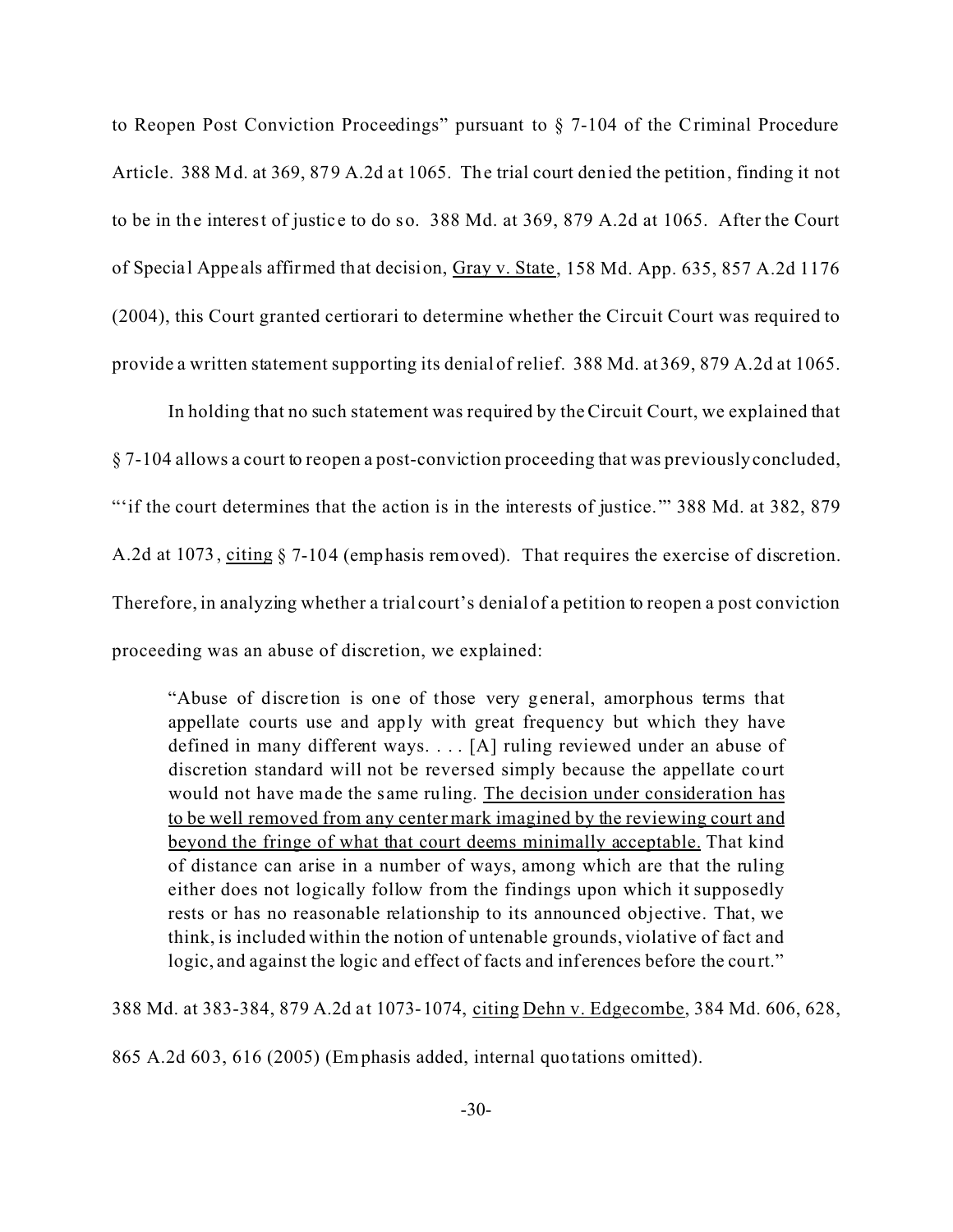The majority acknowledges that this standard should be applied to Evans' motion to reopen the 1995 post-conviction proceeding. Md. at , A.2d at [slip op. at 11-12]. The majority then states that, because Wiggins, Rompilla, and Miller-El II were not abuse of discretion cases, their mandates do not apply to an abuse of discretion evaluation in the case sub judice.  $\qquad$  Md. at  $\qquad$ ,  $\qquad$  A.2d at  $\qquad$  [slip op. at 12].

I cannot agree. The petitioner does not assert that Wiggins, Rompilla, and Miller-El II are abuse of discretion cases, and  $\S$  7-104 does not require that the precedents relied upon be abuse of discretion cases. Evans' point is that, given the three Supreme Court decisions, albeit rendered on habeas review, where a decision on the merits had to be made, this Court, on its review of the trial court denials in this case, could conclude, and should so conclude, that the trial court abused its discretion.

In Wiggins and Rompilla, the Supreme Court held that this Court and the Supreme Court of Pennsylvania, respectively, had objectively and unreasonably applied its holding in Strickland. 539 U.S. at 527, 123 S. Ct. at 2538, 156 L. Ed. 2d at 488. The Court drew the same conclusion with regard to the Texas Court of Criminal Appeals application of its holding in **Batson.** Those are definitive rulings by the Supreme Court, made only after determining that its well established precedent was not, apparently, so well unde rstood as to be applied reasonably, even if incorrectly and erroneously. I am surprised to learn that Supreme Court decisions may be disregarded whenever the standard to be applied by a trial court is discretionary, that even when properly and timely raised, they summarily can be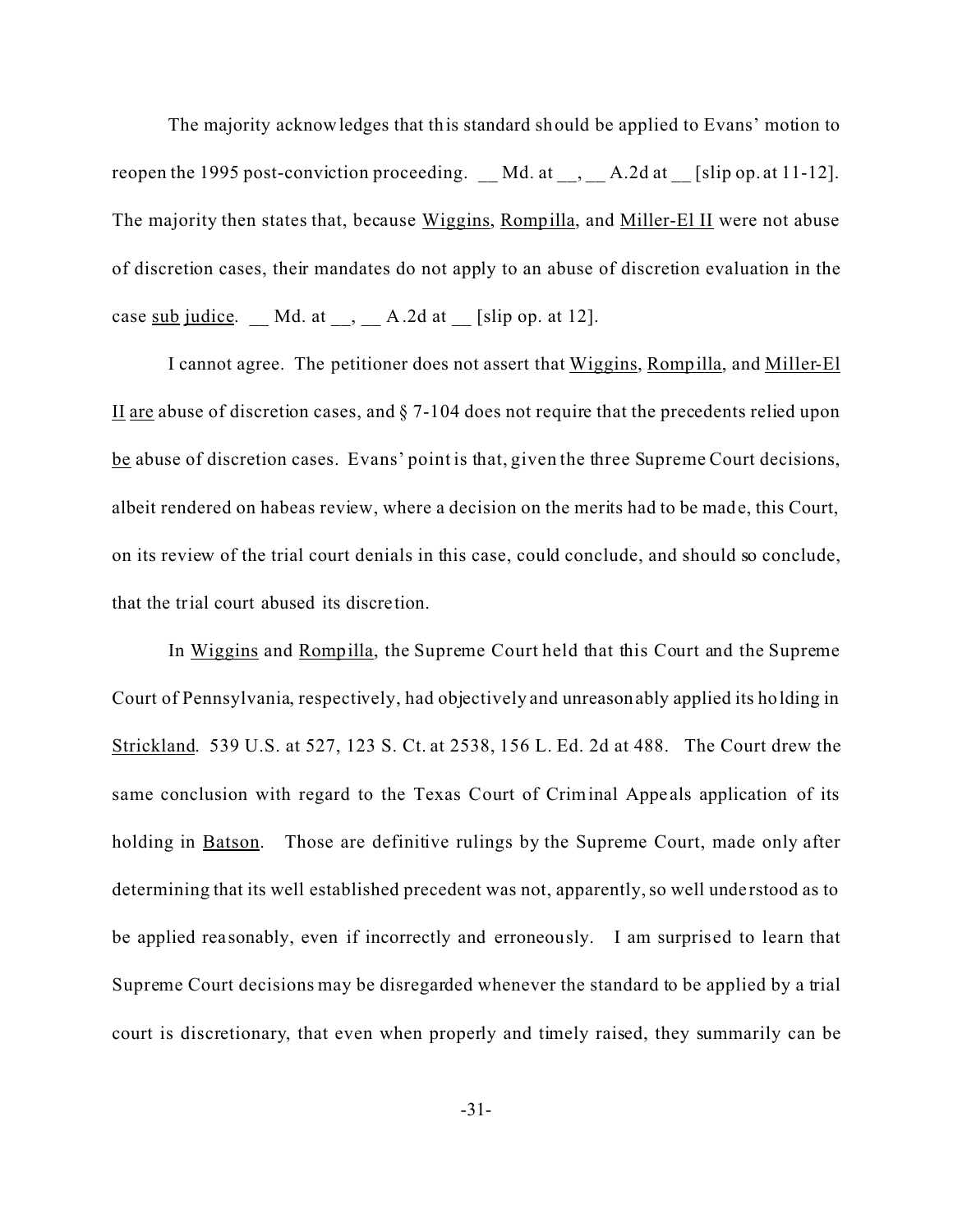rejected as applicable, even before the trial court undertakes an, and, therefore, without any, analysis specific to the case or facts and circumstances. In fact, at the least, some level of case specific analysis must be made if the trial court is to exercise discretion; unless the court considers the argument on the merits, in light of the facts of the defendant's case, it cannot properly and logically exercise discretion. Just as important, such an analysis should be required so that any review by this Court of the issue is meaningful.

Unless an analysis on the merits is required and this Court seriously reviews the discretionary decision, we pay only lip service to the availability of the remedy of reopening postconviction proceedings, and what I lamented earlier is absolutely true:

"It makes no sense, not to mention that it trivializes, I believe, the Supreme Court's review function, to permit a court that has been educated as to the proper application of a well-established legal precedent of the Supreme Court, one that the Court has determined has been misapplied 'objec tively unreasonably,' to avoid having to apply that precedent on the merits, when the issue to which it relates is raised in the context of a proceeding, sanctioned by that court, in this instance, whe ther to consider illegal sentences or to provide other discretionary relief, simply because the error, the effect of which is just as prejudicial, is not characterized as a 'new interpretation' of that Supreme Court precedent. I am sorry, but to me, pointing out that a particular interpretation, and therefore, application, of a prec edent is 'objectively unreasonable,' has the same feel and effects the same result, if it does not amount to the same thing."

C.

Evans, in No. 124, claims that United States v. Armstrong, 517 U.S. 456, 116 S. Ct.

1480, 134 L. Ed. 2d 687 (1996), mandates that he be entitled to discovery in order appropriately and effe ctively to present his selective prosecution claims. The majority, in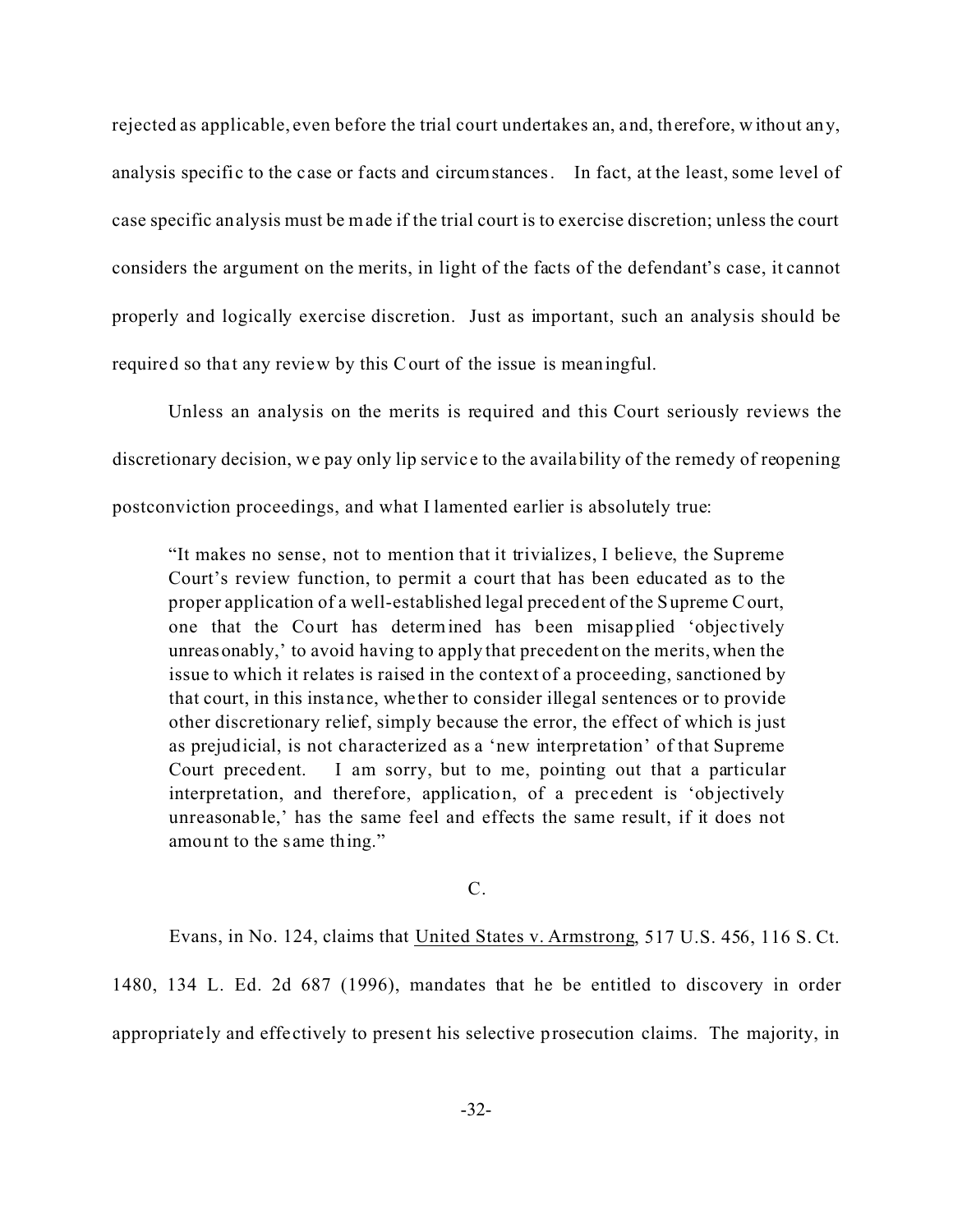turn, holds that there is no such mandate. Md. at  $A.2d$  at [slip op. at 63]. I disagree.

In Armstrong, the Supreme Court considered the showing that a defendant must make to be entitled to discovery on a claim that the prosecuting attorney singled him out for prosecution based on race. 517 U.S. at 458, 116 S. Ct. at 1483, 134 L. Ed. 2d at 694. Crucial to Armstrong's claim was the theory that the government had declined to pros ecute defendants of other races that were similarly situated. 517 U.S. at 458, 116 S. Ct. at 1483, 134 L. Ed. 2d at 694.

Armstrong and a colleague had been arrested for conspiring to possess with the intent to distribute more than 50 grams of cocaine base (crack), conspiring to distribute the same, and for federal firea rms offenses. 517 U.S. at 458, 116 S. Ct. at 1483, 134 L. Ed. 2d at 694- 695. In response to the indictment, Armstrong filed a motion for discovery, alleging selective prosecution based on race. 517 U.S. at 459, 116 S. Ct. at 1483, 134 L. Ed. 2d at 695. The allegation stated that in every one of the 24 cases that contained similar charges as the ones brought against Armstrong, the de fendant was black. 517 U.S. at 459, 116 S. Ct. at 1483, 134 L. Ed. 2d at 695. The District Court granted the motion, instructing the government to produce information regarding the c riteria for deciding when to prosecute cases in which it had charged both firearms and cocaine offenses. 517 U.S. at 459, 116 S. Ct. at 1484, 134 L. Ed. 2d at 695. When the government refused to comply, the District Court dismissed the case, and the Ninth Circuit Court of Appeals affirmed.

In reversing, the Supreme Court held: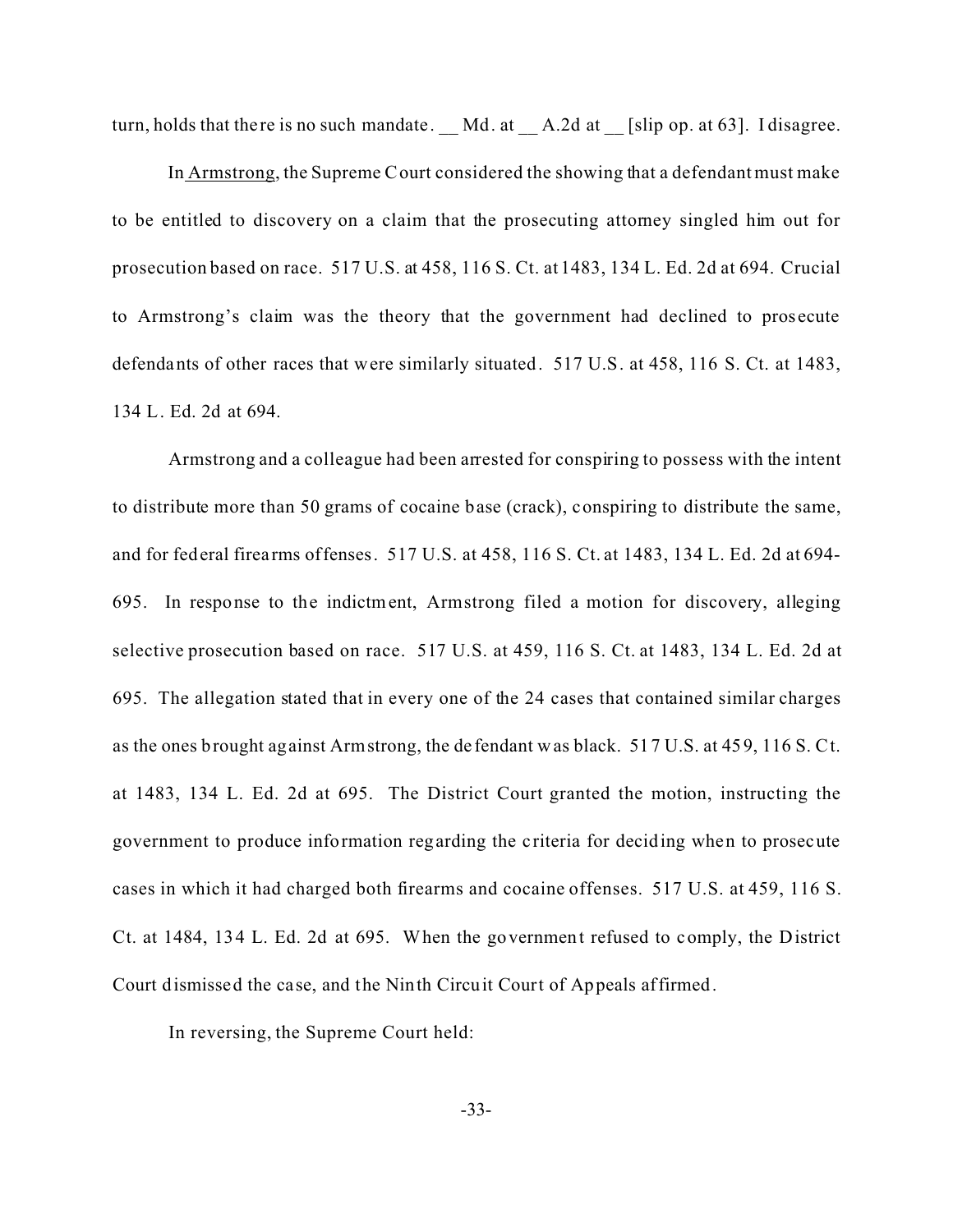"The requirements for a selective-prosecution claim draw on 'ordinary equal protection standards.' . . . The claimant must demonstrate that the federal prosecutorial policy 'had a discriminatory effect and that it was motivated by a discriminatory purpose.' . . . To establish a discriminatory effect in a race case, the claimant must show that similarly situated individuals of a different race were not prosecuted."

517 U.S. at 465, 116 S. Ct. at 1487, 134 L. Ed. 2d at 699 (citations omitted).

Moreover,

"Having reviewed the requirements to prove a selective-prosecution claim, we turn to the showing necessary to obtain discovery in support of such a claim. If discovery is ordered, the Government must assemble from its own files documents which might corroborate or refute the defendant's claim. Discovery thus imposes many of the costs present when the Government must respond to a prima facie case of selective prosecution. It will divert prosecutors' resources and may disclose the Government's prosecutorial strategy. The justifications for a rigorous standard for the elements of a selective-prosecution claim thus require a correspondingly rigorous standard for discovery in aid of such a claim."

517 U.S. at 468, 116 S. Ct. at 1488, 134 L. Ed. 2d at 701.

In discussing of what a correspondingly rigorous standard for discovery should

consist, and the test for such a showing, "colorable basis" or "substantial threshold

showing," employed by the Courts of Appeals, the Supreme Court remarked:

"The Court of Appeals held that a defendant may establish a colorable basis for discriminatory effect without evidence that the Government has failed to prosecute others who are similarly situated to the defendant. . . . We think it was mistaken in this view.

\* \* \* \*

"In the present case, if the claim of selective prose cution were well founded, it should not have been an insuperable task to prove that persons of other races were being treated differently than respondents. For instance, respondents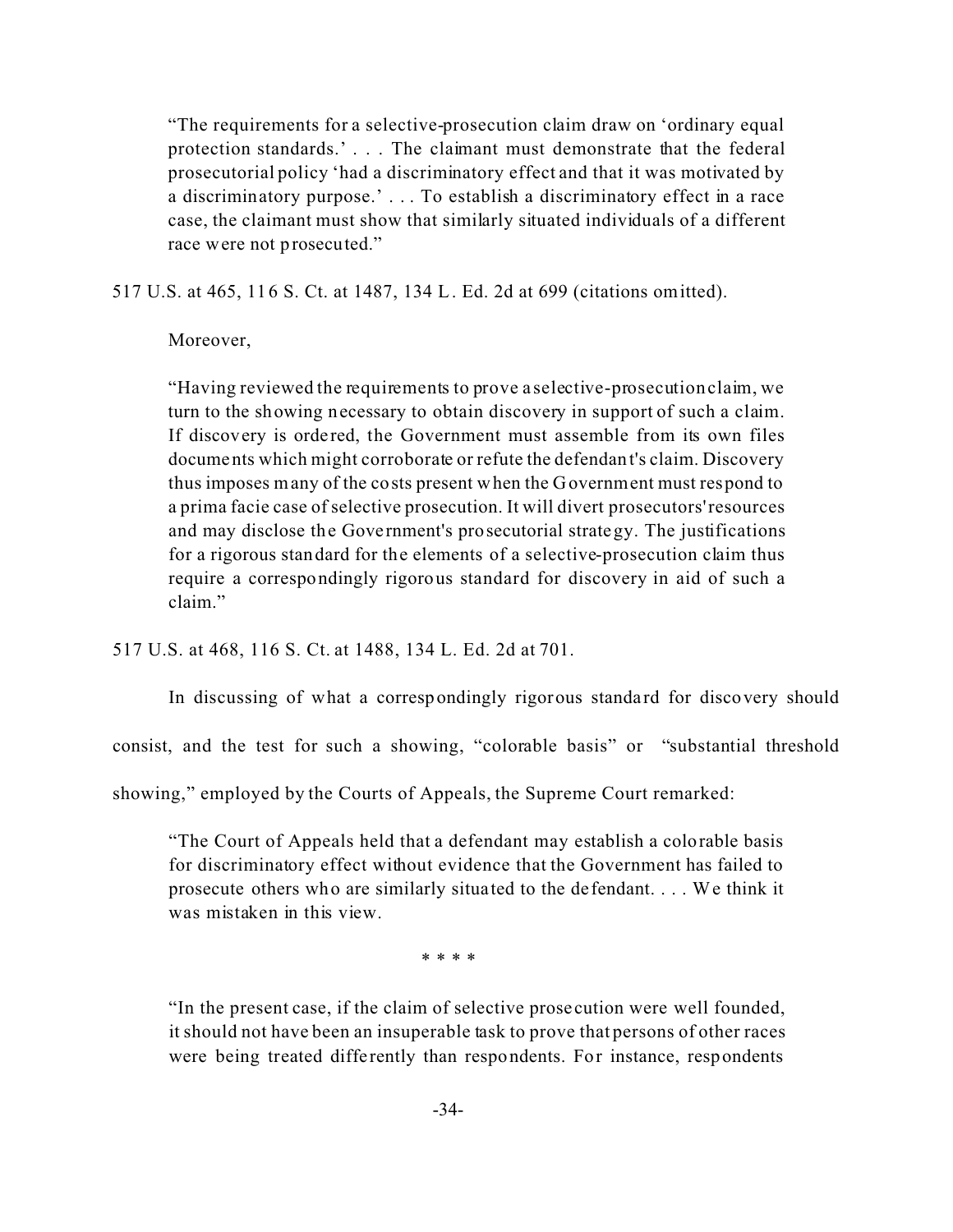could have investigated whether similarly situated persons of other races were prosecuted by the State of California and were known to federal law enforcement officers, but were not prosecuted in federal court. We think the required threshold-a credible showing of different trea tment of similarly situated persons-adequately balances the Government's interest in vigorous prosecution and the de fendant's interest in avoiding selective prosecution."

517 U.S. at 469-470, 116 S. Ct. at 1488-1489, 134 L. Ed. 2d at 701-702 (citations omitted).

Therefore, under Armstrong, a credible showing of different treatment of similarly situated

persons will justify discovery by the de fendant.

The majority cites **Armstrong** for the proposition that:

"To establish a selective prosecution claim, . . . , the claimant must demonstrate that the prosecutorial policy '"had a discriminatory effect and that it was motivated by a discriminatory purpose,"' id. at 465, 116 S. Ct. at 1487, 134 L. Ed.2d at 699, quoting from Wayte v. United States, 470 U.S. 598, 608, 105 S. Ct. 1524, 1531, 84 L. Ed. 2d 547, 556 (1985), and to establish a discriminatory effect in a race case, 'the claimant must show that similarly situated individuals of a different race were not prosecuted.' United States v. Armstrong, supra, 517 U.S. at 465, 116 S. Ct. at 1487, 134 L. Ed.2d at 699. (Emphasis added)."

 $Md.$  at  $\ldots$ ,  $\ldots$  A.2d at  $\ldots$  [slip op. at 64].

The majority, having used Armstrong to establish the elements of selective prosecution, never returns to Evans' argument that Armstrong requires only a threshold showing of selective prosecution in order to obtain discovery. Instead, the majority explains that, because Armstrong was not a death penalty case, and did not involve a statistical analysis like in the case sub judice, Evans is not entitled to relief.  $\_\text{Md}$  Md. at  $\_\text{d}$ ,  $\_\text{d}$  A.2d at [slip op. at 66]. It is clear, however, that neither of these factors makes any difference in reviewing whether dis covery is warranted in a selective prosecution claim.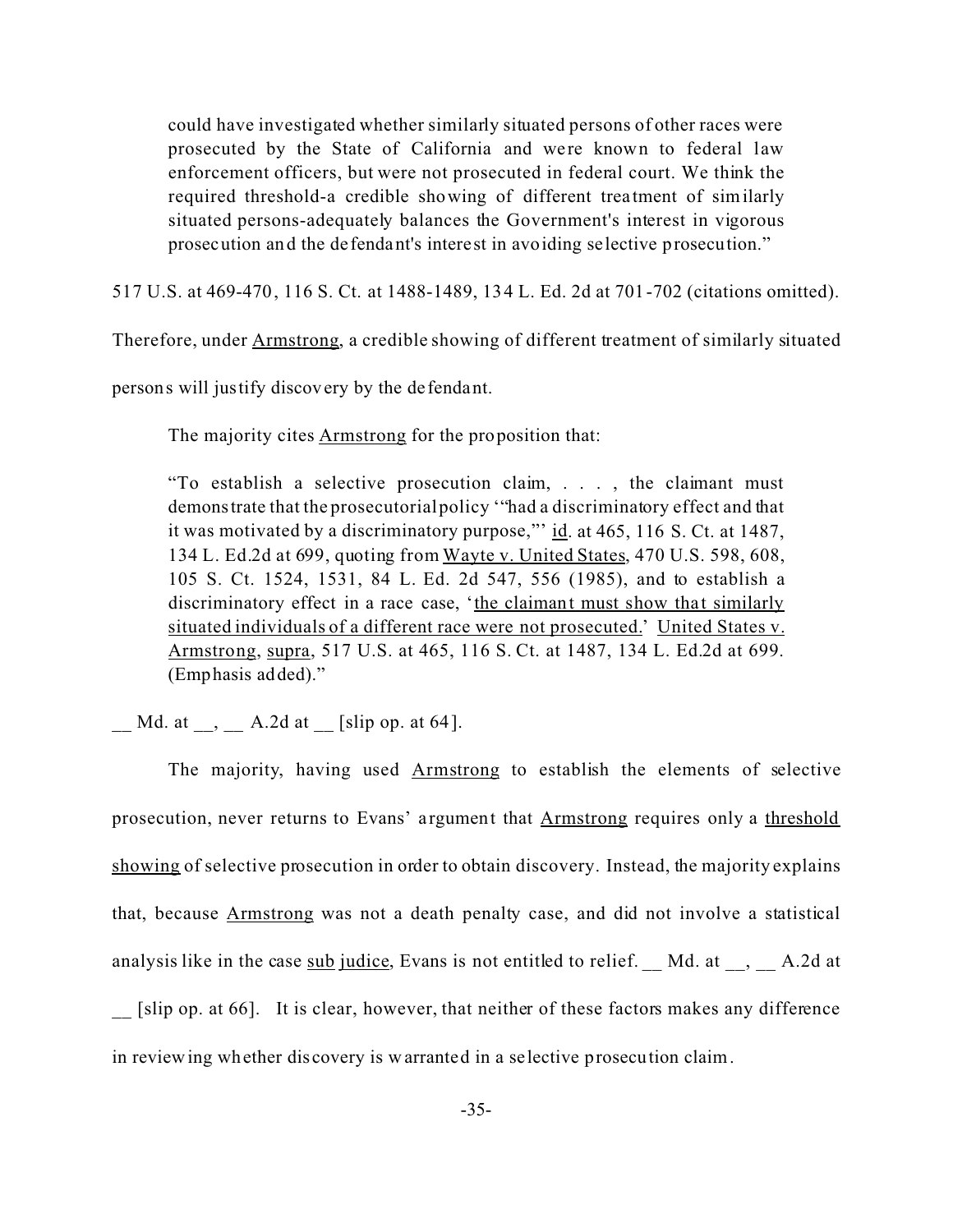In Armstrong's case, there was no showing - the study he submitted failed to identify individuals who were not black and could have been prosecuted for similar offenses, but were not so prosecuted. 517 U.S. at 470, 116 S. Ct. at 1489, 134 L. Ed. 2d at 702. The Dr. Paternoster statistical analysis in the case sub judice, however, is significantly more in depth than the study conducted in Armstrong, and, as such, does satisfy the Armstrong standard. Accordingly, it does mandate the relief the Evans seeks.

The Paternoster study provides substantial evidence that the Baltimore County State's Attorney's Office singled out black defendants from similarly situated white defendants when choosing against whom to seek the death penalty. The study reflects that the State's Attorney will seek the death penalty 83% of the time when the defendant is black and the victim is white, but will seek the death penalty only 60% of the time with respect to all other racial combinations. These two statistical findings, alone, trigger the mandate of Armstrong. While they do not mean that selective prosecution definitively has been established, merely that discovery is warranted, I do not see how, in light of the immense body of evidence presented by Dr. Paternoster, the threshold has not been satisfied.

This case is unlike Belmontes v. Brown, 414 F.3d 1094 (9th Cir. 2005), a case cited by the majority,  $\underline{\hspace{1cm}}$  Md. at  $\underline{\hspace{1cm}}$ ,  $\underline{\hspace{1cm}}$  A.2d at  $\underline{\hspace{1cm}}$  [slip op. at 66]. That case involved the merits of the selective prosecution claim that the defendant brought against the State. The Ninth Circuit Court of Appeals rejected the claim, concluding that the State had produced evidence that adequately rebutted it. 414 F.3d at 1128-29. It explained: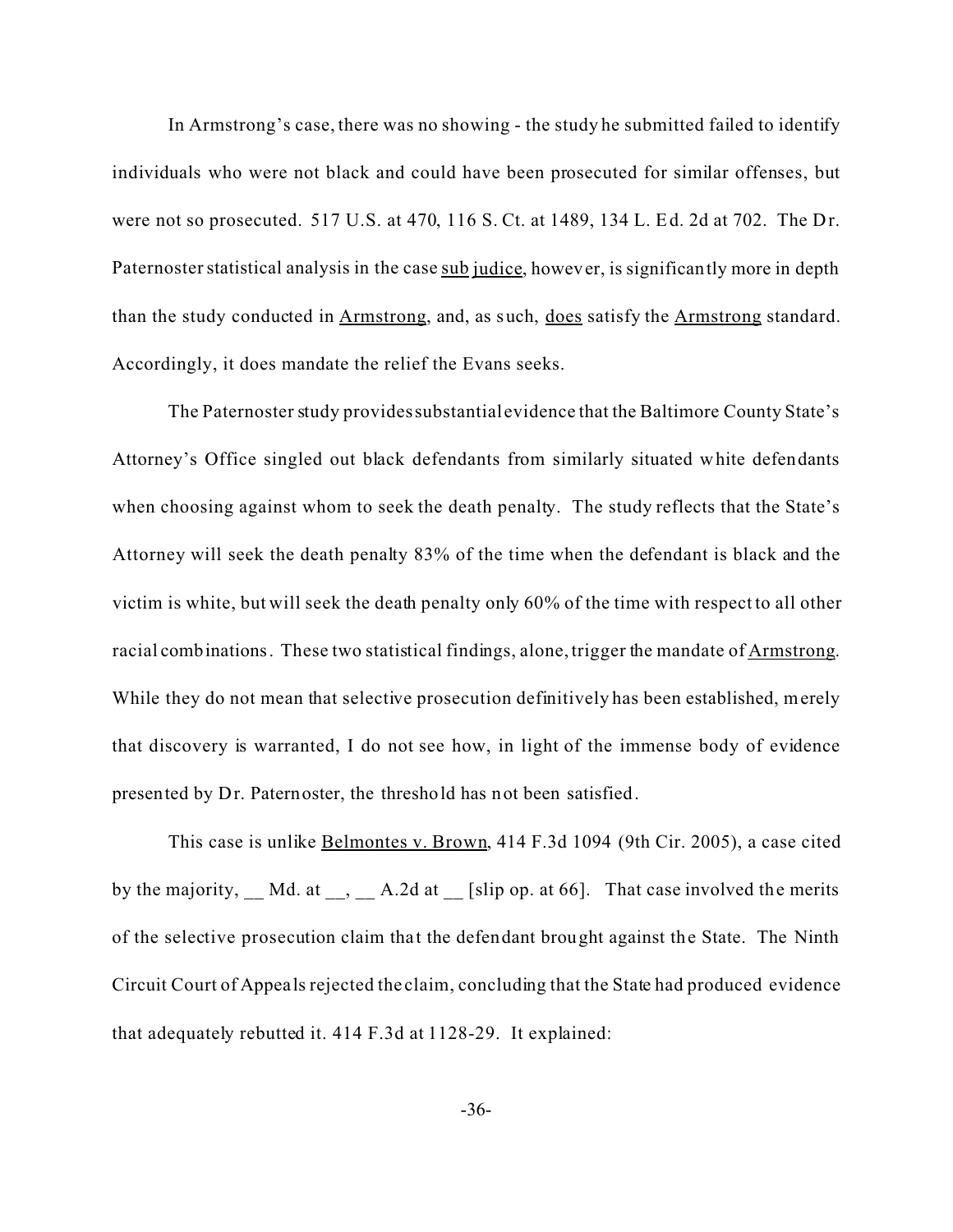"While we think that Belmontes' statistics provide a strong showing of intentional discrimination, we need not decide whether, in a discriminatory charging case, statistics standing alone can make out a prima facie case. Assuming arguendo that they can and that Belmontes has made out a prima facie case, here the State has provided evidence that is sufficient to overcome that showing. In his deposition, the prosecutor stated that when he decided to pursue a death sentence against Belmontes, he had reason to believe that prior to the McConnell murder Belmontes had shot and killed Jerry Howard. In short, the prosecutor asserted that he pursued a death penalty against Belmontes, not because of McConnell's death alone, but because he believed that Belmontes had actually committed more than one murder. Moreover, the evidence in the record is sufficient to provide a good faith basis for such belief. Thus, there appears to be a legitimate, race-neutral reason for a prosecutor to seek a death sentence in this particular case, and therefore sufficient evidence to rebut the inference of discrimination raised by Belmontes' statistical study. More important, Belmontes does not challenge the state's assertion that the prosecutor's explanation is sufficient to rebut his prima facie case."

Id.

That case, in short, is inapposite and, if anything seems to support the thre shold showing required in this case. In any event, I reiterate, the merits of the selective prosecution claim are not yet on the table; this is a threshold inquiry into whether discovery is warranted. I believe that Evans has satisfied the burden.

## D.

Evans, in No. 122, contests two items involving the State's Division of Correction (D.O.C.), the department that carries out lethal injections. Since I do not disagree with the majority's disposition of the "regulation" issue, I need only address the issue as to which I dissented in Oken v. State, 381 Md. 580, 851 Md. 538 (2004), Evans' contention that the D.O.C. protocols are inconsistent with Maryland Code (1999, 2003 Cum. Supp., 2005 Supp.)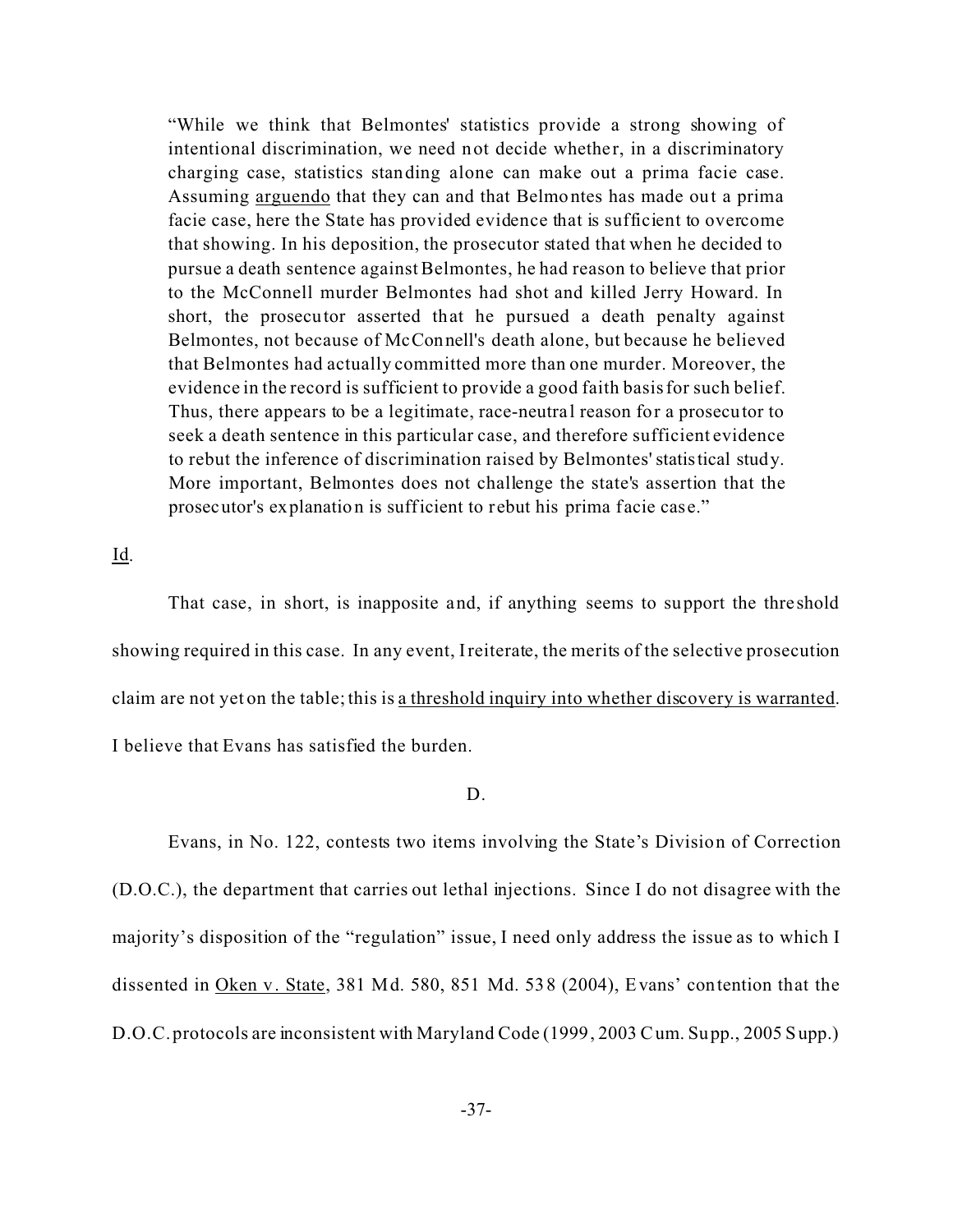§ 3-905 of the Correc tional Services Article.

In Oken v. State, 381 Md. 580, 851 Md. 538, this Court, in a per curiam order, denied Oken's Motion for Stay of Warrant of Execution and Supporting Exhibits, rejecting his challenge to the method of exe cution the Division of Correction intended use in putting him to death. He had argued that that method violated § 3-905 of the Correctional Services Article, and constituted cruel and unusual punishment.

The majority concludes that in the case sub judice, like in Oken, the Execution Operations Manual (EOM), which governs the aspects in which a death sentence by lethal injection is implemented, is not inconsistent with  $\S 3-905$ . Md. at \_\_, \_\_ A.2d at \_\_ [slip op. at 84].

Maryland § 3-905 provides:

"(a) The manner of inflicting the punishment of dea th shall be the continuous intravenous administration of a lethal quantity of an ultrashort-acting barbiturate or other similar drug in combination with a chemical paralytic agent until a licensed physician pronounces death according to accepted standards of medical practice.

" $(b)$ 

"(1) The administration of the lethal substances required by this section is not the practice of medicine.

"(2) Notwithstanding any other law, a pharmacist or pharmaceutical supplier may dispense drugs, without a prescription, to the Commissioner or the Commissioner's designee to carry out this section."

The statute clearly requires the D.O.C. to use two substances, a barbiturate or similar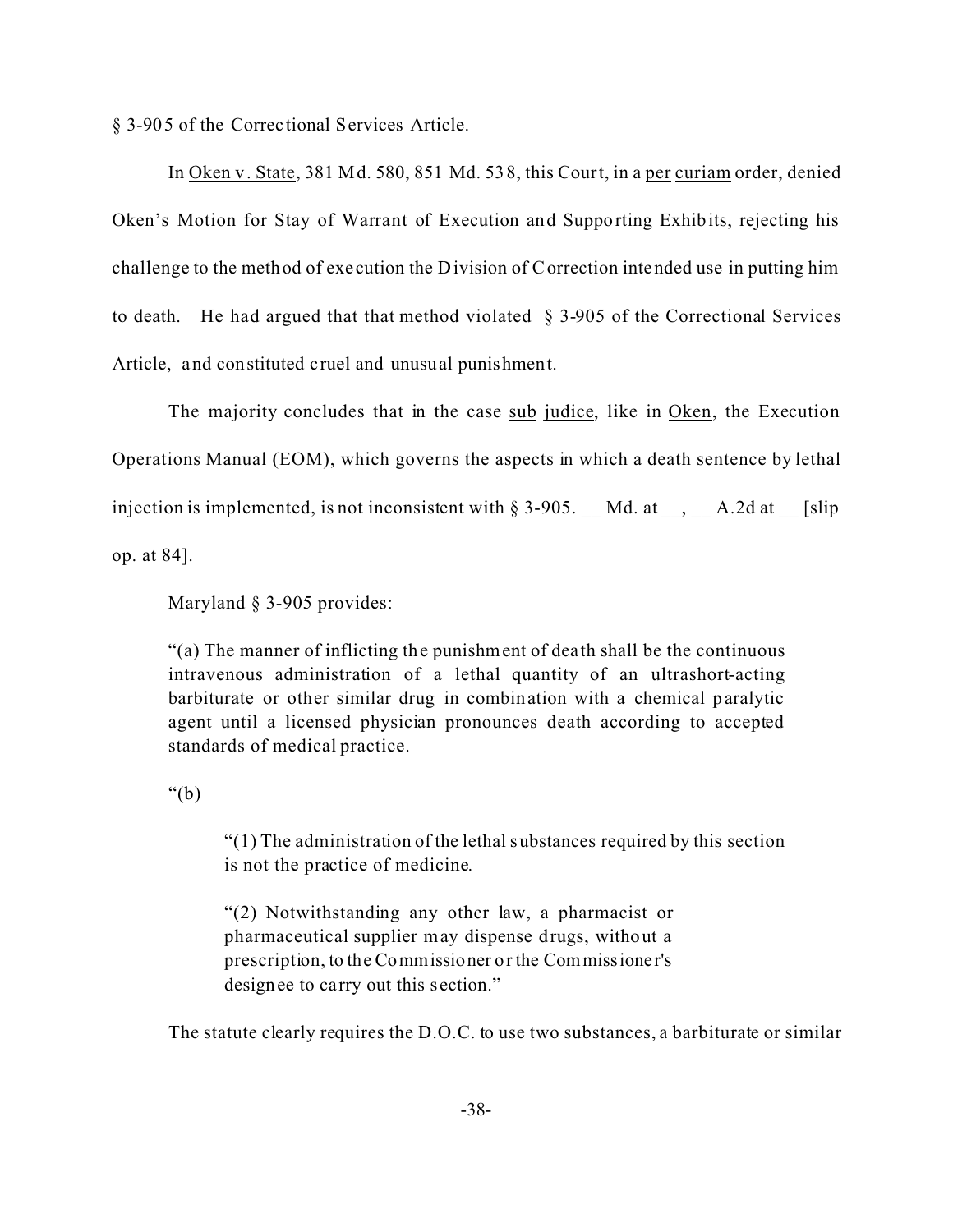drug, and a chemical paralytic agent. It also describes "the manner of inflicting the penalty of death," how they are to be used in combination: "continuous intravenous administra tion," in combination, until dea th is pronounced.

The method currently employed by the D.O.C. is not at all consistent with this statutory requirement. It involves the use of three different chemicals - two syringes of sodium pentothal, a sedative, and one syringe each of both pancuronium bromide and potassium chloride, both lethal agents. The process as described by the majority, \_\_ Md. at  $\_\_\_\_\_\_$ A.2d at [slip op. at 77], clearly describes the use of two "bursts" of the barbiturate, and two chemical paralytic agents. This signific ant departure from what the statute authorizes disturbs me. As I stated in Oken, 381 Md. at 582, 851 A.2d at 539 (Bell, C.J., dissenting),

"'Continuous intravenous administration' of a quick acting barbiturate, 'in combination' with a paralytic agent, is, I submit, vastly different from the intravenous administration, successively, of a barbiturate, a paralytic agent and potassium chloride, each discrete administration being separated by a saline flushing of the line."

It seems clear to me that the statutory language is clear and unambiguous. This is not, as the majority characterizes, an issue of statutory construction, Md. at , A.2d at [slip op. at 79]. We've held, most recently in Kilmon v. State, that "[i]f the statutory language is unambiguous when construed according to its ordinary and everyday meaning, then we give effect to the statute as written . . . ." 394 Md. 168, 172, 905 A.2d 306, 308 (2006). See also Chow v. State, 393 Md. 431, 443, 903 A.2d 388, 395 (2006), Mackey v.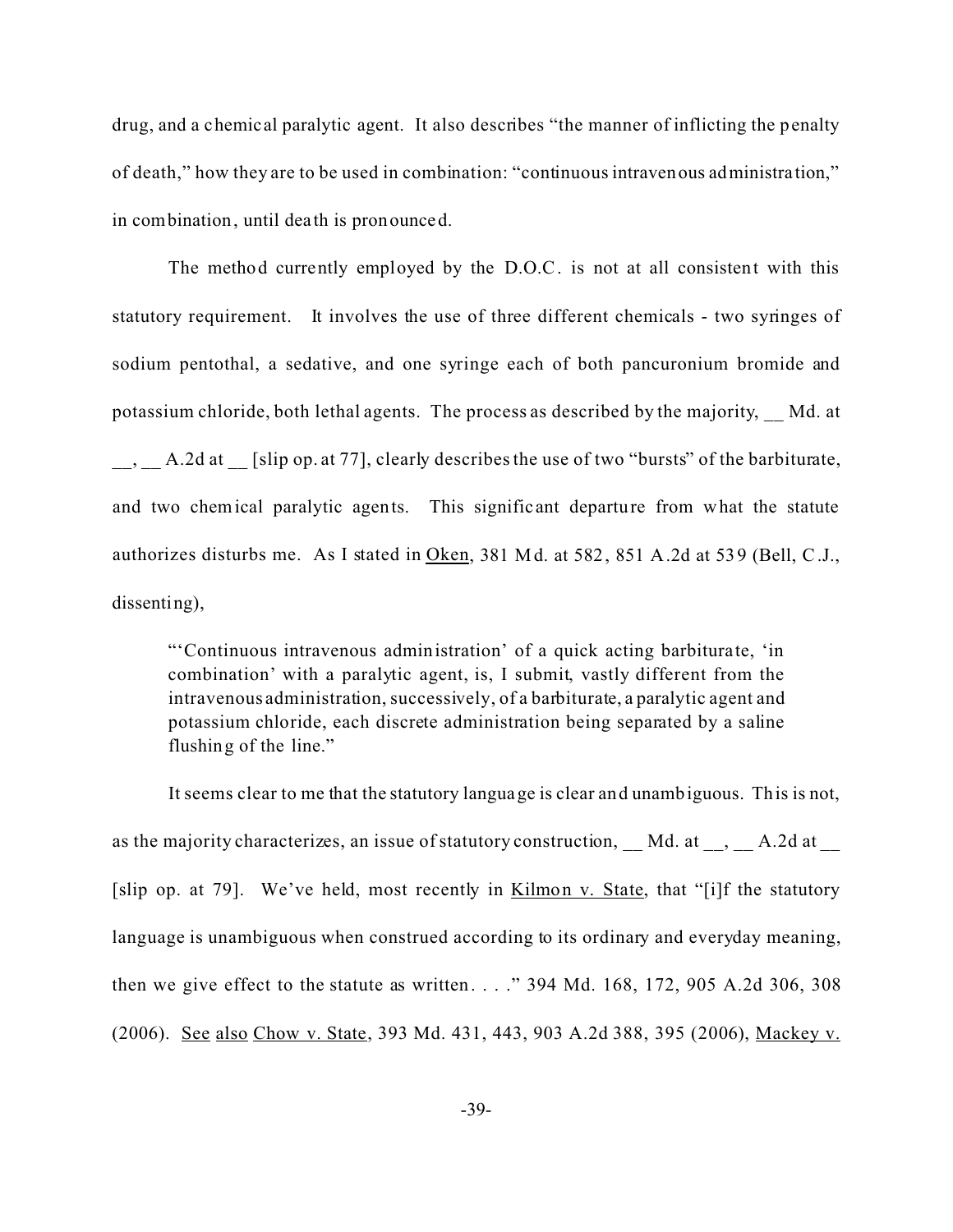Compass Marketing, Inc., 391 Md. 117, 141, 892 A.2d 479, 493 (2006), Collins v. State, 383 Md. 684, 689, 861 A.2d 727, 730 (2004).

The majority states that because the Legislature did not say "one chemical paralytic agent," when it clearly could have done so, this renders the actual meaning of the words "an" and "a" ambiguous, and thus, an exploration of legislative intent is required.<sup>11</sup> The statute is so clear, no legislative digging is necessary. Indeed, even if there were ambiguities, the benefit of any ambiguity would be given to the defendant. As I explained in Oken,

"In any event, this statute is highly punitive, indeed, given the intended re sult of its implementation, it could not be more so. As a result, even if it were ambiguous, the rule of lenity would apply, that is, the benefit of the ambiguity would be required to be given to the defendant."

381 Md. at 582-83, 851 A.2d at 539, citing Melton, 379 Md. at 488-89, 842 A.2d at 753.

It is of little consequence that other States with similar statutes employ the same three

chemicals with no legal challenge; we should only be concerned with Maryland law. The

<sup>&</sup>lt;sup>11</sup>The majority's discussion of "a" and "an" as indefinite articles, as opposed to "the," which they claim is a definite article, is without merit. While it is true that if I ask someone to give me "the book" as opposed to "a book," the use of the word "the" necessarily implies a specific object, and the use of the word "a" may imply an indefinite object, this does not change that "a" refers to something singular. While the majority has cited cases which state that the article "a" can be interpre ted as "more than one " in certain contexts, it is indeed the context which is most relevant. Under the plain language of § 3- 905, the words "an" and "a" cannot be understood to refer to anything except for single items.

Assuming the "ambiguity," the question remains, how does one explain that which is not ambiguous, the manner of inflicting death, the continuous injection, as opposed to "short bursts." There certainly is nothing ambiguous about that. The majority's strained "ambiguity" approach serves to completely vary the statute.